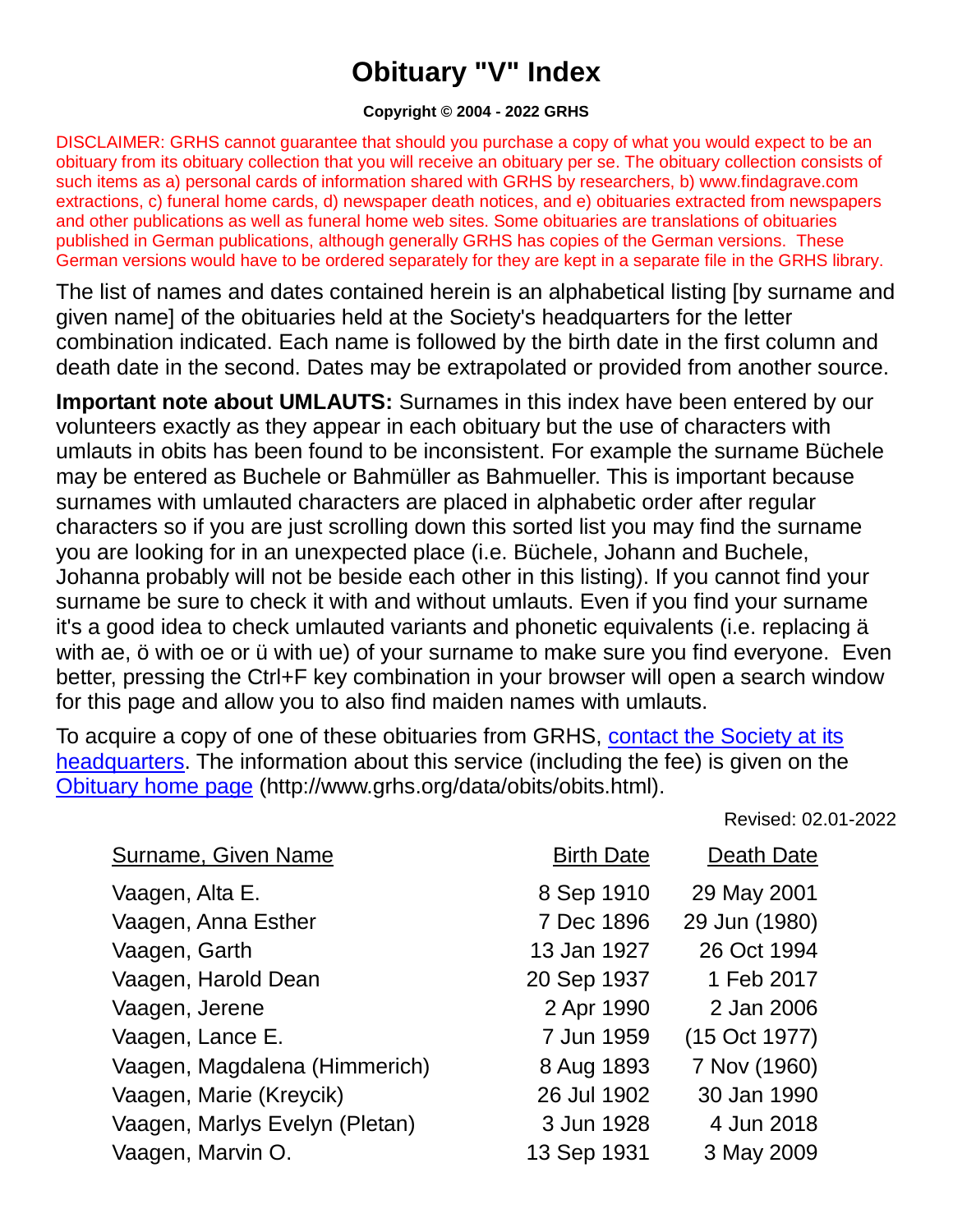Vaagen, Merle H. 7 Jan 1925 27 Jan 1995 Vaagen, Norma Lee (Putschler) 30 Nov 1931 20 Jun 2014 Vaaler, Adrian William 2 Sep 1904 26 Dec 1984 Vaaler, Martin K. LMKO 8 Apr 1927 28 Jun 2014 Vaaler, Thea "Odland" 21 Aug 1899 7 May 1999 Vaassen, LaVern U. 1 Oct 1932 31 Oct 1995 Vacca, Donna 10 Apr 1927 15 Feb 1994 Vaccaro, Francesco 8 Aug 1912 24 Nov 1991 Vacek, Dorothy Jane (Bambas) 1 Sep 1928 29 Sep 2010 Vacek, Edward "Ed" Louis 29 Mar 1924 27 Mar 2013 Vacek, Laddie J. (1921) 10 Sep 2006 Vacek, Patricia A (Langenfeld) 29 Sep 1948 26 Nov 2007 Vacha, Dana (Keszler) (1951) 20 Sep 1991 Vachal, Agnes (Olson) 13 May 1914 11 Apr 1997 Vachal, James P. 2 Jul 1935 1 May 1990 Vachal, Samantha "Sam" Lynn 4 May 1980 23 Jun 1992 Vacher, Cheri Elizabeth 9 May 1947 (Aug 2000) Vachon, Cora A. 27 Jan 1898 (Jul 1980) Vachon, Dorothy Regina (Schuster) 11 Mar 1947 10 Aug 2019 Vacknitz, Evelyn Grace (Schneider) 12 May 1936 31 Oct 2013 Vacknitz, Rose (Schmoll) (1902) (20 Jul 1978) Vacura, Emil J. 31 Jul 1932 12 Aug 2002 Vacura, Jan Delos 1 - 1 - 1 Feb 1938 11 Apr 1992 Vad, Gustav M. 25 Jul 1900 (1983) Vadakin, Tina Lucille 21 May 1984 1 Dec (1984) Vader Kuur, Lillian L. (Swanda) 5 Feb 1916 1 Aug 1997 Vader, Alvin (1915) 20 Oct 1998 Vader, Barbelle (Fairman) 28 Jan 1920 (2012) Vader, Joe Palmer 28 May 1927 21 Jan 1996 Vader, Richard "Mark" 1 May 1926 25 Jul (2008) Vadnais, Eleanor May (Kalmbach) 12 Apr 1928 27 Sep 2008 Vadnais, Kelly 14 Oct 1957 14 Feb 2021 Vadnais, William B. 26 Sep 1923 (1979) Vadner, Joan "Jo" (Ripplinger) 24 Mar 1961 8 Jun 2006 Vadner, Roy M. 68 Sep 1921 (18 Jul 2005) Vadnie, Claudia (Bearman) 6 Aug 1955 30 Dec 1977 Vadnie, John F. "Jack" 19 Jan 1895 15 Sep 1988 Vadnie, Mary (Logan) 28 Nov 1922 24 Apr 2004 Vaessen, Clara Marion (Haas) 20 Oct 1931 21 Oct 2018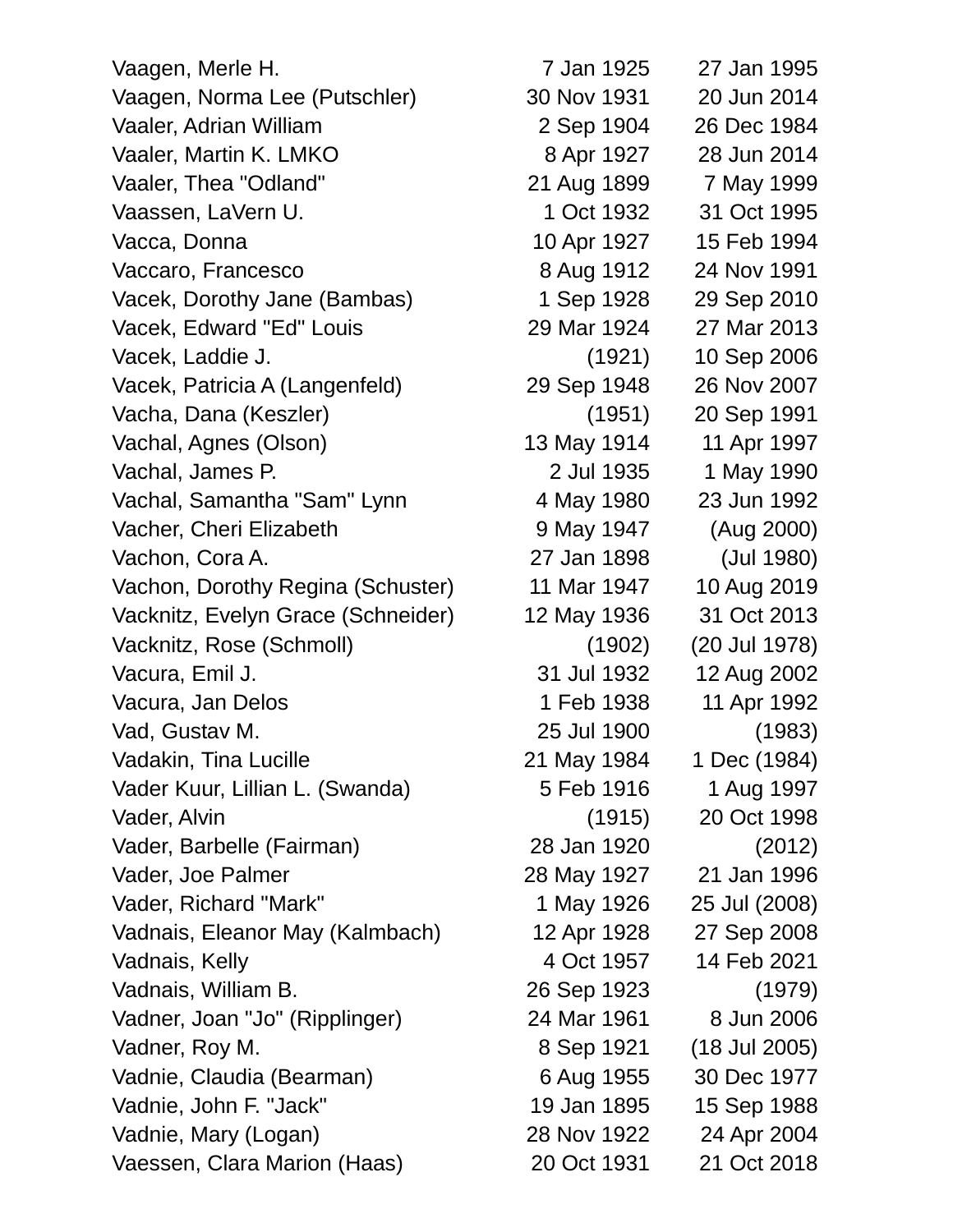Vaessen, Isabella 5 Sep 1933 2 Apr 2001 Vaessen, Leo "Len" Jerome 16 Aug 1923 28 Aug 1995 Vagle, Roy A. 68 Mar 1913 25 Jan 2002 Vagle, Sharon (Johnson) 18 Jun 1943 28 Nov 2001 Vagneur, Geraldine Ruth 23 Aug 1926 23 Nov (1998) Vagneur, James D. 4 Jul 1917 14 Apr 2003 Vagnoni, Bernard "Bernie" M. (not given) 16 Jun 2018 Vagnoni, Kathleen "Kay" (Shea) 4 Apr 1926 2 Jan 2019 Vago, James Patrick "Jim" 6 Jan 1965 26 Apr 1999 Vagstad, Dorothy Jean (Koester) 15 Mar 1928 6 Jan 2011 Vagstad, Robert Louis 23 Jun 1925 1 Dec 2006 Vagts, Ivan LeRoy 27 Mar 1934 1 Sep 2021 Vagts, LaVina (Kraus) 25 Dec 1935 7 Jan 2022 Vagts, Mae Lena (Timm) 16 Oct 1919 17 Jun 2002 Vahlbusch, Virginia J. (1915) 2 Jan 2002 Vail, Adeline "Carol" A. (Oakland) 16 Apr 1940 8 Mar 2021 Vail, Berniece (Bennett) 26 Jun 1910 27 Apr 1990 Vail, Dana F. 31 Oct 1906 22 Aug (1980) Vail, Deborah Ann (Knock) 8 Dec 1949 2 Feb 2021 Vail, Denise 26 Mar 1970 10 Oct 1988 Vail, Dorothy (Maas) 14 Nov 1928 29 Mar 2012 Vail, Edna E. (Allerdings) 3 Apr 1919 18 Oct 2017 Vail, Emil D. 31 Jul 1911 (1982) Vail, Eva (1997) (1928) (1997) Vail, George W. "Bud" 15 Jan 1904 (1985) Vail, Glenn W. 27 Mar 1915 26 Nov 1991 Vail, Larry Gene 25 Feb 1933 7 Aug 2019 Vail, Nikki Dihanna 25 Apr 1969 16 Nov 2002 Vail, Roland Walter "Rowdy" 10 Sep 1923 18 Sep 1997 Vail, Ruth H. 3 Jun 1911 25 Jul (1974) Vail, Vicki Lynn (Bartram) 11 May 1957 2 Apr 2021 Vail, Virgie (1906) (28 Jan 1999) Vail-Byford, Carole Jean (Hossle) 14 Mar 1941 15 Sep 2002 Vaile, Audrey L. (Hayes) Ekenbarger 28 Mar 1912 10 Dec 1989 Vaile, Dolores June 1980 1929 16 Dec 2004 Vaile, Judith (Wippert) 19 Oct 1946 (Feb 1999) Vails, Gladys Ruth (Shook) Woodworth 5 Jan 1914 17 Aug 2000 Vails, Marian E. (1910) (1997)

Vaira, Lavonne (1928) 10 May 1995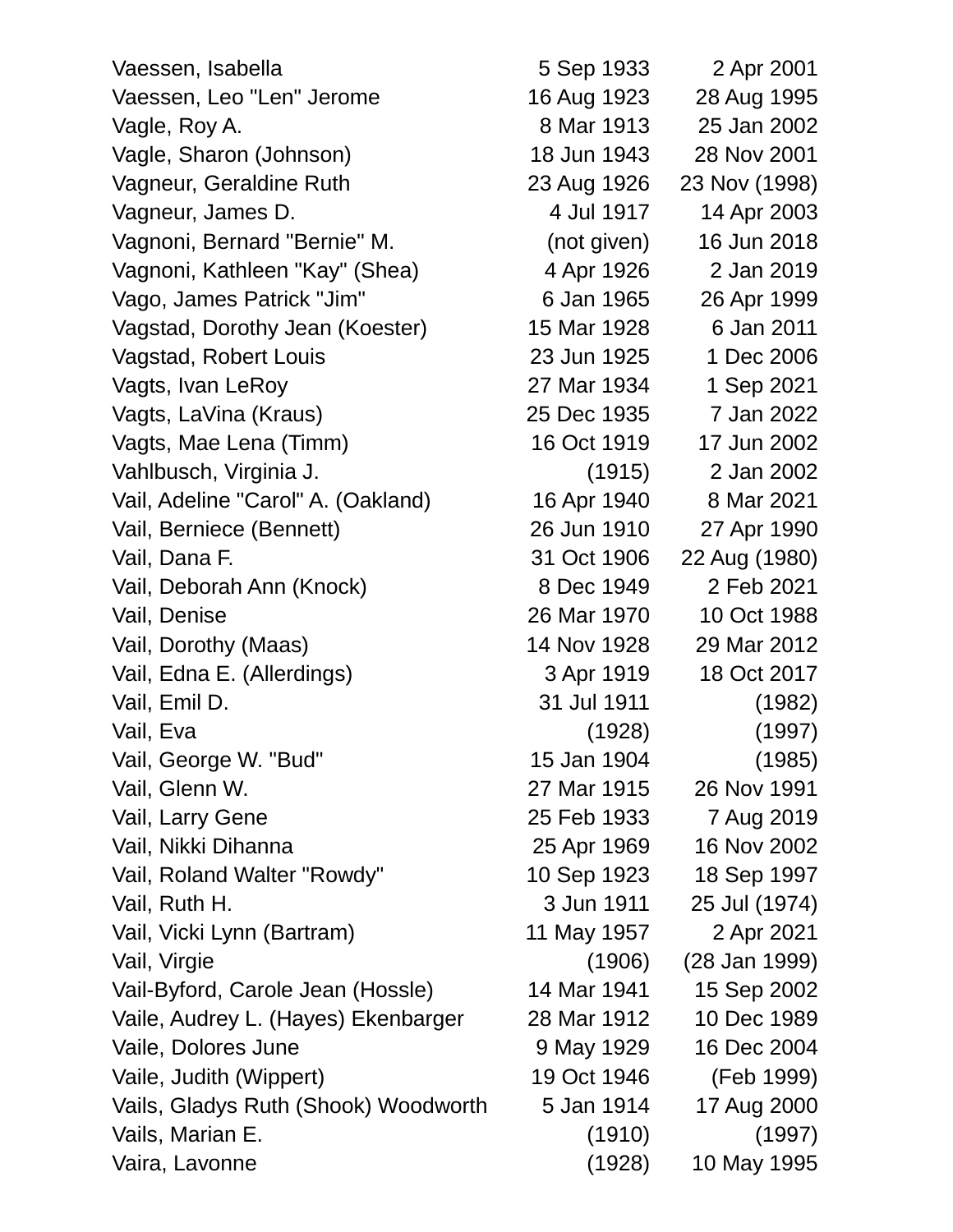Vaira, Margaret Ann (Fink) 27 Aug 1927 29 Jan 2008 Vais, Michael A. 10 Jun (1952) 27 Jul (1998) Vaith, Donald J. 26 Mar 1929 14 May 2013 Vaith, Frank 1995 Vaith, Vivian 13 Dec 1918 25 Jan 1999 Vake, Alice Ethel (Bender) 4 Jan 1907 28 May 1996 Vake, Franklin 10 May 1924 1 Feb 2001 Vake, Hans 28 Feb 1900 28 Jul 1986 Vakiner, August Lyle "Lyle" 6 Mar 1952 20 May 2010 Valach, Anna (Hruska) (1896) (14 Feb 1987) Valach, Mildred "Millie" S. (Sutera) 11 Jun 1921 22 Nov 2016 Valacich, Helen (Iliff) 29 Oct 1917 (2004) Valadez, Carmen (Enriquez) 13 Aug 1926 15 Feb 2002 Valandra, Bruce 17 Aug 1959 23 Jun 1989 Valandra, Catherine E. (Frank) 4 Aug 1921 20 Sep 2002 Valandra, Gordon C. 24 Jun 1944 6 Sep 1995 Valandra, Gordon Joseph 24 Sep 1922 21 Oct 1992 Valas, Lee (Davidovich) 12 Sep 1928 29 Jan (1994) Valastin, Maria (Stanko) 23 Sep 1900 4 Feb 1991 Valburg, Alex Sue 18 Jul 1989 23 Aug 2002 Valder, Dorothy M. (Schmidt) 16 Oct 1910 13 Sep 1986 Valder, John 12 Nov 1925 5 Jan 1998 Valder, John F. 22 Dec 1961 20 Feb 1995 Valder, Margaret (Long) 13 Mar 1913 28 Apr 2000 Valder, Oliver Stephen 10 Feb 1909 18 Dec 1994 Valder, Paul F. 21 Aug 1921 14 Apr 2010 Valdez, Barbara (Hofer) 20 Nov 1962 6 Feb 1993 Valdez, Edward 1906 23 Feb 1996 Valdez, Frank G. 2 Sep 1913 (1998) Valdez, Michael Duane Lewis 30 Apr 1968 1 Feb (1998) Valdez, Victor A. 5 Mar 1952 27 Apr (2000) Valenchenko, Dale Dwight 19 Aug 1944 27 May 2013 Valencia, Marion Simon 28 Oct 1931 25 Oct (1998) Valencia, Shirley Ann (Schuh) 23 Dec 1938 1 Apr 2014 Valensky, Sarah Rebecca "Sally" (not given) (2000) Valent, Laura C. "Connie" 27 Aug 1917 25 Jul 1988 Valenta, Alma (Walter) Basher 23 Feb 1922 (1984) Valenta, Harry W. 16 Oct 1926 (1983)

Valenta, Henry L. 6 Nov 1926 (1996)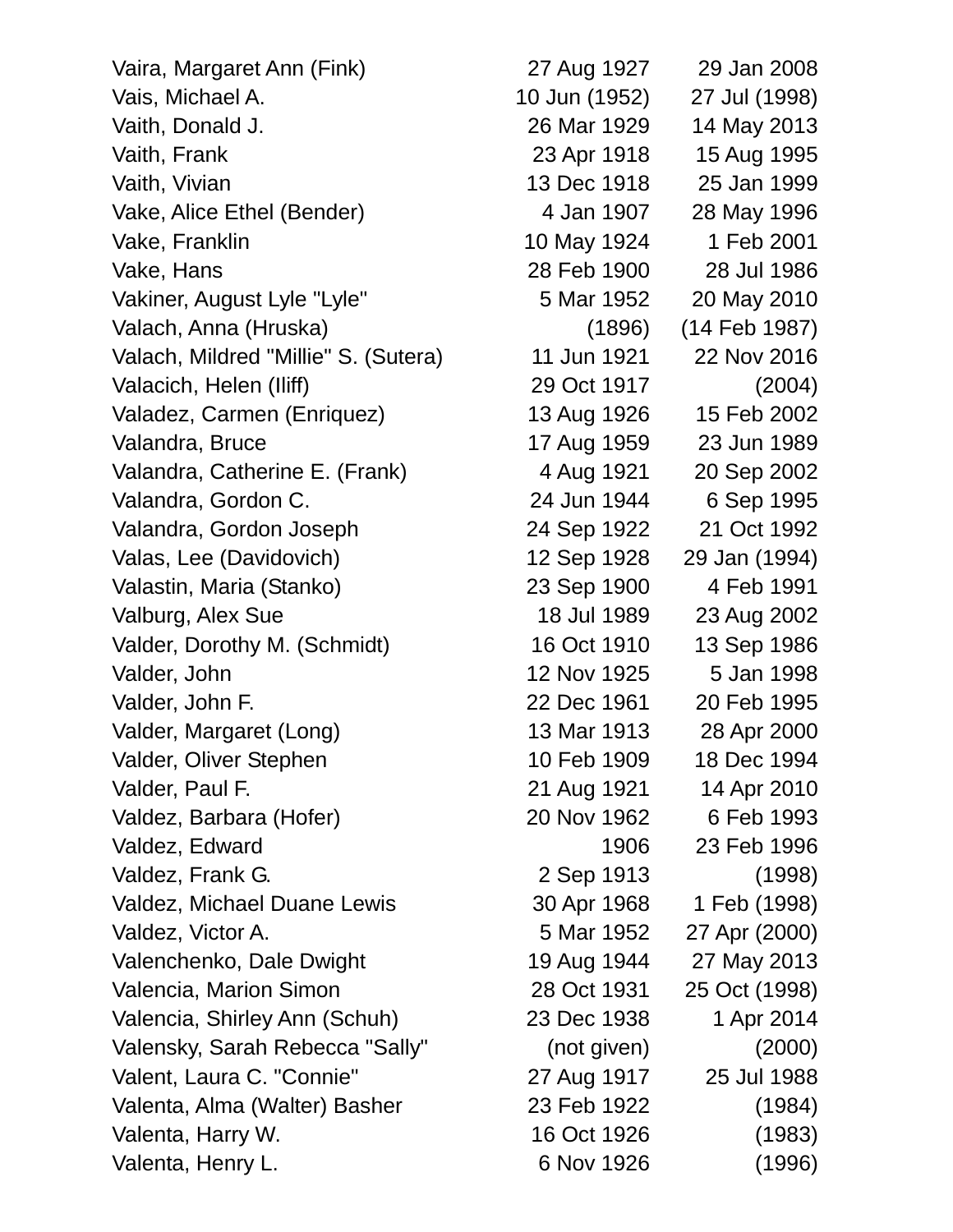Valenta, Sandra L. 25 Mar 1960 (1980) Valente, Joseph A. (1927) (3 Nov 1998) Valentic, Joseph A. (not given) 14 Oct 2000 Valentik, John 19 May 1897 14 Mar 1974 Valentin, Gottfried (1899) 5 Jul (1939) Valentin, Kristian 16 Feb 1937 3 Jun 2014 Valentine, Agnes M. (Zacher) 19 Aug 1916 31 Mar 2002 Valentine, Alice Irene (Moe) 27 Jul 1902 6 Aug (1990) Valentine, Alta (1917) 29 Dec 1995 Valentine, Betty (Williams) 1 Jan 1947 (1995) Valentine, Edith A. (Carr) 28 Oct 1886 (2) Apr 1974 Valentine, Edward "Ed" (1917) 7 May 2002 Valentine, Eleanor (Dymowski) 5 Sep 1916 12 Mar 2000 Valentine, Elva Grace (Fetherhuff) 21 Jul 1906 18 May 1999 Valentine, Francis Lee 27 Apr 1919 23 Nov 2007 Valentine, Ida May (1902) 28 Nov 1995 Valentine, Jay Carson 2 May 1909 26 Jul 1987 Valentine, Joseph "Joe" Donald 26 Mar 1935 26 Nov 2021 Valentine, Kathleen June Wilson 30 Jun 1921 Mar 2020 Valentine, LaVerne Lorraine (Johnson) 12 Sep 1925 9 Sep 1995 Valentine, Lloyd Schubert 19 Dec 1900 4 Apr (1982) Valentine, Lorraine M. (Boan) 2 Dec 1922 1995 Valentine, Lyndell E. (Drake) 15 Jun 1923 (May 2008) Valentine, Marilyn Joyce (Page) 15 Jan 1928 28 Jul 2010 Valentine, Mary S. (1911) 11 Feb 1993 Valentine, Maxine J. (Schopp) 20 Jan 1945 15 Jun 2006 Valentine, Miriam A. (von Stein) 3 Nov 1956 (1996) Valentine, Paul Russell 31 Aug 1921 (Oct 2007) Valentine, Richard 24 Nov 1955 19 Dec 1993 Valentine, Rodney "Rod" A. 23 Jul 1943 27 Oct 2011 Valentine, Rose (Voss) 17 Apr 1902 11 Nov (1990) Valentine, Salome (Leingang) 11 Jan 1919 17 Jan 2009 Valentine, Sandra Sue (not given) (1948) Valentine, Stephen "Peter" 1 Jan 1926 1 Jul 2010 Valentine, Stephen R. "Steve" 12 Nov 1947 3 Nov (2006) Valentine, Vivian Irene (Thompson) 15 Feb 1935 13 Jul 2021 Valer, Martin J. 31 Jul 1897 (1983) Valer, Sylvia "Ione" (Anderson) 11 Sep 1907 3 May 2001 Valero, Allen J. "Val" 26 Dec 1927 19 Nov (1998)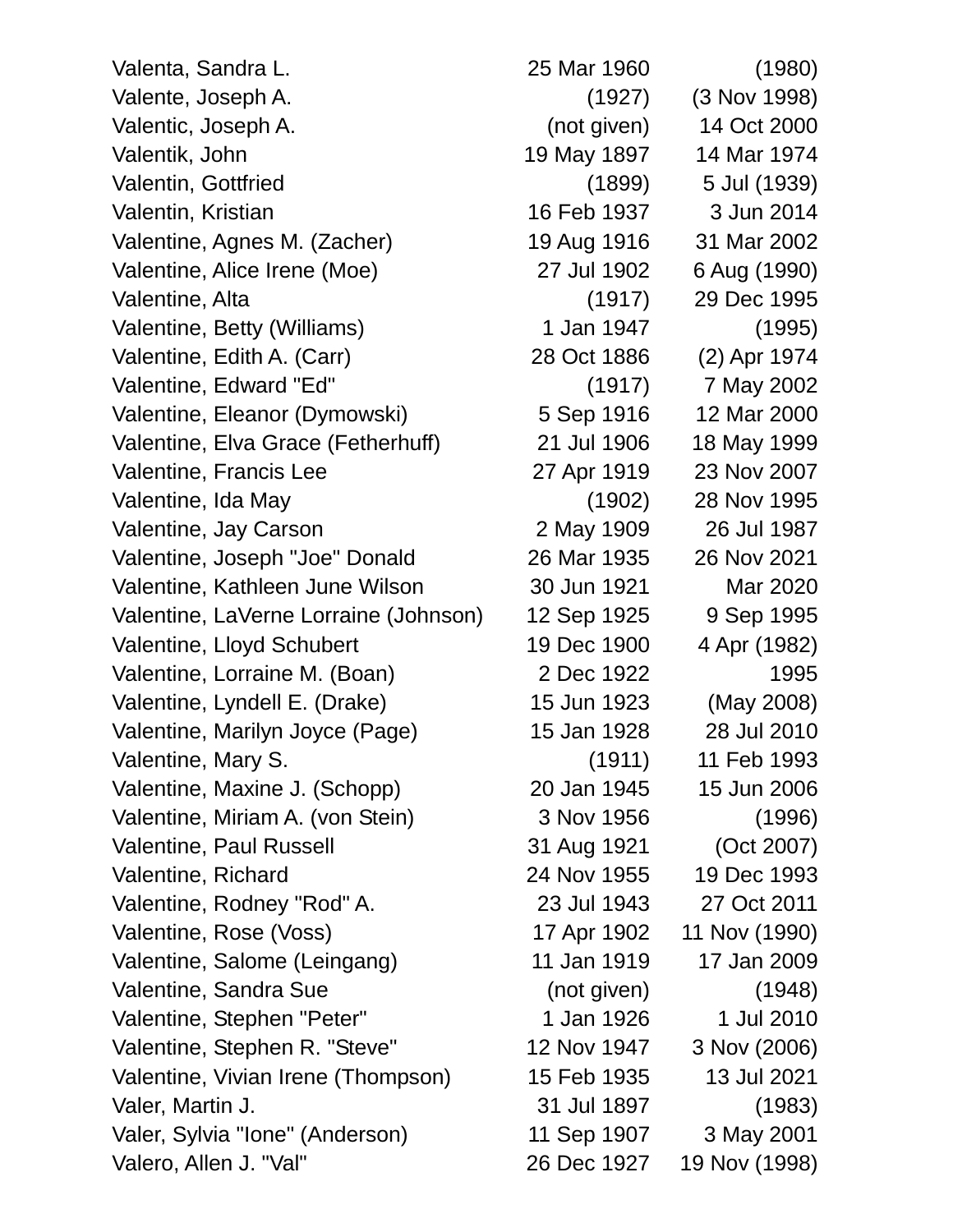| Valersky, Anne Mary                      | 11 Apr 1915 | 19 Jul (2000) |
|------------------------------------------|-------------|---------------|
| Valett, Bryan "B.                        | 3 Feb 1934  | 20 Oct (2000) |
| Valgren, Alma (Grueneberg)               | 11 Nov 1922 | 30 May 2019   |
| Valgren, Vernon "Pat"                    | 11 Jun 1919 | 17 Aug 1990   |
| Valinski, Eugenia M. "Jean" (Lizakowski) | 27 Jul 1919 | 1 Jul 1999    |
| Valkenburg, Cornelius "Casey"            | 29 Mar 1906 | 17 Mar 2000   |
| Valkenburg, Winnifred "Winnie" May       | 11 Sep 1913 | 25 Mar 1999   |
| Valker, Cecle (Letteer)                  | 10 Aug 1902 | (1983)        |
| Valker, Robert H.                        | 2 Sep 1922  | 24 Oct 1997   |
| Valko, Josephine Frances (Mearsha)       | (1919)      | 29 Dec (1998) |
| Vallance, May Pierson-Dull               | 7 Aug 1901  | (1999)        |
| Valle, Patricia J. "Pat" (Patterson)     | 28 Mar 1925 | 8 Nov 2017    |
| Valleau, Hannah (Dahl)                   | (1919)      | 21 Nov 2010   |
| Vallee, Peter                            | (1928)      | 6 Jan 1992    |
| Vallejos, Bettylou (Clair)               | 13 Jul 1927 | (1995)        |
| Vallely, John "Duke"                     | 2 Sep 1930  | 31 Mar 1989   |
| Vallenga, Rita Ione (Thelin)             | 15 Jan 1931 | 23 Jun 2016   |
| Vallentin, Alfred                        | 22 Oct 1896 | (1983)        |
| Valleri, Otto Ernest                     | (1924)      | 30 Mar 1992   |
| Vallery, Wilna "Margaret" (Ader)         | 17 Sep 1913 | (1994)        |
| Valles, Kim Marie (Wee)                  | 3 Oct 1962  | 15 Apr 2002   |
| Valley, Bonnie Kaye (Barone)             | 14 Sep 1958 | 26 Jan 2018   |
| Valley, Gladys (Leibbrand)               | (1907)      | (1998)        |
| Valli, Lois (Pinder)                     | 4 Jan 1908  | 15 Feb 2008   |
| Vallie, Adelaide Mary (Sturm)            | 30 Aug 1908 | (1990)        |
| Vallie, Nicole "Nikki" Marie (Harris)    | 7 Sep 1984  | 15 Jun 2005   |
| Vallie, Norine (Poitra)                  | 2 Apr 1926  | 5 Feb 1998    |
| Vallie, Philbert J.                      | 4 Jun 1966  | 11 Jun 1998   |
| Vallie, Thomas "Grumpy" Wayne            | 7 Mar 1947  | 12 Feb 2021   |
| Vallier, Edward Junot                    | Apr 1915    | 30 Apr 1998   |
| Vallier, Gerald Eugene "Stub"            | 13 Sep 1924 | 8 Mar 2001    |
| Vallieres, Lyonel                        | (1959)      | 14 Jan 1991   |
| Vallindras, Tana Jean                    | (not given) | (Feb 2000)    |
| Vallmer, Henry                           | 5 Feb 1893  | (4 Jun 1963)  |
| Valloff, Darla Marlene (Eide)            | 15 Apr 1941 | 28 Mar 2018   |
| Vallrath, Maggie (Weiss)                 | 23 Sep 1893 | (1979)        |
| Valnes, Erwin Harold                     | 24 Dec 1906 | 18 Feb 2000   |
| Valnes, Kathleen "Kathy" PG              | 3 Aug 1949  | 18 Mar 2015   |
| Valnes, Samuel "Sam"                     | 2 Jul 1907  | 16 Jul 1987   |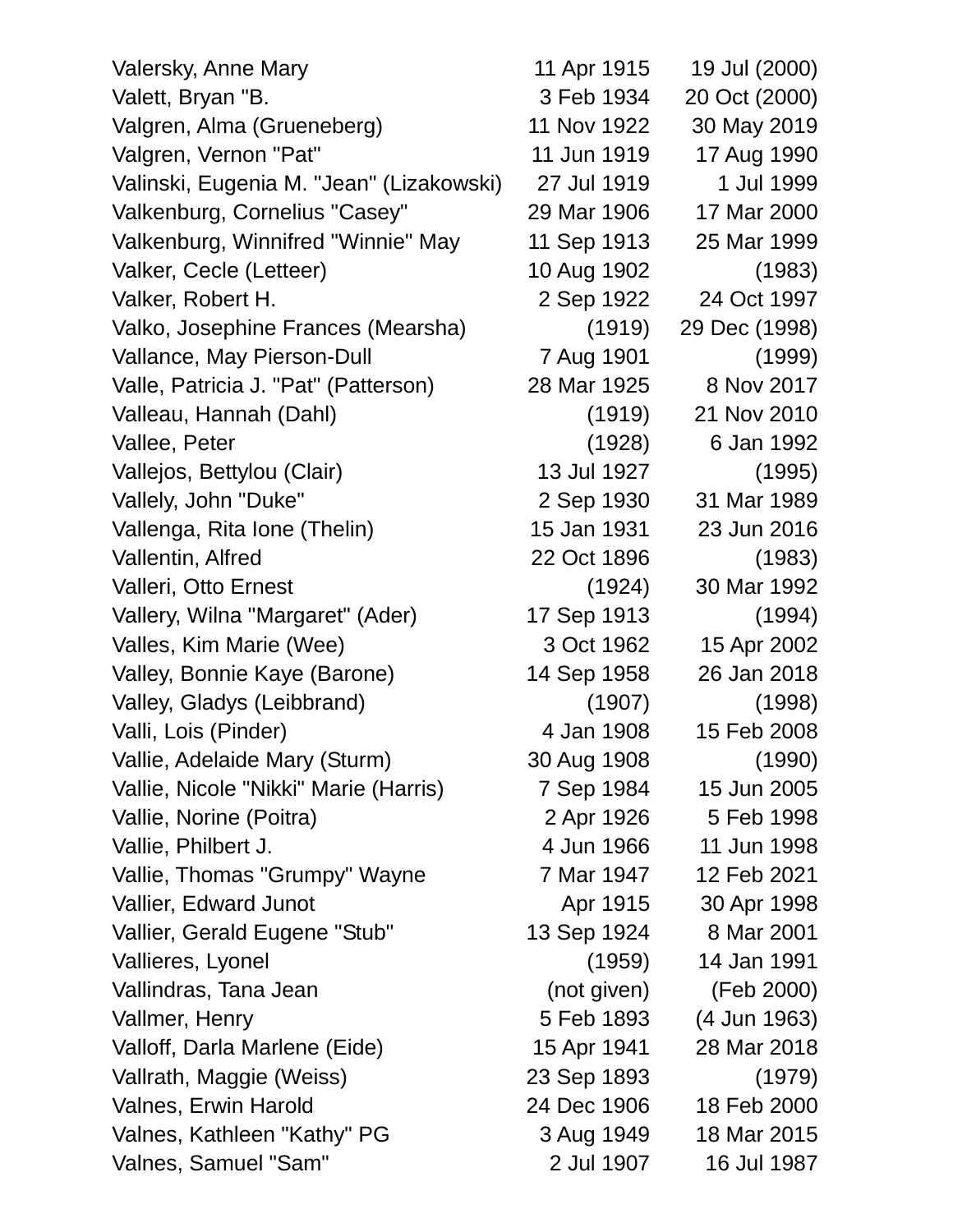Valyasek, Virginia C. (Grzasko) (not given) 3 Jan 2001 Valyou, Hazel Louise (Jeffers) 30 Apr 1905 (Nov 1998) Vammer, Carl "Joe" Joseph 4 May 1896 31 Jan (1955) Vammer, Danny L. 13 Sep 1955 4 Oct 2003 Vammer, Elma (Wessel) 8 Jun 1921 25 Mar 1980 Vammer, Phillip O. 4 Oct 1916 25 Sep 1990 Vamstad, Kermit O. 19 Apr 1922 17 Aug 1995 Van Aalsburg, John 24 Apr 1908 8 Jan 1991 Van Abel, Martha (1903) 4 Oct 1996 Van Aernum, Keith (1928) 8 Dec 2005 Van Allen, Eric 20 Jul 1933 6 Aug 2010 Van Alstyne, Lorraine Ehrich 10 May 1926 12 Sep 2016 Van Antwerp, Bessie L. (Ott) 17 Oct 1882 21 Apr 1970 Van Antwerp, Lucile (Persson) 24 May 1905 3 Jun 1995 Van Antwerp, Marion G. - Delling (1916) (2000) Van Antwerp, William David 20 Mar 1884 26 Aug 1966 Van Arsdale, Larry 8 Aug 1935 11 Jun 2018 Van Ash, Gregg Mark (1965) 22 Apr 1999 Van Asperen, Donald 8 May 1936 28 Aug 1997 Van Asperen, Magdalene "Mag" MB 9 Mar 1918 25 May 2009 Van Asperen, Oscar "Buster" 15 Mar 1917 11 Nov 2009 Van Asperen, Pearl Anna (Pfaltzgraff) 18 Nov 1909 25 Mar 2000 Van Assche, John E. (1924) (2001) Van Asselt, Darla Rae (Kloucek) 26 Dec 1967 25 Sep 2012 Van Asselt, Franklin 22 Mar 1929 24 Mar 1999 Van Asselt, William "Willie" John 10 Nov 1927 13 Dec 2014 Van Asselt-Emery, Sena (Gelderman) 8 Jun 1906 3 Sep 1995 Van Atta, Pauline B. (Baisch) 4 Mar 1876 12 Apr (1974) Van Atta, Verlaine Kay (Barnhart) 13 Apr 1946 15 Oct 2019 Van Auken, Mina C. (Boyd) 7 Jan 1922 (1999) Van Auken, Rosa Margaret (Steiner) 27 Oct 1922 (12) Dec 1945 Van Ausdle, Velma L. (1911) (1997) Van Baalen, Adriana "Ada" (Haasaker) 3 Mar 1907 3 Mar 1982 Van Beek, Alberta (Vander Wal) 24 Feb 1922 20 Nov 2007 Van Beek, Alice (Rypkema) 24 Nov 1895 (1 Nov 1983) Van Beek, Alvin 15 Mar 1925 5 Nov 1990 Van Beek, Ann Edna 16 Jun 1914 29 Sep 1998 Van Beek, Archie "Shorty" 30 May 1908 19 Mar 1994 Van Beek, Bessie (Van Soest) 22 Aug 1907 7 Aug 1998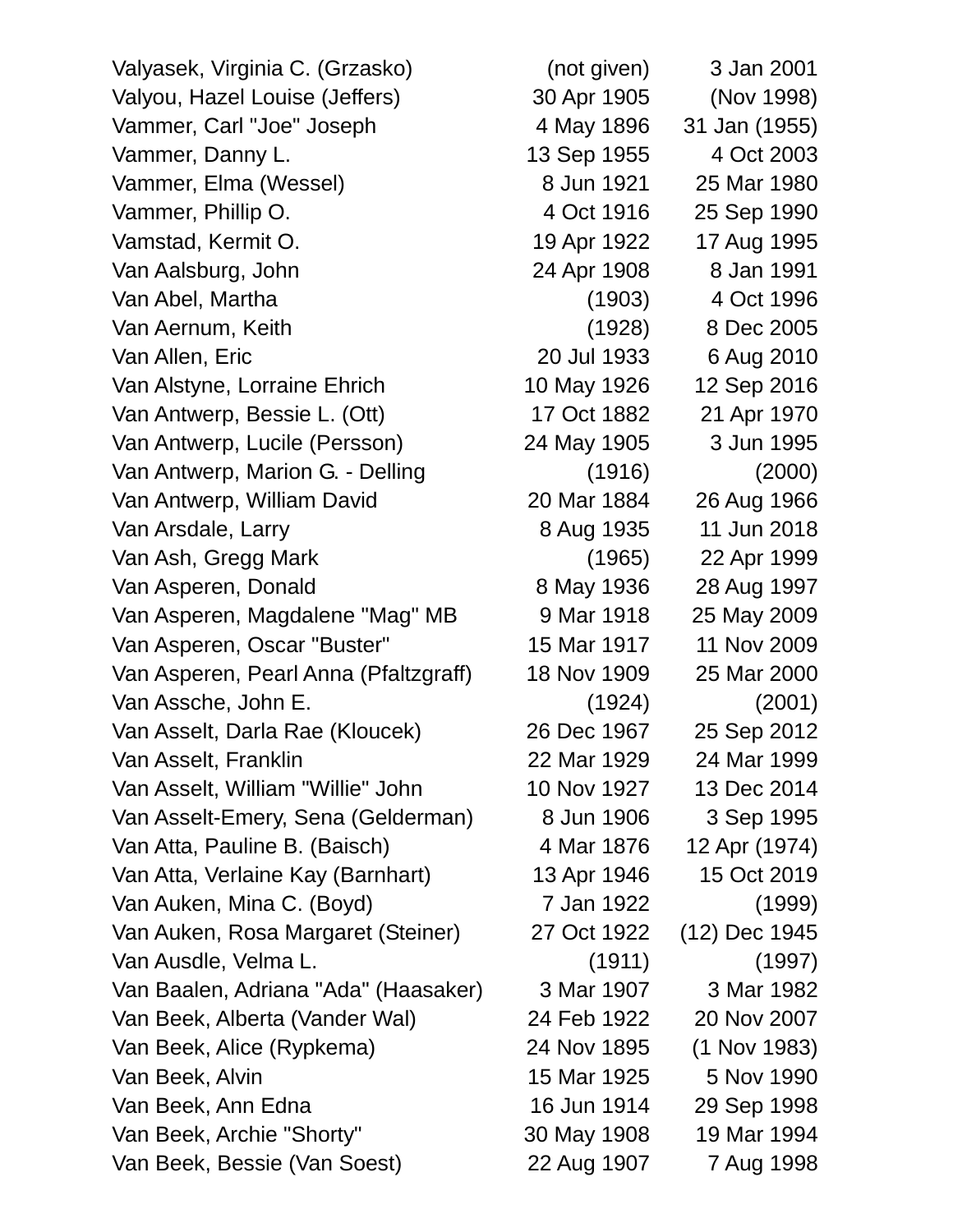Van Beek, Bradley Allen 20 Mar 1957 15 Feb 2014 Van Beek, Brian Mark 7 May 1974 30 Mar 2009 Van Beek, Cathy Lynn (Anderson) 7 Jan 1953 7 Jul 2008 Van Beek, Clarence 23 Jun 1940 4 Nov 2010 Van Beek, Cora (Pool) 23 Aug 1916 24 Dec 1999 Van Beek, Delvin 2 Feb 1933 6 Aug 2020 Van Beek, Dena (Compaan) 27 Oct 1885 13 Jun (1977) Van Beek, Dennis "Denny" L. 12 Dec 1949 21 Sep 2001 Van Beek, Dick 24 Jun 1889 2 Sep 1982 Van Beek, Dorothy Evelyn VV 25 May 1920 2 Jun 2011 Van Beek, Eddie R. 22 Aug 1916 18 Apr 1991 Van Beek, Ernest 22 Oct 1928 3 Nov 2010 Van Beek, Esther (Vander Wal) (1926) 12 Feb 2017 Van Beek, Ethel Jean (Spriggle) 13 Jan 1930 16 Dec 2014 Van Beek, Everett Melvin 26 Aug 1923 21 Dec 2013 Van Beek, Florence (Vander Wal) 1 Mar 1920 13 Nov 1990 Van Beek, Floyd 30 Aug 1923 8 Oct 2005 Van Beek, Francis (1895) 21 May 1991 Van Beek, Gerald 7 Jan 1911 25 Jul 1991 Van Beek, Gerrit 30 Aug 1864 (6 Jul 1945) Van Beek, Gerrit G. 28 Oct 1904 12 Nov (1976) Van Beek, Gerritt 28 May 1916 14 Sep 1995 Van Beek, Gertie A. (Vande Berg) 24 Dec 1891 (3 Apr 1988) Van Beek, Gilbert 7 Jul 1919 25 Apr 2014 Van Beek, Glen 9 Aug 1932 12 Apr 2003 Van Beek, Hannah (Vander Vorst) 11 Apr 1900 (23 Aug 1982) Van Beek, Hannes "John" 28 Oct 1902 12 Apr 1990 Van Beek, Harvey E. 19 Apr 1920 22 Jun 2011 Van Beek, Henry 16 Jan 1907 17 Apr 1990 Van Beek, Henry 12 Jun 1906 20 Apr 2004 Van Beek, Janet Stella "Jan" 2 Aug 1936 24 Sep 1999 Van Beek, Jeannette W. "Jean" (Droog) 22 Feb 1925 16 Nov 1998 Van Beek, Jerry 29 Oct 1938 18 Feb 2008 Van Beek, John 28 Sep 1913 3 Nov (1978) Van Beek, John G. 24 Feb 1895 5 Mar (1975) Van Beek, Kenneth 31 Dec 1933 19 Dec 2020 Van Beek, Lester Jake (1965) (11 Apr 1968) Van Beek, Lester Melvin 11 May 1919 26 Dec 2000

Van Beek, Lorraine C. (Dornbush) 18 Mar 1919 19 May 2000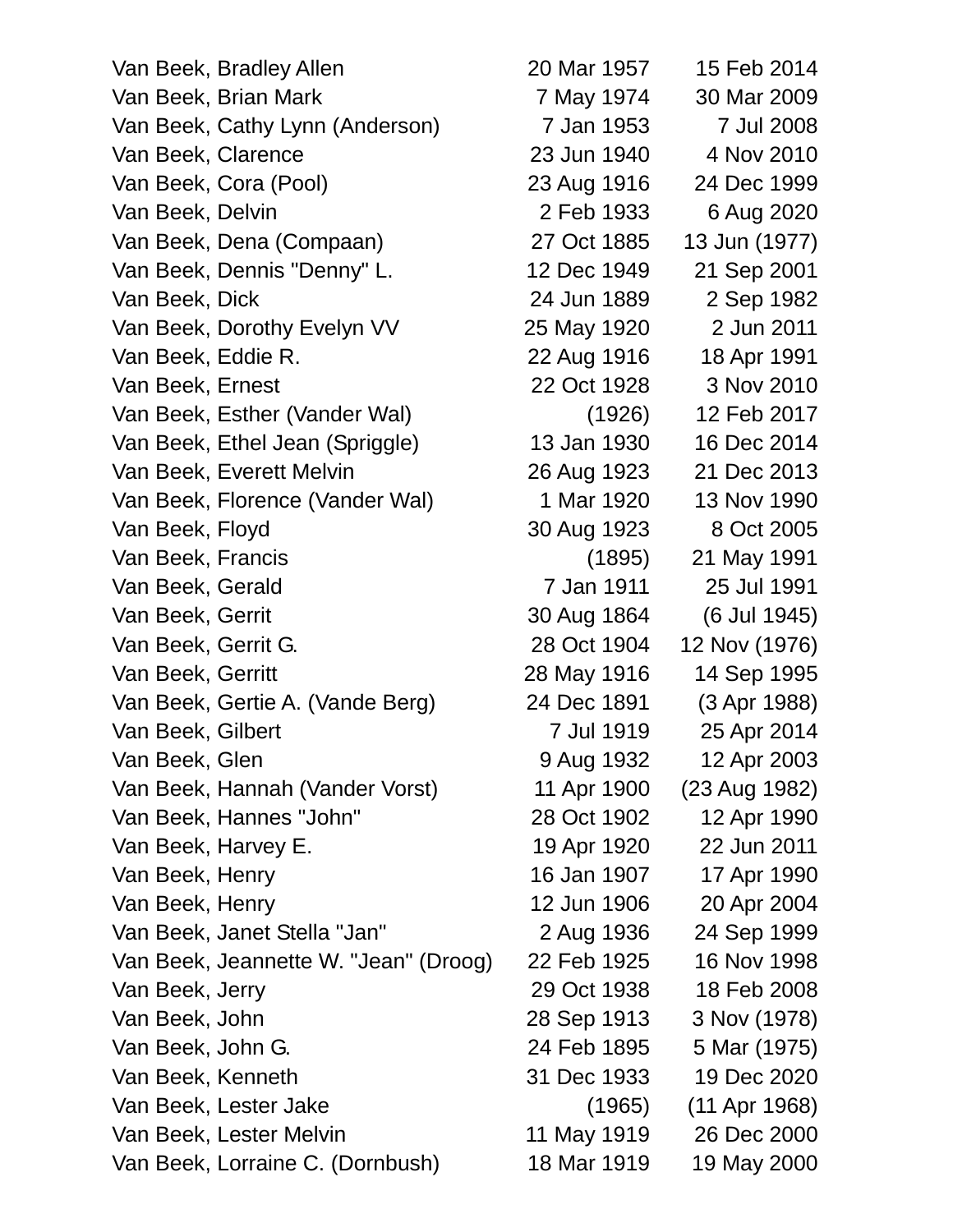Van Beek, Lydia (Millenaar) 29 Nov 1899 20 Mar 1985 Van Beek, Marilyn Joy 28 Jan 1950 27 Sep 2011 Van Beek, Marlene (Haan) 22 Apr 1932 7 Jun 1985 Van Beek, Mary (Vander Vorste) 22 Feb 1903 20 Apr 1999 Van Beek, Mavis (Williams) 13 Apr 1919 13 Aug 2007 Van Beek, Nina Esther EVW 12 Jan 1926 12 Feb 2017 Van Beek, Randall Lynn 20 Apr 1961 15 Jun 2000 Van Beek, Raymond Arthur 17 Jan 1921 16 Feb 2008 Van Beek, Richard William 29 Mar 1928 29 Oct 2019 Van Beek, Ricky "Rick" L. 11 Oct 1952 31 Dec 2014 Van Beek, Rolena (Schoneveld) 24 May 1909 3 Nov 1995 Van Beek, Sadie (Hoogeboom) 24 Mar 1924 1 Feb 2000 Van Beek, Stephanie Joy (1990) (1990) Van Beek, Stephen Edward 25 Jun 1977 18 Feb 1996 Van Beek, Terry J. 11 Jan 1942 28 Jun 1988 Van Beek, Winnie (Wolf) 27 May 1904 22 Nov 1992 Van Beest, John 3 Apr 1928 6 Feb 1992 Van Belle, Bethyl A. (1919) (1993) Van Belle, Dora (1922) (1999) Van Berkom, Corinne E. (Pankratz) 11 Jun 1922 14 Jun 2009 Van Berkom, Ella (1906) 13 Dec 1994 Van Berkom, Mildred (1913) 29 Sep 1994 Van Berkom, Roger 8 Sep 1938 29 Nov 2012 Van Berkum, Eleanor (Baatz) 27 Oct 1937 1 Jan (1991) Van Berkum, Lawrence "Larry" 23 Nov 1913 9 Apr 1998 Van Berkum, Raymond 2 Oct 1920 (1990) Van Bladel, Frits Wilhelmes (1918) 15 Oct 1984 Van Bockel, Francis R. 31 Dec 1923 12 Dec 1998 Van Bockern, Chrystal (Miller) 24 Sep 1916 5 Aug 1997 Van Bockern, Gerald "Joe" O. 15 Sep 1959 18 Jul 2016 Van Bockern, James L. 27 Mar 1942 (1999) Van Bolcum, Margaret V. KL 24 Aug 1915 23 Aug 2006 Van Bolcum, Violet (Sackman) Clark 11 May 1928 1 Nov 2014 Van Boven, Alieda T. (De Boer) 27 Dec 1902 1 Oct 1988 Van Boven, Anna (Dornbush) 27 Aug 1896 10 Jan (1973) Van Boven, Dennis 16 Jun 1928 30 Jul 2017 Van Boven, Ella F. (Stowell) 18 Mar 1903 20 Aug 1993 Van Boven, Evelyn (Hollaar) 11 Jan 1924 6 Mar 2009 Van Boven, Gerritt 13 Aug 1893 15 May (1987)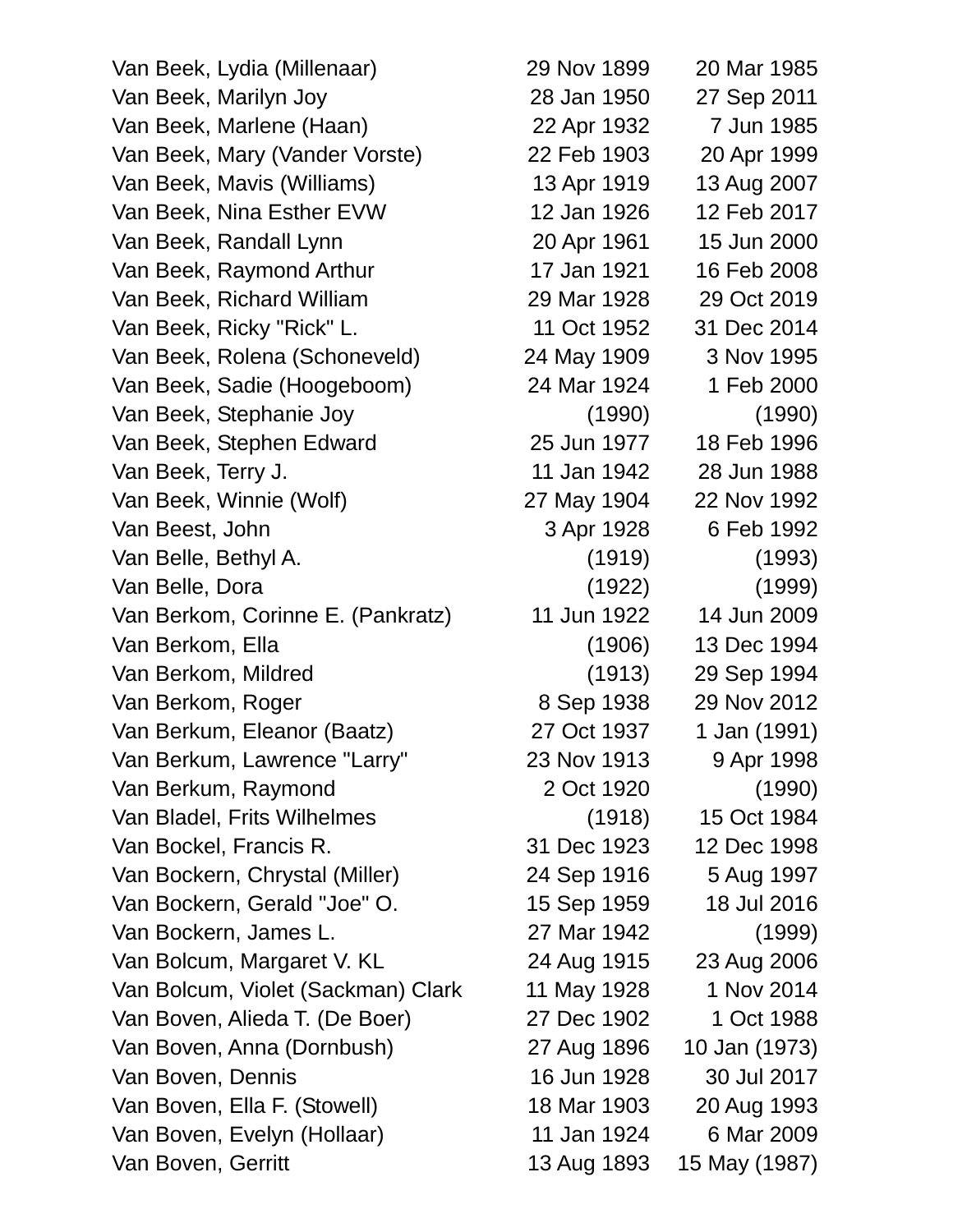| Van Boven, Henry John                 | 14 Sep 1903 | 25 Sep 1988     |
|---------------------------------------|-------------|-----------------|
| Van Boven, Stanley                    | 7 Nov 1925  | 23 Jan (1972)   |
| Van Bradt, Willa Charlotte            | 28 Oct 1907 | 19 Apr (1998)   |
| Van Bree, Kenneth G.                  | 9 Aug 1925  | 24 Mar 1994     |
| Van Brek, Evelyn "Joan" (Kraft)       | 1934        | 13 Jul 2020     |
| Van Briggle, Tracie Lynn (Pederson)   | 4 Jan 1979  | 24 Aug 2019     |
| Van Brocklin, Ray                     | 18 Jul 1916 | 21 Mar 2000     |
| Van Broeke, Berniece (Jurgensen)      | 19 Aug 1916 | 30 Aug 1999     |
| Van Bruggen, Gerald Alvin             | 17 Aug 1926 | 2 Apr 2021      |
| Van Bruggen, Gertrude (Lengkeek)      | 3 Oct 1907  | 2 Dec 2000      |
| Van Bruggen, Henry                    | (1941)      | 1 Apr 1991      |
| Van Bruggen, Mae (Rienstra)           | 20 Dec 1923 | 16 Sep 2007     |
| Van Brummelen, Mike                   | (1915)      | 29 May 1991     |
| Van Buren, Barbara Lou (Borth)        | 22 Dec 1939 | 6 Jul 2015      |
| Van Buren, Cecelia E.                 | (1911)      | (1997)          |
| Van Buren, Rients                     | 31 Jan 1911 | 14 Dec 1999     |
| Van Buskirk, Alberta (Frericks)       | 2 May 1922  | 9 Jul 2012      |
| Van Buskirk, Esther A. (Schumacher)   | 16 May 1909 | 31 Dec 1997     |
| Van Buskirk, Helene (Beck) Timm       | 11 Apr 1911 | 27 Jul 2015     |
| Van Buskirk, June Amelia (Kinney)     | 5 Sep 1920  | (2000)          |
| Van Camp, Elfriede (Baur) Leigh       | 1937        | 27 Jul 2019     |
| Van Camp, Roberta Palma BM            | 29 May 1943 | 7 Dec 1991      |
| Van Campen, Agnes (Grosz)             | 25 Apr 1928 | (1973)          |
| Van Campenhout, Adrienne              | (not given) | (Feb 2001)      |
| Van Cleave, Elmer Joseph              | 8 Sep 1911  | 1 Feb 2002      |
| Van Cleave, Faye                      | 20 Apr 1915 | 17 Apr 1999     |
| Van Cleave, Fredie Amelia (Miller)    | 11 Jan 1918 | 30 Jun 2014     |
| Van Cleave, Gladys Ione BB            | 20 Aug 1922 | 7 Sep 1997      |
| Van Cleave, Kenneth Michael           | (1962)      | (May 1978)      |
| Van Cleave, Lorranine Ann (Shaffer)   | 23 Oct 1945 | (Jul 1999)      |
| Van Cleave, Mildred A. (Laur)         | 3 Jun 1909  | <b>Nov 2001</b> |
| Van Cleave, Nedra (Ballinger)         | 31 May 1938 | 13 Oct 2019     |
| Van Cleave, Scharlie Edith (Browning) | 8 Sep 1903  | 27 Dec 1984     |
| Van Cleave, Wilma D. (Hieb)           | 9 Aug 1942  | 1991            |
| Van Cleve, Lillian (Boden)            | 30 Oct 1896 | (5 Nov 1983)    |
| Van Coevern, Scott                    | 28 Aug 1978 | 20 Jan 1997     |
| Van Conett, Cecilia Edna (Knittel)    | 31 Oct 1913 | 31 Aug (2003)   |
| Van Corbach, Connie E.                | 18 May 1937 | 7 Aug 2010      |
| Van Corbach, Ella (Grenz)             | 5 Mar 1925  | 16 Aug 2012     |

25 Sep 1988 23 Jan (1972) 19 Apr (1998) 24 Mar 1994 13 Jul 2020 24 Aug 2019 21 Mar 2000 30 Aug 1999 2 Apr 2021 2 Dec 2000 1 Apr 1991 16 Sep 2007 29 May 1991 6 Jul 2015 14 Dec 1999 9 Jul 2012 31 Dec 1997 27 Jul 2015 27 Jul 2019 7 Dec 1991 (Feb 2001) 1 Feb 2002 17 Apr 1999 30 Jun 2014 7 Sep 1997 (May 1978) (Jul 1999) Nov 2001 13 Oct 2019 27 Dec 1984 (5 Nov 1983) 20 Jan 1997 31 Aug (2003) 7 Aug 2010 16 Aug 2012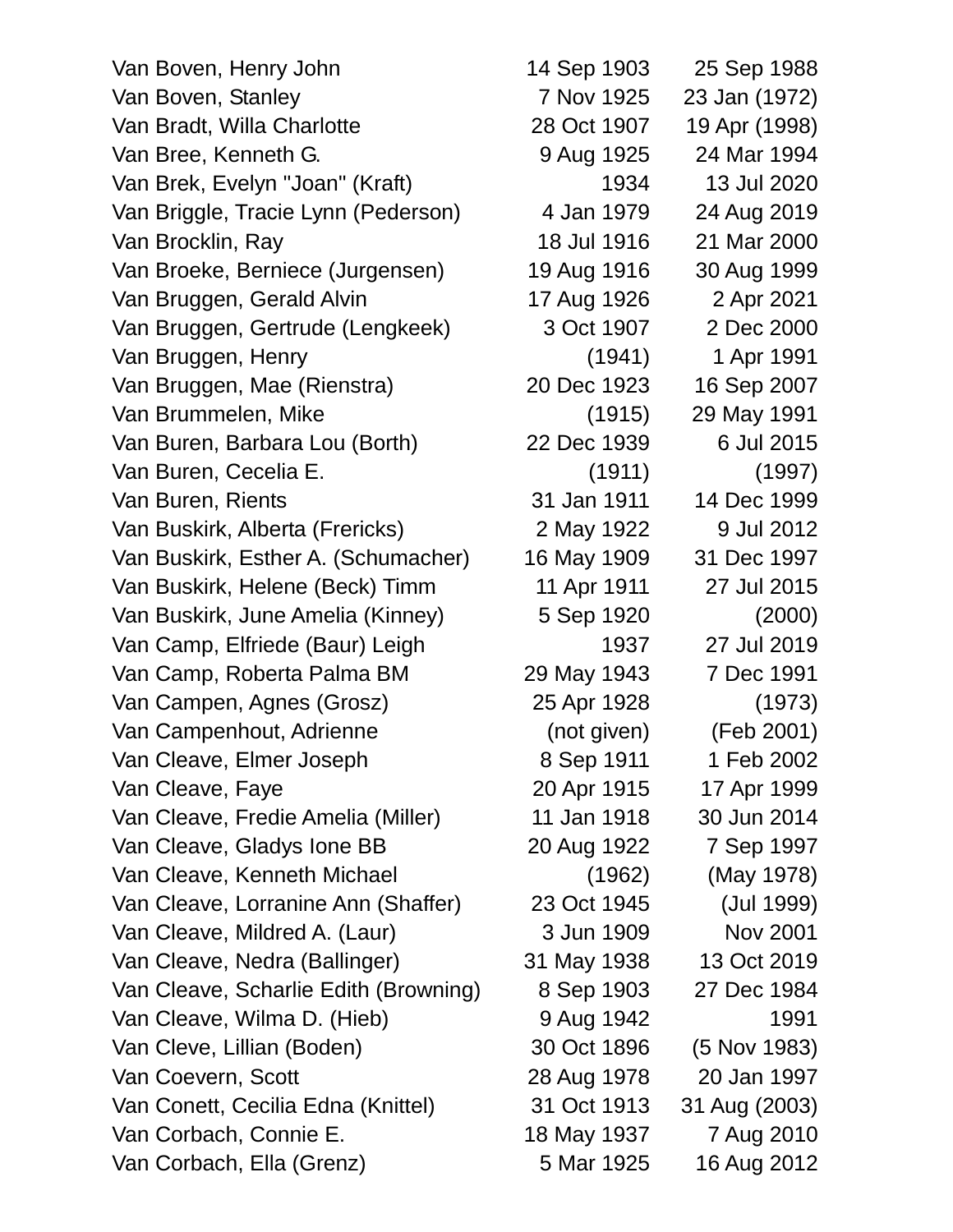Van Corbach, James "Jim" Marion 3 Sep 1933 23 Aug 2013 Van Curler, Paula (Merz) (1932) 9 Jan 2007 Van Daele, Eunice (Boehlke) 19 Oct 1927 16 Mar 2012 Van Daele, George (1924) 2 Nov 2002 Van Dam, Clarence 16 Jan 1926 9 Sep 1998 Van Dam, Johanna Femia 6 Apr 1907 17 Aug 1999 Van Dam, Marilyn (Bream) 7 Aug 1931 1 Oct 1990 Van Dan Driesche, Larry (1967) 12 Apr 2001 Van Daveer, Freida (Stricker) 29 Jun 1920 7 Feb 1994 Van De Berg, Henrietta (Kuiper) 5 Mar 1899 29 May 1991 Van De Berg, Stanley Arthur "Stan" 4 Apr 1931 12 Apr 2018 Van De Brake, Cornelia Adriana N 17 Dec 1919 30 Dec 1998 Van De Car, Evelyn Laverne H 10 Nov 1921 23 Jun 2010 Van de Geer, Lena (Rhiinsburger) (1928) 29 Aug 1990 Van De Rostyne, Bonnie Beryl (Elliott) 12 Apr 1929 1 Dec 2019 Van De Rostyne, William "Joe" 2 Apr 1925 3 Aug 2006 Van de Streek, Bert 1909 and 23 Apr 1909 and 1999 Van de Sype, Sarah "Sadie" (Hughes) (1899) 3 Oct 1994 Van De Venter, Rebeca "Beca" (Baer) 23 Dec 1980 11 Sep 2013 Van de Visse, Nancy J. (2008) 4 Apr 1923 17 Nov 1998 Van de Wal, Willamiena 6 Dec 1909 Oct 1996 Van De Wall, Gladys E. (Hesslink) 19 Jun 1919 13 Dec 1993 Van DeGienste, Clementine (1904) May 2000 Van Degrift, Donald K. 10 Mar 1930 Jun 1997 Van Den Berg, Albertus "Al" 31 May 1928 8 May 2000 Van den Einde, Elmer 14 Sep 1913 28 Jul 1999 Van Den Hoek, John E. 15 Jun 1927 29 Jan 2000 Van Den Hoek, Lena Mardell (Dykstra) 9 Mar 1932 2 Nov 2021 Van Den Hoek, Rodney Lee 25 Nov 1944 20 Aug 1998 Van Den Hul, Max "Mike" 27 Oct 1942 18 Apr 1998 Van Den Oever, Henry 28 Oct 1918 20 Feb 1992 Van Den Oever, Ruth (Trigg) 5 Sep 1910 14 Mar 1999 Van Den Top, Regena Jennie DJ 15 May 1913 4 Jul 1999 Van Den Top, Tom 27 Apr 1910 21 Aug (1990) Van Denburg, Maxine (Beck) 24 Oct 1924 5 Feb 2020 Van Der Brink, Frank 16 Apr 1923 1 Jul (1991) van der Harst, Marylyn W. (1929) 14 Apr 2000 Van Der Hoeven, Bertha (Kilzer) 12 Dec 1904 (12 May) 1948 Van Der Hoeven, Josefine (1902) 17 Jun 1991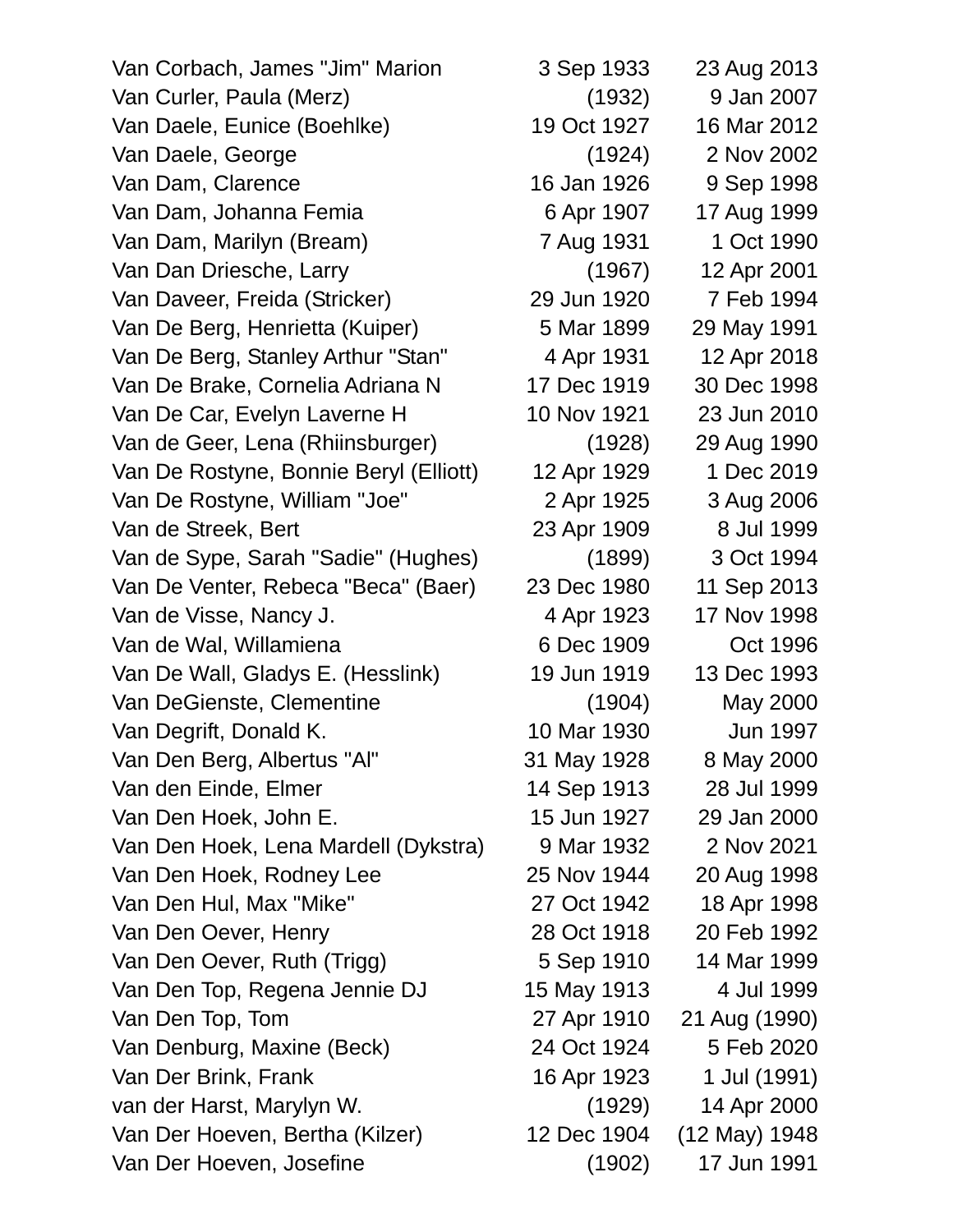Van Der Hyde, Fred Van Der Vorste, Katie (Bauer) Van Der Vorste, Ralph W. Van Der Werff, Brent Van Der Werff, Dale W. Van Der Wilt, Timothy "Ricky" Van Der Zwaag, Ida (Jans) Van Der Zwaag, Jake Van Dessel, Dora (Lange) Van Deurzen, Huberta Antonia Van Dewerker, Lawrence Keith Van Dieren, Fred Van Dierendonck, Louis Van Diest, August "Augie" J. Van Dine, Rita Leone (Moore) Van Donge, Edward Van Dooren, Loretta June GA Van Dorp, John Van Dorp, Shirley (Dahl) Van Dort, Gene E. Van Dosen, John F. Van Dover, David L. Van Dover, Jerald "Jerry" Van Driel, Alice (Feikema) Van Driel, Alice (Hauck) Van Driel, Arthur A. Van Driel, Edward D. Van Driel, Erwin "Driz" Van Driesen, LaVina A. (Peters) Van Drongelen, Clarence Van Drunen, Dora Van Durme, Eleanor (Sturdy) Van Dusen, Alan Dale Van Dusen, Elsbeth "Betty" Van Dusseldorp, Arie Van Dusseldorp, Marion Van Duyn, Helen Rosaline (Meyer) Van Duysen, Michael "Mike" Jay Van Dyk, Neeltie

| 7 Jun 1924  | 20 Feb (1999) |
|-------------|---------------|
| 12 Jul 1918 | 29 Aug 2020   |
| 3 Jan 1948  | 4 Sep 2001    |
| 24 Sep 1966 | 15 Mar 1991   |
| 9 Feb 1926  | 5 Mar (2002)  |
| 2 Aug 1967  | 3 Dec 1995    |
| 12 Mar 1908 | 19 Dec 1999   |
| 18 Jan 1945 | 28 Jan 2000   |
| 30 Jan 1891 | 7 Jun (1964)  |
| 7 Jul 1904  | 27 Sep 1994   |
| 1948        | 3 Jun 2009    |
| 14 Jun 1920 | May 1991      |
| 4 Nov 1905  | 12 Mar 1992   |
| 2 Aug 1922  | 4 Dec 2005    |
| (1913)      | 26 Mar 1992   |
| 9 Oct 1922  | 26 Feb 1991   |
| 23 May 1935 | 23 Apr 2021   |
| 16 Dec 1913 | 4 May 1998    |
| 22 Jul 1918 | 5 Dec 1997    |
| 15 Aug 1967 | 27 Oct 1997   |
| (1951)      | 21 May 2000   |
| 27 Sep 1960 | 14 Jun 1991   |
| 23 Feb 1934 | 31 Jan 2021   |
| 20 Apr 1897 | 16 May 1993   |
| 9 Jul 1910  | (9 Sep 1979)  |
| 25 Jul 1911 | 19 Oct 1987   |
| 1 Oct 1909  | 13 Jan 1992   |
| 21 Jan 1923 | 12 Dec 1999   |
| 6 May 1913  | 20 Nov 2010   |
| 22 Jul 1939 | 27 Aug 1999   |
| (1904)      | 29 Sep 2001   |
| 14 Nov 1914 | 18 Feb 1992   |
| 19 Dec 1947 | 24 Feb 2016   |
| 21 Mar 1926 | 22 Mar 1994   |
| 26 Mar 1911 | 2 Oct 1994    |
| 11 Jun 1925 | 3 Nov 1998    |
| 31 Dec 1915 | 7 Jul 2011    |
| 8 May 1966  | 15 Nov 2002   |
| (1904)      | 12 Apr 1992   |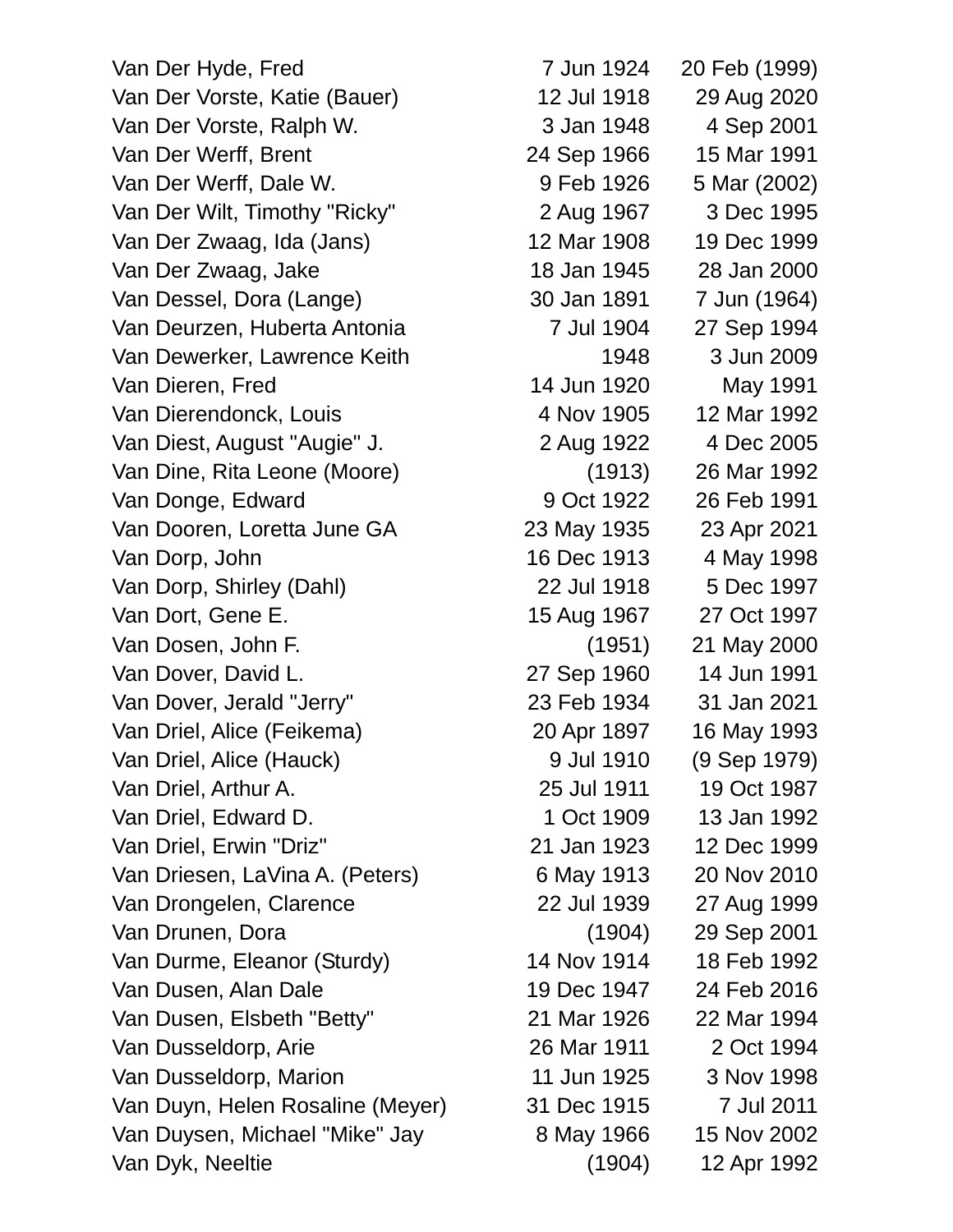| Van Dyke, Adrian                       | 28 Jul 1917 | $(10$ Jan 2006) |
|----------------------------------------|-------------|-----------------|
| Van Dyke, Andrew                       | 21 Oct 1903 | 9 Sep 1995      |
| Van Dyke, Andrew                       | 16 Aug 1914 | 27 May 1993     |
| Van Dyke, Annette (Fischer)            | 26 Nov 1924 | 10 Jul 2017     |
| Van Dyke, Bob                          | 2 Jul 1927  | 6 Dec 2001      |
| Van Dyke, Carroll Mildred (Herbst)     | 24 Dec 1927 | 15 Dec 2013     |
| Van Dyke, Dora (Van Hal)               | 28 Oct 1917 | 31 Aug 1997     |
| Van Dyke, Elna (Bailey)                | 21 Aug 1921 | 10 Dec 2000     |
| Van Dyke, Fannie (Veldkamp)            | 16 Jul 1919 | 8 Oct 1999      |
| Van Dyke, Frank G.                     | 27 Sep 1923 | 21 Apr 2002     |
| Van Dyke, Garrett J.                   | 16 Jan 1921 | 27 Mar 1991     |
| Van Dyke, Jay Walton                   | 28 Jun 1976 | 20 Jul 2018     |
| Van Dyke, Joan Loree (Raap)            | 28 Dec 1931 | 26 Feb 2021     |
| Van Dyke, John                         | 14 Jun 1920 | 12 Sep 2005     |
| Van Dyke, Lydia Adela (Garbers)        | 23 Jun 1933 | 31 Mar 1999     |
| Van Dyke, Lynn Franklin                | 31 Oct 1958 | 4 Jun 2020      |
| Van Dyke, Margaret (Reimer)            | 7 Nov 1930  | 1 Jun 2010      |
| Van Dyke, Minnie (Kuyper)              | 10 Aug 1922 | 1 Nov 1998      |
| Van Dyke, Minnie (Van Beek)            | 20 Feb 1895 | 21 Oct 1976     |
| Van Dyke, Paul                         | (1900)      | 27 Dec 1993     |
| Van Dyke, Peter G.                     | 9 Dec 1928  | 28 Sep 2001     |
| Van Dyke, Wanda Jean (Moser)           | 27 May 1959 | 24 Feb 2020     |
| Van Edgom, Johanna (Toitke)            | 19 Apr 1893 | 26 Feb 1991     |
| Van Eeckhout, Rose (Tuchscherer)       | 19 Mar 1911 | 1 Sep 2003      |
| Van Eldik, Martha Elizabeth (Hiemstra) | 22 Feb 1900 | 13 Sep 1995     |
| Van Ells, Roy L.                       | 31 Dec 1920 | 16 Jan 1998     |
| Van Elsen, Monica (Ehly) Lang          | 11 Aug 1914 | 12 Mar 2016     |
| Van Emmerik, Helen Louise (Hemmer)     | 3 Aug 1924  | 21 Oct 1995     |
| Van Emmerik, Ron                       | 5 Oct 1944  | 1 Jun 2000      |
| Van Engen, Dick                        | 25 Jul 1916 | 23 Aug 1995     |
| Van Engen, George Henry                | 27 Mar 1921 | 19 Apr 1993     |
| Van Engen, Kirk                        | 18 Jan 1974 | 16 Jul 1999     |
| van Englehoven, Albertha "Bertha" B    | 30 Nov 1909 | 30 Apr 1998     |
| Van Epps, George                       | 4 Mar 1908  | 6 Apr 1993      |
| Van Epps, Thelma E. (Huber)            | 10 Oct 1927 | 3 Jun 2017      |
| Van Epps, Vera (Jacobs)                | 2 Apr 1901  | 21 Jun 1998     |
| Van Epps, Walter                       | 7 Jan 1915  | 15 Nov 2005     |
| Van Erdewyk, Carol Mary (Taft)         | 10 Jun 1940 | 2 Oct 2016      |
| Van Erem, Cecelia (Brown)              | 3 May 1892  | (1985)          |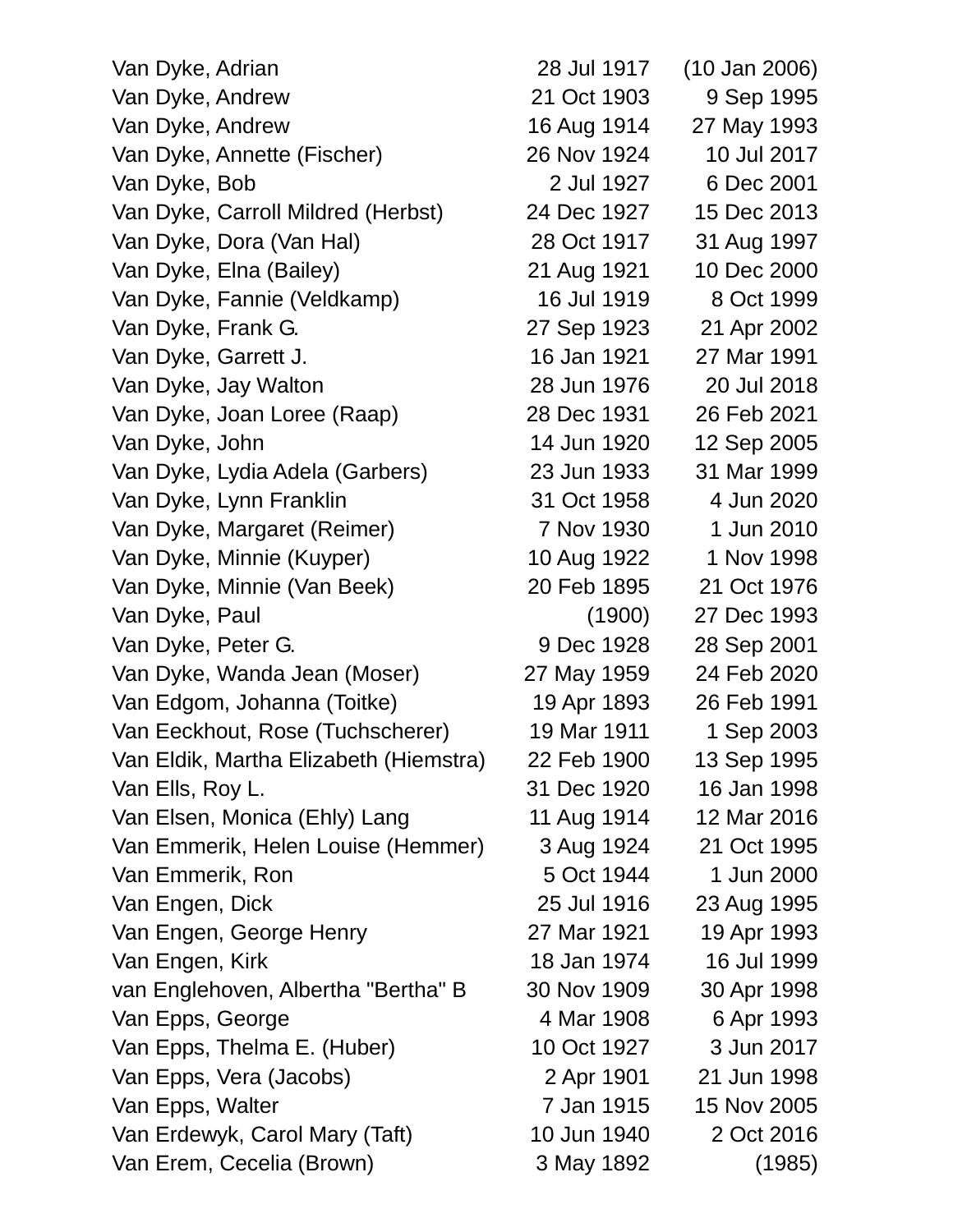| Van Erem, George                      | 24 Dec 1893 | (24 Dec 1974) |
|---------------------------------------|-------------|---------------|
| Van Erem, Harry                       | 9 Mar 1902  | 8 May 2002    |
| Van Erem, Harvey George               | 10 Jul 1922 | 24 Jul 2020   |
| Van Erem, Kathy Marie                 | 11 Mar 1958 | (18 Jul 1986) |
| Van Erem, Lilly Mathilda (Wilson)     | 21 Aug 1902 | 30 Jun 2003   |
| Van Erem, Shirley Mae (Wiese)         | 22 Dec 1931 | 20 Nov 2002   |
| Van Erem, Victor                      | 20 Sep 1923 | 1 Dec 2003    |
| van Es, Cornelius P. M. "Con"         | (1924)      | 1 Sep 1991    |
| Van Essen, Bert                       | 17 Aug 1922 | 8 Nov 1996    |
| Van Essen, Peter                      | 13 Mar 1915 | 11 Sep 1995   |
| Van Esveld, Melissa Stacey            | (1990)      | 28 Jul 1991   |
| Van Fleet, Lois A.                    | 15 Apr 1929 | 25 Dec 1998   |
| Van Fossen, Wilbur Royal              | 18 Feb 1910 | 26 Nov 1996   |
| Van Galder, Leona Marie               | 25 Aug 1896 | 17 Sep 1998   |
| Van Galder, Vicki G.                  | 2 Apr 1945  | 29 Jul 1995   |
| Van Gastel, Thomas William            | (1923)      | 28 Jan 1991   |
| Van Gelder, Delores Esther (Rogers)   | 16 Aug 1930 | 24 Jun 2021   |
| Van Gelder, John                      | 6 Nov 1894  | 30 Dec 1991   |
| Van Gemert, John Gerald               | 24 Oct 1913 | 12 Dec 1996   |
| Van Gendere, John Wayne               | 20 Jan 1938 | 16 Aug 2018   |
| Van Genderen, Kenneth                 | 30 Dec 1938 | 14 Aug (1997) |
| Van Genderen, Lloyd                   | 8 Nov 1932  | 29 Jun 2021   |
| Van Gerpen, Clara                     | 25 Mar 1898 | 29 Jul 1999   |
| Van Gerpen, Dorothy Vivian (Quartier) | 7 Mar 1914  | 13 Sep 2006   |
| Van Gerpen, Ernest D.                 | 28 Aug 1913 | 21 May 2010   |
| Van Gerpen, Ida (Sattler)             | 1 Nov 1905  | 13 Sep 1989   |
| Van Gerpen, Jim                       | 30 Dec 1950 | 27 Dec 2010   |
| Van Gerpen, Louis                     | 25 Jan 1903 | 9 Apr 1990    |
| Van Gerpen, Louise Irene (Dykstra)    | 9 Feb 1926  | 17 Nov 2015   |
| Van Gerpen, Muriel Ann (Smits)        | 5 Feb 1932  | 14 Feb 2021   |
| Van Gerpen, Myron D. "Van"            | 4 Oct 1930  | 11 May 2011   |
| Van Gerpen, Sylvia Nancy (Betz)       | 17 Sep 1914 | 26 Feb 2011   |
| Van Gilder, Lucia Lee                 | 14 Jul 1906 | 24 Jan 1996   |
| Van Gilder, Tucker G.                 | 25 Mar 2007 | 25 Mar 2007   |
| Van Ginkel, Anna (Groeneweg)          | 29 Dec 1909 | 23 Jun 1991   |
| Van Ginkel, Julie Renae               | 25 Sep 1981 | 28 Nov 1990   |
| Van Glider, Dell                      | 20 Feb 1905 | Nov 1996      |
| Van Goor, Reuben                      | (1906)      | (Sep 1997)    |
| Van Gorp, Gordon R.                   | 7 May 1933  | 11 May 2016   |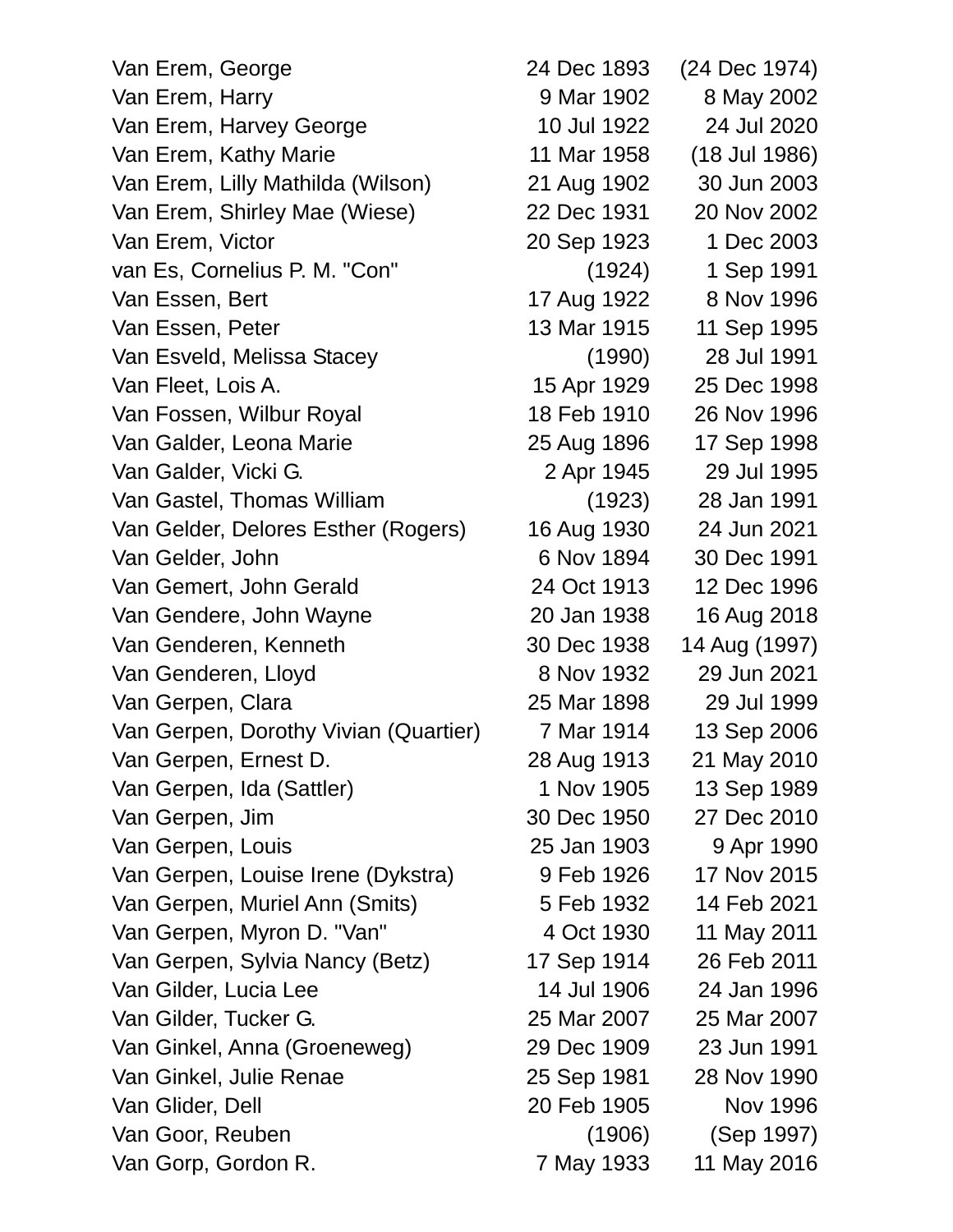| van Grinsven, Angela (Sieben)          | (1963)      | 6 Jul 2018                    |
|----------------------------------------|-------------|-------------------------------|
| Van Groothest, Henrietta (Van Beek)    | 23 Sep 1911 | 25 Oct 1999                   |
| Van Grouw, Hessel                      | 28 Jul 1913 | 25 Sep 1990                   |
| Van Guilder, Pauline (Hintz)           | (1907)      | 30 Sep 1999                   |
| Van Gundy, Barbara Ann (McKnight)      | 3 Jan 1930  | 16 Oct (1999)                 |
| Van Gundy, Erma T. (Marchand)          | (1933)      | 11 Mar 1992                   |
| Van Gundy, James Warren "Jim"          | (1973)      | Sep 1998                      |
| Van Gundy, Judith Ann (Wilkenson)      | (1903)      | Apr 1996                      |
| Van Haaren, John "Jack"                | (not given) | (Apr 2000)                    |
| Van Hal, Helen Margaret (Gaasland)     | 10 Oct 1922 | 28 Apr 2006                   |
| Van Hal, Martin                        | 5 Jan 1928  | 5 Oct 2010                    |
| Van Hatten, Jacqueline "Jackie" MM     | 10 Jun 1929 | 27 Feb 2002                   |
| Van Heel, Donna Juanita (Christiansen) | (1910)      | <b>Jul 1999</b>               |
| Van Heerde, Annie (Bosch)              | 8 Sep 1921  | 31 Dec 2020                   |
| Van Heerde, Dick                       | 19 Nov 1924 | 19 Nov 2016                   |
| Van Heerde, Gerrett "George"           | 17 Oct 1924 | 29 Dec 1995                   |
| Van Heerde, Robert                     | 17 Jan 1954 | 26 Mar 1993                   |
| Van Hees, Fern E. (VandenBos)          | 16 Nov 1916 | 17 Jul 2001                   |
| Van Hemelryck, Debra Ann (Unterseher)  | 8 Feb 1955  | 27 May 2011                   |
| Van Herwaarde, Theresia Oemi           | (1910)      | 23 Apr 1991                   |
| Van Hess, Donald E.                    | 24 May 1926 | 6 Jul 2012                    |
| Van Heukelom, Ardyth (Zoller)          | 13 Dec 1941 | 28 Sep 2019                   |
| Van Heukelom, Bernice Henry            | 10 Nov 1922 | 20 Sep 2021                   |
| Van Heukelom, Dianne (Ackerman)        | 19 Dec 1938 | 23 Oct 2005                   |
| Van Heukelom, Jeanette "Nettie" N      | 14 Jun 1922 | 6 Dec 2012                    |
| Van Heukelom, Jerald "Jerry"           | 14 Feb 1938 | 21 Nov 2004                   |
| Van Heukelom, Molly (Berndt)           | 15 Jul 1907 | 25 Feb 1998                   |
| Van Heuvelen, Frances (Irvine)         | 25 Apr 1918 | 7 Nov 2003                    |
| Van Hille, Maybelle Lorena (Barton)    | 1 Nov 1925  | 23 Feb 2002                   |
| Van Hise, Hulda                        | (1861)      | (7 Jan 1951)                  |
| Van Hoeck, James A.                    | (1934)      | 24 Aug 2000                   |
| Van Hole, Joseph L.                    |             | (not given) 2 Apr (not given) |
| Van Holland, Edwin Glenn               | 18 Feb 1951 | 24 Aug 1999                   |
| Van Holland, Jennie                    | (1913)      | 14 Nov 1995                   |
| Van Holland, Margaret Hermina VG       | 31 Jul 1920 | 11 Mar 2000                   |
| Van Hook, Ruth (Deming)                | 22 Jul 1949 | 19 Mar 2009                   |
| Van Hoorn, Anna D. (Giossi)            | 12 Jul 1921 | 23 Apr 1993                   |
| Van Hooser, John G.                    | (1916)      | 18 May 2000                   |
| Van Hooser, Minnie B.                  | 21 Aug 1902 | 14 Feb 1996                   |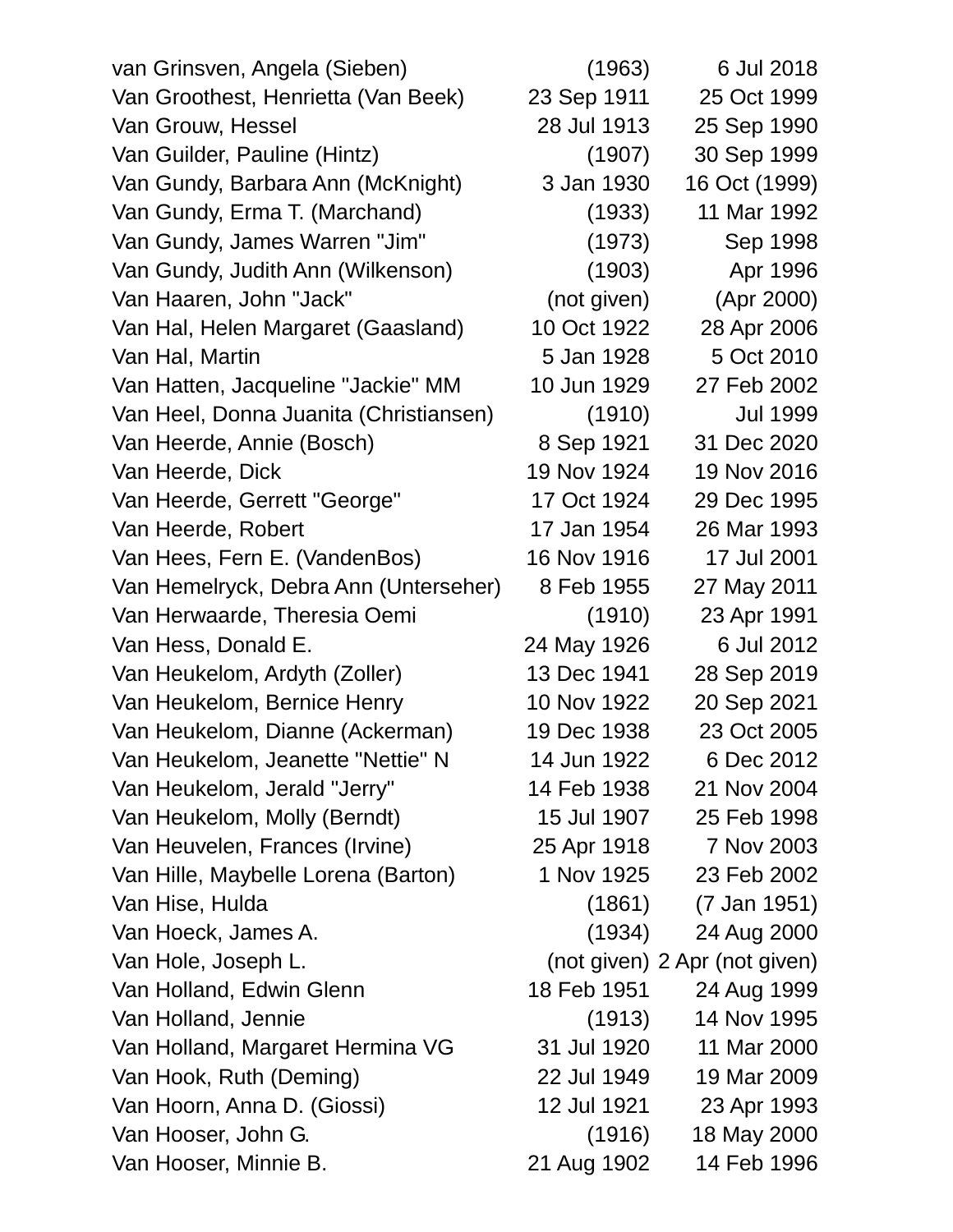| Van Horn, Alice M. (Miller)         | (not given) | (not given)     |
|-------------------------------------|-------------|-----------------|
| Van Horn, Alice Mildred             | 10 May 1910 | 25 Apr 2004     |
| Van Horn, Barnard "Bud"             | 23 Jan 1926 | 26 Jan 2013     |
| Van Horn, Caolyn R. "Sam" (Demmer)  | 1 Jul 1927  | 7 Mar 2008      |
| Van Horn, Charles R.                | 5 Jun 1914  | 4 Sep 1997      |
| Van Horn, Clark                     | (1911)      | 1 Aug 1993      |
| Van Horn, Clyde                     | 16 Oct 1893 | 11 Nov (1966)   |
| Van Horn, Donald K.                 | 25 Oct 1933 | 2 Nov 1989      |
| Van Horn, Edith (Gluckman)          | 8 Dec 1927  | 10 Jul 1999     |
| Van Horn, Elizabeth "Betty" (Hager) | 17 Sep 1920 | 14 Dec 2003     |
| Van Horn, Evelyn Grace (Felland)    | 18 Jun 1915 | 18 Feb 2003     |
| Van Horn, Helen (Urda)              | (1912)      | 18 Dec 2000     |
| Van Horn, Ida (Rivinius)            | 22 Sep 1908 | 3 Jan 1992      |
| Van Horn, James "Van" JLBL          | 13 May 1913 | 9 Feb 2005      |
| Van Horn, Raymond G.                | 10 Nov 1911 | 14 Sep 1988     |
| Van Horn, Robert D.                 | 30 Nov 1931 | Nov 1979        |
| Van Horn, Rose P. (O'Connel)        | 1 Nov 1888  | 22 Aug (1980)   |
| Van Horne, Billie M. (Alexander)    | 5 May 1928  | 5 Mar 1998      |
| Van Horne, John                     | 18 Nov 1924 | 11 Dec 1997     |
| Van Horssen, Henry                  | 16 Aug 1910 | 30 Jan 1991     |
| Van Hout, Kinley Shree              | 28 Apr 2016 | 28 Apr 2016     |
| Van Houtan, Barbara B. (Barker)     | (1920)      | 19 Oct 2002     |
| Van Houte, Alice (Heimensen)        | 8 Aug 1913  | 18 Sep 1990     |
| Van Houtteghem, Donalda "Donna"     | (1918)      | 16 Oct 2000     |
| Van Hove, Norma (Hovaldt)           | 6 Jul 1920  | 25 Oct 1997     |
| Van Hove, Thelma (Gunderson)        | 23 Aug 1908 | 9 Mar 1999      |
| Van Hovel, Fred                     | 7 Apr 1910  | 19 Oct 2003     |
| Van Huekelom, Judy D. (Houk)        | 19 Dec 1943 | 24 Jun 1997     |
| Van Hull, Joy (Broughton)           | 20 Dec 1929 | 30 May 2020     |
| Van Hulle, Anna (Roller)            | 19 Apr 1931 | 6 Jan 2021      |
| Van Hunnick, Evert "Ed"             | 26 Oct 1902 | 28 Aug 1990     |
| Van Hunnik, Lucille E. (Peterson)   | 2 Jun 1924  | 21 Jan 2008     |
| Van Huvelen, Willis H.              | 18 Apr 1914 | 18 Dec 1992     |
| Van Huystee, Remigius "Dutchy"      | 3 Mar 1939  | 6 Mar 1991      |
| Van Kalkeren, Kathry "Kay" (Wood)   | 5 Aug 1927  | 3 Sep 2014      |
| Van kekerix, Harry J.               | 3 Jul 1919  | 9 Feb 2000      |
| Van Kekerix, Jennie (Lems)          | 6 Oct 1906  | <b>Jul 1990</b> |
| Van Kemseke, William Francis        | 4 Feb 1950  | 21 May 2001     |
| Van Keulen, Catherine Ann (Wagner)  | 30 Aug 1915 | 19 Dec 1996     |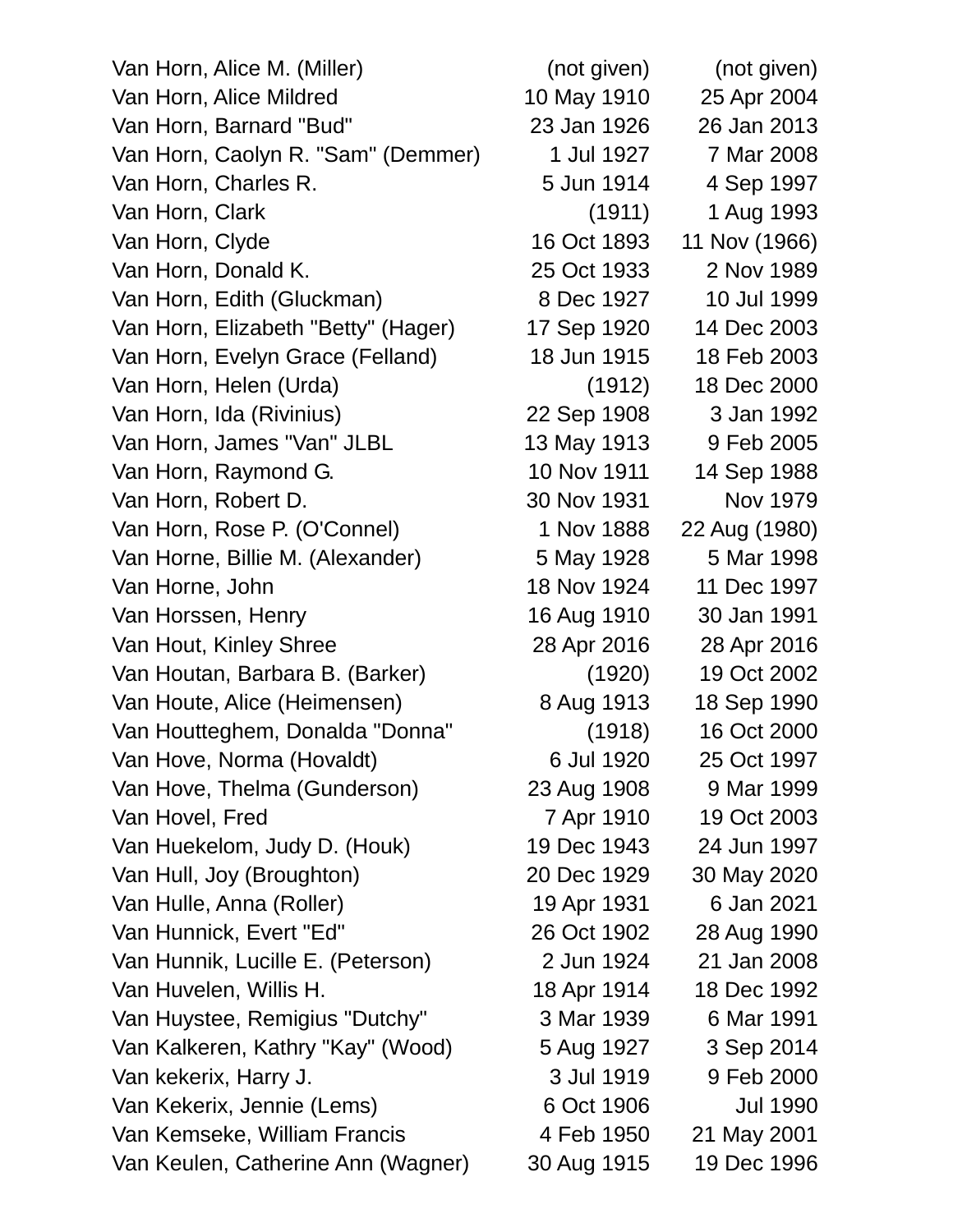Van Kirk, Anna Marie (Erker) 22 Feb 1918 21 Dec 2004 Van Kirk, Margaret H. (Schaffer) 18 Dec 1905 13 Jan 1995 Van Klaveren, William "Bill" (1919) 10 Mar 1999 Van Kleeck, Leonard Allen 14 Jul 1928 18 Aug 2020 Van Klei, Fonnie 24 Aug 1925 24 May 1998 Van Koeveringe, Annie 22 Sep 1943 14 Jul 2018 Van Komen, John Dale (1954) (Sep 1996) Van Laar, Margaret Frances K 20 Feb 1939 29 Nov 2001 Van Laecken, Dorothy Louise (Henjum) 24 Oct 1940 14 Jun 2020 Van Landingham, Donia Rae (Edelman) 9 Jan 1943 28 Nov 2015 Van Laningham, Constance Rae (Blum) 16 May 1944 29 Jul 2020 Van Law, Elisha 15 Jan 1872 (25 dec 1991) van Leeuen, Gerard J. 2 Feb 1918 18 Sep 1993 Van Leeuwen, Charles J. 24 May 1915 12 Apr 1993 Van Leuken, Emilie Lorraine (Hammel) 1 Jul 1937 12 Jul 2019 Van Leuven, Johanna (Neufeldt) 31 Jan 1928 21 May 2016 van Lierop, Rein W. (1914) 5 May 2000 Van Limbeek, Antonius "Antoon" 14 Feb 1910 10 Sep 1991 Van Lishout, Minnie (Auen) 20 Sep 1899 5 Oct 1995 Van Lishout, Theckla (Kautzman) 2 Sep 1934 26 Nov 2020 Van Lith, Dorothy (Fischer) 6 Feb 1907 Nov 1988 Van Lith, Terrance P. "Terry" 20 Jul 1947 9 Jul 2018 Van Loan, Donald W. 21 Dec 1912 22 Jul 1996 Van Loh, Ben 15 Jun 1903 22 Nov 1995 Van Loh, Verna (Bultena) 26 Sep 1921 7 Aug 2019 Van Loh, Verna P. (Nelson) 20 Nov 1910 5 Apr 1992 Van Loo, Cecelia (Huisingh) 30 Aug 1921 23 Feb 1994 Van Loon, Carole E. (1918) 10 Mar 1992 Van Loosen, Anna (Heiydt) 26 May 1917 23 Oct 2002 Van Maanen, Charles James "Jim" 17 Jan 1935 23 Nov 1998 Van Maanen, Dick 17 Aug 1916 22 Dec 1998 Van Maanen, Doris (Wiersma) 18 Oct 1924 18 Dec 2019 Van Maanen, Gerrit 21 Nov 1902 15 Jan 1998 Van Maanen, Grace (Scholten) 24 Sep 1918 14 Aug 1998 Van Maanen, Ida (Dretsch) 26 Dec 1901 8 Sep 1990 Van Maanen, Jeanette (Kempema) 26 Apr 1912 31 Jul 1995 Van Maanen, Roy 17 Apr 1918 9 Aug 1999 Van Maarion, Violet (McCormack) 19 May 1899 16 Mar 1990 Van Massenhove, Louis Julius 7 Oct 1920 Feb 1997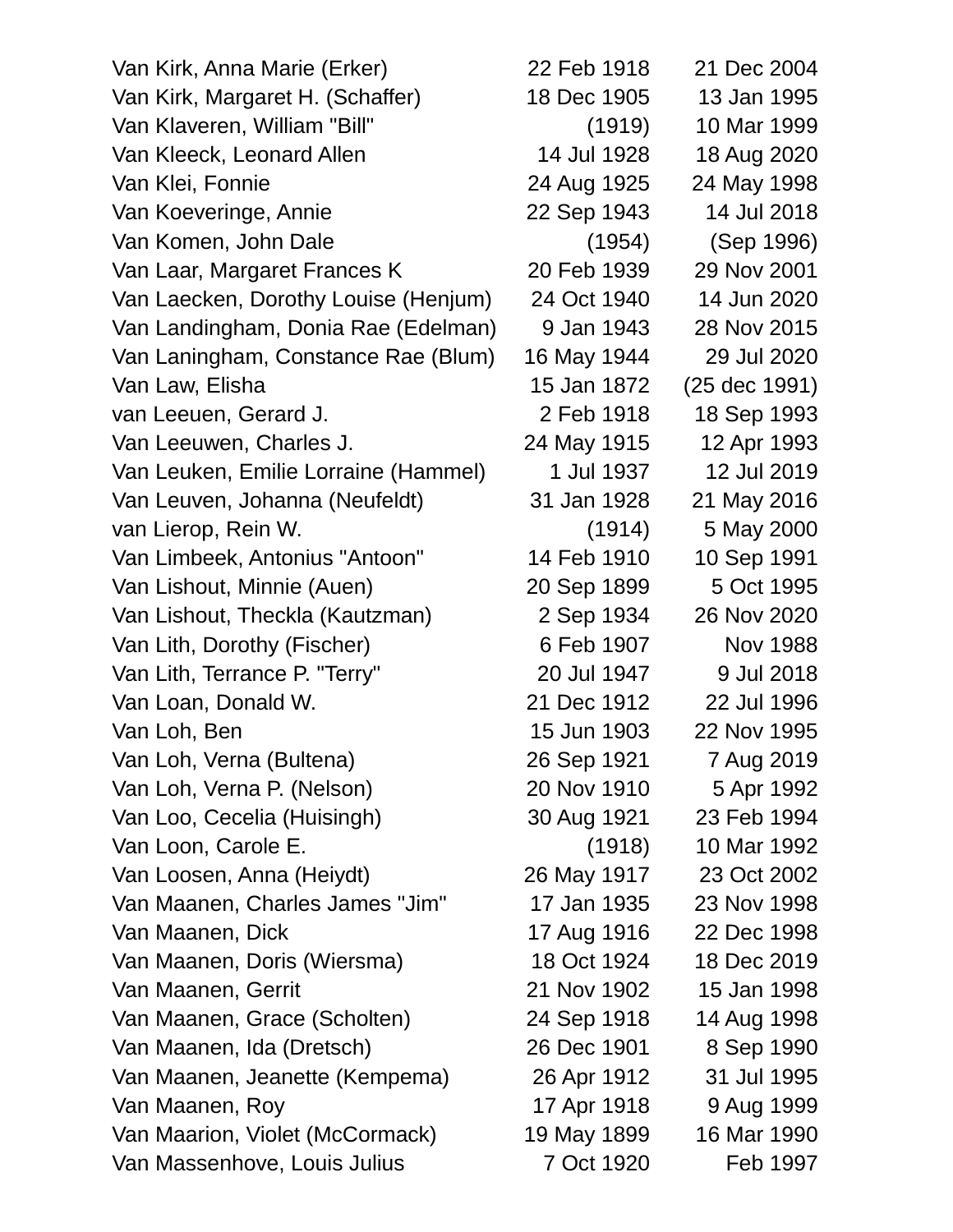| Van Matre, Donald                      | 29 May 1930 | 14 Dec 1997   |
|----------------------------------------|-------------|---------------|
| Van Matre, James A.                    | (1927)      | 12 Oct 1994   |
| Van Matre, Laverna Leona               | (1935)      | 24 Aug 2005   |
| Van Meetren, Shane Matthew             | 29 Oct 1999 | 29 Oct 1999   |
| van Melle, Hendrika (van Vliet)        | (1928)      | 20 Oct 1991   |
| Van Meter, Cheryll L. (Austin)         | 15 May 1940 | 18 Feb 1996   |
| Van Meter, Lena (Odenbach)             | 22 Jul 1914 | 17 Jul (1970) |
| Van Middlesworth, Isabel Jeannette     | 8 Nov 1913  | 10 Jun 1981   |
| Van Mill, Elroy Donald                 | 21 May 1921 | 29 Apr 1988   |
| Van Mullem, Betty Marie (Todd)         | 15 Dec 1942 | 4 Aug 2020    |
| Van Natta, Wealthy E. CD               | 15 Apr 1916 | 20 Jan 1998   |
| Van Ness, Donald                       | 26 Apr 1907 | 6 May 1986    |
| Van Ness, Virginia Zoe (Wilson) Kangas | 1923        | 8 Oct 2008    |
| Van Nguyen, Hall                       | 6 Oct 1936  | 15 Mar 2003   |
| Van Nieuwenhuyzen, Johanna A           | 4 Aug 1908  | 14 Feb 2000   |
| Van Ningen, Clarence                   | 22 Jun 1913 | 30 Sep 1995   |
| Van Ningen, Earl                       | 24 Nov 1922 | 3 Feb 1998    |
| Van Ningen, Glenn Dean                 | 12 Dec 1945 | 22 Nov 2020   |
| Van Noort, Beverly Jean (Hoff)         | 11 Jul 1928 | 15 Nov 1999   |
| Van Nortwick, Claude                   | 28 Nov 1934 | 29 Dec 1998   |
| Van Nostern, Edna Mae (Simpson)        | 1907        | 2 Feb 2002    |
| Van Noy, Florence Marie (Szymanski)    | 20 Oct 1918 | 10 Apr 2012   |
| Van Ommen, Anna (Kroon)                | 18 Feb 1900 | 17 Jan 1991   |
| Van Oordt, Richard I                   | 31 Aug 1940 | 12 Dec 2000   |
| Van Oort, Antoinette (Rozeboom)        | 6 Apr 1895  | 5 Jan 1991    |
| Van Oort, Marietta (Jacobsma)          | 25 Jun 1907 | Aug 1990      |
| van Oosting, Lydia Belle (Fisher)      | 10 Dec 1914 | 26 Jul 1997   |
| Van Oosting, Madge (Jaeger)            | 16 Jul 1916 | 2 Mar 2012    |
| van Oosting, Shirley Ann (Skiba)       | 10 Oct 1949 | 9 Feb 2013    |
| van Oosting, William R.                | 13 Sep 1891 | 15 Nov 1988   |
| Van Orman, Don Q.                      | 8 Nov 1907  | 6 Jan 1994    |
| Van Orman, Joyce R. (Miller)           | 16 Jan 1944 | 25 May 2017   |
| Van Orman, Marlene                     | 3 Oct 1939  | 20 Jul 2013   |
| Van Orman, Robert E.                   | 5 Jul 1939  | 5 Oct 2019    |
| Van Ormer, Margaret Amelia (Bruner)    | 17 Aug 1898 | 21 Dec 1995   |
| Van Ortwick, Julia (Votava) Ebert      | 28 Sep 1908 | 23 Apr 1999   |
| Van Otterloo, Clarence "Cliff"         | 30 May 1916 | 24 Feb 1999   |
| Van Otterloo, Gail M. (Walker)         | 24 Jan 1956 | 14 Oct 1998   |
| Van Ourkerk, Zelda K. (Krebs) Hook     | 3 Sep 1938  | (29 Nov 1989) |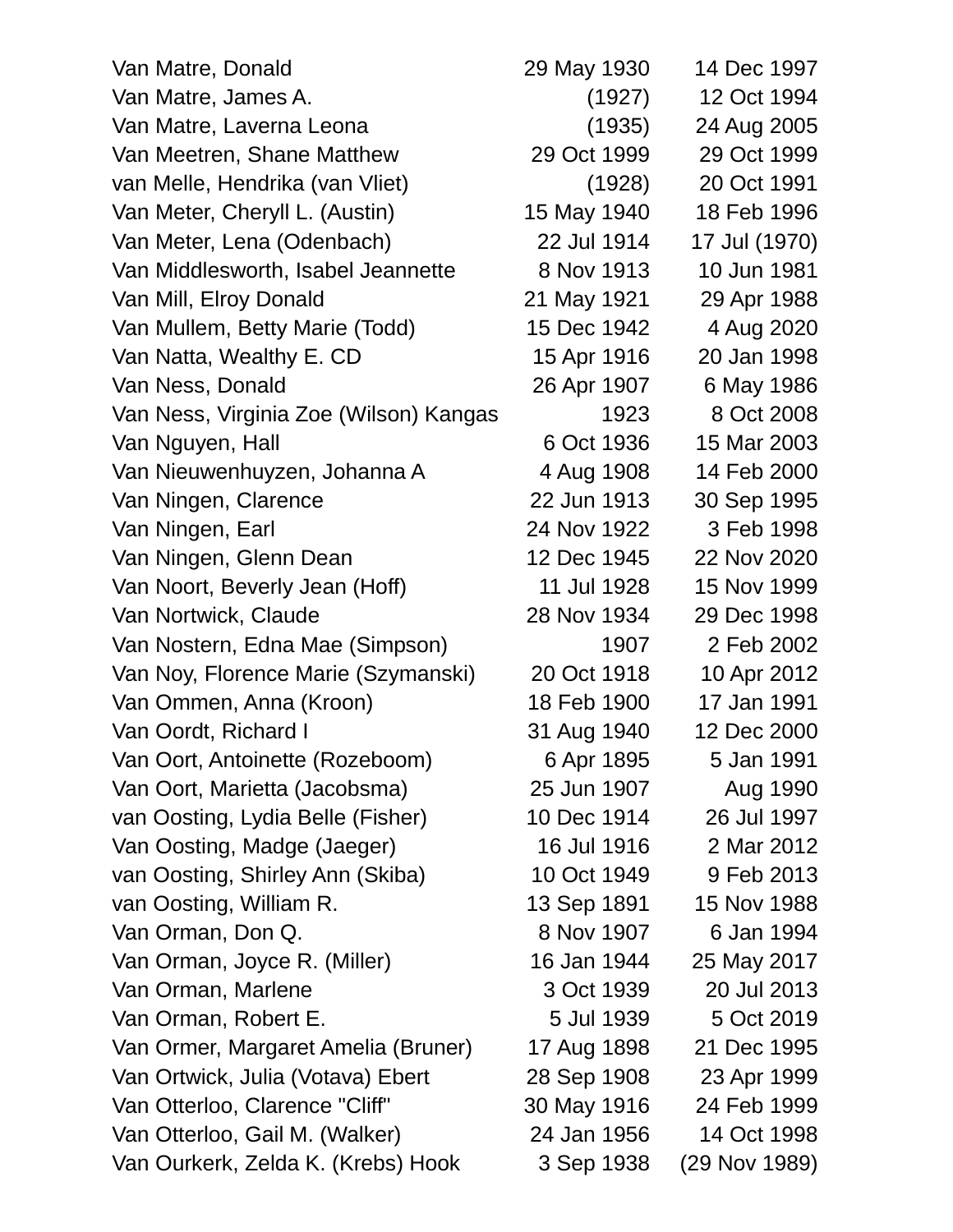| Van Overschelde, Grace M.                 | 3 Mar 1910  | 17 Apr 1998  |
|-------------------------------------------|-------------|--------------|
| Van Patten, Boyd                          | 5 Nov 1947  | 10 Feb 2016  |
| Van Patten, Marilyn (Bullinger)           | 1 Apr 1947  | 28 Oct 2018  |
| Van Patten, Patricia Kay (Nohr)           | 24 Mar 1949 | 15 Jun 2020  |
| Van Patton, Raymond Irvin                 | 1 Aug 1878  | 8 Jul 1950   |
| Van Pelt, Randy Gene                      | 9 Aug 1948  | 16 Oct 2016  |
| Van Pelt, Walter I.                       | 16 Oct 1920 | Jan 1997     |
| Van Praag, Fanny (Muller)                 | 16 Sep 1927 | 17 Jul 2004  |
| Van Pykeren, Lena (Van Otterloo)          | 10 Mar 1899 | 24 Jul 1991  |
| Van Raalte, Robert C.                     | 7 Jul 1913  | 3 May 1996   |
| Van Raden, Carolyn (Duchscher) Lacher     | 21 Jun 1925 | 25 Dec 2015  |
| Van Raden, Roy                            | (1922)      | (7 Jan 1995) |
| Van Ravenswaay, Elsie M. MR               | 26 Jul 1911 | 6 Jul 1999   |
| Van Ray, Cecelia (Dennis)                 | 16 Mar 1906 | (3 Dec 1977) |
| Van Ray, Theodore Martin                  | 30 Jan 1900 | 22 Nov 1967  |
| Van Riel, Florence                        | (1919)      | Apr 1999     |
| Van Rij, Aagje "Agnes" (Van Driel)        | (1918)      | 14 Feb 1992  |
| Van Riper, Rachel Pauline                 | 7 Aug 1925  | 30 Sep 1996  |
| Van Roekel, Martha (Van Wyk)              | 22 May 1913 | 17 Dec 1999  |
| Van Rossum, Stephanie A. (Becker)         | 31 Aug 1953 | 11 Aug 2013  |
| Van Rossum-Henrickson, M. Frances (Potts) | (1912)      | 3 Jan 1993   |
| Van Ryan, Margaret P.                     | 6 May 1913  | 10 Mar 1995  |
| van Ryzewyk, Harry Joseph                 | (1911)      | 2 Oct 1988   |
| Van Sant, Anna (Reich) Heimbuck           | 23 Jun 1913 | 4 Jul 2005   |
| Van Sant, Vernon Vaughn                   | 27 May 1921 | 31 Aug 1991  |
| Van Schaick, Frank O.                     | 23 Mar 1917 | 8 Oct 1997   |
| Van Schaick, Myrtle A.                    | 2 Apr 1910  | 14 Feb 1994  |
| Van Scoy, Harold J.                       | 8 Oct 1905  | 5 Feb 2003   |
| Van Sickel, Gale "Jack" E.                | 13 Oct 1926 | 15 Sep 2020  |
| Van Sickle, Alice Katherine (Schafer)     | 11 Mar 1915 | 10 Jan 2013  |
| Van Sickle, Bruce                         | 13 Feb 1917 | 21 Apr 2007  |
| Van Sickle, Donna L. (Kist)               | 8 Feb 1939  | 26 Jan 2017  |
| Van Sickle, Dorothy A. (Hermann)          | 26 Mar 1916 | 8 Jan 2020   |
| Van Sickle, Harold "Harry" Roy            | 3 Feb 1920  | 27 Mar 2018  |
| Van Sickle, Harold Roy                    | 3 Feb 1920  | 27 Mar 2018  |
| Van Sickle, Rose Mary (Landeis)           | 15 May 1910 | 15 Jul 2014  |
| Van Sickle, Royce                         | 16 Aug 1937 | 11 Sep 2001  |
| Van Sickle, Violet B. (Brand)             | 18 Jan 1923 | Dec 2018     |
| Van Slooten, Gay Ella (Amsden)            | 31 Aug 1925 | 14 Sep 2008  |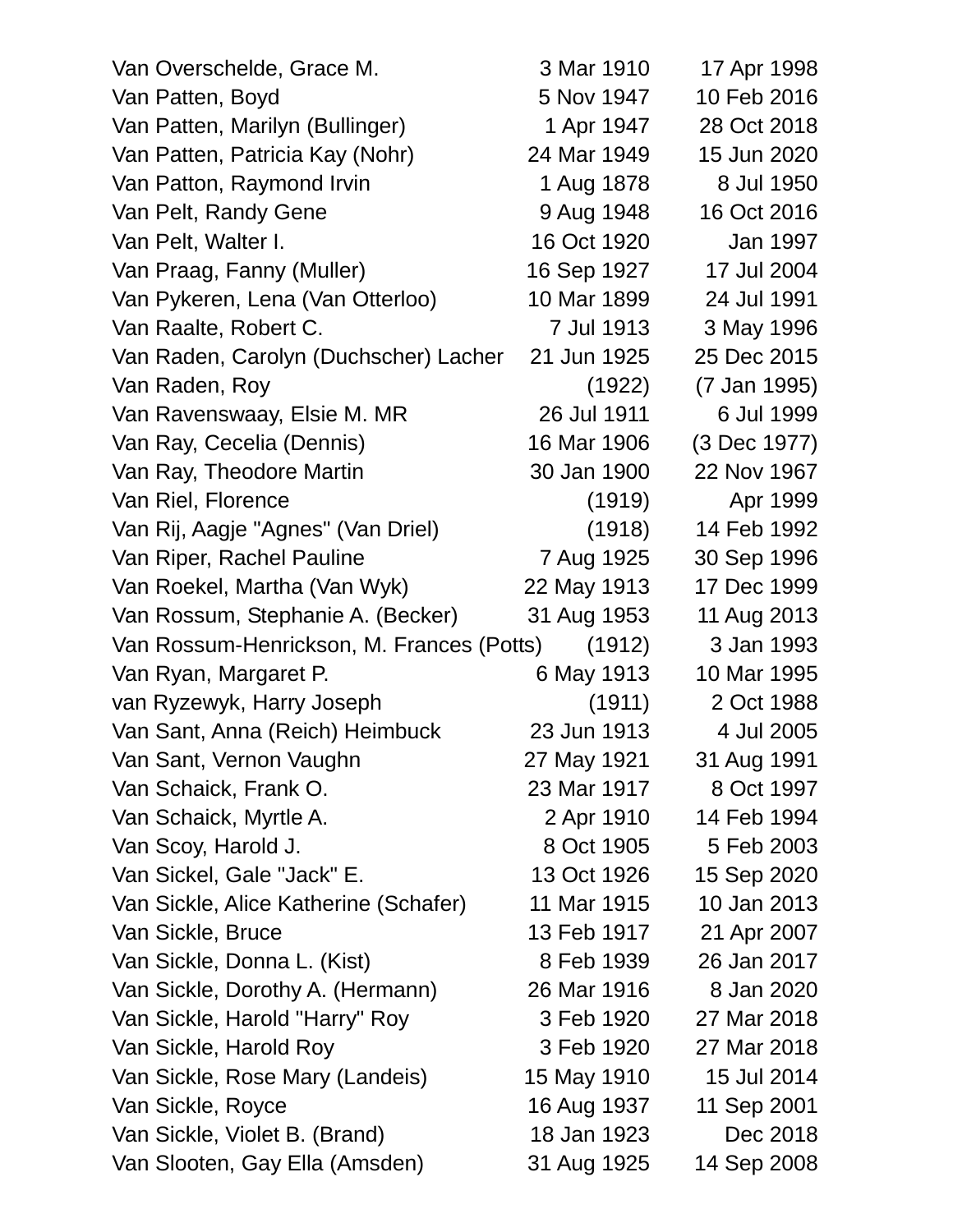Van Slooten, Lila (Eggebo) 10 Sep 1926 4 May 2016 Van Slooten, Lorraine (Haecherl) 7 Oct 1922 3 Feb 1998 Van Slooten, Ted F. 24 Nov 1914 1 May 1997 Van Sloten, Gerrit 11 Oct 1909 26 Jul 1991 Van Slyke, Augusta Frances (1912) Oct 1999 Van Slyke, Charles 27 Aug 1930 9 Nov 2002 Van Slyke, Florence T. (Pletzer) 9 Jun 1910 18 Nov 1993 Van Slyke, Howard (1912) (29) Jul 1999 Van Slyke, Ida C. (Nyman) (1894) Apr 1997 Van Slyke, Viola Emma (Eiesland) 25 Sep 1918 25 Jul 1999 Van Soest, Bess (Compaan) 12 Jan 1909 12 Mar 2004 Van Soest, Edna 18 Dec 1913 31 Mar 1999 Van Soest, Frances Marion (Bennett) 11 Nov 1901 26 Oct 1995 Van Soest, Harold 1 Feb 1923 16 Jun 1989 Van Soest, Henry J. 27 Jan 1913 2 Feb 2001 Van Soest, John Hendrick 8 Jun 1885 (6 Jun 1946) Van Soest, Martin John 16 Apr 1917 20 May 2001 Van Soest, Maurice 11 Dec 1922 2 May 2000 Van Soest, Nancy (Dyk) 17 Feb 1917 9 Aug 2011 Van Soest, Ruth K. 23 Aug 1913 23 Jun 1998 Van Steen, Frederick Lambert 26 Oct 1898 20 Jun 1972 Van Steenvoort, Daniel Joseph 7 Mar 1940 24 Feb 2002 Van Steenvoort, Elizabeth L. BJ 4 Oct 1939 18 Oct 2018 Van Steenvoort, Ethel Lucy (Greb) 20 Mar 1896 Oct 1990 Van Steenvoort, Thomas "Tom" V. 11 Aug 1929 3 Oct 1998 Van Stelten, Doris G. 30 Mar 1916 Feb 20 (1999) Van Stelten, Hazel (Maher) 18 Jun 1911 17 Jan 1999 Van Stone, Daniel W. (1906) Nov 1997 Van Stryland, Minnie (Bleeker) 17 May 1907 15 Mar 1992 van Swearingen, Bertha Rowena F 19 Dec 1914 13 Feb 1993 Van Sweringen, Garry 6 1940 1940 24 Mar 2018 Van Sweringen, George Thomas 2 Aug 1907 17 Mar 1962 Van Sweringen, Irene Lucille 25 Dec 1915 17 Mar 1962 Van Tassel, Amanda T. (Hagen) 9 Jul 1898 29 Oct 1995 Van Tassel, Audley 15 May 1914 9 Apr 1992 Van Tassel, Evelyn R. (Schwab) 4 Feb 1914 9 Sep 1987 Van Tassel, George 3 Dec 1909 Jun 1983 Van Tassel, Judy (1940) 10 Jun 2006 Van Tassel, Warren 16 Mar 1913 (9 Oct 1970)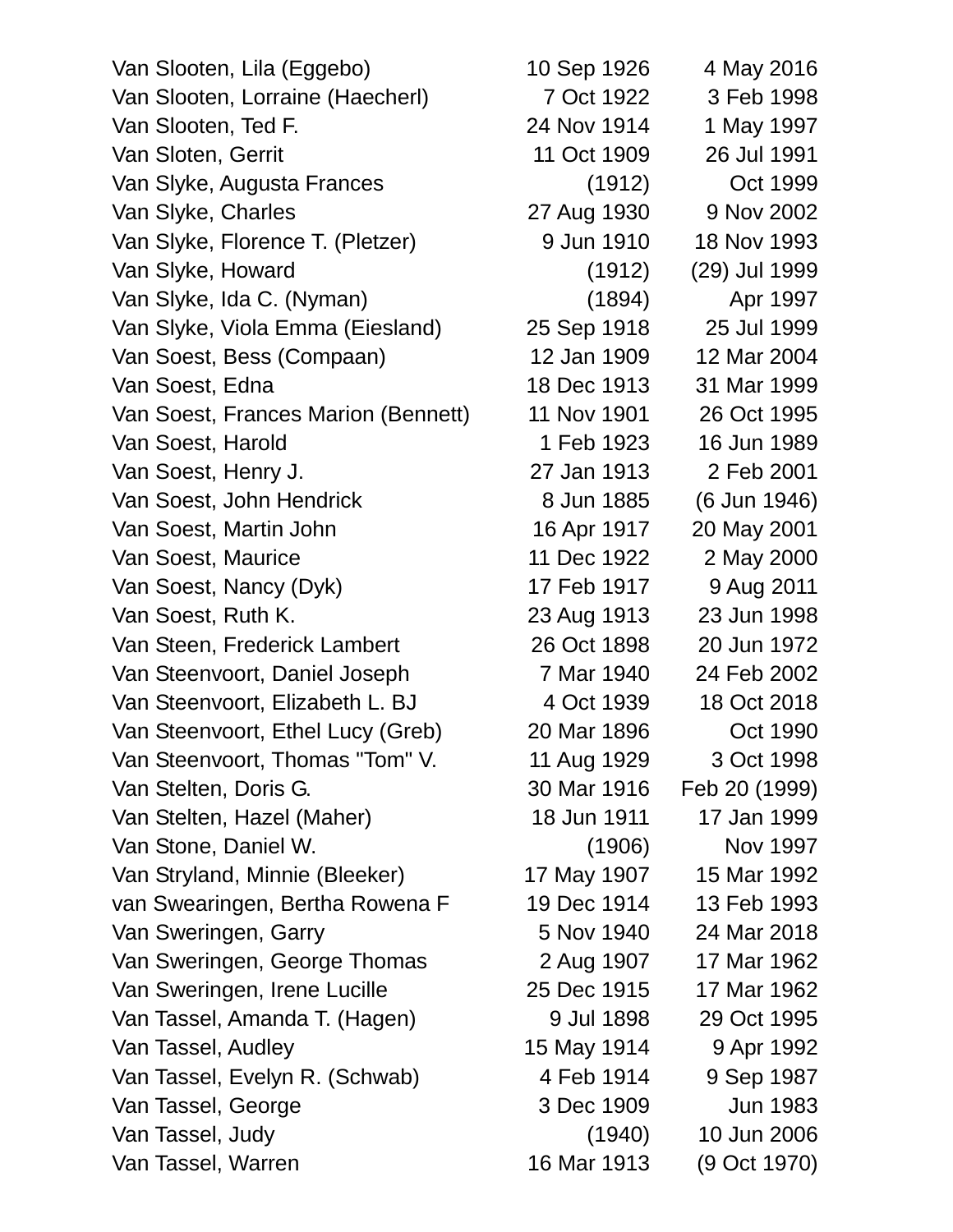| Van Thiel, Robert M.                    | (1922)      | <b>Jul 1998</b> |
|-----------------------------------------|-------------|-----------------|
| Van Thiesen, Daren                      | 4 Apr 1961  | 20 Jan 2018     |
| Van Tiem, Alfred                        | (1920)      | 22 Apr 2000     |
| Van Tighem, J.V. "Jack"                 | (1918)      | 29 Jan 1991     |
| Van Tighem, Rose Alice (McArthur)       | 22 Nov 1917 | (Aug 2005)      |
| Van Tol, Arie Jacob                     | 3 Apr 1911  | 14 Jan 1998     |
| Van Tries, Mabel (Bowzer)               | 12 Mar 1878 | 8 May (1973)    |
| Van Trump, Ann Leslie (Betcher)         | 29 Jun 1951 | 21 Nov 2006     |
| Van Tuyl, Robert "Big Bob"              | 2 May 1933  | 19 Feb 2001     |
| Van Vactgor, Warren Clifford            | 17 Sep 1922 | 15 Oct 2016     |
| Van Valkenburg, Nola Suzanne (Vogel)    | 11 Dec 1933 | 6 Jul 2011      |
| Van Valkenburg, Vernelle "Vern"         | 9 Jul 1907  | 6 May 1996      |
| Van Valkenburgh, Horace B.              | 15 Jul 1908 | 18 Nov 1995     |
| Van Veen, Bridget (Bechtold)            | 14 Aug 1950 | 8 Oct 2021      |
| Van Veldhuizen, Joel Brian              | 13 Jun 1972 | 11 Nov 1990     |
| Van Velzen, Chris                       | 5 Apr 1921  | 28 Jun 1998     |
| Van Velzor, Janet (Guetter)             | 28 Mar 1920 | 22 Sep 1999     |
| Van Verst, Grace A.                     | (1914)      | (25) May 1999   |
| Van Veskrna, James "Van"                | 19 Oct 1920 | 25 Jun 1998     |
| Van Vleck, Beulah                       | 28 Mar 1903 | 12 Oct 2000     |
| Van Vleck, Donna June (Wolf)            | 5 May 1947  | 21 Aug 2010     |
| Van Vleet, Clifford "Cliff" R.          | 6 Dec 1926  | 18 Feb 2010     |
| Van Vleet, Donald                       | 1931        | 31 May 2019     |
| Van Vleet, Donald                       | 24 Mar 1921 | (28 May 1977)   |
| Van Vleet, Elizabeth (Peterson)         | 8 Aug 1893  | 1 Mar 1991      |
| Van Vleet, Emma (Kissner)               | 19 Apr 1906 | 3 Mar 1991      |
| Van Vleet, Frieda (Thurn)               | 13 Oct 1920 | 1975            |
| Van Vleet, Gladys (Hofmann)             | 9 Sep 1945  | 22 Dec 1990     |
| Van Vleet, Harvey N.                    | (1912)      | Dec 1992        |
| Van Vleet, James                        | 25 Jan 1917 | 21 Mar 2009     |
| Van Vleet, James John "Jim"             | 31 Dec 1970 | 11 Oct 2010     |
| Van Vleet, John Anton                   | 30 Aug 1951 | 18 Dec 2008     |
| Van Vleet, Linda "Spook" Marie (Meisel) | 10 Feb 1959 | 4 Feb 2017      |
| Van Vleet, Marvin D.                    | 31 Jan 1943 | 31 Mar 1995     |
| Van Vleet, Robert Neal                  | 20 Dec 1935 | 4 Aug 2016      |
| Van Vleet, Steven "Steve" Craig         | 10 Jan 1957 | 2 Dec 2021      |
| Van Vleet, Theressa S. (Schaible)       | 30 Jul 1922 | 18 Mar 2014     |
| Van Vleet, William Alan                 | 28 Jul 1919 | 21 May 2010     |
| Van Vleet, William Harrison             | 4 Mar 1888  | Nov 1974        |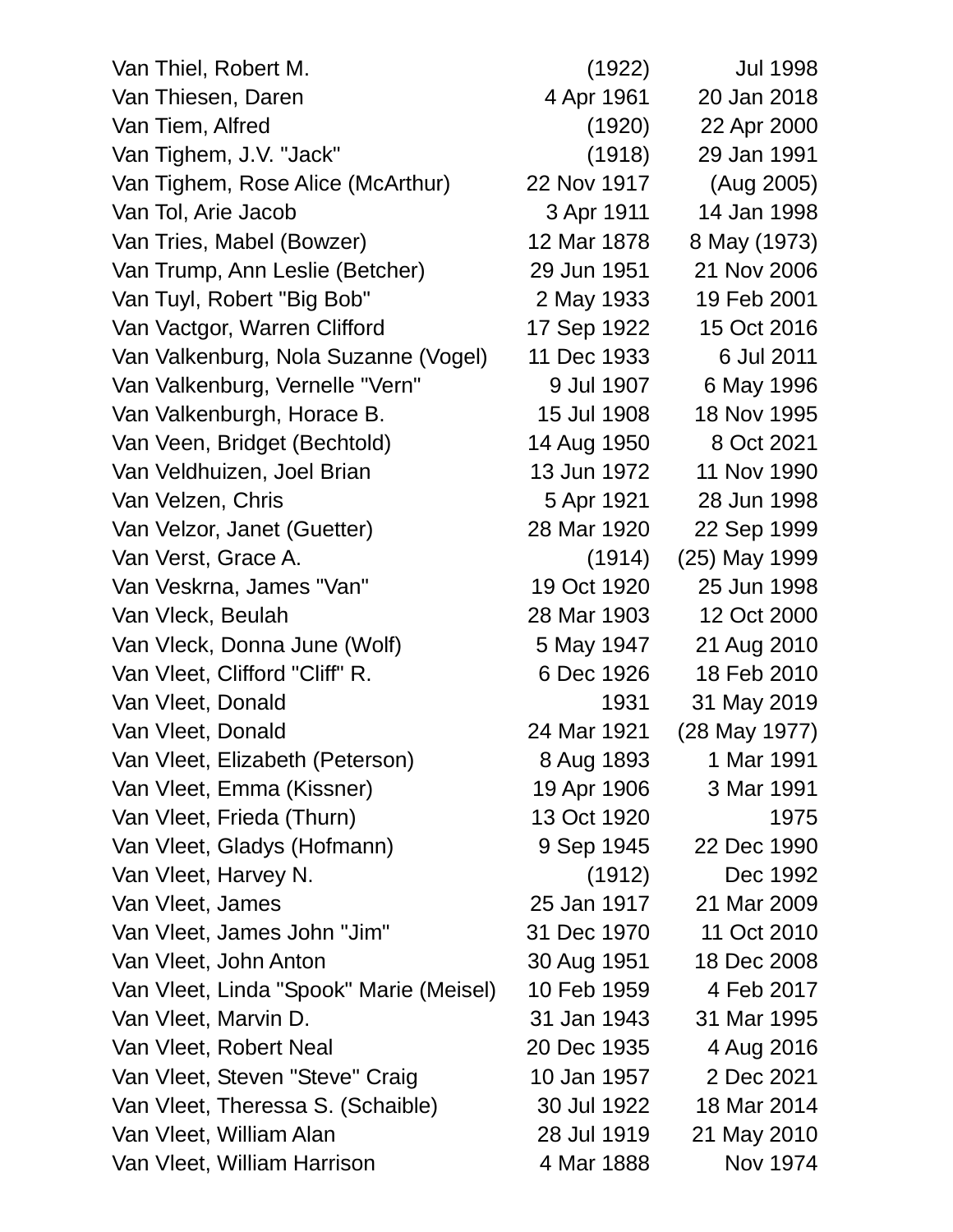Van Vliet, Walter Wayne "Bud" (1928) 27 Dec 1996 Van Voast, Dean R. 21 Apr 1924 29 Jul 2006 Van Vooren, Florence (Klein) 9 Jun 1915 13 Oct 2016 Van Vooren, Paul C. 31 Mar 1963 12 Jun 2020 Van Vooren, Ralph F. "Bud" 1 May 1916 9 Sep 1998 Van Voorhis, Burdette V. (1924) Sep 1997 Van Voorst, Jacob J. 20 Dec 1912 13 Feb 1991 Van Vugt, Brenda L. 19 Oct 1954 6 Dec 2016 Van Vugt, Edward 19 Nov 1907 (29 Jun 1984) Van Vugt, Ernest (1923) 29 Nov 1992 Van Vugt, Esther Mae (Ver Hoeven) 29 Aug 1928 25 May 2020 Van Vugt, Evelyn (Fish) 20 May 1928 24 May 2020 Van Vugt, Gerrit (1919) 7 Jul 2002 Van Vugt, Jacob A. 1 Nov 1920 28 Nov 2002 Van Vugt, Janet (Stam) 29 Jun 1919 20 Apr (1981) van Vugt, Jessica Leigh (1978) 23 Mar 1992 Van Vugt, John A. 22 Oct 1916 15 Jul 1996 Van Vugt, John R. "Bub" 2 Jul 1923 3 Aug 2011 Van Vugt, Josephine (Stam) 13 Mar 1913 28 May 2006 Van Vugt, Katherine (Compaan) 20 Aug 1887 15 Feb (1983) Van Vugt, Marge Faye 29 Jul 1947 15 Jun 2020 Van Vugt, Norman Lester 7 Jul 1927 20 May 2017 Van Vugt, Pauline (Looyenga) 2 Aug 1904 28 May 1996 Van Vugt, Peter 11 Jun 1912 17 Sep 1999 Van Vugt, Rita M. (Albright) (1927) 25 Apr 2000 Van Vugt, William "Bill" (1910) 26 Dec 1991 Van Vuuren, Arie Vernon 21 Jan 1928 22 Apr 1999 Van Vuuren, Gertrude Muriel (Boer) 11 Apr 1928 30 Oct 2021 Van Wagner, Benjamin Paul **5 Aug 2006** 5 Aug 2006 Van Wagner, Carlon C. 4 Feb 1927 7 Nov 2006 Van Wagner, Doris (Gums) 11 Jun 1935 8 May 2010 Van Walleghen, Patricia K. (Digerness) 31 Jul 1937 2 Jun 2020 Van Wart, Clara (Schneider) 7 Oct 1887 (17) Jan 1959 Van Waterschoot, Remedios "Ma Ray" (1924) 31 Mar 2000 Van Wechel, Aaron 2 Mar 1888 Jul 1989 Van Wechel, Lester M. 11 Dec 1906 25 May (1986) Van Well, Aloysius J. "A.J." 24 Apr 1909 19 Dec 2002 Van Well, Bernadine Gertrude (Kaiser) 5 May 1925 19 Jul 2011 Van Well, Kenneth Lee 21 Mar 1946 26 Oct 2015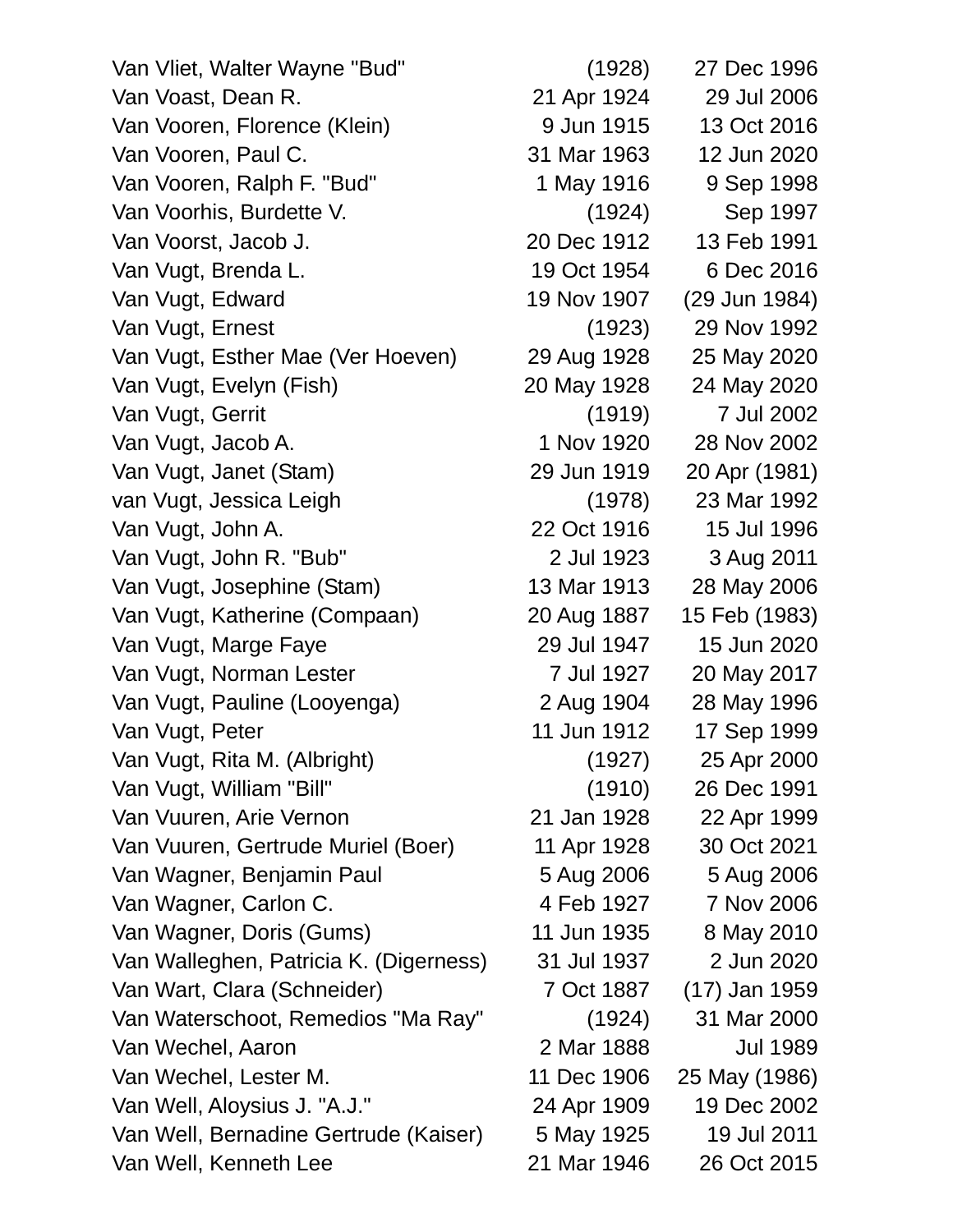Van Well, Laura (Rausch) 9 Nov 1915 26 Jun 2002 Van Well, Linda (Stuwe) 3 Aug 1957 3 Jul 2012 Van Well, Raymond "Ray" 18 Oct 1936 7 May 2020 Van Well, Roy Joseph 3 Jul 1955 4 Feb 2017 Van Well, Ruth Mary (Miles) Rausch 28 Jun 1926 19 Mar 2013 Van Wert, Georgina Lilian (Seip) 30 Sep 1941 4 Nov 2013 Van Wert, Michael C. 13 Feb 1941 4 Oct 1999 Van Wert, Pearl Rosella (Peterson) 13 Aug 1909 26 Jan 1998 Van Wert, William Adelbert 13 Sep 1910 1 Mar 1996 Van Why, Elizabeth L. (Everitt) 28 Feb 1902 11 May 1991 Van Why, Ruth F. (Fugate) 2 Jan 1925 8 Dec 1999 Van Wienen, Alexander G. 6 May 1914 24 Feb 1995 Van Winkle, Bessie (Page) 1 Feb 1904 (6 Jun 1981) Van Winkle, Boyd G. 30 Sep 1944 22 Jul 2019 Van Winkle, Frank "Rip" Winslow 13 Jan 1922 15 Nov 2001 Van Winkle, Gladys D. (Miller) (1918) 21 Mar 1997 Van Winkle, Hilda Peterson (1889) 27 Jan 1991 Van Winkle, Hulda Annabelle AHA 16 Aug 1923 20 May 2002 Van Winkle, Mary (Schmitcke) 5 Aug 1908 11 Jun 1995 Van Winkle, Nina (Swartaut) 18 Jul 1907 19 Oct 2003 Van Winkle, Selma Bonita (Hanson) 4 Apr 1907 18 Nov 1999 Van Winkle, Sheryl (Dvoracek) 13 May 1951 1 Nov 2016 Van Winkle, Sylvia Lee (Kohlmeyer) 18 Jun 1952 7 Mar (2007) Van Woensel, Peter 1995 **9 Feb 1911** 10 Dec 1995 Van Woert, Vance V. 10 Jun 1911 21 Jun 1995 Van Wormer, Gordon H. 68 Apr 1911 18 Jun 1995 Van Wormer, Robert H. (1922) 5 Feb 1994 Van Woudenberg, Anna (Noordman) 26 Nov 1916 8 Aug 1995 Van Wyck, Althea Dorelle (Huff) 17 Dec 1930 4 Feb 2014 Van Wyck, Paul William 28 Apr 1910 27 Apr 1993 Van Wyhe, Albertha (DeWeerd) 5 Jan 1904 22 Mar 1992 Van Wyhe, Eric R. 22 Jun 1968 8 Jun 1991 Van Wyhe, John Douglas 8 Jul 1939 20 Mar 2016 Van Wyhe, Shirley Mae (Klueber) 5 Jan 1937 10 Nov 2021 Van Wyhe, Wayne 22 Feb 1926 14 Apr 2000 Van Wyk, Alice (Rozeboom) 26 Apr 1915 7 Feb 2000 Van Wyk, Carolyn (Haag) 17 Dec 1933 14 Dec 2011 Van Wyk, Mary Carol (Bouma) 8 Apr 1938 10 Nov 1990 Van Wyk, Michael J. 14 May 1960 3 Jul 1998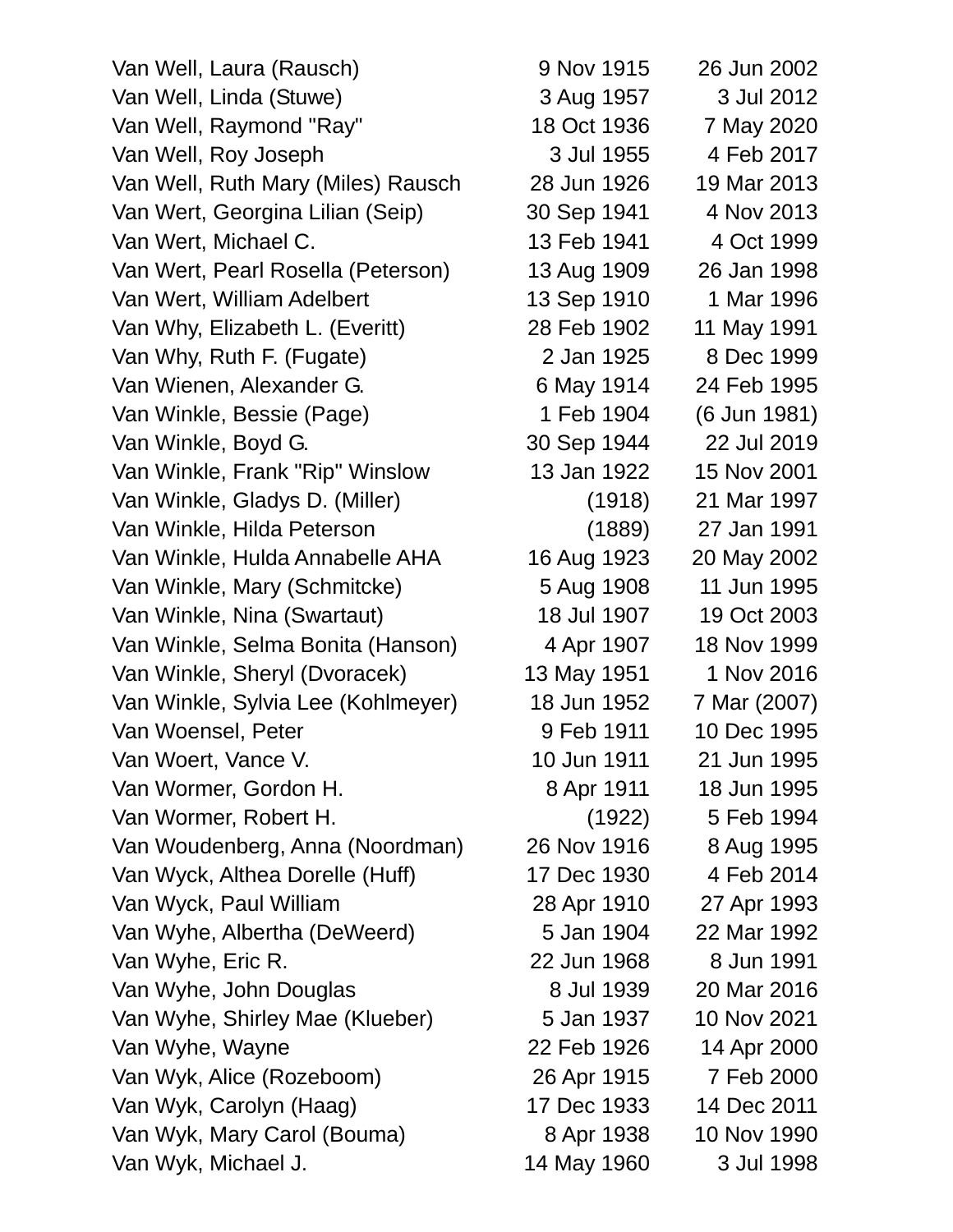| Van Zandt, Virginia M.               | (1915)      | 30 May 2000 |
|--------------------------------------|-------------|-------------|
| Van Zante, Dorothy                   | 27 Jun 1929 | 20 Feb 2005 |
| Van Zanten, Barbara (Heimbinger)     | 8 Sep 1935  | 14 Oct 2017 |
| Van Zanten, Fannie (Zwiers)          | 15 Aug 1902 | 15 Jul 1999 |
| Van Zee, Alfred                      | 28 May 1927 | 8 Jun 2018  |
| Van Zee, Andrew G. "Andy"            | 28 Oct 1932 | 4 May 2018  |
| Van Zee, John G.                     | 23 Jul 1927 | 18 Nov 1998 |
| Van Zee, Lawrence                    | 10 Mar 1928 | 6 Dec 1995  |
| Van Zee, Margaret (Jongejeugd)       | 21 Nov 1906 | 17 Dec 1998 |
| Van Zee, Marvin                      | 2 Nov 1925  | 26 Dec 1998 |
| Van Zee, Ramona (De Vries)           | 24 Nov 1932 | 11 Oct 2018 |
| Van Zitteren, Gertrude (Mettler)     | 10 Jun 1918 | 23 Jan 1981 |
| Van Zittern, Dena (Janssen)          | 18 Jan 1902 | 4 Feb 1998  |
| Van Zittern, Elouise (Dibbern)       | 8 Jun 1919  | 6 Nov 1990  |
| Van Zoest, Fredrick Jan              | 18 Oct 1907 | 6 Apr 1996  |
| Van Zoest, Travis A.                 | 31 Jan 1985 | 6 Jun 2006  |
| Van Zuidam, Margaret (Bok)           | 26 Jul 1907 | 10 Apr 1991 |
| Van, Fred W.                         | 30 Sep 1917 | 3 Apr 1975  |
| Vanacek, Izetta Mae (Olerich)        | 1 Aug 1920  | 13 Feb 1990 |
| Vanairsdale, Ted Miles               | (1927)      | (1998)      |
| Vanarsdalen, Florence (Freilinger)   | 26 Jun 1924 | (1997)      |
| Vanarski, Hilda Rose (Zimback) Mooer | 27 Sep 1921 | 3 Sep 2008  |
| VanAsperen, Nick                     | 18 Aug 1914 | 5 Feb 2002  |
| Vanasse, Noel A.                     | 25 Dec 1928 | 17 Jan 2000 |
| Vanatta, Dorothy Frances (Flohr)     | 6 Feb 1917  | (2005)      |
| Vanatta, Jonathan David              | 12 Apr 1987 | 28 May 1987 |
| VanBeber, Julia Aurlia (Lowry)       | 21 May 1930 | 29 Feb 2008 |
| VanBeckhoven, Alberta E. BJ          | 21 Jan 1926 | 14 Nov 2000 |
| VanBeek, Bradley Allen "Brad"        | 20 Mar 1957 | 15 Feb 2014 |
| VanBeek, Ricky "Rick" L.             | 11 Oct 1952 | 31 Dec 2014 |
| VanBockel, Lynn David                | 28 Dec 1950 | 14 Jun 2017 |
| VanBockern, Connie (Garber)          | 14 Jul 1944 | 30 Oct 2016 |
| VanBuskirk, Amy (Mortimer)           | 23 Dec 1936 | 14 Sep 2016 |
| VanBuskirk, Joy S. (Hoff)            | 17 Sep 1940 | 11 Sep 2021 |
| VanCampen, Lois Marie (Kraus)        | 4 Nov 1932  | 4 Jan 2022  |
| VanCara, Eleanor Joyce (Wamre)       | 1 Jun 1930  | 14 May 2004 |
| Vancas, Joette Rae (Burrer)          | 23 Aug 1956 | 18 Nov 2019 |
| Vance, Betty Lou (Kress)             | 15 Sep 1929 | 4 May 2011  |
| Vance, Donald R.                     | 8 Apr 1947  | 24 Sep 2001 |
|                                      |             |             |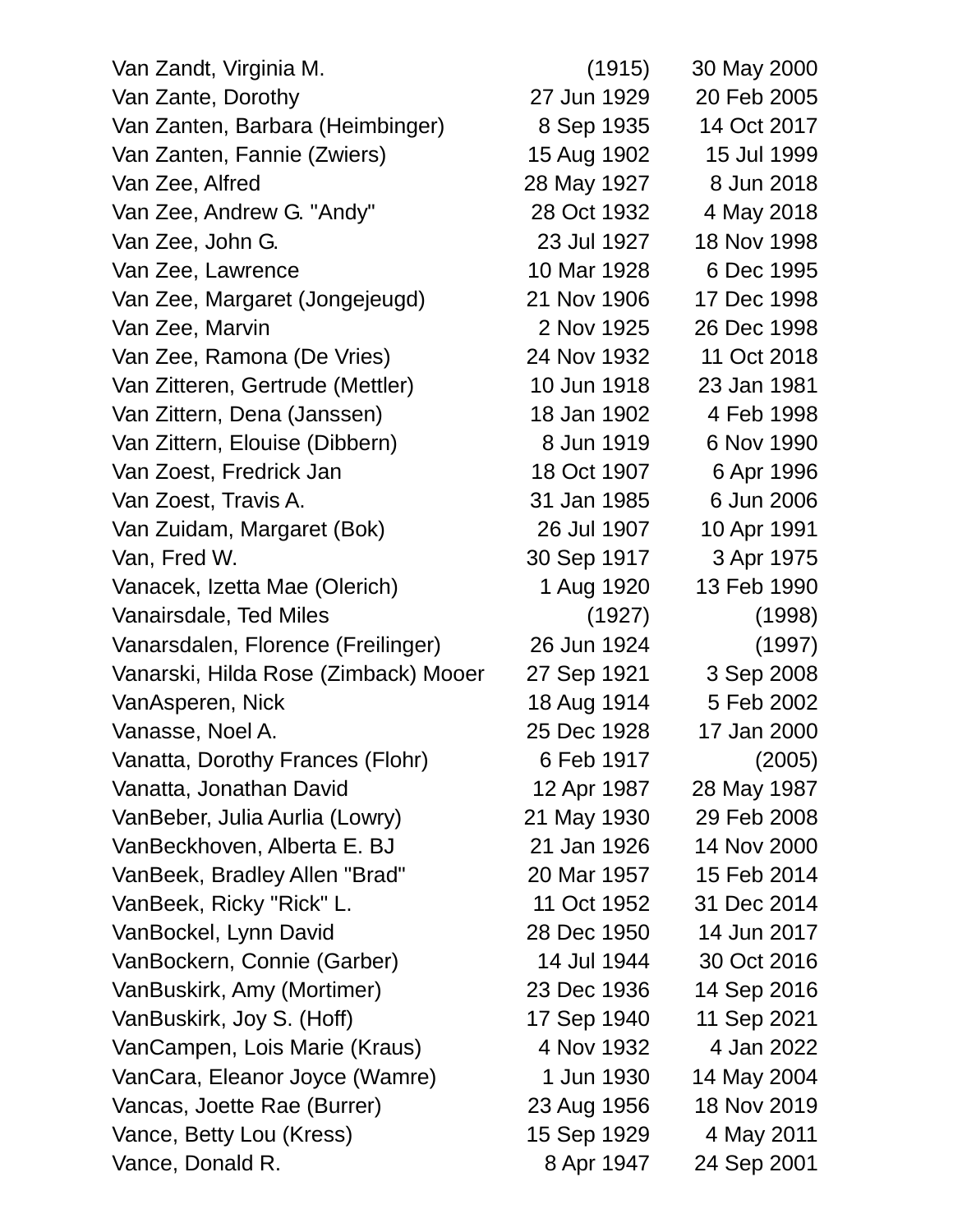Vance, Dora L. (Fredrick) Ebesteiner 5 Nov 1911 5 Jun 1989 Vance, Doris (Schaefer) 1 Aug 1907 18 Dec 1991 Vance, Dorothy Margaret (Bailey) 22 Dec 1920 20 Oct (1999) Vance, Esther (Combes) 19 Aug 1903 25 May (1983) Vance, Gerard 8 Feb 1916 12 Oct 1996 Vance, Jennie (Van Orman) (1910) 6 Oct 1984 Vance, Joyce Charlotte (Wagner) 10 Mar 1938 4 Feb 2020 Vance, Kari Jo 20 Jul 1971 25 May 2015 Vance, Kathryn Mary (Herman) 17 Sep 1961 1 Apr 2013 Vance, Lawrence Floyd 10 Mar 1968 17 Feb 1996 Vance, Lawrence H. 25 May 1910 25 Mar 1980 Vance, Lillian Margaret (Jorgenson) 13 Jun 1915 30 May 2001 Vance, Lillie (Eldridge) 5 Oct 1905 Jan 2002 Vance, Mable O. (Crane) 2 Feb 1919 20 Jan 1998 Vance, Marcella H. (Ehlers) 18 Aug 1921 31 May 1999 Vance, Marcia A. 15 Jan 1950 4 Jun 2000 Vance, Martha Magdalena RH 4 Jul 1918 20 Oct 2018 Vance, Merton Cleo 28 Aug 1918 17 Feb 2002 Vance, Nancy Kay (Lawlar) 18 Apr 1945 16 Feb 2017 Vance, Naomi E. (Randall) (1899) (12 Jan 1985) Vance, Ola (Hill) 21 Oct 1919 2 Jan 2007 Vance, Thomas "Tom" L. 28 Nov 1944 3 May 2017 Vance, Wendel E. 18 Jul 1914 (1995) Vance-Flanary, Joseph T. 12 May (1998) (Dec 1998) Vancha, Steve (1921) 21 Jul 1991 Vancil, Ottilla 4 Jul 1922 15 Dec 1999 Vancil, Stanley R. 2006 7 Feb 1918 Aug 1998 VanCorbach, Marion James 3 Sep 1933 25 Feb 2011 Vancura, Jenna Catherine (Langer) (1986) 3 Jan 2015 Vandaele, Angeline R. (Buzalsky) (1941) 20 Oct 2003 Vandal, Aime 21 Mar 1939 30 May 2016 Vandal, Amedee Joseph "Bill" 8 Nov 1908 7 Apr 1998 Vandal, Bernard Andre (1933) 27 Jan 2021 Vandal, Denise (Cossette) 9 Nov 1929 29 Nov 2010 Vandal, Erna (Rasch) Braun 26 Jun 1908 13 Aug 1991 Vandal, Leo E. 6 Jan 1921 20 Mar 2000 Vandal, Mary C. (Azure) 13 Nov 1914 19 May 1999 Vandal, Terry 12 Jul 1951 14 Mar 2020 Vandale, Edith Rebecca (Ryan) (1907) 15 Mar 1991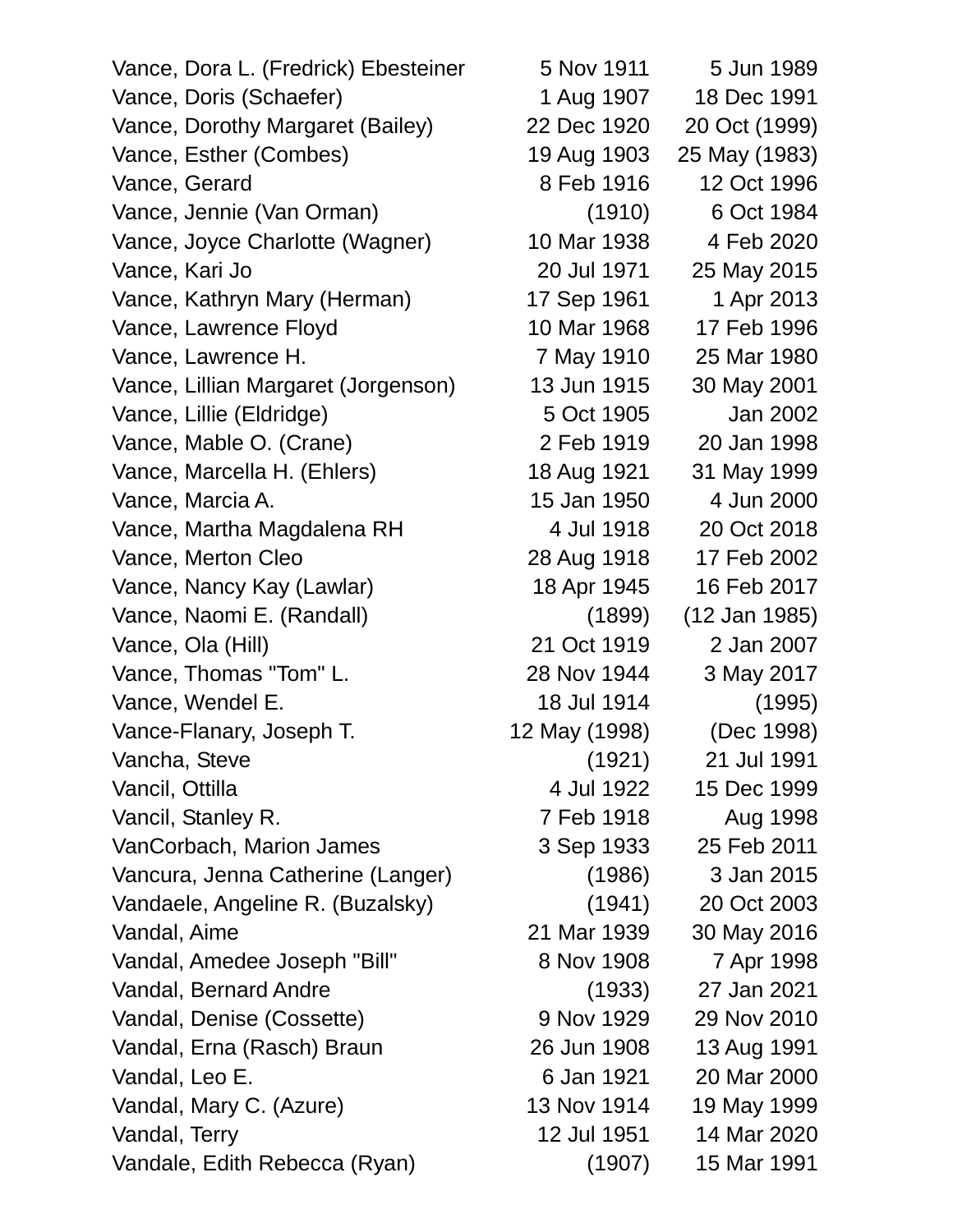Vandall, Alfred F. 25 Jul 1907 22 Jul 1990 Vande Berge, Katie (1902) 27 Dec 1995 Vande Houef, Evert "Ed" 12 Feb 1898 13 Dec 1990 Vande Hoven, Christ 19 Jan 1917 12 Feb 2003 Vande Hoven, Gary 6 Jan 1946 25 Nov 1999 Vande Hoven, Henry "Hank" 19 Nov 1914 1 Nov 1999 Vande Hoven, Travis R. (1990) 9 May 1980 19 Jun 2000 Vande Lune, Larry L. (1938) 14 Aug 1994 Vande Sandt, Florence M. (Shafer) 4 Feb 1904 (Apr 2001) Vande Veegaete, Sophie B. (Glorian) 13 Sep 1920 19 Oct 1996 Vande Venter, Beryl L. 28 May 1889 30 Jul 1975 Vandeberg, Andrew G. 23 May 1927 7 May 1991 Vandeberg, Cyril L. 6 Jun 1912 25 Feb 1989 Vandeberg, Donna "Dolly" PL 10 Feb 1931 12 Aug 2018 Vandeberg, Henry 22 Feb 1915 11 Nov (1985) Vandeberg, Hubert L. 15 Sep 1910 13 Oct 2000 Vandeberghe, Alfons (not given) (not given) Vandeberghe, John 3 Dec 1900 9 Feb 1983 Vandeberghe, Kathryn Vera 17 Mar 1920 5 Jan 2001 Vandeberghe, Lois Othellia (Barnick) 3 Sep 1911 2 Mar 2004 Vandeberghe, Stella Amelia (Barnick) 30 Jun 1908 29 Mar 2005 Vandeberghe, Thomas 21 Sep 1943 29 Dec 2007 Vandeburg, Franklin 28 Dec 1910 14 Sep 2002 Vandegenachte, Erma (Sian) 11 Sep 1926 30 Aug 2010 Vandegrift, Calvin "Cal" 1933 24 Dec 2017 VandeKieft, Doris A. (Haveman) 14 Aug 1941 10 Feb 1992 Vandemoer, Elisabeth "Beth" (Pagett) 13 Apr 1913 5 Apr 1995 Vandemoer, John J. 30 Jan 1910 Dec 2000 Vanden Akker, Sieger 2 Jun 1917 6 May 2003 Vanden Berg, Annigje "Anne" DO 23 Dec 1917 28 Mar 2016 Vanden Berg, Coba (Kooima) 28 Mar 1918 27 Jan 1991 Vanden Berg, Emma (Wagenaar) 27 May 1919 3 Oct 1990 Vanden Berg, Julie Margarita (Fischer) (1957) 27 Nov 2000 Vanden Berg, Marie (Pedersen) 11 Jul 1902 27 Jul 1995 Vanden Bos, Claudette R. (Becker) 23 Nov 1945 25 Jun 2020 Vanden Bosch, Dale 4 May 1959 13 Mar 1994 Vanden Bosch, Elizabeth Dillia (Hamm) 12 Dec 1925 21 Sep 1998 Vanden Bosch, Floyd 24 Jan 1939 5 Dec 2000 Vanden Bosch, Geneva J. (Vande Kamp) 7 Jun 1933 17 Jan 1998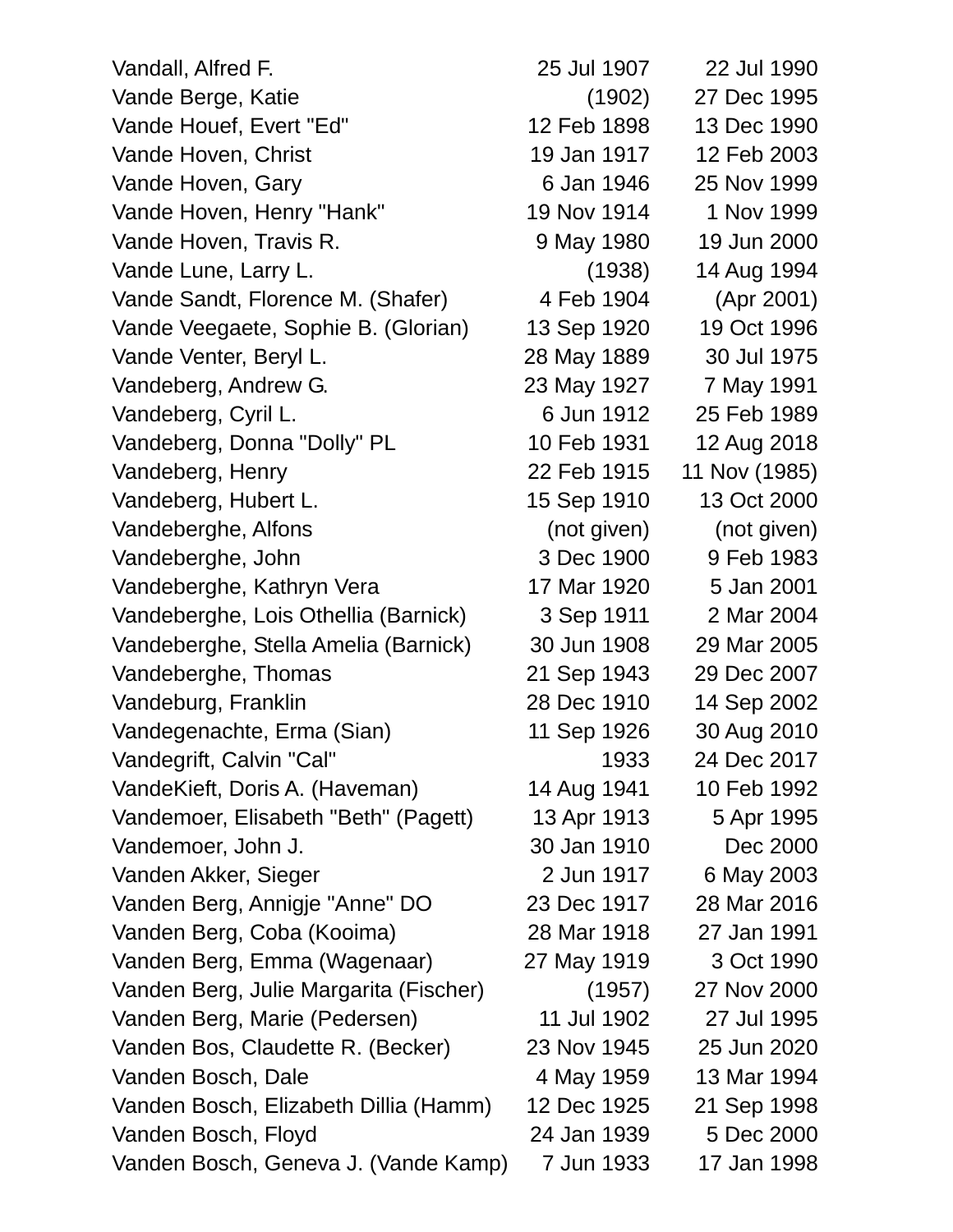| Vanden Bosch, Glenn Ivan                    | 9 Jan 1936  | 30 Nov 2020   |
|---------------------------------------------|-------------|---------------|
| Vanden Bosch, Herman                        | 17 Nov 1916 | 17 Apr 2000   |
| Vanden Bosch, Margaret (Hulst)              | 22 Jun 1914 | 27 May 1999   |
| Vanden Bussche, Emma Maria VV               | 10 May 1894 | 8 Aug 1995    |
| Vanden Heuvel, Albert S.                    | 25 Feb 1921 | 27 Nov 1995   |
| Vanden Hoek, Gertrude (Campaan)             | 3 Jan 1921  | 4 Jun 2005    |
| Vanden Hoek, Leo                            | 22 Apr 1913 | 2 Jan 1991    |
| VanDenabeele, Linda M.                      | (not given) | (Mar 2002)    |
| Vandenacre, Hazel C. (Westphal)             | 16 Jun 1918 | May 1999      |
| Vandenberg, Albert F.                       | 4 Jun 1908  | 15 Mar 1995   |
| Vandenberg, Dean Arthur                     | 23 Mar 1961 | 28 Jun 2021   |
| Vandenberg, Henry J.                        | (1917)      | 6 Apr 2001    |
| VanDenBerg, Kelsey Ann                      | 26 Jul 1991 | 27 May 1999   |
| Vandenberg, Lyle Victor                     | 24 Jan 1932 | 3 Dec 2015    |
| VandenBerg, Martin                          | (1931)      | 13 Sep 2000   |
| Vandenberg, Marvin G.                       | (1927)      | 9 Jun 1999    |
| Vandenberg, Richard Edgar                   | (1936)      | (1936)        |
| VanDenBerg, Ruby (Haggart)                  | 27 Sep 1925 | 28 Feb 2021   |
| Vandenberg, Stanley Wade "Stan"             | 10 Feb 1964 | (2000)        |
| VandenBerge, Agnes M. (Mueller)             | 15 Nov 1908 | 29 Sep 1998   |
| Vandenberghe, Paul J.                       | (1935)      | Aug 2001      |
| Vandenboom, Alvira Elizabeth (Lang)         | (1909)      | (27 Sep 1983) |
| VandenBos, Brittany Nicole                  | 31 Mar 1992 | 31 Mar 1992   |
| Vandenbos, Marvin John                      | 10 Mar 1929 | (Nov 1995)    |
| VandenBosch, Inez Elizabeth (Scholl)        | 31 Mar 1916 | 15 Aug 1996   |
| VanDenBosch, Judith L.                      | 10 Dec 1964 | 24 Jun 2000   |
| VanDenBosch, LeRoy                          | 19 Nov 1949 | 12 Sep 1999   |
| VandenBosch, Ramona "Mona" (Gruys)          | 3 Aug 1936  | 1 Apr 2011    |
| VandenBrink, Joann (Kure)                   | 15 Mar 1925 | 9 Mar (2001)  |
| VanDenBrouck, Vic                           | (1950)      | 17 Jan 2001   |
| VandenBruel, Marion E. (Longhorn) Gearhart, | (1914)      | 17 Feb 1996   |
| VandenBurg, Arlow Louis                     | 24 May 1932 | 27 Mar 2005   |
| Vandenburg, Bryan Lynn                      | 2 May 1945  | 13 Mar 2014   |
| VandenBurg, Cornelius L. "Neil"             | 3 Jul 1904  | 11 Jun 1986   |
| Vandenburg, Edwin Louis                     | 24 Oct 1931 | 21 Mar 2007   |
| VandenBurg, Elizabeth I. (Drenth)           | 1 Sep 1896  | (11 Nov 1984) |
| VandenBurg, Esther "Allene" (Millenaar)     | 2 Jan 1931  | 8 Apr 2011    |
| Vandenburg, Gerrit Christian                | 9 Nov 1920  | 15 Apr 2010   |
| VandenBurg, Henry                           | 8 Jul 1911  | 15 Jan 1997   |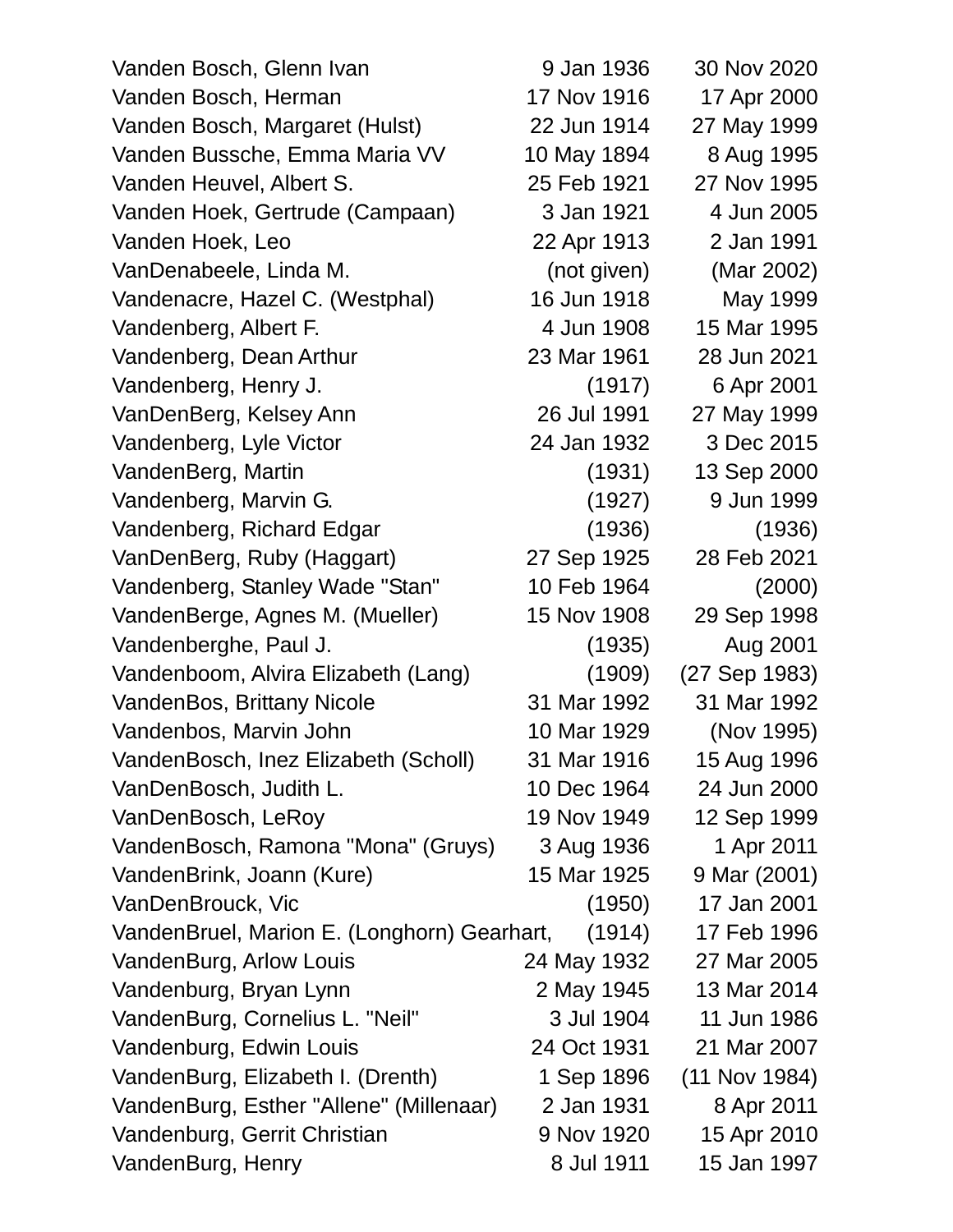Vandenburg, James "Jim" "Jimbo" 11 May 1920 16 Jan 2012 VandenBurg, Joyce Victorine PA 19 Apr 1918 5 Dec 2008 VandenBurg, Phyllis Willetta (Ganske) 11 Apr 1931 8 Dec 2011 VandenBurg, Richard 1 Sep 1922 8 Apr 1998 VandenBurg, William 16 Sep 1924 27 Jun (1983) Vandendries, Ruth (Schmig) 11 Mar 1932 1 Dec 1998 VanDenEinde, Lizzie (Bosch) 10 Sep 1884 (2 Jun 1980) Vandenover, Bette (Slyter) 21 Feb 1919 9 Jan 1994 Vander Ark, Everett 8 Nov 1929 20 Jul 2002 Vander Broek, Jerry 21 Oct 1921 3 Jun 2000 Vander Esch, Leonard 19 Oct 1917 24 Nov 1999 VanDer Haegen, Urbain "Bing" (1931) 13 Apr 2000 Vander Heiden, Albert M. 23 Feb 1916 (1989) Vander Heiden, Cecilia Mary (Kaus) 4 Feb 1924 16 Feb 2018 Vander Heul, Jeannette (1906) 16 Jan 2000 Vander Hoek, Anna (not given) (1996) Vander Kolk, Brock (1995) 25 Sep 1999 Vander Kolk, Jacob 26 Apr 1905 1 Nov 1999 Vander Kooi, Grace (Klomp) 9 Jul 1909 (Sep 1997) Vander Kuur, Fred (1921) (Aug 1993) Vander Kuur, John L. 21 Feb 1915 16 Aug 2000 Vander Kuur, Leonard 17 Apr 1905 15 May 1991 Vander Kuur, Lillian L. (Swanda)  $\overline{5}$  Feb 1916 1 Aug 1997 Vander Laan, Angeline "Angie" (Pool) 18 Apr 1923 15 Jan 2011 Vander Laan, Arend "Wayne" 22 May 1935 23 Nov 2021 Vander Laan, Arlo Fred 7 Dec 1938 27 Sep 1999 Vander Laan, Carol Mae (Jones) 2 Jun 1933 13 Jan 2014 Vander Laan, Clarence 14 May 1928 24 May 2003 Vander Laan, Emma (Bauer) 5 Jul 1923 (15 Feb 1984) Vander Laan, Fred 25 Jul 1914 (26 Mar 1976) Vander Laan, Gertrude (Vander Wal) 23 Dec 1914 13 Dec 1997 Vander Laan, Isaac "Ike" 18 Apr 1919 19 May 2008 Vander Laan, Jacob 18 Aug 1884 1 Jul (1984) Vander Laan, James 12 Sep 1921 29 Apr 2000 Vander Laan, Jean (Bauer) 16 Jun 1926 18 Sep 2018 Vander Laan, Jennie (Van BC 20 Oct 1895 7 Aug 1985 Vander Laan, John A. 23 Sep 1907 28 Feb 1998 Vander Laan, John K. 23 Apr 1910 3 Jan 1992 Vander Laan, Keith 5 Jun 1941 6 Jun 2021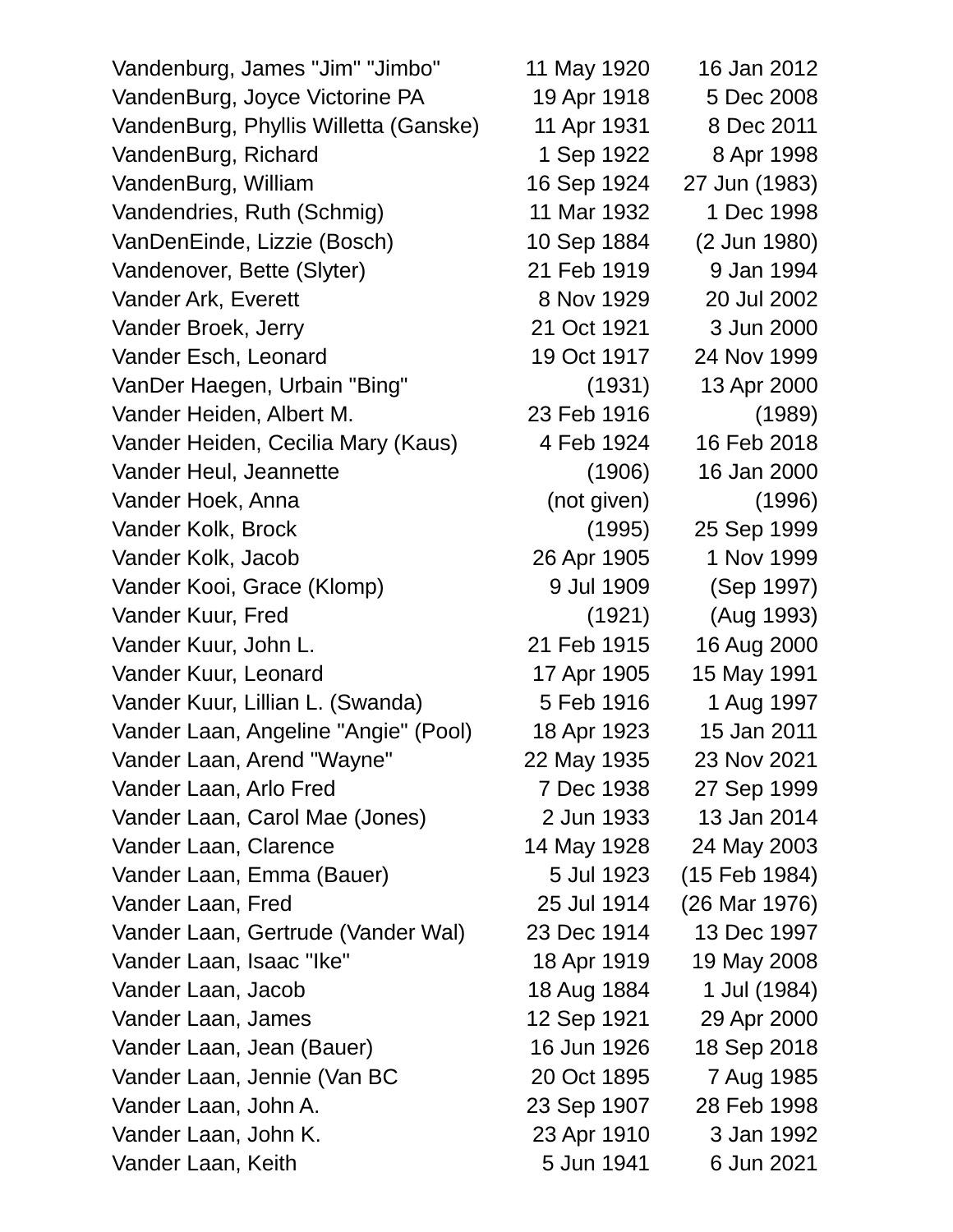| Vander Laan, Milo                      | 28 May 1943 | 9 Jul 2002      |
|----------------------------------------|-------------|-----------------|
| Vander Laan, Shirley (Schmidt) Douglas | 31 Aug 1928 | 1 Feb 2019      |
| Vander Laan, Steven J.                 | 18 Apr 1919 | 5 Apr 2008      |
| Vander Laan, Terry D.                  | 12 Nov 1946 | 19 Dec 2009     |
| Vander Laan, Virgil J.                 | 1 Mar 1949  | 11 Oct 2009     |
| Vander Lee, Tunis                      | 24 Dec 1907 | 6 Feb 1999      |
| Vander Ley, Arthur                     | 8 May 1915  | 5 Mar 1991      |
| Vander Linde, Lillian Jean JWI         | 3 Oct 1926  | 4 Nov 2016      |
| Vander Lugt, Beverly (Brooks)          | 28 Feb 1927 | 14 Oct 2008     |
| Vander Lugt, Catherine (Eggink)        | 23 Feb 1909 | <b>Jul 1990</b> |
| Vander Luit, Jeanette (Schipper)       | 13 Aug 1907 | 16 Oct 1995     |
| Vander Mark, Jeffrey David             | 2 Feb 1974  | 8 Apr 2008      |
| Vander Martin, Henry Ray               | 6 Jul 1947  | 9 Mar 2007      |
| Vander Martin, Martha A. (Wiedmeier)   | 22 Mar 1913 | 29 Aug 1992     |
| Vander Meer, Barney                    | 19 Feb 1908 | 1 Dec (1999)    |
| Vander Meer, Frances M. (Schrader)     | 14 Jan 1910 | 4 Nov 1997      |
| Vander Meer, Gladys (Aasheim)          | 19 May 1915 | 7 Nov 1997      |
| Vander Meer, Hazel Marie (Defender)    | 24 Dec 1948 | 28 Jan 1987     |
| Vander Meer, Helga Elixabeth F         | 4 Oct 1943  | 14 Dec 1999     |
| Vander Meer, Lee W.                    | (1920)      | <b>Nov 1982</b> |
| Vander Meer, Sytze "Sid"               | (1910)      | 29 Apr 1992     |
| Vander Plaats, Andrew "Andy" Percy     | 22 Dec 1928 | 22 Aug 1997     |
| Vander Plaats, John                    | 23 Nov 1910 | 21 May 2002     |
| Vander Poel, Betty (Rudd)              | 11 Apr 1929 | 11 Sep 2016     |
| Vander Poel, John Phillip              | 13 Aug 1900 | 7 Jul 1999      |
| Vander Pol, Henry                      | 5 Mar 1908  | 24 Jul 1997     |
| Vander Pol, Thomas Troy                | 14 Mar 1970 | 1 Nov 1998      |
| Vander Schaaf, Rosemary E. (Kadinger)  | 24 Sep 1922 | 29 Dec 2019     |
| Vander Schoor, Wilhelmina Cornelia M   | 20 May 1883 | 27 Mar 1982     |
| Vander Spoel, Johanna (Jakobs)         | 28 Jun 1932 | 23 Nov 2020     |
| Vander Stoep, Andrew                   | 21 Sep 1923 | 5 Jan 1999      |
| Vander Tuin, Johanna (Feenstra)        | 22 May 1909 | 29 Aug 1995     |
| Vander Veen, Marie (Dykstra)           | 18 Jul 1924 | 5 Oct 2015      |
| Vander Veen, Sears                     | 30 Apr 1922 | 27 Sep 1986     |
| Vander Velde, Jacoba "Frieda"          | 17 Jul 1912 | 28 Sep 2000     |
| Vander Ven, Edwin M.                   | (1924)      | 8 Jul 1996      |
| VanDer Vliet, Wilhelmina (Van Hunnik)  | 29 Nov 1894 | 26 Jan 1991     |
| Vander Vorst, Alfred                   | 25 Mar 1902 | 14 Jan 1986     |
| Vander Vorst, Bert                     | 12 Feb 1889 | 26 Dec 1980     |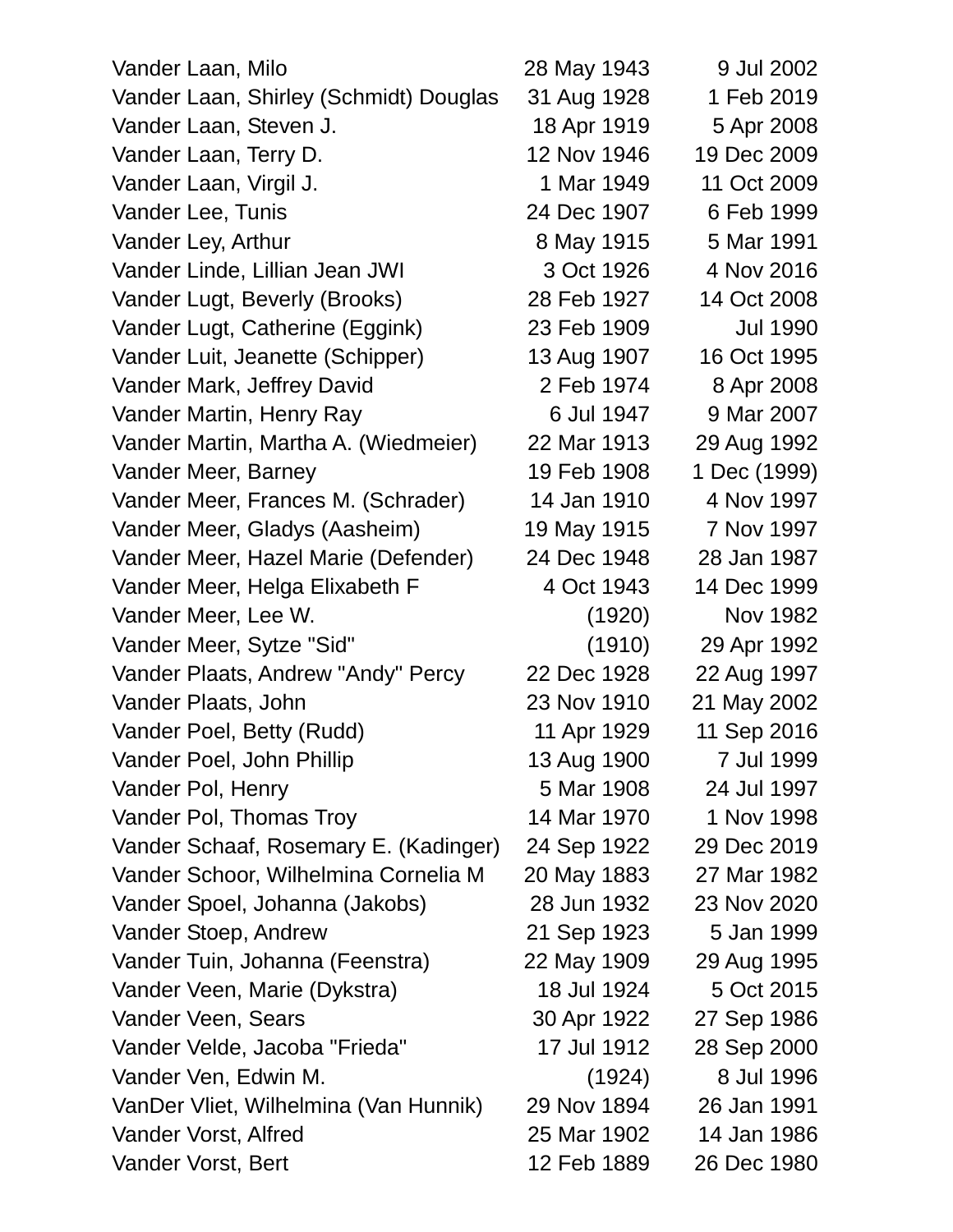| Vander Vorst, Bertha (Van Beek)             | 28 Aug 1891 | 11 Oct 1989  |
|---------------------------------------------|-------------|--------------|
| Vander Vorst, Billy D.                      | 25 May 1932 | 21 Mar 2018  |
| Vander Vorst, Catherine "Cathy" FD          | 12 Dec 1960 | 22 May 2015  |
| Vander Vorst, Clifford                      | 30 Sep 1922 | 28 Oct 1972  |
| Vander Vorst, Darwin                        | 7 Oct 1934  | 15 May 2015  |
| Vander Vorst, Donna (Lang)                  | 21 May 1915 | 16 Apr 2018  |
| Vander Vorst, Dorothy Elizabeth (Wittmeier) | 1928        | (1967)       |
| Vander Vorst, Ed C.                         | 31 Jan 1910 | 20 Apr 1971  |
| Vander Vorst, Ed G.                         | 21 Mar 1915 | 31 Jul 2008  |
| Vander Vorst, Elroy Lee                     | 10 Jun 1959 | 3 Oct 2006   |
| Vander Vorst, Garrett                       | 2 Mar 1887  | (Aug 1958)   |
| Vander Vorst, H. G. "Van"                   | 30 May 1911 | 28 Mar 2005  |
| Vander Vorst, Harley                        | 1 Jul 1924  | 15 Jan 2014  |
| Vander Vorst, Maggie (Int Veldt)            | 2 Jan 1909  | 20 Jun 1993  |
| Vander Vorst, Marian (Wittmeier)            | 13 Sep 1926 | 10 Sep 2017  |
| Vander Vorst, Marietta (Rowerdink)          | 26 Aug 1922 | 25 Nov 2000  |
| Vander Vorst, Minnie (Vander Laan)          | 29 Jul 1912 | 5 Feb 2004   |
| Vander Vorst, Oliver                        | 27 Feb 1919 | 17 Apr 2000  |
| Vander Vorst, Wilbur Harold                 | 4 Jun 1917  | 8 Nov 2005   |
| Vander Vorst, Wilfred K.                    | 7 Jan 1925  | 20 Dec 1989  |
| Vander Vorst, Wilma (Nieuwsma)              | 6 Nov 1939  | 27 Jan 2019  |
| Vander Vorste, Alice (Vander Laan)          | 26 Nov 1908 | 22 Dec 2002  |
| Vander Vorste, Allen "Al" G.                | 4 Sep 1932  | 29 Jun 2016  |
| Vander Vorste, Alvina Margaret AL           | 1 Jun 1924  | 1 Jan 2010   |
| Vander Vorste, Audry Ann                    | 23 Mar 1952 | 8 Oct 2010   |
| Vander Vorste, Bert (Mrs.)                  | (1890)      | (8 Aug 1944) |
| Vander Vorste, Bessie "Dolly" VB            | 10 Dec 1913 | 12 Feb 2008  |
| Vander Vorste, Bessie (Dykema)              | 10 Apr 1901 | 31 Oct 1998  |
| Vander Vorste, Betty June (Rodenburg)       | 3 Jun 1929  | 1 Jul 2014   |
| Vander Vorste, Burnie                       | 11 Nov 1916 | 17 May 1997  |
| Vander Vorste, Celia (Nieuwsma)             | 7 Jul 1928  | 7 Dec 2016   |
| Vander Vorste, Daryl Joseph                 | 22 Aug 1954 | 19 Oct 2010  |
| Vander Vorste, E. Dean                      | 24 Oct 1962 | 1 Oct 1977   |
| Vander Vorste, Garrie J.                    | 10 Jan 1907 | 27 Apr 1976  |
| Vander Vorste, Gene A.                      | 11 Nov 1927 | 6 May 1993   |
| Vander Vorste, Gertrude (Dornbush)          | 4 Sep 1923  | 8 Jan 2006   |
| Vander Vorste, Irene Evelyn (Seymour)       | 13 Apr 1925 | 26 Sep 2005  |
| Vander Vorste, Johannes "Earl"              | 13 Jan 1921 | 8 Aug 1998   |
| Vander Vorste, Katherina (Wittmeier) S      | 11 Dec 1902 | 28 Jan 1986  |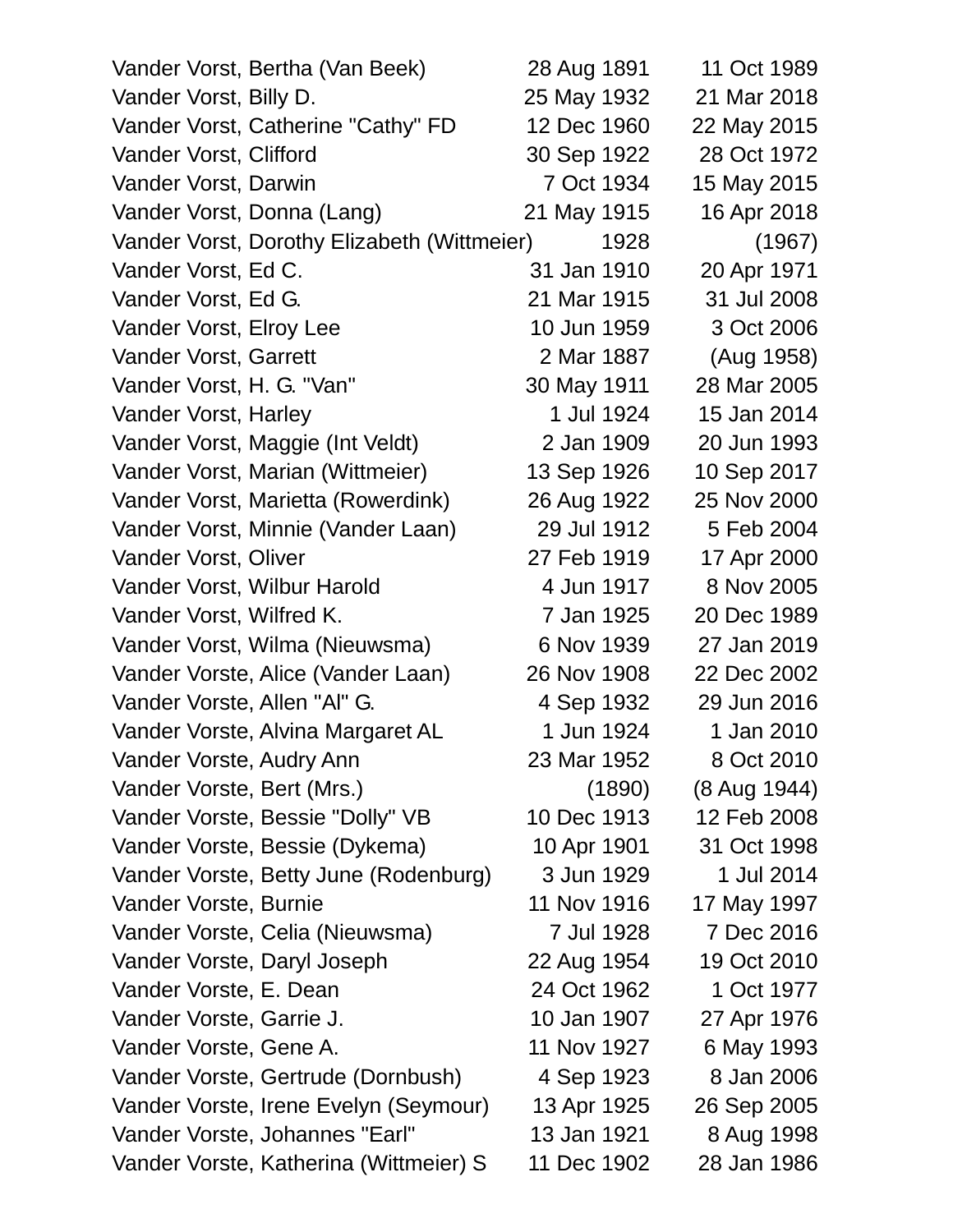Vander Vorste, Lance E. (24 Mar 1969) (15 Mar 1986) Vander Vorste, Lloyd William 18 Jan 1925 27 Feb 1977 Vander Vorste, Lyle W. 16 Mar 1936 23 Dec 2020 Vander Vorste, Margaret S. (Meakins) 3 Jul 1915 3 Dec 2012 Vander Vorste, Marie (Van Diest) 21 Apr 1891 21 Dec (1953) Vander Vorste, Marilyn Jane FK 16 May 1935 20 May 2017 Vander Vorste, Marjorie (Jones) 14 Sep 1918 14 May 2002 Vander Vorste, Martin 3 Nov 1917 27 Nov 2001 Vander Vorste, Norman C. 23 Jun 1926 24 Nov 2013 Vander Vorste, Rena (Haak) 10 Mar 1907 22 Sep 1996 Vander Vorste, Susie (Vander Laan) 10 Nov 1910 2 Feb 2003 Vander Vorste, Theodore "Ted" 8 Oct 1914 6 Oct 1997 Vander Vorste, Wanda M. (Boschker) (2 Oct 1944) (15 Mar 1986) Vander Vorste, Wayne Lee 21 Jun 1952 20 Feb 2020 Vander Waerdt, 23 Jun 1948 31 Jul 2020 Vander Wal, Albert 1 Aug 1899 11 Feb (1956) Vander Wal, Christaan "Chris" (1948) 14 Jun 2018 Vander Wal, Daniel Karl 16 Mar 1965 4 Jul 2018 Vander Wal, David 19 Feb 1920 30 Jun 1994 Vander Wal, Gertrude Josephine S 26 Oct 1923 2 Jan 2019 Vander Wal, James "Jim" David 10 Mar 1954 9 Jul 2019 Vander Wal, John 16 Feb 1927 13 Jan 2008 Vander Wal, Karl 10 Aug 1884 30 Jul 1970 Vander Wal, Lorraine (Weber) 8 Jul 1930 26 Jun 2012 Vander Wal, Peter A. "Pete" 25 Jan 1918 1 Jan 1999 Vander Wal, Phyllis (Job) 18 Jan 1932 16 Dec 2013 Vander Wal, Thomas (1918) 11 Jul 2010 Vander Wal, William J. 21 Aug 1907 19 Feb 2000 Vander Wal, Willis Karl 12 May 1935 23 Jul 2021 Vander Weg, Sjouke "Charlie" 21 Feb 1916 20 Mar 2001 VanDer Werff, John 21 Sep 1909 27 Oct 2007 Vander Woude, Inga Mildred (Peterson) 18 Jan 1915 14 Jan 2000 Vander Ziel, Gertrude (Brouwer) 20 Mar 1912 16 May 1998 Vanderbeek, Merlyn Duane 9 Oct 1933 19 Jun 2010 Vanderbeke, Marjorie F. (1905) 6 Apr 2000 Vanderberg, Ada (Verduin) (11 Jan 1885) 7 May (1971) Vanderberg, Allan Gene 7 May 1935 15 Nov 2020 Vanderberg, Dorothy May (Adams) 5 Apr 1942 15 Oct 2021 Vanderberg, Paul Peter (1917) 8 Jun 1992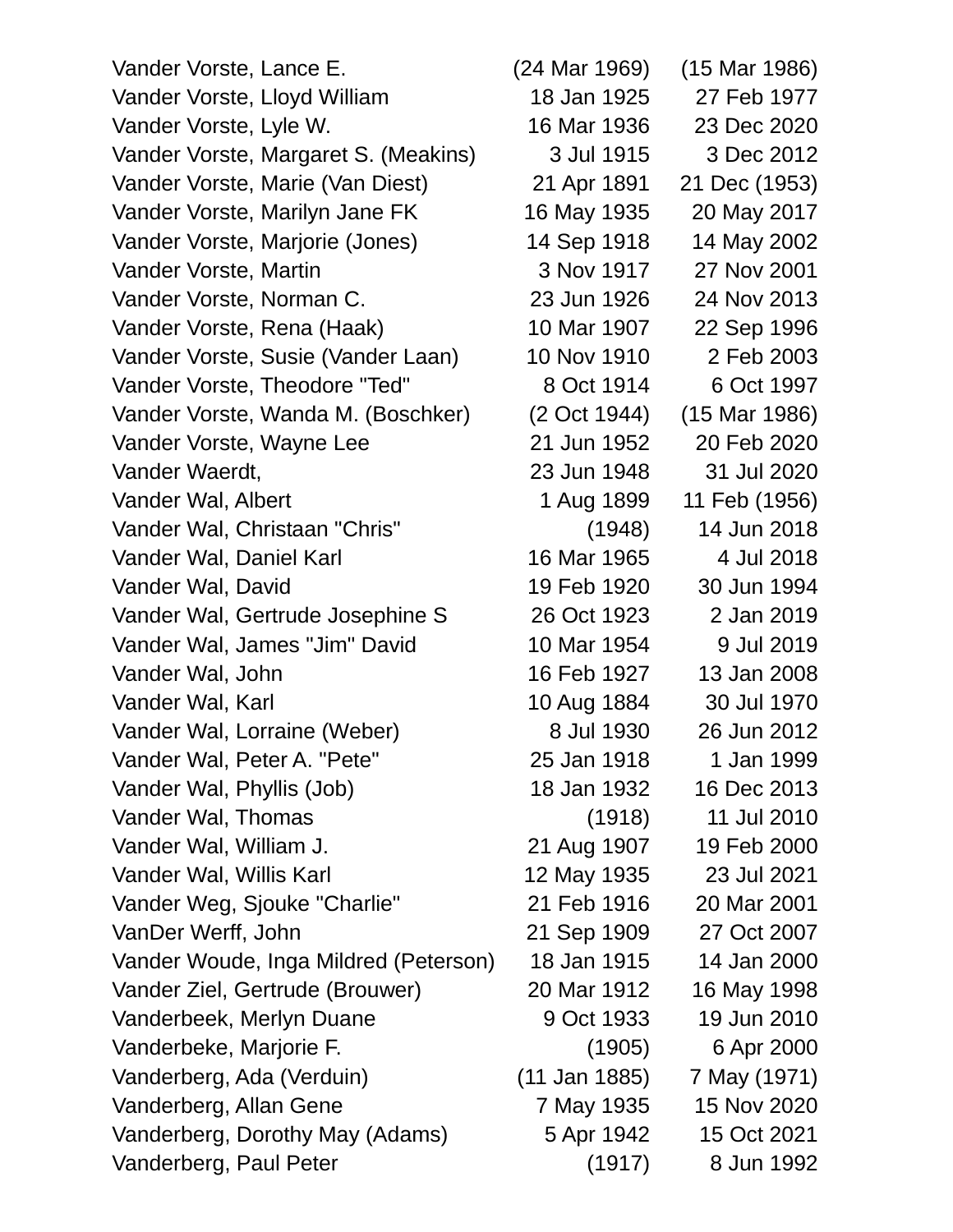| Vanderbloemen, Richard Louis           | (1916)      | 8 Mar 1996    |
|----------------------------------------|-------------|---------------|
| Vanderbrook, Clement H.                | (1925)      | Apr 2001      |
| Vanderbrug, Esther J. (Albrecht)       | 29 Jan 1915 | 3 Nov 1996    |
| VanDerbur, Gwendolyn "Boots" O         | 13 Mar 1908 | (Jun 1996)    |
| Vanderbur, Marlene (Mormann)           | 17 Jan 1936 | 18 Jan 2009   |
| Vanderburg, Christopher Roy            | 1982        | 30 Apr 2014   |
| Vanderburgh, Wilma "Bucky"             | 1907        | 18 Sep 1992   |
| Vanderbusch, Elaine Mae (Krabbenhoft)  | 12 Feb 1954 | 14 Oct 2005   |
| Vanderbush, Alberta Clara (Beetem)     | 13 Sep 1894 | 20 May 1993   |
| Vanderbush, Frances Johanna MB         | 17 Feb 1923 | 13 Oct 2013   |
| Vanderbush, Lawrence "Bushy"           | 13 Nov 1920 | 19 Apr 2000   |
| Vanderbush, Mabel Julia (Gustavson)    | 13 Jul 1923 | 19 Oct 2019   |
| VanderBush, Tammy Jo (Swanson)         | 23 Sep 1971 | 16 Apr 2019   |
| Vanderfeen, Jay                        | 23 Dec 1935 | 9 Oct 1982    |
| Vanderfeen, Phyllis (Dull)             | 7 Oct 1921  | 15 Jul 2003   |
| Vanderford, Nathalia "Dolli" (Juckert) | 14 Oct 1917 | 14 Oct 2016   |
| Vandergeest, Herbert                   | 2 Jan 1902  | (1977)        |
| Vandergoore, Frank L.                  | 14 Oct 1915 | 17 Jan (1992) |
| Vandergrift, Cliff                     | 1912        | 17 Mar 1991   |
| Vandergrift, Ottie Thomas              | 26 Jun 1899 | (16) Jan 1973 |
| Vanderham, Bernice (Richters)          | 30 Mar 1930 | 2 Sep 1990    |
| VanderHamm, Emma                       | 2 Sep 1899  | 18 May 1993   |
| Vanderhart, Robert Leroy               | 16 Sep 1927 | (1997)        |
| Vanderheiden, Anna Lucille (Koopal)    | 24 Sep 1931 | 1 Mar 2018    |
| Vanderheiden, Robert                   | 24 Oct 1922 | 19 Jun 1999   |
| Vanderhoef, Jane (Huston)              | 4 Jul 1876  | (3) Apr 1956  |
| Vanderhoef, Murray C.                  | 24 Feb 1868 | (26) Jul 1957 |
| Vanderhoff, Barbara Ann (Colangelo)    | (1949)      | 28 Dec 2000   |
| Vanderhoff, Emily (Jaqua) Koontz       | 20 Jan 1902 | 27 Dec 1995   |
| Vanderhoff, Gertie "Toots" (Schmidt)   | 16 Mar 1921 | 30 Oct 2015   |
| Vanderhoff, Larry Walter               | 1 Apr 1947  | 3 Aug 2010    |
| Vanderhoff, Loraine (Eide)             | 7 Sep 1916  | 30 Jun 2005   |
| Vanderhoff, Margaret M. (Gehrki)       | 15 May 1911 | 26 Mar 1989   |
| Vanderhoff, Vernal                     | 14 Jan 1906 | 9 Apr 1993    |
| Vanderholm, Leona Belle                | (1900)      | (2 Mar 1999)  |
| Vanderholm, Mervin D.                  | (1928)      | (1993)        |
| Vanderhoof, Elmer                      | 24 Sep 1906 | 28 Feb (1982) |
| Vanderhoof, Leona (Weiss)              | 14 May 1927 | 4 Jun 2009    |
| Vanderhoof, Marian (Legler)            | 21 Oct 1900 | 23 Apr 1933   |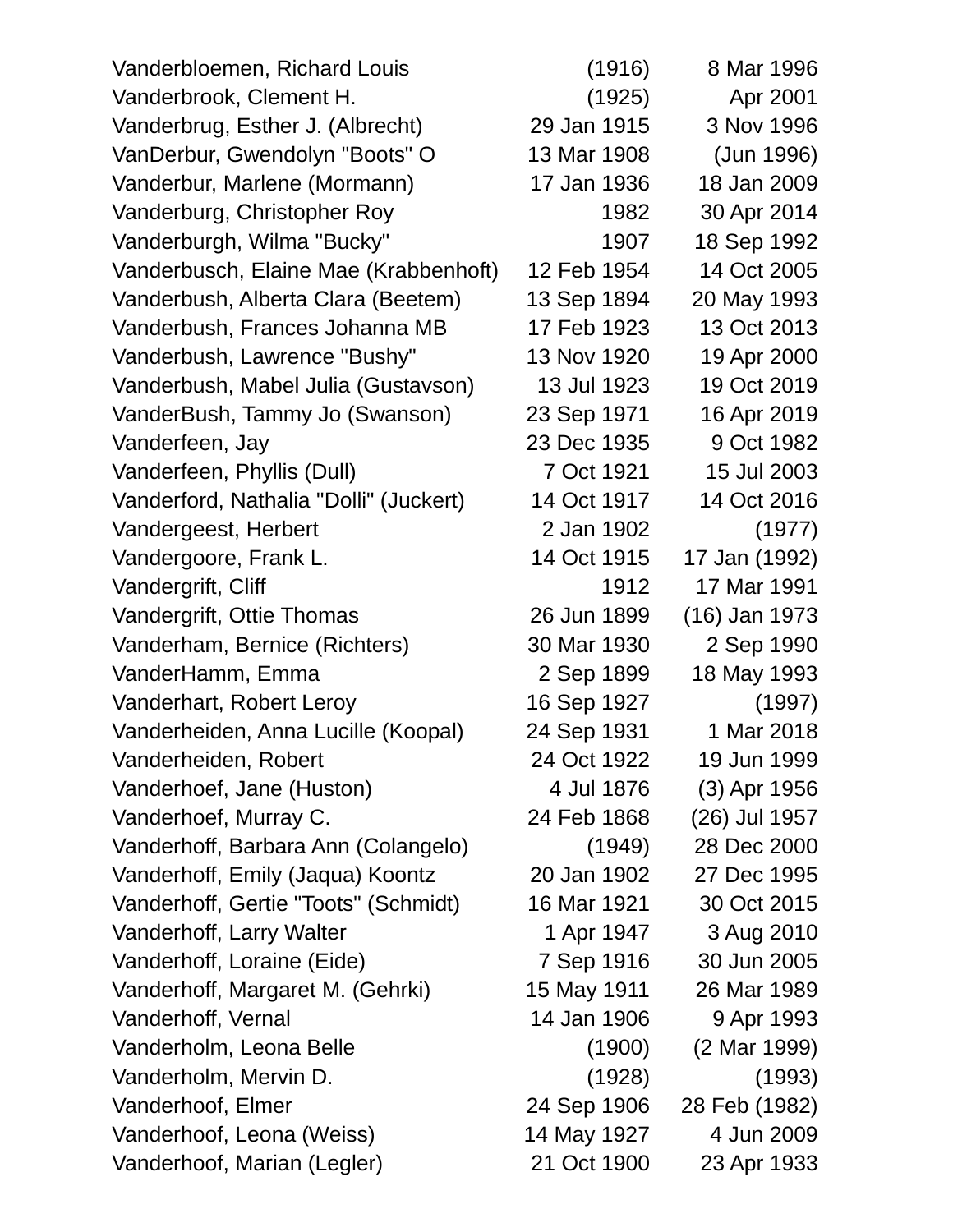| VanDerhule, Milford                    | 5 Feb 1918  | 7 Dec 1990      |
|----------------------------------------|-------------|-----------------|
| Vanderkinter, Ralph F.                 | 21 May 1922 | 21 May 2000     |
| Vanderkloot, Clara Knudsen             | (1914)      | 9 Jan 2001      |
| VanderKuur, Henry                      | 19 Jan 1911 | (22) Jun 1995   |
| VanderLaan, Angeline "Ange" (Van Vugt) | 2 Mar 1912  | 8 Nov 2008      |
| Vanderlaan, David                      | 23 Jan 1946 | 31 Mar (1999)   |
| Vanderlei, Clarence Benjamin           | 13 Aug 1931 | 8 Jan 2022      |
| Vanderlei, Lila June (DeVelder)        | 6 Jun 1931  | 4 Oct 2020      |
| Vanderlin, Clement "Clem"              | 30 Jul 1909 | 19 Nov 1997     |
| Vanderlin, Frank                       | 8 Nov 1911  | 17 Dec 2001     |
| Vanderlin, Joseph                      | 20 Aug 1898 | 12 Oct 1986     |
| Vanderlin, Mary (Niclai)               | 15 Jan 1917 | 9 Apr 1997      |
| Vanderlin, Mary Louise (Gessner)       | 14 Jan 1941 | 28 Jan 2015     |
| VanDerlinde, Edna Elizabeth B          | 27 Aug 1921 | 31 Jul 2008     |
| Vander-Linden, Ardelle Marie (Johnson) | 28 May 1925 | 11 Feb 1999     |
| VanderLinden, Clifford                 | 11 Oct 1911 | (1981)          |
| VanderLinden, Gertrude E. (Reich)      | 12 Mar 1919 | (1984)          |
| Vanderloo, Marie E.                    | 15 Jul 1929 | 5 Apr 2010      |
| Vandermarliere, Louise M. M.           | (not given) | (Nov 2000)      |
| Vandermaten, Heinrich (Mrs.)           | (1886)      | (1911)          |
| VanderMay, Anita Kay (Fettig)          | 3 Jul 1956  | 20 Jul 2006     |
| VanderMay, Elizabeth "Betty" JN        | 6 Apr 1930  | 3 Feb 2019      |
| VanderMeer, Marilyn (Jarman)           | 10 Aug 1936 | 16 Dec 2010     |
| VanDerMeer, Steven James               | 26 Dec 1949 | 18 Sep 2005     |
| VanderPlaats, Brian Dale               | 10 Jan 1963 | 8 Jul 2017      |
| VanderPlaats, George                   | 15 Feb 1930 | 12 Nov 2003     |
| VanderPlaats, Robin Kay (Andersen)     | 25 Sep 1957 | 29 Jan 2019     |
| VanderPlas, Raymond                    | 19 Aug 1927 | <b>Jul 1990</b> |
| VanderPloeg, Doris M. (Fink)           | 11 Mar 1929 | 11 Feb 1993     |
| Vanderpoel, Edward "Ed" James          | 7 Sep 1932  | 27 Apr 2020     |
| Vanderpoel, Holly W. (Beckman)         | 1 Dec 1937  | 7 Aug 2021      |
| VanderPol, Jeannine Mary (Klosterman)  | 18 Jul 1951 | 14 Jul 2018     |
| VanDerschelden, Albert Dale            | 21 Jun 1930 | 20 Feb 2000     |
| VanderSloot, Beatrice (Feller)         | 7 Sep 1915  | 31 Jul 1991     |
| Vandersloot, Eldean K.                 | 6 Sep 1931  | 1 Apr 2004      |
| Vandersloot, Harry                     | 10 Oct 1911 | (1976)          |
| Vandersloot, John F.                   | 6 Mar 1929  | 30 Oct 2020     |
| Vanderstoep, Lance E.                  | 1 Jun 1918  | 23 Jan 2000     |
| VanderTuig, Donald "Don"               | 27 Mar 1954 | 8 Feb 2018      |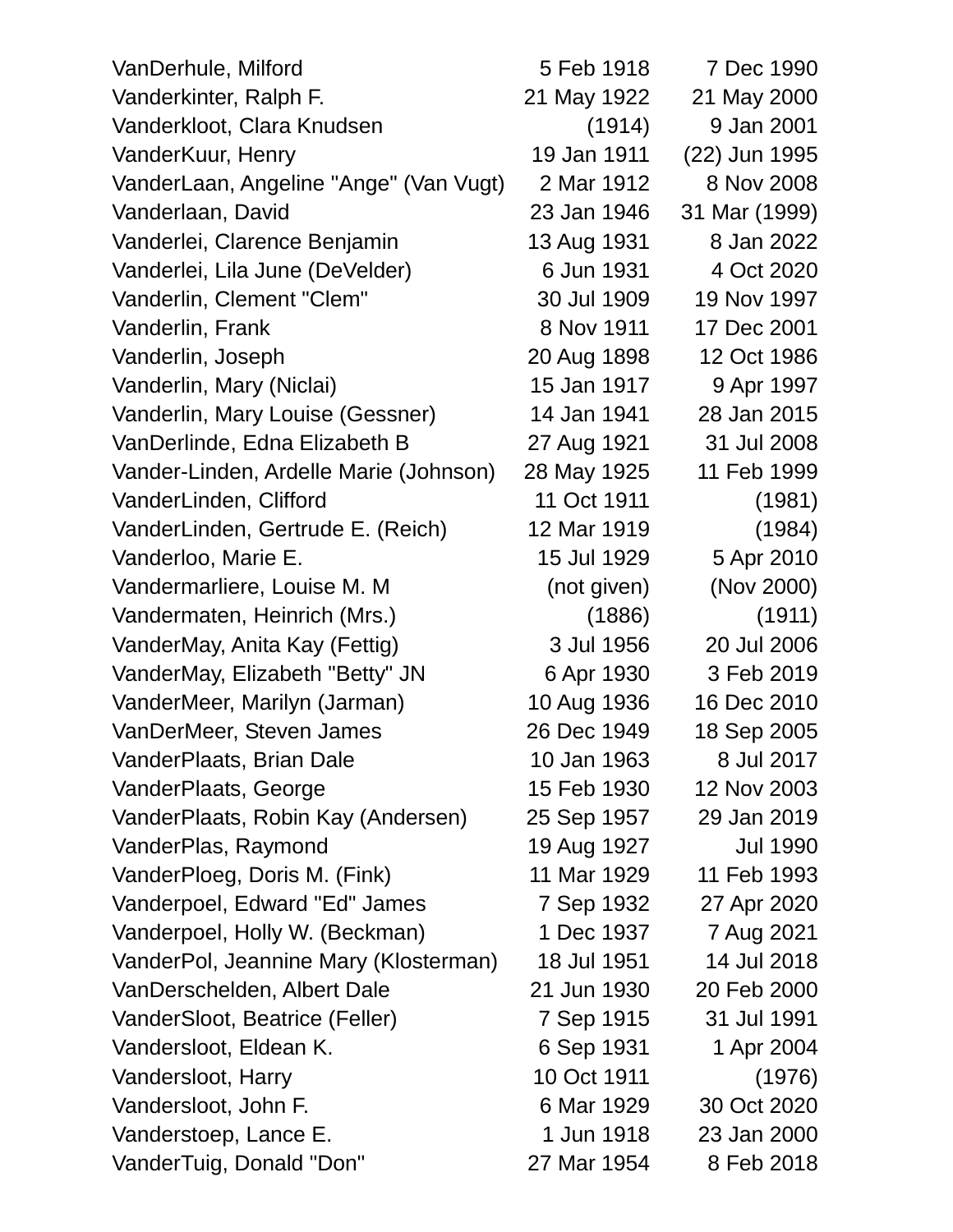| Vanderveen, Donald L.                    | (1926)      | Jan 2001      |
|------------------------------------------|-------------|---------------|
| Vandervier, Ardis (Marshall)             | 23 Sep 1923 | 29 Aug 1999   |
| VanderVies, Thomas                       | 25 Jun 1945 | 2 Jul 2001    |
| VanderVoorden, Theodore                  | 1907        | May 1997      |
| Vandervoort, Helen (Lubbert)             | 5 Jan 1906  | 10 Dec 1993   |
| Vandervoort, Micheal                     | 1833        | 25 Jul 1907   |
| VanderVorst, Leiza (Bartscher)           | 18 Apr 1973 | 26 Aug 2021   |
| VanderVorst, Martha E. (Siegle)          | 13 Jul 1925 | 29 Apr 2013   |
| VanderVorst, Polly Ann (Van Vugt)        | 2 Sep 1940  | 1 Nov 2016    |
| VanderVorste, Alice (VanderLaan)         | 26 Nov 1908 | 22 Dec 2002   |
| VanderVorste, Wanda May (Boschker)       | 2 Oct 1944  | 15 Mar (1986) |
| Vandervort, Emmalei "Bea" (Clymer)       | 5 Nov 1921  | 10 Mar 1994   |
| Vanderwal, Ethel (De Krey)               | 11 May 1917 | 10 Mar (2008) |
| Vanderwal, Kyle Andrew                   | 21 Jun 2021 | 12 Jul 2021   |
| Vanderwal, Leland J.                     | 24 Mar 1920 | 8 Dec 1998    |
| VanderWal, Melvin "Mel"                  | (1933)      | 26 Mar 2004   |
| VanderWal, Nellie Ethel (DeKrey)         | 11 May 1917 | 10 Mar 2008   |
| Vanderweg, Freda Mae                     | 27 May 1906 | 16 Jul 2000   |
| Vanderwerf, Agnes June (Alexander)       | 29 Jun 1923 | 11 Sep 2012   |
| Vanderwerf, Dorothy V. (Schmuck)         | 7 Jan 1934  | 31 May 2014   |
| Vanderwerff, Charles William             | 21 Apr 1921 | 29 Sep 2006   |
| VanDerWerff, Don                         | 9 Jan 1928  | 29 Apr 2018   |
| VanDerWerff, Evert                       | 10 Mar 1914 | 27 Nov 1995   |
| Vanderwerff, Helen (Broberg)             | 14 Oct 1921 | (1983)        |
| VanDerWerff, Luverne Yvonne (Hamburg)    | 9 Apr 1926  | 14 Jun 2020   |
| Vanderwerken, Keith Scott                | 23 Jun 1964 | (Aug 2000)    |
| Vanderwerp, Henry                        | 7 Mar 1911  | 22 Dec 1998   |
| Vanderwood, Atsuko (Kijima)              | 28 Mar 1935 | 7 Dec 2001    |
| Vanderwood, John                         | (1903)      | (1996)        |
| Vanderwood, Shirley Elizabeth (Rissling) | 27 Feb 1946 | 3 Jun 2000    |
| Vanderwyk, Ona Pearl (Ehret)             | 14 Feb 1930 | 11 Dec 2007   |
| VanDeStroet, Joe                         | 16 Feb 1908 | 15 Sep 1998   |
| VanDeStroet, Wilma (DeRuiter)            | 20 Sep 1905 | 7 Feb 1991    |
| VanDeusen, Hilde "Pem" (Pemsel)          | 10 Dec 1925 | 17 Oct 1995   |
| VanDeVeire, Bertha (Kopp) Lybeck         | 20 Jul 1908 | 25 Sep 1991   |
| VandeVenter, Delores Lovella (Ames)      | 1 Nov 1928  | 24 Apr 2009   |
| VandeVenter, Howard L.                   | 30 Sep 1917 | 19 Jul 2004   |
| Vandeventer, Julia Marie                 | (1916)      | Apr 1998      |
| VandeVenter, Pearl (Culp)                | 11 Apr 1919 | (27 Dec 1984) |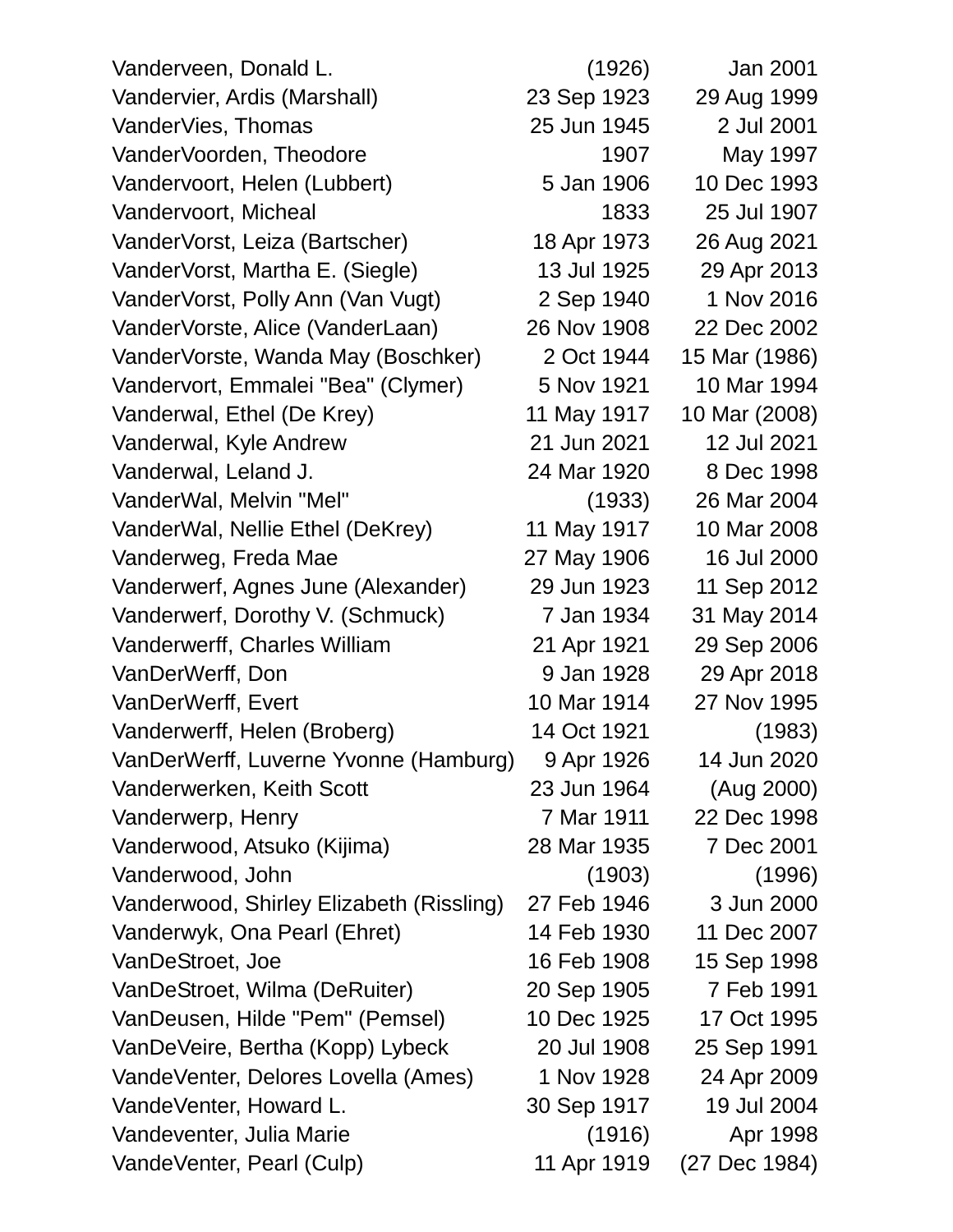VandeVenter, Ruby (Udell) 9 Dec 1889 (14 Aug 1991) Vandever, Walter W. 30 Jan 1916 30 Nov 1995 Vandevoord, Lydia (Loewen) 20 Apr 1930 5 Apr 2018 VanDeVoort, Isabel S. 13 Jan 1922 Oct 1995 Vandevort, Paula D. 22 Aug 1944 6 May 2014 VanDeWeghe, Maurice J. 12 Dec 1917 Sep 1995 VanDewerker, Lawrence F. "Buster" (1919) 7 Oct 1989 VanDiepen, Donna (Walz) 7 Jun 1938 5 Dec 2021 VanDiest, Beatrice "Bea" (Gross) 18 Aug 1929 2 Dec 2001 VanDitto, Charles (1911) (11 Oct 1998) Vandiver, David O. 27 Oct 1940 5 Feb (1998) Vandiver, Helen M. (Warren) 18 Oct 1912 1 May 1996 Vandiver, Merrill Bernard (1910) (20 May 1998) VanDoren, Doris "Dee" (1949) Sep 1998 VanDover, Amy Marie (Siemann) 12 Dec 1913 19 Jun 2006 VanDover, Dorothy Marie (Swartwout) 23 Oct 1914 27 Nov 2000 Vandre, Walter Robert 17 Nov 1895 30 Jun 1952 Vandree, Hilda (Veseth) 5 Aug 1902 (1 May 1984) Vandrovec, Eileen Angeline (Goeller) 26 Aug 1921 11 Sep 2007 Vandrovec, Julia (Starke) 5 Oct 1890 Jan 1983 Vandrovec, Lorna E (1917) 20 Apr 2004 VanDyke, Bennie 24 Mar 1928 3 May 1999 VanDyke, Cecilia (Sanders) 5 Mar 1901 5 Sep 1997 VanDyke, Henry A. (1933) Dec 1989 Vandyke, Muriel Virginia (Goehring) 25 Jul 1927 26 May 2002 VanDyke, Peter 1891 and 1983) VanDykhorst, John Gerald 16 Aug 1931 6 Aug 2017 VanDykhorst, Judy F. (Mennenga) 31 Jul 1944 12 Apr 2020 Vanecek, Alvin J. 7 Jan 1927 28 Mar 2016 Vanecek, Mary Ann (Barger) 18 Jun 1930 27 Feb 2020 VanEck, Beverly Jean (Dysthe) 19 Sep 1926 29 May 1993 VanEckhout, Laura Ann 13 Dec 1971 10 Sep 2012 VanEeckhout, Bennie (1913) 31 Jan 1994 VanEeckhout, Magdalen "Maggie" Z 6 Jan 1925 11 Sep 1996 Vanek, Dorothy Emma (1905) Mar 1998 Vanek, Joyce Marie (Stengl) 27 Sep 1941 17 Apr 1998 Vanek, Muriel D. 21 Mar 1937 26 Sep 2004 VaneKlasen, Delores Pauline (Steinmetz) 3 Jun 1930 10 Apr 2015 VanEnk, Alvin Clarence 31 Jul 1917 3 Sep 2001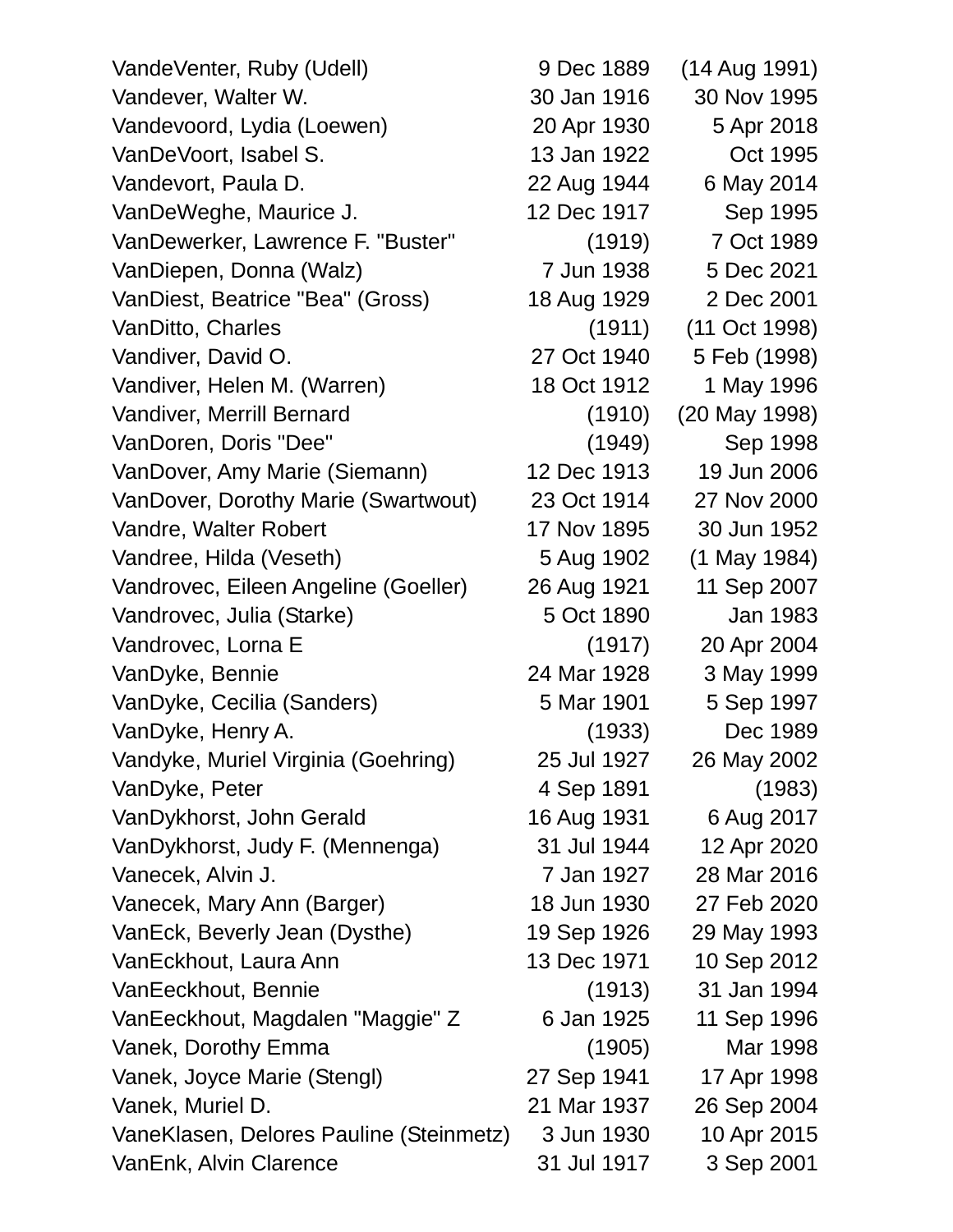| VanEnk, Jennie (DeVries)                 | 20 Dec 1917 | 13 Apr 2001   |
|------------------------------------------|-------------|---------------|
| VanEyke, Neal J.                         | 4 Jan 1901  | (19 May 1980) |
| VanFredenberg, Eleanor Jane              | (1915)      | Feb 1993      |
| Vang, Lois "Dawn"                        | (1913)      | 12 Nov 1992   |
| VanGarven, Irene Viola (Rath)            | 13 Jul 1931 | 14 Apr 2008   |
| Vangeloff, Maria C.                      | (1937)      | 24 Aug 2001   |
| Vangen, Albert O.                        | 14 Jul 1918 | (3 Mar 1984)  |
| Vangen, Alvin                            | 6 Apr 1916  | (1984)        |
| Vangen, Dorothy L. (Sauer)               | 26 Dec 1919 | 18 Jun 1995   |
| Vangen, Virginia "Henrietta" (Altringer) | 25 Apr 1922 | 4 May 1993    |
| Vangerud, Ella (Simmons)                 | 30 May 1892 | (1980)        |
| VanGorden, Rachel L. (Strobel)           | 9 May 1927  | 9 May 1927    |
| Vangotsinoven, Alphonse                  | (1884)      | 21 Mar 1977   |
| Vangsnes, Delores Christine (Meyer)      | 16 May 1926 | 25 Sep 2011   |
| Vangsnes, Joel Harvey                    | 29 Nov 1923 | (1984)        |
| Vangsness, Annabelle R. (Salle)          | 29 May 1920 | 27 Mar 2008   |
| Vangsness, Marjorie (Haga)               | 27 Feb 1944 | 27 Nov 2001   |
| Vangsness, Ruby (Burau)                  | 19 Jul 1899 | 13 Sep 1988   |
| Vangsness, Ruby May (Christmann)         | 13 Oct 1928 | 16 Aug 2016   |
| VanHale, Theresa (Kraft)                 | (1908)      | 3 Dec (1993)  |
| VanHorn, Virginia Shaffer                | (1920)      | Feb 1997      |
| VanHorne, Andrea J. (Meidinger)          | 11 Jul 1940 | 29 Nov 2000   |
| VanHouten, Izola M.                      | (1916)      | 31 Dec 1991   |
| Vanhouten, Molly A. (Fleming) Wegner     | 19 Mar 1938 | (Dec 2005)    |
| VanHouten, Patsy "Pat" DD                | 14 Apr 1949 | 1 Nov 2018    |
| Vanhove, Albert C.                       | 28 Sep 1911 | 29 Aug 1998   |
| VanHove, Esther A. ESB                   | 12 Nov 1920 | 19 Oct 1995   |
| Vanhuizen, Lorraine Arlene (Deibert)     | 29 Nov 1926 | 25 Aug 2019   |
| VanHumbeck, Joseph                       | 23 Jan 1904 | 16 Dec 1990   |
| Vaningan, Iris Agnes (Goltz)             | 26 Aug 1933 | 16 May 2021   |
| Vanisko, John J.                         | 3 Mar 1921  | 7 May 2004    |
| VanKirk, Emma E. (Schultz)               | 11 Sep 1900 | 1974          |
| Vankirk, Howard J.                       | 7 Jul 1921  | 2 Mar 2001    |
| VanKley, Sandra "Sandy" Dee (Goldade)    | 14 Jun 1962 | 11 May 2003   |
| VanLaar, Mary (Van DerMeer)              | 23 Nov 1901 | 24 Nov 1999   |
| VanLeeuwen, Arthur                       | 26 Nov 1926 | 10 Nov 1996   |
| VanLeur, Kevin Paul                      | 8 Jul 1959  | 6 Feb 2000    |
| VanLishout, Evelyn (Hafner)              | 2 Sep 1923  | 25 Sep 2020   |
| VanLishout, John                         | 4 Sep 1920  | 2 Apr 2010    |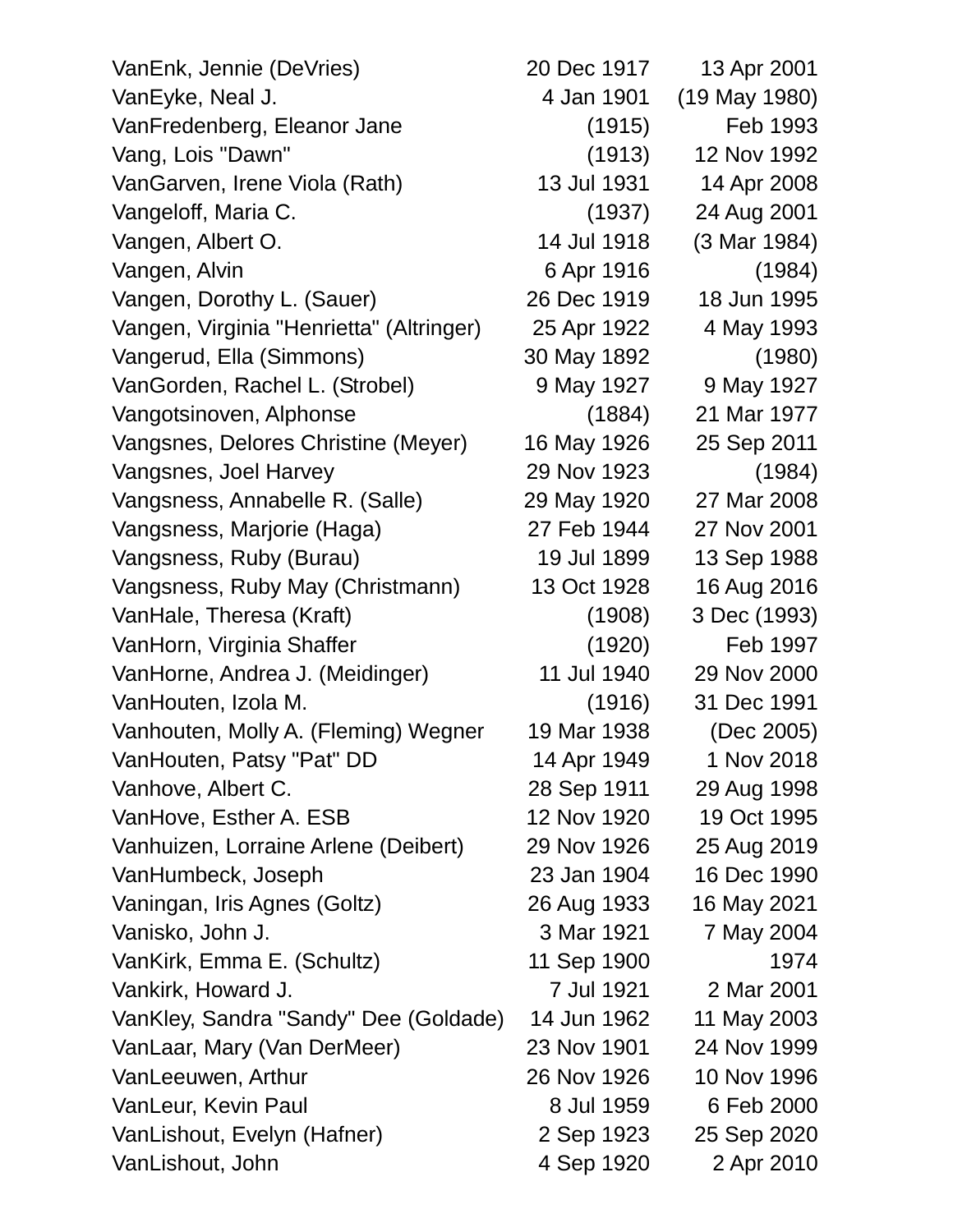VanLoon, Marvin L. (1934) 4 May 2000 VanLuchene, Frank J. 18 Jul 1912 29 Aug 1992 VanMaanen, Alice Idella SK 16 Jul 1911 24 Jan 2000 VanMatre, Sabina M. (Sorenson) 27 Jun 1913 22 Jan 1996 VanMeter, Robert B. 31 Dec 1926 15 Mar 2008 VanMiddlesworth, Clara (Carlson) 13 Jun 1908 4 Dec 1990 Vann, Ellen (McAllister) 22 Dec 1904 Jan 2000 Vannatta, Albert Lee 11 Jan 1909 13 Mar (1987) Vannatta, Earl Lee 15 Aug 1914 Jan 18 (1974) Vannatta, Ella Lucille (Mahlen) (1920) (14 Jan 2006) Vannatta, Eva (Heintz) 14 Mar 1902 15 May 1998 Vannatta, Gene David 20 Jan 1948 18 May 1999 Vannatta, Henry Lee 4 Dec 1906 (1965) Vannatta, Leonard Joseph (1911) (Feb 2003) VanNatta, Lorene Delia (Schmeets) 10 Jan 1923 18 Mar 2009 VanNatta, Louis F. 3 Mar 1907 (6 Sep 1979) Vannatta, Lyle H. 22 May 1932 27 Mar 2016 Vannatta, Martha (Berg) 13 Dec 1911 30 Nov 1992 Vannatta, Phin Clyde 7 Jul 1879 14 Nov (1966) Vannatta, Rosina L. (Degenstein) 12 Jun 1916 27 Jun 2010 Vannatta, Walter 28 Apr 1912 (17 Feb 1975) VanNatta, William Anthony 15 Sep 1914 4 Jul 1984 Vanneman, Annie Irene (Boerner) 7 Mar 1925 8 Jan 2003 Vanneman, LaVerne Eleanor A 17 May 1914 8 Feb 2007 VanNess, Ray W. 2 May 1920 (7 Nov 1980) Vannest, Pansy W. (Colebank) 27 Nov 1919 24 Aug 2014 Vannet, Jean Marie (Jeske) 29 Mar 1928 24 Oct 2016 Vannett, Fern Mae (Galusha) Hegle 14 Feb 1924 18 Nov 2006 Vannett, Gertrude (Hummel) 25 Mar 1921 11 May 1996 VanNett, Joseph "Jack" 17 Feb 1950 25 May 2001 Vannett, Lester 23 Nov 1912 19 Mar 1988 Vannett, Loretta Faye (Benjamin) 1 Sep 1932 13 Apr 2021 Vannett, Megan Faye (1993) 4 Jun 1993 Vannett, Robert A. 31 Oct 1921 12 Mar 1998 Vannorsdel, Ray 4 Mar 1918 22 Nov 1998 Vannorsdel, Roy E. 13 May 1996 Vannoy, Camille Marie (Meiser) 22 Jul 1961 6 Oct 2009 Vannoy, Frank J. 15 Feb 1920 1 Jan 2008 Vanony, Russell Howard 21 Apr 1917 12 Dec 2010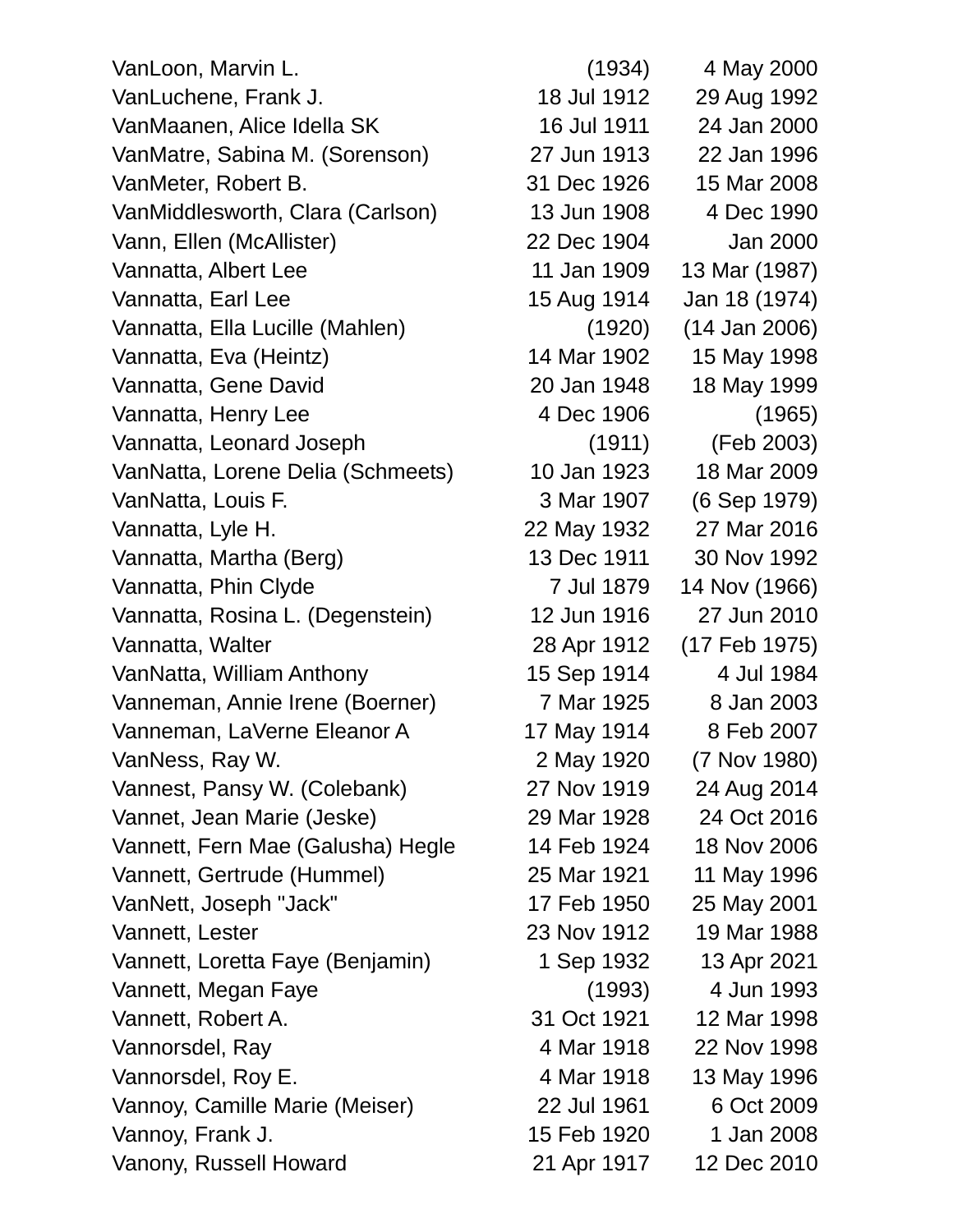| Vanopdenbosch, Peter B.               | (1933)      | 14 Mar 2001 |
|---------------------------------------|-------------|-------------|
| VanOrman, Barbara (Allerdings)        | 21 Mar 1901 | 30 Oct 1998 |
| VanOrman, Don Q.                      | 9 Nov 1909  | 6 Jan 1994  |
| VanOrman, Edith (Doll)                | 15 Feb 1913 | 3 Mar 2007  |
| VanOrman, Frances A.                  | (1919)      | Sep 1997    |
| Vanorny, Alice (Malik)                | 7 Mar 1926  | 29 Dec 2015 |
| Vanorny, Berniece (Danielson)         | 7 Dec 1919  | 13 Oct 1999 |
| Vanorny, Edwin                        | 21 Sep 1920 | 5 Dec 1997  |
| Vanorny, Verna Evelyn (House) Crook   | 9 Aug 1923  | 28 Jun 2016 |
| VanOrsdel, Bersadis Leoda (Exe)       | 1 Nov 1926  | 17 Jul 2006 |
| VanOrsdel, Leora Irene (Reppe)        | 10 Sep 1908 | 3 Aug 1997  |
| Vanourny, Alma (Helfenstein)          | 4 Dec 1916  | 18 May 2013 |
| Vanourny, Hanna (Link)                | 5 Oct 1932  | 30 Aug 2007 |
| Vanourny, Herbert O.                  | 30 Mar 1916 | 23 May 2009 |
| Vanourny, Herman D.                   | 30 Mar 1916 | 15 Mar 2001 |
| Vanourny, Katherina (Geiszler)        | 7 May 1885  | 3 Jun 1938  |
| Vanourny, Richard C.                  | 20 Sep 1920 | 4 Jul 1984  |
| Vanous, Alice (Everding)              | 23 May 1935 | 19 Mar 2015 |
| Vanous, Craig                         | 30 Sep 1952 | 25 Sep 1987 |
| Vanous, Elizabeth Bernice DA          | 21 May 1915 | 31 Oct 2000 |
| Vanous, Elwyn O.                      | 11 Mar 1916 | 7 Jan 2011  |
| Vanous, Emil Junior                   | 6 Mar 1933  | 8 Nov 2015  |
| Vanous, Helen (Miller) Jenner         | (1923)      | 29 Dec 2018 |
| Vanous, Minetta (Saur)                | 1 Apr 1892  | Sep 1980    |
| Vanous, Naylor O'Nela                 | 18 Nov 1950 | 28 Jan 2008 |
| Vanover, Willard                      | 29 Aug 1910 | 12 Jun 1991 |
| VanOverbeke, Anton "Tony"             | 13 Dec 1926 | 27 Apr 2015 |
| VanOverschelde, Dorothy (Schrieber) H | 28 Jun 1902 | 16 Feb 1993 |
| VanOverschelde, Iona Ileen (Hartman)  | 23 Dec 1939 | 16 May 1982 |
| VanOverschelde, Richard J.            | 23 Mar 1937 | 10 May 2021 |
| VanOverschelde, Richard Joseph        | 4 Mar 1902  | 21 Jul 1982 |
| VanScharrel, Cora Belle (Lusk)        | 22 Mar 1913 | 8 Aug 1999  |
| VanScharrel, Sylvia M. (Cross)        | 15 Sep 1913 | 19 Sep 1998 |
| VanSchoiack, Tom                      | 1 Jun 1924  | 23 Apr 1997 |
| Vanscoy, Berniece L.                  | 16 Jul 1919 | 15 Feb 1996 |
| Vansickel, Billy Lynn                 | 15 Sep 1997 | 1 Mar 2016  |
| Vansickel, Norman Ray                 | 19 Mar 1927 | 8 Aug 2013  |
| vanSickle, Robert Dean                | 26 Mar 1947 | Mar 1999    |
| VanSlooten, Donald "Don" Eugene       | 7 Feb 1913  | 30 Apr 1996 |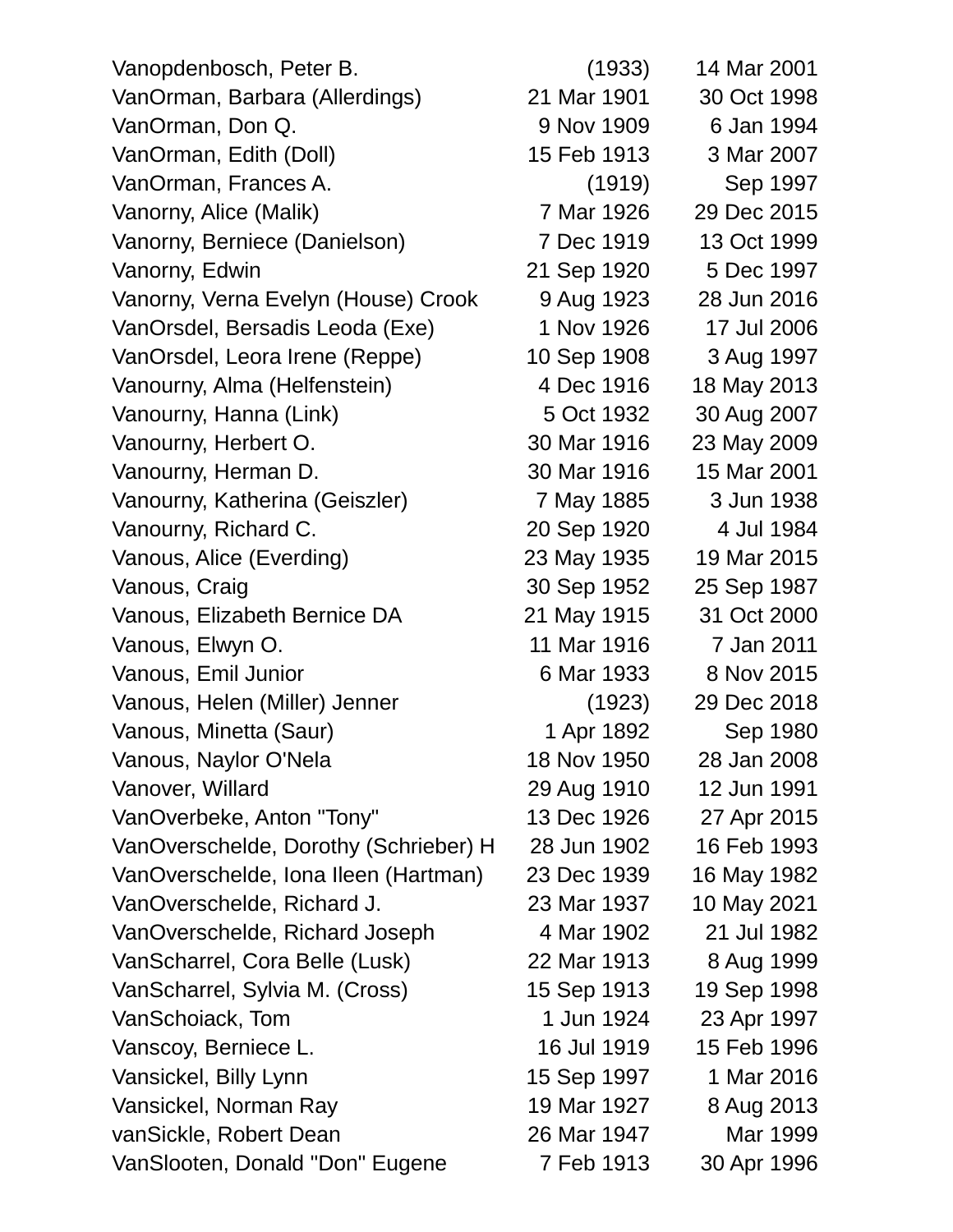VanSteenvort, Jason Robert 5 Feb 1972 1 Mar 2007 VanSteenwyk, Gloria A. (Bacon) 24 Dec 1944 19 Oct 1995 Vanstone, Angeline Wilhelmina BK 7 Apr 1920 7 May 2020 Vanstone, Bertha Louise (1894) 28 Dec 1991 VanStone, Henrietta F. (1914) (11) May 1999 Van't Haaff, Donald S. 31 Aug 1946 25 Jun 1999 Vant Hul, Amelia Marie (Eide) 2 May 1915 3 Aug 1998 Vantine, Jack Duane 15 Feb 1917 11 Jul 2007 Vantine, Thelma L. (Liessman) 21 Mar 1912 25 May 2003 VanTomme, Carroll Marvel (Rusher) 27 Dec 1942 7 Sep 2007 Vantroba, Alma J. (1893) (Apr 1966) VanValkenberg, William 29 Oct 1926 29 Oct 1926 VanValkenburg, Fred R. (1919) (Feb 1990) VanValkenburg, Velma (Lewis) Hoover 20 Oct 1898 29 Dec 1988 VanVelzen, Cornelius P. "Cornie" 19 Dec 1917 28 Jun 1998 Vanvig, Constance "Connie" (Lunde) 24 Oct 1929 14 Jul 2016 Vanvig, Lena (Vieland) 17 Oct 1888 (17 Feb 1982) Vanvig, Milford "Muggs" 18 Dec 1920 18 Feb 2013 VanVlaenderen, Lucille (Medenwald) 14 Feb 1925 5 Jun 2014 VanVleet, Naomi (Miller) 28 Feb 1915 3 Jun 2009 vanVlissengen, George Fritz 17 Dec 1905 Dec 1980 VanVoorhis, Atha 1 1 Jun 1893 9 Mar 1991 VanVugt, Katherine (Compaan) 20 Aug 1887 (13 Feb 1983) VanWagenen, Leonard Carroll 4 Sep 1922 14 Oct 1994 VanWagoner, Sharon Lee (Busch) 31 Dec 1944 19 Nov 1997 VanWalker, Margaret Martha (Erdmann) 30 Dec 1897 2 May 1993 VanWechel, Ruth R. (Wehr) (1911) (2007) VanWelden, Carl Edwin 15 Feb 1915 13 Mar 1999 VanWesten, John W. 26 Sep 1921 12 Jun 1999 VanWinkle, Alice (Ott) 21 Oct 1917 24 Sep 2009 VanWyhe, Connie Faye 15 Mar 1957 5 May 1998 Vanyo, Anna Bernadett (Sabol) 9 Apr 1902 Dec 1982 Vanyo, Clement Linus 7 Mar 1931 14 Jan 2000 Vanyo, Michael H. 14 Oct 1900 1 Feb 1990 Vanyo, Stephen D. 11 Dec 1906 1983 Vanzant, Dean 3 Sep 1913 29 Dec 1997 VanZeben, William "Wim" 11 Dec 1926 29 Jul 1988 Vaplon, Aletha (Scheuring) 16 Apr 1927 3 Oct 1993 Varah, Wilhelmia "Willie" (Theunissen) 18 Nov 1889 (Mar 1984)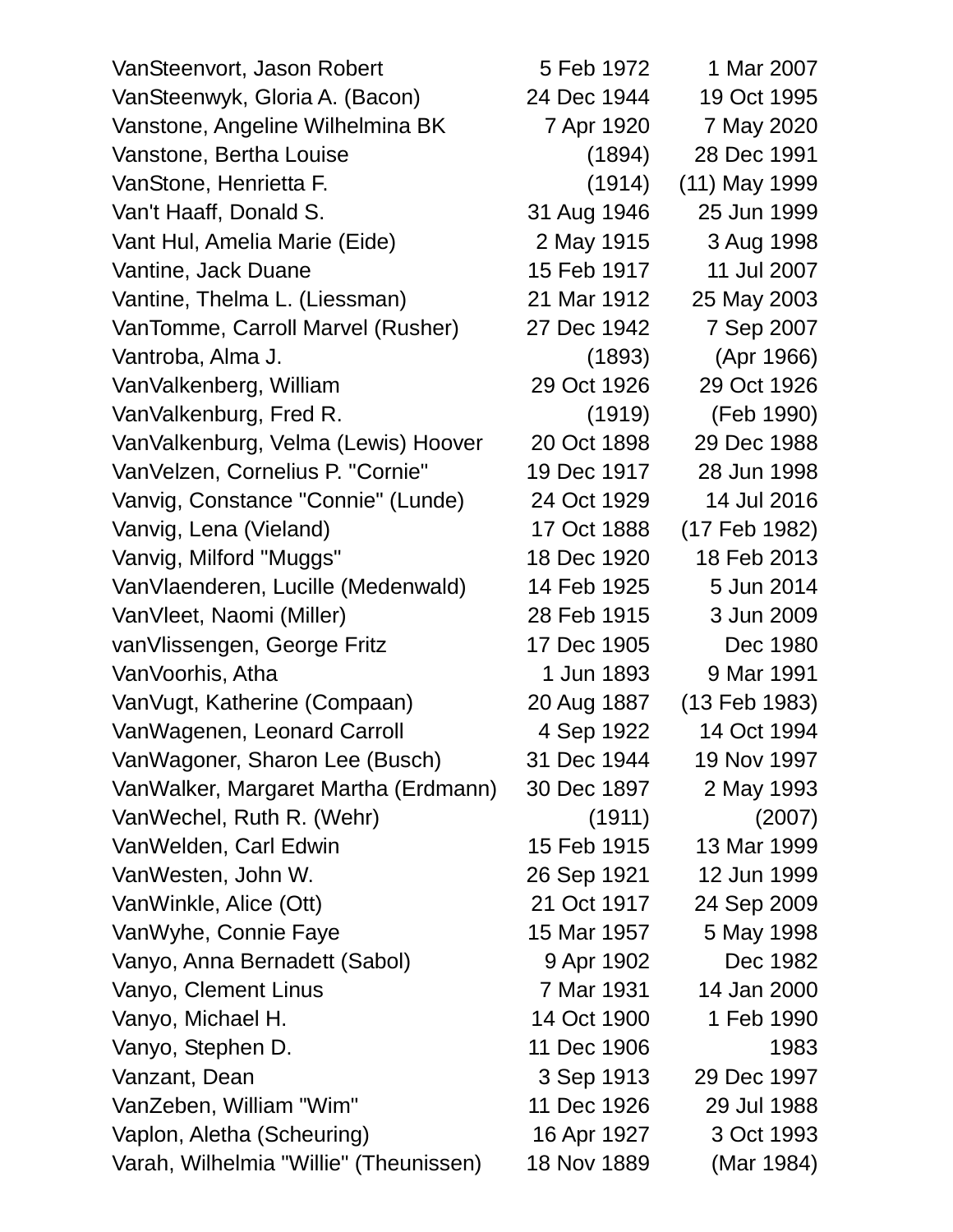Varberg, Byron Clifford 5 Apr 1917 25 Feb 1998 Varberg, Linda Rose (Farhart) 9 May 1960 8 Mar 2015 Varberg, Orvan L. 30 Mar 1930 20 Apr 1992 Varberg, Wallace R. "Wally" 17 May 1907 12 May 1988 Varcoe, Helen Fern (West) (1920) 19 Oct 1999 Varden, Bernard "Bernie" 10 Mar 1912 29 Jun 2000 Vareberg, David "Dave" Allan 25 Feb 1948 25 Aug 2020 Vareberg, Henry J. 29 Jan 1894 (10 Aug 1983) Vareka, John 25 Sep 1950 Oct 2000 Varela, Edna 27 Jan 1923 25 May 1994 Varela, Georgina Irene 30 Jan 1925 28 Aug 2004 Varela, John G. 22 Apr 1925 3 Dec 2001 Varey, Foster F. 11 Sep 1909 21 Feb 1998 Varey, George Russell (1925) 21 Jul 1972 Varga, Doris LaRue (Young) 3 Feb 1926 21 Jan 2020 Varga, Edward 28 Aug 1924 17 Jan 1995 Varga, Elizabeth "Betty" MS 3 May 1921 2 Aug 2021 Varga, Joseph (1927) 11 Jan 1992 Varga, Karolin (1898) 9 Oct 1991 Varga, Shirley Alma (1921) Jul 1997 Varga, Stephen "Steve" Joseph 31 May 1921 21 Apr 2014 Varga, Steve (1902) 22 Jun 1994 Vargas, Anthony "Tony" H. 68 Jun 1927 22 Jul 1995 Vargas, Dorothy Miranda (Stiefel) 20 May 1912 26 Nov 1998 Vargas, Francisco P. 68 and 7 Feb 1906 (May 1984) Vargason, Loren L. (1930) 3 May 2002 Vargic, Rosa (1932) 1 Nov 1991 Vargo, Geraldine J. (Skindzier) (1933) 13 Jun 2000 Vargo, Ivadell Clarice (Ehrhart) (1924) 17 Nov 2017 Vargo, Jeannette A. 11 Jun 1918 (1998) Vargo, Joseph (1918) 10 Dec 2000 Vargo, Lina (Dusswald) 21 Sep 1911 9 Dec 1996 Varick, Casey Lee 24 Jul 1951 8 Nov 2021 Varilek, Ella Mar (Kott) 9 Jan 1923 14 Apr 2016 Varilek, Frances (Stulir) 6 May 1903 20 Apr 1998 Varilek, George 1998 **4 Jul 1909** 3 Feb 1998 Varilek, John P. 19 Nov 1907 13 Sep 2007 Varilek, Lillian (Plavec) 17 Jul 1913 21 Feb 2000 Varilek, Margaret "Marge" (Keller) 15 May 1944 11 Sep 1998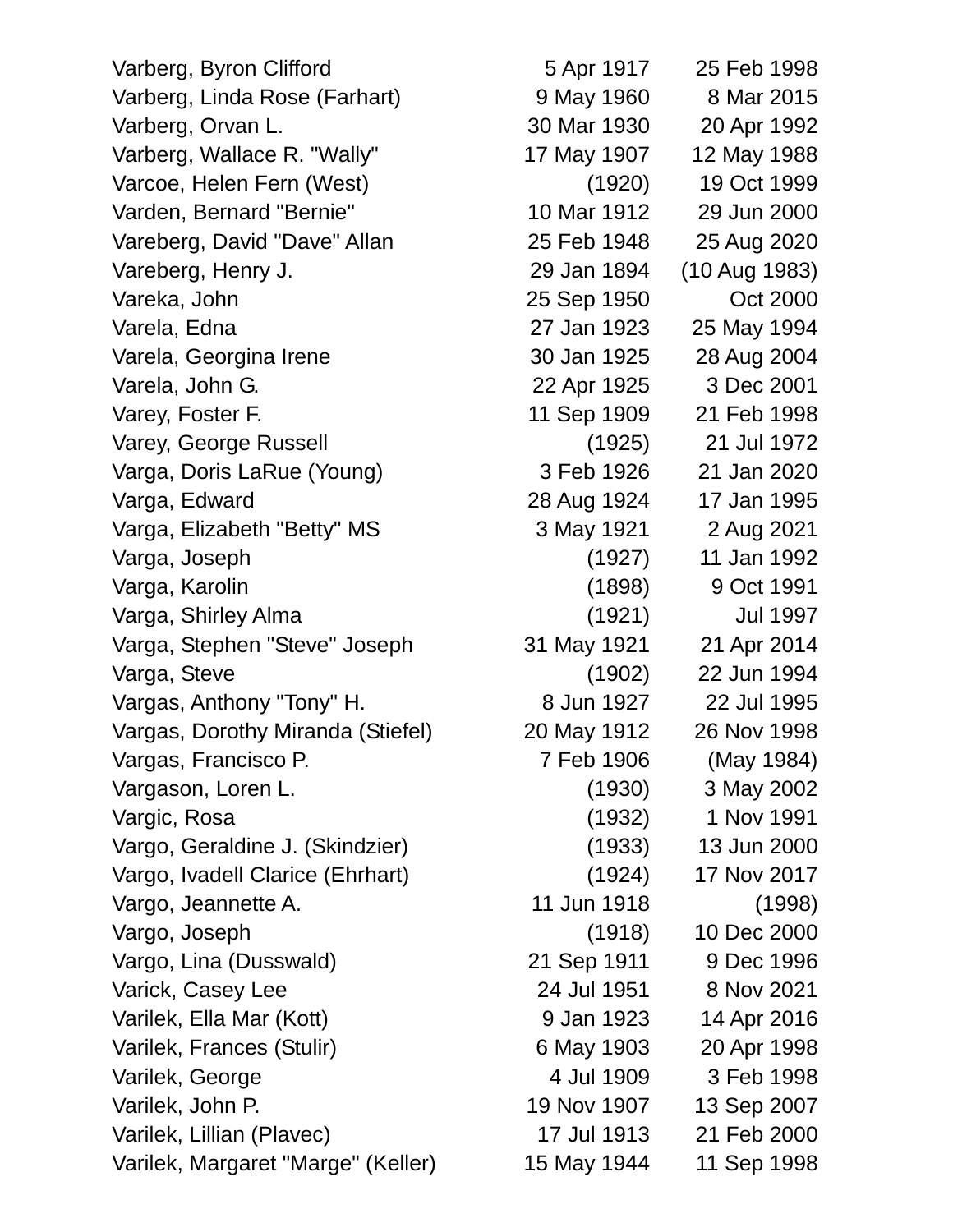| Varilek, Mary L. (Souhrada) Cameron  | 8 Aug 1913  | 27 Jan 2006   |
|--------------------------------------|-------------|---------------|
| Varilek, Robert "Bob" Lee            | 29 Jan 1935 | 13 Mar 2021   |
| Varilek, Russell "Rex" John          | 16 May 1943 | 13 Oct 1998   |
| Varilek, Vincent Frederick (Hanson)  | 20 Aug 1990 | 17 May 2010   |
| Varker, Lorene B.                    | (1926)      | Mar 1998      |
| Varlamov, Waldemar                   | 10 Mar 1958 | 21 Jan 2018   |
| Varland, Cecile (Stober) Jones       | 8 Apr 1903  | (Jun 1999)    |
| Varland, Charles "Chuck" J.          | 14 May 1917 | 16 Apr 1988   |
| Varland, Cynthia Kay                 | 21 Jan 1950 | 6 Aug 2007    |
| Varland, Palmer Alan                 | (1916)      | 6 Feb 1999    |
| Varley, Elsie (Elhard)               | 27 Apr 1906 | 22 Nov 1992   |
| Varley, Ida M.                       | 19 Oct 1923 | 11 Sep 1995   |
| Varley, Lydia "Lily" (Geritz)        | 7 Apr 1908  | 27 Mar 1994   |
| Varloe, Bertha O.                    | (1919)      | 11 Jun 2001   |
| Varloe, John                         | (1922)      | 7 Dec 1994    |
| Varnado, Arthur                      | 19 Oct 1932 | 19 Dec 1999   |
| Varnagy, Istvan Steve                | (1915)      | 6 Mar 1985    |
| Varnell, Irene (Uken)                | 4 Jan 1915  | 16 Aug 1997   |
| Varner, Bill                         | (1954)      | 22 Sep 2006   |
| Varner, Catherine Louise             | 3 Feb 1947  | 2 May 2008    |
| Varner, Marjorie L.                  | 1 Sep 1925  | 4 Nov 2000    |
| Varner, Melvin Everett               | 2 Oct 1907  | (17) Oct 1968 |
| Varner, Pauline W.                   | 24 Sep 1903 | 9 Jun 1989    |
| Varner, Rosalind Mary (McCann)       | 12 Sep 1892 | (7) Aug 1944  |
| Varner, William "Bill" Herbert       | 20 Dec 1953 | 22 Sep 2006   |
| Varnes, Barbara "Barb" BJH           | 1 Oct 1932  | 21 Aug 2012   |
| Varnes, Chester Arthur               | 18 Sep 1913 | 3 May 2004    |
| Varney, James S. "Jim"               | 4 Jun 1918  | 10 Jan 1984   |
| Varney, Phyllis F. (Slaughter)       | (1904)      | Dec 1998      |
| Varno, Deborah (Rodewald)            | 12 May 1961 | 14 Jul 2001   |
| Varns, Charles E.                    | 22 Mar 1940 | 6 Oct 1990    |
| Varns, Erma B. (Wilder)              | 23 Nov 1902 | 29 Sep 1990   |
| Varns, Ethel (Schwartz)              | 16 Apr 1910 | 9 May 1994    |
| Varns, Rosella Jean "Rosie" (Keller) | 13 Oct 1935 | 18 Jan 2019   |
| Varnson, Kevin B.                    | 18 Apr 1955 | 31 Jul 1999   |
| Varnson, Orval B.                    | 15 Mar 1926 | 23 Jan 2002   |
| Varnum, Betty (Hickman)              | 6 Jul 1900  | Dec 1989      |
| Varnum, James Eugene "Gene"          | 27 Jul 1903 | 13 Sep 1999   |
| Varty, Alvin                         | (1940)      | 7 Jan 2008    |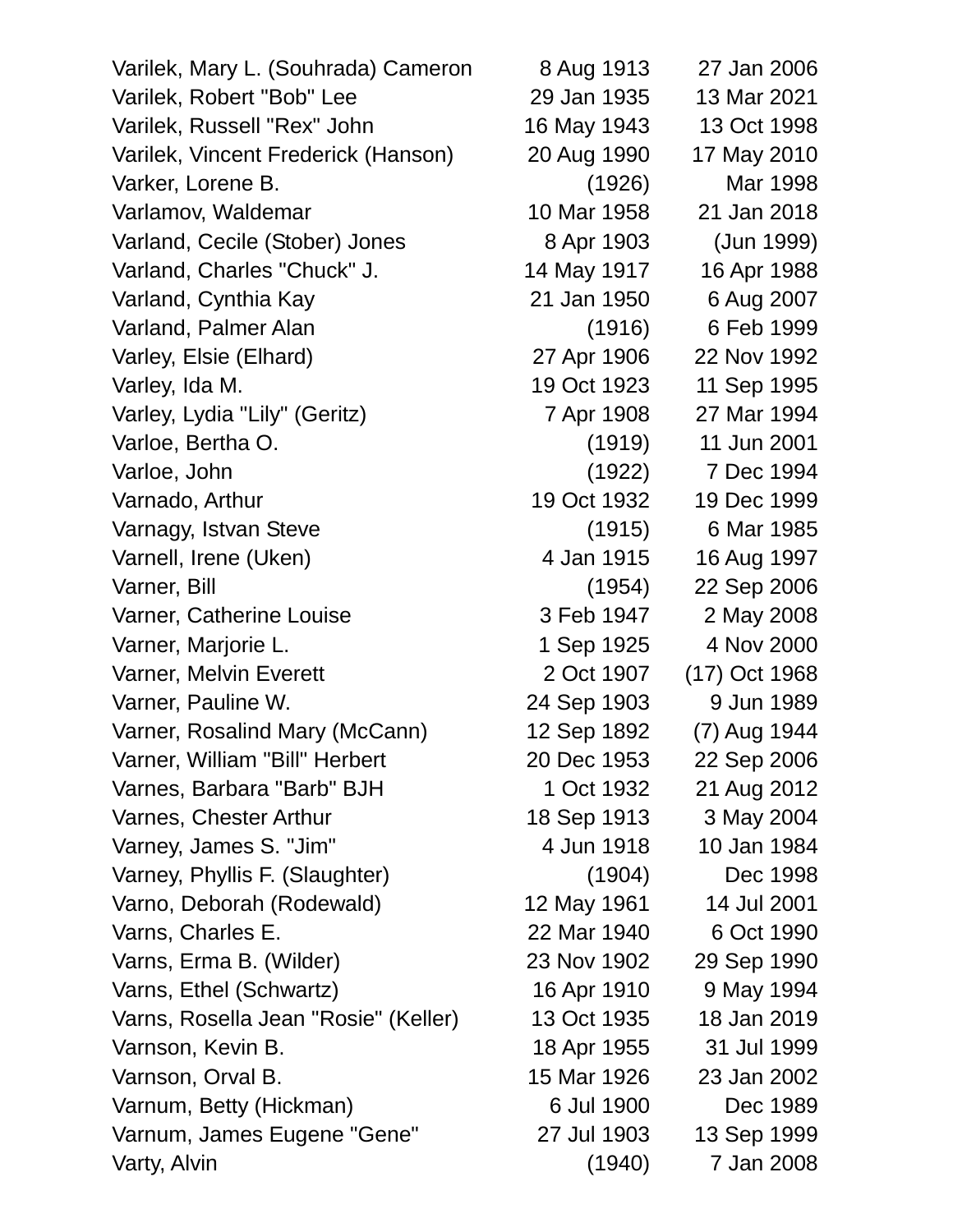Varty, Balbina (Gross) 30 Jun 1931 11 Aug (2007) Varty, Bernice Lavonne (Hummel) 7 Dec 1936 9 Mar 2006 Varty, Betty Lou (Ness) 3 Oct 1927 29 Jan 2016 Varty, David William 19 Jul 1939 12 Nov 2016 Varty, Edwin Edward 18 Nov 1936 22 Dec 2001 Varud, Norma (Nelson) 26 Apr 1905 29 Oct 1997 Varud, Violet (Granrud) 14 Aug 1918 27 Oct 2002 Varuska, Gordon 3 May 1917 15 Dec 1999 Vary, Bernard "Bernie" Leroy 3 Sep 1952 7 Aug 2002 Vary, Bernice V. (Warinner) 2 Jan 1918 31 May 2001 Vas, Olavo Jose (1937) 5 May 1990 Vasarely, Victor (1907) Mar 1997 Vasboe, Katherine "Kate" (Weiss) 13 Jan 1918 14 Oct 2013 Vaschak-Oakes, Mathilda R. (Vaschak) 30 Aug 1910 3 Feb 1996 Vasconcellos, Jamina L. (1929) 24 Jan 2001 Vasecka, Leslie 27 Jun 1896 9 Aug 1983 Vasek, Celestine "Celly" (Gajdosik) 2 Jul 1911 10 Jan 1999 Vasek, Karel Frank 8 Aug 1935 24 Nov 1997 Vaselaar, Anna Mae 27 Dec 1914 24 Nov 1997 Vaselaar, George 25 Sep 1899 Jan 1990 Vaselaar, George 25 Sep 1899 Jan 1990 Vaselaar, Ruthe Esther (Engel) 8 Mar 1906 27 Feb 1992 Vasend, David R. 8 Mar 1949 29 Dec 2011 Vasend, Thore C. 22 Aug 1919 3 Sep 2000 Vasey, Adah Rilla (Treon) 17 Sep 1894 (1978) Vasey, Edfred 29 Aug 1933 30 Oct 2004 Vasey, Frank William 23 May 1922 18 Jul 2014 Vasey, Louis A. 15 Dec 1890 (23 Jun 1981) Vasey, Regina (Friez) 13 Jun 1922 14 Feb 2002 Vasey, Robert "Bob" Louis 15 Jun 1925 14 Feb 2007 Vasfaret, Alice Dorthea (Jandera) 13 Apr 1922 10 Jul 2006 Vashler, Reuben C. 9 May 1924 6 May 2002 Vashler, Shirley May (Groscop) 2 Apr 1936 1 Nov 2021 Vashus, Florence "Flo" (Fehr) 1 Sep 1923 20 Apr 2011 Vashus, T. A. "Tully" 20 Oct 1917 8 Jan 2006 Vasicek, Theodore A. "Ted" 20 May 1907 16 Mar 2000 Vasichek, Edward A 14 Nov 1915 24 May 2004 Vasichek, James A. 9 Dec 1909 (11 Jun 1984) Vasichek, Jeff Michael 2 Jul 1963 17 Nov 2013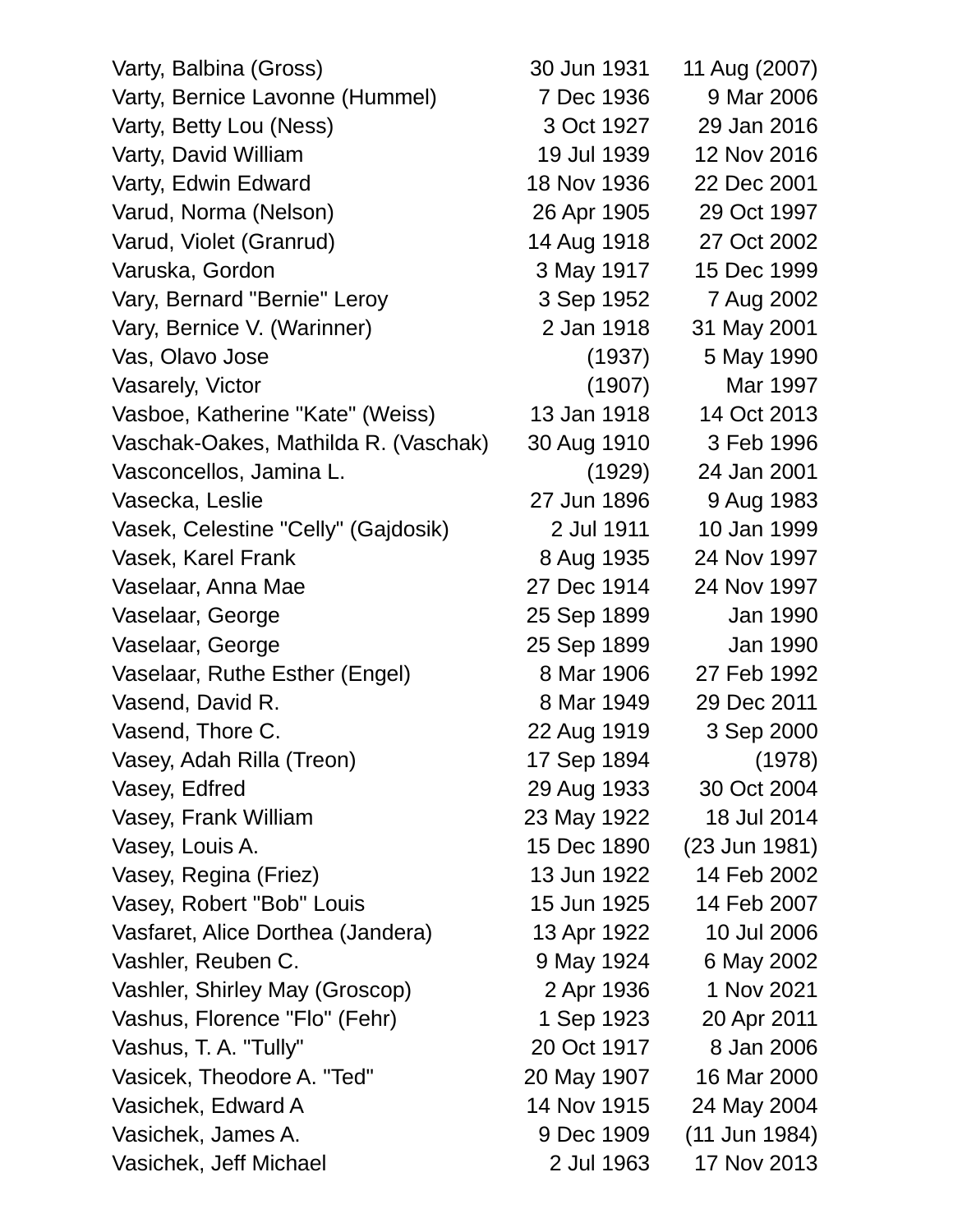Vasichek, Joseph F. 20 Feb 1910 5 Nov 1993 Vasichek, Mildred Lucille (Lunden) 28 Dec 1912 15 May 1997 Vasichek, Wilhelmina (Bosh) 2 Apr 1914 21 Mar 1990 Vasiliou, Louis George 23 Apr 1906 6 Sep (1977) Vaskes, Agnes (Jarmuzek) 27 Jan 1891 3 Aug 1987 Vaskes, Walter J. (1920) 22 Dec 1991 Vasknetz, Carlina Lena (Nuss) 23 Jul 1898 25 Nov 1992 Vasquez, Jon (1960) 4 Apr 2009 Vasquez, Terecina Jane 22 Feb 1966 14 Nov 1998 Vass, Alexander "Alex" (1921) 29 Apr 1992 Vass, Alexander Pierre (1952) 9 Aug 1992 Vass, Candice Sue (Kreil) 4 Aug 1955 8 Nov 2003 Vass, Christy 26 Dec 1977 18 Sep 2016 Vassar, John 18 Feb 1911 Dec 1998 Vasseur, Kellie Marie (Delager) 10 Apr 1991 18 Apr 1991 Vassey, Eva Louise (Merkel) 25 Dec 1907 1 Oct 1996 Vastag, Albert Paul (Maas) 28 Feb 1914 11 Mar 2004 Vastag, Barbara (Hatzenbuehler) 26 May 1916 (22 Nov 1984) Vastag, Eleanore (Hartmann) 30 Dec 1917 11 Dec 1996 Vastag, Roger (1949) 27 Aug 2006 Vasten, Dewey Lee 2 Sep 1945 7 Nov 1994 Vasvick, Harvey Donald 29 Mar 1931 20 Nov 2010 Vasvick, Judy Jean (Hasz) Meidinger 1 Sep 1938 19 Apr 2015 Vasvick, Leonard Elif 6 and 1921 4 Nov 2012 Vasvick, Marie M. (Wiederrich) 19 Mar 1930 15 Jun 2010 Vasvick, Marie Seivert (Johnson) 25 Feb 1899 25 Nov (1978) Vasvick, Vivian (Pahl) 16 Apr 1931 3 Dec 1994 Vasvik, Lola J. (Lura) 2 Sep 1911 15 Sep 1997 Vatamaniuk, Margaret "Jean" (1942) 20 Jul 2016 Vater, Erna Dorothy (Kohlmeyer) 19 Apr 1920 7 Apr 1996 Vaterlaus, Francis Warren 24 Dec 1907 (25) Aug 1944 Vaterlaus, Jessie W. "Grit" 7 Sep 1895 (29 Feb 1960) Vaterlaus, Raymond "Jim" James 9 Nov 1943 27 Oct 2013 Vath, Eldon "Eldie" Wallace 29 Aug 1939 19 Dec 2014 Vath, Wesley 27 Aug 1915 15 Feb 2012 Vatland, Arthur M. 11 Nov 1906 (1991) Vatland, Georgia (McKim) 30 Nov 1911 30 May 2002 Vatland, Stella D. (Smith) 21 Mar 1910 18 May (1990) Vatne, Gilmer (1908) 22 Aug 1994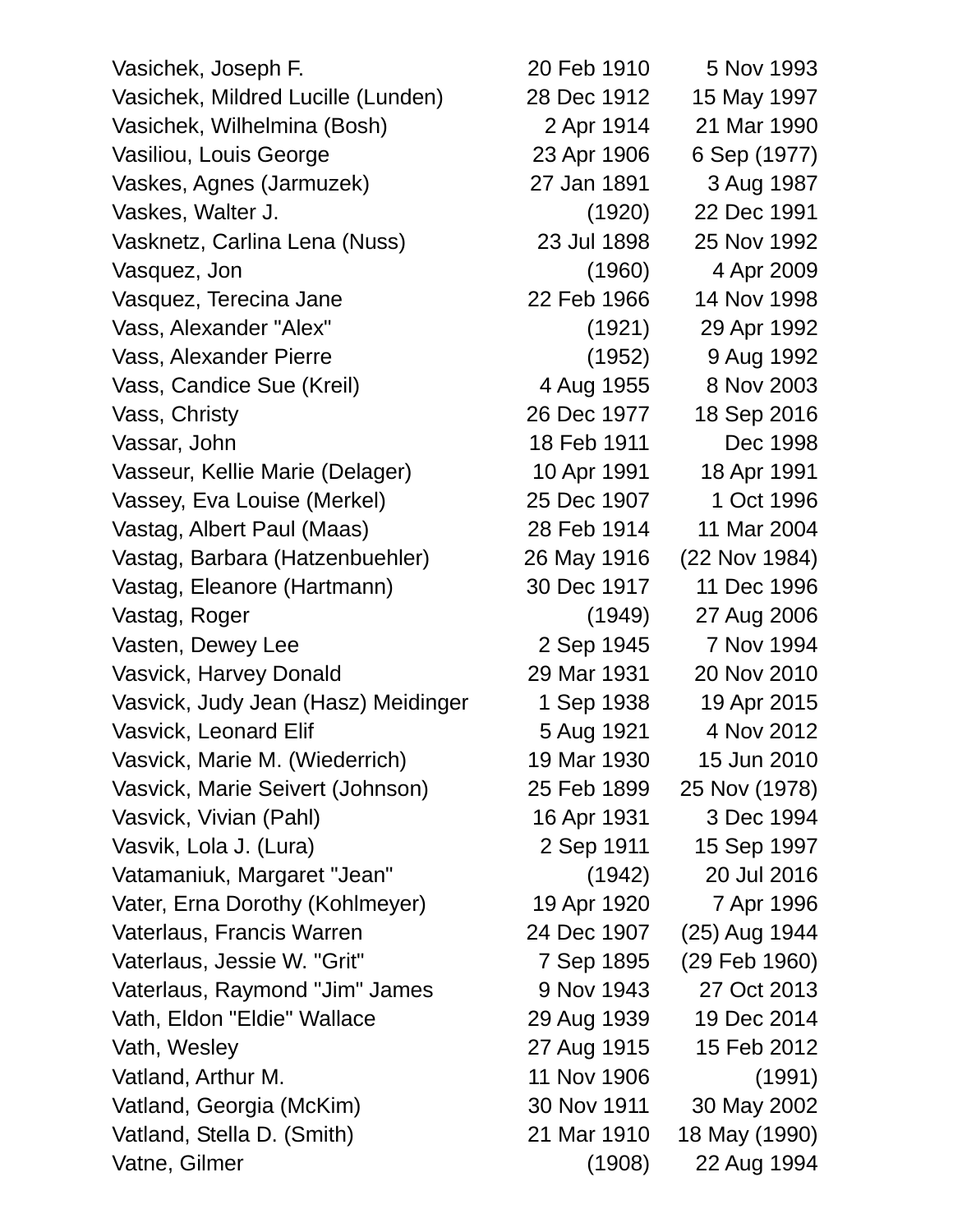Vatne, Rudolph "Rudy" 17 Nov 1903 25 Feb 1989 Vatnsdal, Jaden Leslie 8 May 2001 26 May 2001 Vatnsdal, Joan Rae (Buer) 29 Jul 1942 27 Apr 2001 Vatnsdal, Leslie John 23 Jun 1964 31 May 2008 Vauck, Earl Glenn 20 Oct 1927 6 Jun 1958 Vauder, Katharina (Stahlecker) 1 Nov 1848 23 Feb (1927) Vaudreuil, Wilma Doreen (Tom) 13 Dec 1934 24 Aug 2021 Vaudrin, Rose (Violet) 26 Jan 1931 13 Dec 1996 Vaudrin, Viola Susan (Beauchine) 23 Jul 1905 20 Jul 2000 Vaugh, Goldie (Hornung) 27 Sep 1914 26 Sep 2006 Vaugh, Henry Albert 13 Jun 1912 25 Jul 2001 Vaughan, Agnes K. 17 Dec 1917 23 Jul 2000 Vaughan, Arla Jean (Baker) 19 Dec 1926 21 Nov 2010 Vaughan, Belle (Fuller) (1907) 21 Mar 1992 Vaughan, Dorothy M. (Mickey) 1 Mar 1918 Jan 1994 Vaughan, Gerald Thurston (1921) 26 Jan 2000 Vaughan, Grace I. (Woodward) 22 Feb 1899 4 Feb 1980 Vaughan, Harold E. 4 Oct 1926 10 Jan 2003 Vaughan, Howard R. 1999) 9 Dec 1914 (Aug 1999) Vaughan, Hugh C. (1900) Mar 1984 Vaughan, Jay 17 May 1963 14 Sep 2019 Vaughan, John Foley 1 Sep 1922 24 Oct 2004 Vaughan, John Young 30 Dec 1925 4 Aug 2009 Vaughan, Leila 21 Jan 1912 Nov 1996 Vaughan, Leone H. (Hirschman) 12 Sep 1907 14 Dec 1999 Vaughan, Madge Orlene (Walborn) (not given) 7 Apr (not given) Vaughan, Peter Johnston 18 Dec 1935 21 Sep 1963 Vaughan, Ruth Ann (Baum) 27 Apr 1940 1 Aug 1995 Vaughan, Stephanie Lynn 13 Sep 1993 21 Jul 1998 Vaughan, Vance V. 14 Feb 1898 30 Jan (1982) Vaughn, Alice (Wiedman) K. 3 Jan 1908 18 Oct 1997 Vaughn, Anne (Oleksiw) 16 Sep 1916 7 Oct 2007 Vaughn, Arthur Harold 15 Apr 1933 (13 Feb 2007) Vaughn, Aubrey M. "Smokey" (1918) 5 Apr 2000 Vaughn, Betty Joanne (Glanzman) 25 Dec 1933 3 Sep 1998 Vaughn, Billy Ray 25 Mar 1937 9 Aug 2000 Vaughn, David L. 17 Nov 1942 23 Jan 2010 Vaughn, Destiny Jean (Siegfried) 1 Jul 1994 3 Jun 2021 Vaughn, Donald Lee 20 Nov 1931 2 Oct 2021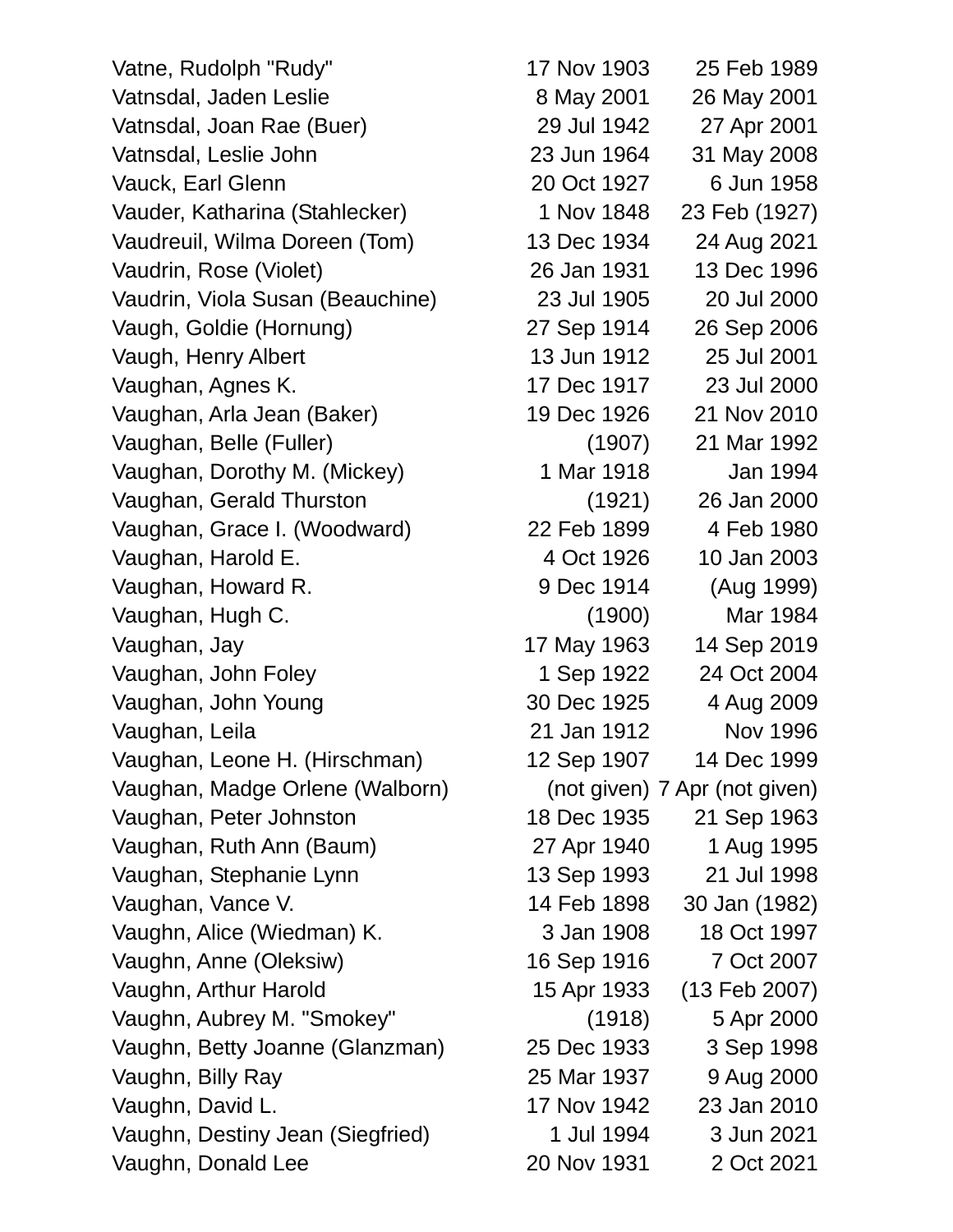Vaughn, Eldon Jesse 23 Jul 1927 28 Mar 2000 Vaughn, Elnora Ann (Ludwig) 21 Apr 1909 25 Oct 2005 Vaughn, Emery Clark 18 Oct 1918 10 Oct 2000 Vaughn, Franklin "Frank" Donald 13 Sep 1936 11 Jul 1995 Vaughn, Frederick E. 3 Oct 1923 14 Oct 2010 Vaughn, George Ernest 27 Mar 1911 23 Nov 2000 Vaughn, George L. 11 Jun 1913 (1998) Vaughn, Gloria Ann (Hrycyna) 17 Jun 1921 29 Jan 2015 Vaughn, Guy L. 27 Oct 1910 (1983) Vaughn, Herman D. (1935) 20 Nov 2000 Vaughn, Howard R. 21 Feb 1906 Mar 1990 Vaughn, James M. 6 Feb 1902 3 Oct 1994 Vaughn, Katherine "Kay" (Leibham) 11 Feb 1911 13 Feb 2009 Vaughn, Leda M. (Lienemann) 12 Jan 1911 24 Oct 2002 Vaughn, Leo R. 23 Mar 1933 18 May 2010 Vaughn, Lloyd Leo (1916) 9 Apr 2000 Vaughn, Loretta Ann (Strong) 24 Jul 1937 6 Feb 1995 Vaughn, Lyle Welden 24 May 1931 12 Aug 2002 Vaughn, Norman F. 15 Aug 1904 Sep 1996 Vaughn, Pamela Jean (Kick) 15 May 1959 26 Dec 2020 Vaughn, Paul Randall 25 Aug 1940 16 May 2016 Vaughn, Robert W. 4 May 1933 3 Jun 1996 Vaughn, Samuel (1954) Jan 1999 Vaughn, Sharon Kay (Drummond) 3 Oct 1944 Dec 1996 Vaughn, Sophie A. (Masad) (not given) Oct (not given) Vaughn, Ursula (Smith) (1920) Feb 1998 Vaughn, Walter S. 1 Jul 1916 Aug 2000 Vaught, Anthony George 29 Jun 1873 May 1957 Vaught, Claude 20 Apr 1893 Oct 30 (1984) Vaught, Dorothy (Prickett) 19 Mar 1901 (28) Feb 1957 Vaught, Idabelle "Ida" O'Dell" 11 Jul 1899 18 Aug 1999 Vaught, Milton 11 Aug 2004 Vaught, Mona (Stowman) 8 Dec 1915 10 Mar 2006 Vaught, Ruby Gedina (Gilderhus) 28 May 1920 26 Dec 2003 Vaule, Anna 8 Nov 1919 5 Sep 1998 Vaulters, Mary Elizabeth (Kilgore) 26 Mar 1960 24 Oct 2001 Vaupel, Donald K. 19 Apr 1917 (Aug 2005) Vaupel, Kristi Ann (Zimmer) 29 Sep 1971 19 Nov 2009 Vaupotitsch, Maria "Oma" (1908) 27 Apr 1992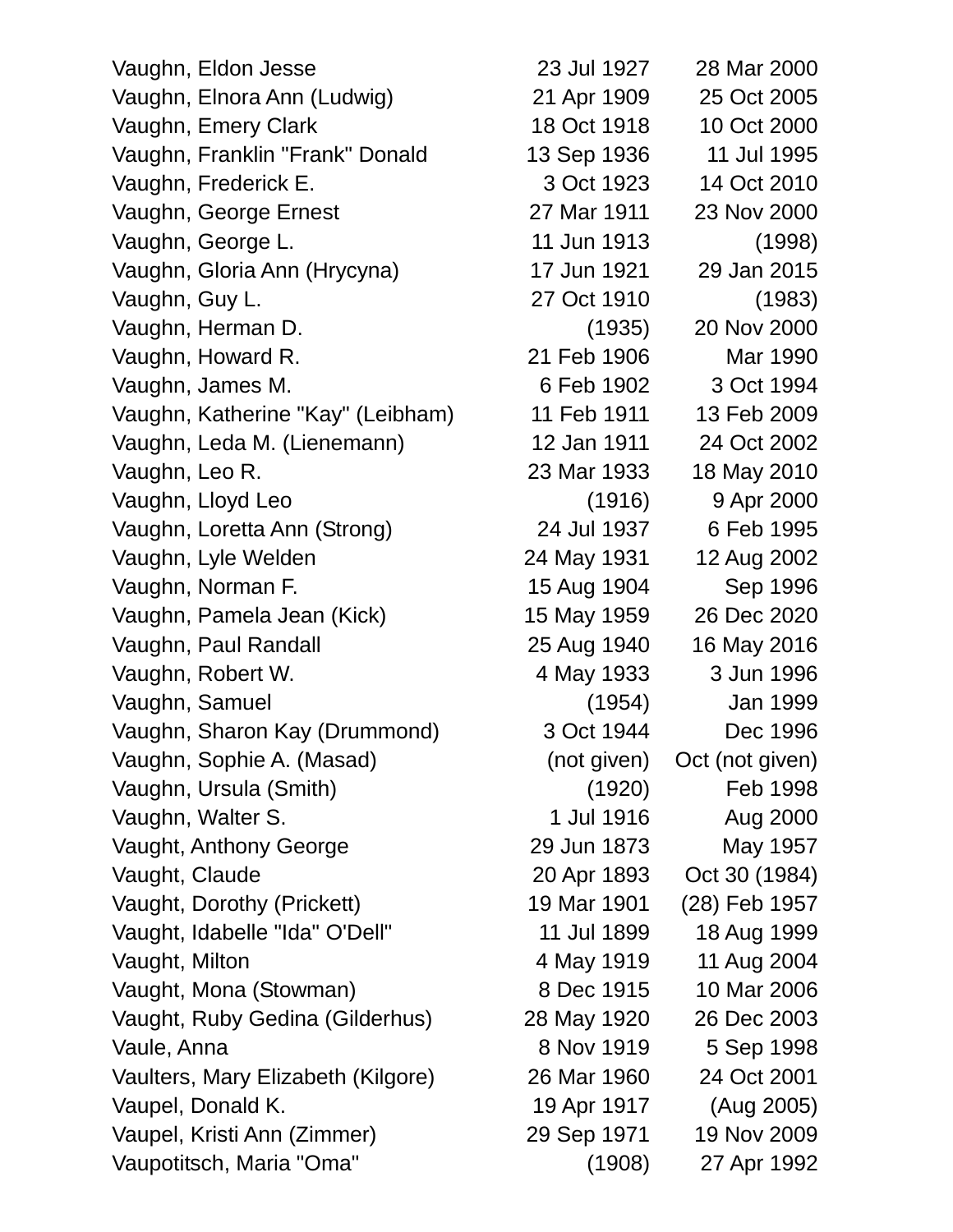Vautherot, Margaret K. (Ohaco) 22 Aug 1921 14 Feb 2002 Vautour, Suzanne (Obrigewitsch) 12 May 1962 17 Jul 2017 Vautrain, Ann 24 Feb 1943 May 1996 Vaux, Dorothy R. (Hallauer) 9 Jun 1921 4 Oct 2019 Vaux, Laura Regina (Bender) 16 Apr 1921 (not given) Vaux, Melvin 20 Sep 1921 31 Oct 2006 Vavra, Alice M. (Benjamin) 1 Apr 1917 29 Oct 1987 Vavra, Clara Elsa (Voll) 13 Sep 1920 5 Jul 2017 Vavra, Dorothy Ann (Cahoy) 16 Jan 1912 29 May 2009 Vavra, Edward Charles 14 Apr 1930 31 Aug 2019 Vavra, Erna B. (Zimbelman) 2 Feb 1926 26 Sep 2006 Vavra, George John 8 Apr 1921 7 Feb 2001 Vavra, Harold G. 18 Apr 1914 14 Aug 1992 Vavra, Henry J. "Hank" 30 May 1920 23 Apr 1999 Vavra, Jacob F. "Jake" 11 Dec 1911 28 Jan 1997 Vavra, Kristin Kay (Gustad) 9 Mar 1955 8 Dec 2014 Vavra, Lillian "Mommy" (Pharris) 10 Nov 1937 28 Feb 2003 Vavra, Louis 28 Jul 1922 15 Nov 1999 Vavra, Margaret "Marg" LK 17 Mar 1915 8 Jul 2020 Vavra, Marilyn Sophie (Kalkbrenner) 30 Dec 1934 10 Nov 2014 Vavra, Mildred M. KH 22 May 1925 27 Feb 1999 Vavra, Richard Jo 8 Dec 1924 14 May 1999 Vavra, Richard Wayne Charles (1949) 13 Jun 1988 Vavra, Robin Lorraine (Feyereisen) 15 Aug 1951 18 Jul 2004 Vavra, Ruth Clara (Stellwag) 21 Nov 1927 2 Jul 2016 Vavra, Victor F. 2002 1916 10 Dec 1995 Vavra, Vivian Winifred (1911) 2 Mar 1991 Vavrek, Martha (Schlaffman) 2 Feb 1914 24 Aug 2003 Vavrek, Peter (1908) 18 Oct 1982 Vavricka, Eleanor A. (Murphy) 28 Oct 1913 19 Feb 2002 Vavrik, Mary (1899) 28 Oct 1991 Vavrosky, Alvina C. (Diemert) 13 Aug 1909 20 Mar 2005 Vavrosky, Stephen I. 1995 **1906** 14 Apr 1995 Vavruska, Colleen Kay (Giedd) 9 Nov 1953 8 Sep 2020 Vavruska, Helen Ludmila (Carda) 5 Jan 1926 11 Oct 2021 Vavruska, Jerry James 23 Sep 1915 29 Jun 1998 Vavruska, Joseph C. (1910) 1 Jun 2002 Vavruska, Marieann Catherine W 4 Jun 1918 24 Mar 2000 Vawser, Alice (Vaughn) 28 Nov 1907 14 Feb (1995)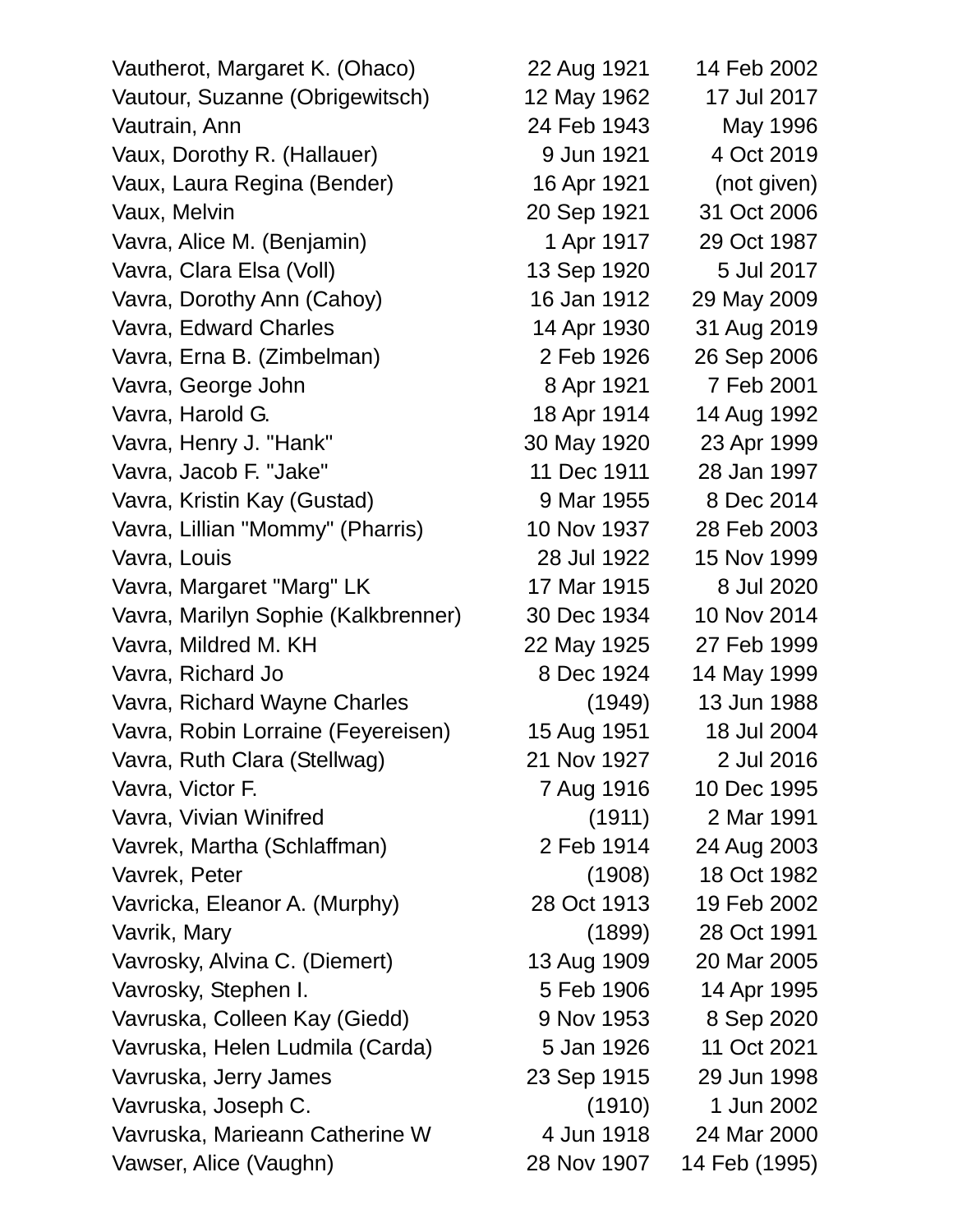| Vawser, Bernice J. (Albright)          | 2 Jul 1934  | 29 Nov 1998   |
|----------------------------------------|-------------|---------------|
| Vawser, Leo Ray                        | 22 May 1939 | 8 Jan 2002    |
| Vawser, Marian Mae (Miile)             | 11 Jun 1910 | 30 Dec 1997   |
| Vawter, Florence Victoria              | 16 Feb 1922 | 6 Jan 2001    |
| Vazquez, Briana Marisa                 | 6 Mar 1995  | 20 Jun 2020   |
| Vculek, Francis "Fran"                 | 28 Jun 1937 | 4 Dec 2005    |
| Veach, Charles Lacy                    | (1944)      | Oct 1995      |
| Veal, Beryl Ralph                      | 7 Sep 1927  | 13 Aug 2013   |
| Veal, Bonnie (Evans)                   | 18 May 1942 | 11 May 1996   |
| Veal, Christine Mary (Schweitzer)      | 26 Nov 1908 | 21 Aug 2002   |
| Veal, Doris E.                         | (1901)      | 11 Feb 1995   |
| Veal, Edward James                     | 16 Nov 1906 | 29 Dec 1993   |
| Veal, Lorraine Ellen (Anderson)        | 30 Sep 1930 | 8 Feb 2017    |
| Veal, Martha Regina (Hulm)             | 22 Feb 1909 | 15 Dec 1999   |
| Veal, Robert McClellan                 | 22 Aug 1928 | 9 Oct 1994    |
| Veale, James "Jimmy" Ross              | 11 Aug 1945 | 11 Sep 2010   |
| Vearrier, Harlan E.                    | 22 Oct 1933 | 11 Dec 2021   |
| Vearrier, Paige Lee                    | 25 Apr 2002 | 16 Aug 2017   |
| Veatch, Martha Lee (Cottle)            | 2 Dec 1909  | 17 Mar 1999   |
| Veatch, William Eli                    | 1 Feb 1905  | (19) Apr 1955 |
| Vebsky, Faith (Dryden) Monelt          | 1 Jun 1948  | 12 Sep 2014   |
| Vecchiarelli, Josephine C. (Pagliano)  | 7 May 1911  | 2 Aug 1998    |
| Vech, Liberty Ann (Krizan)             | 6 Sep 1917  | 23 Jan 1994   |
| Vechthold, Wilhelm                     | 12 Mar 1892 | 21 Dec (1916) |
| Vedaa, Joan Deloris (Melin)            | 16 Oct 1938 | 3 Mar 2010    |
| Vedder, Carleton F.                    | 3 Jul 1909  | Apr 1985      |
| Vedder, George Albert                  | (1910)      | 15 Apr 1999   |
| Vedder, Hanford Marion                 | 11 Jan 1895 | (Feb 1981)    |
| Vedder, Leona Tillie (Roeder)          | 20 Oct 1916 | 2 Mar 2004    |
| Vedder, Lowell David                   | (1954)      | 12 Oct 2021   |
| Vedder, Mary B. (Boldt)                | 29 Jan 1891 | 2 Jan 1994    |
| Vedder, Pauline (Stappa)               | 10 May 1890 | (10 Oct 1980) |
| Vedder, Steve                          | 19 Dec 1910 | Apr 1986      |
| Vedo, Gertrude (Kalvik) Olson          | 27 Dec 1895 | (20 Jun 1982) |
| Vedquam, Aaron                         | 26 Dec 1968 | 18 May 2012   |
| Vedral, Dianne Elizabeth (Gassen)      | 19 Nov 1949 | 12 Oct 2005   |
| Vedral, Edith Elizabeth (Bettcher)     | 9 Sep 1914  | 12 Jun 1998   |
| Vedral, James                          | 7 Dec 1922  | 7 Feb 2000    |
| Vedrine, Margaret "Marge" (Grossmayer) | (1926)      | 13 Dec 2014   |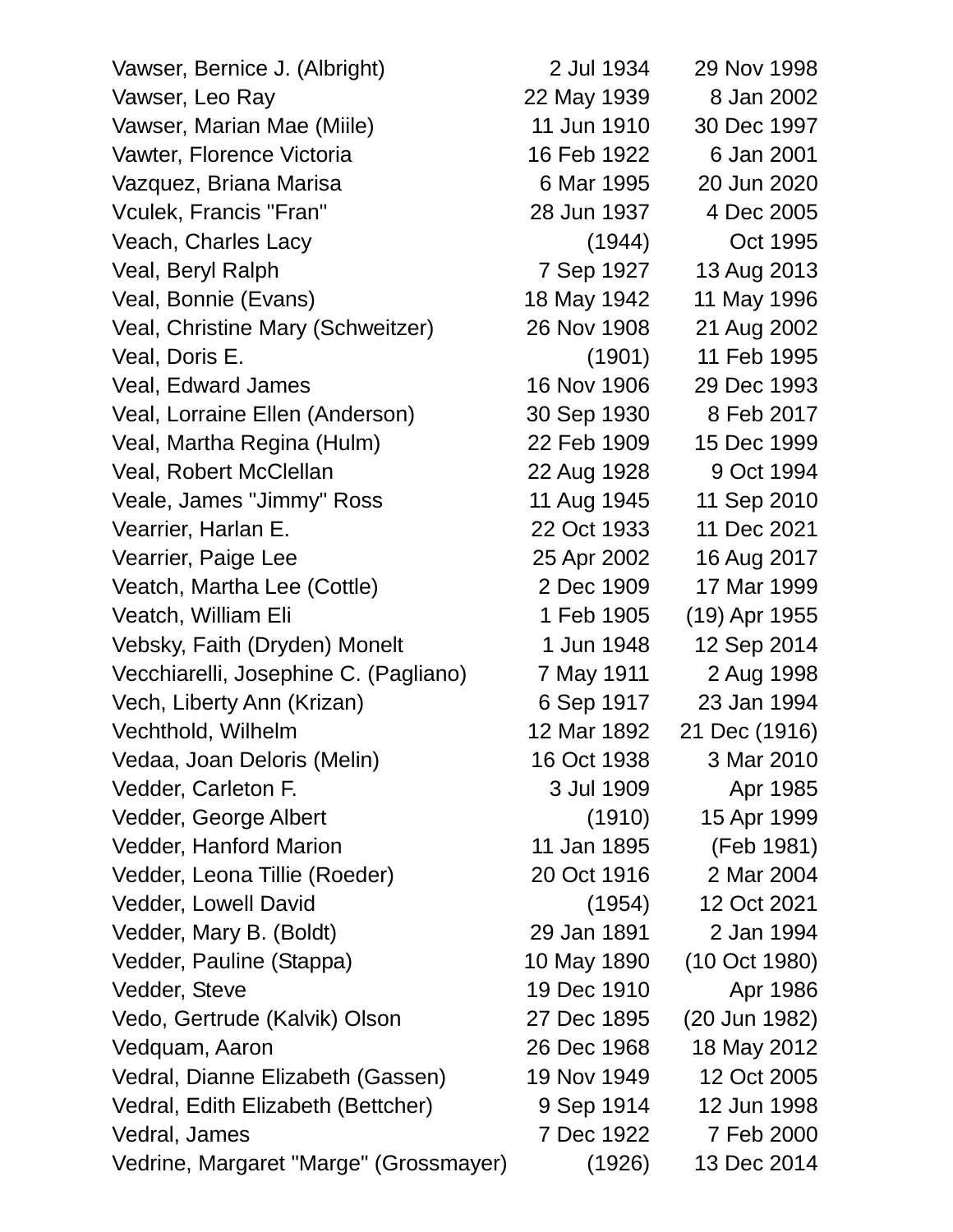| Vedvick, Irving                            | 7 Jul 1923  | 2 Sep 1991      |
|--------------------------------------------|-------------|-----------------|
| Vedvick, Jeanette (Hambrecht)              | 20 Jun 1918 | 11 Jun 2010     |
| Vedvick, Milton T.                         | 22 Sep 1919 | 13 Dec 1990     |
| Vedvick, Selma Judith                      | 5 Nov 1917  | 28 Jan 2000     |
| Vedvick, Tillie (Asleson)                  | 16 Jul 1888 | 1 Mar 1992      |
| Vedvig, Dorothy J. (Johnson)               | 29 Apr 1926 | 10 Apr 2007     |
| Vedvig, Duane A.                           | 26 Sep 1927 | 30 Mar 2011     |
| Vedvig, Gilman "Bud" A.                    | 11 Feb 1927 | 7 Feb 2021      |
| Vee, Belinda A. (Hauff)                    | 7 Jul 1939  | 6 Feb 1997      |
| Vee, Diane Kay (Moench)                    | 17 Oct 1946 | 5 Mar 2020      |
| Vee, Eleanor Annette (Boline)              | 16 May 1920 | 29 Feb 2016     |
| Vee, Maxine Marie (Gums)                   | 26 Sep 1948 | 7 Dec 1998      |
| Veeder, Agnes (Rolfsrud)                   | 8 Sep 1908  | 15 Jan 1997     |
| Veeder, Edgar                              | (1919)      | 27 Mar 2002     |
| Veeder, Edith Evangeline Delores (Linseth) | (1931)      | 17 Jun 1994     |
| Veeder, Eugene "Pete"                      | 10 May 1924 | 22 Apr 1989     |
| Veeder, Evelyn (Wahus)                     | (1925)      | 23 Apr 2002     |
| Veeder, Fern P.                            | (1907)      | Jan 1993        |
| Veeder, Herbert W.                         | (1905)      | (22 Oct 1996)   |
| Veeder, Lauren H.                          | (1938)      | 5 Apr 1999      |
| Veen, CherylAnn Christine (Carlin)         | 18 Jan 1946 | 21 May 2015     |
| Veen, Debbie Jean (Pfau)                   | 20 Apr 1974 | 4 Nov 1998      |
| Veen, Elsie Susan (Kanwischer)             | 1 Feb 1935  | 3 Sep 2007      |
| Veen, Elvin Meldol                         | 2 Apr 1912  | 19 Nov 1999     |
| Veen, George J.                            | 2 Mar 1911  | 5 Sep 1995      |
| Veen, Gordon L.                            | 12 Jun 1927 | Nov 1987        |
| Veen, John                                 | 15 Mar 1915 | 8 Sep 1995      |
| Veen, Michelle                             | 18 May 1990 | 9 May 2000      |
| Veen, Victor Carlton                       | 5 Dec 1919  | 9 Apr 2002      |
| Veenker, Bertha Mae "Sis" (Martin)         | 9 Sep 1903  | 15 Apr 1993     |
| Veenker, Hannah                            | 9 Nov 1900  | 15 Feb 1999     |
| Veenker, Hans                              | 8 Feb 1904  | 17 May 1991     |
| Veenker, Lillian (Allen)                   | 29 May 1912 | 25 Dec 1999     |
| Veenstra, Ernest "Ernie" Edward            | 21 Jan 1933 | 19 Jun 2017     |
| Veenstra, Hazel                            | 16 Jun 1912 | (4 Oct 1980)    |
| Veenstra, Joseph S.                        | 21 Oct 1906 | $(15$ Sep 1980) |
| Veenstra, Rosemarie Cecile (Lorenz)        | 29 Mar 1940 | 4 Aug 2021      |
| Veer, Abram                                | 6 Jun 1917  | 28 Sep 1986     |
| Veer, Edith Hildegard (Neufeld)            | 21 Feb 1931 | 25 Apr 2019     |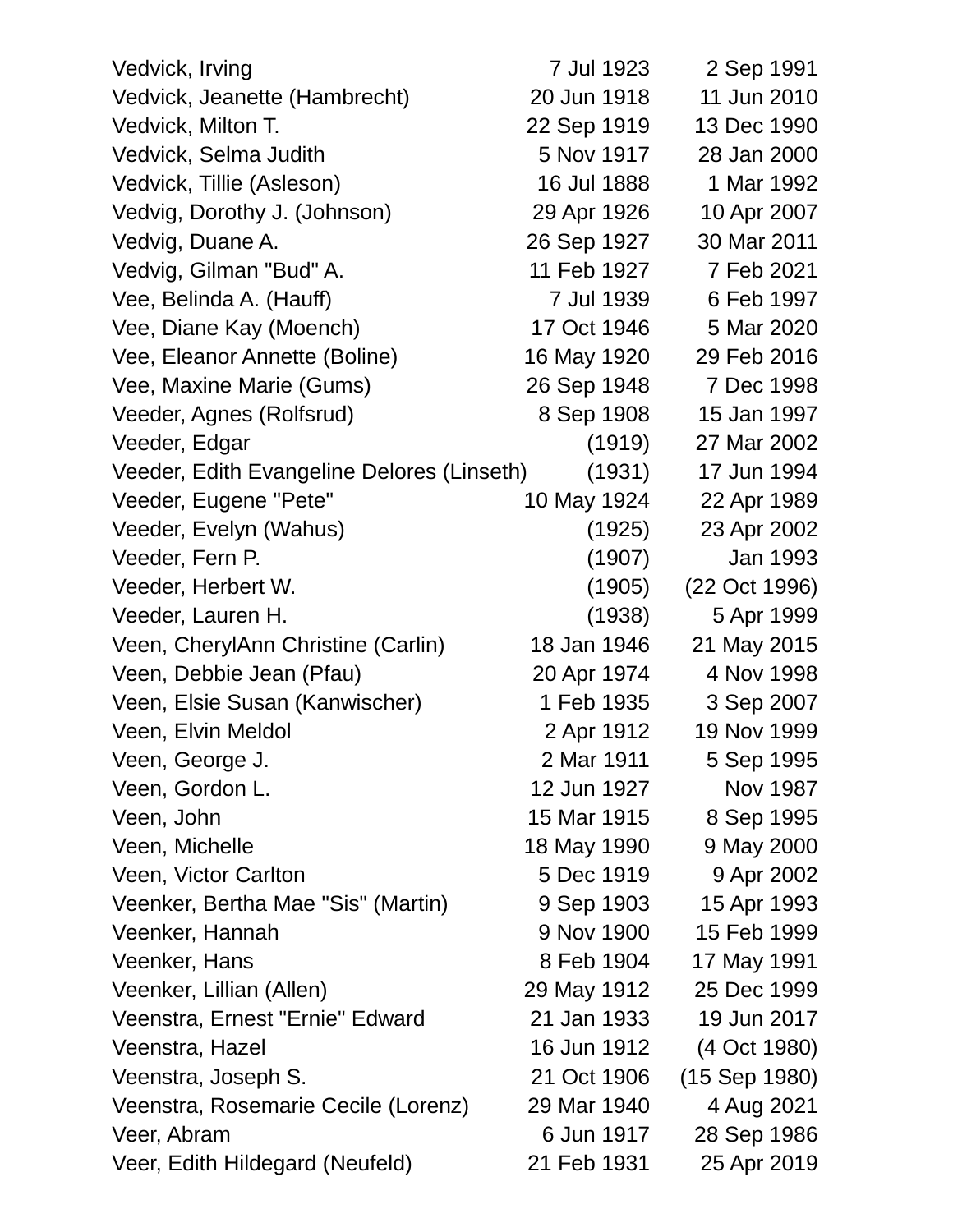Veer, Emil L. 20 Mar 1929 12 Jun 1999 Veer, Erna (Fust) 17 Feb 1913 18 Jan 1976 Veer, Freda (Goodman) 7 Jun 1905 10 Aug 1990 Veer, Harry 13 Aug 1938 28 Feb 1988 Veer, Helen (Penner) 8 May 1904 17 Jan 2003 Veer, Isaac 28 Jun 1905 5 Oct 1990 Veer, Jacob 16 Aug 1902 17 Jun 1991 Veer, Jacqueline Beth (Schwab) 24 Jun 1962 18 Jun 2009 Veer, Margaret (Lepp) 10 Sep 1923 3 Oct 2014 Veeser, Cecile M. (Hillmer) Frager 1 Jun 1908 Aug 1997 Vega, Renee La Ray (Kautz) 3 Sep 1956 27 Apr 1988 Vegele, Caroline (Kaul) 9 Apr 1910 24 Mar 2007 Vegele, Emil 23 Aug 1914 11 Nov 1996 Vegele, Raymond 8 Apr 1943 3 Apr 2007 Vegge, Betty Jean (Fassett) 4 Feb 1941 29 Nov 2021 Vegge, Sylvia Maxine (Lien) (1920) (25 Nov 1973) Vegh, Kathleen (1906) 17 Dec 1990 Vegoe, Elizabeth "Liz" (Issendorf) 27 Aug 1915 28 May 2004 Vehe, Charles William 24 Mar 1920 8 May 2008 Vehle, Abner "Ab" 7 Jan 1913 Apr 1977 Veidenheimer, Beadus 17 Nov 1879 (4 Dec 1943) Veidt, Henry D. 1 Nov 1869 22 Jan 1961 Veigel, Don 7 Sep 1922 21 Dec 2013 Veigel, Dorothy Doris (Seligman) 4 Apr 1926 18 Feb 1994 Veigel, Mary Ellel (Kelly) (not given) 23 Dec 2008 Veik, Leo 5 Apr 1902 18 Jul (1972) Veik, Raymond "Ray" Henry 11 Nov 1932 10 Dec 2020 Veikle, Ottar Robert 17 Jun 1928 2 Feb 2000 Veil, Adam 22 Sep 1904 9 May 1979 Veil, Adeline (Hirning) 24 Feb 1910 4 Sep (1982) Veil, Adolph 13 Aug 1913 27 Mar 1986 Veil, Albert (1917) (11 Jul 1945) Veil, Arlene Jewel (Remboldt) 5 Apr 1940 25 May 2017 Veil, Arthur (1914) Jun 1938 Veil, Arthur 1 Jan 1931 12 Oct 1998 Veil, Bertha (Kubler) 15 Oct 1905 9 Jun 1992 Veil, Betty Lou (Stroh) 29 Jan 1947 24 Jun 2004 Veil, Christina (Miller) 21 Feb 1890 21 Feb 1957 Veil, Darrel Duane 10 Feb 1943 17 Jul 1997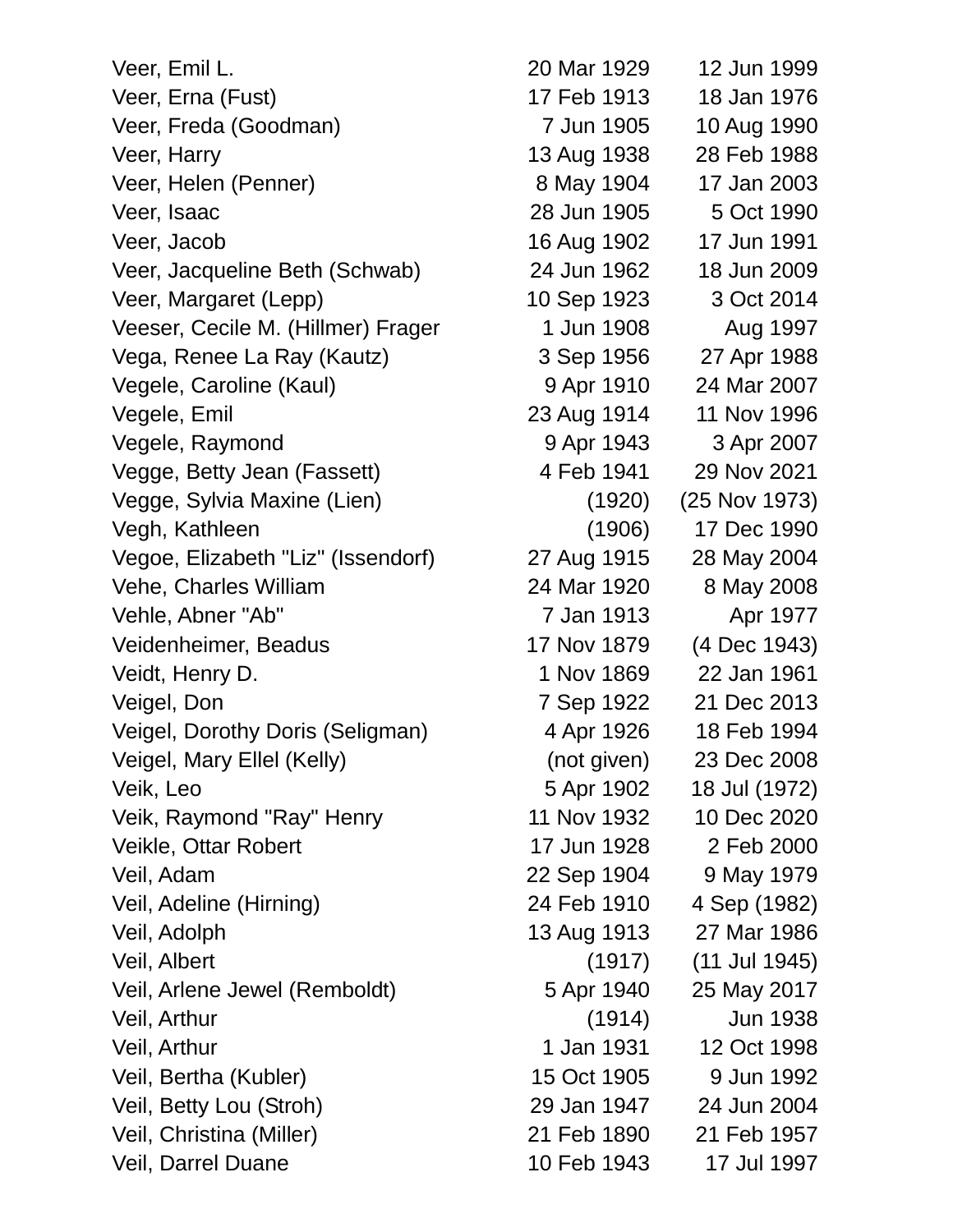Veil, Elmer V. 20 Apr 1928 15 Apr 1988 Veil, Emelia (Zenker) Muller 10 Sep 1904 19 Jan 2002 Veil, Emma A. (LaBrensz) 19 Jul 1909 29 Apr 1975 Veil, Eva (Docktor) 17 Dec 1915 15 Jan 2000 Veil, Eva (Hieb) 23 Feb 1900 7 Jan 1994 Veil, Fred 29 Mar 1905 19 May 1987 Veil, Frieda (Kubler) 25 Sep 1919 19 Oct 2021 Veil, Gordon D. 4 Dec 1939 30 May 2019 Veil, Gotthilf T. 10 Jun 1910 13 Apr (1964) Veil, Gust G. 9 Mar 1908 4 Jan (1977) Veil, Helen (LaBrensz) 10 May 1913 Nov 1980 Veil, Helen (Schopp) 1 Mar 1904 26 Mar 1971 Veil, Ila Fern (Jennings) Wolfe 9 Dec 1915 14 May 1999 Veil, Ina Norrinne (Anderson) 9 Oct 1937 14 Nov 2017 Veil, Jacob 29 Mar 1903 (13 Nov 1990) Veil, Jacob 19 Sep 1899 10 Mar 1986 Veil, JoDell (Becker) 24 Nov 1945 27 Dec 2019 Veil, John 23 Nov 1876 (5 Aug 1956) Veil, John J. 9 Nov 1899 4 Sep 1967 Veil, Katherina (Bentz) 11 Feb 1903 11 Sep 1957 Veil, Katie (Siegle) 22 Mar 1913 4 Jul 2007 Veil, Kenneth "Clyde" 5 Mar 1945 6 Oct 2005 Veil, Konrad (1912) (23 Oct 1976) Veil, Leslie 17 Oct 1955 10 Nov (1974) Veil, Lester L. 6 Oct 1929 8 Feb 1998 Veil, Ludwig 7 Apr 1907 23 Oct 1993 Veil, Luella (Kautz) 17 May 1922 17 Sep 1986 Veil, Lydia (Dockter) 30 Nov 1898 24 Aug 1975 Veil, Mathilda M. (Miller) 7 Mar 1906 11 Mar 1998 Veil, Meinhardt 28 Mar 1929 10 Nov 2016 Veil, Otto Theobald 16 Jul 1909 22 Apr 1968 Veil, Raymond T. 9 Feb 1916 11 Jan 1987 Veil, Reuben (not given) 14 Jan 2013 Veil, Roger 25 Oct 1939 28 Dec 2010 Veil, Rose 31 Aug 1916 29 Oct (2010) Veil, Rosina (Kemmet) 12 Aug 1927 29 Jul 1996 Veil, Salomea (Schlichter) 23 Nov 1878 15 Aug (1950) Veil, Shirley H. 3 Sep 1953 (24 Jan 1982) Veil, Todd 2 Jun 1968 25 Oct 2002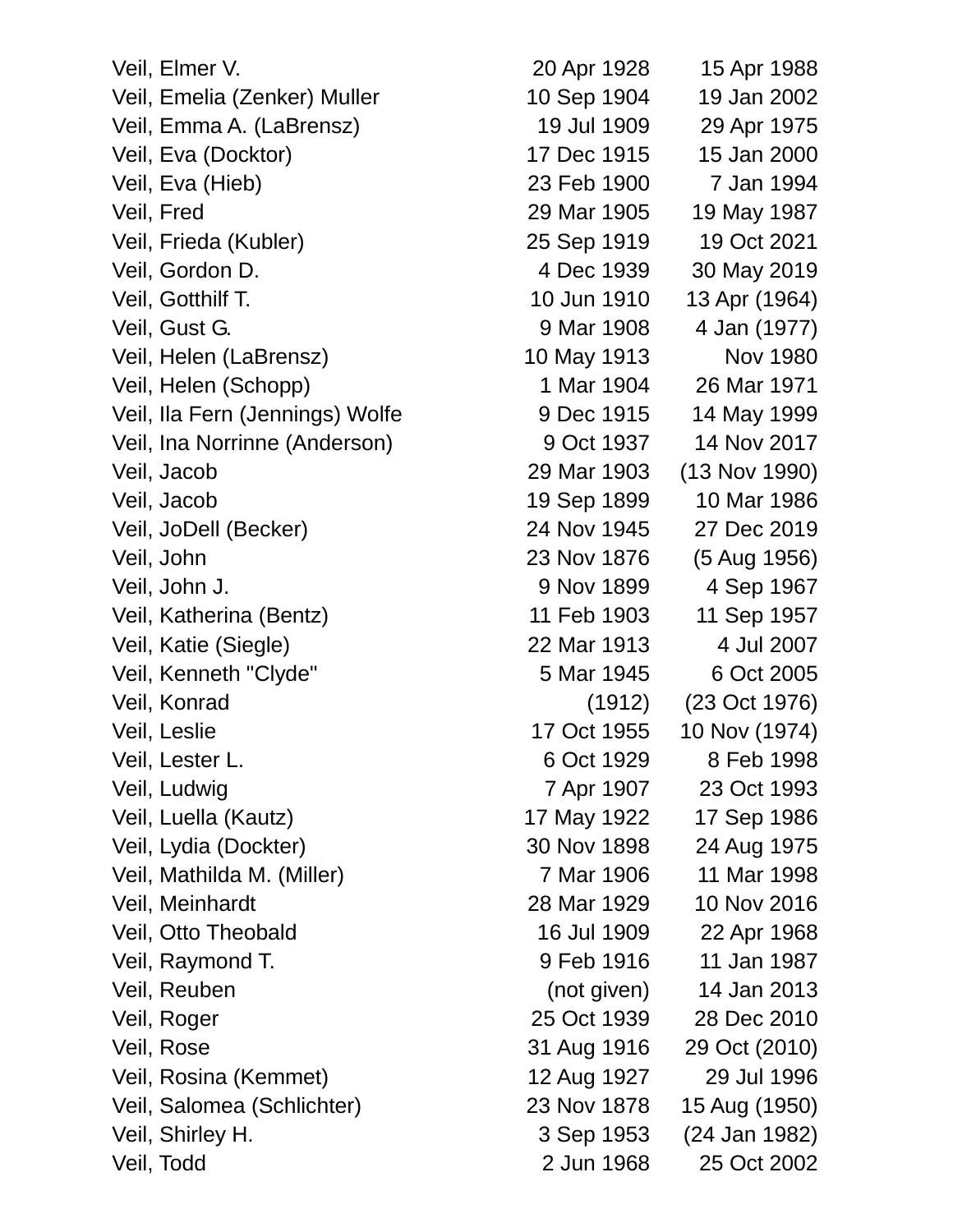| Veil, Willie T.                     | 20 Jun 1918 | 13 Apr 1994   |
|-------------------------------------|-------------|---------------|
| Veilleux, Louis A.                  | 20 Aug 1929 | Jan 1999      |
| Veirs, Helen L. (Krohl)             | 6 Jul 1895  | 5 Dec 1992    |
| Veis, Larry                         | 23 Jan 1944 | 24 Oct 2019   |
| Veis, Marvin E.                     | 2 Nov 1921  | 9 Mar 2018    |
| Veit, Alvin "Red"                   | 18 Apr 1978 | 23 May 1993   |
| Veit, Andreas                       | 31 Oct 1898 | (1941)        |
| Veit, Angeline Alice (Trudell)      | 21 Oct 1917 | 28 Jan 1996   |
| Veit, Betty Lou (Stroup)            | 20 Feb 1932 | 3 Jan 2007    |
| Veit, Brenda Bernadine (Clown)      | 26 Sep 1958 | 22 Apr 2019   |
| Veit, Clara (Fenrich)               | 6 May 1916  | 23 Nov 1999   |
| Veit, Evangeline "Vangie" (Teicher) | 15 Jan 1927 | 19 Nov 2013   |
| Veit, Ford Loren                    | 24 Feb 1980 | 19 Mar 1995   |
| Veit, Frank Charles                 | 18 Feb 1956 | 5 Mar 2017    |
| Veit, Frieda (Braun)                | 2 Aug 1927  | 6 Mar 2005    |
| Veit, Gregory T.                    | 11 Feb 1953 | 28 Feb 2009   |
| Veit, Harold                        | 13 Dec 1921 | 31 Oct 1984   |
| Veit, Irene Phyllis (Johnson)       | 14 May 1926 | 23 May 2020   |
| Veit, June (Waddingham)             | 9 Dec 1950  | 17 Sep 2018   |
| Veit, Katharina (Prediger)          | 5 Apr 1902  | 5 Mar 1990    |
| Veit, Laverna Cecilia (Essig)       | 25 Jul 1918 | 29 Jul (2009) |
| Veit, Leo Sylvestor                 | 16 May 1924 | 3 Jan 2014    |
| Veit, Louis G.                      | 11 Jul 1914 | (May 1980)    |
| Veit, Mary Ann (Henger)             | 20 Nov 1925 | 6 Jul 2000    |
| Veit, Richard F. "Dick"             | 2 Jun 1936  | Dec 1996      |
| Veit, Roy Rollen                    | 21 May 1923 | 6 Jan 2003    |
| Veitch, Abner                       | 6 Jun 1904  | 6 Apr (1982)  |
| Veitch, Cecil E.                    | 9 Jun 1911  | Mar 1944      |
| Veitch, Clifford A.                 | 22 Jun 1897 | 5 Feb 1994    |
| Veitch, Eleanor A. (Swenseid)       | 18 Jan 1914 | 4 Dec 2006    |
| Veitch, Florence M. (McLean)        | 28 Apr 1884 | (7 Jan 1982)  |
| Veitch, Harold Elliot               | 8 Mar 1922  | 18 Feb 2001   |
| Veitch, Hope D.                     | 7 Jul 1894  | Oct 1984      |
| Veitch, Jane (Kjenstad)             | 3 Oct 1921  | 15 Jul 2007   |
| Veitch, Lillian Mae (Johnson)       | 9 Aug 1913  | 29 Nov 1999   |
| Veitch, Luella Gene (Svaren)        | 20 Jun 1929 | 3 Aug 2002    |
| Veitch, Robert "Bob" H.             | 23 Nov 1958 | 31 May 2020   |
| Veitch, Robert J.                   | 30 May 1933 | 24 Jan 1992   |
| Veitch, Robert James                | 4 Oct 1876  | (30 May 1966) |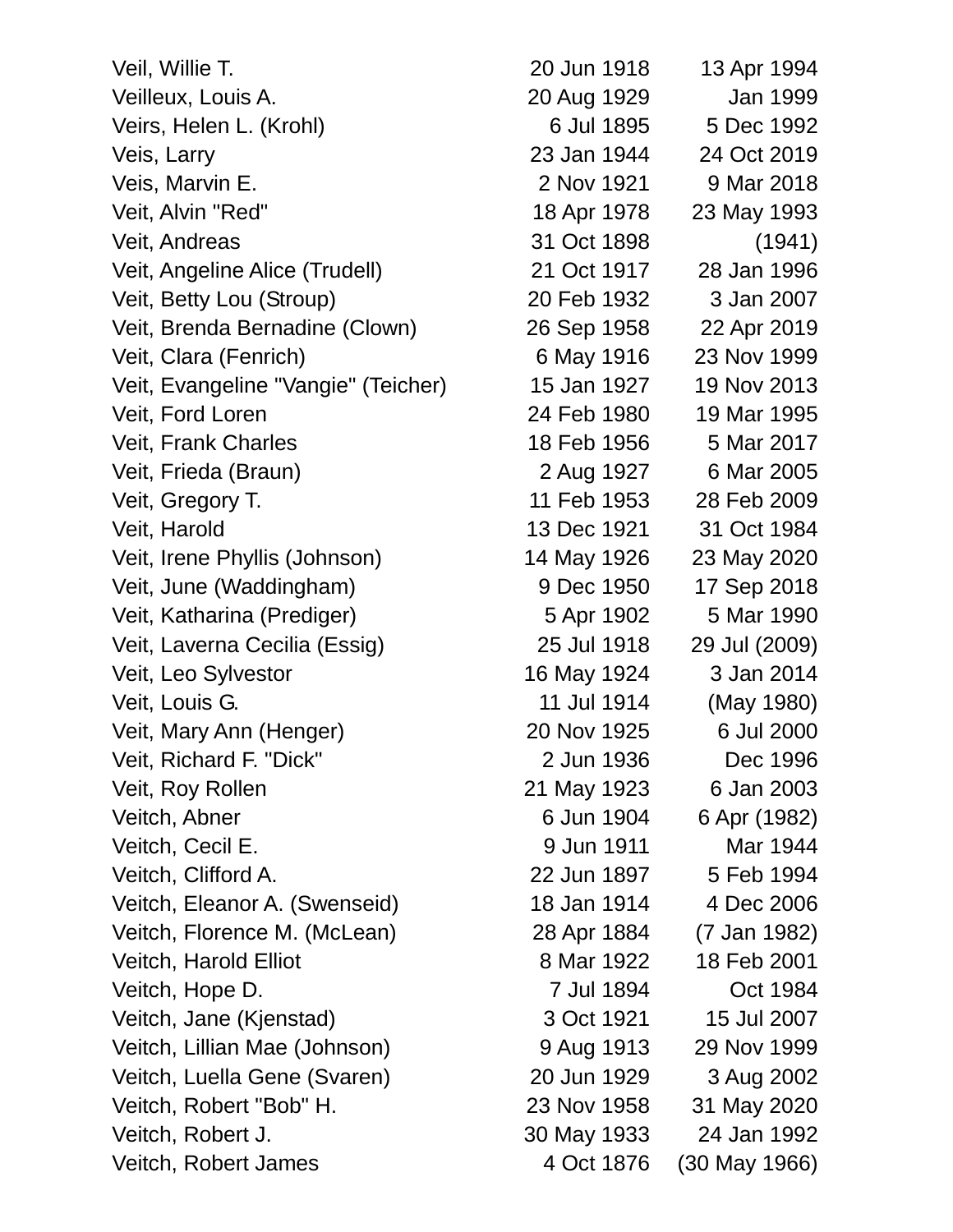| Veitch, Roberta Jean (Donald)           | 21 Dec 1944 | Aug 1980    |
|-----------------------------------------|-------------|-------------|
| Veitch, Stanley                         | 17 Dec 1893 | Mar 1985    |
| Veitenheimer, Adam                      | 17 Jan 1920 | Sep 1937    |
| Veitenheimer, Anton                     | 18 May 1902 | 11 Jul 1989 |
| Veitenheimer, Bill                      | 6 Jul 1934  | Jan 1986    |
| Veitenheimer, Casper "Cap"              | 11 May 1930 | 30 Jun 2020 |
| Veitenheimer, Elaine (Jochim)           | 10 Mar 1933 | 6 Feb 1996  |
| Veitenheimer, Endelin                   | 1 Aug 1892  | (June 1984) |
| Veitenheimer, Gayle (Yenney)            | 26 Jan 1932 | 20 Mar 2020 |
| Veitenheimer, Joan Lavonne (Ebsen)      | 22 Feb 1931 | Apr 1983    |
| Veitenheimer, Joseph                    | (1867)      | 24 Mar 1945 |
| Veitenheimer, Kathleen "Kathy"          | 14 Mar 1943 | 29 Aug 2020 |
| Veitenheimer, Larry Dean                | 26 Sep 1962 | 8 Apr 2018  |
| Veitenheimer, Lawrence Christ           | (1927)      | 23 Oct 1998 |
| Veitenheimer, Leonard                   | 22 Oct 1932 | 24 Oct 1998 |
| Veitenheimer, Robert "Bob"              | 27 Jun 1933 | 4 Sep 2019  |
| Veitenheimer, Rose (Doll)               | 27 Dec 1869 | 23 Aug 1944 |
| Veitenheimer, Rose (Gerhardt)           | 15 Nov 1905 | (Dec 1964)  |
| Veitenheimer, Ted "Teddy"               | 11 Dec 1930 | 16 May 2009 |
| Veitenheimer, Val P.                    | 18 Nov 1924 | 13 Feb 1990 |
| Veitenheimer, Yvonne (Kubela)           | 22 Sep 1928 | 19 Jul 2004 |
| Veith, James L.                         | 9 May 1938  | 23 Sep 2000 |
| Veith, Jerome J. "Joe"                  | 27 Apr 1927 | 18 Feb 1995 |
| Veith, Sheridan Jayne                   | 6 Feb 1994  | 23 May 1995 |
| Veitht, Katharina                       | (1855)      | 15 Jul 1943 |
| Veitz, Alverna (Wolf)                   | 9 Oct 1936  | 3 Nov 2021  |
| Veitz, Ann Judy "Annie"                 | 8 May 1978  | 24 Jul 2009 |
| Veitz, Anna (Moos)                      | 23 Jul 1905 | 26 Oct 1980 |
| Veitz, Ardella H. (Bentz)               | 1 Oct 1937  | 17 Jun 2020 |
| Veitz, Cynthia Maxine "Cyndi" (Bonnema) | 2 Mar 1959  | 19 Mar 2019 |
| Veitz, Fred W.                          | 11 Jul 1899 | 17 Jul 1974 |
| Veitz, Harlan Jacob                     | 9 Mar 1942  | 14 Sep 1992 |
| Veitz, Jacob                            | 12 Nov 1863 | 10 Mar 1938 |
| Veitz, Jeanette E. (Rask)               | 25 Aug 1948 | 22 Nov 2016 |
| Veitz, Larry Walter                     | 9 Aug 1958  | 4 Nov 2017  |
| Veitz, Walter H.                        | 1 Feb 1928  | 9 Jun 2010  |
| Vejprava, Anthony "Tony"                | 12 Sep 1901 | 27 Jun 1988 |
| Vejtasa, Charlotte "Lottie" (Schorr)    | (1925)      | 25 May 2011 |
| Veker, Arthur                           | 25 Dec 1894 | (Mar 1981)  |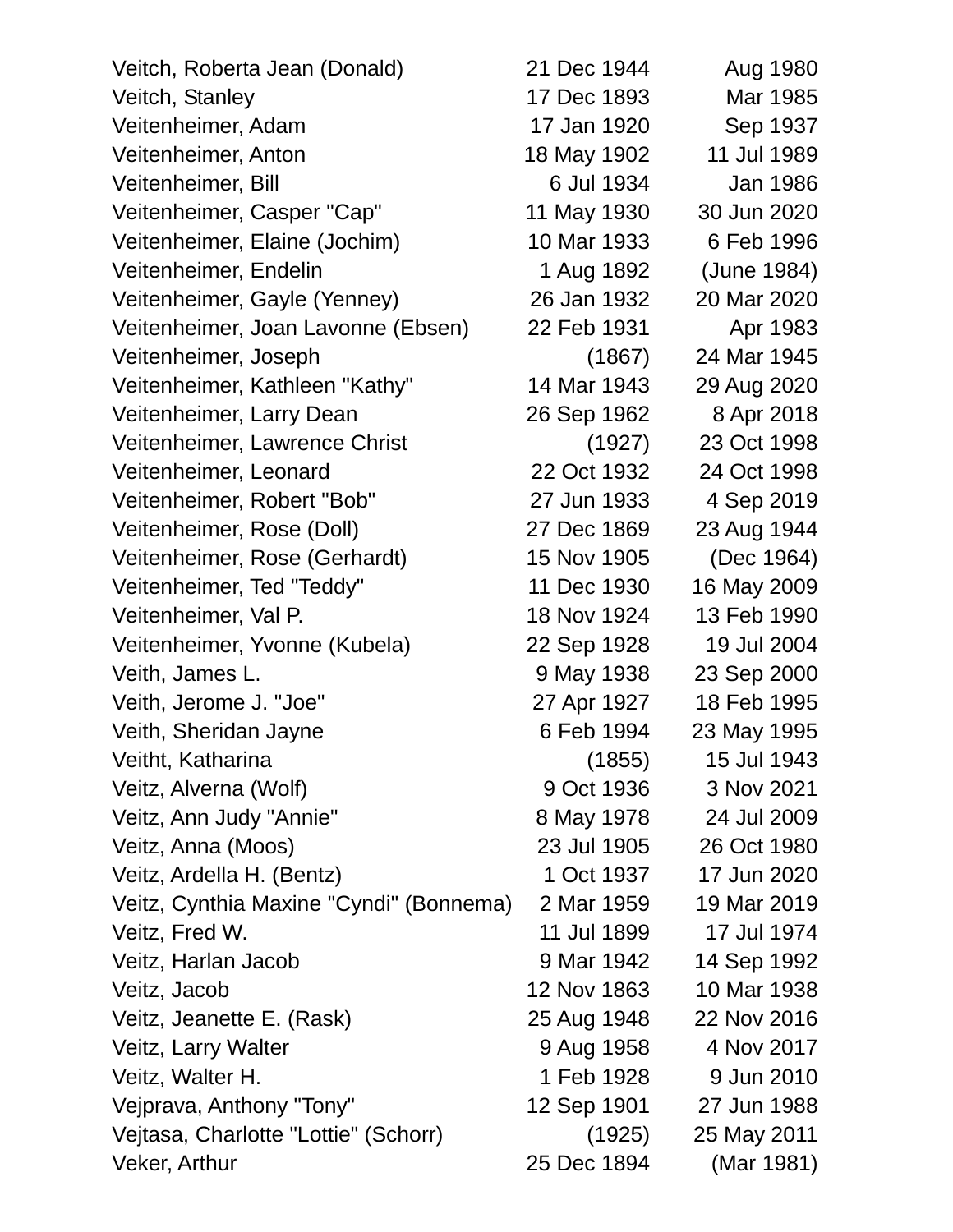Veker, Evelyn Viola (Burtness) 12 Sep 1903 26 Sep 1999 Vekkend, Andrew 10 Nov 1886 (Oct 1980) Vela, Hazel L. 22 Dec 1932 6 Feb 1998 Veland, Ernest Wilson (Blackburn) 2 Jan 1925 27 Dec 2012 Veland, Hazel M. (Peldo) 19 Feb 1923 12 Dec 2009 Veland, Larry A. 19 Mar 1948 27 Sep 2003 Veland, Leah Marie 14 Aug 1978 10 Apr 2009 Veland, Loretta Lucille (Speidel) 28 Feb 1928 13 Sep 2008 Veland, Mary Caroline (Steinwand) 27 Dec 1922 10 Nov 2008 Veland, Mathilda (Miller) 16 Jul 1900 16 Oct 1991 Velando, Mary Dahl 31 May 1917 Oct 2000 Velarde, Rosemary (Pfaff) 26 Jul 1926 16 Dec 2006 Velazquez, Robert R. 16 Jun 1929 (1998) Velazquez, Tracy (Haugen) 21 Jan 1962 8 Jul 2016 Velcoff, Nick 15 Feb 1890 14 Nov 1989 Veldemar, John (1900) Sep 1900 Velder, Marian H. (Holbeck) Heisinger 12 Jul 1933 19 May 2012 Veldheer, Jeanette (Vant Haaff) 22 May 1905 Apr 1990 Veldhuisen, Johanna Wilemina K 6 Apr 1935 11 Nov 1998 Veldhuizen, Lydia H. (Blom) 15 Jan 1931 Oct 1996 Veldkamp, Angie (Achterhoff) 3 Oct 1905 26 Feb 2000 Veldkamp, Jennie (Boeve) Kracht 23 Aug 1903 1 Jan 1991 Veldman, Everdina "Dena" G 22 Jun 1935 6 Apr 1991 Veldman, Tena (Kooima) 25 Dec 1903 2 Mar 1991 Veleber, Mildred A. (Pejko) 17 Jan 1915 (2002) Veleker, Mary C. (Weiand) 22 Oct 1889 Jan 1982 Velenchenko, Finice 26 Feb 1907 27 Oct 1989 Velenchenko, Gust 24 Sep 1899 Jun 1980 Velenchenko, Lena (1907) 27 Nov 1998 Velenchenko, Mary (1919) 24 May 2006 Veley, Inga Lula (Garmann) 18 Oct 1923 15 Jun 2017 Velikanje, Helen Marie (Bowman) 20 Jul 1908 4 Aug 2001 Velk, Albina (Uhlir) 13 Jan 1904 3 Oct 1986 Velk, Henry 14 Jul 1900 9 Jul 1987 Velker, Adam (1905) 31 Aug 1991 Vella, Eva (Schmidt) 27 Oct 1945 19 Oct 2011 Vella, Joseph V (1911) 26 Jun 2000 Vellar, Maria T. "Nona" (not given) 27 Jun 2000 Vella-Schenk, Maria "Mary" (not given) 9 Jul 1991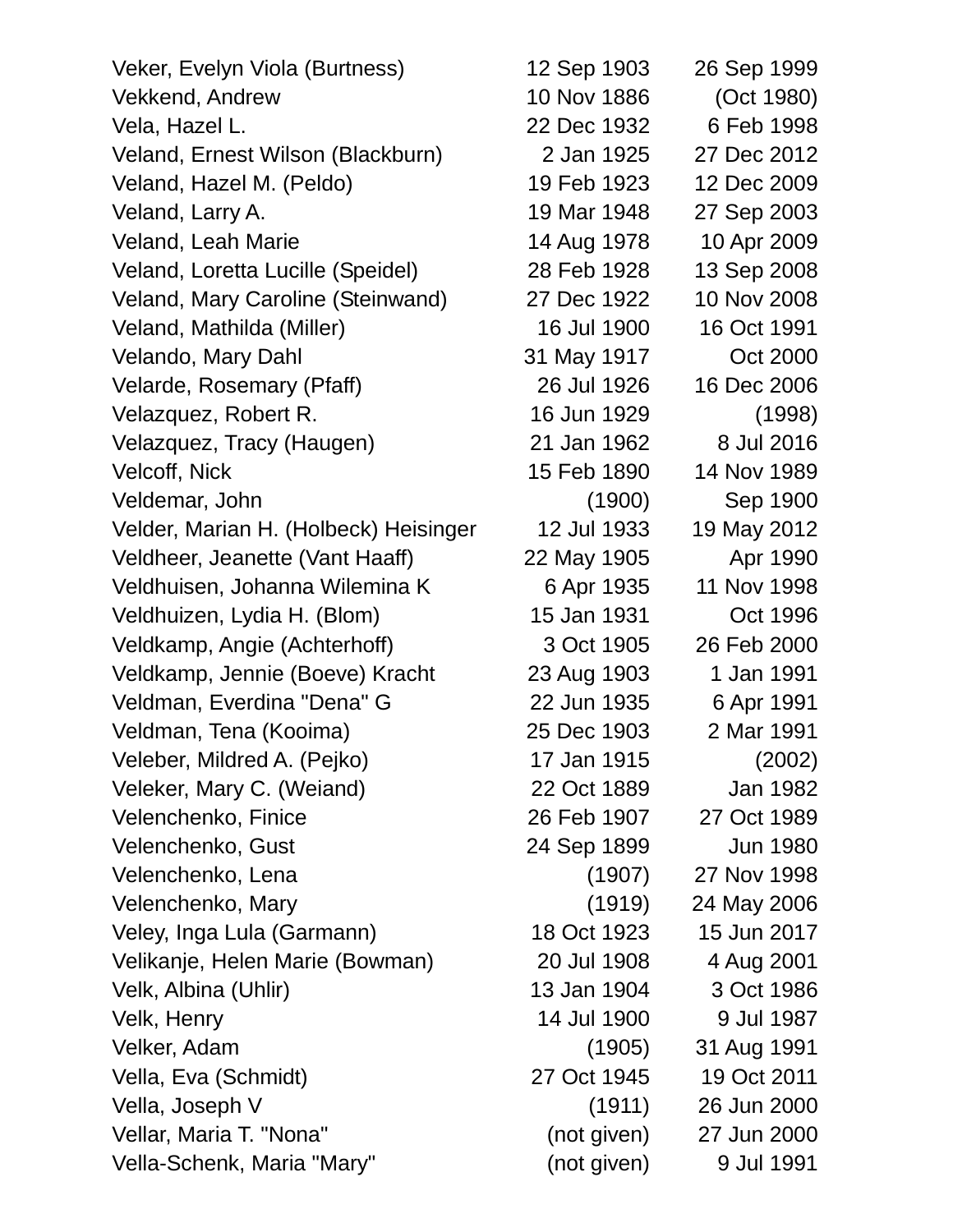| Vellek, Christina                         | 20 Jul 1899 | 5 Feb 1987    |
|-------------------------------------------|-------------|---------------|
| Vellek, Delores Ellen (Peterson) Stock    | 17 Aug 1921 | 13 Sep 2014   |
| Vellek, Leona Margaret (Bartunek)         | 1 Apr 1951  | 22 Oct 2020   |
| Vellek, Leonard                           | 12 May 1933 | 2 Dec 2020    |
| Vellek, Mamie Marie (Humpal)              | 30 Dec 1901 | 13 Sep 1995   |
| Vellek, Maureen Kathryn (Heer) Hauck      | 15 Feb 1940 | 12 Oct 2020   |
| Vellek, Nelda Lou (Paul)                  | 15 Feb 1934 | 10 Apr 2021   |
| Vellek, Patricia "Patty" Colleen (Whalen) | 14 Jan 1939 | 29 Jul 1979   |
| Vellek, Robert "Bob" Stanley              | 2 Jan 1934  | 30 Jul 2014   |
| Vellek, Steven "Steve"                    | 1 Aug 1929  | 3 Aug 2012    |
| Vellenga, Jennie (Vander Myde)            | 4 Feb 1902  | (Oct 1977)    |
| Vellenga, John                            | 30 Nov 1894 | Apr 1983      |
| Vellenga, Richard Allen                   | 11 Aug 1933 | (1969)        |
| Veller, Mary "Judy" (Novak)               | 20 May 1946 | 1 Jan 2019    |
| Veller, Wilfred "Wilf"                    | 4 Nov 1944  | 12 Jun 2012   |
| Velleux, Stephen Thomas                   | 31 Mar 1947 | 20 Jul 1983   |
| Vellevik, Osmund J.                       | 20 May 1912 | 28 Oct (1983) |
| Vellinga, Christina M. (Kneubel)          | 30 Jul 1922 | 19 Feb 1992   |
| Vellios, George P.                        | 30 Sep 1924 | 10 Apr 2011   |
| <b>Vellios, Robert Henry</b>              | 30 Oct 1925 | 29 May 2001   |
| Velo, Floyd                               | 13 May 1924 | 17 Nov 1997   |
| Velo, Marie (Bonderenko)                  | 23 Jun 1917 | 28 May 1998   |
| Velo, Theresa L. (Braun)                  | 15 Nov 1921 | 26 Jan 2014   |
| Veltenaar, Franciscus "Frank" Cornelis    | (1926)      | 14 Nov 1991   |
| Velthoven, Daniel                         | (1943)      | (2002)        |
| Veltkamp, Gertrude (Bakker)               | 3 Sep 1908  | 25 Oct 1997   |
| Veltman, Iva Ethel                        | 11 Oct 1906 | 3 Feb 1995    |
| Veltrie, Genevieve "Genny" Marie          | (1924)      | Jun 1998      |
| Veltry, Mary J.                           | (1921)      | Apr 1997      |
| Velure, Beverly J. (Backer)               | 4 Dec 1938  | 8 Aug 1986    |
| VeLure, Ramona (Fischer) Kautz            | 20 Jul 1929 | 27 May 2005   |
| Velure, Robert J.                         | (1932)      | 1 Sep 1995    |
| Velure, Scilla Maria IEB                  | 26 Jan 1912 | 9 Apr 2001    |
| Velux, Elizabeth Rose (Denis)             | 2 Jan 1929  | 1 May 2013    |
| Velzy, James "Jim" LeRoy                  | 18 May 1935 | 30 Nov 2020   |
| Velzy, Reta Lorraine (Furois)             | 16 Feb 1930 | 23 Mar 2017   |
| Ven Osdel, Dean                           | 21 Apr 1924 | 23 Jan 1991   |
| Ven Osdel, Lewis Loren                    | 3 May 1962  | 18 Sep 2007   |
| Ven Osdel, Mildred Edna MH                | 26 Oct 1927 | 13 Feb 2010   |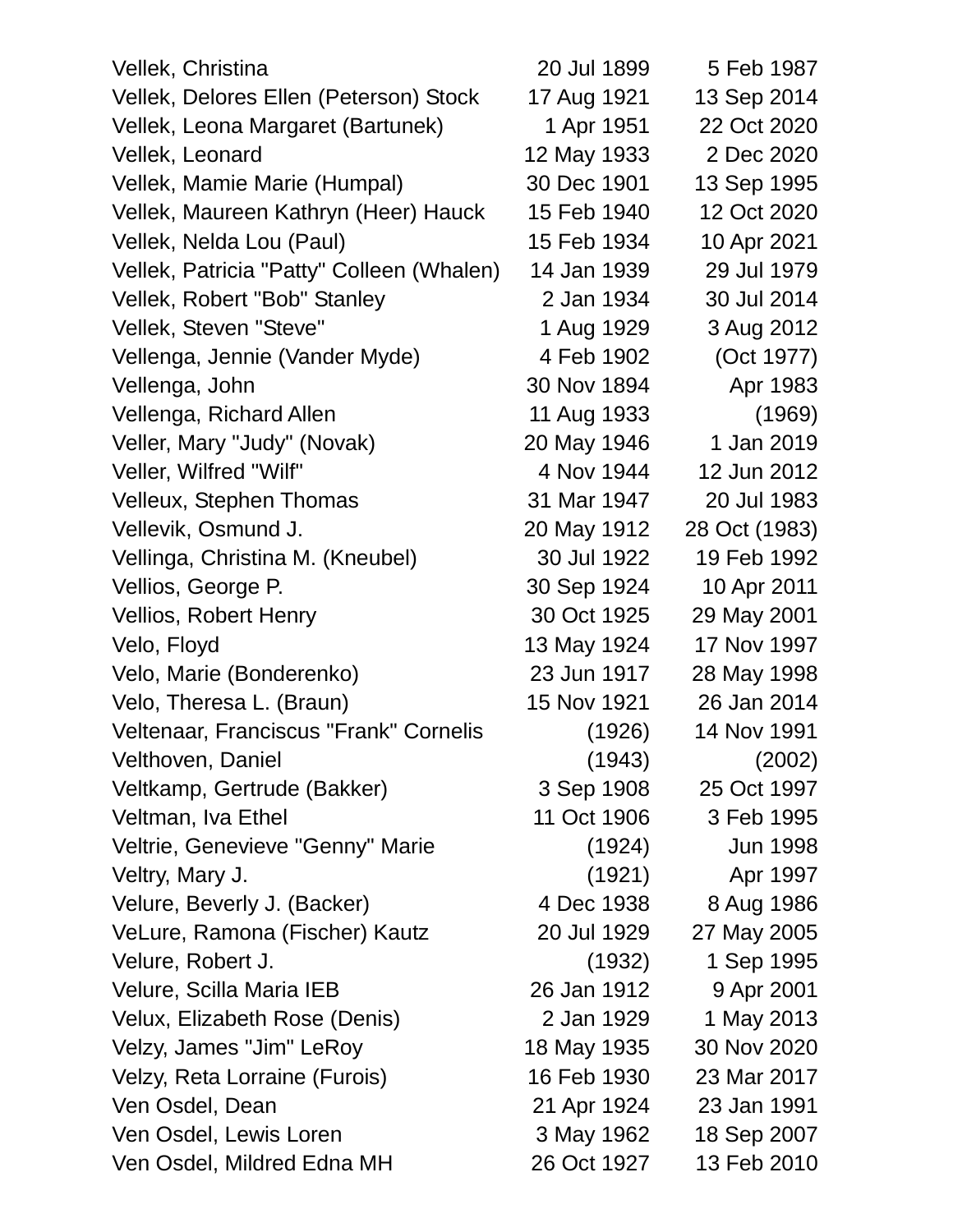| Ven, James                          | 12 Mar 1928 | 19 Nov 1990   |
|-------------------------------------|-------------|---------------|
| Ven, Joseph O.                      | 24 Jun 1903 | 5 Mar 1992    |
| Ven, Theodore "Ted"                 | 16 Feb 1910 | 11 Nov 1998   |
| Venables, Charles Henry             | (1920)      | 28 Jun 1991   |
| Venables, Ernest L.                 | 29 Aug 1908 | 26 Sep 1995   |
| Venar, Norman E.                    | (1914)      | Dec 1998      |
| Vendegnia, Jeanne (Simmonds)        | 3 Jan 1928  | 30 Oct 1994   |
| Venden, James D.                    | 12 Oct 1943 | 24 Jul 1996   |
| Vender, Millie A. (Wickstrom)       | 11 Jan 1950 | 12 Nov 2004   |
| VenderVorste, Lance Earl            | 24 Mar 1969 | 15 Mar (1986) |
| Vendramin, Anna Louise (Rogstad)    | (1924)      | May 1998      |
| Vendramin, Lydia (Schmidt)          | 24 Apr 1942 | 10 Sep 2020   |
| Vendsel, Esther (Bryans)            | (1920)      | 2 Apr 2007    |
| Vendsel, Raymond                    | 25 Nov 1917 | 18 Jan 1989   |
| Vendt, Hugo                         | 16 Nov 1904 | 10 May 1972   |
| Vene, Ann (Tkalcich)                | 15 Jul 1904 | 2 Jan 1990    |
| Venega, Donald Robert               | 21 May 1940 | 23 Nov 1995   |
| Veneklasen, Fred LeRoy "Lee"        | 2 Oct 1938  | 26 Jul 1998   |
| Venem, Terry Mark                   | 19 Jan 1957 | 14 Sep 2000   |
| Venema, Theodore Nicholas           | 13 Nov 1911 | 15 Nov 1996   |
| Venenga, Mary Kathleen (Lynch) Witt | 28 Feb 1930 | 14 Sep 2005   |
| Venenga, Sylvia                     | (1931)      | 20 Dec 1995   |
| Venenga, Tom                        | 25 Feb 1905 | Aug 1990      |
| Venhuizen, Eugene                   | 23 Oct 1930 | 18 Dec 1999   |
| Venhuizen, John                     | 27 Jun 1919 | 18 Apr 1999   |
| Venhuizen, Ralph                    | 9 Apr 1921  | Dec 1981      |
| Venhuizen, Randy                    | 26 Oct 1958 | 14 Jul 1992   |
| Venhuizen, Roelena "Lee" (Feddes)   | 9 Feb 1926  | 6 Oct 2020    |
| Venhuizen, Tonnis                   | 19 Apr 1918 | Dec 1988      |
| Venier, Michael T.                  | 2 Oct 1948  | 18 Jul 1998   |
| Venjohn, Dorine G. (Schaefers)      | 29 Apr 1920 | 9 Sep 1993    |
| Venjohn, Patrick Allen              | 5 Dec 1951  | 29 May 2010   |
| Venkatraman, Shankarnarayan         | (1920)      | 23 Apr 2000   |
| Venn, June Evonne (Schlenker)       | 13 Jun 1944 | 2 Jul 2005    |
| Vennard, Archie R.                  | 19 Mar 1903 | 19 Oct 1998   |
| Vennard, Freda                      | 29 Feb 1916 | 9 Feb 2000    |
| Vennard, Karen E. (Orr)             | 6 Oct 1946  | 4 Apr 2020    |
| Vennard, Steven Scott               | 7 May 1969  | 27 Feb 1999   |
| Venne, Edward                       | 23 Feb 1916 | (Oct 1984)    |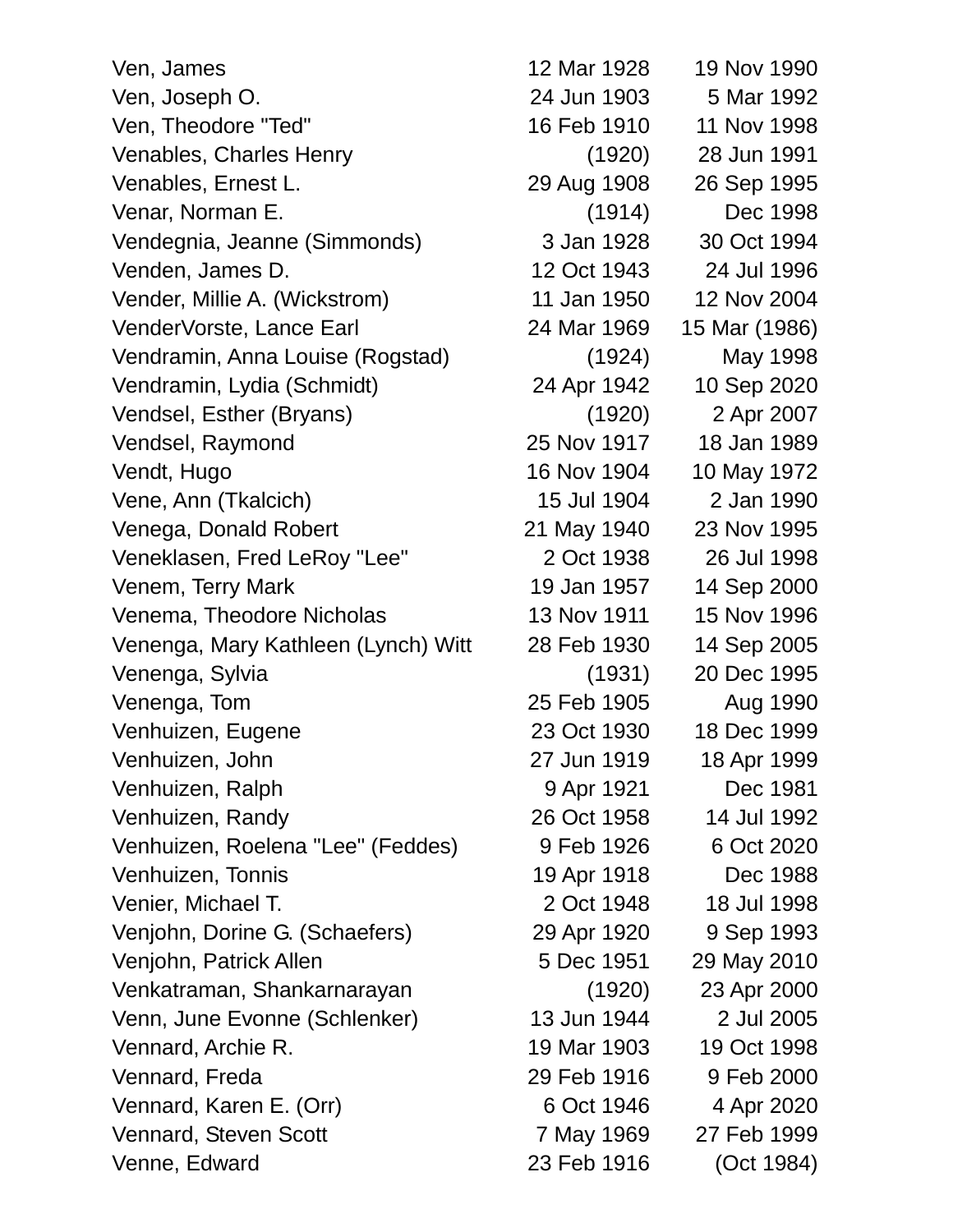Venne, Oliver Ernest (1907) 22 Oct 1990 Vennema, Joanne S. (1922) Jan 1999 Venner, Lillian C. (Schlenker) 11 Feb 1937 24 Feb 1999 Venner, Rose Cecilia Lucille (Bush) 14 Jun 1910 7 Nov 2005 Venners, Hilda 8 Jun 1928 11 Jun (1999) Vennes, Joyce Ann (Roth) 1 Mar 1953 20 Mar 2003 Vennes, Una Mary "Mary" (Rieder) 11 Mar 1925 6 Apr 2015 Vennewitz, Kenneth 28 Nov 1912 Dec 1989 Vennie, Magdalen "Maggie" (Walter) 12 Jun 1918 5 Nov 2007 Vens, Marguerite Helen (Benz) 2 Jun 1910 1 Jun 2000 Vensand, Richard Harold (1928) 3 Feb (2004) Vensel, Jennie Luene (Woolf) (1907) 16 Aug 1991 Venske, Delvin 13 Apr 1913 13 Dec 1996 Venslande, Shirley (Kaltenbruner) (1925) 5 Dec 2017 Venstad, Harold 24 Jun 1946 15 Sep 2000 Ventress, L. Ellen (Griffin) 10 Jun 1929 31 Oct 2006 Ventsch, Conrad Henry 1 Jul 1915 3 May 1994 Ventsch, Erwin (1916) 11 Dec 1994 Ventsch, Werner Carl 24 Feb 1920 29 Dec 1991 Ventura, Albert (1929) 25 Nov 1991 Ventura, Eric Robert 12 Jul 1975 16 Dec 1996 Ventura, Frances T. (Torrez) 21 May 1918 Oct 1998 Venziano, Linda Kay (Lee) (1950) Apr 1996 Venzke, Demaris Agnetha HU 4 May 1940 2 Mar 2013 Ver Burg, Alvin "Al" 11 Jan 1933 24 Jul 2016 Ver Burg, Martha (Veltkamp) 27 Jun 1914 3 May 1993 Ver Helst, John 16 Apr 1959 4 Jul 1991 Ver Hey, Job Cornelius 10 Aug 1928 7 Aug 2012 Ver Hey, Patricia "Pat" Ann (Miller) 2 Dec 1935 23 Nov 2020 Ver Hoeven, Anna (Nieuwsma) 5 Apr 1906 29 Nov 1970 Ver Hoeven, Henrietta "Reka" 28 Aug 1883 5 May 1976 Ver Hoeven, Peter H. 24 Jul 1901 3 Aug 1980 Ver Maat, Harry 10 Aug 1914 15 Jul 1995 Ver Meulen, Irma Jean (Walpole) 6 Jun 1911 15 Dec 1997 Ver Mulm, C. Leonard 13 Jan 1930 20 Dec 1995 Ver Plank, Margaret K. 5 Mar 1918 24 Feb 1990 Ver Sluys, Julia Marie 20 Oct 1906 3 May 2000 Ver Straeten, Frances Marie 22 Nov 1915 24 Oct 1995 Veraldi, Eugene R. (not given) (Jul 1995)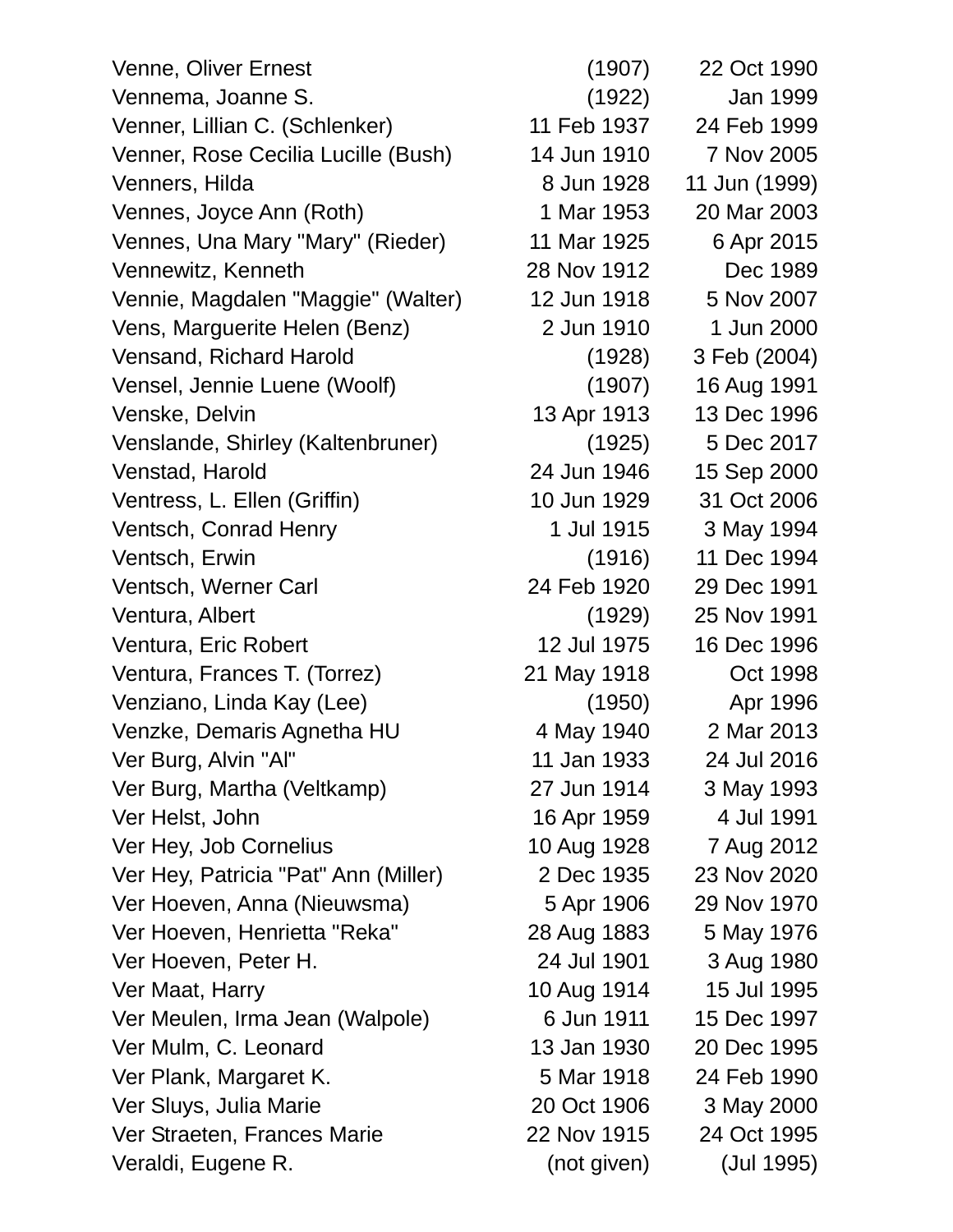| Veraldi, Katherine J. "Kitty"             | 11 Jan 1929 | 25 Apr 1999     |
|-------------------------------------------|-------------|-----------------|
| Verant, Katherine (Senger)                | 20 Oct 1920 | 1 Jan (1997)    |
| Verba, Joyce A. (Miller)                  | 23 Jun 1928 | 25 May 2011     |
| Verba, Romaine J.                         | 30 Aug 1925 | 27 May 2002     |
| Verba, Rudolph J.                         | (not given) | 29 Jul 2000     |
| Verbanac, Ralph Arthur                    | (1939)      | <b>Nov 1986</b> |
| VerBeck, Al                               | 30 Oct 1904 | 23 Aug 1995     |
| VerBeck, Eleanor L. (Culp)                | 3 Nov 1897  | Nov 1983        |
| Verbeck, Sandra                           | 12 Feb 1972 | 1 Feb 2011      |
| Verbeem, Andrew Leon                      | 6 Apr 1929  | 16 Sep 2014     |
| Verbeem, Frances Rose (Neumeier)          | (1938)      | 7 Apr 2014      |
| Verbeem, Owen James                       | 10 Mar 1963 | 13 Jan 1982     |
| Verbeem, Rita (Krieg) Grimes              | 10 Sep 1929 | 11 Sep 2019     |
| Verbick, Raymond S.                       | (1960)      | 22 Apr 2000     |
| Verbitsky, Andrew                         | 8 Jun 1917  | 13 Dec 1981     |
| Verbitsky, Arsen T.                       | 28 Oct 1882 | 25 Aug (1973)   |
| Verbitsky, Evelyn (Zavalney)              | 27 Nov 1923 | 5 Apr 1988      |
| Verbitsky, George                         | 10 Dec 1915 | 10 Jan 1997     |
| Verbitsky, Mary B. (Bosko)                | 30 Jan 1915 | 17 Jul 2001     |
| Verbitsky, Patty Jo (Schell)              | 19 Sep 1968 | 11 Sep 2021     |
| Verbitsky, Pete                           | 28 Jun 1911 | 16 Apr 1987     |
| Verbitsky, Phylis Rebecca (Bauch)         | 27 Sep 1929 | 8 Sep 2011      |
| Verbitsky, Shawn Michael                  | 26 Jun 1972 | 22 Apr 2013     |
| Verboom, Johannes Gysbertus Jacobus "Joe" | (1920)      | 29 May 1991     |
| Verbout, Hippolet                         | (1901)      | (30 Aug 1980)   |
| Verbout, Irene Christene (Sunsdahl)       | 25 Dec 1932 | 2 Jul 2017      |
| Verbout, Lynn Allen                       | 22 Jan 1949 | <b>Jul 2002</b> |
| Verbout, Shirley Mae (Benson)             | 4 Jun 1938  | 24 Oct 1987     |
| Verbrugge, Caryl Sue                      | 18 May 1968 | 6 Jun 1998      |
| Verbrugge, Catherine (Czernick)           | (1922)      | 16 Feb 2002     |
| Verbrugge, Helene A. (Stevens)            | (1908)      | Dec 2000        |
| Verbrugghen, Lois Grace (Hopkins)         | 3 Dec 1912  | Sep 1999        |
| Verbsky, Leona A. (Pliner)                | (1916)      | 29 Sep 1993     |
| Verburg, Myron                            | (1916)      | 25 Oct 1993     |
| Vercellino, Fred B.                       | 28 Nov 1895 | Oct 1977        |
| Verch, Carl G.                            | 29 Aug 1909 | 14 May 2001     |
| Vercoe, Hazel (Karr)                      | 31 Jul 1892 | Nov 1989        |
| Vercruysse, Julian F.                     | (not given) | (Jun 2000)      |
| Verdel, Stella                            | 1899        | 17 Dec 1992     |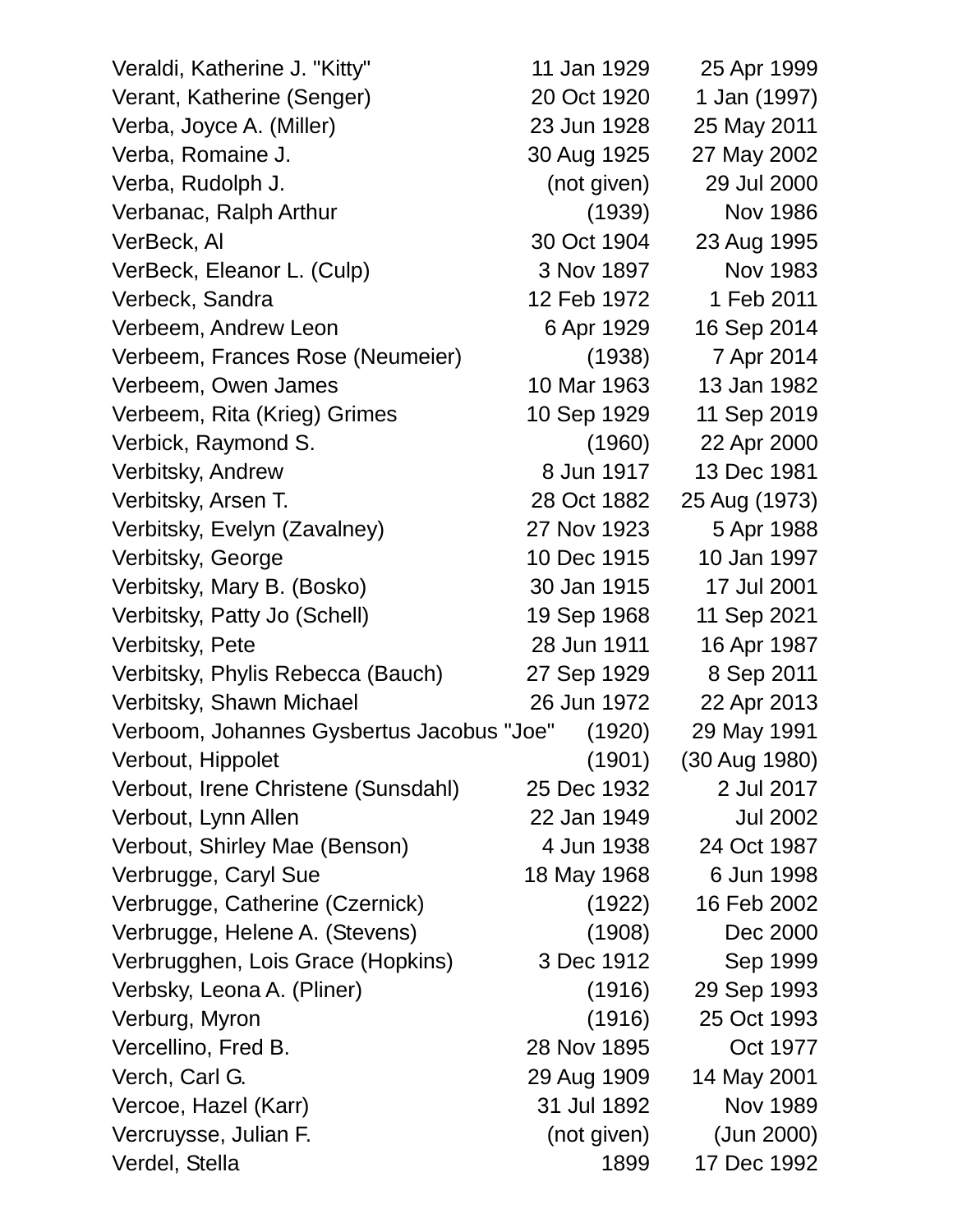| Verdick, John F.                       | 1 Jul 1910  | 6 May 2000      |
|----------------------------------------|-------------|-----------------|
| Verdieck, Edmund                       | 14 Oct 1915 | 26 Nov 1996     |
| Verdieck, Ralph G.                     | 16 Oct 1916 | 22 Jun 1996     |
| Verdonckt, Jeanne M.                   | (1922)      | 2 Dec 2000      |
| VerDouw, Gregory J.                    | (1956)      | 12 May 1977     |
| VerDouw, Lawrence J. "Larry"           | 10 May 1920 | 3 Apr 1998      |
| Vereide, James C.                      | 26 Oct 1911 | 5 Jul 1996      |
| Veres, Annie                           | 1899        | 4 May 1993      |
| Vereschagin, Dorothy "Dora" (Zaystoff) | (1926)      | 4 Sep 1990      |
| Vergal, Ella (Riege)                   | 15 Nov 1911 | 9 Apr 1987      |
| Vergari, Bohn C.                       | 18 Jul 1949 | 30 Jun 2002     |
| Vergith, Irene Elaine (Klein)          | 10 Mar 1942 | 19 Jul 2017     |
| Vergouwen, Pete                        | (1896)      | 14 Jan 1992     |
| Verhaar, Albert Jarvis                 | 31 Jan 1940 | 9 Aug 2010      |
| Verhaest, Alice Lena (Ronan)           | (1919)      | 25 May 1995     |
| Verhaest, Harry Oscar                  | (1924)      | 27 Oct 1998     |
| Verhasselt, Beulah (Hamilton) Bundy    | 21 Aug 1903 | 16 Dec 1999     |
| Verhasselt, Blanche                    | 3 Aug 1914  | 23 Dec 1997     |
| Verhasselt, Violet Elaine (Malkuch)    | 9 Sep 1931  | 11 Jan 2009     |
| Verhegge, Frank                        | 13 Aug 1927 | 10 Jul 2003     |
| Verhelle, Carole Ann (Lambert)         | 26 Nov 1947 | 2 Sep 2015      |
| Verhelst, Daniel O                     | (1930)      | 29 Dec 2004     |
| Verhelst, George Joseph                | 16 Jun 1926 | 28 Sep 2015     |
| Verhelst, Minodora "Dora" (Vatamaniuk) | 27 Mar 1927 | 10 Oct 2012     |
| Verhelst, Victor Lawrence              | (1936)      | 2 Jun 2020      |
| Verhelst, William "Bill" Joseph        | 27 Jun 1963 | 16 Nov 2019     |
| Verhoeff, Elton Elmwood "Al"           | 17 Jun 1920 | 15 Dec 1997     |
| Verhoeff, Marcelline T. (Bellamy)      | 11 Mar 1921 | 22 Mar 1995     |
| Verhoeff, Maxine Fae (Auman)           | 18 Jul 1937 | 10 Aug 2018     |
| Verhoeff, William "Bill"               | 14 May 1927 | Aug 2000        |
| Verhoeghe, Rick                        | (not given) | (Jul 1996)      |
| Verhoek, Corney                        | 13 Jan 1915 | <b>Jul 1990</b> |
| Verhoek, Marion                        | 25 Jun 1927 | 6 Nov 2017      |
| VerHoeven, Gene Clarence               | 4 Mar 1942  | 21 Aug 2013     |
| VerHoeven, Karen C. (Bailey)           | 28 Jan 1943 | 18 Sep 2004     |
| VerHoeven, Patrick Wayne "Pat"         | 18 Sep 1964 | 26 Feb 2013     |
| Verhulst, Lila Marie (Denzin)          | 3 Sep 1911  | 7 Aug 2011      |
| Verhulst, Nathalie W. "Sally" (Werner) | 4 Jul 1904  | 18 May 1995     |
| Verhulst, Ralph Edward                 | 23 Sep 1930 | 17 Dec 2007     |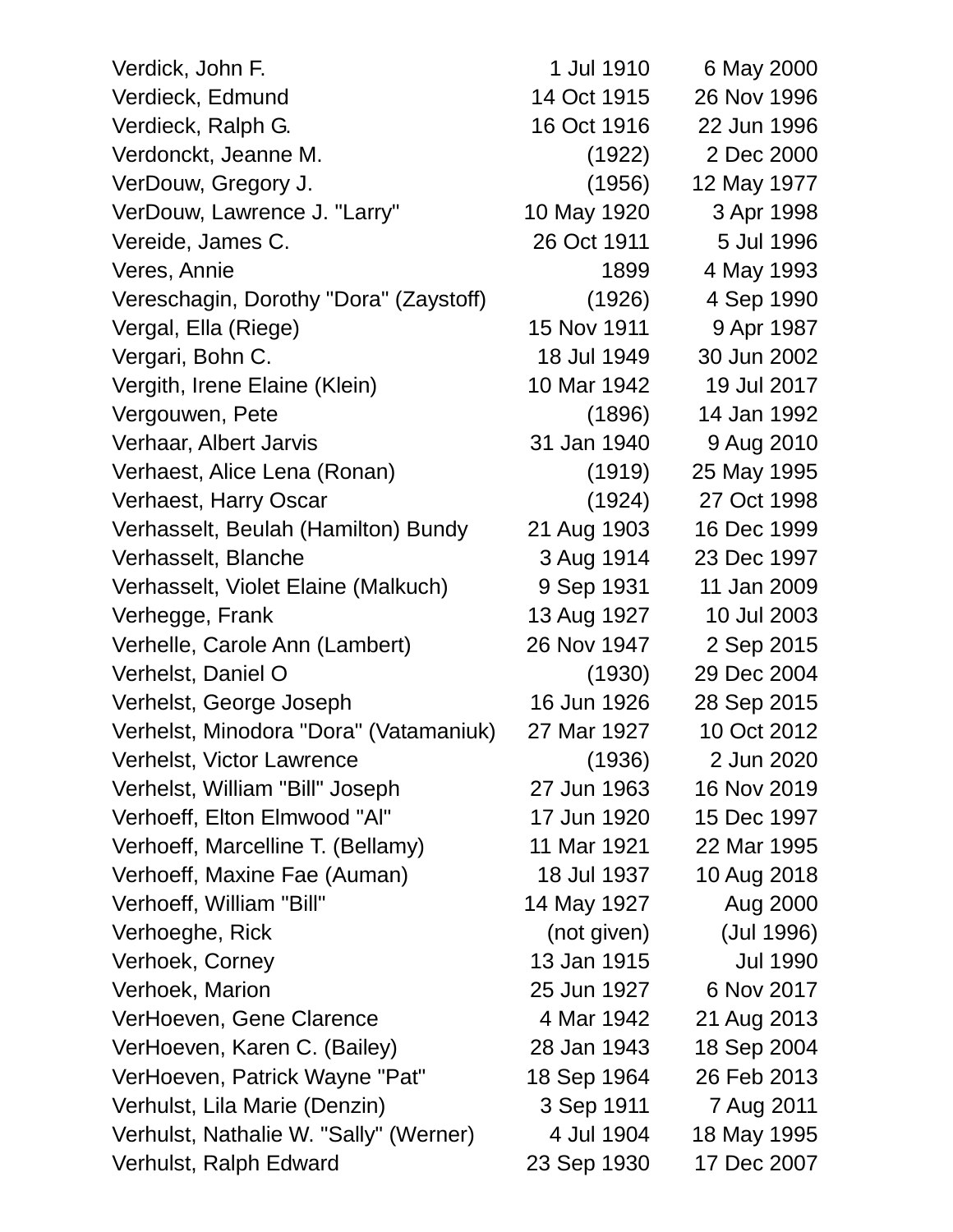| Verke, Carl E. Bud                     | 7 May 1929  | 14 Jun 2008     |
|----------------------------------------|-------------|-----------------|
| Verke, Harley F.                       | 17 Apr 1917 | 5 Jun 2008      |
| Verke, Iona I. (Swartz) Patocka        | 31 Aug 1921 | 9 Aug 2016      |
| Verke, Katherine (Stauss)              | 23 Sep 1907 | 29 Jul 1997     |
| Verke, Leona (Sorlien)                 | 13 Jul 1922 | 22 Apr 1991     |
| Verkerk, John Jacob                    | (1914)      | Aug 1982        |
| Verkinderen, Daniel "Dan" Constant     | 16 Apr 1936 | 2 Jun 2011      |
| Verley, Clarence Loren "Tulip"         | 23 Jan 1921 | 16 Jul 1998     |
| Verm, Thomas A.                        | 3 Apr 1899  | <b>Jul 1980</b> |
| VerMaas, Agnes Gae VR                  | 23 Dec 1914 | <b>Jun 2002</b> |
| VerMaas, Janice "Jan" K. (Kuntzelman)  | 14 May 1940 | 16 Oct 2017     |
| VerMaas, Mary Lou (Jurgensmeier)       | 30 Jun 1927 | 3 Oct 2016      |
| Vermeer, Anna (Nieuwsma)               | 14 Nov 1908 | 13 Aug 1991     |
| Vermeer, Dorothy (Bernards)            | 2 May 1922  | 2 Jan 1991      |
| Vermeer, Geneva H.                     | 1 Jan 1913  | 31 Jul 1999     |
| Vermeer, Germina (Scholten) Schepel    | 9 Mar 1901  | Mar 1986        |
| Vermeer, John A.                       | 28 Jan 1914 | 26 Sep 1998     |
| Vermeer, Reca (Setsma)                 | 14 Feb 1902 | 26 Mar 1999     |
| VerMeer, Samuel Preston                | 26 Feb 2003 | 26 Mar 2003     |
| Vermeeren, Huibrecht Jan "Herb"        | 11 May 1964 | 17 Aug 1990     |
| Vermette, Emile George                 | 1 Mar 1918  | 18 Nov 1998     |
| Vermette, Josephine Margaret (Richter) | 1933        | 17 Feb 2008     |
| Vermette, Raymond "Ray" Henry          | 1929        | 30 Oct 2020     |
| Vermeulen, Jake                        | 25 Sep 1908 | Aug 1990        |
| Vermeulen, Marlene Gloria (Carlson)    | 3 Jun 1943  | 23 Jul 1998     |
| Vermillion, Earl                       | 1 Jul 1950  | 22 Sep 2002     |
| Vermillion, Luella Mae (Kranz)         | 9 May 1933  | 22 May 2009     |
| Vermilyea, Asta (Alm) Chodas           | 16 May 1912 | 30 Jul 1999     |
| Vermuelen, Agnes C.                    | (not given) | (Aug 2000)      |
| Vermule, Ivan G. "Mike"                | 13 Jun 1908 | 26 Aug 1994     |
| Vermundson, Genevieve Opal (Tople)     | 8 Aug 1930  | 31 Dec 1991     |
| Vernam, Clair Harlan                   | 25 Jun 1912 | 19 Feb 2001     |
| Verner, Arlo F. (Arnst)                | 10 Sep 1926 | 5 Aug 2007      |
| Verner, Darlene J. (Dennis)            | 17 Aug 1931 | 8 Oct 2018      |
| Verner, William Dewey "Bill"           | 30 Jan 1929 | 14 Aug 1999     |
| Vernes, Mike                           | 1 Dec 1900  | (11 Aug 1991)   |
| Verneulen, Prosper "Babe"              | (1919)      | 31 Jan 2004     |
| Verney, Edward T.                      | (1926)      | Jan 1998        |
| Verno, Irvin "Curly"                   | 26 Feb 1916 | 4 Jan 2015      |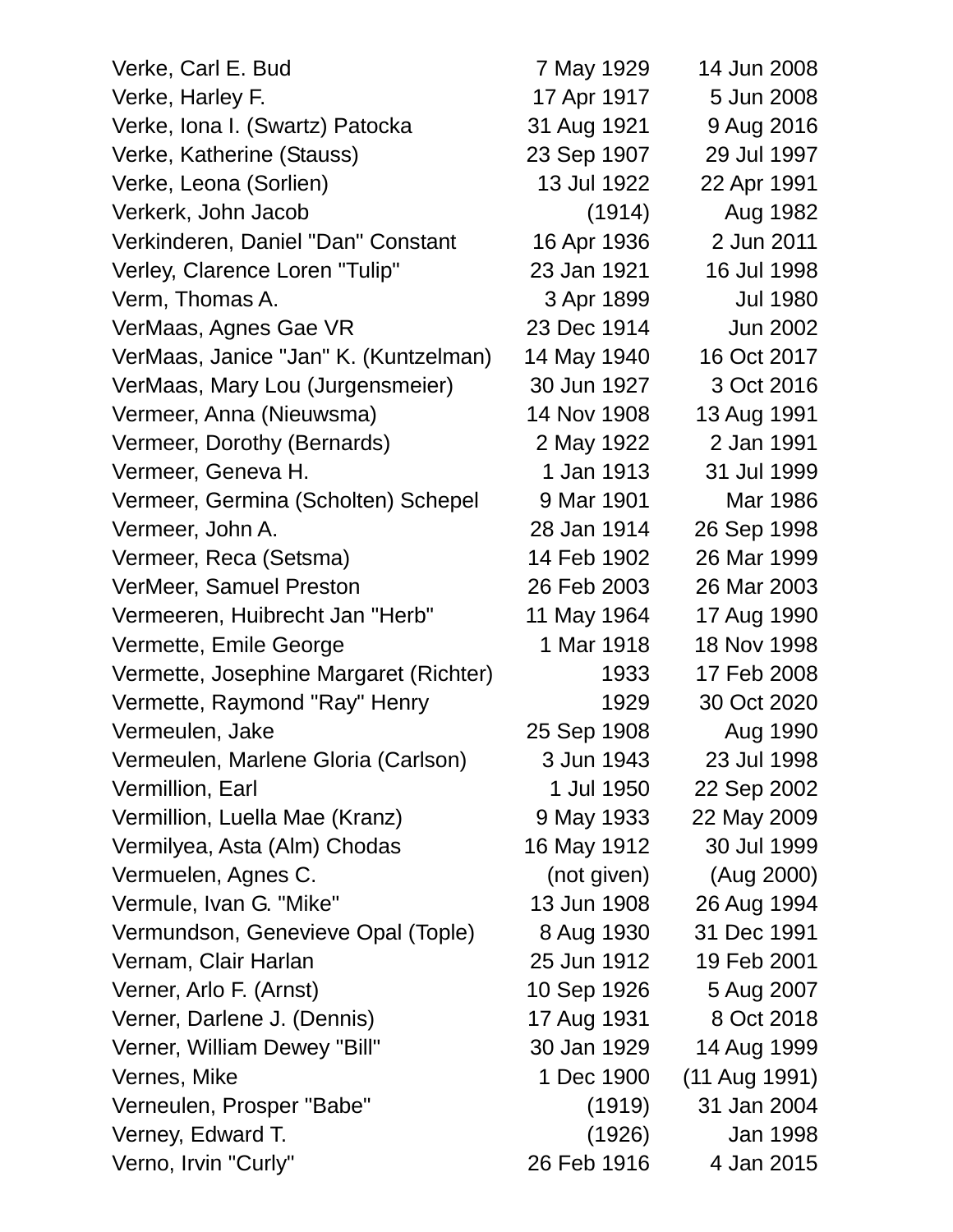Vernon, Aileen "Toots" (Spitzer) 14 Aug 1923 (25 Sep 1981) Vernon, Antony H. 27 Apr 1919 14 Feb 2006 Vernon, Elizabeth Theresa BS 7 May 1915 27 Nov 1999 Vernon, Karen Faye (Dockter) 15 Nov 1947 8 Jun 2018 Vernon, Louise (Price) McNulty 27 Feb 1924 14 Jan 2005 Vernon, Mildred Viola (Skari) 23 Mar 1923 28 Apr 2015 Vernon, Norman H. 68 **8 Aug 1922** 8 Jan 1997 Vernon, Ruby Clements (1913) 3 Mar 1991 Veron, Mary (1905) 10 Mar (1980) Verplancke, Margaret (Fleck) 21 Sep 1917 8 Jan 2011 Verrall, Laura F. 16 Mar 1950 8 Jan 2001 Verratti, Susan G. (1952) 9 Sep 1995 Verrier, Patricia "Pat" Lynn (Schmidt) 8 May 1945 11 Dec 2020 Verrin, Alma Elizabeth (Weich) 15 Feb 1925 2 Oct 2019 Verrips, Arie M. 25 Oct 1924 Sep 1995 Verry, Darlene (Slaathaug) Woods 7 Dec 1937 26 Oct 2021 Verry, Robert Leslie 2008 16 31 Oct 1946 16 Jul 1998 Verschatse, Ruth D. (1920) 7 Feb 2002 Verschoor, Linda Irene (Rettedal) 26 Oct 1951 30 Aug 2017 Verschoot, Albert 25 Mar 1910 Oct 1969 Verschoot, Anna (1886) 19 Mar 1949 Verschoots, Charles L. 14 Jun 1876 Aug 1943 Verschraegen, Gustaaf 1906 7 Oct 1987 Verschraegen, Magdalena "Lena" MK 10 Dec 1912 14 Jan 2000 Vershure, Irene (Harris) 28 May 1895 Jan 1984 Versnik, Lewis V. 5 Apr 1923 29 Feb 1996 Versolenko, Douglas P. (1951) 25 Mar 2000 Versolenko, Mathew 20 Apr 1982 20 Apr 1982 Versteeg, Arie (1905) 3 Oct 1994 Versteeg, Jean Herman (1906) 29 Oct 1984 VerSteeg, Susan "Sue" Eveleine (Diehl) 6 Nov 1950 2 Jan 2019 Verstraten, Izaak "Les" Abraham (not given) May (not given) Vertein, George H. (1902) 26 Jun 1996 Vertin, Dorismary (Bader) 4 Dec 1919 11 Jul 2003 Vertner, Carl S. 15 Oct 1919 3 Mar 1986 Vertone, Ursula (Franck) 12 Sep 1935 20 Oct 2020 Vertz, David M. (1937) 3 Sep 2000 Vervalen, Martha (Zimmel) 3 Aug 1901 16 Oct 1991 Vervalen, Robert "Hub" 5 Jul 1941 17 Sep 1999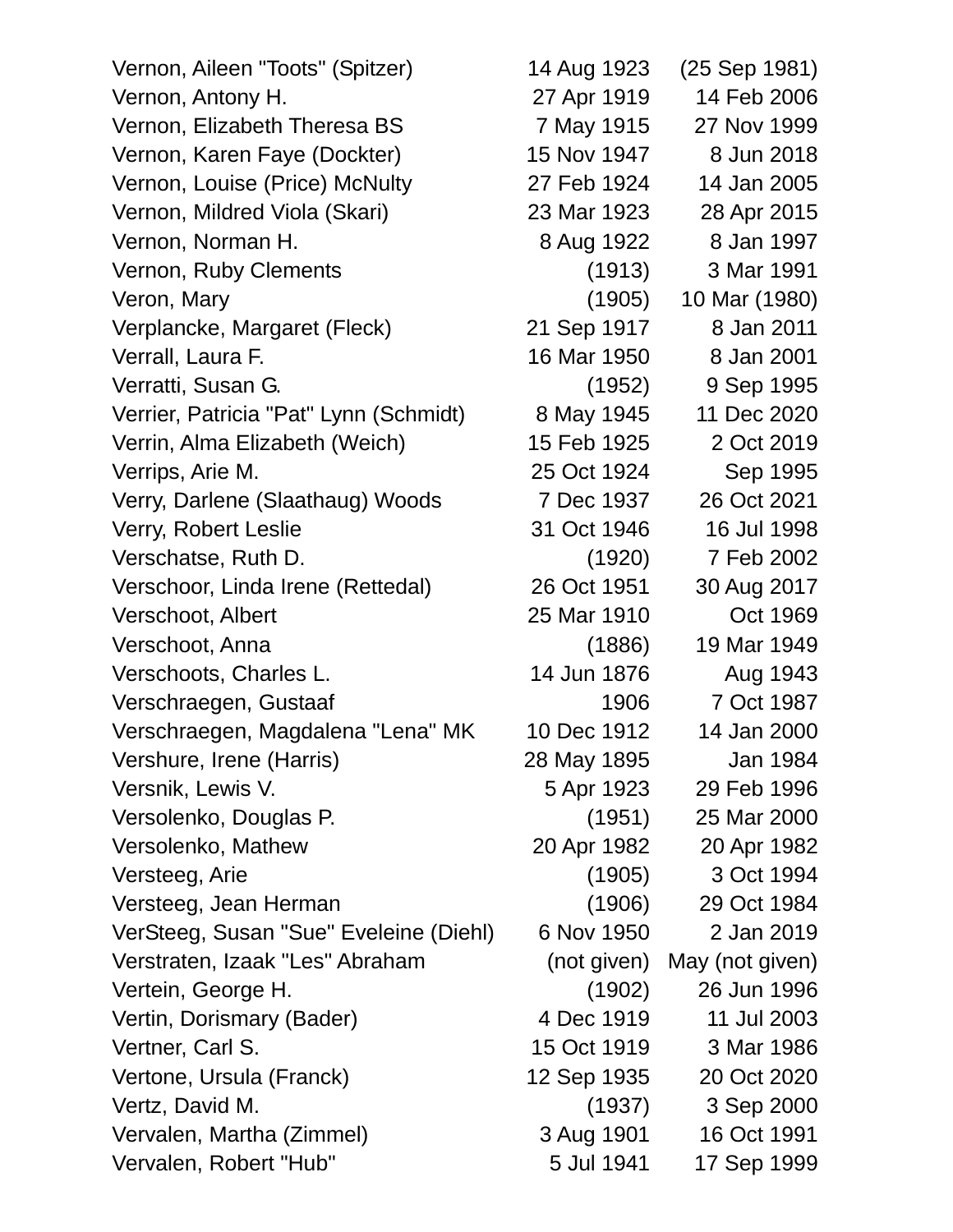Ververda, Hendrika "Rita" (1928) 20 Mar 1991 Ververs, Leo H. 5 Sep 1922 21 May 1998 Verville, Donna Betty Ann (Klindt) 30 Dec 1932 6 Jan 2019 Verwey, Jean A. (Ryan) 26 Jan 1930 28 Dec 2001 Verwey, LeNora M. (West) 25 May 1923 27 Oct 1989 Verwey, William "Bill" 24 Oct 1921 30 Dec 2008 Verwey, William Bill 24 Oct 1921 30 Dec 2008 Verwiebe, Francis C. 1 Feb 1869 20 May 1938 Verwied, Emma (Kuch) 15 Nov 1904 8 Sep 1989 Verwied, Rudolf 29 Apr 1901 6 Dec 1979 Verwolf, Johanna (VanDyken) 1881 (8) Jun 1956 Verwolf, William 22 Jul 1906 4 Mar 1996 Verworn, Benjamin 14 Apr 1923 (14 Sep 1944) Verworn, Beverly Joy (Battermann) 25 Oct 1941 (1981) Verworn, Edward 10 Sep 1912 20 Jan 1999 Verworn, Ella (Zimmerman) 10 Mar 1911 (24) Jul 1971 Verworn, Emma (Sprecher) 28 Jan 1909 24 Dec 1999 Verworn, Gottfried 16 Mar 1904 (13) Aug 1972 Verworn, Gottfried 13 Feb 1876 26 Dec 1938 Verworn, Ida S. (Sprecher) 11 Nov 1911 10 Jul 1989 Verworn, John 10 Nov 1909 27 Jul 2001 Verworn, Phyllis C. (Olien) 25 Oct 1943 29 Apr 2006 Verworn, Rose May (Zimmerman) 14 Feb 1939 11 Mar 1940 Very, James E. 25 Dec 1917 7 Jan 1993 Very, Lois C. (Kruger) 2 Oct 1926 19 Nov 2010 Verzani, Alice Florence (Berndt) 12 Nov 1918 28 Feb 2011 Verzuh, Juliana Regina (Welle) 20 Feb 1933 13 Apr 2019 Vescio, John F. 27 Oct 1920 Sep 1995 Vesel, Albert E. 21 Jul 1930 17 Dec 2002 Vesel, Shane 22 Aug 1957 26 Jan 2001 Veselits, Rose (Lien) (1917) Dec 1998 Vesely, Arthur J. 30 Mar 1915 23 Oct 1997 Vesely, Edward R. 15 Jan 1900 29 Mar 1992 Vesely, Eliane "Mimi" CN 25 Jun 1913 24 Oct 1999 Vesely, Hazel Emily (Beecher) Hirsch 25 Jul 1924 13 Oct 2014 Vesely, Robert R. 24 May 1909 14 Oct 1995 Vesely, Roger Darrel 2 Dec 1956 7 Oct 2016 Vesey, Arlo Kenneth 26 Jun 2006 2 Aug 2016 Vesey, Dorlan F. 14 Jul 1916 14 Mar 1997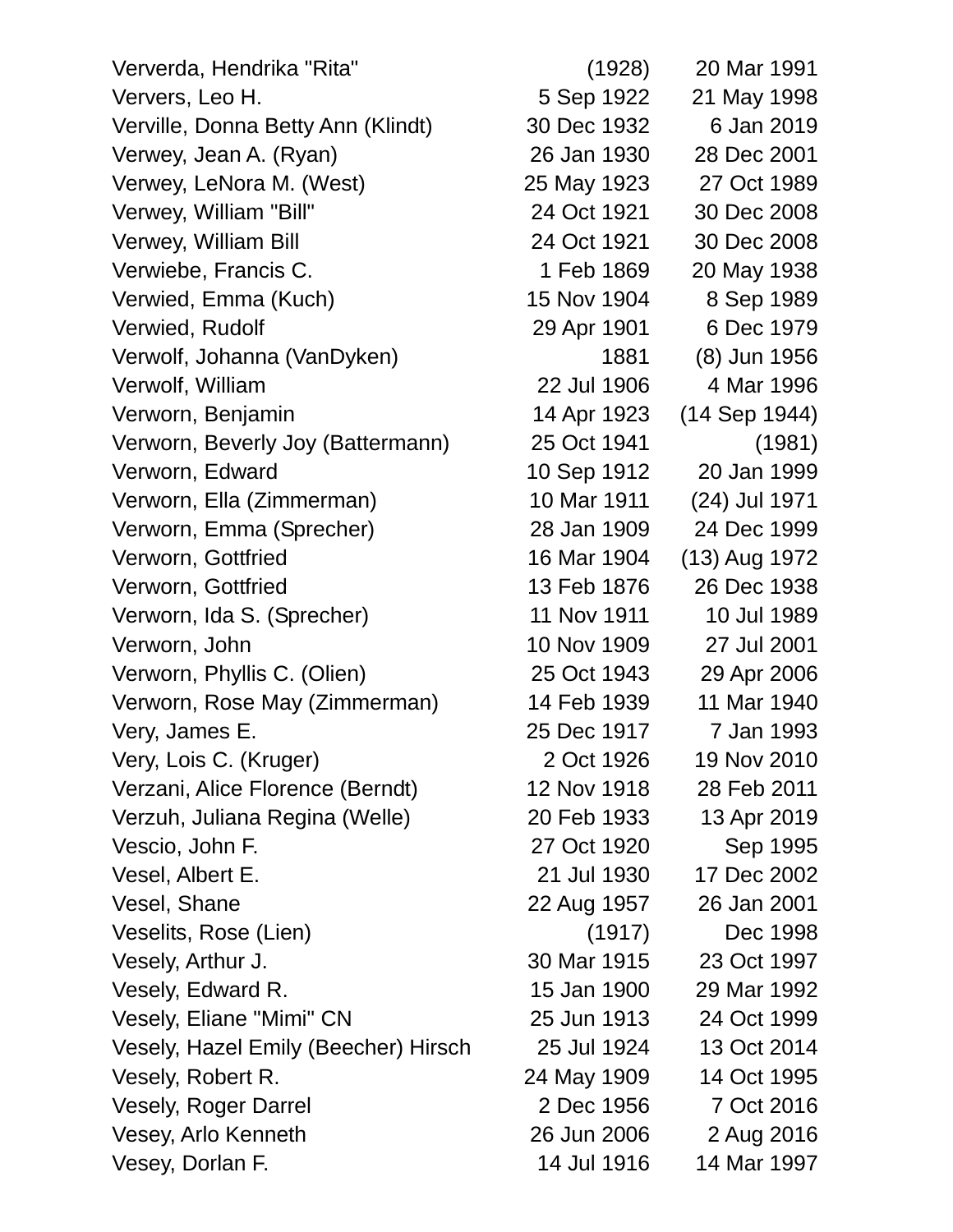Vesey, John "Jack" 21 Aug 1921 20 Feb 1999 Vesey, Marian (Hallan) 15 Oct 1914 17 Jun 1999 Vesich, Theodore (1930) 23 Nov 2000 Veskrna, Betty Ann 31 Oct 1940 Jul 1999 Veskrna, Ronald Van 24 Sep 1947 16 Jan 2021 Vesledahl, Alden S. 3 Apr 1926 24 Oct 2001 Vesledahl, Anna Mae (Nelson) 11 Sep 1896 Jun 1990 Vesledahl, Beatrice (Granzhorn) 15 Apr 1909 (Feb 1982) Vesledahl, Jeannie K. 25 May 1965 (1984) Vesledahl, Oscar 10 Oct 1897 Jan 1984 Vesley, Karen Jo 24 Oct 1944 9 Feb 2001 Vesper, Karl 16 Jan 1839 1914 Vesper, Marie (Ehresmann) 17 Jan 1903 8 Apr 1995 Vesper, Robert D. 27 Jul 1937 11 Sep 2013 Vesperman, Gerald K. "Jake" 6 Sep 1933 28 Aug 1994 Vespier, LaVerna May (Schell) James 18 May 1920 25 Mar 2015 Vessey, (Mrs. M. J.) (1845) (1845) Vessey, Anna (Kallis) 3 Dec 1869 23 May 1919 Vest, Maurine June (Zeiger) 9 Mar 1924 24 Jan 2009 Vestal, Frances A. 24 Jul 1912 1998 Vestal, George Reed 24 Nov 1892 23 Mar 1991 Vestal, Marthann (Sager) 18 Aug 1933 5 Jul (2004) Vesterso, Gregory Allen 15 Aug 1952 12 Oct 2015 Vesterso, Palmer H. 31 Aug 1923 30 Sep 1996 Vesterso, Peter 6 Mar 1905 6 Oct 1992 Vestre, Ruby Virginia (Hull) 10 Jan 1915 18 Jul 2000 Vetch, Alma A. (Dewald) 20 Jun 1928 4 Sep 1999 Vetch, Harold James 24 May 1947 (9 Sep 1996) Vetch, Johanna M. (Hardy) 12 Apr 1906 21 Jul 2009 Vetch, John 15 Feb 1894 10 Jan (1980) Vetch, Johnnie Joseph 2 Mar 1926 28 Aug 2007 Vetch, Katherine (Gross) 7 Feb 1917 14 Nov 2006 Vetch, Katherine M. (Malsam) 6 Jun 1925 29 Dec 2017 Vetch, Lawrence Peter 14 Dec 1920 28 May 2001 Vetch, Lawrence William "Larry" 30 Aug 1940 10 Feb 2015 Vetch, Leopoldina A. CH 1 Oct 1926 5 Oct 2000 Vetch, LeRoy J. 14 May 1929 25 May 2003 Vetch, Mary (Held) 8 Feb 1896 10 Nov 1933 Vetch, Milda (Aldinger) 23 Sep 1924 15 May 1997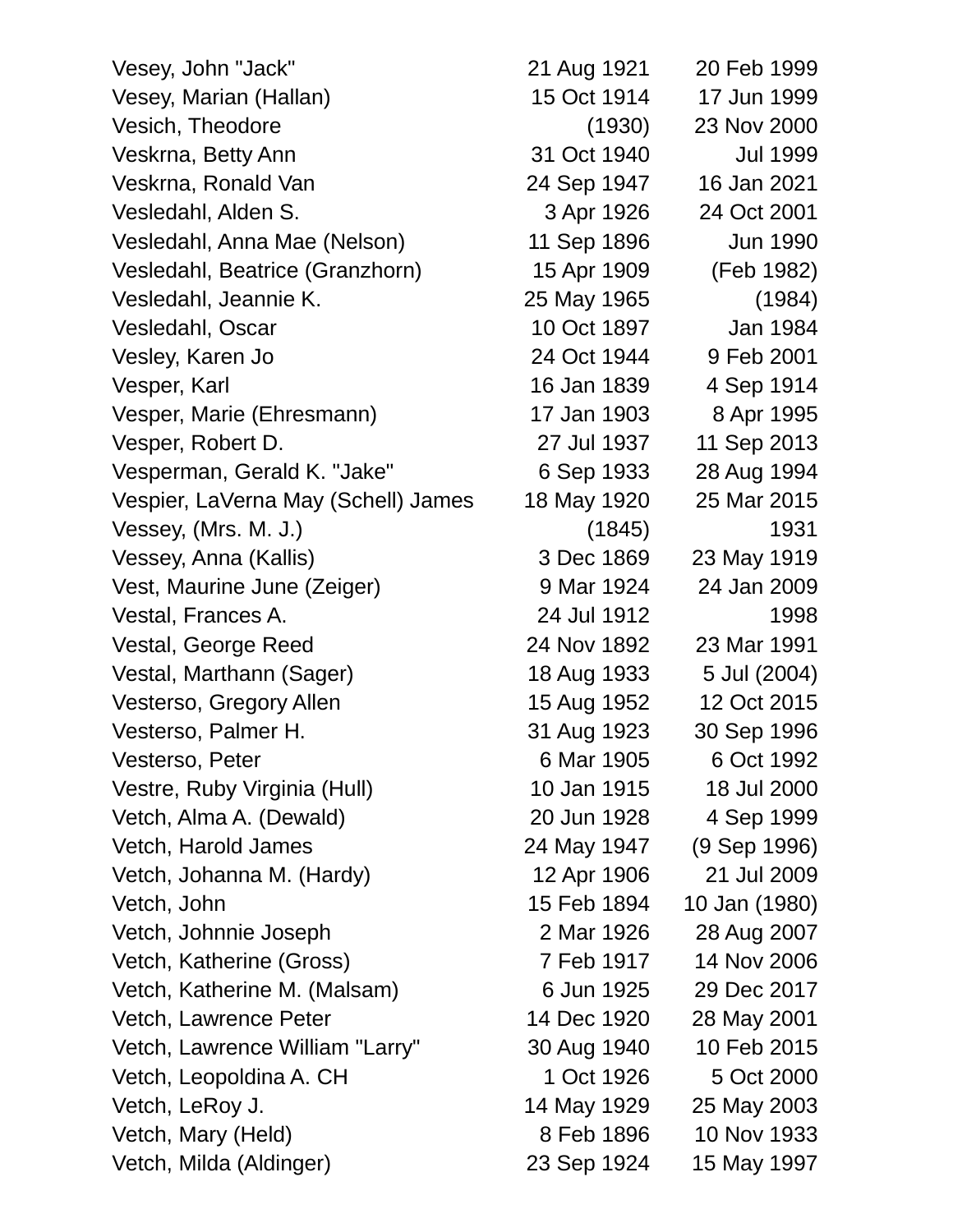| Vetch, Morris G.                     | 5 Nov 1927  | 29 Dec 2012   |
|--------------------------------------|-------------|---------------|
| Vetch, Patrick Kelly                 | 27 Apr 1977 | 18 May 2013   |
| Vetch, Paul P.                       | 16 Aug 1924 | 3 Mar 2018    |
| Vetch, Stephen "Steven" Jeffrey      | 6 Jun 1970  | (27 Jan 1984) |
| Vetch, Susan "Sue" Mary (Kenney)     | 8 Jun 1959  | 13 Jun 2020   |
| <b>Vetch, Thomas Patrick</b>         | 16 Mar 1967 | (29 Mar 1968) |
| Vetch, Vandline "Van" V.             | 3 Jan 1917  | 15 May 2004   |
| Vetch, Vivian V. (Ryman)             | 7 Apr 1923  | 19 Mar 2011   |
| Vetesk, Alfred H.                    | 8 May 1907  | 3 Feb 1998    |
| Vetesk, Constance F.                 | 13 Nov 1908 | Dec 1996      |
| Vetos, Hattie (Bakker)               | 9 Dec 1914  | 3 Sep 1998    |
| Vetos, Stanley C.                    | 15 Nov 1903 | 19 Oct 1995   |
| Vetromile, William "Bill"            | (1912)      | Mar 1993      |
| Vetsch, Adelia Alvina (Hauck)        | 17 Oct 1926 | 6 Oct 2001    |
| Vetsch, Agnes (Goetz)                | 1 Oct 1911  | 3 Oct (1975)  |
| Vetsch, Anna Maria (Koch) Palmer     | 20 Jan 1907 | 4 Dec 1991    |
| Vetsch, Anton P.                     | 28 Aug 1902 | 30 Jun 1978   |
| Vetsch, Anton Peter "Tony"           | 30 Mar 1927 | 2 Jun 2011    |
| Vetsch, Baldaser                     | 15 Aug 1895 | 28 Apr 1962   |
| Vetsch, Beatrice B. (Linnane)        | 8 Apr 1901  | 2 Nov (1987)  |
| Vetsch, Bennie                       | 2 Nov 1919  | 9 May 1994    |
| Vetsch, Bernadin (Geffry)            | 9 Jun 1897  | (Dec 1978)    |
| Vetsch, Bernice Eva (Hager)          | 15 Apr 1931 | 16 Apr 1992   |
| Vetsch, Billy Jo                     | 19 Jun 1961 | 14 Feb 2006   |
| Vetsch, Christine (Haman)            | 5 Sep 1909  | 9 Apr (1992)  |
| Vetsch, Daniel B.                    | 3 Mar 1936  | 24 Jun 2019   |
| Vetsch, Daniel Martin                | 10 Feb 1952 | 27 Dec 2018   |
| Vetsch, Danny Louis                  | 7 May 1953  | 7 Jan 2019    |
| Vetsch, Dean Donald                  | 30 Dec 1967 | 6 Jun 2020    |
| Vetsch, Dona Lou (Engebrit)          | 15 Mar 1932 | 9 Jun 2011    |
| Vetsch, Donald J.                    | 9 Aug 1930  | 6 Oct 2012    |
| Vetsch, Duane Carl                   | 30 Sep 1963 | 31 May 2018   |
| Vetsch, Edward                       | 12 Feb 1922 | 5 Oct 2010    |
| Vetsch, Elma (Wolff)                 | 4 Dec 1928  | 17 Dec 1990   |
| Vetsch, Elsie (Klein) Eckman         | 3 Aug 1919  | 9 Feb 2002    |
| Vetsch, Emil Charles                 | 11 Jan 1921 | 25 Nov 2005   |
| Vetsch, Emil Donavon "Donny" "Tramp" | 23 Jul 1951 | 7 Sep 2019    |
| Vetsch, Emory Leo                    | 1 Sep 1921  | (23) Aug 1957 |
| Vetsch, Eugenia (Keller)             | 12 Feb 1922 | 11 Jan 2017   |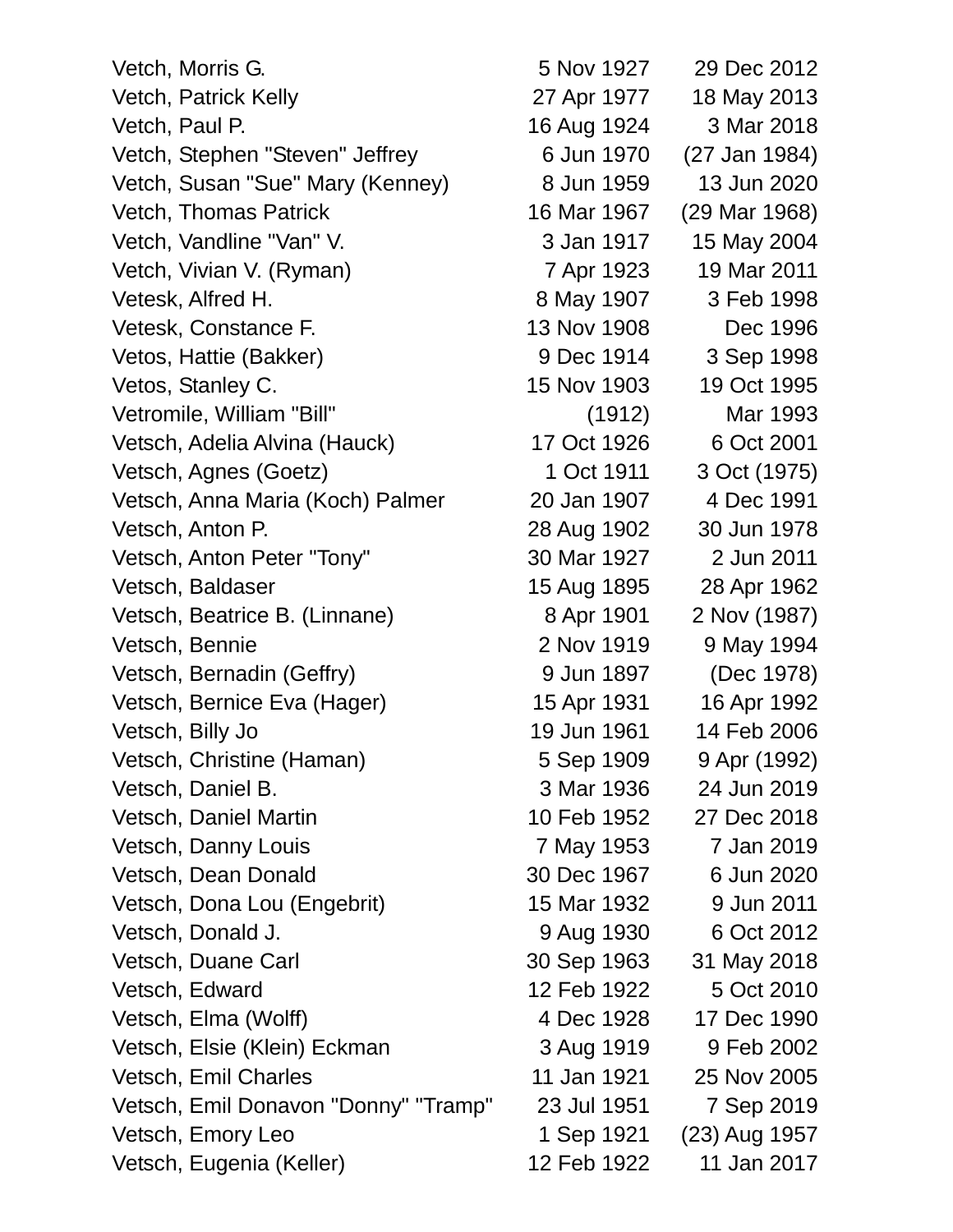| Vetsch, Florence Alice (Massine)       | 13 Sep 1930 | 8 Aug 2015   |
|----------------------------------------|-------------|--------------|
| Vetsch, Francis Joseph                 | 29 May 1933 | 22 Jul 2000  |
| Vetsch, Frank                          | 22 Jun 1928 | 26 Aug 2021  |
| Vetsch, Frank                          | 2 Jul 1890  | 15 Jun 1959  |
| Vetsch, Frank Peter                    | 2 Apr 1899  | 2 Aug (1982) |
| Vetsch, Franz                          | 20 Oct 1919 | 25 Nov 1998  |
| Vetsch, Fred Peter                     | 6 Jul 1934  | 21 Jun 2021  |
| Vetsch, George Rochus                  | 24 Mar 1912 | 9 Mar 2001   |
| Vetsch, Gerald A.                      | 14 Sep 1955 | 15 Mar 2017  |
| Vetsch, Gladys May "Ann" (Taylor)      | 7 Aug 1916  | 13 Mar 2002  |
| Vetsch, Hedwig "Hattie" Lindeman       | 28 Nov 1902 | 30 Jun 1990  |
| Vetsch, Henry Frank                    | 1 Jun 1940  | 9 Dec 2004   |
| Vetsch, Irene Elizabeth                | (1925)      | 3 Oct 1990   |
| Vetsch, Isabelle C. (Heilman)          | 23 Mar 1927 | 1 Dec 1994   |
| Vetsch, Jacob                          | 14 Jul 1898 | 1 Aug 1956   |
| Vetsch, James "Jim" Edward             | 21 Aug 1930 | 27 Sep 2003  |
| Vetsch, James Kenneth                  | 5 Dec 1940  | 30 Nov 2013  |
| Vetsch, Jerome "Jay"                   | 8 Dec 1951  | 25 Apr 2020  |
| Vetsch, JoAnn Fay (Matheny)            | 11 Dec 1959 | 6 Jan 1983   |
| Vetsch, John J.                        | 22 Aug 1907 | 23 Apr 1985  |
| Vetsch, Joseph                         | 1 Aug 1905  | 13 Feb 1969  |
| Vetsch, Joseph "Joe"                   | 26 May 1916 | 22 Oct 2009  |
| Vetsch, Katherine (Scheet)             | 13 Aug 1901 | 26 Apr 1981  |
| Vetsch, Kenneth George "Ken"           | 10 Aug 1943 | 15 Jan 2013  |
| Vetsch, Lena (Heilman)                 | 15 Feb 1922 | 19 Jan 2013  |
| Vetsch, Leonard                        | 24 Aug 1923 | 24 Nov 1995  |
| Vetsch, Loretta (Masset)               | 5 Jul 1930  | 30 May 2017  |
| Vetsch, Lorraine Elizabeth (Behselich) | 22 Apr 1939 | 26 Jun 2009  |
| Vetsch, Louis John                     | 28 Dec 1927 | 9 Dec 2013   |
| Vetsch, Magdalena (Goldade)            | 25 Feb 1909 | 6 Jul 1995   |
| Vetsch, Marcella (Axtman)              | 12 Mar 1899 | 14 Dec 1992  |
| Vetsch, Margaret "Margie" (Wold)       | 14 Jun 1957 | 20 Feb 2018  |
| Vetsch, Margaret (Jacob) Becker Salway | 24 Jun 1861 | 1 Mar 1942   |
| Vetsch, Mary (Gefroh)                  | 25 Dec 1908 | 29 Dec 2001  |
| Vetsch, Mary Ann (Wasche)              | 19 May 1944 | 14 Feb 2011  |
| Vetsch, Mary Anna (Hoffert)            | (not given) | (not given)  |
| Vetsch, Peter                          | 26 May 1901 | 25 Oct 1964  |
| Vetsch, Peter                          | 3 Jan 1862  | 19 Apr 1943  |
| Vetsch, Peter Anton                    | 22 Mar 1926 | 3 Dec 1992   |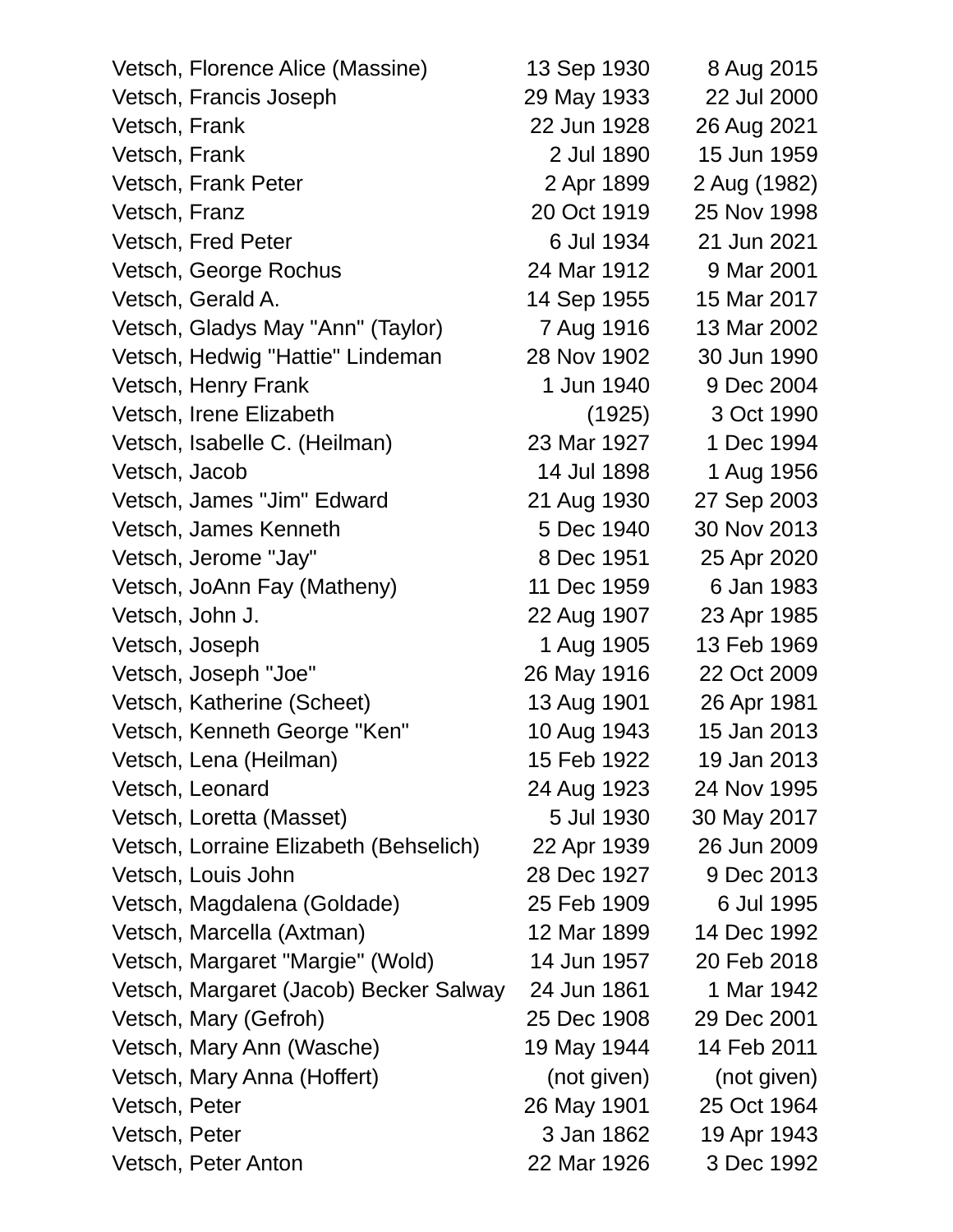Vetsch, Raymond L. 20 May 1942 5 Sep 2001 Vetsch, Robert Wayne 21 Jun 1958 19 Nov 1988 Vetsch, Rochus R. 22 Feb 1890 20 Dec 1982 Vetsch, Rodney 23 Jul 1953 4 Sep 2021 Vetsch, Rose Mary (Bohl) 4 Jul 1952 8 Aug 2005 Vetsch, Rosina (Voeller) (1862) 17 Apr 1939 Vetsch, Sharon Gail (Taylor) 27 Sep 1939 9 Aug 2013 Vetsch, Simon 14 Aug 1899 11 May (1980) Vetsch, Steven 1 May 1918 14 Aug 2001 Vetsch, Wilfred 8 May 1927 3 Sep 1998 Vetsch, William (1931) (1966) Vette, Albert 2 Feb 1923 19 May 2006 Vette, Darlene Elizabeth 10 Sep 1930 23 Apr 1996 Vette, Eileen Joyce (Zuehlke) 19 Jun 1927 4 Jan 2016 Vette, Leland Elmer 10 Jun 1927 8 Nov 2021 Vettel, Alexander "Alex" John 14 Sep 1918 9 May 2004 Vettel, Charles Raymond 20 Sep 1924 13 Feb 2003 Vettel, Christopher William 18 Jul 1986 7 Aug 2006 Vettel, Elmo 28 Aug 1902 (1985) Vettel, Florence (Kritzberger) 17 Sep 1901 May 1986 Vettel, Georgia (Kritzberger) 22 Feb 1909 9 Mar 1990 Vettel, Harold 24 Jul 1926 Mar 1988 Vettel, Jerome Wilfred 10 Dec 1923 30 Apr 1998 Vettel, Lowell "Pat" 29 Jul 1929 8 Feb 2017 Vettel, Marcella 29 Nov 1915 Nov 1987 Vettel, Margaret Mary (Muller) 5 Jan 1921 15 Apr 2007 Vettel, Marion E. (Kocurek) (1928) 18 Feb 1995 Vettel, Olive Frances (Schnoebelen) 7 Jan 1898 14 Sep 1995 Vettel, Richard "Dick" 4 Jun 1925 29 Nov 1999 Vettel, Walter H. 30 Apr 1886 (Mar 1983) Vettel, Walter Nicholas 2 Oct 1920 3 Jul 1995 Vetter, Adam 9 Feb 1919 7 Jan 2015 Vetter, Adam 8 Mar 1893 (6 Sep 1939) Vetter, Adele (not given) 10 Jan 1939 Vetter, Adelia (Elser) 30 Nov 1919 14 Aug 1997 Vetter, Adolph 27 Mar 1895 (Dec 1982) Vetter, Agatha (Nagel 3 Jun 1898 6 Apr 1974 Vetter, Agnes (Haider) 8 Nov 1905 27 Oct 1994

Vetter, Agnes K. (Johnson) 29 Jun 1921 6 Aug 2017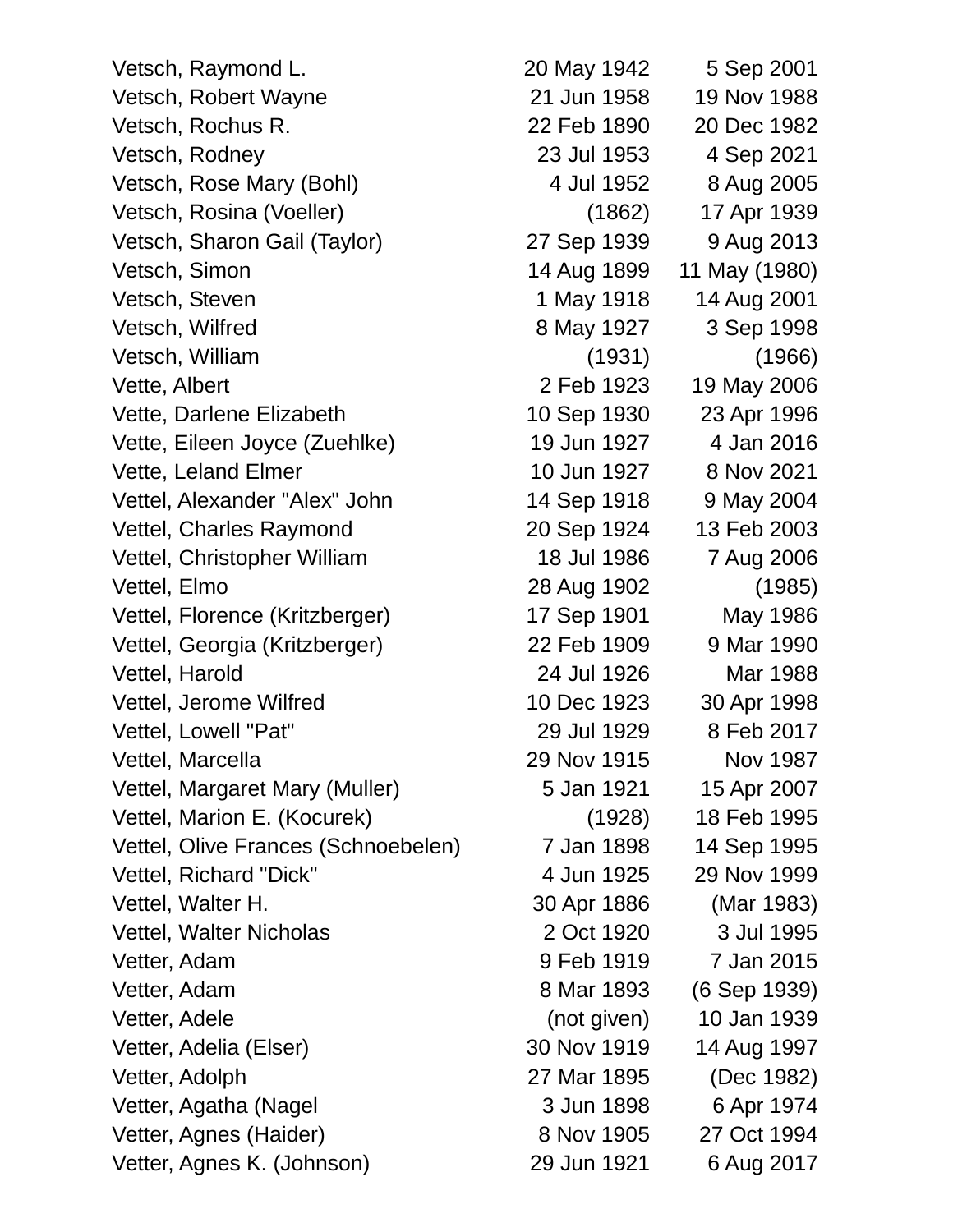Vetter, Albert Christ 23 Apr 1913 Jan 2003 Vetter, Albert L. (1907) 18 Feb 1988 Vetter, Alice Eileen (Kehl) 15 Sep 1926 26 Jan 2015 Vetter, Alice Irene (Carlson) 20 Jun 1925 20 May 2018 Vetter, Alice M. (Mathern) 4 May 1951 20 Jun 2005 Vetter, Alma 27 May 1930 5 Nov 2011 Vetter, Alois "Al" 25 Nov 1937 14 Oct 2018 Vetter, Alosious 25 Dec 1909 Jun 1979 Vetter, Alvena (Davids) 22 Mar 1897 11 Aug (1982) Vetter, Alvina C. (Geffre) Scherr 4 May 1930 29 Aug 2003 Vetter, Alwine (Gienger) 29 Feb 1932 8 Oct 2020 Vetter, Alysha M. 11 Sep 2000 13 Dec 2000 Vetter, Amelia Emma (Weninger) 7 Sep 1907 14 Apr 2000 Vetter, Amilia (Bosch) 1 Mar 1891 2 Apr (1956) Vetter, Ammelia "Emma" (Schaff) 8 Aug 1913 14 Sep 1997 Vetter, Anastasia (Roehrich) 20 Sep 1910 8 Mar 1994 Vetter, Angela (Schott) 16 Oct 1985 14 Jan 2009 Vetter, Angela Theresa 1 May 1941 22 Nov 2019 Vetter, Angeline (Bachmeier) 4 Feb 1911 5 Sep 1994 Vetter, Ann Marie (Graham) 19 Aug 1921 14 Jan 2018 Vetter, Anna (Bitz) 15 May 1849 30 Jul 1930 Vetter, Anna (Hochhalter) 29 Dec 1917 21 May 2005 Vetter, Anna (Willging) 30 Sep 1911 30 Jul 1978 Vetter, Anna M. (Moch) 14 Jan 1913 22 May 1987 Vetter, Annie (Aberle) 30 Aug 1919 25 Jun 2009 Vetter, Annie (Burgad) 7 Jul 1906 30 Mar 1988 Vetter, Anselm Hans 6 Apr 1912 1 Nov 1992 Vetter, Anthony "Tony" 23 Jul 1941 19 Dec 2018 Vetter, Anthony C. 17 Jan 1960 Mar 1982 Vetter, Anton 6 Mar 1885 (Dec 1957) Vetter, Anton "Tony" 25 Jul 1942 29 Sep 2007 Vetter, Anton "Tony" B. 26 May 1921 12 Jan 1999 Vetter, Arlene Louise (Roddewig) 9 Nov 1926 17 Jul 2018 Vetter, Arnold Andrew 8 Oct 1938 14 Nov 1999 Vetter, Audrey (Hagedorn) 19 May 1921 3 Nov 2016 Vetter, Audrey R. (Gess) 2 Feb 1932 2 Mar 2014 Vetter, August F. 31 May 1930 3 Sep 2017 Vetter, Balzer 18 Jan 1911 21 Mar 1989 Vetter, Baylee Marie 15 Sep 2006 24 Feb 2007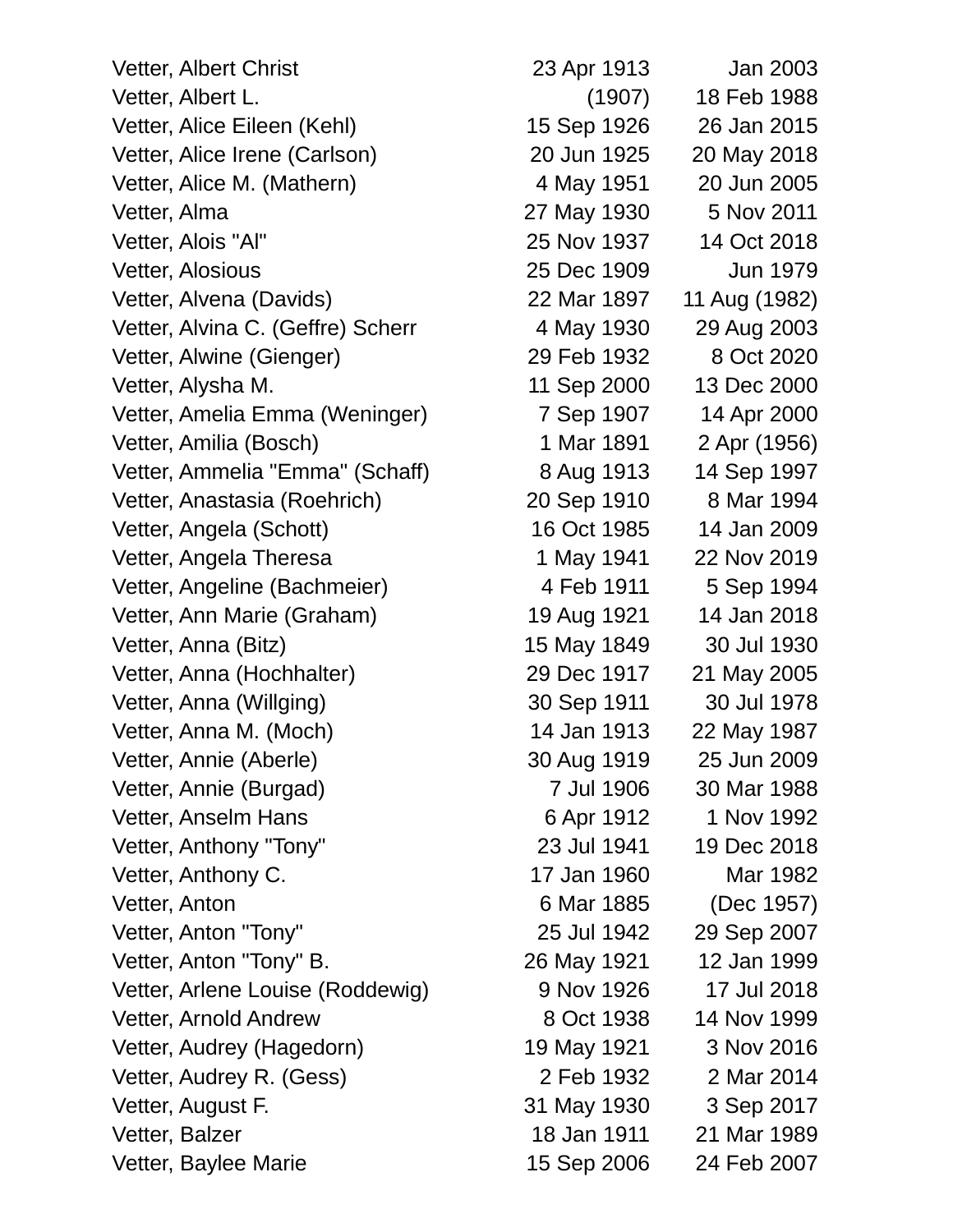Vetter, Beatrice E. "Bea" (Clapp) 22 Apr 1924 20 Mar 1994 Vetter, Benjamin 2 Mar 1924 21 Apr 1998 Vetter, Bergetta 18 Sep 1908 (4 Jun 1949) Vetter, Bernard "Barney" 6 Feb 1907 (Feb 1982) Vetter, Bernard J. 28 May 1925 (28 Mar 1974) Vetter, Bernhard 15 Mar 1880 3 Aug (1950) Vetter, Bernice (Wald) 6 Oct 1946 11 Feb 2020 Vetter, Betty Marie (Shaneyfelt) 13 May 1924 29 Jan 1994 Vetter, Beverly (Prom) 3 Jan 1936 6 Mar 2016 Vetter, Beverly Jean (Blewett) 15 Sep 1930 17 Dec 2020 Vetter, Blanche Alta (Doolittle) 12 Jun 1929 21 Aug 2006 Vetter, Bonnie Jean (Church) 16 Nov 1930 25 Mar 2014 Vetter, Buddy Dean 2015 2 Mar 1937 1 Jan 2015 Vetter, Caroline Ruby 28 Aug 2002 26 Mar (2008) Vetter, Casper 31 Dec 1897 6 Sep 1991 Vetter, Casper H. 23 Mar 1931 12 Feb 2012 Vetter, Charlene Marie 13 Sep 1957 8 Jan 2017 Vetter, Charlotte G. (Casper) 31 Mar 1926 23 Sep 2003 Vetter, Christ 2001 10 Apr 1933 Vetter, Christ A. 30 Mar 1923 9 May (1987) Vetter, Christian 1928 Vetter, Christian 25 Jun 1886 23 Aug 1937 Vetter, Christina (Gross) 27 Dec 1911 12 Feb 1985 Vetter, Christina (Massett) 22 Nov 1903 (26 May 1975) Vetter, Cindy (Kolling) 5 Feb 1959 28 Feb 2018 Vetter, Cindy Marie (Grotte) 25 Jun 1964 6 Aug 2017 Vetter, Clara (1933) 16 Jun 2012 Vetter, Clara (Noel) 19 Jul 1913 3 Jun 1996 Vetter, Clara Louise 14 Dec 1913 7 Jul (1985) Vetter, Clara Selma (Bechtle) 27 Feb 1916 7 Nov 1996 Vetter, Clementine (Holzer) 29 Sep 1930 (Apr 1983) Vetter, Connie L. 13 Oct 1946 24 Feb 2020 Vetter, Conrad 3 Mar 1895 19 Jun 1988 Vetter, Corrine A. (Cullen) Leiferman 13 Oct 1937 13 Oct 2017 Vetter, Dale Francis 29 Dec 1918 17 Sep 2001 Vetter, Daniel 17 Feb 1938 5 Jun 2021 Vetter, Darlene Beverly (Cooke) 4 Jan 1951 13 Nov 2013 Vetter, David Balzar 26 Apr 1949 27 Jul 2019

Vetter, David L. 17 Sep 1913 28 Nov 2010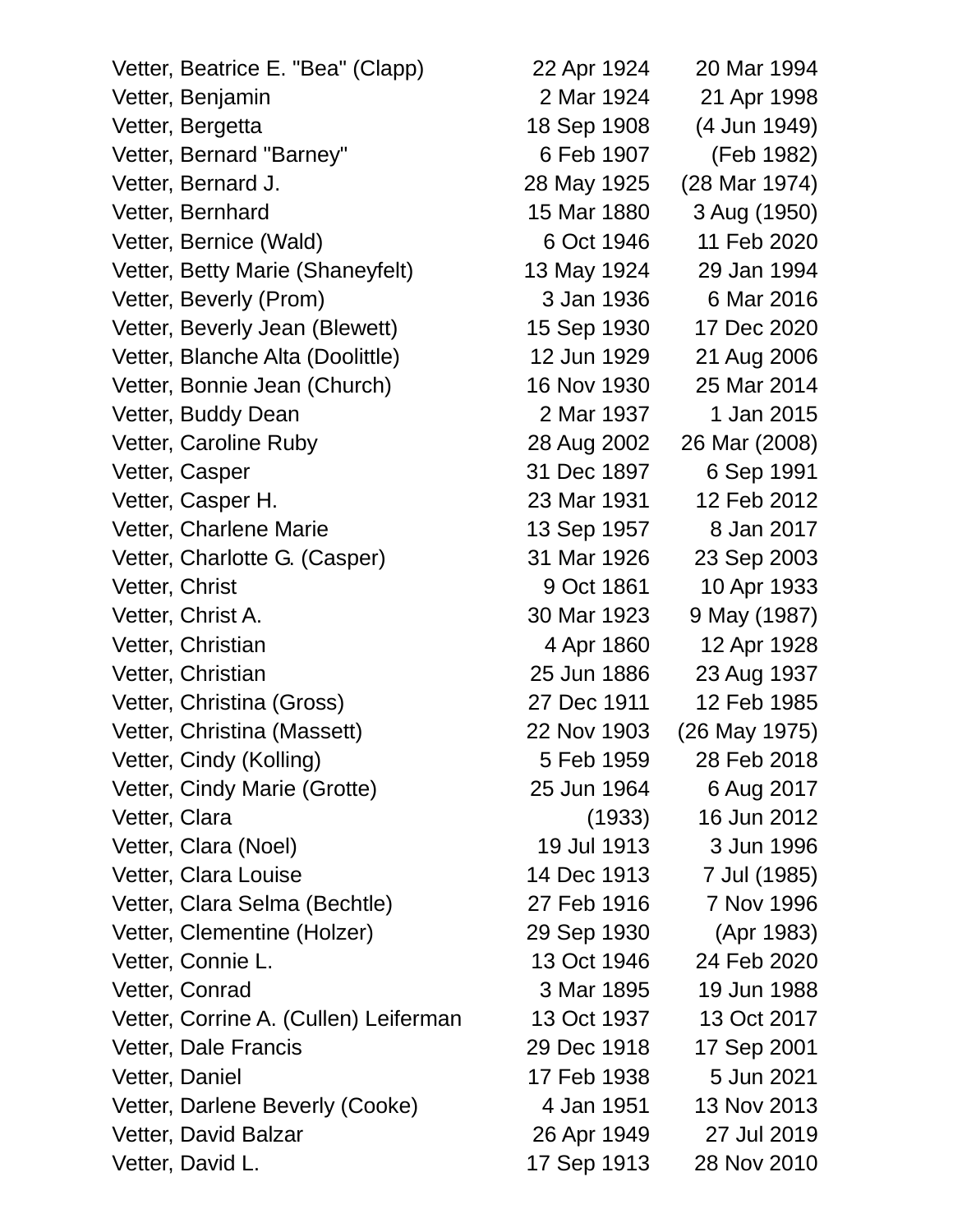Vetter, Dean Arnold 21 Jun 1937 7 Jul 2018 Vetter, Dee M. (Langenfeld) 19 Aug 1947 19 Sep 2014 Vetter, Della Mae (Druba) 31 Oct 1926 16 Jul 2012 Vetter, Denice Diane 24 Nov 1966 24 Jun 2017 Vetter, Destyn "Dusty" Rae (Palmer) 5 Aug 1947 27 Apr 2018 Vetter, Donald 12 Sep 1920 11 Mar 2005 Vetter, Donald Morris 13 Mar 1922 5 Apr 2014 Vetter, Donald Roy 12 Sep 1920 11 Mar 2015 Vetter, Donna (1942) 12 Feb 2009 Vetter, Dorathy (Kroll) 14 Jun 1911 (1979) Vetter, Doris Natalie (Shaneyfelt) 17 May 1918 13 Nov 2005 Vetter, Dorothy M. 17 Oct 1915 11 Feb 1996 Vetter, Dorothy Mary (Blotske) 13 Sep 1925 18 Feb 2016 Vetter, E. H. 12 Aug 1886 1 Mar (not given) Vetter, Edgar A. 10 Jul 1914 20 Dec 1997 Vetter, Edward Arthur 5 Nov 1952 20 Nov 2014 Vetter, Elaine (Boger) 24 Mar 1923 Jul 1979 Vetter, Elda Christina (Schoppert) 7 Jun 1919 14 Nov 2007 Vetter, Elizabeth (1871) (12 Jun 1934) Vetter, Elizabeth 5 Oct 1905 10 Jul 2000 Vetter, Elizabeth (Feist) 12 May 1889 15 Jun 1957) Vetter, Elizabeth (Feist) 28 Dec 1919 Nov 1978 Vetter, Elizabeth (Hager) 14 Oct 1911 (28 Dec 1979) Vetter, Elizabeth Betty (Mathern) 15 Nov 1915 31 Mar 2008 Vetter, Elizabeth Philomena R 8 Aug 1913 29 Jul 1999 Vetter, Ella (Rieger) 13 Feb 1928 (1976) Vetter, Ellen (Johs) 25 Oct 1936 25 Dec 2018 Vetter, Elsie (Bertrum) 17 Nov 1892 Jan 19 (1983) Vetter, Emil 27 Jan 1912 2 Jun 1987 Vetter, Emil M. 68 Feb 1928 9 Dec 2020 Vetter, Emma 21 Jan 1915 6 Sep 2011 Vetter, Ervin W. 15 Jul 1924 5 Jun 2000 Vetter, Ethel Louise (Sather) 28 Nov 1912 (25) Dec 1973 Vetter, Eva (Kuntz) 25 Nov 1923 2 May 2021 Vetter, Eva (Selensky) 31 Jul 1923 15 Oct 2019 Vetter, Felix Anton 16 May 1944 7 Jan 2014 Vetter, Florence (Goodwood) 26 Nov 1918 25 Sep 1976 Vetter, Floyd C. 4 Nov 1950 28 Oct 2008 Vetter, Floyd Revillo **3 Mar 1907** 13 May 1996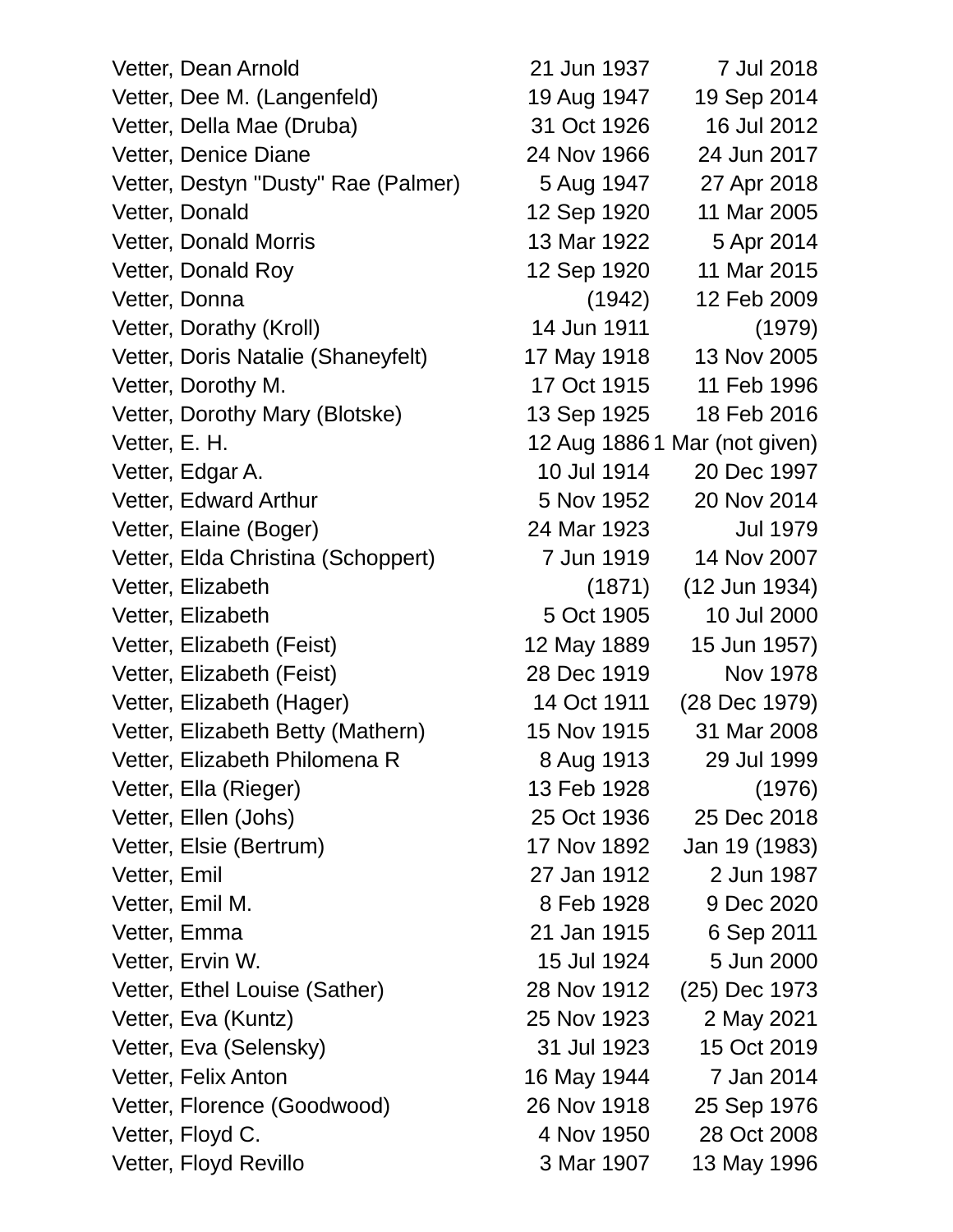| Vetter, Frank                             | (1932)      | 21 Mar 2019    |
|-------------------------------------------|-------------|----------------|
| Vetter, Frank                             | 24 Sep 1909 | 20 Apr 1993    |
| Vetter, Frank                             | 13 Apr 1900 | 17 Jun 1977    |
| Vetter, Frank A.                          | 28 Feb 1921 | 30 Jul 2009    |
| Vetter, Frank Lynn                        | 26 Sep 1945 | 29 Jul 2016    |
| Vetter, Fred                              | 26 Dec 1907 | 29 Jul 1995    |
| Vetter, Fred                              | (1904)      | 4 Oct 1990     |
| Vetter, Frederick Rudolph                 | 11 Jul 1921 | 28 Oct 1999    |
| Vetter, Gary E.                           | 9 Aug 1944  | 19 Oct 1996    |
| Vetter, Genevieve (Schlosser)             | 4 Apr 1907  | Sep 1984       |
| Vetter, George                            | 20 Feb 1942 | 30 Aug 2012    |
| Vetter, George                            | 4 Nov 1912  | $(1$ Sep 1974) |
| Vetter, George Julius                     | 30 Apr 1921 | 7 Sep 2015     |
| Vetter, Gerald "Jerry" L.                 | 11 Jan 1941 | 5 Dec 2007     |
| <b>Vetter, Gerald Francis</b>             | 31 Dec 1934 | 23 Nov 2016    |
| Vetter, Gottfried                         | (not given) | (20 Jun) 1952  |
| Vetter, Günther                           | 2 May 1935  | 22 Apr 2015    |
| Vetter, Gustav                            | 1 Jul 1935  | 24 May 1999    |
| Vetter, Gwen (Swanson)                    | 22 May 1955 | 14 Oct 2010    |
| Vetter, H. Lucille                        | 3 Apr 1915  | 25 Sep 1994    |
| Vetter, Hans S.                           | 6 Feb 1908  | (20 Jul 1980)  |
| Vetter, Harlo A.                          | 14 May 1939 | 11 Jun 2009    |
| Vetter, Hazel Hope (Downs)                | 21 Nov 1913 | 13 Nov 2014    |
| Vetter, Helen (Getz)                      | 13 Dec 1924 | 27 Dec 2016    |
| Vetter, Helen (Larson)                    | 24 Aug 1915 | 19 Aug 1995    |
| Vetter, Helen (Schumacher)                | 19 Jul 1926 | 21 Jul 1999    |
| Vetter, Helen Carol                       | (1921)      | May 1996       |
| Vetter, Helen Catherine                   | 3 Jul 1929  | 15 Sep 2020    |
| Vetter, Helene (Schmidt)                  | 5 Dec 1918  | 18 Apr 2002    |
| Vetter, Henry F.                          | 24 Aug 1908 | 19 Dec 1994    |
| Vetter, Herbert                           | 11 Jul 1927 | 7 Feb 1998     |
| Vetter, Herbert Harold                    | 6 Aug 1923  | 19 Sep 2014    |
| Vetter, Herman                            | 3 Sep 1940  | 20 Nov 2020    |
| Vetter, Hulda                             | (1903)      | 30 Sep 1981    |
| Vetter, Ida M. (Weisz)                    | 20 Jun 1921 | 3 Sep 1991     |
| Vetter, Immanuel                          | (1902)      | 13 Feb 1981    |
| Vetter, Inez Lanore (Hill)                | 24 Feb 1895 | 5 Jan 1982     |
| Vetter, Ione Katherine TK                 | 14 Mar 1911 | 27 Mar (1985)  |
| Vetter, Irene Alyce "Toby" (Hurley) Tobin | 7 Oct 1902  | 24 Feb 1993    |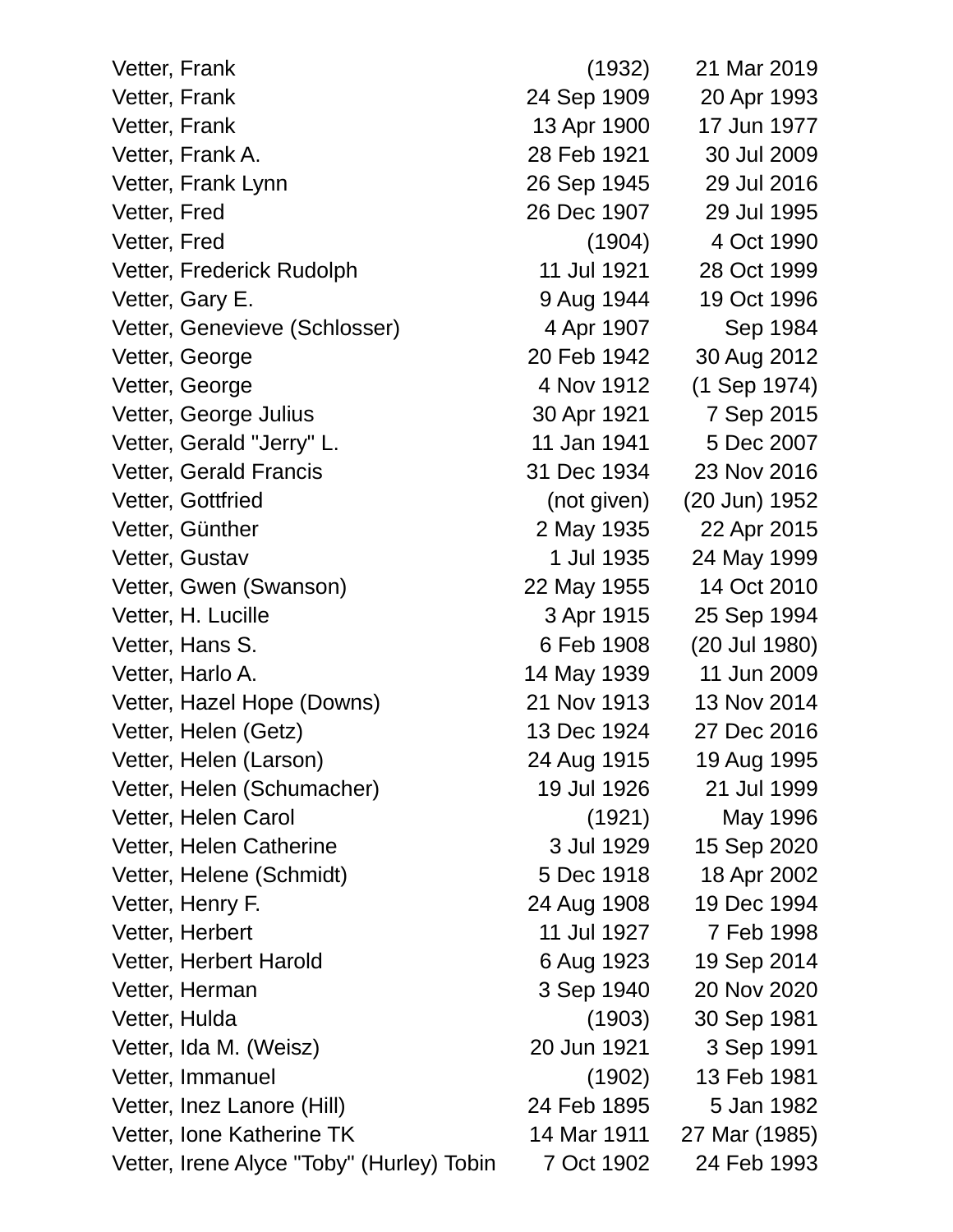| Vetter, Isadore Joseph "Issy" | 7 Apr 1937  | 15 May 2011   |
|-------------------------------|-------------|---------------|
| Vetter, Jacob                 | 6 Sep 1954  | 19 Jul 1998   |
| Vetter, Jacob A.              | 4 Mar 1915  | 10 Aug 1985   |
| Vetter, James                 | 20 Nov 1925 | (26 Jan 1945) |
| Vetter, James "Jim"           | 25 Jun 1938 | 21 Jun 2021   |
| Vetter, James "Jim"           | 5 Jul 1923  | 16 Jul 2013   |
| Vetter, James "Jim" Duane     | 6 Nov 1939  | 17 Nov 2018   |
| Vetter, James C.              | 2 Jun 1912  | 22 Sep 2001   |
| Vetter, James John            | 23 Oct 1944 | 18 Nov 2018   |
| Vetter, Jeanette Ann (Willy)  | 11 Jun 1943 | 24 Mar 1997   |
| Vetter, Jerrell W.            | 5 Jan 1945  | 8 Sep 2000    |
| Vetter, Jim                   | 26 Apr 1934 | 15 Jul 2007   |
| Vetter, Jim E.                | (1927)      | 26 Mar 1995   |
| Vetter, Joe                   | (not given) | (not given)   |
| Vetter, Joe                   | (1916)      | 26 Apr 2007   |
| Vetter, Joe F. "Big Joe"      | 16 Jan 1926 | 18 Nov 2007   |
| Vetter, Johann                | 3 Dec 1859  | 22 Jan 1938   |
| Vetter, Johann                | 22 Jan 1909 | 27 Dec 1980   |
| Vetter, Johann Georg          | 20 Oct 1831 | 28 Dec 1907   |
| Vetter, Johannes              | 25 Jul 1935 | 3 May 1994    |
| Vetter, Johannes V.           | 13 Dec 1865 | (22 Mar 1938) |
| Vetter, John                  | 4 Apr 1927  | 2 Sep 2019    |
| Vetter, John                  | 9 Jan 1930  | 13 Jan 2009   |
| Vetter, John A.               | 15 Jul 1910 | 1 Apr 2003    |
| Vetter, John B.               | 19 May 1910 | 18 Sep 1982   |
| Vetter, John E.               | 30 Jan 1930 | 23 Aug 2010   |
| Vetter, John J.               | 29 Sep 1898 | 19 Dec 1985   |
| Vetter, John J. O.            | 13 Oct 1909 | 24 Sep 1987   |
| Vetter, John Joseph           | 3 Apr 1953  | 12 May 2016   |
| Vetter, John K.               | 15 Aug 1913 | 17 Sep 1971   |
| Vetter, John V.               | 17 Oct 1934 | 10 May 2002   |
| Vetter, John W.               | 10 Feb 1915 | 27 Mar 1999   |
| Vetter, John William          | 19 Sep 1939 | 24 Dec 2013   |
| Vetter, Jonathan              | 29 Apr 2008 | 4 Jan 2014    |
| Vetter, Joseph                | 18 Dec 1874 | 20 Oct (1946) |
| Vetter, Joseph                | 8 Jan 1899  | 6 Feb 1980    |
| Vetter, Joseph                | 18 Nov 1902 | 5 Jan 1985    |
| Vetter, Joseph                | 1866        | 2 Jan 1947    |
| Vetter, Joseph F.             | 2 Apr 1930  | 19 Apr 1998   |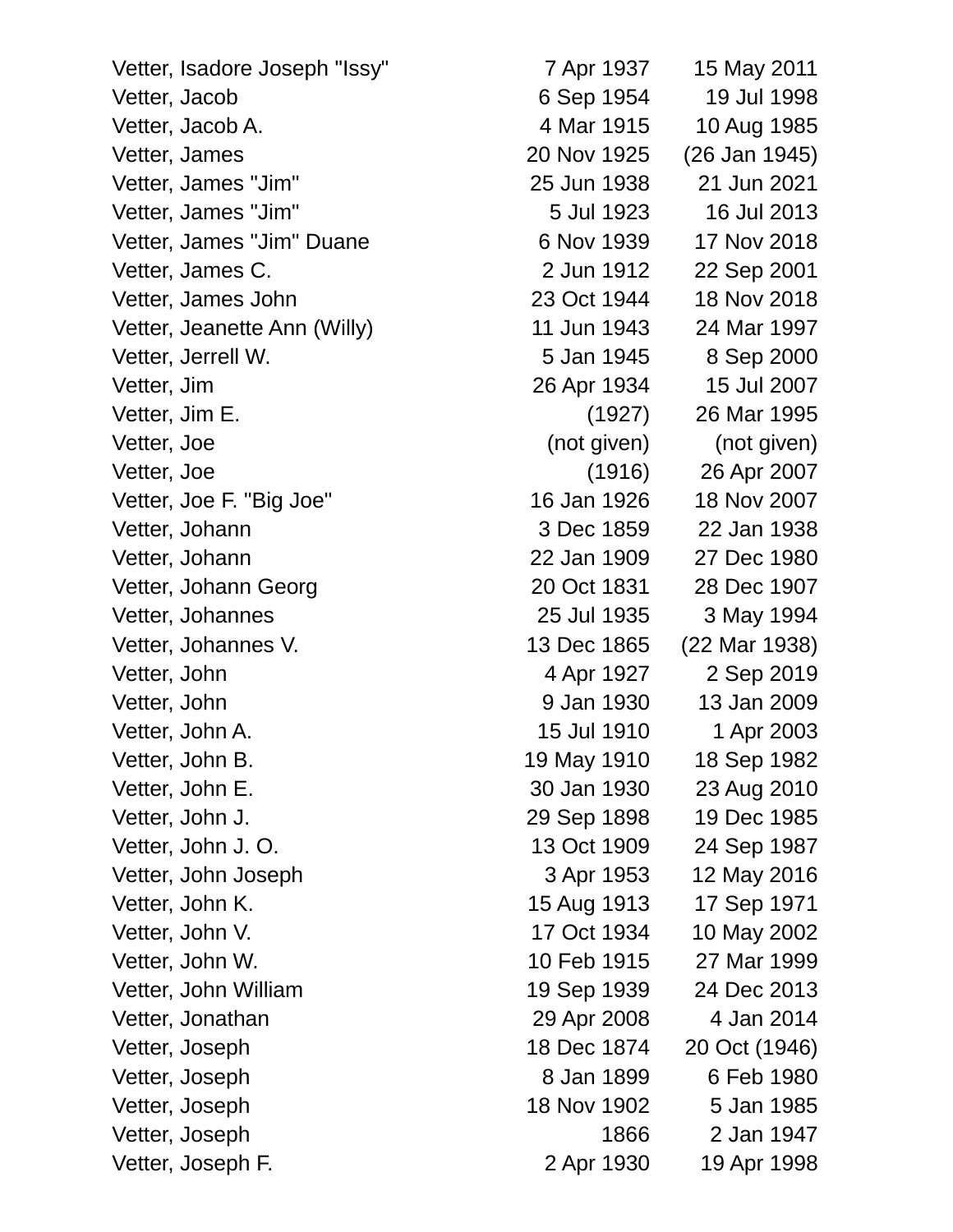| Vetter, Joseph F.                     | 18 Nov 1909 | 26 Apr 1996  |
|---------------------------------------|-------------|--------------|
| Vetter, Joseph J.                     | 25 Aug 1906 | Sep 1980     |
| Vetter, Joseph K.                     | 8 Apr 1930  | 18 Jul 1994  |
| Vetter, Joseph P.                     | 16 Jan 1932 | 22 Oct 1998  |
| Vetter, Joseph T. "Joe T"             | 28 Aug 1936 | 25 Dec 2009  |
| Vetter, Josephine                     | (not given) | (Jun) 1948   |
| Vetter, Joshua Cole                   | 24 Aug 1995 | 24 Aug 1995  |
| Vetter, Julia                         | 6 Mar 1895  | 19 Jun 1980  |
| Vetter, Julia (Horvath)               | 14 Jul 1913 | 21 Oct 1997  |
| Vetter, Julius J.                     | 18 Nov 1910 | 25 Aug 1997  |
| Vetter, Kasper                        | 14 Dec 1915 | 11 Oct 1994  |
| Vetter, Katherine "Katie"             | 7 Nov 1915  | 17 Jan 1980  |
| Vetter, Katherine "Katie" (Ell)       | 12 Apr 1910 | 7 Oct 1989   |
| Vetter, Katherine (Kroll)             | 11 May 1918 | 27 Jun 2005  |
| Vetter, Katherine (Sadler)            | 19 May 1882 | (2) Jun 1952 |
| Vetter, Kathryn "Katie" (Gefreh)      | 26 Apr 1924 | 5 Aug 2011   |
| Vetter, Kathryn (Noel)                | 18 Jan 1916 | Oct 1990     |
| Vetter, Keith L.                      | 20 Jul 1957 | 28 Oct 2006  |
| Vetter, Kelsey Ann                    | 6 Sep 1991  | 6 Sep 1991   |
| Vetter, Kenneth "Big Dog" J.          | 12 Nov 1960 | 6 Oct 2020   |
| Vetter, Kenneth L.                    | 21 Nov 1953 | (Sep 1984)   |
| Vetter, Kenneth Max                   | 15 Aug 1939 | 9 Oct 1999   |
| Vetter, Kenneth Michael               | 1 Feb 1946  | 19 Jul 2008  |
| Vetter, Kimberly Lou (Sheldon)        | 8 Apr 1962  | 30 Apr 2016  |
| Vetter, Larry                         | 12 Feb 1952 | 15 Mar 2007  |
| Vetter, Larry "Pete"                  | 24 Jun 1943 | 12 Jul 2015  |
| Vetter, Larry Lewis                   | 30 Oct 1945 | 23 Mar 2021  |
| Vetter, Laura Bertha (Shinabarger)    | 25 Jul 1917 | 4 Aug 1998   |
| Vetter, LaVerne (Ziegler)             | (1941)      | 20 Nov 2017  |
| Vetter, Lawrence                      | 9 Mar 1910  | 31 Jul 1993  |
| Vetter, Leland Eugene                 | 25 Feb 1932 | (1991)       |
| Vetter, Lena (Schwan) Frieson         | 12 Jun 1922 | 24 Feb 2017  |
| Vetter, Leo                           | 5 Jul 1931  | 8 Mar 2011   |
| Vetter, Leo Anthony                   | 26 Jul 1932 | 9 Mar 2017   |
| Vetter, Leo Antone                    | 6 Sep 1943  | 19 Dec 2019  |
| Vetter, Leo B. "Sonny"                | 8 Jun 1935  | 2 Nov 1999   |
| Vetter, Leo J.                        | 9 Nov 1931  | 27 Oct 2004  |
| Vetter, Leona                         | 19 Jun 1936 | 13 May 2012  |
| Vetter, Leona Alice (Peterson) Haydal | 14 Apr 1940 | 13 Jul 2014  |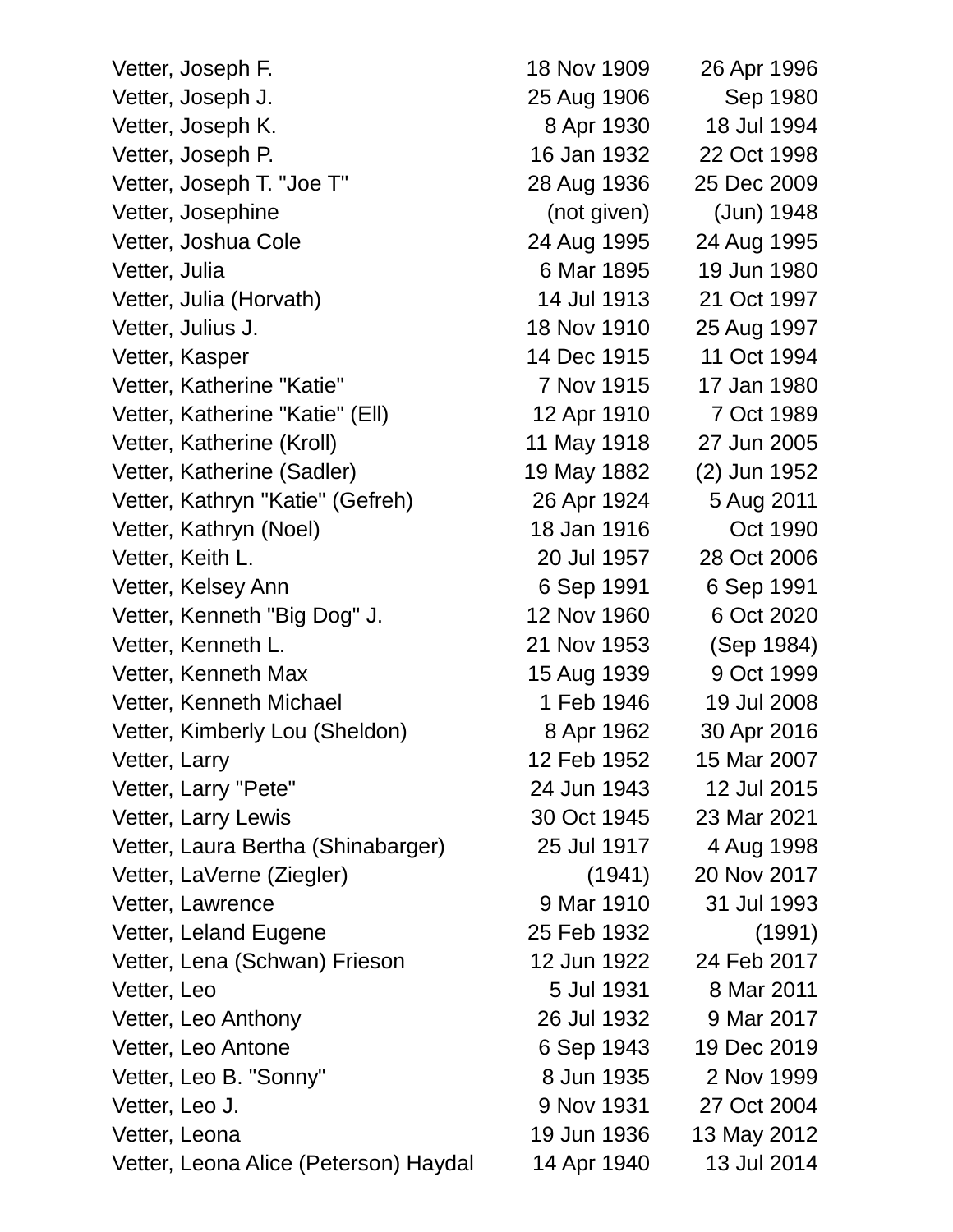Vetter, Leonard 10 Feb 1930 16 Nov 1998 Vetter, Leonard Francis 12 Jan 1941 3 Sep 2016 Vetter, Leonard Harold 23 Jun 1921 16 May 2007 Vetter, Lester H. 30 Jan 1929 6 Nov 2014 Vetter, Lillian R. (Silbernagel) 30 May 1939 10 Jan 2006 Vetter, Linda M. (Eberle) 2 Apr 1950 14 Jul 2013 Vetter, Loretta Berneice (Sprenger) 12 Sep 1927 27 Nov 1991 Vetter, Louis 2008 1908 9 Jul 1992 Vetter, Louis 17 Jul 1930 9 Jul 1992 Vetter, Louise (Redmond) Schoening 16 Dec 1930 6 Oct 2020 Vetter, Lucretia S. (Morris) 23 Dec 1954 10 Jan 1998 Vetter, Ludmilla (Kuhn) 6 May 1931 6 Apr 1997 Vetter, Ludwig 16 Apr 1918 19 Jun 2011 Vetter, Luella Mae (Smith) 10 Mar 1926 30 Jul 2005 Vetter, Lynn 11 Sep 1950 11 Jul 2011 Vetter, Lynn Eugene 23 Jan 1921 16 Nov 2009 Vetter, Magdalena 15 May 1879 22 May 1964 Vetter, Magdalena (Keller) 9 Sep 1902 (14 Aug 1981) Vetter, Magdalena (Unser) 22 Jul 1877 (18 Oct 1948) Vetter, Margaret (Bosch) 7 Nov 1900 Oct 1981 Vetter, Margaret (Mathern) 12 Oct 1917 15 Aug 2003 Vetter, Margaret (Trautman) 11 Jun 1930 1 Oct 2021 Vetter, Margaret Angela 1927 20 Jan 2015 Vetter, Margaret Marie BH 18 Feb 1924 2 Jan 2010 Vetter, Margo (Hill) 29 Aug 1951 2 Apr 2013 Vetter, Maria (Gaeckle) 19 Dec 1911 14 Aug 1984 Vetter, Maria (Heinrich) 7 Mar 1897 10 Jun 1994 Vetter, Maria (Hummel) 24 Feb 1889 (14) Jan 1955 Vetter, Maria (Ripplinger) 31 Jul 1916 16 Oct 2005 Vetter, Maria (Schaible) 20 Jun 1892 7 Jun 1991 Vetter, Marie (Meisenhoelder) 6 Feb 1859 (20 Jun 1923) Vetter, Marjorie "Marj" Doris (Mason) 31 Jan 1938 30 Nov 2017 Vetter, Mark C. 31 Dec 1960 8 Jun 2013 Vetter, Marlene Ann (Inghram) 7 Feb 1940 10 Jan 1997 Vetter, Marlin R. 5 Jun 1946 28 Jan 2011 Vetter, Martha (Heinle) 23 Feb 1906 19 Nov 2000 Vetter, Martha (Lechner) 9 Aug 1899 31 Jan 1986 Vetter, Martin 12 Nov 1848 (Jan 1918)

Vetter, Martin 2 Oct 1913 20 Apr 1971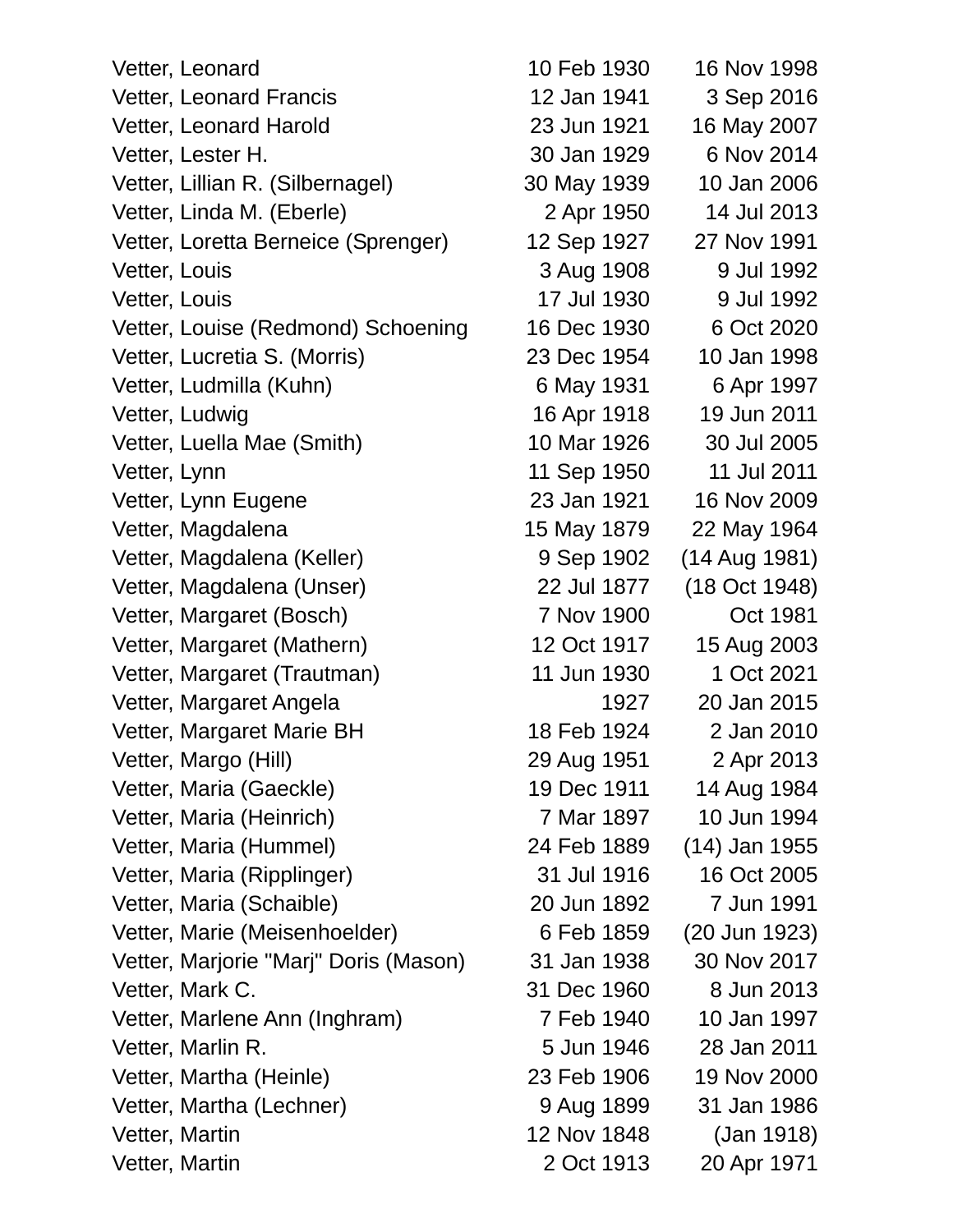Vetter, Martin A. 29 Jun 1913 Dec 1977 Vetter, Mary (Gross) 25 Jan 1932 16 Dec 2020 Vetter, Mary (Kuntz) 11 Jun 1938 8 Oct 2021 Vetter, Mary (Schumacher) 26 Apr 1911 18 Oct 2003 Vetter, Mary Ann 6 Feb 1890 11 Jan 1980 Vetter, Mary F. 31 Aug 1934 5 Aug 2002 Vetter, Mary Jo (Grassel) 11 Jan 1918 23 Nov 2013 Vetter, Mary Kay (Hondl) 9 Oct 1922 10 Jul 2010 Vetter, MaryAnn (Weigel) 26 Mar 1942 19 Oct 2020 Vetter, Math K. 17 Jul 1922 (1978) Vetter, Mathias 30 Sep 1934 27 Apr 1995 Vetter, Mathilda (1895) Jun 1975 Vetter, Mathilda (Wiege) 21 Feb 1894 23 Dec (1962) Vetter, Max Bernard 1 Jan 1917 21 May 1987 Vetter, May B. (Doolittle) 5 Feb 1931 20 Apr 2005 Vetter, Merle (Groves) 7 Oct 1913 15 Oct 1988 Vetter, Michael 15 Jul 1907 31 Jan 1983 Vetter, Michael 24 Oct 1911 Feb 1976 Vetter, Michael "Mike" 2 Jul 1937 20 Aug 2006 Vetter, Mike 29 Jan 1930 14 May 2019 Vetter, Nancy Ann (Koch) 24 Mar 1934 11 May 2016 Vetter, Nick (1925) 18 Oct 2012 Vetter, Odelia (Sep 1863) Dec 1919 Vetter, Ole 1 Sep 1911 26 Jan 1985 Vetter, Oliva (Dewald) 29 Aug 1923 22 Sep 2020 Vetter, Ollie (Boyd) 10 Aug 1926 5 Mar 2019 Vetter, Ollie Elaine (Boyd) 10 Aug 1926 5 Mar 2019 Vetter, Otto 5 Oct 1907 18 Mar 1991 Vetter, Otto 21 Nov 1886 21 May 1953 Vetter, Pamela "Pam" Marie (Dykema) 21 Feb 1973 11 Oct 2018 Vetter, Patricia Louise 6 Nov 1957 Sep 1990 Vetter, Paul 10 Jul 1910 10 Jul 1910 10 Jun 2004 Vetter, Pauline (Schaff) 14 Feb 1902 4 May 1987 Vetter, Peter 22 May 1935 14 Aug 1996 Vetter, Peter 1 1 Jan 1929 31 Oct 1996 Vetter, Peter "Pete" Jacob 7 Feb 1936 22 Jun 2013 Vetter, Petronella (Hartman) 31 Mar (1912) 15 Aug 1941 Vetter, Philip 2 Aug 1924 22 Sep 1968

Vetter, Philip 19 Sep 1915 (17 Dec 1983)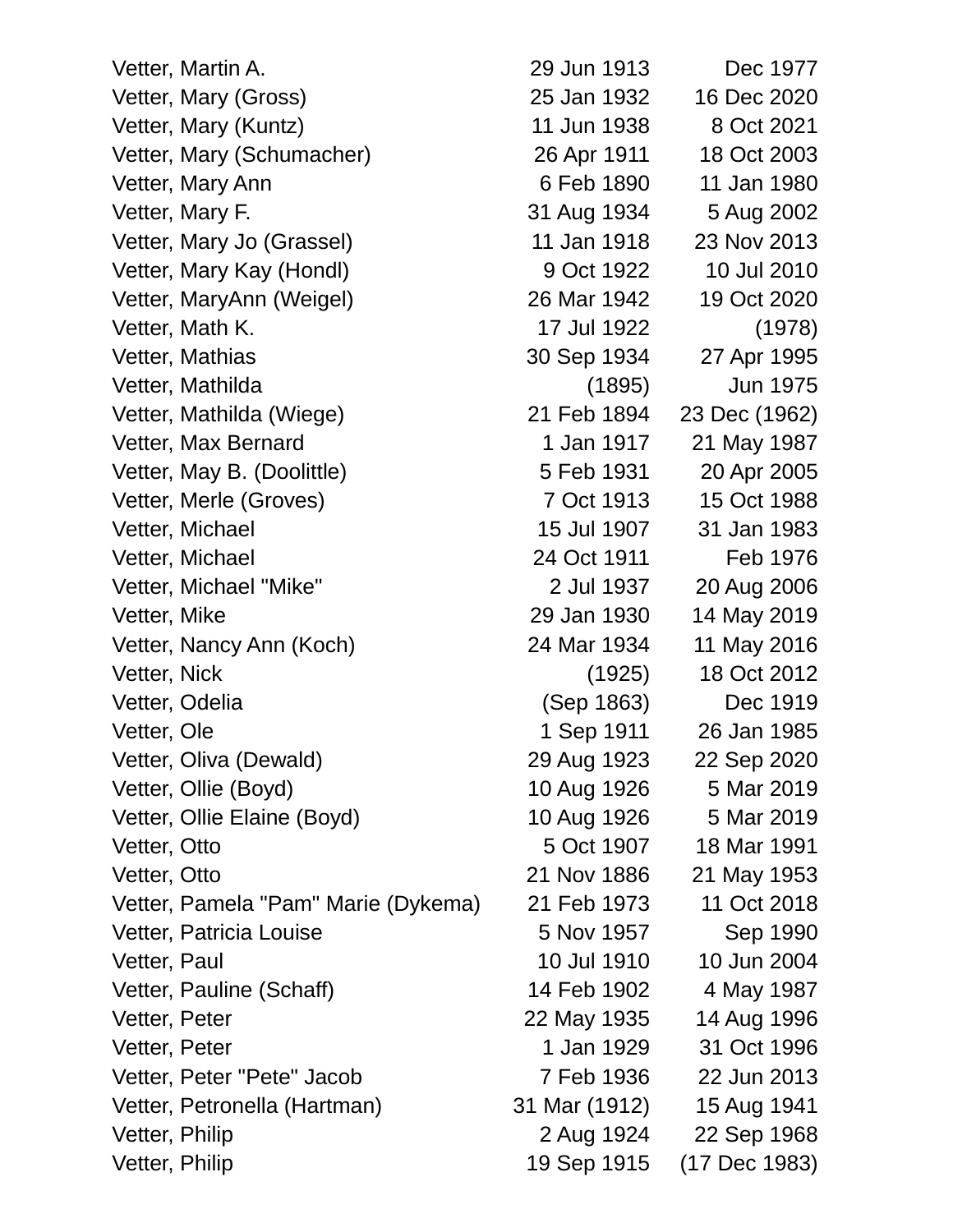Vetter, Philomena (Volk) 27 Feb 1912 15 Mar 2004 Vetter, Ralph 16 Dec 1943 1 Feb 1995 Vetter, Ralph James 3 Mar 1942 4 Feb 2009 Vetter, Randy Joe 1 Jan 1955 4 Feb 2021 Vetter, Ray 6 Oct 1911 11 Dec 1981 Vetter, Raymond 11 Nov 1919 10 Mar 2012 Vetter, Raymond 20 Nov 1916 17 Feb 1985 Vetter, Raymond 8 Jul 1936 10 Apr 2000 Vetter, Raymond "Ray" 11 Feb 1924 16 May 2021 Vetter, Raymond "Ray" 3 Nov 1942 17 Dec 2019 Vetter, Regina (Bitz) Heinz 17 Dec 1868 25 Feb (1957) Vetter, Renate Gertrud (Klein) (1935) 24 May 2015 Vetter, Reuben E. 18 Dec 1912 (1982) Vetter, Richard (1937) 30 Oct 1998 Vetter, Richard Paul 16 Aug 1977 Apr 1982 Vetter, Robert 20 Nov 1909 6 Dec 1986 Vetter, Robert "Bob" Edward 27 Jun 1931 28 Jun 2017 Vetter, Robert "Bob" Lee 10 May 1924 14 Jan 2007 Vetter, Robert Daniel 29 Sep 1994 7 Sep 2008 Vetter, Robert Joe 20 Sep 1922 31 May 2013 Vetter, Roger Dale 3 Dec 1948 8 Oct 2016 Vetter, Roger James 29 Nov 1951 Oct 1990 Vetter, Roger W. 11 Jun 1938 15 Sep 2020 Vetter, Roland Walter 23 Mar 1916 8 Sep 2001 Vetter, Ronald Wade "Ron" 22 Jun 1942 2 May 2019 Vetter, Rose 30 May 1916 3 Mar 2000 Vetter, Rose (Volk) 17 Apr 1912 24 Apr 1999 Vetter, Rose B. "Rosa" (Haak) 19 Jun 1891 11 Apr 1994 Vetter, Rosina "Rose" (Eman) 2 Mar 1911 21 Jul 2002 Vetter, Rosina "Rose" (Masseth) 15 May 1943 30 Jun 2021 Vetter, Roy 1966 Vetter, Roy B. (1987) 6 Aug 1912 1 Dec 1987 Vetter, Ruth (Mehrer) 6 Apr 1918 17 Mar 1997 Vetter, Ruth (Wood) Heath Spring 18 Nov 1923 31 Jan 2008 Vetter, Ruth Ann (Hayward) 15 Mar 1916 20 Sep 2003 Vetter, Ruth Evelyn (Sorensen) 4 Sep 1916 6 Feb 2014 Vetter, Ruth Lucille (Toof) 15 May 1915 14 Jun 2007 Vetter, Sandra Clair (Sautner) 30 Mar 1948 20 Jun 2004

Vetter, Sandra Kay (Knapp) 23 Aug 1947 29 Dec 2019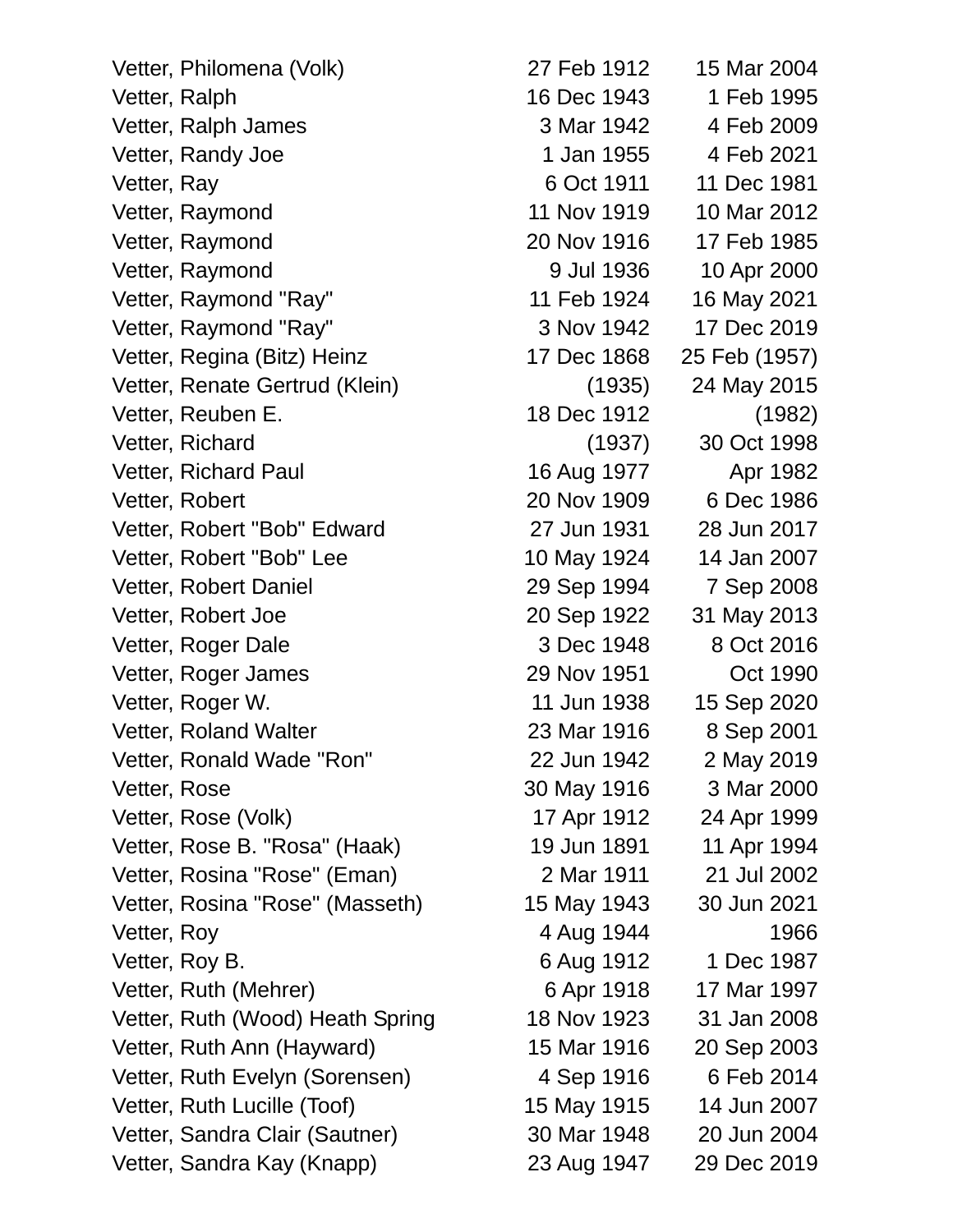Vetter, Sebald 1 Jan 1938 25 Dec 2018 Vetter, Sherrill **1946** 8 Dec 2020 Vetter, Shirlein Cathrin (Bichler) 19 Jan 1946 19 Dec 2019 Vetter, Shirley Ann (Wentz) 17 Aug 1950 10 Aug 1996 Vetter, Shirley H. 27 Dec 1943 8 May 2018 Vetter, Stanley (1959) 11 May 2016 Vetter, Stephen 11 Aug 1921 27 Jan 2014 Vetter, Sue P. (McCullough) 24 Jul 1945 29 Nov 2013 Vetter, Sylvester J. "Sy" (1913) 12 Jan 1994 Vetter, Theodore Howard 10 Jan 1916 16 Jun (1943) Vetter, Thomas William 26 Mar 1910 31 Jan 2006 Vetter, Tyler Lawrence 19 Oct 1986 16 Aug 2021 Vetter, Urban 7 Jul 1955 4 Dec 2011 Vetter, V. B. Valentine 20 Feb 1902 22 Apr 1988 Vetter, Valentine 23 Feb 1919 15 Mar 1991 Vetter, Valery "Val" 15 Oct 1957 22 May 2015 Vetter, Verna Faye (Ashenfelter) 17 Jan 1939 17 Sep 2015 Vetter, Vernon "Vern" (1916) (1916) 1995 Vetter, Veronica (Frost) 25 Nov 1925 5 Aug 2014 Vetter, Veronika (Wangler) 14 Oct 1902 (Jul 1963) Vetter, Virginia A. (Moran) 19 Nov 1925 13 Jul 1993 Vetter, Wallace "Wally" 17 Dec 1935 13 Apr 2016 Vetter, Wanda Jean (Smithson) 23 Nov 1952 28 Oct 2006 Vetter, Wendelin J. 3 Oct 1922 24 Jul 2016 Vetter, Wendelin M. 6 Nov 1884 4 Jul (1974) Vetter, Wendelyn (Fr. Vetter) 5 Oct 1933 20 Oct 2016 Vetter, Wendlen 15 Jul 1931 30 Nov 2012 Vetter, Wilhelm "Bill" (1903) 22 Jan 1991 Vetter, William "Bill" 18 Jul 1920 3 Aug (2009) Vetter, William "Bill" "Willie" 16 Oct 1935 24 Aug 2011 Vetter, William "Bill" Joe 28 Sep 1963 20 Jul 2017 Vetter, William 'Bill' 28 Sep 1963 20 Jul 2017 Vetter, Wolfgang (1920) 16 May 2008 Vetter, Yvonne Lee (Hallett) 12 May 1959 3 Feb 2017 Vetter, Zita Mary (Tegenkamp) 18 Jul 1953 26 Aug 2020 Vetterman, Dayton James 29 May 1979 12 Mar 2002 Vettern, Hilda (Hanson) 21 Apr 1911 1 Jul 1998 Vetters, Ann Buelah Charlotte (1895) 15 Aug 1993 Vetters, David Leslie "Les" (1922) Jul 1993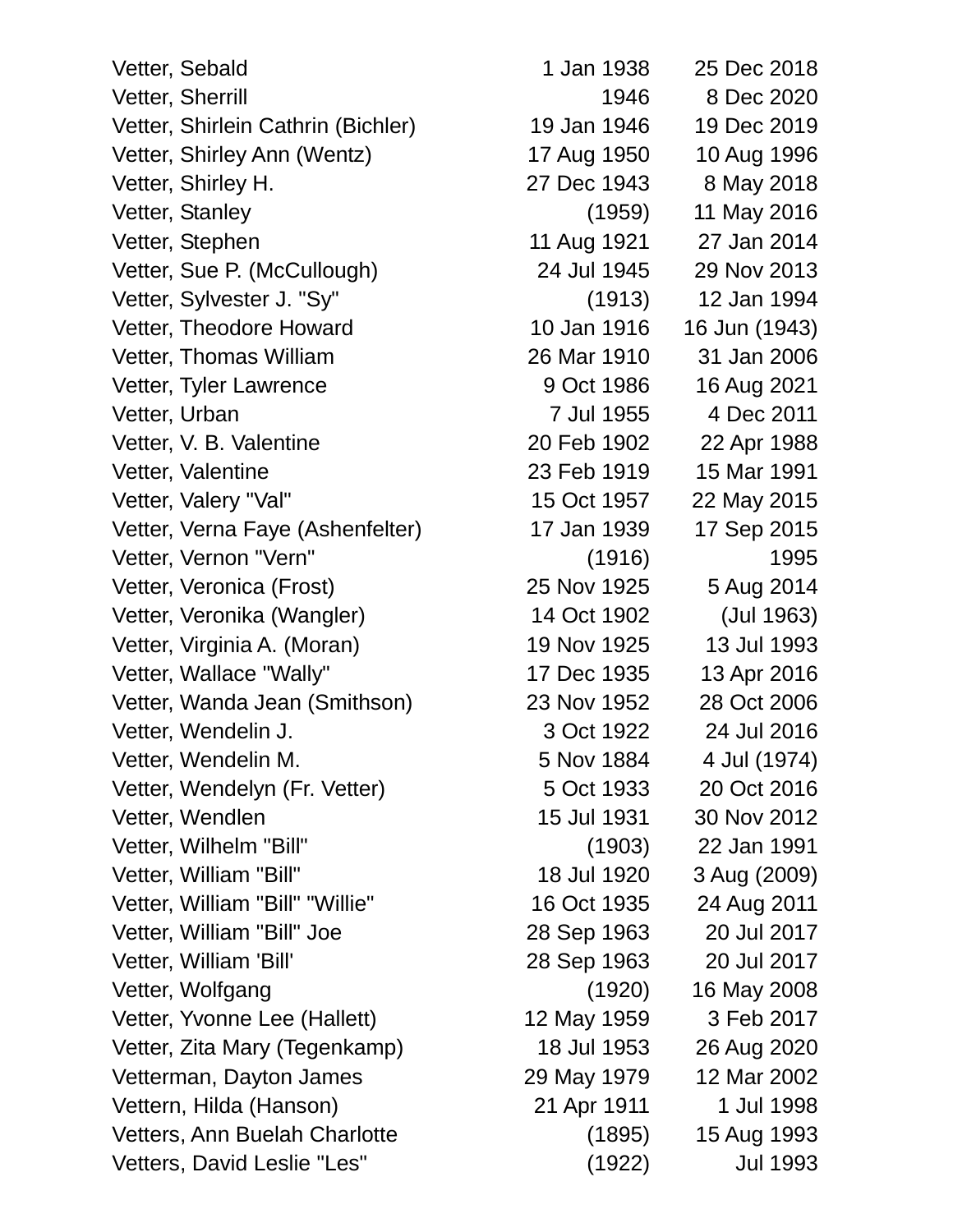Vetting, Kenneth Raymond 12 Nov 1902 31 Jul 2000 Veurink, Gradus M. 22 Jun 1910 29 Apr 1991 Veurink, Ruby (Jansen) 5 Jan 1895 19 Feb 1992 Veverka, Jeanette (Benz) 16 Apr 1946 10 Nov 2015 Veverka, Louis 27 Sep 1913 14 Feb 1982 Veverka, Mary (Polensky) 7 Sep 1909 27 Aug 1988 Veverka, Vincent "Vince" 19 Dec 1937 7 Jan 2016 Vial, Clinton F. 3 Oct 1907 (18 Feb 1983) Vial, Helen M. (Dickinson) (1926) 19 Nov 1987 Viall, Dorothy R. (Fahlgren) 11 Sep 1920 (Jun 1982) Vialpando, Rudy L. 6 and 1948 1998 Viands, Lydia (Zeh) 14 Jun 1921 30 Sep 2002 Vibeto, Winifred A. (McCartney) 16 Jan 1913 17 Jun 1988 Vicary, Clara (Couture) Meyers 11 Aug 1905 8 Feb 2001 Vice, John E. 27 Jan 1913 (2000) Vicha, Karen Kay 10 10 Apr 1967 15 May 1988 Vick, Anne (Sundfor) 14 Mar 1899 3 Nov 1995 Vick, Clifford 27 May 1911 15 Aug (1983) Vick, Daren Joy 5 May 1927 2 Jun 2015

Vettleson, Rose M. 6 Oct 1962 17 Nov 2000 Veulek, Frank C. 1 Oct 1900 (23 Aug 1980) Veum, William L. 6 Jul 1936 28 Feb 1996 Veverka, Anna (Jilek) 18 Jun 1912 14 Sep 1993 Veverka, Emil 18 Mar 1902 (17 Feb 1982) Veverka, Mary E. 3 Jan 1933 8 Feb 1992 Veverka, Rose (Schlapman) 4 Mar 1908 29 Dec 1989 Vezina, David B. 6 Aug 1948 23 Mar 1993 Vezina, Lois Ann (Frazer) 3 Oct 1929 23 Oct 2000 Viall, Walter (1919) 4 Dec 1994 Vian, Mabel E. 7 Oct 1900 (Jul) 1924 Vibber, Jerry O. (1936) 6 Jan 1992 Vibe, Paul 13 Mar 1875 (1935) Vicek, Helene Magdalena 13 Jun 1931 9 Jun 1998 Vicha, Lois (Schaefer) 24 Oct 1931 2 Feb 2012 Vicinus, William P. 1 Sep 1907 (26 Sep 1964) Vicital, Albina 8 Nov 1900 Sep 1998 Vick, Alice Faye (Zaun) 30 Nov 1950 30 May 2013 Vick, Alma E. 26 Oct 1903 24 Apr 2000 Vick, Alton "Al" Kenneth 30 Jun 1920 17 Apr 2014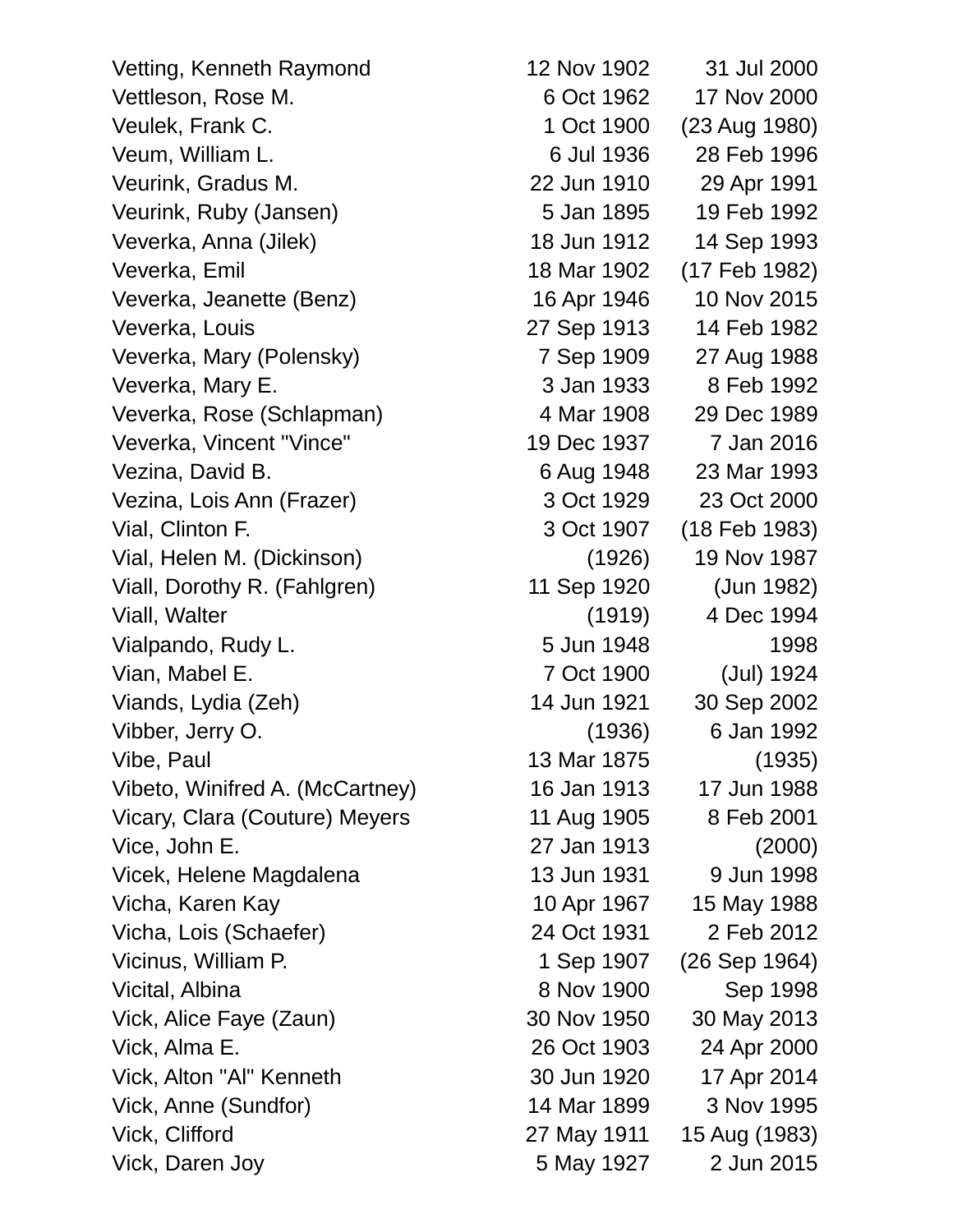Vick, David Richard :Dave" 31 May 1937 31 Mar 2019 Vick, Dawn (Anderson) 22 Jan 1934 19 Apr 2004 Vick, Delores "Irene" (Bird) 10 May 1926 11 Nov 2018 Vick, Donald (1924) 11 Feb 2000 Vick, Emma C. 14 Oct 1870 1 Jun (1957) Vick, Floyd Edward 24 Nov 1916 25 Jan 1996 Vick, Gary R. 5 Jun 1963 8 Sep 2021 Vick, Hazel B. (Rood) 23 Mar 1900 (Dec 1983) Vick, Hilda M. (Melbostad) 16 Apr 1899 8 Feb 2000 Vick, Josephine Henrietta (Knorr) 11 Jun 1926 29 Jan 2018 Vick, Lyall 14 Oct 1912 2 Apr 2008 Vick, Marie Adele (Grinsteiner) 2 Oct 1948 10 Oct 2015 Vick, Martha (Hauser) 17 Oct 1908 6 Oct 2002 Vick, Myrtle E. (Nicholson) 31 Mar 1906 22 Aug 1992 Vick, Norris Laverne (1912) Mar 1996 Vick, Trenton Joe 20 Jul 2012 24 Dec 2020 Vick, Violet Margarette (Stashuk) 7 Mar 1931 16 Mar 2020 Vick, Warren James 15 Mar 1959 24 Sep 2021 Vick, Zona Gale (McElwain) 2 Nov 1915 18 Jan 2019 Vickerman, Dennis "Denny" 18 Sep 1946 13 Dec 2009 Vickerman, Glenn "Polly" (Johnson) 3 Oct 1889 13 Jul 1991 Vickerman, John Clifford 7 Nov 1937 2 Apr 2021 Vickerman, Ruth (Snyder) (1916) Dec 1992 Vickers, Albert 4 Oct 1906 20 Aug (1987) Vickers, Allan 31 Mar 1917 27 Jun 1998 Vickers, Bernadette A. (Maloney) 4 Sep 1915 29 Jan 1997 Vickers, David L. "Bud" 5 Nov 1925 13 Aug 1999 Vickers, Edna M. (1914) Jun 1991 Vickers, Evelynn Lois (Bailey) 3 Jun 1931 31 Jan (2007) Vickers, Grace Evelyn 31 Jul 1905 1994 Vickers, Herbert Clifford (1916) 17 Dec 1991 Vickers, Llewellyn N. 27 Jan 1926 5 Oct 1938 Vickers, Margery June (Brown) 3 Jun 1920 Jul 1998 Vickers, Michael "Mick" Lee 8 Mar 1930 20 Mar 2021 Vickers, Rebecca Jo Mabel (Seibel) 9 Oct 1980 9 Aug 2019 Vickers, Ruby Ella (Cain) 8 May 1909 11 Dec 2002 Vickers, Thomas Wayne 23 Aug 1918 12 Sep 2002 Vickery, Bonnie Kathleen (Deis) 22 Sep 1972 15 Jan 2020 Vickery, James Robert (1925) 24 Aug 1990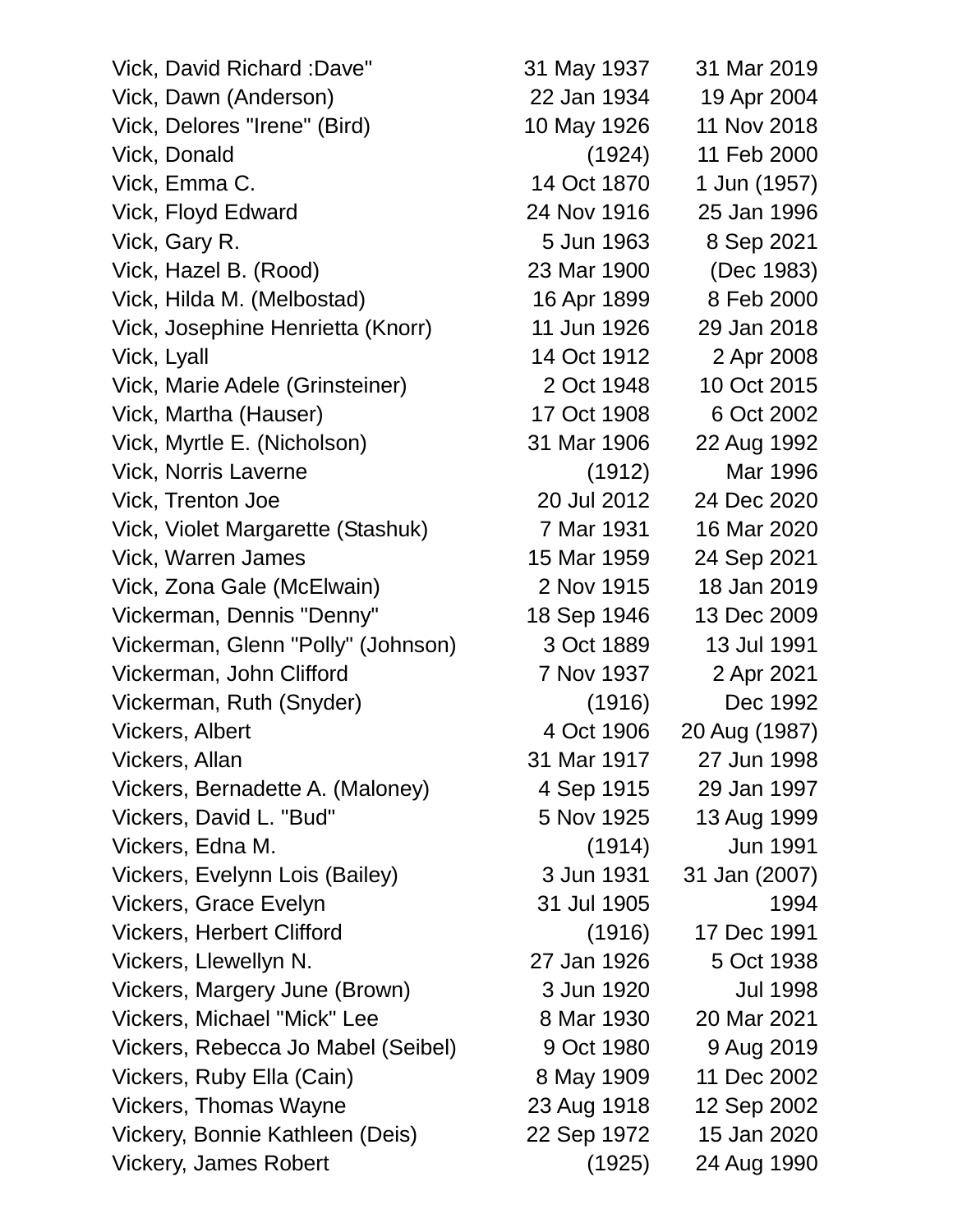Vickery, Steven Michael 10 Jan 1952 24 Mar 1995 Vickery, Susan M. (Schneider) 29 Nov 1952 4 Feb 2016 Vickman, Charlotte (Fettig) 11 Dec 1911 17 Dec 1988 Vickman, Francis L. 25 Nov 1916 18 Nov 1981 Vickmark, Colleen M. (Meade) 28 Nov 1927 12 May 1991 Vickmark, Courtney Kristina 15 Mar 1976 25 Oct 2012 Vickney, Mildred Ann 1 Apr 1898 20 Dec 1995 Vickrey, Emma Ida (Rathjen) (1911) (1946) Vickstrom, Edna Ellen (Beyl) 1 Jan 1927 6 Mar 2001 Vickstrom, Velma M. (Heringer) 18 May 1919 19 Sep 1998 Vicory, Ivan 28 Apr 1913 29 Sep 1998 Victor, Anna Marie (Geiger) 19 Aug 1926 28 Aug 2008 Victor, Brett A. 24 Oct 1991 25 Jun 2014 Victor, Esther A. (Jeske) 1 Jan 1919 9 Nov 1998 Victor, Gloria Mae 26 Sep 1925 1 Feb 2017 Victor, Irene (Benz) 12 Jun 1929 15 Nov 2005 Victor, Janet (not given) (Dec 2000) Victor, Joe M. 2008. The State of the State of the State of Apr 1919 12 Jan 1987 Victor, John 15 Jun 1887 (28 Oct 1950) Victor, Mary (Fischer) 11 Jul 1891 Apr 1979 Victor, Mary Edna "Eddie" (1916) May 1997 Victor, Otto 24 Jun 1912 29 Mar 2013 Victoria, Madeline J. AMH 20 May 1913 13 May 2001 Victory, Juanita Jeanette 20 Apr 1916 25 Apr 2000 Vida, Brigitta (1906) 8 Aug 1994 Vidal, Amber Marie 22 Oct 1998 22 Oct 1998 Vidal, Margarete Helene (Schilling) 12 Jan 1920 13 Jun 2010 Vidger, Harry 25 Mar 1896 Apr 1982 Vidger, Harry Herbert 13 Dec 1925 7 Jan 2019 Vidger, Leola Joyce "Lee" (Lindsay) 24 Aug 1925 26 Sep 2021 Vidmar, Florine E. 28 Sep 1924 6 Dec 2000 Vidoto, Nina (Kireef) (not given) 15 Aug 2004 Vie, Edgar (1919) 13 Mar 1995 Vie, Thomas 27 Nov 1934 12 Oct 2015 Viebrock, Bertha (Sickle) 19 Sep 1879 (17) Feb 1955 Viebrock, William L. 17 Apr 1880 (21) Feb 1956 Viedt, Daniel Evans 29 Dec 1954 17 Mar 2004 Viedt, Lois 22 Apr 1931 2 Oct 2005

Viedt, Robert E. 'Bob' 8 Aug 1918 5 Apr 2007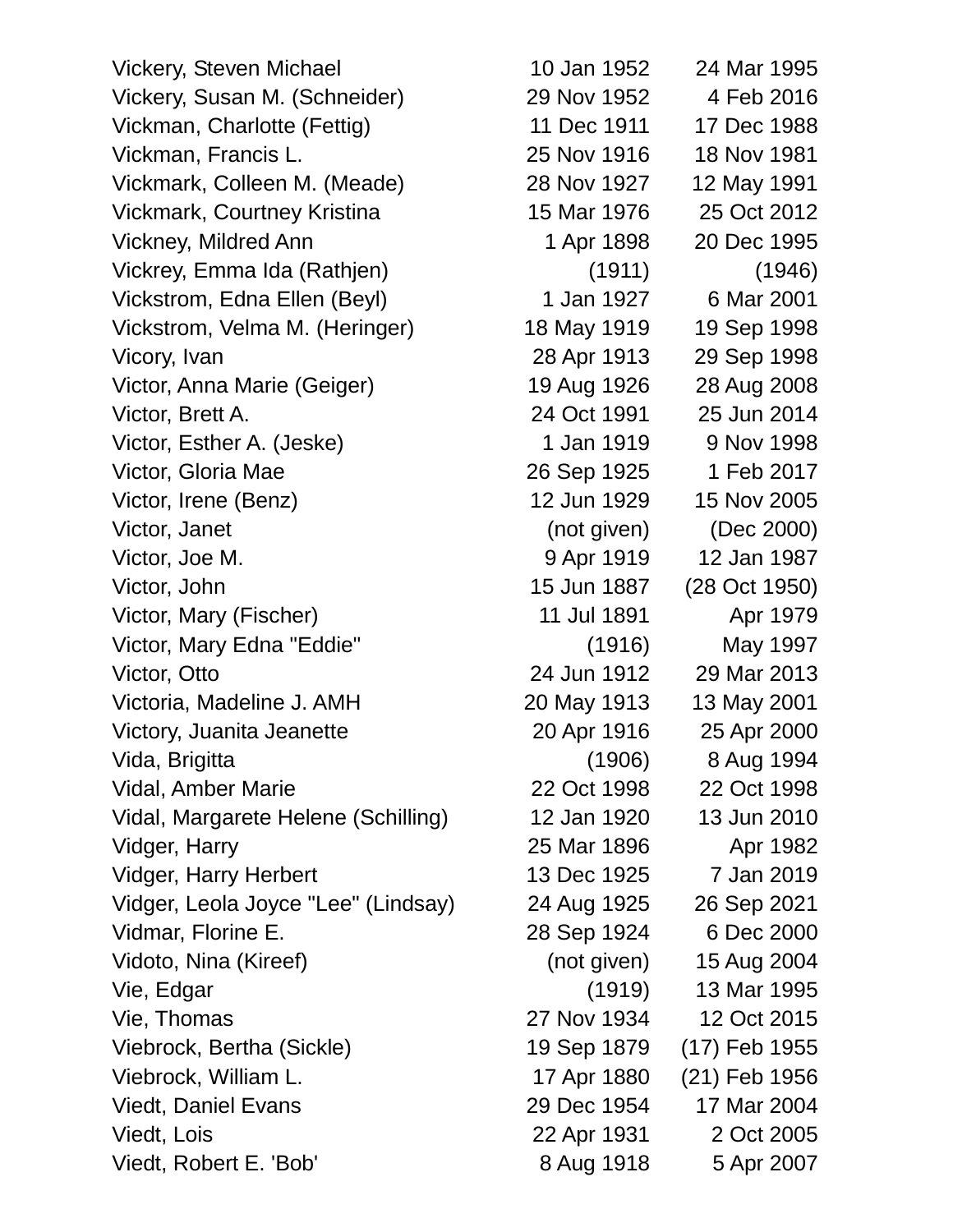| Viefhaus, Floyd "Soco"                   | 12 Mar 1915 | 7 Feb 1997      |
|------------------------------------------|-------------|-----------------|
| <b>Viehauser, Russell</b>                | 17 Aug 1915 | 18 Jan 1991     |
| Viel, D. Geraldine (Moyer) Kirk          | 13 Apr 1917 | 6 Mar 1998      |
| <b>Viel, Edward Edwin</b>                | 1905        | <b>Jul 1990</b> |
| Vielguth, Dora Marie                     | 15 Jun 1907 | 29 Jun 1994     |
| Vielhauer, Fred F.                       | (1916)      | (Mar 1990)      |
| Vielhauer, Jakob                         | 31 Dec 1827 | 26 Oct 1915     |
| Vielhauer, Wilhlemine (Schmidt)          | 22 Oct 1867 | 23 Jun (1934)   |
| Vielhuber, Steven Frank                  | 4 Jun 1947  | 6 Dec 1993      |
| Vielmette, Arlene V. (Hartmann) Huff     | 9 Aug 1926  | 30 Jun 2015     |
| Vielmette, Emma Hannah (Kriege)          | 15 Aug 1904 | 20 Sep 2005     |
| Vien, Oliver L.                          | 15 Jan 1929 | (1984)          |
| Viereck, Josephine "Jo" MD               | 1 Dec 1920  | 4 Mar 1998      |
| Viereck, Kathleen Mae MSL                | 26 May 1933 | 31 Aug 2020     |
| Viereck, Marjorie Lois (Croisant) Hoines | 20 Jun 1942 | 7 Aug 2013      |
| Viergutz, Charles I. "Chuck"             | 15 Feb 1937 | 23 Dec 2017     |
| Viergutz, Edwin                          | (1917)      | 12 Feb 2004     |
| Viergutz, Elaine (Stratulat)             | 10 Jul 1935 | 26 Dec 2018     |
| Viergutz, John                           | 28 Dec 1878 | 15 Oct 1952     |
| Viergutz, Josephine Dolores (Kunzman)    | 7 Mar 1926  | 15 Mar 2018     |
| Viergutz, Juliana (Luebke)               | (1927)      | 14 Apr 2021     |
| Viergutz, Melvin "Mel"                   | 12 May 1931 | 25 Aug 2014     |
| Viergutz, Robert                         | 12 Jul 1920 | 22 Jun 2011     |
| Vierhuf, Hattie (Will)                   | 26 Jul 1892 | Dec 1989        |
| Vierkandt, Oliver                        | 2 Jul 1900  | Mar 1990        |
| Vierke, Karl-Heinz "Karl"                | 18 Jun 1927 | 7 Nov 2014      |
| Vierling, Terry "Orion" Ray              | 27 Jul 1954 | 18 Aug 2015     |
| Viers, Thomas "Mike"                     | 28 Jun 1949 | 24 Apr 2003     |
| Viers, Virginia "Jenny" (Pinkerton)      | 31 May 1938 | Feb 1996        |
| Viertel, Grant L.                        | 27 Sep 1916 | Jun 1999        |
| Vierthaler, Arthur A.                    | (1917)      | 1 Aug 1993      |
| Vierthaler, Kurt A.                      | 9 Sep 1947  | 1 Nov 1994      |
| Viestenz, Harold B.                      | (1910)      | 31 May 1989     |
| Viestenz, June (Narlock)                 | 14 Jun 1918 | 29 Dec 2001     |
| Viestenz, Louis Donald                   | 21 Nov 1917 | 14 Dec 1997     |
| <b>Viestenz, Ronald Charles</b>          | 23 May 1945 | 20 Jan 2016     |
| Viestenz, Ruth Leona (Schlenvogt)        | 26 Feb 1931 | 25 Jan 2019     |
| Viet, Bonnie C. (Lewin)                  | 1 Jul 1925  | 30 Nov 2020     |
| Viet, George                             | 10 Apr 1910 | 4 Nov 1995      |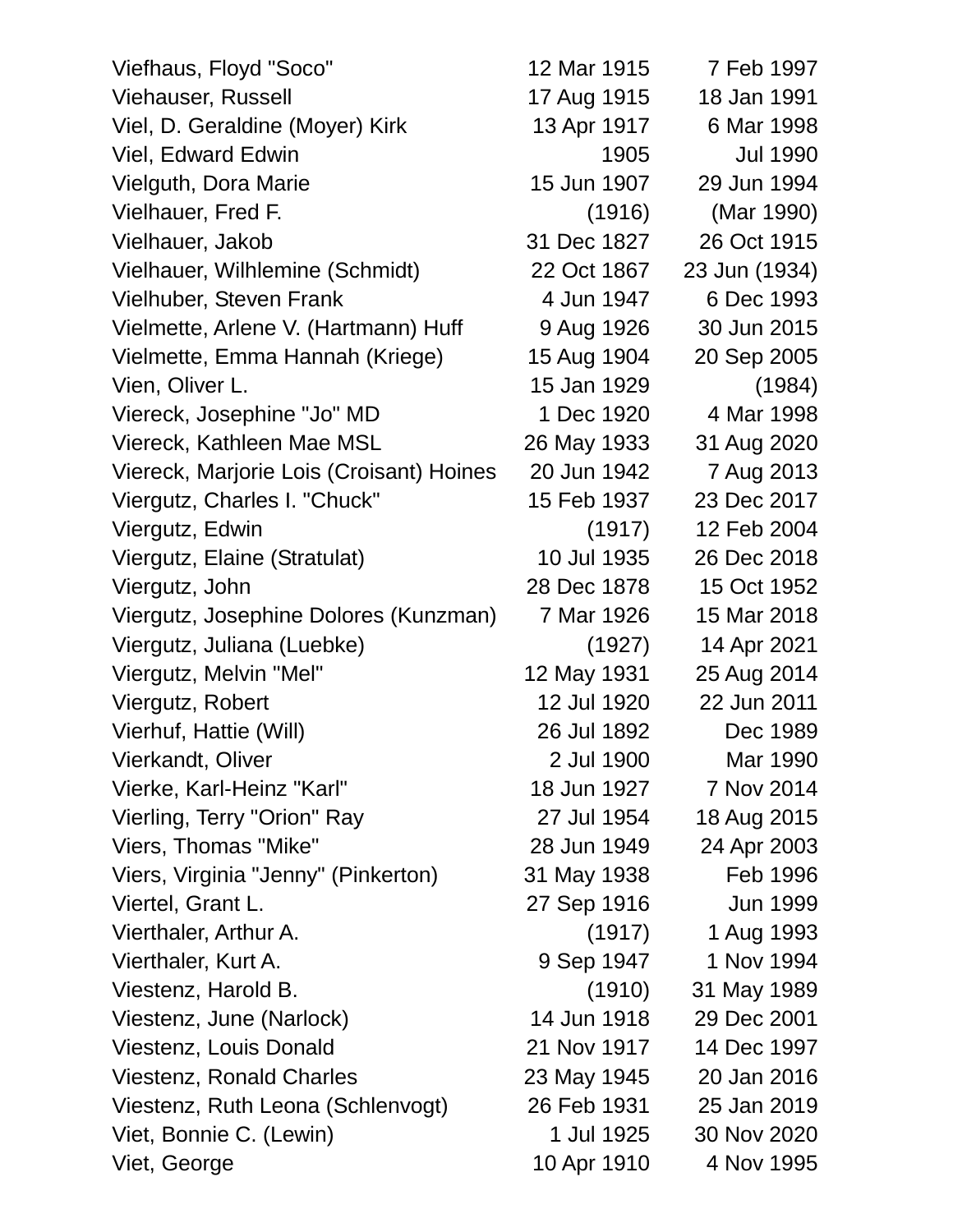| Viet, Harold                            | 1 Feb 1930  | 28 Jul 2020     |
|-----------------------------------------|-------------|-----------------|
| Viet, Harvey                            | 26 Apr 1920 | 16 Dec 2015     |
| Viet, Henry                             | 18 Aug 1909 | 27 Apr 1971     |
| Viet, Lawrence Vern                     | 13 Nov 1931 | 5 Feb 2015      |
| <b>Viet, Ronald Morris</b>              | 16 Jul 1951 | 5 Aug 2021      |
| Viet, Tillie (Wieman)                   | 2 Sep 1897  | (1986)          |
| Viet, Virgil                            | 23 Oct 1925 | 28 Nov 1997     |
| Viet, Wilma Louise (Gortmaker)          | 23 Dec 1922 | 11 Jul 2019     |
| Vietenheimer, Mary (Schantz)            | 1 Nov 1896  | Apr 1984        |
| Vieth, Earl A.                          | 8 Nov 1907  | 28 Sep 1997     |
| Vieth, June H. (Karow)                  | 17 Jun 1928 | 18 May 1994     |
| Vieth, Nina L. (Kellogg)                | 2 Mar 1907  | 26 Feb 1995     |
| Vieths, Mertie (Freese)                 | 16 Dec 1876 | (18 Jul 1966)   |
| Vietmeier, Arden W.                     | (not given) | 13 Aug 2007     |
| Vietmeier, Clarence                     | 17 Apr 1907 | 26 Jan 1993     |
| Vietmeier, David Charles                | 2 Jul 1942  | 2 Aug 2017      |
| Vietmeier, Irene Fredella (Freiss)      | 13 Feb 1914 | 26 Mar 2002     |
| Vietmeier, Mildred (Muhlbeier) Turnwall | 1 Mar 1924  | 7 Dec 2008      |
| Vietmeier, Nancy Kay (Jasmer)           | 11 Jan 1949 | 3 Jan 2019      |
| Vietor, Arlis Marie (Kromminga)         | 19 Oct 1930 | 31 May 2020     |
| Vietor, Audrey Ruth (Meier)             | 19 Jul 1929 | 24 Jan 2020     |
| Vietor, Clara (Andreessen)              | 5 Jul 1904  | 29 Feb 2000     |
| Vietor, Doris Mae (Hamerstrom)          | 17 Jun 1924 | 2 Jun 1991      |
| Vietor, Elsie (Otten)                   | 9 Jul 1902  | 29 Oct 1990     |
| Vietor, Genevieve (Lowery)              | 18 Jul 1902 | Jul 1990        |
| Viets, Agnes Mary (Dimmitt)             | 26 Nov 1922 | 13 Jan 2016     |
| Viets, Johann                           | 27 Aug 1887 | $(14$ Nov 1970) |
| Viets, John Conrad                      | 5 Jun 1868  | 4 Nov 1951      |
| Viets, Timothy Paul "Tim"               | 6 Dec 1947  | 29 Jul 1997     |
| Vietz, Adolph                           | 11 May 1905 | (1974)          |
| Vietz, Alvin "Al" George                | 18 Jun 1934 | 18 Oct 2018     |
| Vietz, Alvin Albert                     | 25 Nov 1936 | 2 Jan 2017      |
| Vietz, Carrie (Fandrich)                | 28 Apr 1916 | 24 Aug 1994     |
| Vietz, Clarence                         | 17 Jan 1936 | 1 Nov 2021      |
| <b>Vietz, Clarence Frederick</b>        | 20 Nov 1921 | (29 Jan) 1969   |
| Vietz, Connie Ann (Herd)                | 1963        | 19 Oct 2006     |
| Vietz, Delmer "Del"                     | 2 Mar 1935  | 29 Oct 2006     |
| Vietz, Delmer J.                        | 22 Jan 1937 | 30 Sep 2021     |
| Vietz, Dina L. (Graff)                  | 6 May 1909  | 1 Feb 2005      |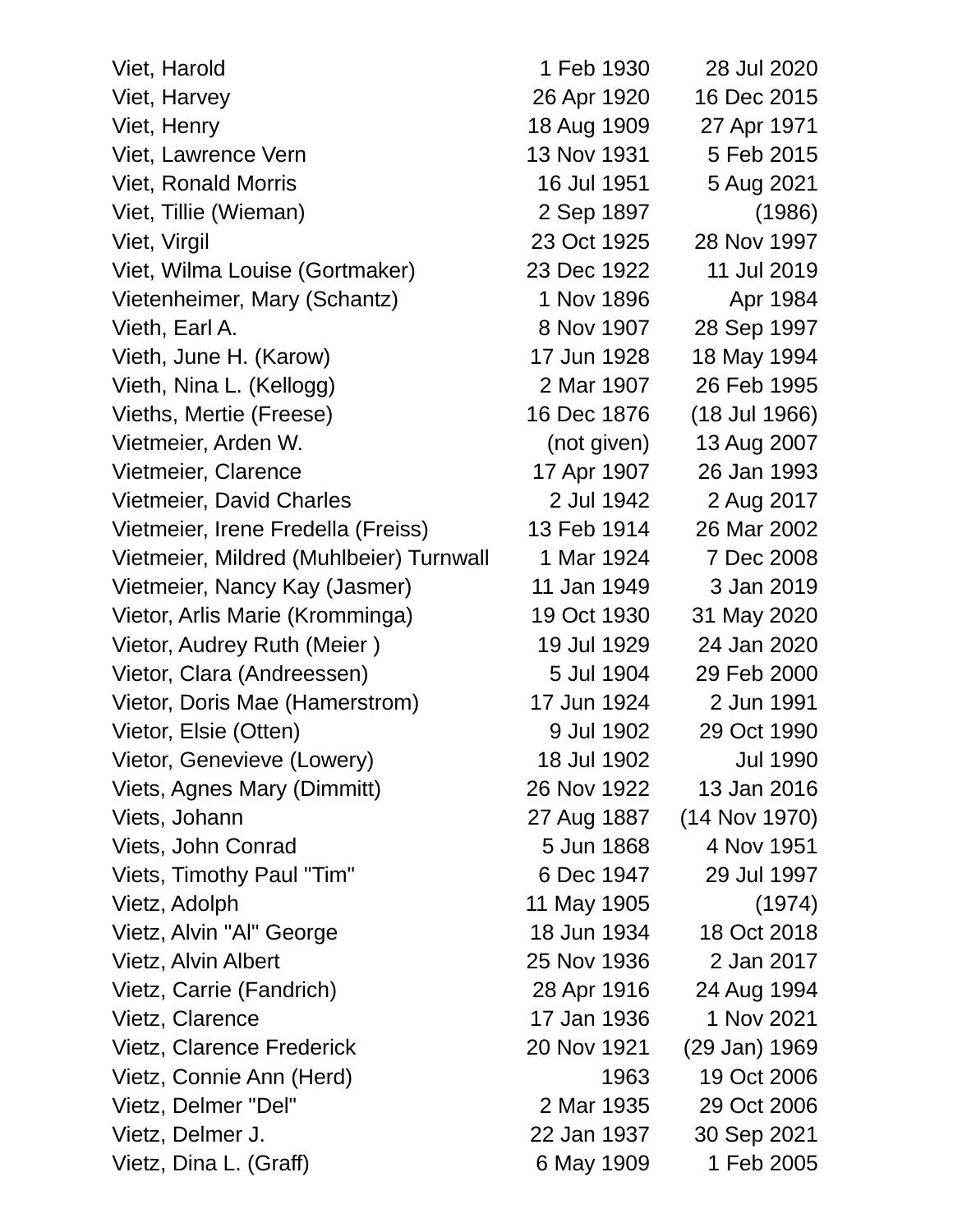Vietz, Edward 3 Feb 1897 (Mar 1984) Vietz, Elaine Editha (Leutz) 17 Jun 1930 30 Oct 2009 Vietz, Elsie (Krein) 16 Dec 1912 18 Mar 2010 Vietz, Emelia (Gessele) 27 Dec 1886 (1932) Vietz, Fred 14 May 1900 (Nov 1989) Vietz, Fred W. 11 Jul 1899 17 Jul 1974 Vietz, Heinrich 1884 22 Apr 1947 Vietz, Helen (Metzger) 26 Oct 1909 14 Mar 1993 Vietz, Henry (1885) 22 Apr 1947 Vietz, Herbert 11 May 1915 11 May 1915 12001 Vietz, Jacob 19 Jan 1891 (Nov 1982) Vietz, Jacob H. 14 Oct 1908 (25 Jul 1967) Vietz, James Victor "Fisher" 24 Dec 1930 13 Oct 2007 Vietz, Joann (Davis) 30 Nov 1929 7 Jun 2016 Vietz, John 16 Oct 1860 11 Aug 1948 Vietz, Katharina (Heitzmann) 14 Oct 1892 Jul 1979 Vietz, Lenora T. (Boepple) 16 Apr 1923 27 Dec 2006 Vietz, Lillian (1916) (25) Nov 1965 Vietz, Louie 18 Feb 1909 19 Feb 1999 Vietz, Marie (Lietke) 20 May 1863 7 Jul 1944 Vietz, Martha (1903) 25 Sep 1968 Vietz, Norman J. 11 Nov 1928 23 Jan 2016 Vietz, Rudolph Frederick "Rudy" 24 Jan 1938 3 Apr 2015 Vietz, Wayne Paul 10 Mar 1933 9 May 2008 Vietz, William 28 Jun 1912 (Feb 1981) Vietz, Wilma (Fueller) 15 Dec 1936 1 Jul 2019 Vietz-Beltran, Eva L. (Dorrheim) (not given) (not given) Vietzke, Arthur D. (1918) Oct 1997 Vietzke, Delores Hilda (Wamre) 20 Sep 1934 1 Feb 2019 Vietzke, Dorathea H. (Bastian) 1 Dec 1905 (29 Apr 1976) Vietzke, Harold (1906) Dec 1992 Vietzke, Neil E. 31 Jul 1938 2 Mar 2005 Vig, Alex "Buddah" Harris 6 Feb 1988 22 Jul 2020 Vig, Allan E. "Joe" 25 Oct 1924 9 Sep 2001 Vig, Betty Jean (Forbes) 3 Jun 1944 1 Oct 2021 Vig, Bruce Jerome 9 May 1959 16 May 2019 Vig, Carl James (1962) (6) Apr 1999 Vig, Edwin J. 8 Apr 1898 15 Nov 1989 Vig, Elda Mae (Bessler) 16 Oct 1929 6 Jun 2015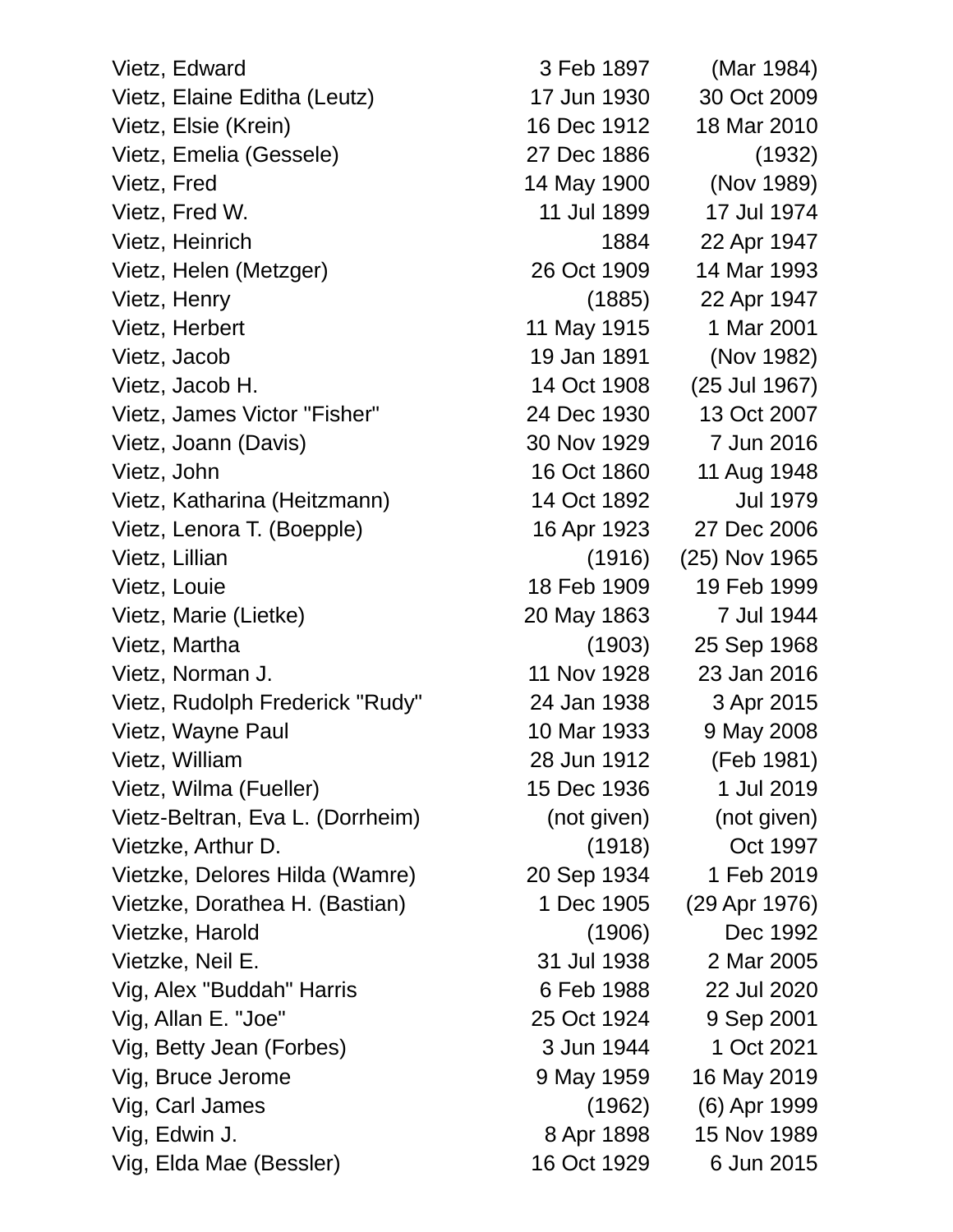| Vig, Elmira (Ducheneaux             | 26 Aug 1920 | 24 Jun 1992   |
|-------------------------------------|-------------|---------------|
| Vig, G. Julian                      | 25 Aug 1913 | 18 Dec 2003   |
| Vig, Gary Kenneth                   | 4 May 1950  | 11 Jan 2020   |
| Vig, Hannah (Kloster)               | 19 Jan 1900 | 31 Aug 2001   |
| Vig, Harris Joel                    | 11 Oct 1921 | 9 Oct 1999    |
| Vig, Hope Cecile                    | 26 Jul 1938 | 26 Oct 2021   |
| Vig, James Elwood                   | 8 Apr 1938  | 23 Aug 2018   |
| Vig, Larry Dean                     | 8 Aug 1963  | 27 May 2016   |
| Vig, Loretta (Lessard)              | 5 Jul 1911  | (1982)        |
| Vig, Lorraine Inga (Loraas)         | 26 Oct 1935 | 12 Nov 2016   |
| Vig, Martha Catharina (Berreth)     | 29 Nov 1916 | 29 Apr 1993   |
| Vig, Mary (Larson)                  | 9 Feb 1902  | 5 May 1997    |
| Vig, Merle Edward                   | 25 Jul 1936 | 14 Aug 2018   |
| Vig, Ota Jerene (Grundman)          | 5 Aug 1902  | 29 Nov 1999   |
| Vig, Pauline "Hope" (Hubbard) Weiss | 4 Sep 1930  | 13 Sep 2016   |
| Vig, Richard A. "Buddy"             | 17 Sep 1974 | 4 May 1993    |
| Vig, Roy J.                         | 27 Nov 1930 | 11 Feb 2001   |
| Vig, Sharlene Edna (Schulze)        | 20 Oct 1952 | 14 Sep 2021   |
| Vig, Susan Kay "Sue" (Reim)         | 17 Jan 1955 | 29 Mar 2001   |
| Vig, Thelmer                        | 10 Apr 1911 | Jan 2003      |
| Vigario, Alta Ione (Zimmerman)      | 18 Mar 1921 | 23 Oct 1994   |
| Vigeland, George N.                 | 27 Jul 1915 | 25 Apr 1988   |
| Vigeland, Herman Orlan              | 8 Apr 1923  | (Nov 2005)    |
| Vigen, Anna Marie (Bielemeyer)      | 12 Apr 1936 | 15 Jul 1989   |
| Vigen, Elmer A.                     | 23 Nov 1896 | (Jun 1980)    |
| Vigen, James A.                     | 30 Sep 1894 | (Oct 1980)    |
| Vigen, Judy A. (Tack)               | 7 Mar 1942  | 4 Sep 1992    |
| Vigen, Lillian C. (Borchgrevink)    | 10 Apr 1917 | 17 Apr 2002   |
| Vigen, Michael J.                   | 5 Apr 1957  | 19 Apr 2003   |
| Vigen, Virgil Vernon                | 6 Aug 1936  | 15 Feb 2021   |
| Vigen, Wayne A.                     | 21 Feb 1923 | 23 Jul 1999   |
| Vigen, Willis Gerald                | 5 Jun 1924  | 1 Jul 1999    |
| Viger, Chrystal Virginia (Holm)     | 26 Jul 1915 | 29 Jul 2002   |
| Viger, Delia (Hanson)               | 27 Nov 1889 | 25 Jul 1988   |
| Viger, Oscar G.                     | 22 Mar 1911 | Oct 1982      |
| Vigesaa, Clara (Schwindt)           | 28 Mar 1930 | (10 Dec 2003) |
| Vigesaa, Clara H. (Overby)          | 6 Nov 1916  | 22 Jul 1988   |
| Vigesaa, Donna (Neugebauer)         | 7 Aug 1931  | 1 Dec 2014    |
| Vigesaa, Esperance (Benz)           | 13 May 1914 | (31 Oct) 1985 |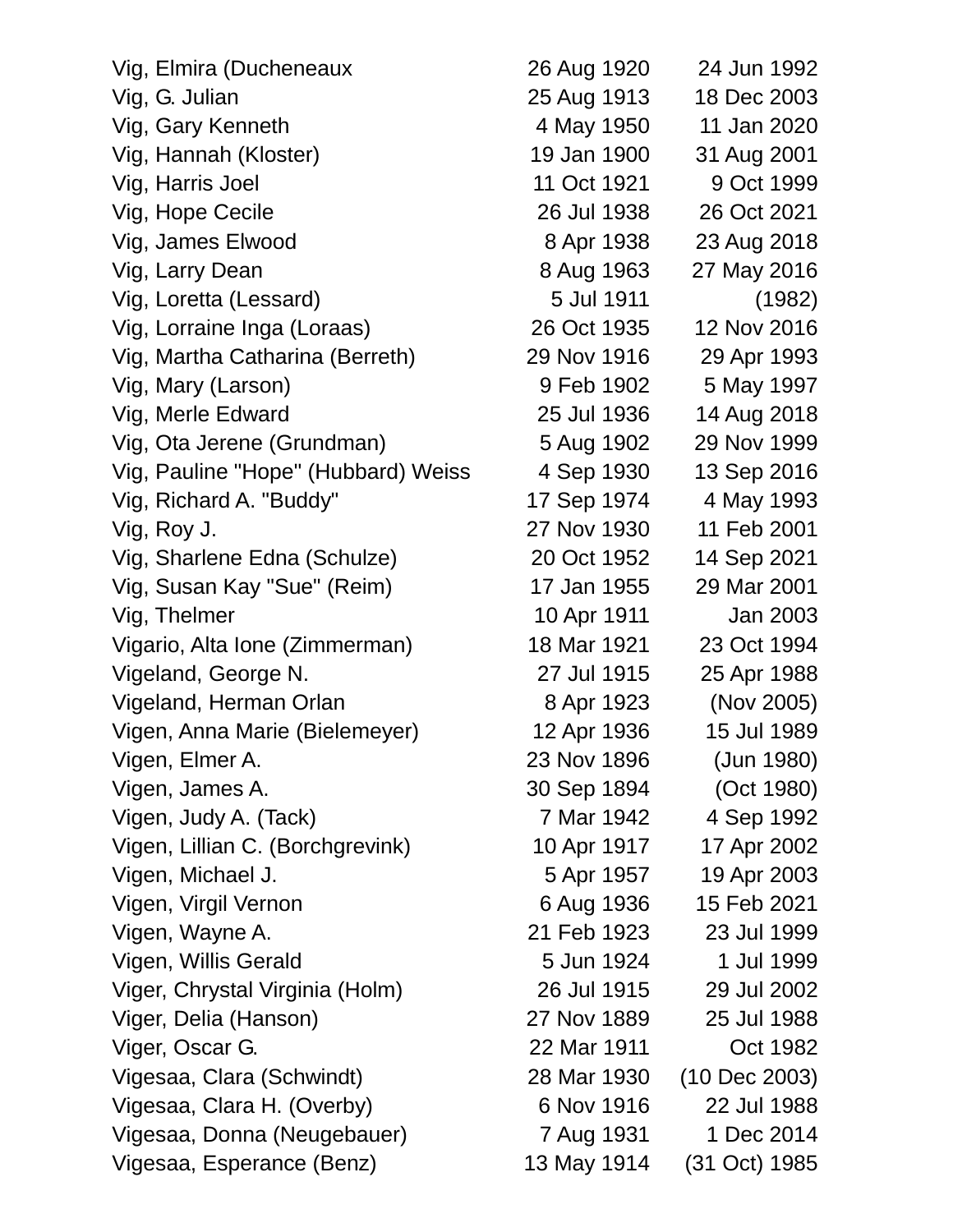| Vigesaa, Robert E.                       | (22 Jun 1946) | 11 Dec 2001     |
|------------------------------------------|---------------|-----------------|
| Vigesaa, Ronald                          | 23 Apr 1953   | 19 Sep 2016     |
| Vigesaa, Trygve                          | 29 Dec 1898   | (23) Jun 1980   |
| Vigesaa, Walter                          | (27 Dec 1917) | 19 Sep 2004     |
| Vigested, Olga (Bakko)                   | 14 Jul 1904   | 30 Mar 1997     |
| Vigh, Louie                              | (1919)        | 31 Jul 1988     |
| Vigil, Adelina Andrea (Zamora) Suazo     | 30 Nov 1917   | 5 Aug 2002      |
| Vigil, Anita (Romero)                    | 20 Sep 1912   | 22 Mar 1995     |
| Vigil, Antonia (Ascencion)               | 1 Jul 1917    | 3 Feb 2002      |
| Vigil, Corina C. (Cordova)               | 21 Nov 1910   | 10 Oct 1995     |
| Vigil, Geraldine Norma (Nagel)           | 7 Jun 1920    | 29 Apr 1998     |
| Vigil, Jake                              | 5 Dec 1928    | 9 Mar 2000      |
| <b>Vigil, Matthew Anthony</b>            | 24 Dec 1973   | Sep 1998        |
| Vigil, Richard "Milo"                    | 1 May 1959    | Mar 1999        |
| Vigil, Richard A.                        | 13 Jul 1913   | (1998)          |
| Vigil, Robert                            | 24 Oct 1922   | 21 Apr 2000     |
| Vigil, Thomas                            | 29 Sep 1955   | Dec 1999        |
| Vigil, Vidal "Bill"                      | 16 Jul 1948   | <b>Jul 1998</b> |
| Vigna, William C.                        | 13 Nov 1910   | <b>Jul 1998</b> |
| Vignal, Charles F.                       | 27 Feb 1931   | 3 May 2004      |
| Vigneron, Genevieve (Lerner)             | (1913)        | 16 Jul 2000     |
| Vigstol, Lee                             | 10 Aug 1938   | 7 May 2017      |
| Vigstol, Nels                            | 12 Mar 1899   | 18 Feb 1991     |
| Vigstol, Patricia L.                     | 13 Jul 1966   | 4 Mar 1990      |
| Vihstadt, Mildred A.                     | 25 Jul 1912   | 23 Oct 2006     |
| Vik, Alice G. (Kringstad)                | 5 Apr 1917    | 29 Jun 2012     |
| Vik, Arthur "Art"                        | 10 Jan 1909   | 29 Oct 1999     |
| Vik, Belva (Knowlton)                    | 27 Nov 1911   | (1989)          |
| Vik, Bruce Alvin                         | 18 Jan 1925   | 29 Aug 2001     |
| Vik, Catherine M. (Lein)                 | 8 Oct 1916    | 25 Aug 2000     |
| Vik, Clarence                            | 2 Jun 1917    | 7 Dec 1999      |
| Vik, Delores Elaine (Torgerson)          | 10 Dec 1927   | 8 Mar 1999      |
| Vik, DeVella (Pepple) Dockter            | 7 Aug 1921    | 27 Oct (2015)   |
| Vik, Ingvar Johan                        | 21 May 1897   | (18) Apr 1971   |
| Vik, Joe A.                              | 22 Jan 1955   | 14 Mar 2021     |
| Vik, Konrad Torgeir                      | 10 Jun 1956   | 3 May 2021      |
| Vik, LaVonne Gayle "Vonnie" (Bitzer)     | 29 Sep 1933   | 29 Nov 2015     |
| Vik, Myrtle Elizabeth (Finnell) Gravelle | 5 Sep 1912    | 16 Nov 2000     |
| Vik, Philip A.                           | 16 Aug 1934   | 26 Apr 2019     |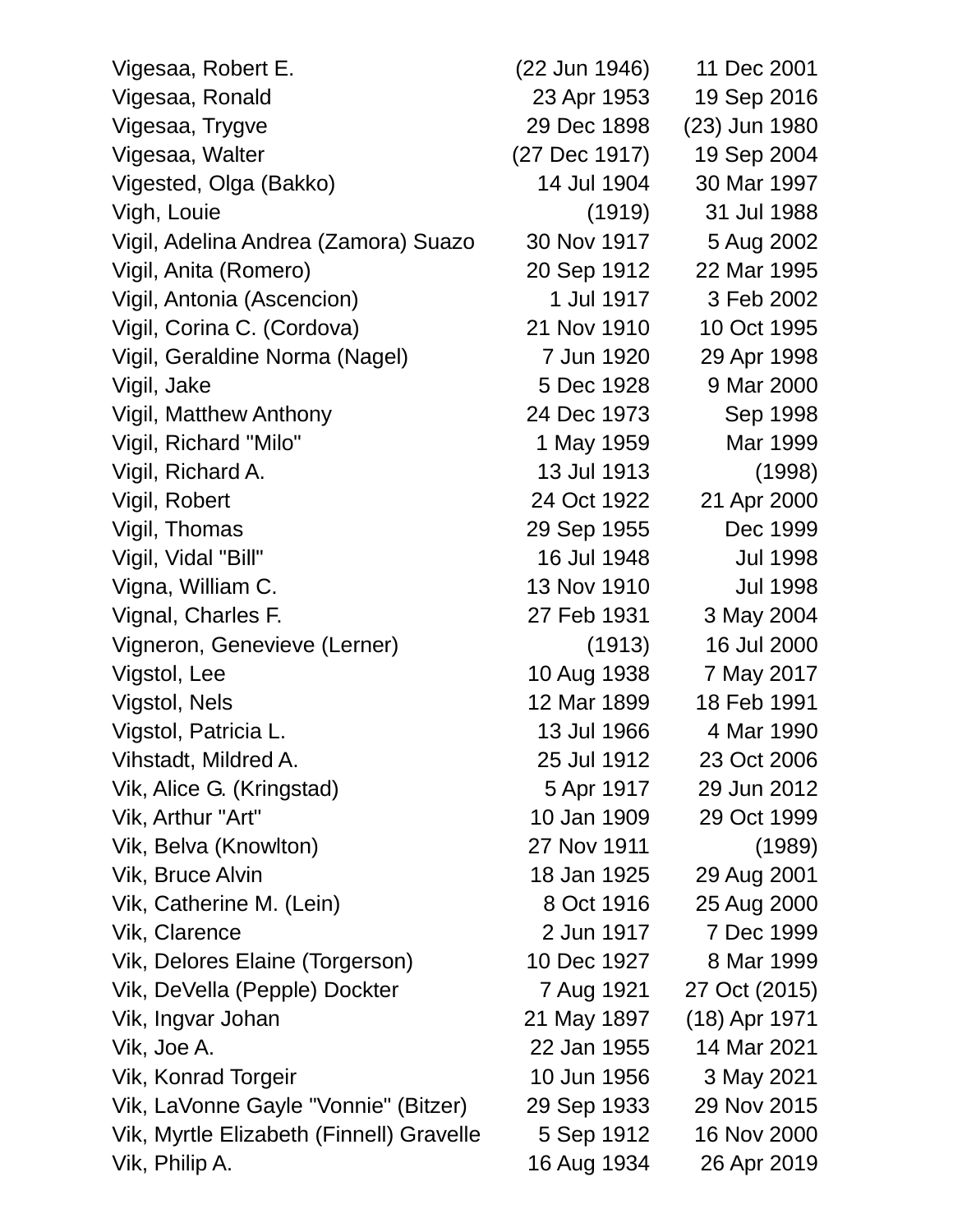| Vik, Sam                           | 16 May 1910   | (Jun 1983)      |
|------------------------------------|---------------|-----------------|
| Vik, Thelma                        | (1913)        | 19 Jul 2006     |
| Vik, Virgil Eldon                  | 31 Oct 1921   | 31 Mar 1989     |
| Vikan, Elvin Franklin              | 7 Sep 1911    | 27 Oct 1993     |
| Vikander, Betty May (Wiens Hite)   | 26 Oct 1937   | 7 Oct 2013      |
| Vikanes, Viola Ruby                | (not given)   | 24 Apr 1990     |
| Vike, Nelson S. "Nels"             | 25 Jul 1927   | 22 Apr 1996     |
| Viken, Daniel Odin                 | 18 Oct 1925   | 16 Feb 2011     |
| Viken, Donald                      | 22 Jan 1912   | (Jun 1980)      |
| Viken, Jennie (Hermunstad)         | 17 Mar 1891   | Jan 1984        |
| Viker, John "David"                | 12 Nov 1935   | 5 Apr 2021      |
| Viker, Olena (Brieland)            | 15 Mar 1891   | <b>Nov 1980</b> |
| Viking, Martha S. (Frischmuth)     | 25 Apr 1915   | 29 May 1999     |
| Vikse, Alfred Joseph               | 22 Jun 1902   | 9 Dec 1990      |
| Vikse, Amy Michelle                | 30 Nov (1982) | 30 Nov (1982)   |
| <b>Vikse, Clark Thomas</b>         | 24 Apr 1989   | 16 Dec 2007     |
| Vikse, Ellen O. (Fjon)             | 10 Dec 1894   | (Nov 1982)      |
| Vikse, Norman H.                   | 17 Dec 1922   | 18 Sep 1986     |
| Viksna, Richard                    | 1 Aug 1922    | 15 Feb 2000     |
| Viktora, Anna Mae (Pesek)          | 1 May 1913    | May 2003        |
| Viktora, John A.                   | 19 May 1909   | Jan 1996        |
| Viktora, Marie Sophia (Humpal)     | 13 Dec 1910   | 29 Mar 2007     |
| Viland, Palma Josephine (Pederson) | 4 Nov 1910    | 10 Jul 1999     |
| Viland, Viar S.                    | 3 Apr 1909    | Mar 1982        |
| Vilandre, Gale M.                  | (1959)        | 19 Oct 2007     |
| Vilandre, John E. "Jack"           | 16 Apr 1929   | (Jun 1984)      |
| Vilandre, Kathleen T. (Hart)       | 11 Nov 1899   | (1983)          |
| Vilbrandt, Gerald "Jerry" E.       | (1934)        | Nov 1995        |
| Vilcek, Barbara Lavina (Holder)    | 14 Oct 1933   | (Apr 1999)      |
| Vilendrer, Violet D.               | 26 Mar 1923   | 16 Feb 1990     |
| Vilhauer, Adam                     | (1903)        | (Oct 1975)      |
| Vilhauer, Adam T.                  | 4 Dec 1894    | (Aug 1978)      |
| Vilhauer, Alma Lorentina (Heupel)  | 6 May 1915    | 20 Sep 2014     |
| <b>Vilhauer, Alvin</b>             | 11 Apr 1920   | 6 Jul 2002      |
| Vilhauer, Anna Mary (Jundt)        | 28 Oct 1893   | 7 Apr 1983      |
| Vilhauer, Anna R. (Geist)          | 16 Sep 1914   | 13 Apr 1998     |
| <b>Vilhauer, August</b>            | 6 Apr 1890    | 9 Jan (1945)    |
| Vilhauer, August                   | 17 Apr 1890   | 28 Oct 1977     |
| Vilhauer, August J.                | 1 Apr 1911    | 29 Apr 1999     |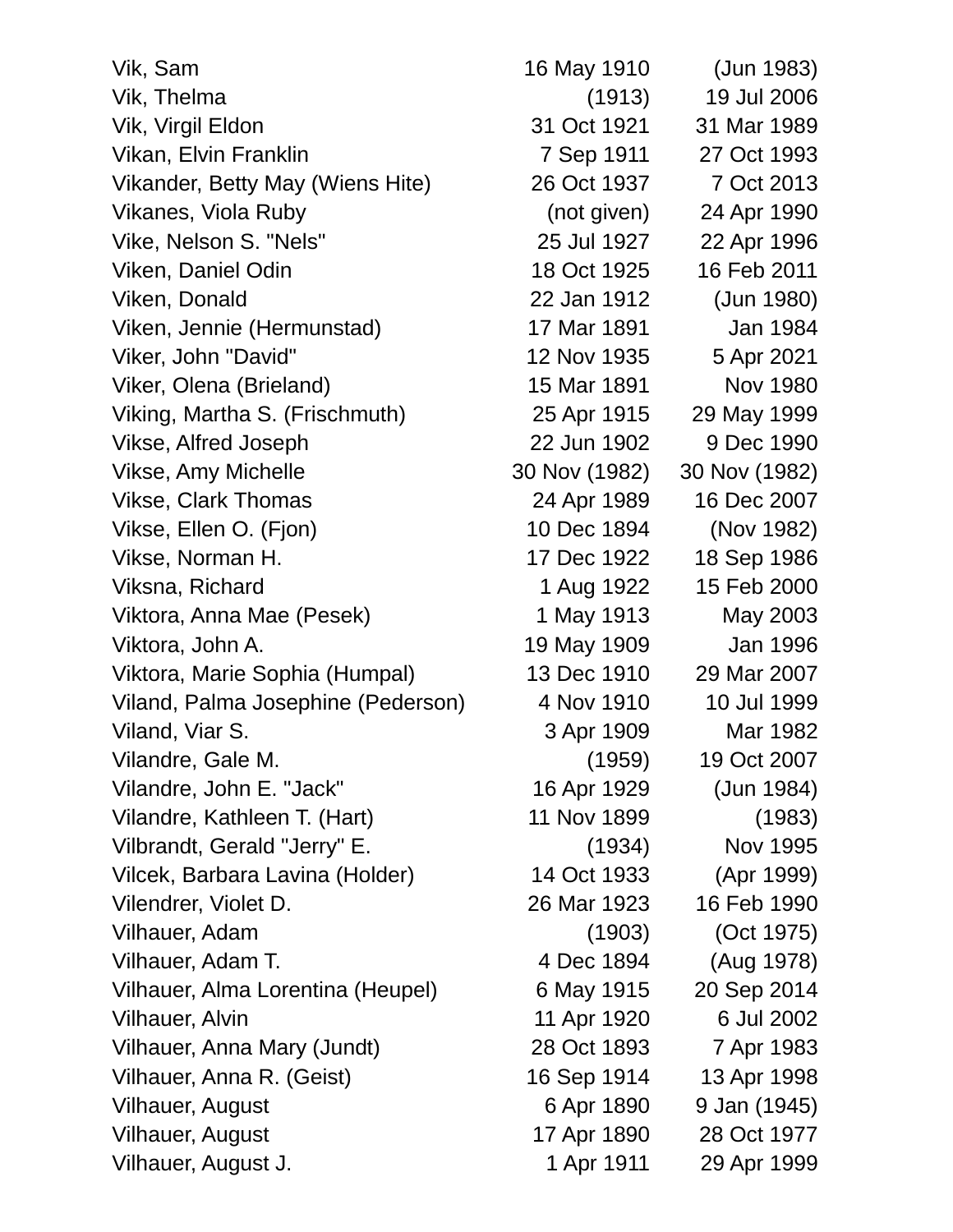Vilhauer, Bertha (Knoepfle) 22 Apr 1907 2 Aug 1985 Vilhauer, Bertha M. (Guthmiller) 24 Nov 1899 27 Oct 1998 Vilhauer, Calvin 19 Jul 1923 18 Jan 2003 Vilhauer, Calvin (Mrs.) (not given) 30 Dec (1963) Vilhauer, Carolina (Junkert) 24 Aug 1898 16 Apr (1983) Vilhauer, Christ 28 May 1889 30 Apr 1968 Vilhauer, Christian M. 2 Apr 1898 2 May 1988 Vilhauer, Christina (Bertsch) 25 Jul 1908 22 Aug 1988 Vilhauer, Christof (not given) 13 Jun 1948 Vilhauer, Clara (Grenz) 6 Jan 1908 24 Oct 1985 Vilhauer, Clara (Kaul) 15 Dec 1922 9 May 2013 Vilhauer, Clarence (1920) 14 Mar 2005 Vilhauer, Clarence George 19 Apr 1925 6 Mar 2010 Vilhauer, Clarence V. 24 Dec 1925 7 Dec 1999 Vilhauer, Curtis 19 Jul 1945 29 Apr 2017 Vilhauer, Cynthia "Cindy" Joy 14 Nov 1965 16 Mar 2010 Vilhauer, Darvin Larense 20 Jul 1937 28 Feb 2017 Vilhauer, David Lee 10 Aug 1950 16 Jun 2016 Vilhauer, Delores Nina (Eisenbeisz) 7 Feb 1922 20 Jul 2011 Vilhauer, Douglas 7 Jun 1932 3 Mar 1999 Vilhauer, E.A. "Ike" 7 Sep 1921 11 Sep 1979 Vilhauer, Earnest 29 Mar 1916 23 Jan 1995 Vilhauer, Edgar Henry 25 Aug 1915 5 Jan 1993 Vilhauer, Ella Emilia (Haar) 13 Jul 1924 21 Nov 2006 Vilhauer, Elton "Jake" Elroy 21 Mar 1932 9 Apr 2016 Vilhauer, Elyard 19 Sep 1921 20 Mar 2002 Vilhauer, Emanuel 26 Jan 1894 20 Feb 1966 Vilhauer, Emanuel 15 Jun 1896 26 Apr 1984 Vilhauer, Emil 22 Jul 1921 14 Nov 1997 Vilhauer, Emma (Martel) 27 Nov 1921 15 Dec 2011 Vilhauer, Erna Frieda (Albrecht) 8 May 1922 14 Jan (2007) Vilhauer, Ernest 29 Mar 1916 23 Jan 1995 Vilhauer, Esther (Herr) 9 Oct 1906 28 Aug (2003) Vilhauer, Eugene 20 Feb 1919 18 Feb (1981) Vilhauer, Florence (Kapsch) 20 Jun 1927 Feb 1975 Vilhauer, Floyd Victor 21 Mar 1930 1 Jun 2004 Vilhauer, Fred Herbert 6 Units 3 Jan 1929 6 Jun 2017 Vilhauer, Fredrick J. 22 Aug 1912 29 Oct 1990

Vilhauer, Freida (Borth) 26 Nov 1907 30 Dec 1962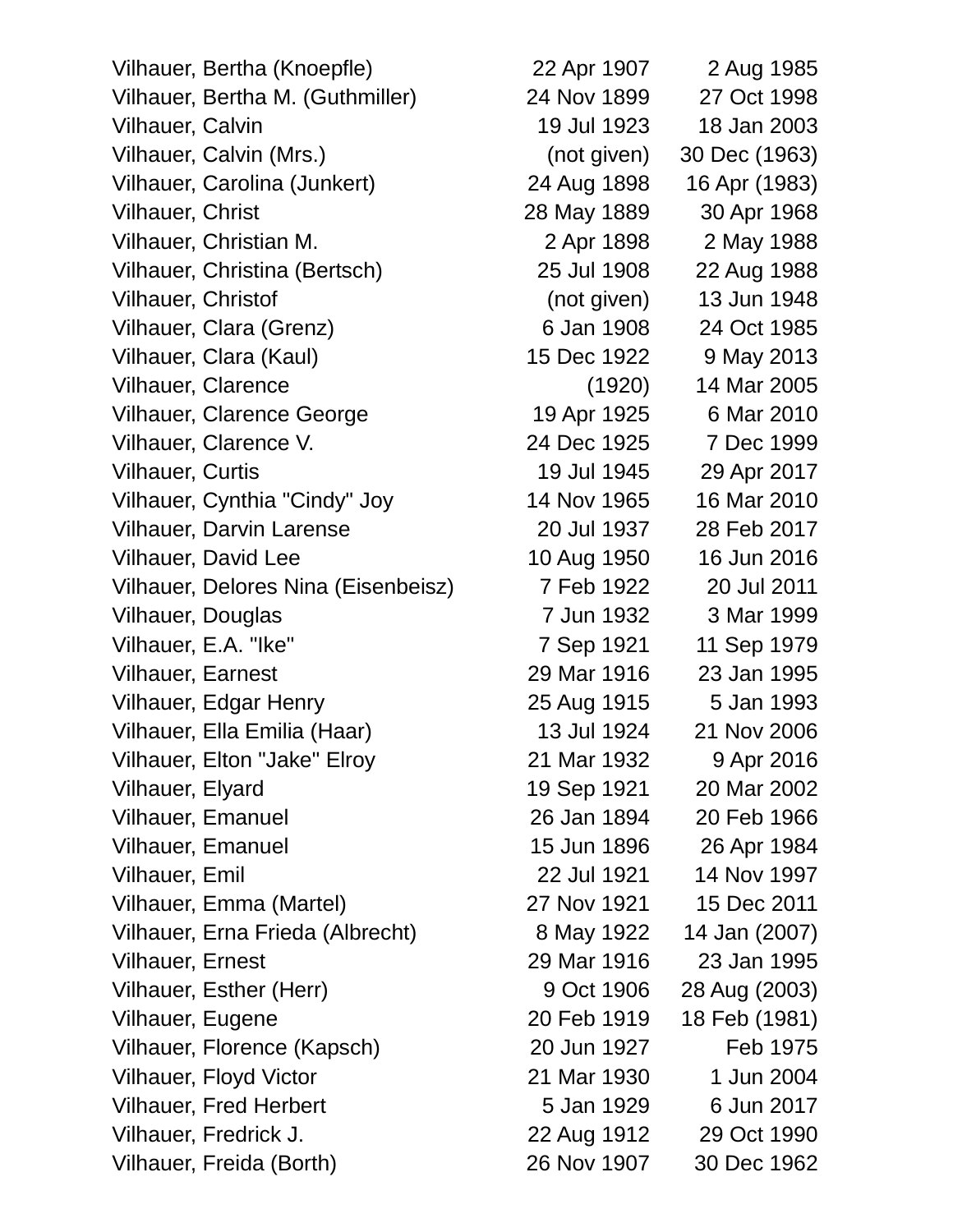Vilhauer, George 7 Feb 1903 27 Mar 1978 Vilhauer, Harold August 22 May 1925 23 Jul 2015 Vilhauer, Harvey L. 6 and 1922 8 Nov 2002 Vilhauer, Hattie (Krol)  $\overline{3}$  Apr 1912  $\overline{1}$  Oct 1990 Vilhauer, Helen Marie (Knudsen) 1 Sep 1938 30 Jun 2016 Vilhauer, Helmuth 16 Feb 1924 11 Apr 1972 Vilhauer, Herman Christ 29 Apr 1916 31 Aug 2010 Vilhauer, Hulda (Pietz) 16 Feb 1914 4 Oct 1995 Vilhauer, Igon 10 Jul 1925 Feb 1978 Vilhauer, Irene (Kramer) 10 Jul 1925 24 Feb 1994 Vilhauer, Jacob (1 Jan 1828) (26 Oct 1915) Vilhauer, Jacob 14 Jun 1886 11 Jun 1971 Vilhauer, Jacob (not given)13 Jun (not given) Vilhauer, Jacob P. 20 Jun 1922 (1963) Vilhauer, John G. 15 Sep 1913 14 Dec 1999 Vilhauer, Katherine (Quaschnick) 10 Oct 1891 13 Jan (1972) Vilhauer, Kenneth K. 16 Apr 1945 7 Sep 1997 Vilhauer, Larry 15 Apr 1939 28 Aug (1974) Vilhauer, LaRue August 23 Sep 1945 15 Jun 2019 Vilhauer, Leona (Brandner) (5 Jun 1925) 25 Nov 2008 Vilhauer, Lester 30 Dec 1945 15 Nov 2016 Vilhauer, Lillian (Bickel) 14 Dec 1931 8 Aug 2018 Vilhauer, Lillian (Sayler) 8 Jul 1925 6 May 2016 Vilhauer, Magdalena (Bachtold) 24 Jan 1900 7 Jan 1968 Vilhauer, Magdalena (Hieb) 7 Feb 1888 26 Nov (1972) Vilhauer, Marion Jane (Hauff) 30 Oct 1931 17 May 2016 Vilhauer, Marlin J. 23 Jun 1921 10 Dec 2011 Vilhauer, Martha (Raugutt) Kapsch 14 Jul 1908 Aug 1974 Vilhauer, Marvin J. 15 Jul 1933 3 Mar 2011 Vilhauer, Mathilda H. (Holzwarth) 7 Jul 1915 7 Jun (1983) Vilhauer, Melvin "Mel" 16 Apr 1936 16 May 2015 Vilhauer, Minnie Marie (Batterman) 27 Dec 1925 23 May 2012 Vilhauer, Monte Jay 13 Jan 1958 11 Jul 1993 Vilhauer, Nathan Christ 19 Jul 1925 10 Jun 2012 Vilhauer, Nelda (Giese) 26 Feb 1925 13 Sep 2015 Vilhauer, Pat J. (Buchmiller) 25 May 1934 1 Mar (2004) Vilhauer, Paul M. (1931) 1 Mar 1991 Vilhauer, Pauline 16 Jan 1914 6 Nov 1984

Vilhauer, Quinton 15 May 1919 28 Oct 1995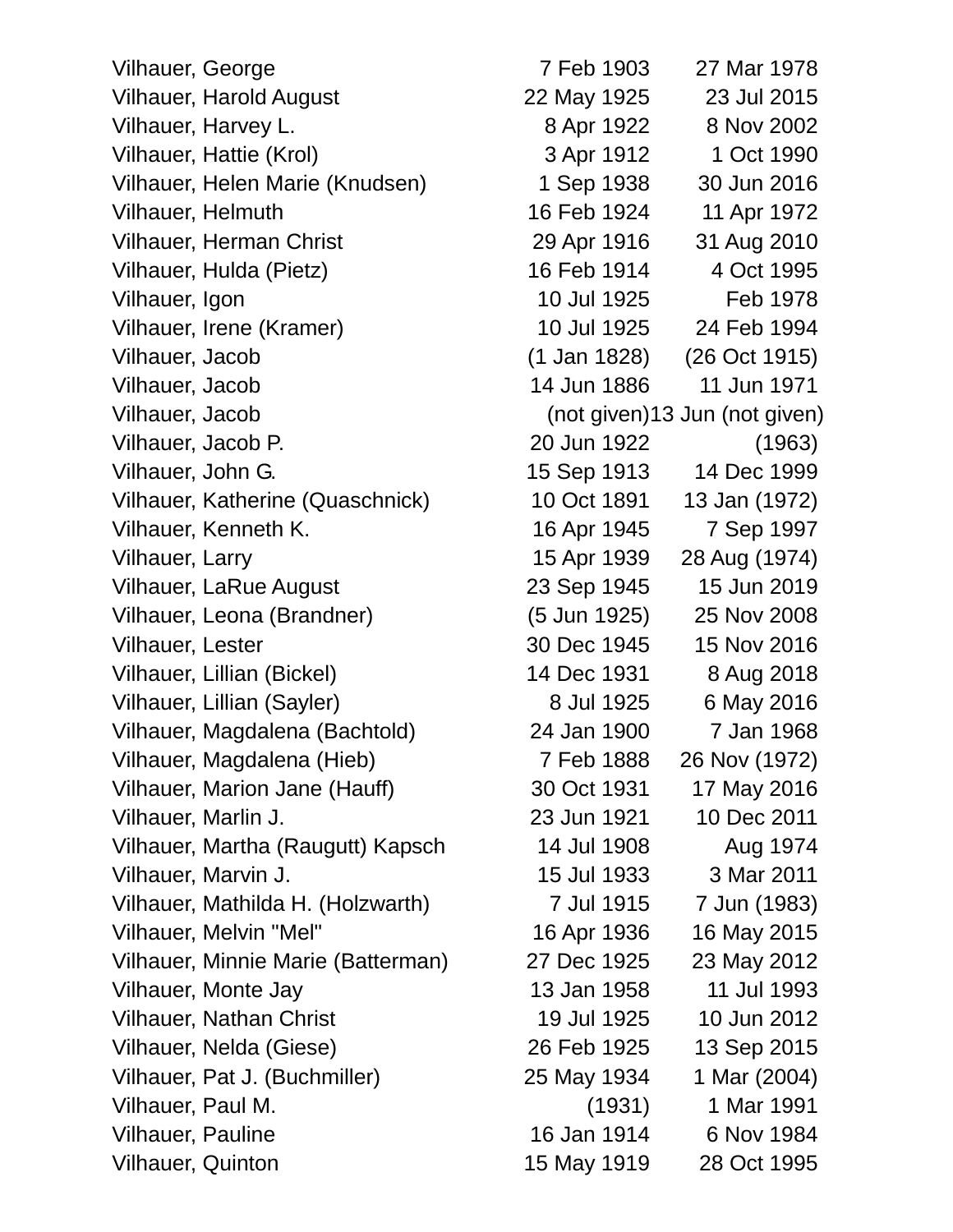Vilhauer, Raymond Elmer 24 Feb 1915 23 Feb 2004 Vilhauer, Reinhold E. 30 Aug 1919 12 May 2003 Vilhauer, Richard 20 Apr 1926 3 Dec 2008 Vilhauer, Robert 15 Apr 1922 7 Jun 2011 Vilhauer, Robert E. 23 Jan 1927 27 Feb 1999 Vilhauer, Rose (Lukkes) 16 Jan 1925 10 Jun 2010 Vilhauer, Rosina (Kelly) 18 Jan 1893 1 Feb 1985 Vilhauer, Ruth (Ketterling) 8 Aug 1922 18 Jun 2017 Vilhauer, Sam 27 Aug 1909 27 Oct 1981 Vilhauer, Sheldon Lee 9 Oct 1985 17 Jan 2013 Vilhauer, Stella Maxine (Job) 27 Jun 1931 12 Feb 1989 Vilhauer, Sylvia L. (Curl) 12 Mar 1911 7 Oct 1995 Vilhauer, Theodore "Ted" (1905) 14 Feb (1992) Vilhauer, Vern 18 Aug 1953 3 Nov 2011 Vilhauer, Verna Bauer (Bauer) 28 Jan 1935 1 Oct 2014 Vilhauer, Victor V. 1 Oct 1925 Feb (1969) Vilhauer, Vilena (Kirschenmann) (1928) 28 Nov 2020 Vilhauer, Vivian 20 Jul 1928 28 Jan 2011 Vilhauer, Wallace 1 Dec 1928 9 Dec 2001 Vilhauer, Walter 3 Mar 1919 20 Jun 1970 Vilhaurer, Ted 23 Jun 1915 Feb 1999 Villano, Agnes Helen (Huneger) 17 Sep 1924 28 Jan 2016 Villano, Frances M. 18 Nov 1903 7 Feb 1998 Villarreal, Debra Mae (Ficek) 9 Jun 1952 20 Nov 2007 Villarreal, Eugenio "Geno" 7 Jan 1958 11 Oct 2007 Villarreal, Librada "Lalita" (Ochoa) 4 Mar 1908 29 Jun 2001 Villbrandt, Wes 7 Mar 1929 11 Mar 2008 Villebrun, David 30 Jun 1937 16 Dec 1995 Villebrun, Herbert James (1974) 7 Jan 1992 Villegas, Pedro E. 25 Dec 1907 26 May (1999) Villett, Louise Catherine (Haas) 17 Oct 1916 31 Aug 2004 Villhauer, Wilhelmina (Schmidt) 22 Oct 1867 (Jun 1934) Villiard, James 2012 17 Jan 1920 Dec 1983 Villier, Daisy (Thorpe)  $\frac{4 \text{ Apr}}{1906}$  11 Mar 2000 Villmow, Elizabeth Anna (Drefs) 1 Jan 1927 27 Dec 2018 Villmow, Henry 1 Mar 1862 15 Jun 1933 Villmow, Johanna (Koth) 6 Jul 1894 1 Aug 1973 Villmow, Karl F. 14 May 1894 13 Sep 1963

Villmow, Lawrence Lois 14 Aug 1924 28 Nov (2004)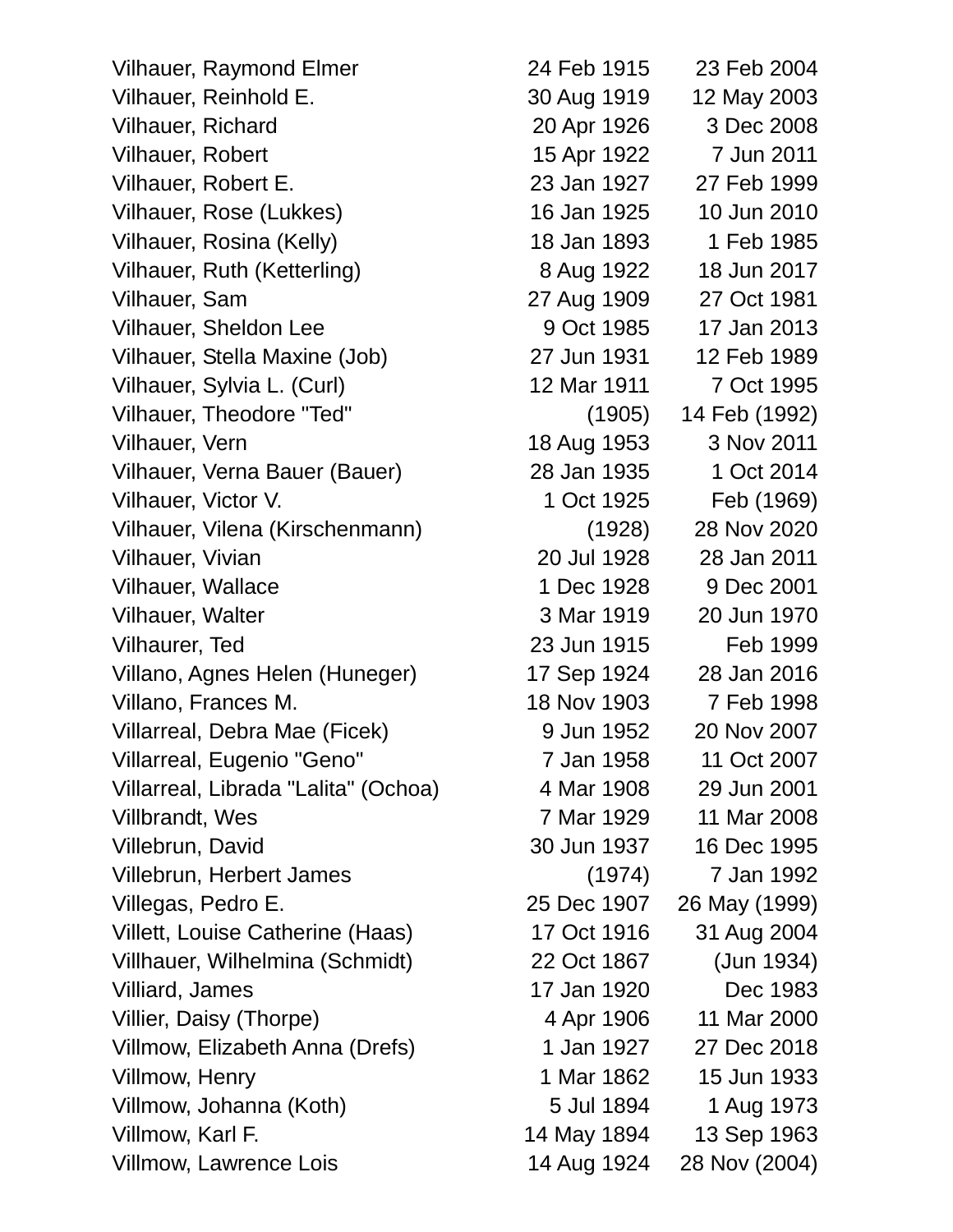| Villmow, Susana (Fischer)           | 4 Jun 1872  | 15 Sep 1940 |
|-------------------------------------|-------------|-------------|
| Vilmo, Edward E.                    | 2 May 1904  | Apr 1983    |
| Vilmo, Herbert J.                   | 23 Jan 1919 | 20 Dec 1987 |
| Vilmo, Katherine "Katie" DB         | 1 Dec 1989  | 18 Nov 2018 |
| Vilmo, Richard A.                   | 4 Mar 1915  | 24 Sep 1999 |
| Vilmo, Verna (Rabe)                 | 6 Nov 1906  | (Aug 1980)  |
| Vilness, Shirley (Gurney)           | 29 Nov 1934 | 16 Sep 2017 |
| Vils, David E.                      | 31 Mar 1953 | 6 Sep 1993  |
| Vils, Karl B.                       | 6 Feb 1910  | 25 Jan 1996 |
| Vilven, Stephen Edward              | 14 Mar 1914 | 5 Aug 2000  |
| Vimy, Roman                         | (1917)      | 14 Mar 1992 |
| Vinals, Mattia L. (Laurienti)       | 5 Dec 1908  | 10 Nov 2001 |
| Vinarskai, Aleck                    | 6 Apr 1909  | 31 May 1996 |
| Vincelette, Eugene E. "Gene"        | 10 Jun 1921 | 3 Aug 2010  |
| Vincent, Alta Marie (Adams)         | 19 Feb 1941 | 28 Oct 2007 |
| Vincent, Annastasha "Ellen" (Ealey) | 27 Aug 1913 | 13 Jun 2000 |
| <b>Vincent, Claire Carlton</b>      | 15 May 1902 | 21 Jun 2000 |
| Vincent, Dorothy M. (Nelson)        | 30 Sep 1912 | 21 Apr 1999 |
| Vincent, Eugenia "Jenny" (Humier)   | (1920)      | 19 Dec 2000 |
| <b>Vincent, Everett Ellsworth</b>   | 13 Apr 1939 | 19 May 2015 |
| Vincent, Fern Beck                  | 1 Feb 1931  | 15 Feb 2002 |
| Vincent, Gerald "Buck"              | 15 May 1915 | 16 Dec 1992 |
| Vincent, Gertrude H.                | (not given) | 13 Jun 2000 |
| Vincent, Harry J.                   | 30 Aug 1913 | 4 May 1988  |
| Vincent, Hazel Marie (Taylor)       | 23 Sep 1936 | 1 Jun 1999  |
| Vincent, Herbert M.                 | 1 Mar 1929  | 19 Apr 1999 |
| Vincent, lone                       | (1910)      | 6 Jan 1998  |
| Vincent, John J.                    | (1921)      | 18 Aug 2008 |
| Vincent, Justine J.                 | (1905)      | Nov 1992    |
| Vincent, Lillie Kathryn WM          | 21 Nov 1913 | 5 Sep 2012  |
| Vincent, Lorraine Fae (Swanson)     | 7 Sep 1943  | 2 Jul 2021  |
| Vincent, Mark Douglas               | 4 Aug 1958  | 12 Aug 1995 |
| Vincent, Mildred (Omlid)            | 8 Oct 1896  | Jun 1985    |
| Vincent, Nannie Elizabeth (Dowdy)   | 23 Feb 1901 | (Jun 1981)  |
| Vincent, Ralph E. "Vince"           | 1 Nov 1933  | (1998)      |
| Vincent, Rod Lane                   | 22 Aug 1960 | 2 Dec 2016  |
| Vincent, Thomas C.                  | 4 May 1925  | 26 Mar 2000 |
| Vincent, Vera Isobel                | 25 Mar 1918 | (1991)      |
| Vincent, Verla Eugene               | (1918)      | 5 Mar 1992  |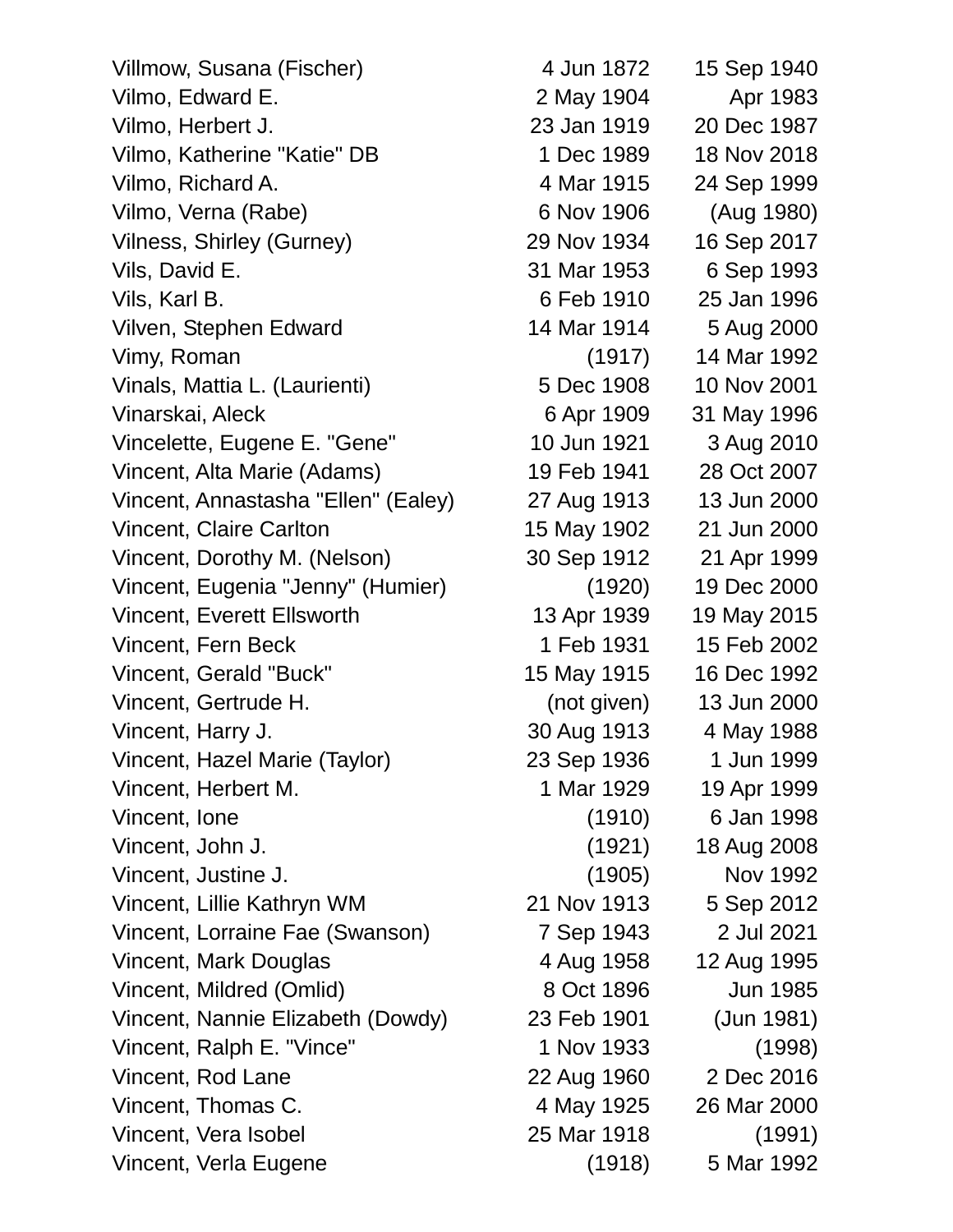Vincent, William Alfred 23 Oct 1921 2 Feb 2002 Vincent, William J. 24 Sep 1882 (1 Jan 1951) Vincent, Zelta 7 May 1890 21 Jan (1983) Vindevoghel, Pauline (not given)23 Nov (not given) Vine, Merle L. 21 Mar 1934 8 Jun 2017 Vinecke, Keith W. 15 Dec 1934 14 Jul 1996 Viner, Mona Eileen (Delany) (1913) 24 Jan 1992 Vines, Kathrine 26 Mar 1946 16 Aug 2012 Viney, Arthur L. 23 Jun 1892 24 May 1992 Viney, Ronald F. 1923 15 Sep 2014 Ving, Leon 1907 8 Sep 1993 Vinger, Blake 13 Oct 1962 5 Oct 1992 Vinger, Clifford D. (1932) 24 Sep 2001 Vinger, Dennis Lamont 5 Jun 1941 20 Jun 2021 Vinger, Genevieve A. (Steiner) Saalsaa 1912 1996 Vinger, Larry Dean 6 Feb 1938 25 Mar 2021 Vinger, Olive M. (1907) 23 Jan 2004 Vining, Charlotte Oletta (Wood) (1910) 8 Jul 1999 Vining, Clifford "Tip" 3 Aug 1929 20 Apr 2016 Vining, Darrel H. 24 Oct 1936 21 Feb 1993 Vining, Earl A. 3 Dec 1906 (1983) Vining, Ed (1876) 26 Dec (1951) Vining, Ella Mae (Belseth) 12 May 1922 11 Oct 2019 Vining, Harlan 6 Mar 1959 20 Dec 2020 Vining, Jason D. 14 Feb 1979 14 Aug 1998 Vining, John R. 30 Oct 1921 1 Feb 1993 Vining, Judith R. 27 Jun 1936 15 Apr 1999 Vining, Mildred (Syverson) 12 Jun 1918 27 Nov 1998 Vining, Raymond H. 27 Nov 1912 14 Apr 1998 Vining, Roger John 6 Jul 1936 1 Jan 2019 Vining, Srelda Elda (Kienast) 15 Feb 1911 20 Sep 2009 Vinion, F. E. "Franz" (1910) Oct 1998 Vinje, Bernice A. (Skogen) 15 Jun 1919 14 May 2000 Vinje, Edmund G. 26 Oct 1913 Apr 1980 Vinje, Elgie (Klingenberg) 26 Jan 1932 1 Aug 2014 Vinje, Erling O. 2 Mar 1914 4 Jul 2000 Vinje, Evangeline E. (Kelley) 11 Jan 1916 28 May 1989 Vinje, Frieda Lillian (Hintz) 16 Jan 1920 May 1984 Vinje, Harold M. 3 Mar 1922 29 Dec 1999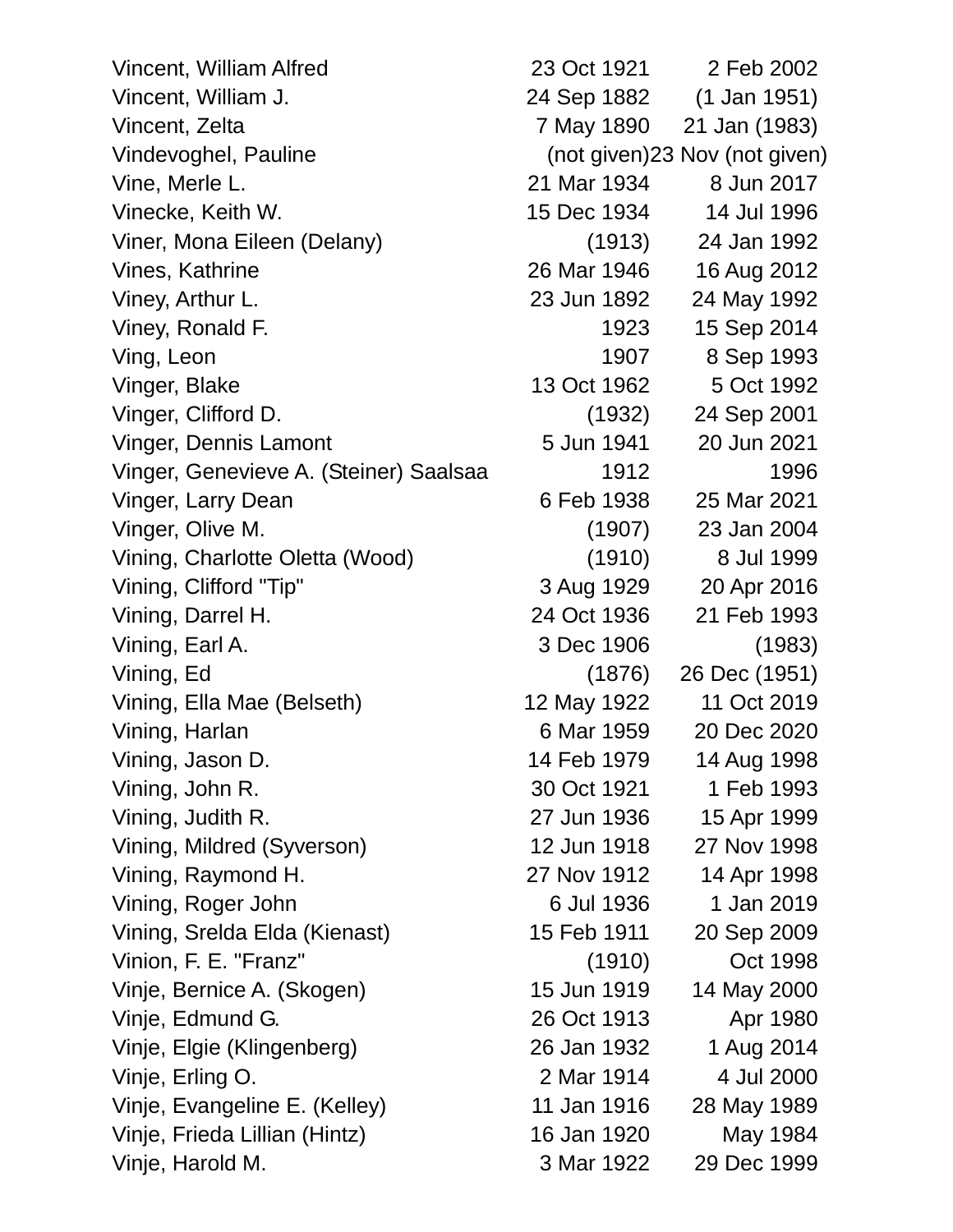| Vinje, Joan I. (Hein)                   | 29 May 1927 | 26 Jul 1995     |
|-----------------------------------------|-------------|-----------------|
| Vinje, Lila Marie (O'Leary)             | (1917)      | 30 Sep 1992     |
| Vinje, Ralph X.                         | 28 Feb 1910 | 18 Jun 1991     |
| Vink, Marie (Verburg)                   | 19 Jun 1921 | 31 Jan 1999     |
| <b>Vink, Pieter Gerardus</b>            | 10 Aug 1906 | 4 Jun 1993      |
| Vinner, Sophye Helen (Betz)             | 15 May 1892 | Apr 1991        |
| Vinnish, Elizabeth Violet BMH           | 31 Jan 1928 | 18 Dec 2010     |
| Vinnola, Anthony J.                     | 3 Mar 1928  | 18 May 1995     |
| Vinnola, Paul P.                        | 4 Aug 1922  | 23 Oct 1994     |
| Vinquist, Florence Elnore (Stedman)     | 22 Mar 1926 | 24 Jan 2011     |
| Vinquist, Howard A.                     | 10 May 1913 | 17 Nov 1987     |
| Vinsant, Jeffrey D.                     | 4 Jul 1938  | 15 Jul 2001     |
| Vinsel, Huldah (Gaustad)                | 17 Oct 1892 | (1983)          |
| Vinslauski, Mary I. (Boothroyd)         | 14 Aug 1917 | 30 Oct 1998     |
| Vinson, Ann (Franchuk)                  | 19 Jul 1910 | 29 Sep 1989     |
| Vinson, Grace Vashti (Smelser)          | 5 Jul 1905  | <b>Jul 1999</b> |
| Vinsonhaler, Berl                       | 31 May 1919 | 6 Apr (1994)    |
| Vint, Florence (Lovrien)                | 3 Nov 1913  | 26 Jun 1999     |
| Vinton, Ava Marlene (Segal)             | 16 Aug 1956 | 10 Mar 1999     |
| Vinton, Emilie L. (Kuntz)               | 1 Dec 1891  | 11 Feb 1993     |
| Vinton, Jacob D. Benjermin "Little Ben" | 13 Sep 1996 | 12 Jan 1997     |
| Vinton, Phyllis (Lang)                  | 24 Mar 1948 | 20 Aug 1989     |
| Vinyard, Evangeline Cathryn (Askin)     | 18 Jun 1905 | 9 Apr 1997      |
| Vinz, Warren Louis                      | 5 Feb 1933  | 16 Aug 2016     |
| Vinzant, Delia                          | 7 Jan 1901  | 9 Sep 1995      |
| <b>Violett, Allan Garner</b>            | 6 Jul 1946  | 26 Feb 2016     |
| Violett, Fred                           | 17 Jul 1929 | 27 Nov 2010     |
| <b>Violett, Henry Aloysius</b>          | 19 Aug 1919 | 2 Feb 2018      |
| Violini, Igino "Gino"                   | 28 Jul 1907 | 9 Mar 1992      |
| Vipond, Eleanor (Zimmerman)             | (1924)      | 2 Dec 2019      |
| Vipond, Sina (Klimow)                   | 14 Apr 1945 | 14 Nov 2001     |
| Vipperman, Alice (Kreil)                | 7 May 1926  | 27 Oct 2012     |
| Virag, Helen                            | 2 May 1909  | 28 Mar 2008     |
| Virag, Josef                            | (1909)      | 1 Jan 1991      |
| Virag, Mary                             | (1912)      | 15 Jul 1991     |
| Viraldo, Evelyn                         | 18 Sep 1900 | 12 May 1999     |
| Viray, Victor SanPedro                  | 17 Nov 1922 | 18 Oct 2000     |
| Virchow, Edward                         | 21 Aug 1897 | 17 Dec 1993     |
| Virchow, Martin Carl Herman             | 12 Aug 1917 | 31 Mar 1999     |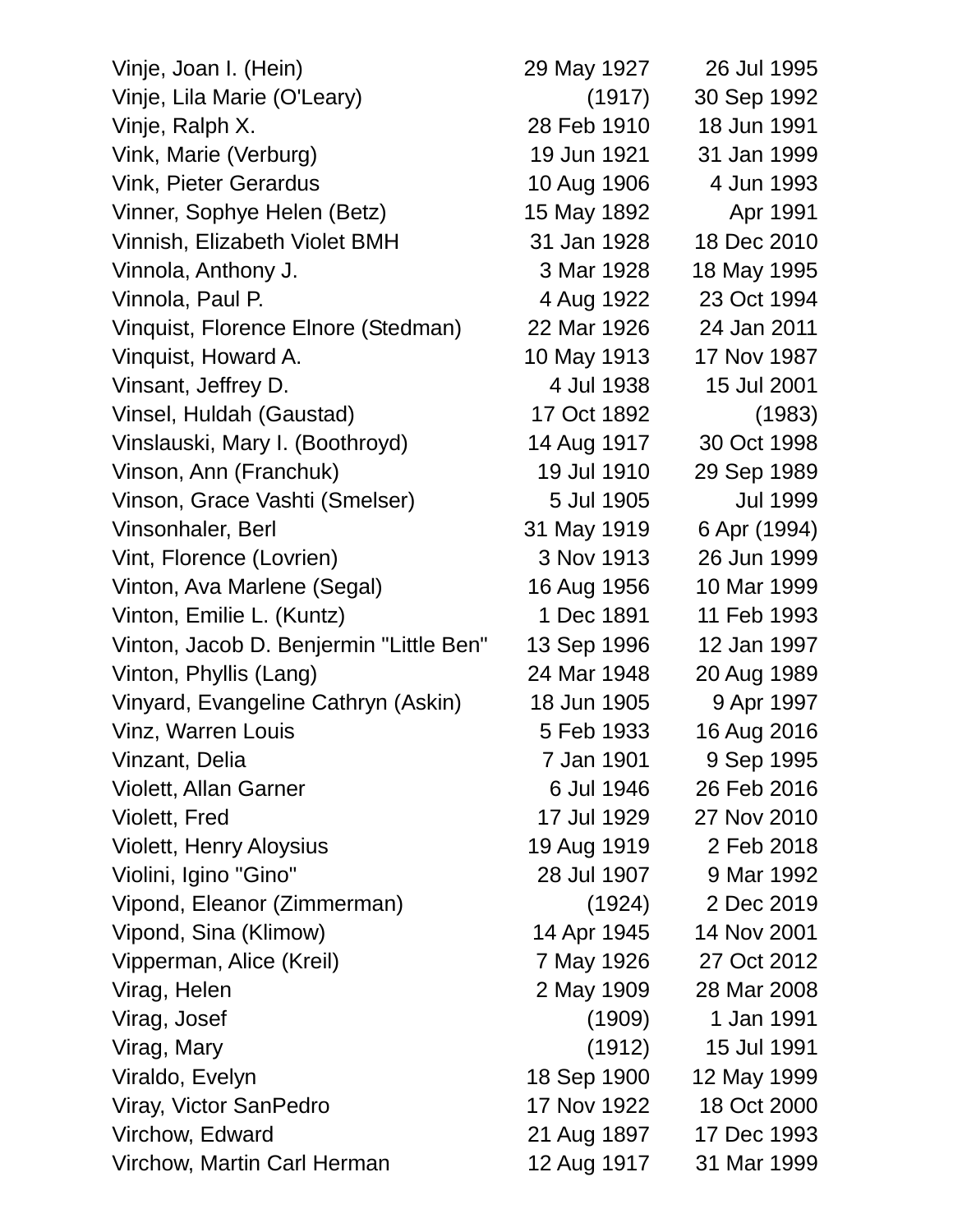| Vircks, Dawn Evelyn (Mathwick)        | 15 May 1929 | 14 Feb 2001   |
|---------------------------------------|-------------|---------------|
| <b>Virell, Emma Gerlock</b>           | 8 Jan 1907  | 22 May 2002   |
| Virene, Irene                         | (1906)      | Dec 1997      |
| Virgil, Beryl Glenn                   | 24 Jan 1943 | 16 Jul 1999   |
| Virketis, Birute R.                   | 14 Aug 1926 | Feb 1996      |
| Virnig, Adrian                        | 20 Mar 1906 | 17 Aug 1994   |
| Virnig, Andrew F.                     | 12 Apr 1923 | 19 Mar 2003   |
| Virnig, Andrew F.                     | 17 Feb 1893 | 2 Nov 1953    |
| Virnig, Bernita C.                    | 9 Jan 1913  | 24 May 1993   |
| Virnig, Diana (Cormier)               | 29 May 1896 | (1983)        |
| Virnig, Helen K. (Czeczok)            | 4 Apr 1923  | (May 1981)    |
| Virnig, Judy Ellen (Madison)          | 30 Apr 1940 | Sep 1996      |
| Virnig, Margaret J. (Ripp)            | 14 May 1906 | 2 Jul 1993    |
| Virostek, Lorraine Martha (Schnieder) | 1 Apr 1960  | 11 Dec 2002   |
| Virostko, Margaret Mary (Dusko)       | 10 Aug 1915 | (27 Nov 2006) |
| Virrey, Joan Jeanette (Daly)          | 15 May 1941 | 4 Jul 2011    |
| Virtue, Caelan Dean                   | 29 May 2001 | 29 May 2001   |
| Virtue, Jean                          | 20 Feb 1926 | Oct 2000      |
| Vis, Bertha (Terpstra)                | 8 Nov 1907  | 7 Mar 1996    |
| Vis, Dorothy                          | (1917)      | 25 Oct 1984   |
| Vis, John Sibble                      | (1898)      | 21 Oct 1991   |
| Vis, Lynn D.                          | 7 Dec 1929  | 25 Jan 1991   |
| Visage, Peggymae                      | 9 Jan 1930  | 29 Nov 1999   |
| Visaya, Lupe (Gonzales)               | 12 May 1920 | 8 Jan 1998    |
| Visconti, Twila Kathryn (Seiwert)     | 10 Feb 1947 | 18 Apr 2010   |
| Vise, Mary Ann (Rudshagen)            | 25 Feb 1940 | 22 Oct 2008   |
| Viseth, Sarah (Teigland)              | 26 Sep 1895 | 1 Feb 1990    |
| Visina, Mary Margaret (Muehlbauer)    | 5 Dec 1938  | 18 Feb 2009   |
| Visintainer, Richard Gene             | (1951)      | 13 Jan 1999   |
| Visker, Reka (Gertsema)               | 13 Apr 1920 | 23 Dec 1997   |
| Vislisel, Julius                      | 13 Jul 1910 | 29 May 1988   |
| Visnes, Norman                        | (1917)      | Aug 1998      |
| Visness, Ervin LeRoy                  | 4 Sep 1917  | 22 Oct 1987   |
| Visness, Martha (Aaland)              | 23 Jul 1893 | 17 Apr 1987   |
| Visotto, Albino                       | 14 Oct 1900 | 4 Apr 1991    |
| Vissenberg, Selma Pearl               | 12 Jul 1925 | 8 Apr 1996    |
| Visser, Albert.                       | 24 Nov 1927 | 24 Feb 2007   |
| Visser, Allegonda "Gonnie" Maria      | 9 Apr 1930  | 2 Feb 2020    |
| Visser, Analesia "Ann" Moffat         | (1924)      | 17 Nov 2016   |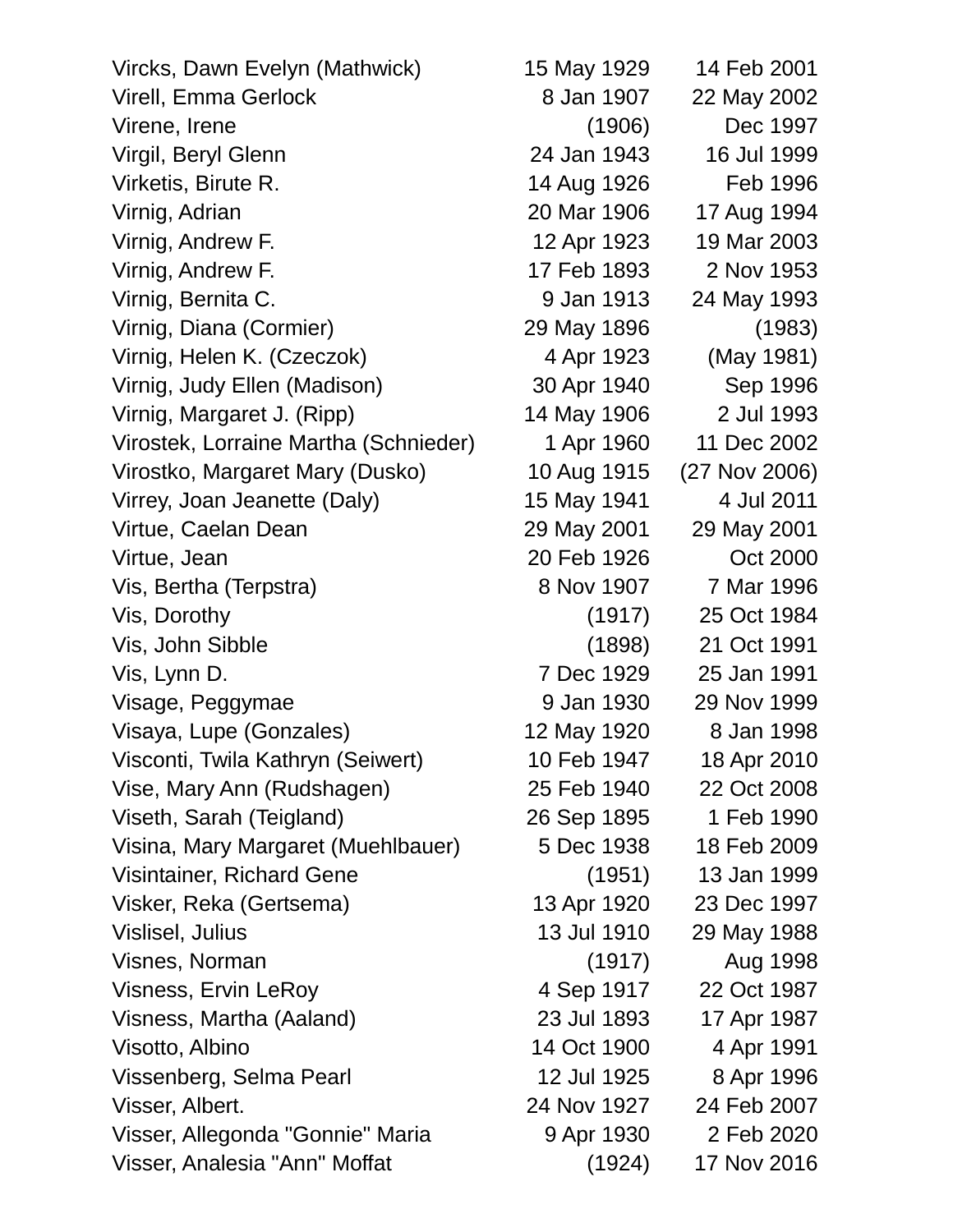| Visser, Anton                           | 1858        | 21 Jan 1937 |
|-----------------------------------------|-------------|-------------|
| Visser, Bethel Pearl (Lenz)             | 15 Feb 1923 | 5 Jan 2017  |
| Visser, Brent Michael                   | 9 Apr 1991  | 3 Aug 2012  |
| Visser, Cecil (Woodward)                | 8 Sep 1901  | 1 Feb 1991  |
| Visser, Charles "Chuck" Walter          | 17 Jul 1956 | 4 Nov 2014  |
| Visser, Dirk                            | 13 Sep 1920 | 11 Jan 1992 |
| Visser, Edward "Ed"                     | 28 Mar 1944 | 27 Jan 2017 |
| Visser, Elmer                           | 21 Oct 1916 | 12 Dec 1998 |
| Visser, Gerald Edward                   | 26 Feb 1939 | 28 Jan 2002 |
| Visser, Gerarda "Geri" MPA              | 10 Feb 1947 | 27 Jul 2020 |
| Visser, Harvey                          | (1927)      | Dec 1952    |
| Visser, Henk                            | 31 Aug 1936 | 20 Aug 2021 |
| Visser, Herman Jacob                    | 30 Jul 1897 | (1989)      |
| Visser, Hermena                         | 20 Feb 1937 | 3 Sep 2015  |
| Visser, Jacoba                          | 14 Oct 1936 | 19 Dec 2019 |
| Visser, Jaydean Lauren                  | 28 Aug 1994 | 17 Sep 2021 |
| Visser, Jeanette Lena (VanderVoorden)   | 31 Jan 1931 | 17 Sep 2021 |
| Visser, Jeanette Marie (Brown)          | (1975)      | 1 Jan 2001  |
| Visser, Jenny Charlotte (Caesarea)      | 3 Sep 1942  | 18 Jan 2019 |
| Visser, John Anthony                    | 8 Mar 1912  | 27 Feb 2008 |
| Visser, John Henry                      | 17 Jan 1939 | 2 Nov 2014  |
| Visser, Kathy Jean                      | 1965        | 9 Mar 2021  |
| Visser, Mary (Tjitske)                  | (not given) | 9 Jun 1992  |
| Visser, Matilda (Dykstra)               | 16 Nov 1917 | 7 Mar 2016  |
| Visser, Otto                            | 30 Jan 1883 | 1958        |
| Visser, Paul                            | 28 Nov 1914 | 14 Apr 1987 |
| Visser, Pete                            | 24 Nov 1889 | 7 Nov 1950  |
| Visser, Ronald "Ron" Douglas            | 20 Jan 1961 | 9 Feb 2010  |
| Visser, Ruth Kathryn (Mieras)           | 13 May 1906 | 21 Apr 2000 |
| Visser, Sandra I. (Grue)                | 7 Aug 1948  | 27 Apr 2010 |
| Visser, Shirley Louise (Taylor) Niblett | 9 Oct 1922  | 3 Apr 2018  |
| Vissers, Billie Francis (Barnes)        | 6 Dec 1932  | 7 Oct 2020  |
| Vissers, Christian                      | 20 Jun 1919 | 20 Dec 1999 |
| Vissers, Michael                        | 5 Jun 1948  | 9 Apr 1995  |
| Vistad, James Gjermund                  | 8 Mar 1948  | 3 Jul 2016  |
| Vistad, Ruby L. (Krak)                  | 15 Apr 1927 | 27 Dec 2010 |
| Visto, E.A.                             | 18 Oct 1915 | 22 May 1991 |
| Visto, Eino A.                          | 18 Oct 1915 | 22 May 1991 |
| Visto, Everett C.                       | 22 Dec 1916 | 2 Jan 2006  |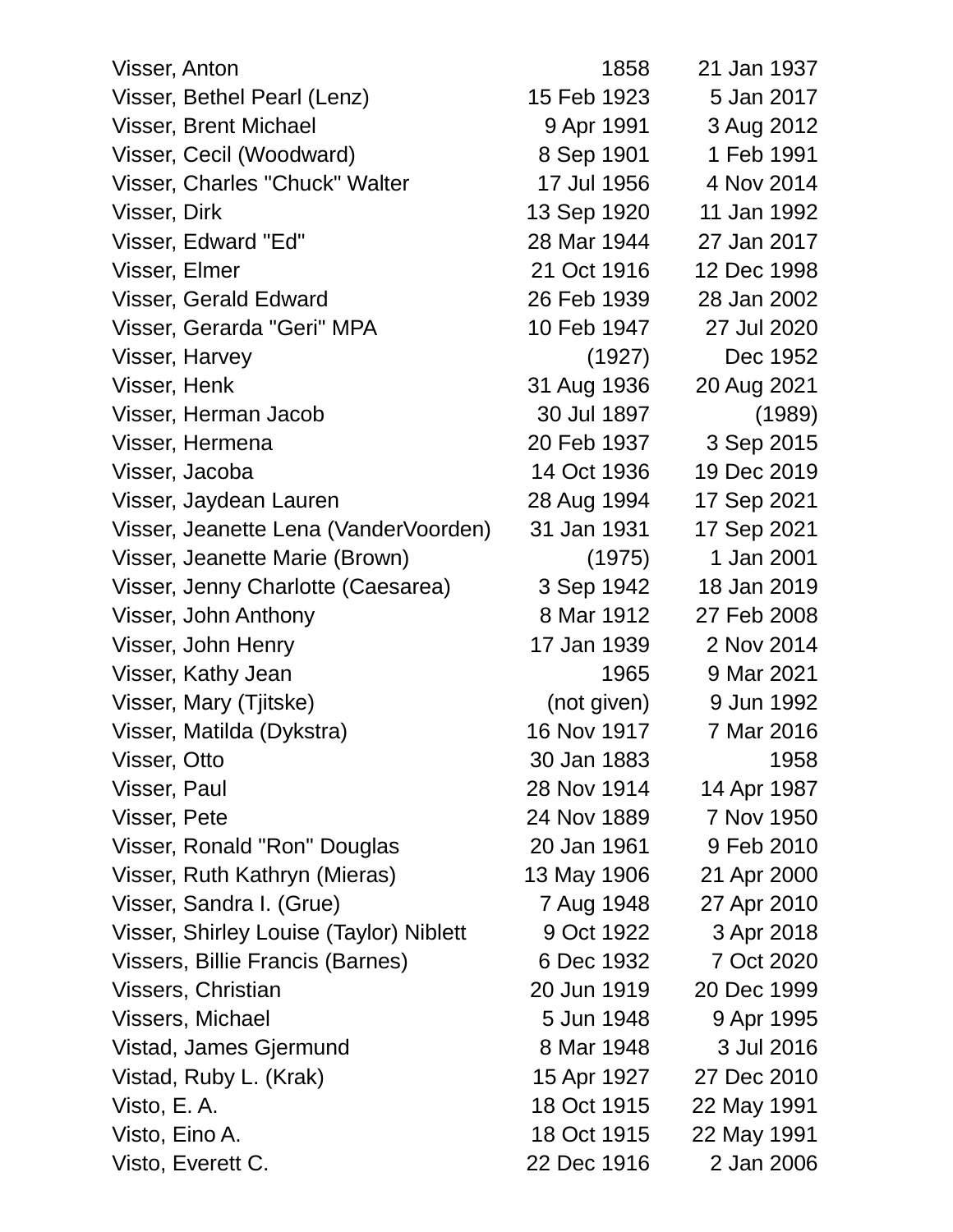Visto, Jeffrey James 6 Mar 1987 28 Jan 1988 Visto, John Henry 15 Jan 1914 17 Nov 1996 Visto, Kristopher John 1 Aug 1973 9 Jul 1999 Visto, Lilian Edna (Hillius) 17 Nov 1920 24 Dec 1993 Visto, Werner Erick 31 May 1909 30 Jan 1995 Vita, Bela 14 Feb 1918 4 Jul 1996 Vitali, Marilyn C. 10 Mar 1933 8 Feb 1998 Vitalis, Martha (Kusler) Pfeifle 21 Aug 1913 13 May 1991 Vitek, Abbigail "Abbi" 21 Mar 2006 31 Jul 2021 Vitek, Anthony "Tony" Joseph 6 May 1939 21 May 2019 Vitek, Clarence 21 Sep 1923 10 Aug 2004 Vitek, Duane Thomas 30 Nov 1934 21 Apr 2014 Vitek, Elsie E. (Dvoracek) 27 Apr 1916 29 Mar 2002 Vitek, Emil V. 26 Sep 1905 21 May 1999 Vitek, John 12 May 1893 Jan 1976 Vitense, Robert "Bob" E. 9 May 1933 12 Nov 2014 Vitins, Elfrida (Balodis) Platfers 29 Nov 1919 27 Jan 1999 Vitkay, Joseph S. (1938) 24 Apr 2000 Vitko, George 21 Jun 1917 2 Oct 1996 Vitko, Joe 27 Dec 1920 21 Apr 1989 Vitols, Vera 1 Jul 1911 12 Oct 1994 Vitrachenko, Olivia (Fried) Vitko 29 Mar 1923 24 Sep 2010 Vitry, Josephine Margaret 4 Nov 1908 1 Dec 1995 Vitt, Charles E. 15 Oct 1954 14 Jun 2000 Vitt, Gail Francis 20 Oct 1930 (2) Jul 1957 Vitt, Robert B. 3 Dec 1924 2 May 2002 Vittitoe, Elizabeth V. (Gebhart) 3 Jul 1950 6 Jul 2014 Vivatson, Lorraine (Urlaub) (not given) (not given) Vivian, Marian T. (Hebl) Tormey (1919) 20 Jan 1994 Vivier, Cecelia A. 15 Nov 1935 2 Apr 1997 Vivier, Napoleon John "Johnny" 8 Apr 1926 27 Mar 1998 Vivier, Patrick Martin 25 Nov 1920 24 Dec 2001 Vivier, Sylvester P. (1927) 5 Aug 2001 Vivier, Zoe Marie (LaFrance) (1904) Feb 1984 Vivion, Owen H. (1919) 22 May 1998 Vix, Anna "Maria" (Eisenbeiss) 9 Mar 1909 8 Aug 1996 Vix, Arthur Willis "Art" 26 Apr 1921 30 Jun 2013 Vix, Bertha (Seibel) 1 Apr 1904 21 Apr 1998 Vix, Christina (1867) Nov 1945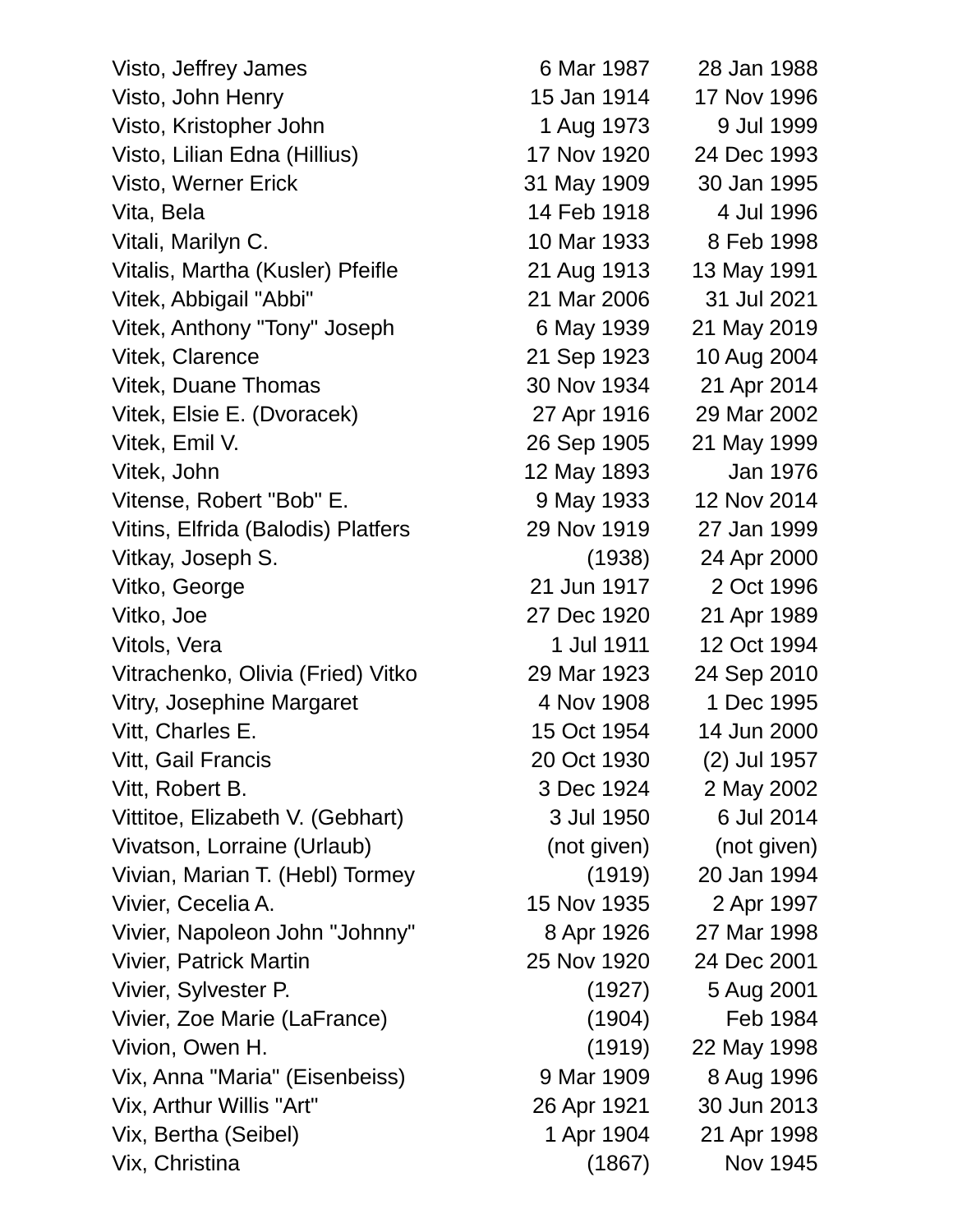| Vix, Elisabetha Margaretha (Oster)  | 1842        | 6 Feb 1911      |
|-------------------------------------|-------------|-----------------|
| Vix, Emanuel C.                     | 15 Dec 1894 | 4 Nov 1976      |
| Vix, Emelia Marie (Faul)            | 4 Mar 1899  | (1973)          |
| Vix, Emma Viola (Marzolf)           | 27 Oct 1919 | 23 Oct 2013     |
| Vix, Ervin W.                       | 25 Jul 1919 | 7 Jul 2004      |
| Vix, Harry Benjamin                 | (1919)      | 23 Apr 2003     |
| Vix, Henry                          | 6 Feb 1910  | 13 Apr 1993     |
| Vix, Herman Melvin                  | 16 Apr 1927 | 29 Jun 2018     |
| Vix, Katherine                      | (1864)      | Jun 1945        |
| Vix, Lando Dwight                   | 9 May 1926  | 30 Apr 2018     |
| Vix, Laura A. (Broker)              | 10 Jan 1919 | 1 Aug 1993      |
| Vix, Martha (Seibel)                | 22 Aug 1899 | 12 Mar 1983     |
| Vix, Otto                           | 1 Sep 1906  | 7 Mar 1997      |
| Vix, Rosa (Engelhardt)              | 6 Aug 1878  | 22 Feb (1968)   |
| Vix, Simon                          | 31 Jan 1876 | 18 Sep (1942)   |
| Vix, Viola (Nell)                   | 14 Jan 1913 | 29 Oct 2003     |
| Vizbar, Ann (Dravidzius)            | 19 Nov 1906 | 5 Apr 2004      |
| Vizecky, Beatrice (Sparks)          | 10 May 1912 | 19 Sep 1990     |
| Vizenor, Carolyn (Mesling)          | 13 Jun 1936 | 29 Nov 2006     |
| Vizenor, Leo E.                     | 15 Nov 1913 | <b>Jul 1984</b> |
| Vizenor, Paul                       | 3 Oct 1896  | <b>Jul 1984</b> |
| Vizer, Anne (Kuntz)                 | 1924        | 5 Jan 2015      |
| Vizina, Harriet L. (Hackenberg)     | 16 Oct 1932 | Feb 1994        |
| Vlach, Joseph Frank                 | 20 Jun 1916 | 18 Sep 2003     |
| Vladic, Donna Julia (Zickovich)     | 29 Sep 1901 | 13 Mar 1994     |
| Vladimir, Ute (Lehmann) Carey       | 18 May 1941 | 13 Aug 2009     |
| Vladyka, William E.                 | 5 Feb 1903  | 18 Jan 1998     |
| Vlahos, Panayiotis "Peter"          | (1910)      | 15 Sep 2000     |
| Vlahovich, Ida (Iszler) Otto        | 11 Sep 1914 | 18 Jan 1992     |
| Vlahovich, Tony                     | 1 May 1909  | May 1983        |
| Vlasak, Emil John                   | 28 May 1913 | 10 Jul 1995     |
| Vlasin, Wendell Dale                | 26 Jul 1926 | 26 Oct 2008     |
| Vlasman, Lynn Raymond               | 16 Oct 1953 | 26 Oct 2017     |
| Vlastelic, Patti L. (Eickoff)       | 10 Oct 1952 | (Nov 2005)      |
| Vlastuin, Henry                     | 27 Oct 1932 | 10 Aug 1997     |
| Vlavianos, Phyllis (Zerek)          | 7 Jun 1936  | 15 May (2001)   |
| Vliem, James                        | 3 Feb 1926  | 13 May 1991     |
| Vliet, Marjorie (Osterman) Knighton | 27 Aug 1923 | Dec 2020        |
| Voarcek, William "Bill"             | 10 May 1923 | 20 Aug 2010     |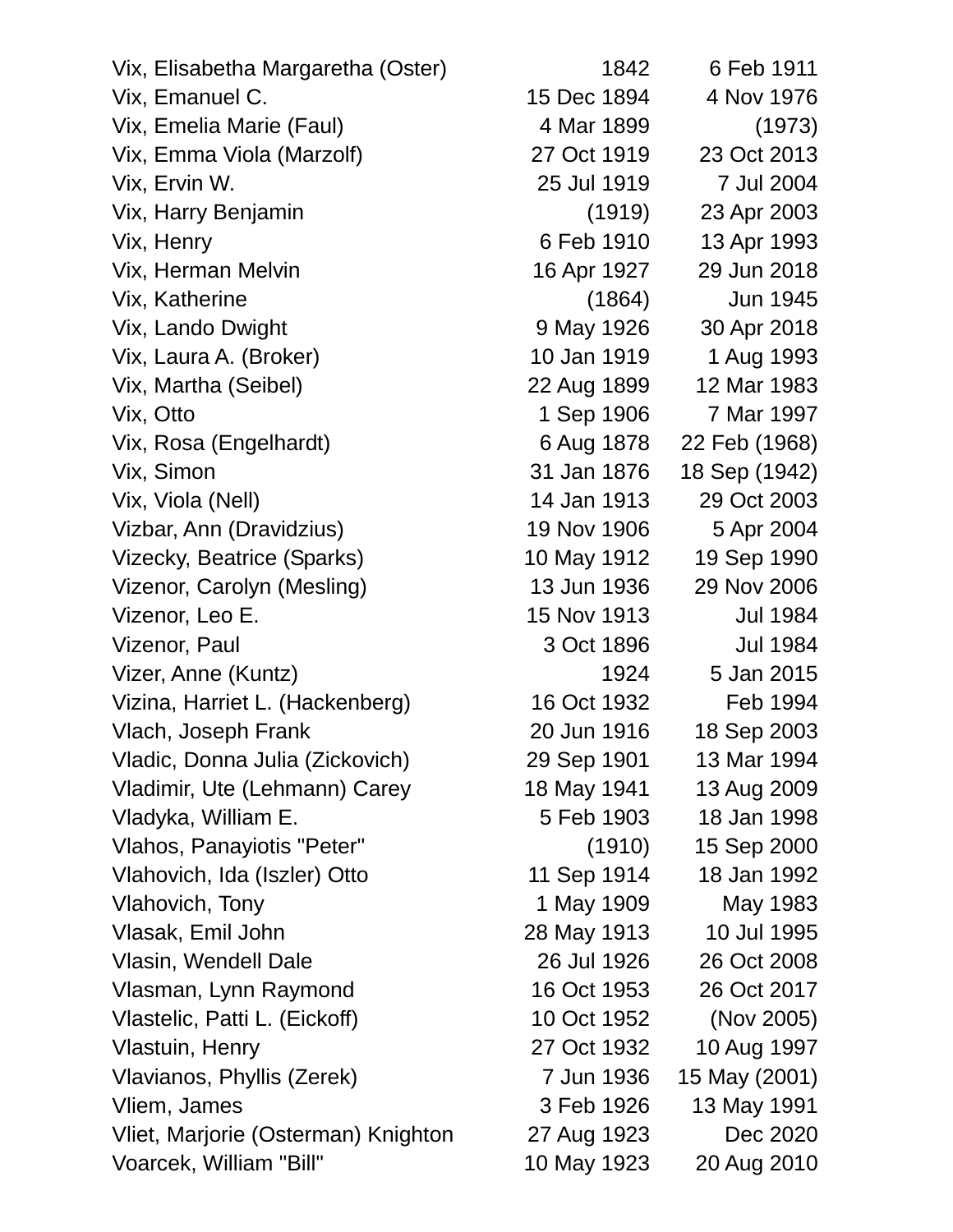Vobr, Cameron Wade 25 Sep 2020 1 Feb 2021 Vobr, Clara Esther (Kaiser) 27 Feb 1940 16 Sep 2021 Vobr, James 25 Sep 1932 23 Jun 2020 Vobr, Kathryn (Zastrow) 23 Jun 1908 19 Jul 1998 Vobr, Leonard 5 Feb 1930 15 Mar 2013 Vocht, Theodore "Ted" 14 Mar 1919 30 Oct 2002 Vockeroth, Andrew Bruno 22 Oct 1907 30 Nov 1989 Vockeroth, Angeline "Angie" 1911 7 Oct 1990 Vockeroth, Charles "Charlie" (1928) 16 May 2004 Vockeroth, Charlotte (Schlaht) 21 May 1905 20 Sep 1990 Vockeroth, George (1931) 28 Sep 1992 Vockeroth, Hubert Hector 10 Feb 1925 24 Oct 2018 Vockeroth, Ivy (1907) 4 Jun 1978 Vockeroth, Lydia Anna (Bauer) 22 Sep 1923 7 Dec 2010 Vockeroth, Roy (not given) 12 Dec 1997 Vockeroth, Ted 3 May 1936 6 Oct 2008 Vockeroth, Teresa (Ballf) (1931) 30 Dec 1999 Vockeroth, Theodore "Ted" 22 Mar 1923 29 Apr 2016 Vockeroth, William "Bill" (1899) 2 Nov 1994 Vockert, Marie Loos (Oeler) 24 May 1904 28 Mar 1998 Vockrodt, Duane 17 Nov 1933 12 Sep (1984) Vockrodt, Frieda (Johnson) 17 Apr 1902 21 Apr 1993 Vockrodt, Leroy "Spud" 25 Mar 1937 19 Jan 2021 Vockrodt, Ruth (Estell) 24 Jul 1929 23 Nov 1999 Vodden, George Milton (not given) 20 Mar 2000 Vodopich, Bonnie (Carpenter) 19 May 1970 15 Dec 2016 Vodra, Dorothy M. 1 Nov 1916 17 Jul 2000 Voeck, David A. 13 Nov 1918 22 Jun 1993 Voecks, Kevin Scot 20 Feb 1957 26 Feb 2002 Voege, Elaine E. (Danke) (1927) Oct 1992 Voegel, Elsie (Gross) 1 Aug 1920 5 Jan 1993 Voegel, Rudolph 9 Jan 1917 Aug 1981 Voegel, Thomas "Tom" Michael 7 Jun 1952 16 Apr 2016 Voegele, Adam 14 Jan 1927 30 Nov 1991 Voegele, Albert L. (1920) 14 Aug 1990 Voegele, Alex 15 Aug 1916 23 Jun 1989 Voegele, Alice Lenora (Dockter) 5 Aug 1932 1 Feb 2021 Voegele, Alice Lorraine (Guthmiller) 22 Sep 1930 12 Sep 2005 Voegele, Allen J. (1946) 24 Aug 1997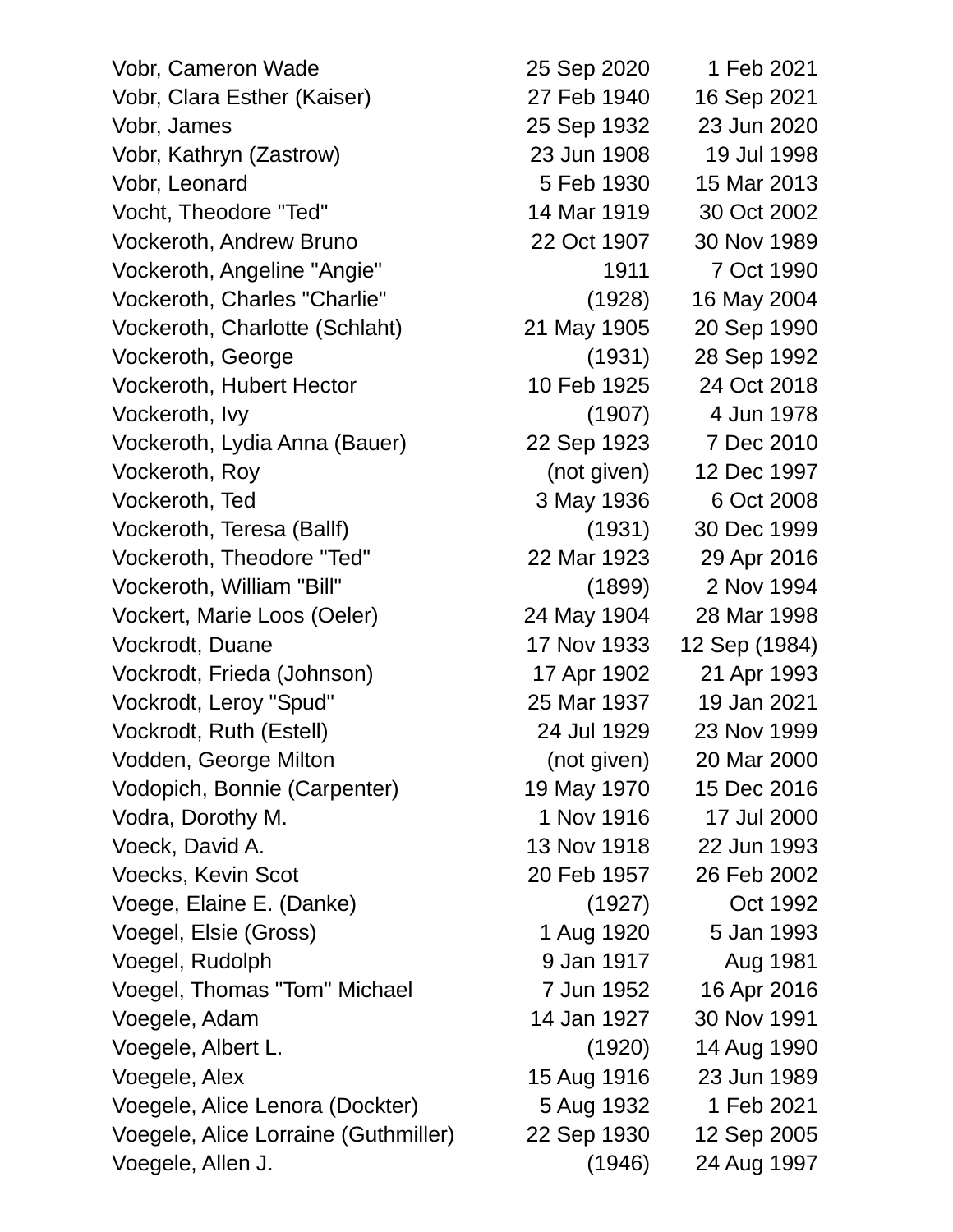| Voegele, Alma                      | (1921)        | Jan 1977        |
|------------------------------------|---------------|-----------------|
| Voegele, Alvin L.                  | 17 Feb 1932   | 24 Apr 2011     |
| Voegele, Anna Marie (Hoffer)       | 6 Jan 1915    | 3 Jan 1987      |
| Voegele, Annie E. (Flemmer)        | 15 Jun 1922   | 9 Apr 2003      |
| Voegele, Barbara (Muhlhauser)      | 17 Nov 1857   | 6 Apr 1957      |
| Voegele, Ben                       | 31 Mar 1902   | 26 Jun 1972     |
| Voegele, Bernard "Ben" A.          | 7 Apr 1901    | 16 Feb 1991     |
| Voegele, Bertha                    | (1910)        | 22 Mar 1979     |
| Voegele, Bertha                    | 24 Mar 1912   | 7 Jul 1991      |
| Voegele, Bertha (Jacober)          | 10 Jun 1902   | 7 Apr 1971      |
| Voegele, Carol (Jordan)            | 31 Jul 1943   | 9 May 2019      |
| Voegele, Carol Jean (McGinley)     | 8 Jan 1941    | (2008)          |
| Voegele, Christ D.                 | 5 Nov 1906    | 24 Apr (1979)   |
| Voegele, Christ M.                 | 29 Jul 1898   | (10 Jan 1973)   |
| Voegele, Christian                 | 20 Sep 1901   | 25 Oct (1965)   |
| Voegele, Christian                 | 12 Jan 1877   | 8 Jan (1949)    |
| Voegele, Christian                 | 21 Dec 1857   | 29 Jul 1949     |
| Voegele, Christian                 | 27 Mar 1862   | 24 Dec 1941     |
| Voegele, Christina                 | 9 Jan 1890    | 9 Sep 1940      |
| Voegele, Christina A.              | 13 Jun 1893   | 27 May 1974     |
| Voegele, Clarence                  | 8 Nov 1927    | 25 Jan 2014     |
| Voegele, Dalton Ervin              | 31 Dec 1954   | $(16$ Nov 1955) |
| Voegele, Daniel "Dan" Christ       | 23 May 1926   | 8 Mar 2004      |
| Voegele, Daniel D.                 | 13 Dec 1908   | 3 Jun 1983      |
| Voegele, David                     | 20 Nov 1911   | Aug 1986        |
| Voegele, Delmar Dale "Del"         | 2 Apr 1938    | 30 Aug 2020     |
| Voegele, Delton Dale               | 21 Aug (1952) | 25 Aug (1952)   |
| Voegele, Dennis LeRoy              | 6 May 1950    | 5 Aug 2010      |
| Voegele, Dennis LeRoy              | 31 Dec (1968) | 31 Dec (1968)   |
| Voegele, Dianne C. (Navratil)      | 13 Feb 1944   | 16 Nov 2002     |
| Voegele, Donald "Don"              | 19 Jan 1938   | 30 Oct 2014     |
| Voegele, Donald Dale               | 22 Mar 1939   | 10 Jun 2015     |
| Voegele, Donald E.                 | 14 Aug 1904   | 9 Feb 1999      |
| Voegele, Ed Daniel                 | 28 Jul 1913   | 2 Feb 1986      |
| Voegele, Edmund A.                 | 28 Jun 1931   | 10 Jul 1958     |
| Voegele, Edna Luella (Schillinger) | 17 Apr 1916   | 23 Nov 2000     |
| Voegele, Edward                    | 20 Sep 1909   | 6 Jun (1980)    |
| Voegele, Edwin F.                  | (1904)        | (24 Jan 1976)   |
| Voegele, Edwin J.                  | 11 May 1912   | 20 Jul 1998     |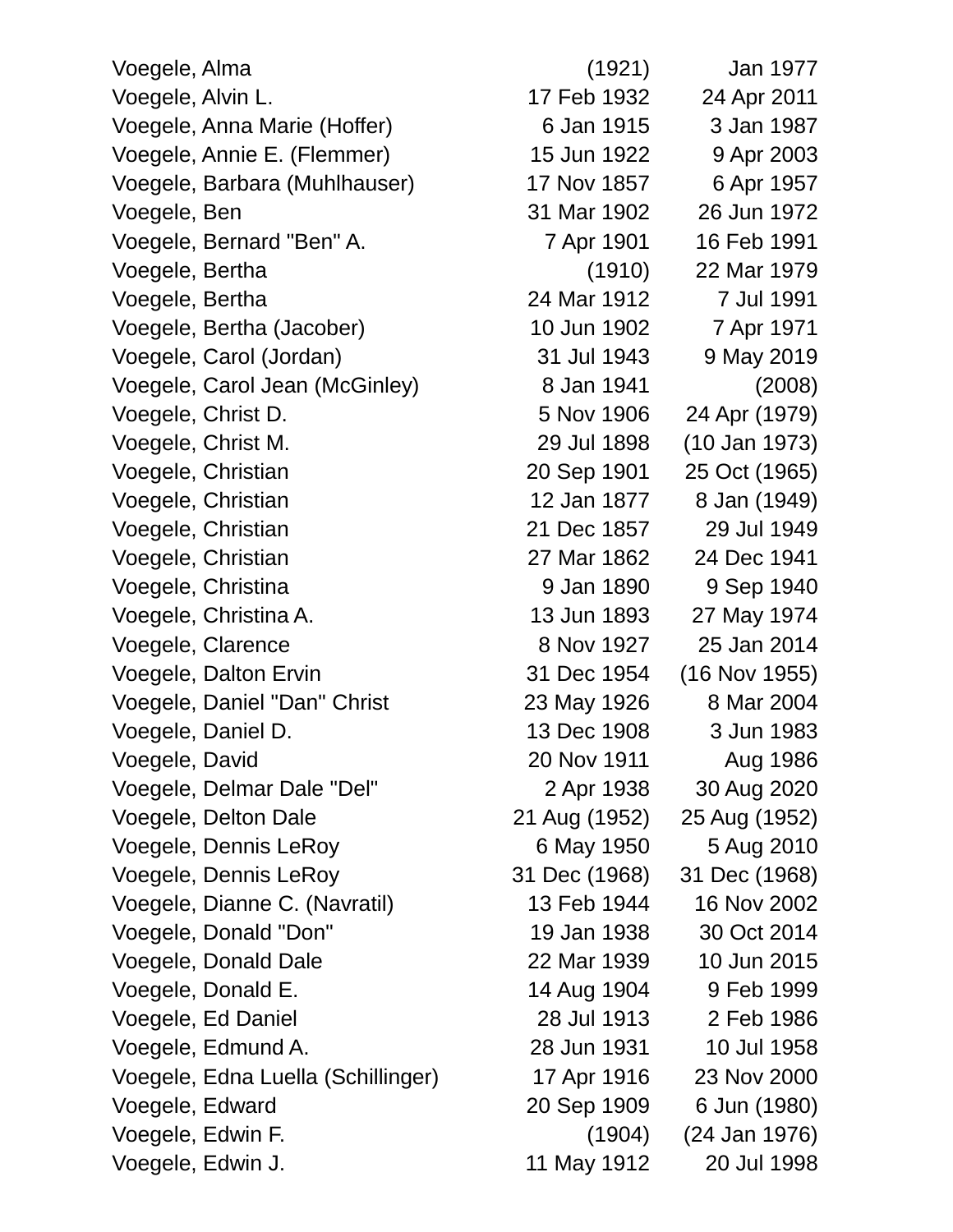| Voegele, Elisabeth (Jakober)         | 25 Mar 1866  | 2 Oct 1945    |
|--------------------------------------|--------------|---------------|
| Voegele, Ella (Schmidt)              | 10 Oct 1922  | 8 Dec 1998    |
| Voegele, Elmer                       | 22 Oct 1925  | 30 Oct 2006   |
| Voegele, Elmer                       | 17 Jun 1938  | 21 Nov 1995   |
| Voegele, Elsie (Bauer)               | 9 Apr 1911   | 13 Aug 1991   |
| Voegele, Emil                        | 24 Oct 1901  | 13 Jun 1965   |
| Voegele, Emilia (Sauter)             | 3 May 1907   | 30 Jan 2000   |
| Voegele, Emiliea (Welk)              | 6 Feb 1908   | 29 Apr 1992   |
| Voegele, Emma                        | (1899)       | May 1981      |
| Voegele, Emma (Krein) Neff Bonnet    | 18 Dec 1892  | (22 Sep 1977) |
| Voegele, Erma (Flemmer)              | 30 Sep 1927  | 19 Jun 2002   |
| Voegele, Erma C. (Buchfinck)         | 8 Jun 1923   | 21 Apr 2011   |
| Voegele, Erwin Martin                | 10 May 1918  | 12 Jul 1939   |
| Voegele, Esther (Erickson)           | 19 Nov 1924  | 7 Jul 1982    |
| Voegele, Eugene F.                   | 20 Jun 1919  | 30 Jan 2009   |
| Voegele, Ferdinand                   | 31 Oct 1911  | 18 Jul (1979) |
| Voegele, Florence (Gaub)             | 8 Feb 1929   | 14 Nov 2012   |
| Voegele, Fred                        | 20 May 1909  | 23 Dec 2009   |
| Voegele, Fred                        | 14 Sep 1904  | 6 Aug 1995    |
| Voegele, Fred D.                     | 7 May 1918   | 6 Feb 2002    |
| Voegele, Fred J.                     | 2 Aug 1898   | 14 Jan 1975   |
| Voegele, Fred K.                     | 25 Oct 1905  | 9 Jan 1998    |
| Voegele, Frieda (Flemmer)            | 1 Sep 1913   | Feb 1991      |
| Voegele, Friedrich                   | 22 Feb 1892  | (1937)        |
| Voegele, Friedrich                   | 16 Dec 1865  | 1 Feb (1947)  |
| Voegele, Gertrude "Gertie" (Flemmer) | 22 Jul 1926  | 6 Jan 2022    |
| Voegele, Gordon                      | 25 Aug 1929  | 10 Dec 2002   |
| Voegele, Gottlieb                    | 6 Sep 1906   | 3 Nov 1983    |
| Voegele, Gustof                      | 7 Jul 1924   | 13 Apr 1991   |
| Voegele, Helmuth E.                  | 17 Jan 1924  | 13 Oct 1999   |
| Voegele, Henry D.                    | (1938)       | Oct 1992      |
| Voegele, Herman R.                   | (1925)       | (Dec 2019)    |
| Voegele, Hilda K. (Flemmer)          | 13 Aug 1916  | 18 Feb 1989   |
| Voegele, Ida (Flemmer)               | 7 Jun 1911   | 23 Mar 1943   |
| Voegele, Ida (Hausauer)              | 30 Oct 1919  | 15 Oct 2019   |
| Voegele, Jacob                       | (8 Jul 1870) | (1 Apr 1927)  |
| Voegele, Jacob                       | 14 Jul 1906  | 4 Jun (1977)  |
| Voegele, Jacob B.                    | 24 Feb 1889  | 11 Jun 1976   |
| Voegele, Jacob J.                    | 17 May 1892  | 23 Apr 1977   |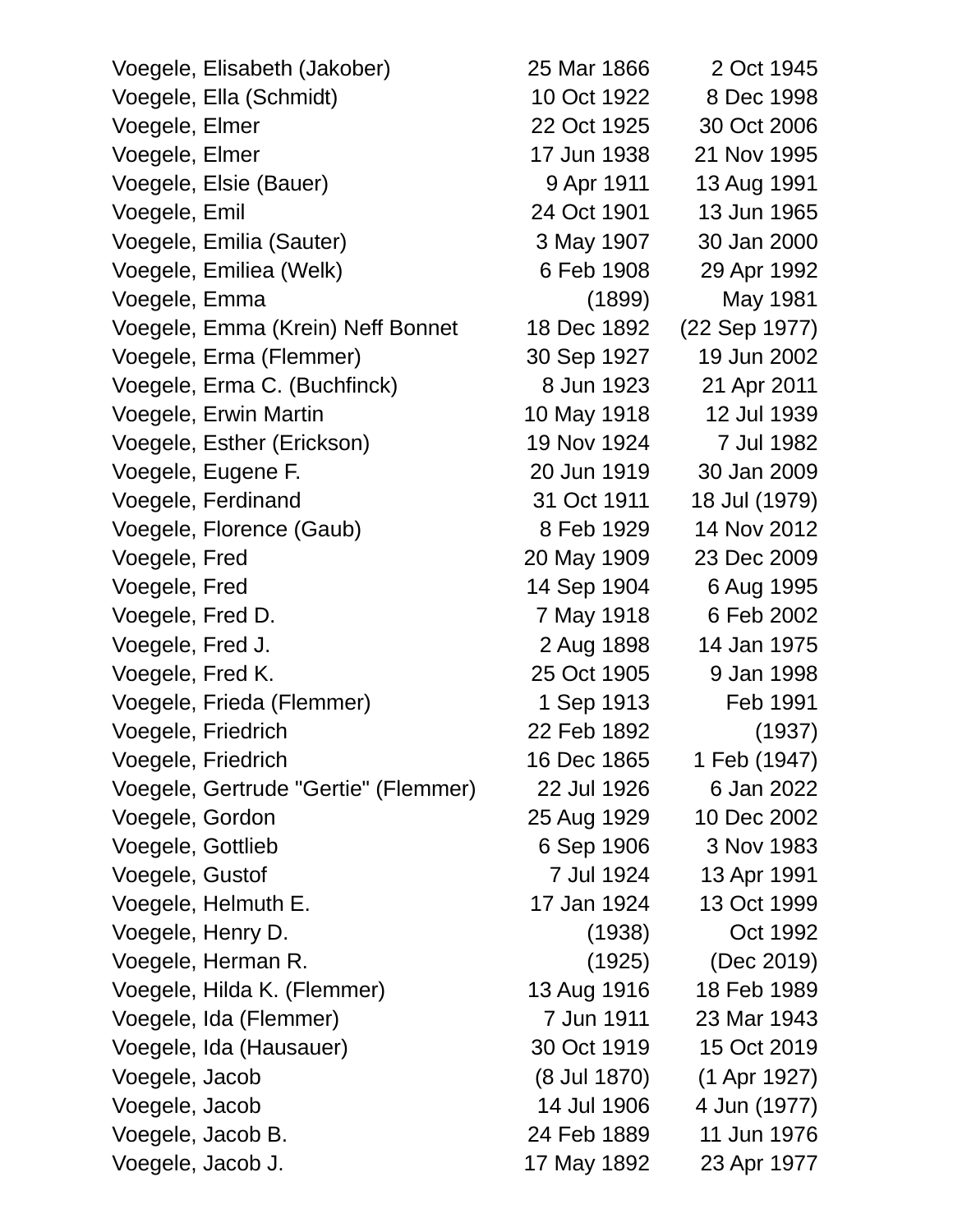| Voegele, Jacob M.                   | 8 Dec 1904  | 19 May 1980   |
|-------------------------------------|-------------|---------------|
| Voegele, Jeanne (Holden)            | 27 Jan 1933 | 23 Nov 2004   |
| Voegele, Johann "John"              | 22 Jan 1859 | 26 Sep 1955   |
| Voegele, John                       | 14 Jan 1906 | 24 Sep 1968   |
| Voegele, John                       | 14 Nov 1907 | 20 Jan 1997   |
| Voegele, John                       | 17 Oct 1884 | 9 Mar 1958    |
| Voegele, John C.                    | 13 Jul 1899 | 5 Jul 1992    |
| Voegele, John J.                    | 11 Dec 1889 | 11 Jul 1964   |
| Voegele, Judith L. (Richter) Keller | 23 Feb 1934 | 7 May 2014    |
| Voegele, Julius R.                  | 29 Apr 1905 | 13 Aug 1988   |
| Voegele, June F. (Flowers)          | 28 Jun 1925 | 7 Oct 2011    |
| Voegele, Katharina (Gregor)         | 2 Jun 1861  | 9 Apr (1948)  |
| Voegele, Katherina                  | 22 Oct 1863 | 18 Feb 1944   |
| Voegele, Kathryn E. (Fischer)       | 18 Mar 1914 | (13 Mar 1983) |
| Voegele, Katie (Huber)              | 1 May 1908  | (1977)        |
| Voegele, Leland Henry               | 25 Mar 1935 | 17 Sep 2014   |
| Voegele, Lenhardt                   | 28 Aug 1926 | 22 Oct 2014   |
| Voegele, Lessie "Lee" Ree (Carter)  | 26 Jun 1932 | 13 Nov 2006   |
| Voegele, Lillian (Binder)           | 3 May 1909  | 11 Jan 2008   |
| Voegele, Lorentina "Tina" (Hintz)   | 24 Apr 1925 | 15 Mar 2021   |
| Voegele, Louise (Fuchs)             | 24 Oct 1893 | Jun 1974      |
| Voegele, Magdelina (Hettick)        | 24 Mar 1911 | 7 Oct 1998    |
| Voegele, Maggie (Binder)            | 4 Jul 1904  | 6 Nov 1981    |
| Voegele, Marcella E.                | 13 Sep 1932 | 24 Dec 1997   |
| Voegele, Marcella Luella (Remmich)  | 16 Nov 1930 | 10 Jun 2019   |
| Voegele, Margaret (Cline)           | 21 Mar 1932 | 20 Dec 2016   |
| Voegele, Marlys M. (Zenz)           | 13 Mar 1935 | 29 May 2006   |
| Voegele, Martha M. (Hoff)           | 13 Apr 1906 | 3 Apr 2000    |
| Voegele, Marvin                     | 23 Sep 1933 | 3 Apr 1934    |
| Voegele, Mel                        | (1936)      | 2 Jan 2002    |
| Voegele, Melvin Raymond             | 10 Aug 1932 | 13 Dec 2006   |
| Voegele, Michael                    | 9 Dec 1885  | (Oct) 1944    |
| Voegele, Michael                    | 18 Feb 1855 | 9 Mar 1927    |
| Voegele, Michael                    | 11 Sep 1859 | 18 Aug (1955) |
| Voegele, Michael                    | (1905)      | 20 Nov 1997   |
| Voegele, Milbert R. "Bert"          | 18 Oct 1934 | 10 Dec 2013   |
| Voegele, Milton Arthur              | 18 Apr 1921 | 15 Aug 2011   |
| Voegele, Molly (Lennick)            | 10 Nov 1908 | 10 Jun 1997   |
| Voegele, Naomi (Spitzer) Opp        | 5 Aug 1916  | 3 Mar 2001    |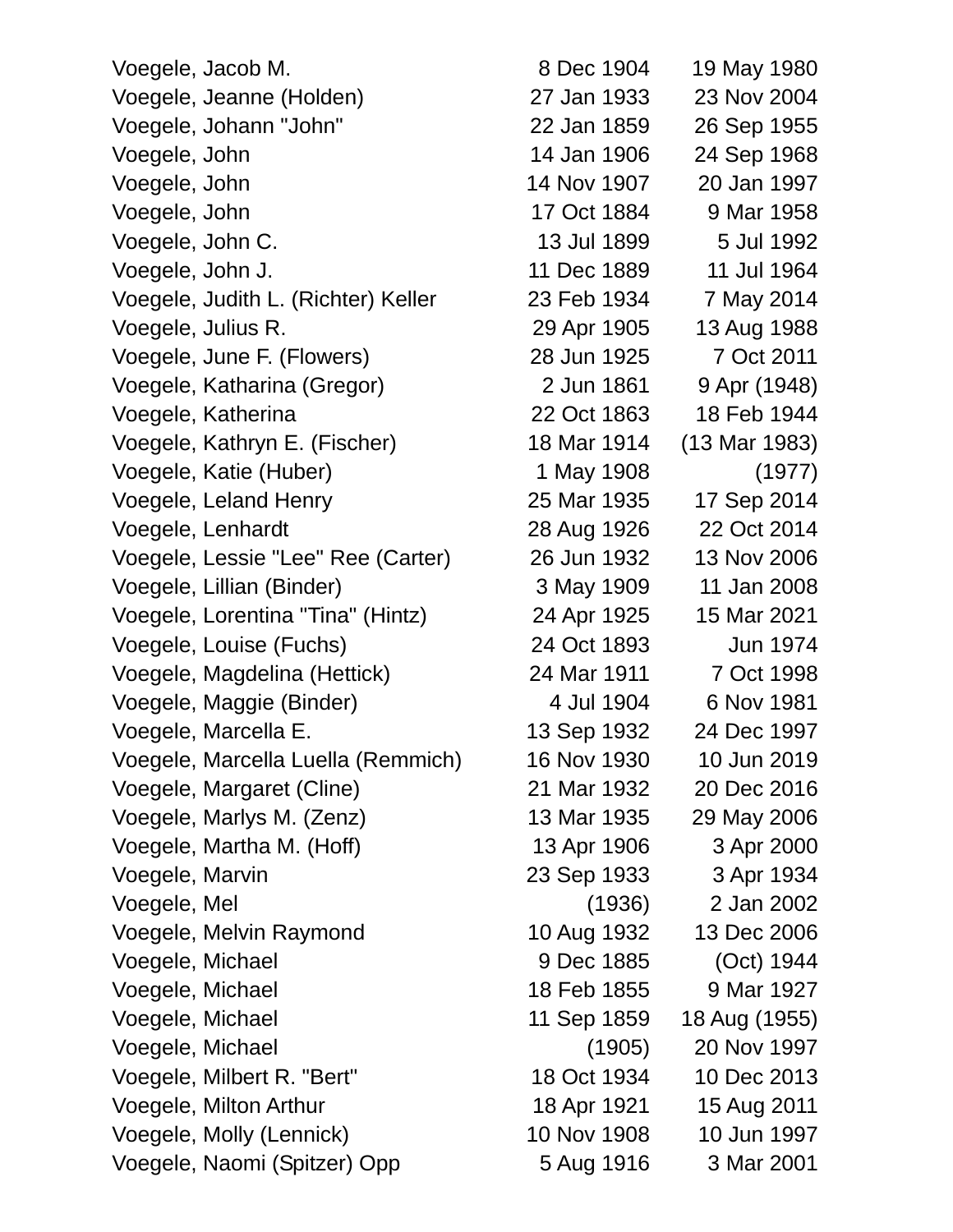| Voegele, Oscar                     | 23 Jul 1930 | 2 Jan 2008      |
|------------------------------------|-------------|-----------------|
| Voegele, Ottilie                   | 21 Feb 1905 | 4 Oct 1986      |
| Voegele, Otto C.                   | 28 Dec 1930 | 19 May 2019     |
| Voegele, Otto D.                   | 21 Jul 1920 | 1 Oct 1979      |
| Voegele, Otto J.                   | 27 Apr 1930 | 30 Mar 2000     |
| Voegele, Paulina (Pleinis)         | 19 Aug 1904 | 21 Jan 2001     |
| Voegele, Pauline                   | 16 Jun 1923 | 12 Mar 1986     |
| Voegele, Pauline "Pat" (Schmidt)   | 10 Jan 1913 | 6 Jul 2004      |
| Voegele, Rachel (Weixel)           | 8 Aug 1928  | 3 May 1996      |
| Voegele, Raymond                   | 6 Jun 1934  | 5 Sep 2001      |
| Voegele, Raymond "Ray"             | 20 Jun 1938 | 1 Nov 2020      |
| Voegele, Reuben F.                 | 23 Feb 1920 | 3 Mar 2002      |
| Voegele, Rita M. KND               | 18 Apr 1923 | 30 Nov 2013     |
| Voegele, Rita Mae (Nitschke)       | (1929)      | (Feb 1980)      |
| Voegele, Robert                    | 8 Dec 1926  | 5 Jun 2012      |
| Voegele, Rose Ruth (Kroh)          | 6 Aug 1932  | 3 Apr 2021      |
| Voegele, Rosina (Bieber)           | 26 Feb 1882 | 6 Apr (1965)    |
| Voegele, Rosina (Kessler)          | 17 Apr 1871 | 17 Apr 1928     |
| Voegele, Ruben                     | 12 Sep 1932 | 7 May 1999      |
| Voegele, Ruben E.                  | 21 Jan 1931 | 9 Apr 2013      |
| Voegele, Rudolf "Rudy"             | 27 Dec 1923 | 29 Oct 2006     |
| Voegele, Sandra Kay (Ingham)       | 4 Apr 1940  | 13 Jun 1995     |
| Voegele, Sarah (Arnst)             | 17 Jun 1906 | (2002)          |
| Voegele, Sarah (Lennick) Wallender | 27 Sep 1904 | 1 Mar (1961)    |
| Voegele, Theodore "Ted"            | 2 Mar 1918  | 16 May 2002     |
| Voegele, Vernon                    | 6 Jun 1928  | 11 Oct 2020     |
| Voegele, Vernon Victor "Vern"      | 27 Nov 1938 | 13 Nov 2018     |
| Voegele, Walter                    | 31 Dec 1933 | (3 Jun 1977)    |
| Voegele, Wilhelm "Bill"            | 26 Feb 1922 | <b>Jul 1973</b> |
| Voegele, William Henry             | 1 Nov 1922  | 9 Nov 2002      |
| Voegeli, Anna (Schiesser)          | 17 Jun 1897 | 28 Nov 1989     |
| Voegeli, Carolyn Jean (Swain)      | 20 May 1933 | 30 Oct 2004     |
| Voegeli, Charlie Joyce             | 15 Oct 2013 | 15 Mar 2021     |
| Voegeli, Clayton Lee               | 28 Dec 1923 | 16 Dec 1997     |
| Voegeli, Dianne                    | 6 May 1959  | Jun 1983        |
| Voegeli, Frederick S.              | 23 Jun 1921 | 16 Dec 1995     |
| Voegeli, Harris M.                 | 12 Sep 1931 | 16 Sep 2004     |
| Voegeli, Jerold Lee                | 22 Oct 1939 | 8 Nov 2015      |
| Voegeli, John Henry                | 17 Mar 1902 | 10 Feb 1999     |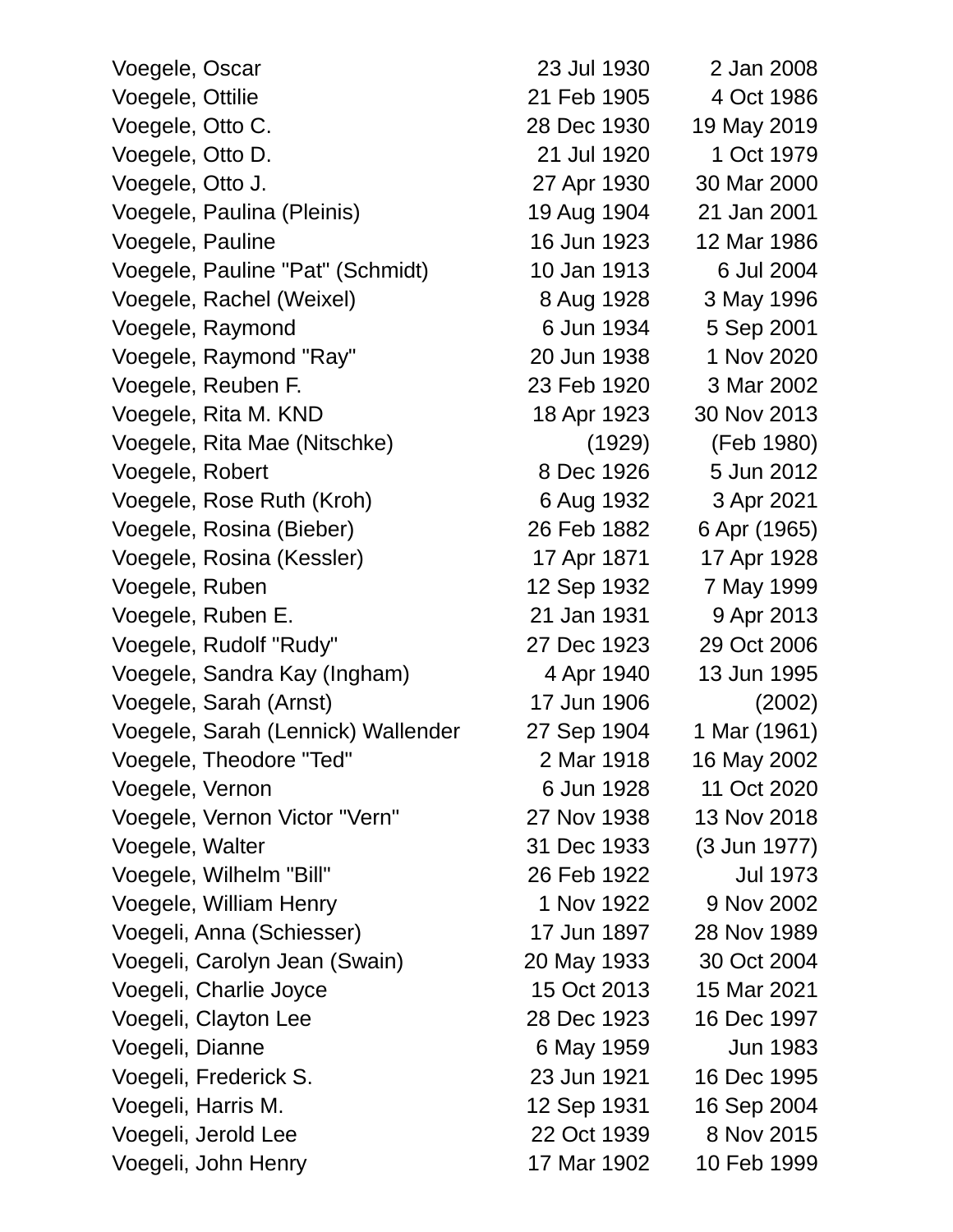| 7 Apr 1978  | 2 Aug 1994   |
|-------------|--------------|
| 3 Feb 1931  | 14 Jul 2014  |
| 30 Sep 1963 | 1 Jan 2008   |
| 23 Sep 1966 | Mar 1990     |
| 24 Jun 1909 | 10 Apr 1993  |
| 24 May 1926 | 2 Oct 2012   |
| 31 Dec 1898 | 20 Sep 1994  |
| 29 Mar 1941 | 27 Jul 2020  |
| 13 Dec 1934 | 25 Feb 2000  |
| 24 Aug 1929 | Feb 1978     |
| 13 Feb 1944 | 16 Nov 2002  |
| 29 Mar 1942 | 4 Jan 2021   |
| 5 Jul 1934  | 10 Jul 2014  |
| 14 Apr 1944 | 17 Sep 2017  |
| 21 Feb 1953 | 16 Aug 2017  |
| 28 Sep 1929 | 26 Jan 2020  |
| 17 Aug 1921 | 25 Aug 2021  |
| 23 Feb 1973 | 12 Feb 2016  |
| (1941)      | 10 Jan 2021  |
| 3 Mar 1957  | 19 Feb 2010  |
| 10 Jan 1933 | 17 Nov 2014  |
| 25 Aug 1904 | 21 Jan 2000  |
| 28 Dec 1894 | 1 Nov 1989   |
| 22 Nov 1920 | 9 Jan 1998   |
| 17 Mar 1912 | 6 Feb 1996   |
| (1915)      | 16 Apr 2000  |
| 2 Nov 1930  | 1 Aug 1999   |
| 26 Sep 1899 | 20 May 1999  |
| 30 Jun 1908 | 21 Jul 1989  |
| 13 Jul 1907 | 18 Oct 1988  |
| 3 Oct 1906  | 7 Jun 1999   |
| (1888)      | (1984)       |
| 11 Jun 1925 | 18 Sep 2009  |
| 4 Sep 1885  | 7 Mar (1948) |
| (1868)      | Mar 1949     |
| 28 May 1940 | 28 Apr 2000  |
| 15 Feb 1912 | 6 Jun 2011   |
| 20 Jun 2016 | 1 Sep 2016   |
| 8 Dec 1903  | 8 Aug 1992   |
|             |              |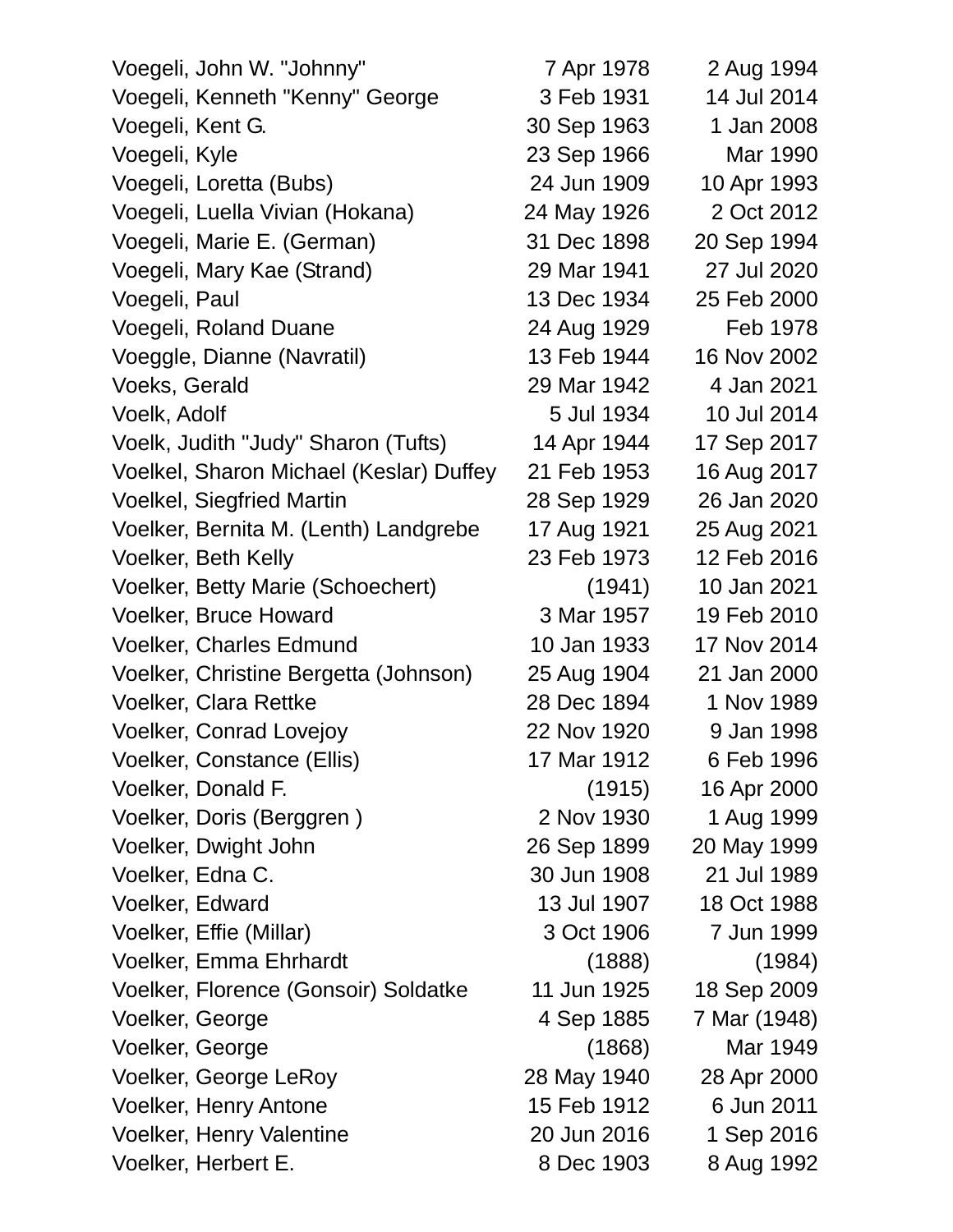| Voelker, John C.                      | 28 Oct 1918 | 29 Jul 2006                   |
|---------------------------------------|-------------|-------------------------------|
| Voelker, Julia (Nussbaum)             | (1886)      | 10 Oct 1904                   |
| <b>Voelker, Katie Marie</b>           | 10 Nov 1989 | 15 Oct 1990                   |
| Voelker, Konrad                       | 27 Nov 1862 | 8 Dec 1940                    |
| Voelker, Marcus "Mike"                | 25 Apr 1933 | 19 Mar 1994                   |
| Voelker, Margaret Ruth (Warren)       | 13 Jan 1928 | 23 Apr 2017                   |
| Voelker, Mary Louise (Mayer)          | 23 Jan 1925 | 30 Aug 2011                   |
| Voelker, Orlando W.                   | 18 Dec 1913 | Mar 1991                      |
| Voelker, Paul William                 | 2 Mar 1956  | 11 Sep 2021                   |
| Voelker, Shirley Ann (Johnson)        | 3 Jul 1939  | 1 Apr 2000                    |
| Voelker, Stanley W.                   | 1 Aug 1910  | Apr 1982                      |
| Voelker, Vera Verna                   | 20 Mar 1913 | 6 Jun 2003                    |
| Voelker, Vernon                       | 20 Aug 1916 | 1 Aug 1993                    |
| Voelkli, Rose A. (Ruegsegger)         | 29 Nov 1894 | 25 Apr 1994                   |
| Voelkner, Nancy A. (Rasmussen)        | 24 Aug 1940 | 17 Sep 1996                   |
| Voeller, Anastasia                    | 19 Jun 1906 | 5 Sep 1990                    |
| Voeller, Andrew "Jack"                | 18 Mar 1932 | 21 Aug 2007                   |
| Voeller, Angel                        | 9 Nov 1965  | 13 Oct 2007                   |
| Voeller, Angeline "Angie" VM          | 17 Aug 1923 | 17 Apr 1999                   |
| Voeller, Angeline (Keller)            | 2 Feb 1932  | 1 Jan (1987)                  |
| Voeller, Angeline (Tuchscherer) Roles | 6 Nov 1915  | 29 Mar 1995                   |
| Voeller, Anne M.                      | 21 Mar 1906 | 20 Nov 1998                   |
| Voeller, Anton                        |             | (not given)21 Feb (not given) |
| Voeller, Anton "Tony"                 | 5 Oct 1921  | 13 Nov 2010                   |
| Voeller, Anton "Tony"                 | 6 Jul 1922  | 12 Oct 1994                   |
| Voeller, Anton "Tony" James           | 16 Nov 1927 | 17 Feb 1997                   |
| Voeller, Anton E.                     | 11 Feb 1911 | 20 Nov 1981)                  |
| <b>Voeller, Anton Peter</b>           | 12 Jan 1930 | 31 May 2002                   |
| Voeller, Ardis Jean (Allen) Sinclair  | 18 Nov 1935 | 23 Mar 2013                   |
| Voeller, Arnetta R. (Hassler)         | 15 Jan 1922 | 4 Jul 2017                    |
| Voeller, August                       | 16 Feb 1909 | 25 Mar (1993)                 |
| Voeller, Barbara (Brossart)           | 16 Apr 1928 | 20 Mar 2020                   |
| Voeller, Barbara (Meyer)              | 12 Jun 1897 | 14 Apr 1989                   |
| Voeller, Barbara (Salwei)             | 10 Apr 1882 | 7 Nov 1953                    |
| Voeller, Barbara Ann (Rohrer)         | 25 Jul 1938 | 18 May 2011                   |
| Voeller, Barbara H. (Reinbold)        | 28 Jun 1916 | 10 Nov 1992                   |
| Voeller, Bernard "Bennie" Phillip     | 28 Jun 1913 | 2 Jul 2007                    |
| Voeller, Bernice (Black)              | 23 Jun 1930 | 2 Dec 1995                    |
| Voeller, Bernice M. (McCormick)       | 13 Feb 1907 | 3 Oct 1990                    |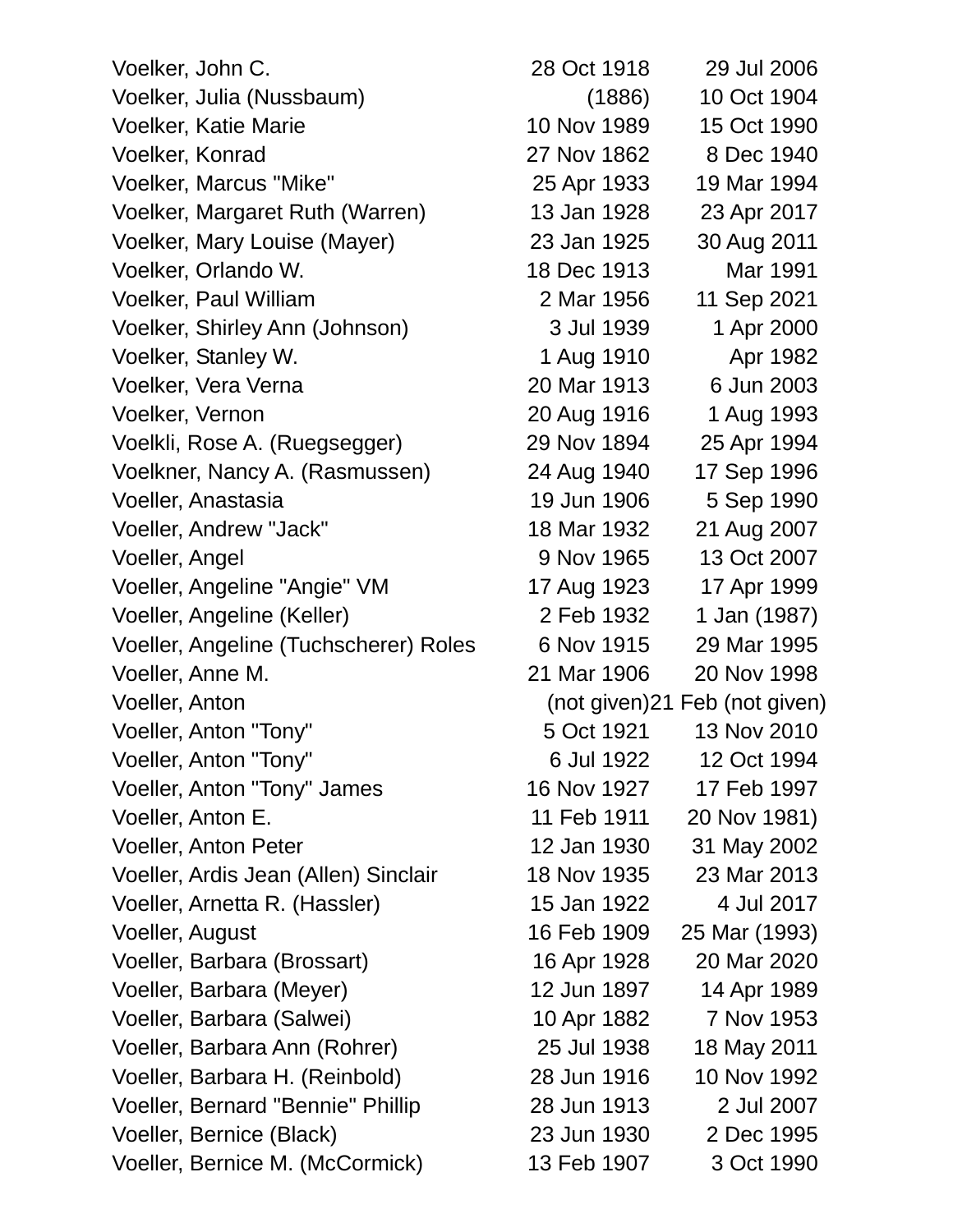| Voeller, Bertha                          | 6 Jan 1924  | 3 Jun 1996                    |
|------------------------------------------|-------------|-------------------------------|
| Voeller, Betty Rae (Flom) Cook           | 20 Oct 1953 | 7 Apr 2012                    |
| Voeller, Briana "Princess" A.            | 28 Oct 1993 | 23 Jan 2016                   |
| Voeller, Carolyn Julia (Volk)            | 19 Mar 1924 | 29 Aug 2015                   |
| Voeller, Catherine "Kaye" (Cuff)         | 28 Dec 1928 | 8 Mar 2013                    |
| Voeller, Catherine (Keller)              | 25 Mar 1880 | 31 May 1980                   |
| Voeller, Catherine (Thomas)              | 4 May 1891  | 12 Jan 1970                   |
| Voeller, Cecelia (Bazzacchini)           | 26 May 1922 | 11 Aug 2014                   |
| <b>Voeller, Clemens</b>                  | 14 Apr 1903 | 22 Oct (1982)                 |
| Voeller, Daniel P.                       | 23 Dec 1942 | 16 Oct 2007                   |
| <b>Voeller, Danielle Marie</b>           | 7 Sep 1989  | 1 Nov 1989                    |
| Voeller, Debra "Debbie" Patricia (White) | 18 Apr 1961 | 28 Jun 2021                   |
| Voeller, Delores Helen (Schwan)          | 16 Mar 1935 | 8 Sep 2014                    |
| <b>Voeller, Dexter</b>                   | 1 Jun 1976  | 4 Jul 1996                    |
| Voeller, Diane Kay (Monger)              | 14 Jan 1950 | 20 Oct 2009                   |
| Voeller, Donald Allen                    | 11 Dec 1936 | 7 Nov 2004                    |
| Voeller, Donald J. "Don"                 | 22 Oct 1948 | 26 Jan 2018                   |
| Voeller, Donna Lynn (Wolter)             | 16 Sep 1950 | 30 Nov 2015                   |
| Voeller, Donna Mae (Engebrit)            | 1 May 1944  | 3 Jan 2020                    |
| Voeller, Douglas "Doug" M.               | 22 Apr 1950 | 21 Mar 2010                   |
| <b>Voeller, Duane Edward</b>             | 15 Nov 1940 | 10 Sep 2015                   |
| Voeller, Edward                          | 29 Mar 1907 | 12 Sep 1984                   |
| <b>Voeller, Edward Alexander</b>         | 3 Apr 1936  | (4 Mar 2006)                  |
| Voeller, Eleanor Rose (Volk)             | 18 Oct 1922 | 7 May 2009                    |
| Voeller, Elizabeth (Heilman)             | 24 Nov 1907 | 5 Dec 2003                    |
| Voeller, Eva Irene (Miller)              | 7 Jan 1927  | 29 Sep 2005                   |
| <b>Voeller, Ferdinand Anton</b>          | 7 May 1873  | 13 Apr (1959)                 |
| Voeller, Florence (Heidrick)             | 22 Mar 1922 | 27 Sep 2002                   |
| Voeller, Frances (Volk)                  | 14 Jun 1893 | 30 Jan (1978)                 |
| Voeller, Frances M.                      |             | (not given) 2 Jun (not given) |
| Voeller, Frank                           | 12 Mar 1950 | 22 May 2012                   |
| <b>Voeller, Frank</b>                    | 15 Jun 1923 | 27 Jul (2009)                 |
| Voeller, Frank I.                        | 26 Sep 1921 | 11 Jul 2006                   |
| Voeller, Frank J.                        | 19 May 1924 | 25 Oct 2002                   |
| Voeller, Frank M.                        | 7 Jul 1903  | 11 Dec 1986                   |
| Voeller, Frank R.                        | 26 Feb 1909 | 29 Sep 1981                   |
| <b>Voeller, Fred</b>                     | 6 Jan 1903  | 18 Jul (1990)                 |
| <b>Voeller, Fred</b>                     | 23 Nov 1920 | 11 Feb 2002                   |
| Voeller, GarDella (Wiederich)            | 12 Jul 1929 | 29 Dec 2014                   |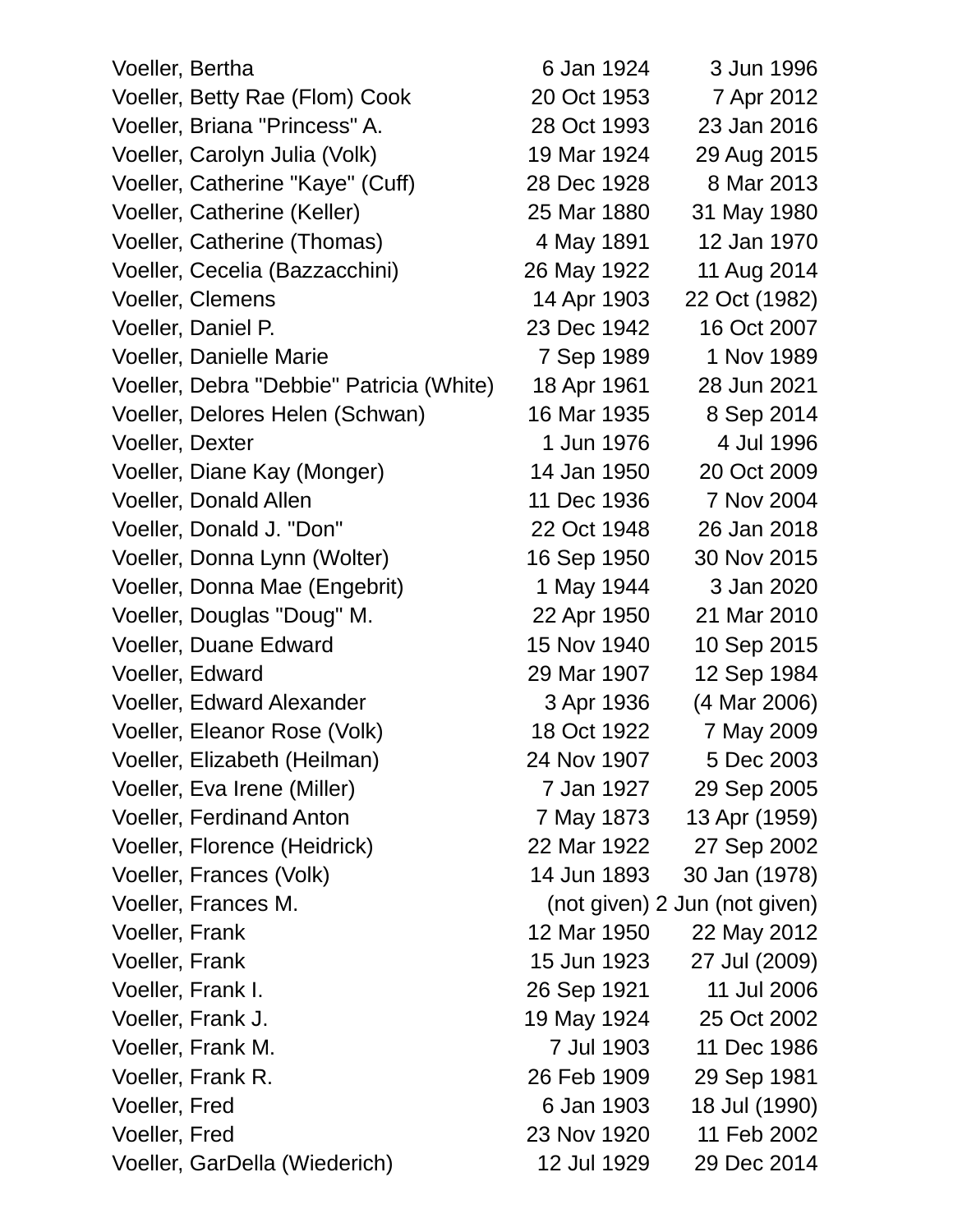| Voeller, Gary D.                           | 8 Sep 1975  | 18 Jul 2017   |
|--------------------------------------------|-------------|---------------|
| Voeller, Gayle (Ries)                      | 6 May 1937  | 1 Feb 2018    |
| Voeller, George E.                         | 10 Dec 1928 | 7 Jan 2020    |
| Voeller, Gertrude (Reinbold)               | 21 Feb 1913 | 21 Mar 2003   |
| Voeller, Helen (Hammel)                    | 20 Aug 1903 | 26 Nov 1993   |
| Voeller, Helen (Heisler)                   | 30 Aug 1903 | 29 Sep (1979) |
| Voeller, Helena (Fettig)                   | 12 Aug 1870 | 3 Oct 1951    |
| Voeller, Ignatz                            | 25 Apr 1871 | 20 Jun 1963   |
| Voeller, Irene (Eberle)                    | 21 Feb 1925 | 26 Mar 2017   |
| Voeller, Jacob "Jack"                      | 29 Sep 1889 | 21 Sep 1960   |
| Voeller, Jacob Martin                      | 1866        | 23 Mar 1945   |
| Voeller, James W.                          | 9 Jan 1936  | 27 Mar 2007   |
| Voeller, Janis Irene (Christianson) Brandt | 9 Dec 1942  | 14 Jul (2007) |
| Voeller, Jerome A.                         | (not given) | (not given)   |
| Voeller, Jessica Rae                       | 21 Sep 1988 | 21 Sep 1988   |
| Voeller, JoAnn C.                          | 4 Aug 1962  | (20 May 1980) |
| Voeller, Joanne Cecilia (Campbell)         | 5 Jan 1963  | 7 Dec 2021    |
| Voeller, Joe                               | 13 Oct 1906 | 12 Mar (1993) |
| Voeller, Joe B.                            | 22 May 1902 | 21 May (1982) |
| Voeller, John                              | 28 Dec 1957 | 17 Aug 2000   |
| Voeller, John "Johnny" J.                  | (1916)      | 1 Jul (1990)  |
| Voeller, John Anton                        | 15 Jul 1885 | 25 Mar 1959   |
| Voeller, John H.                           | 1896        | (May) 1958    |
| Voeller, John H.                           | 6 Nov 1904  | 30 Dec 1989   |
| Voeller, Joseph                            | (1888)      | (10 Mar 1940) |
| Voeller, Joseph "Jake" J.                  | 13 Jun 1925 | 11 Feb 2005   |
| Voeller, Joseph A.                         | 25 Oct 1907 | 14 May 1991   |
| Voeller, Joseph B.                         | 6 Sep 1901  | 25 Nov 2000   |
| Voeller, Joseph C.                         | 13 Sep 1928 | 28 Sep 2014   |
| Voeller, Joseph Martin                     | 19 Jul 1873 | 20 Nov 1964   |
| Voeller, Joseph S.                         | 31 Jan 1918 | (22 Sep 1990) |
| Voeller, Joseph T.                         | 6 Oct 1917  | Aug 1992      |
| Voeller, Katherine (Bischoff)              | 11 Dec 1917 | 21 Sep 2012   |
| <b>Voeller, Katherine Ruby</b>             | 27 May 1933 | 30 Nov 1951   |
| Voeller, Kenneth Roy "Ken"                 | 27 Nov 1952 | 8 Nov 2018    |
| Voeller, Larry Lee                         | 11 Oct 1958 | 12 Aug 2020   |
| Voeller, Leith (Greene)                    | 24 Sep 1919 | 9 Oct 1998    |
| Voeller, Leslie "Les" James                | (1950)      | 31 Oct 2007   |
| Voeller, Lorraine M. (Sederberg)           | 12 Jul 1928 | 10 Apr 2009   |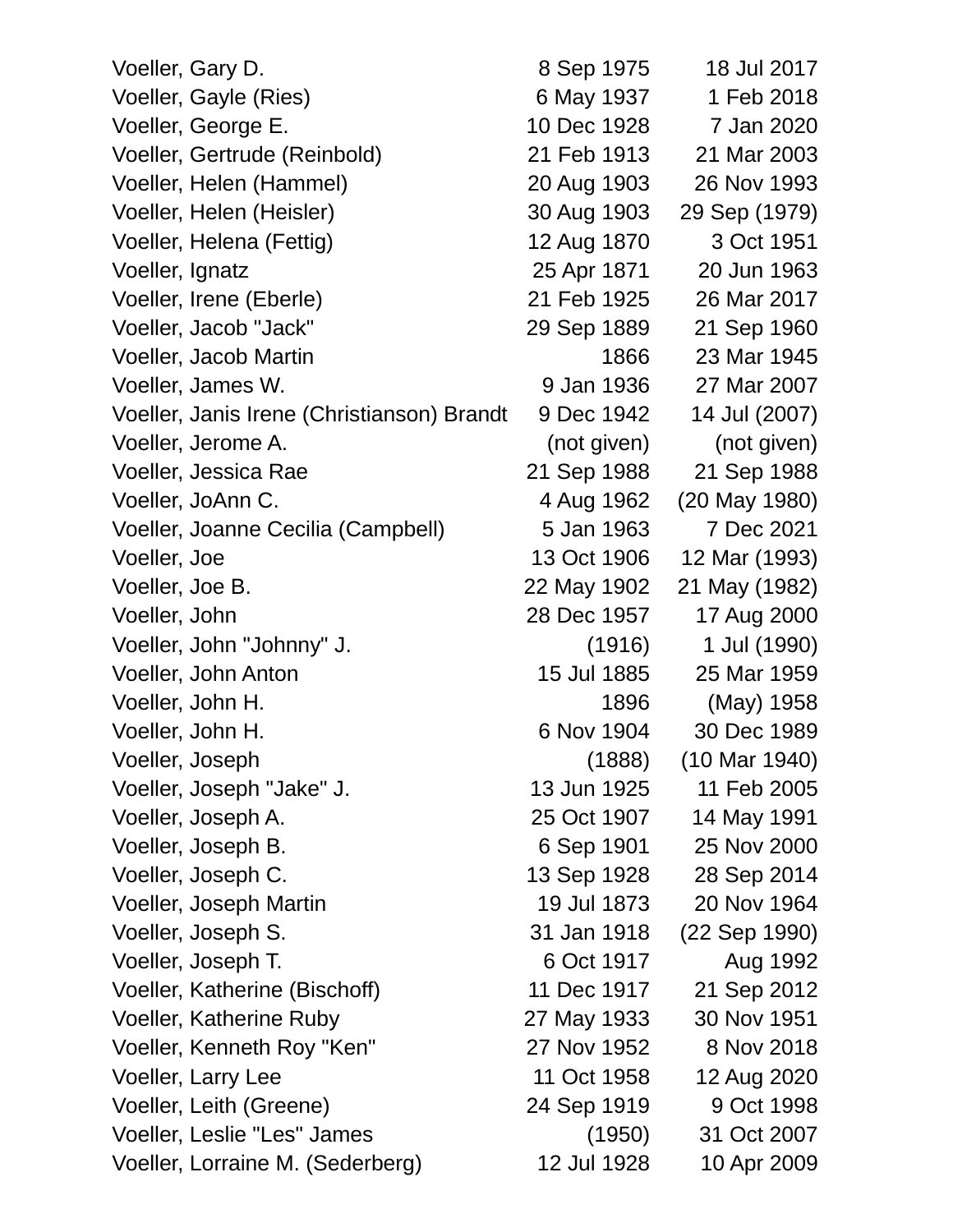| Voeller, Madeleine                        | 5 Oct 1899  | 16 Dec (1987)                  |
|-------------------------------------------|-------------|--------------------------------|
| Voeller, Madelene E. (Engelhardt)         | 7 Jan 1914  | 25 Jun 2003                    |
| Voeller, Magdalena "Lena" Mary (Volk)     | 4 Jan 1926  | 3 Jan 2020                     |
| Voeller, Magdalena Elizabeth (Schneider)  | 9 Mar 1916  | 22 Oct 2015                    |
| Voeller, Magdalina                        | 1 Nov 1896  | 27 Aug 1951                    |
| Voeller, Marcus J.                        | 26 Sep 1934 | 11 Apr 2014                    |
| Voeller, Margaret (Axtman)                | 11 Aug 1914 | 2 Feb 2010                     |
| Voeller, Margaret E (Keller)              | 30 Jun 1930 | 27 Apr 2010                    |
| Voeller, Maria "Mary" Magdalena (Keller)  | 1931        | 5 Mar 2020                     |
| Voeller, Marianna Schneider               | 28 Jun 1863 | 3 Mar 1942                     |
| Voeller, Marie Jane (Lahr)                | 1 Mar 1921  | 26 Aug 2011                    |
| Voeller, Marjorie "Marge" Jean (Williams) | 9 Jul 1935  | 22 Jul 2016                    |
| <b>Voeller, Martin Anton</b>              | 27 Apr 1916 | 5 Apr 1998                     |
| Voeller, Martin J.                        | 29 Jun 1901 | 19 May 1986                    |
| <b>Voeller, Martin Nicholas</b>           | 2 Jun 1875  | 16 Aug 1952                    |
| <b>Voeller, Mary</b>                      | 17 Mar 1926 | 30 May 2017                    |
| Voeller, Mary Ann (Muffenbier)            | 2 Aug 1911  | 5 Dec 2003                     |
| Voeller, Mary E.                          | 7 Apr 1966  | 20 May 2008                    |
| <b>Voeller, Michael</b>                   | (1890)      | 18 Jan 1966                    |
| Voeller, Michael "Mike" David             | 14 May 1966 | 18 Oct 2018                    |
| Voeller, Michael "Mike" Roy               | (1930)      | 18 Aug 1995                    |
| Voeller, Michael Donald                   |             | (not given)17 Dec (not given)  |
| Voeller, Ned                              | 11 Mar 1915 | 6 Dec (1992)                   |
| Voeller, Nicholas                         | 5 Sep 1912  | Sep 1986                       |
| Voeller, Odell B                          | 14 May 1937 | 7 Sep 2004                     |
| <b>Voeller, Paul Edwin</b>                | 26 Jul 1931 | 27 Sep 2019                    |
| Voeller, Penny Jo (Owens)                 | 9 Sep 1952  | 17 Jul (2008)                  |
| <b>Voeller, Peter</b>                     |             | (Aug 1877)(17 Aug) (not given) |
| Voeller, Peter                            | 18 Jun 1909 | 22 Jun 1965                    |
| Voeller, Philomena                        | 21 Feb 1900 | (29 Nov 1977)                  |
| Voeller, Phyllis M.                       | 11 Oct 1904 | 9 Oct 2001                     |
| Voeller, Pius P.                          | 21 Oct 1922 | 24 Nov 1987                    |
| Voeller, Pius T.                          | 14 Jun 1921 | 2 Dec 1969                     |
| Voeller, Richard "Dick"                   | 13 Aug 1932 | 19 Oct 2011                    |
| Voeller, Rick A.                          | 18 Jan 1959 | 31 Mar 2014                    |
| Voeller, Robert                           | 18 Feb 1943 | 10 Apr 2003                    |
| Voeller, Rochus "Roy"                     | 1 Mar 1924  | 29 Dec 2009                    |
| Voeller, Rochus "Roy"                     | 9 Mar 1922  | 2 Oct 2008                     |
| Voeller, Rochus "Roy" A.                  | 3 Jan 1918  | 26 Oct 1995                    |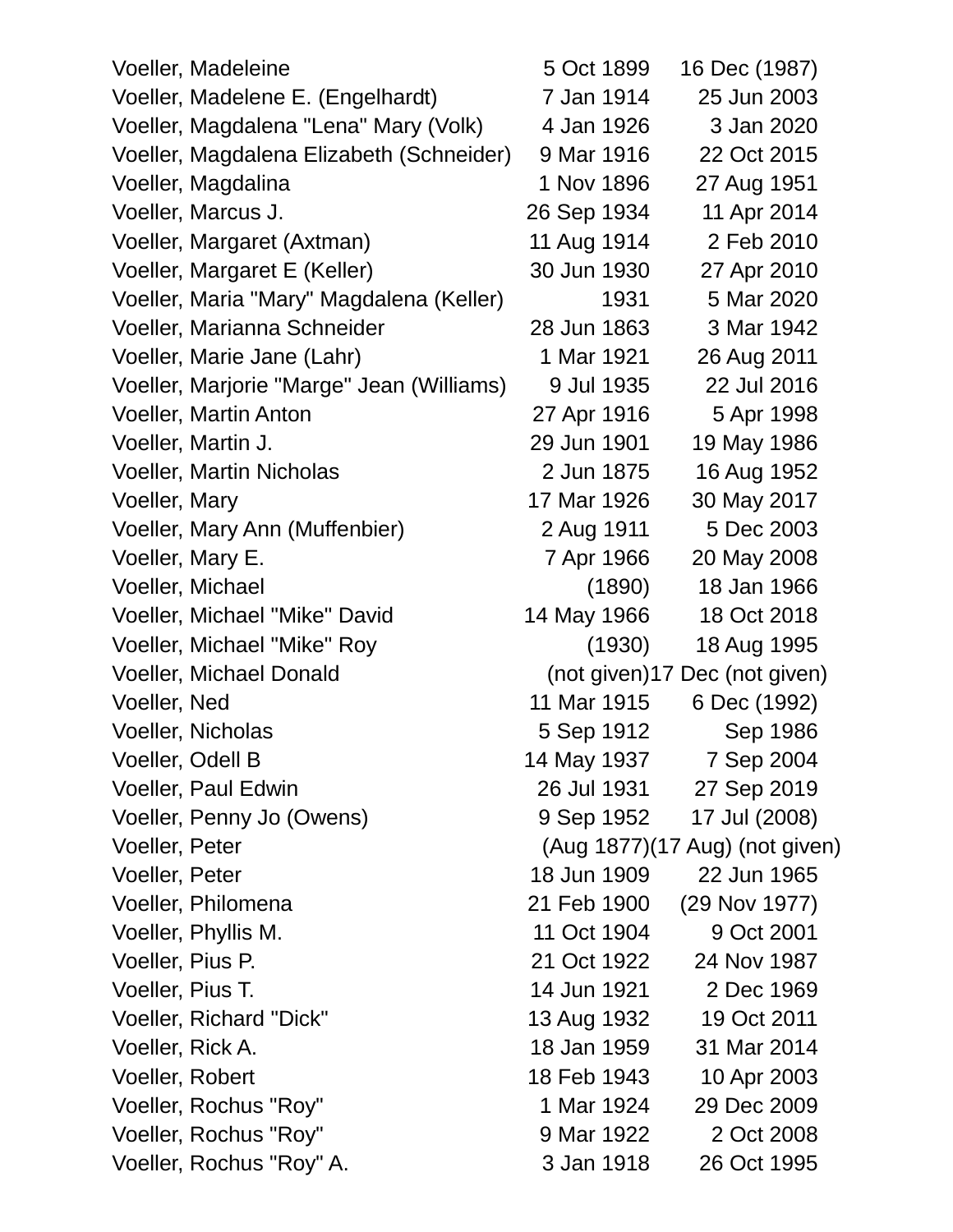| Voeller, Roddie C.                   | 11 Apr 1970 | 26 Sep 1993   |
|--------------------------------------|-------------|---------------|
| Voeller, Ronald                      | 8 Feb 1939  | 23 Jan 2006   |
| Voeller, Rosalia Susanna (Thomas)    | 7 May 1879  | 19 Feb 1954   |
| Voeller, Rosalia Susanna (Thomas)    | 7 May 1879  | 19 Feb 1954   |
| Voeller, Rose (Bertsch)              | 2 Jun 1914  | 16 Feb 2006   |
| Voeller, Rose (Goetz)                | 1 Apr 1910  | (1999)        |
| Voeller, Rose (Jaeger)               | 21 Aug 1911 | 6 Jul 1997    |
| Voeller, Rose K. (Keller)            | 13 Mar 1917 | 24 Mar 2010   |
| Voeller, Rose R. (Salwey)            | 29 Oct 1925 | 15 Jan 2017   |
| Voeller, Roy                         | 1 Mar 1924  | 29 Dec 2009   |
| Voeller, Ryan James                  | 23 Aug 1984 | 6 Jul 2008    |
| Voeller, Sebastian                   | 23 Feb 1910 | 11 May 1993   |
| Voeller, Sharlene Marie (Ell)        | 5 Oct 1962  | 26 Feb 2005   |
| Voeller, Simon                       | 8 May 1911  | 26 Sep 1988   |
| <b>Voeller, Simon Timothy</b>        | 16 Jul 1924 | 20 Apr 2021   |
| Voeller, Stanley "Stan" Michael      | 10 Mar 1947 | 29 Jun 2006   |
| <b>Voeller, Steven Lawrence</b>      | 15 Jan 1975 | 18 Aug 2016   |
| Voeller, Sylvester                   | 9 Mar 1880  | 21 Oct (1962) |
| Voeller, Sylvester Pius              | 15 Jun 1908 | 21 Feb 2002   |
| Voeller, Theodore "Ted" R.           | 23 Oct 1933 | 18 Nov 2020   |
| Voeller, Thomas                      | 19 Feb 1912 | 18 Jan 1990   |
| <b>Voeller, Thomas George</b>        | 16 Feb 1963 | 28 Jun 2004   |
| Voeller, Valentine                   | 12 Apr 1887 | 27 Dec 1952   |
| Voeller, Vernon                      | 10 Aug 1943 | 6 Apr 2020    |
| Voeller, Victor John                 | 2 Nov 1916  | 16 Jan 1987   |
| <b>Voeller, Victor Thomas</b>        | 21 Jun 1956 | 1 Oct 2004    |
| Voeller, Virgebell Alfay (Craft)     | 24 Apr 1955 | 5 Nov 2005    |
| Voeller, Virgil J.                   | 22 May 1961 | (20 May 1980) |
| <b>Voeller, Walter Vernon</b>        | 12 Feb 1915 | 23 Jan 1993   |
| Voelp, Wm.                           | (not given) | (Jul 1915)    |
| Voelpel, Bertha Barbara (Maier)      | 1910        | 18 May 2009   |
| Voelpel, Carl "Charlie" Jacob        | 25 Nov 1928 | 7 Nov 2019    |
| Voelpel, Caroline "Carrie" (Rolland) | (1908)      | 14 Nov 2000   |
| Voelpel, Elizabeth (Maier)           | 26 Feb 1909 | 14 Feb 2006   |
| Voelpel, Raymond Arthur              | (1930)      | 4 Oct 2015    |
| Voels, Constance L. (Lommen)         | 6 Aug 1921  | 24 Jul 2005   |
| Voels, Fred W.                       | (1914)      | 8 Apr 1999    |
| Voels, Marvin                        | 16 Mar 1936 | 21 Jul 1997   |
| <b>Voelsch, Conrad Paul</b>          | 7 Aug 1949  | 30 Nov 2014   |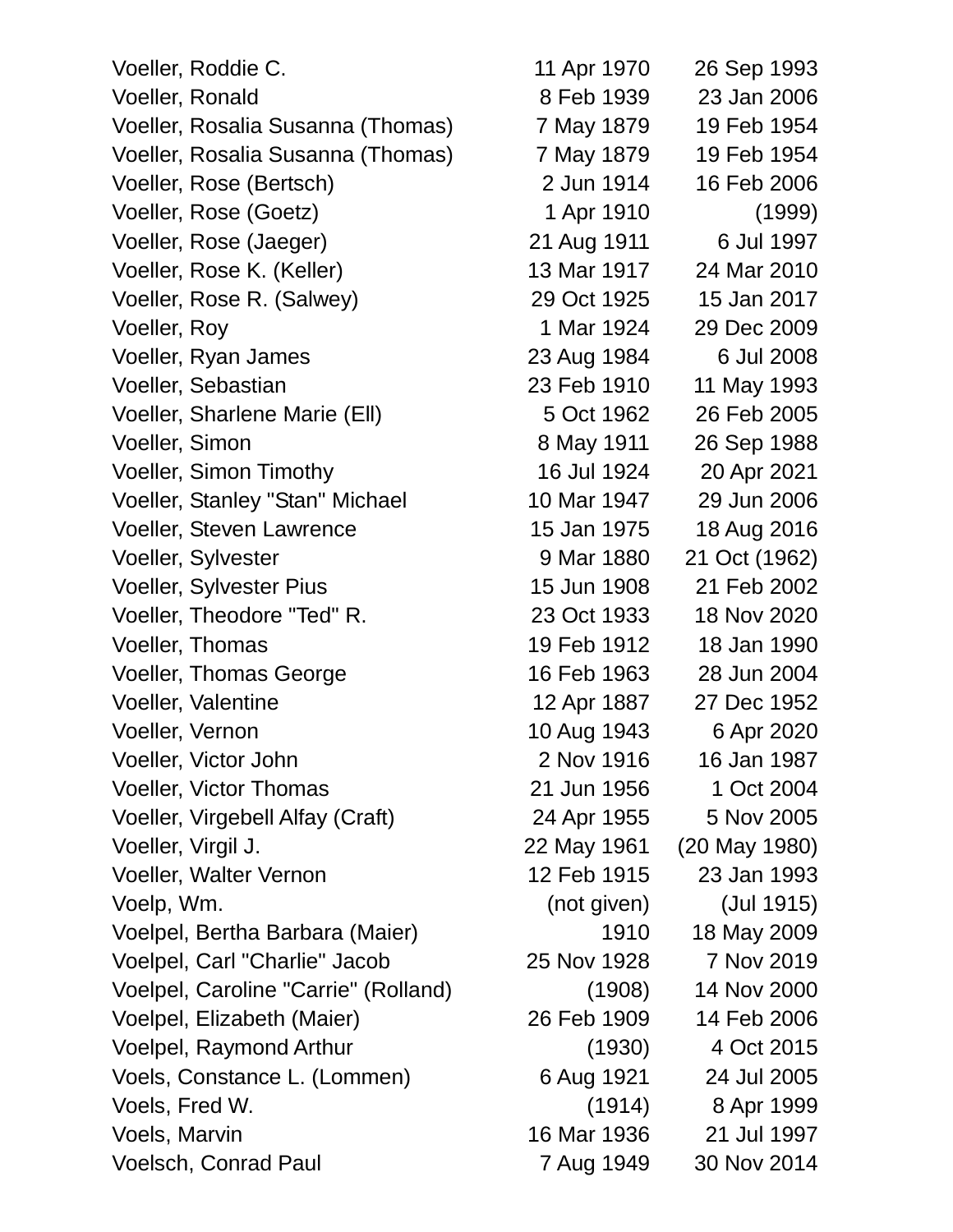Voelsch, Delwin Floyd 21 Jan 1940 18 Jun 2021 Voelsch, Maythel Jellis 14 Apr 1920 22 May 1998 Voeltz, Anna H. (Basche) Bruns 8 Aug 1905 9 Jan 2000 Voeltz, Bobby Dean "Bob" 13 Jul 1930 2 Nov 2016 Voeltz, Cheryl M. 26 Apr 1978 28 Aug 1995 Voeltz, Darrell Gene 23 May 1932 21 Dec 1998 Voeltz, Donald "Donny" Lee 5 Jun 1952 11 Mar 2018 Voeltz, Donald O. 14 Feb 1910 (May 1984) Voeltz, Earl Raymond 21 May 1929 31 Aug 2020 Voeltz, Frank 17 Jul 1905 9 Jun 1993 Voeltz, Franklin Daniel 17 Oct 1941 4 Nov 2019 Voeltz, Gary Allen 3 Jun 1933 26 Jul 2010 Voeltz, Gladys Irene (Lefdal) 31 May 1918 29 Jan 1997 Voeltz, Glenn G. 26 Mar 1885 (21 Mar 1956) Voeltz, Helga (Basel) 30 May 1938 3 Jun 2016 Voeltz, James Oliver 13 Sep 1924 1 Jul 2017 Voeltz, John 23 Feb 1914 (Jun 1980) Voeltz, Karl Gene 18 Jan 1945 1 Nov 2020 Voeltz, Kenneth 13 May 1933 21 Sep 2008 Voeltz, Larry Dale 8 Sep 1958 23 May 2001 Voeltz, Larry L. (1955) 2 Aug 2008 Voeltz, Lena (Knoll) 12 Mar 1922 (Nov) 1974 Voeltz, Louis Lemoyne 28 Oct 1937 7 Dec 2010 Voeltz, Marlo D. 6 Jan 1937 12 Nov 2001 Voeltz, R. C. "Charlie" 11 Aug 1917 31 Dec 2002 Voeltz, Ramona Mae (Jundt) 27 May 1925 22 Sep 2014 Voeltz, Ronald "Ron" H. 28 Jun 1940 4 Aug 2009 Voeltz, Shirley Jane (Hofer) 12 Feb 1936 13 Jan 2001 Voeltz, Shirley Marie (Quade) 22 Nov 1941 27 Jul 2016 Voeltz, Thelma (Prouty) 4 Jan 1909 (Feb 1986) Voeltz, Virgil W. "Bub" 29 Jul 1927 26 Feb 2013 Voelz, Nellie Rose (Schurmann) 2 Jul 1904 20 Jan (1997) Voelzke, Dennis Lee 30 Nov 1964 24 Dec 1999 Voelzke, Marie (Janssen) 22 Mar 1907 (Nov 2003) Voermans, Joseph Jacob 21 Oct 1927 1 Jan 2022 Voet, Lieselotte (Koch) (4 Jun 1920) 15 Dec 2008 Voge, Adina (1889) 15 Oct 1992 Voge, Clifford (1906) Dec 1992

Vogeizang, Theodore 10 Oct 1911 25 Dec 2001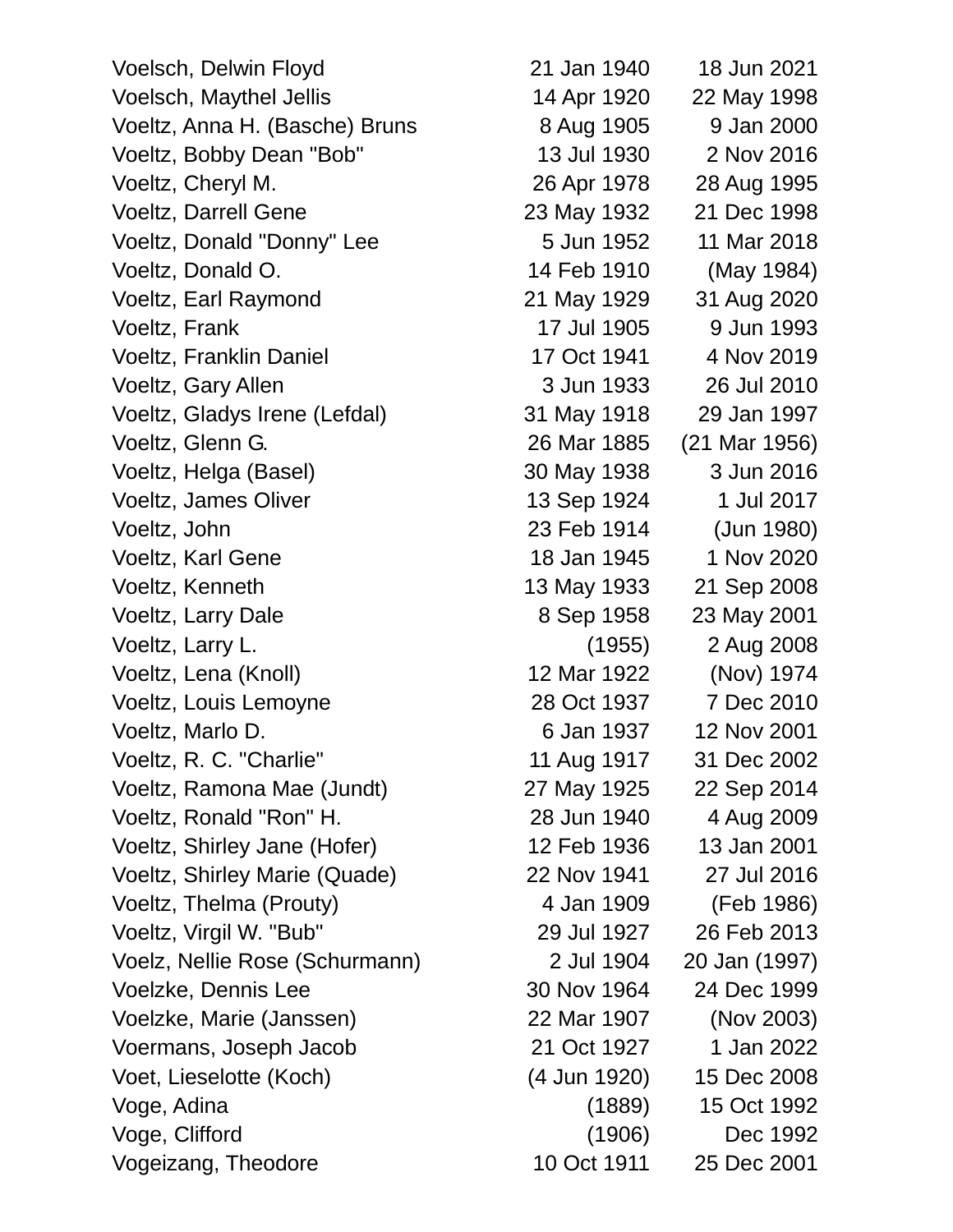Vogel, A. H. (not given)15 Feb (not given) Vogel, Adam 13 Nov 1911 29 Mar 1991 Vogel, Adelheide Frances (Huether) 26 Nov 1929 4 Aug 2018 Vogel, Adeline (Fleck) 18 Aug 1934 24 Aug 1996 Vogel, Adolph August 4 Oct 1878 23 May 1972 Vogel, Agatha 17 Feb 1912 4 May 1988 Vogel, Albert 6 Feb 1904 14 Jan 1974 Vogel, Alene (Shrum) 18 Nov 1921 19 Jun 2017 Vogel, Alexander 1906 17 Feb 2008 Vogel, Alexis 12 May 2000 18 Aug 2007 Vogel, Alfred 22 May 1928 22 Mar 2004 Vogel, Allan V. 29 Jan 1922 8 Oct 2008 Vogel, Aloysius "Aloys" George 23 Nov 1938 24 Apr 2021 Vogel, Amanda 14 Sep 1915 24 May 1996 Vogel, Amelia "Amy" Katherine 9 Dec 1968 27 Mar 2014 Vogel, Amelia (Keller) 15 Aug 1906 10 Apr 1994 Vogel, Andrew 8 Jul 1922 20 Dec 2016 Vogel, Andrew 29 Apr 1896 6 Mar 2000 Vogel, Ann (Novak) (1919) 5 Aug 1996 Vogel, Anna (Axtell) 4 Feb 1882 19 Jun 1913 Vogel, Anna (Maier) 14 Nov 1882 17 Jul 1967 Vogel, Anna Link 6 Apr 1872 (Nov) 1956 Vogel, Anna Marie (Fäth) 2 Mar 1922 6 Jan 2011 Vogel, AnnaBelle Rose (Troske) 26 Aug 1926 11 Apr 2008 Vogel, Anton "Tony" 22 Oct 1917 14 Mar 2000 Vogel, Arthur 19 Apr 1919 13 Dec 1988 Vogel, Ashton Walter 5 May 2004 13 Jun 2004 Vogel, August T. 9 Jun 1931 15 Mar 2002 Vogel, August W. 1910 1986 Vogel, Barbara 1979 **6 Jan 1913** 14 Jan 1979 Vogel, Barbara (Daschle) 23 Nov 1910 23 Jan 2006 Vogel, Barbara Ann (Blow) 29 Dec 1943 12 Mar 1999 Vogel, Barbara S. 29 May 1905 Jul 1980 Vogel, Bernard 16 Oct 1926 12 Oct 1997 Vogel, Betty (Zentner) 13 Aug 1926 1 Jan 2003 Vogel, Betty Jane (Fox) 6 Mar 1929 21 Oct 2016 Vogel, Betty L. (Hauge) 23 Nov 1942 4 Mar 1996 Vogel, Bonnie F. (Doll) 24 Sep 1958 13 Nov 2015

Vogel, Carl 27 Aug 1892 2 Nov 1967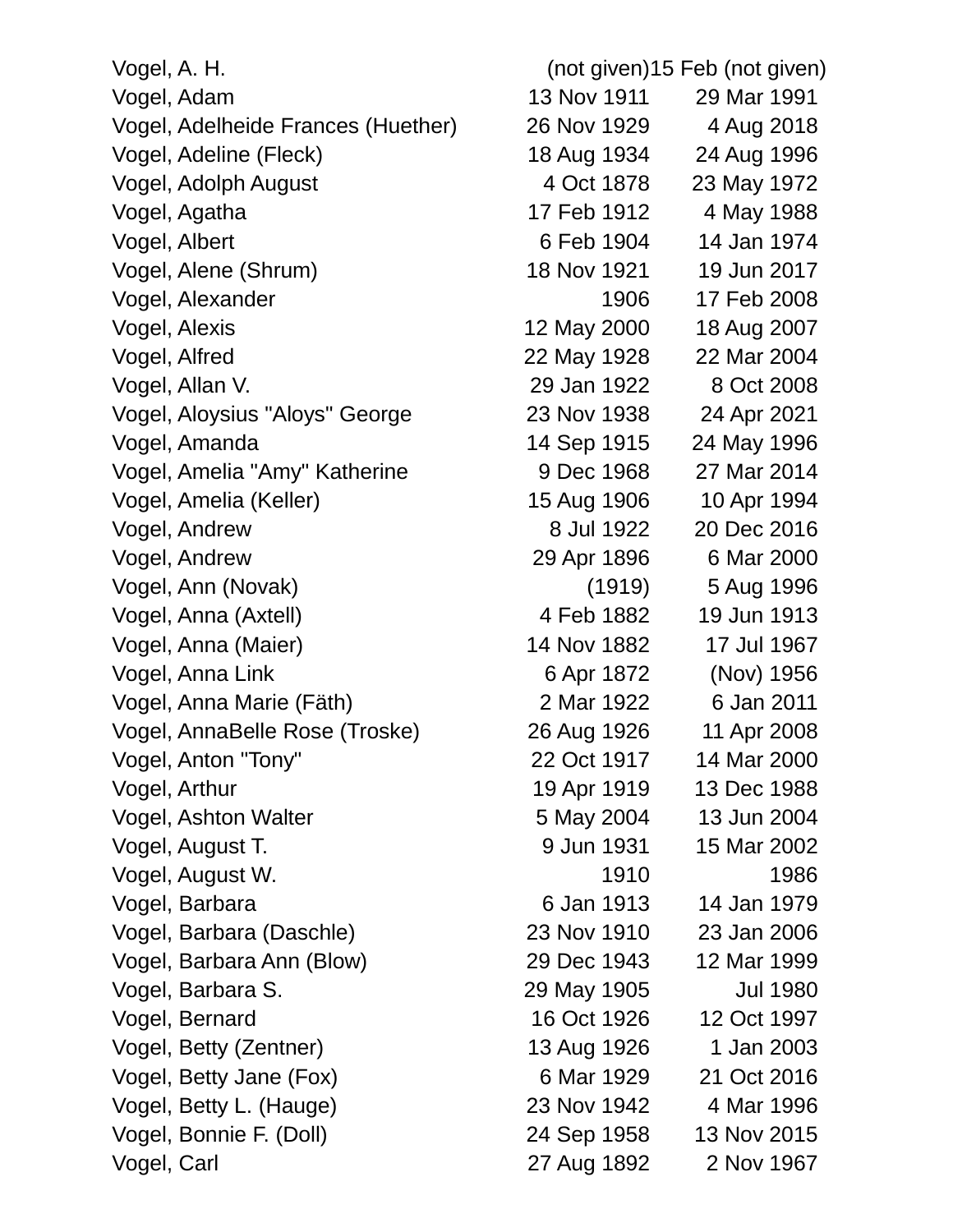Vogel, Carol Ann (Elliott) 21 May 1924 17 Jul 2011 Vogel, Catherine (Smith) 1 Aug 1917 10 Sep 2007 Vogel, Cedric Anton 16 Oct 1914 12 Jun 2005 Vogel, Clara (Drefs) 12 Aug 1921 20 Oct 1993 Vogel, Clayton M. (not given) 2 Aug 2000 Vogel, Clement 14 Nov 1909 1 Mar 2006 Vogel, Connie Jean 8 Jul 1947 27 Feb 1998 Vogel, D. Frieda (Schmidt) 21 Dec 1911 15 Jan 1991 Vogel, Daniel Nathan 28 Nov 1989 5 Mar 2012 Vogel, Daryl (1977) 4 Dec 2015 Vogel, David **8 Jun 1944** 27 Jan 2010 Vogel, David A. 27 Dec 1914 13 Dec 1997 Vogel, Debbie "Deb" (DeBates) 8 Oct 1949 6 Nov 2020 Vogel, Dennis Edward 9 Aug 1951 (6) Dec 1951 Vogel, Dennis J. 20 Apr 1918 13 Sep 2011 Vogel, Desiree Marie 29 Dec 1986 20 Dec 2010 Vogel, Diana Lyn DPV 7 Aug 1967 18 Apr 2003 Vogel, Dominick (1920) 21 Dec 1990 Vogel, Dominick N. 3 Jan 1909 (17) May 1955 Vogel, Don 1934 4 Sep 2010 Vogel, Donald "Don" M. 30 8 9 Apr 1955 6 Jun 2019 Vogel, Donald Douglas 20 Feb 1979 8 Sep 1994 Vogel, Donald H. 10 Jan 1924 22 Jul 2012 Vogel, Donald Wayne (8) Jun 1956 (10) Jun 1956 Vogel, Douglas L. 15 Apr 1942 27 Jan 1989 Vogel, Edmund Adolph "Ed" 21 Dec 1917 28 Apr (2005) Vogel, Edna Ruth (Smith) 18 Aug 1922 17 Jan 2013 Vogel, Edna T. (Radke) 16 Apr 1908 2 Jan 2006 Vogel, Edward (1930) 13 Sep 2010 Vogel, Edward E. 13 Apr 1928 20 Jan 2009 Vogel, Edward R. "Ed" 10 Apr 1937 11 Mar 2013 Vogel, Eileen (Eustis) 11 Jan 1926 8 Oct 2007 Vogel, Elaine E. "Grandma Mikie" (Draper) (1935) 28 May 2015 Vogel, Elaine K. (Knudsvig) 1 Oct 1945 8 May 2008 Vogel, Elisabeth (Flohr) 1 Oct 1895 5 Dec 1958 Vogel, Elizabeth "Betty" Ann (Zentner) 13 Aug 1926 1 Jan 2003 Vogel, Elizabeth (Schafer) 20 Apr 1906 16 Feb 1990 Vogel, Elizabeth (Schmidt) 24 Sep 1907 9 Oct 1994 Vogel, Elizabeth (Schwartz) 28 Apr 1900 (3) Jun 1948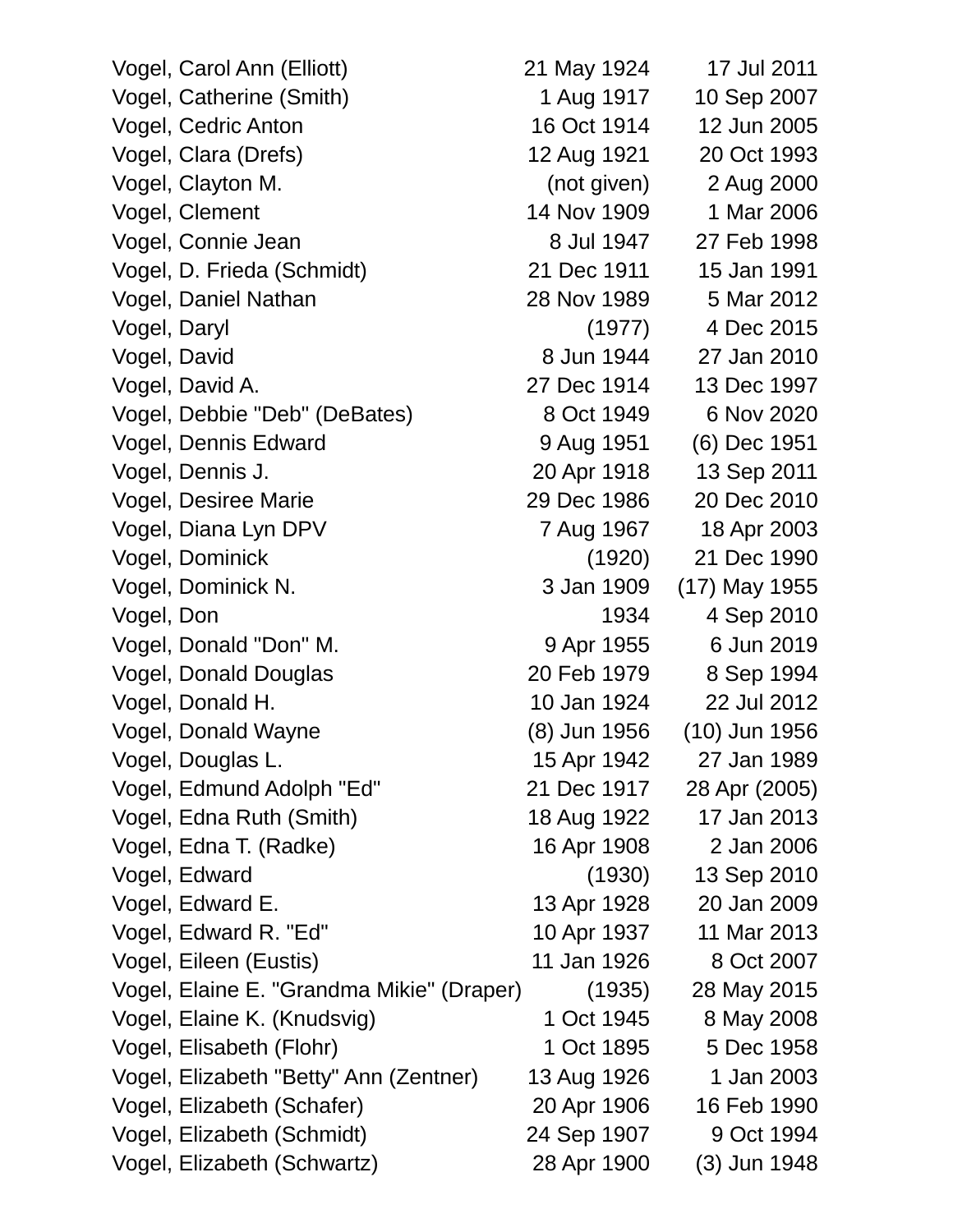| Vogel, Elizabeth (Skalsky)          | 10 Jun 1918 | 13 Jun 1997   |
|-------------------------------------|-------------|---------------|
| Vogel, Elizabeth Ann                | 3 Mar 1913  | 29 Mar 1993   |
| Vogel, Elizabeth C.                 | (1897)      | 6 Mar 1991    |
| Vogel, Elizabeth E. (Ehli)          | 1 Jul 1940  | 8 Oct 1993    |
| Vogel, Elsa (Mork)                  | 17 Aug 1911 | 6 Feb 2009    |
| Vogel, Emelia Katherine (Michaelis) | 5 Dec 1931  | 31 Jul 2021   |
| Vogel, Emilie (Drefs)               | (1890)      | Aug 1979      |
| Vogel, Emma (Walz)                  | 26 Oct 1905 | 12 May 1978   |
| Vogel, Eric                         | 13 Jan 1962 | 5 May 2020    |
| Vogel, Erna Wilhelmina (Semmler)    | 12 May 1914 | 27 May 1987   |
| Vogel, Ernest Joseph                | 8 Jan 1941  | 27 Aug 2016   |
| Vogel, Ervin C.                     | 6 Jun 1928  | 2 May 2016    |
| Vogel, Esther (McNaughton)          | 10 Sep 1905 | 16 Jul 1988   |
| Vogel, Esther K. (Stroh)            | 24 Oct 1924 | Dec 1990      |
| Vogel, Ethel J.                     | 1 Aug 1922  | 20 Jan 2017   |
| Vogel, Ethel-May (Viker)            | 30 Mar 1916 | 2 Jul 2008    |
| Vogel, Eugene "Doc" E.              | 23 Aug 1922 | 7 Jul 1992    |
| Vogel, Eugene Wilfred               | 3 Jun 1928  | 30 Jan 2017   |
| Vogel, Eva (Thomas)                 | 19 Dec 1905 | 20 Feb 1994   |
| Vogel, Eva S. (Scibek)              | 24 Dec 1916 | 9 Mar 2004    |
| Vogel, Evelyn                       | 22 May 1903 | 6 Dec 1997    |
| Vogel, Ewald                        | 11 Aug 1923 | 16 Oct 1987   |
| Vogel, Ewald                        | 17 Feb 1893 | 29 Mar 1982   |
| Vogel, Felix J.                     | 20 Jun 1908 | Feb 1987      |
| Vogel, Frances (Hecker) Frank       | 31 Mar 1885 | 25 Jan 1955   |
| Vogel, Frances (Schlosser)          | 31 Jul 1916 | 17 Sep 1991   |
| Vogel, Frances B. (Weber)           | 23 Oct 1890 | 24 Sep 1988   |
| Vogel, Francis "Fran" Eugene        | 11 Sep 1955 | 6 Nov 2019    |
| Vogel, Francis J.                   | 19 Nov 1916 | 13 Dec 1997   |
| Vogel, Frank                        | (1924)      | 26 Mar 2012   |
| Vogel, Frank                        | (1923)      | 19 Jun (1944) |
| Vogel, Frank S.                     | 13 Dec 1919 | (May 1980)    |
| Vogel, Fred                         | 9 Jul 1916  | 3 Feb 1993    |
| Vogel, Fred                         | 2 Feb 1906  | 30 Aug 1991   |
| Vogel, Frederick John "Fred"        | 6 May 1928  | 7 Apr 2009    |
| <b>Vogel, Fredrick Everett</b>      | 21 Jul 1936 | 7 Jan 2020    |
| Vogel, Frieda H. (Reck)             | 14 Mar 1910 | 12 Jan 2013   |
| Vogel, Friedrich                    | (1869)      | 8 May 1939    |
| Vogel, Georg                        | 29 Oct 1880 | 11 Nov 1945   |
|                                     |             |               |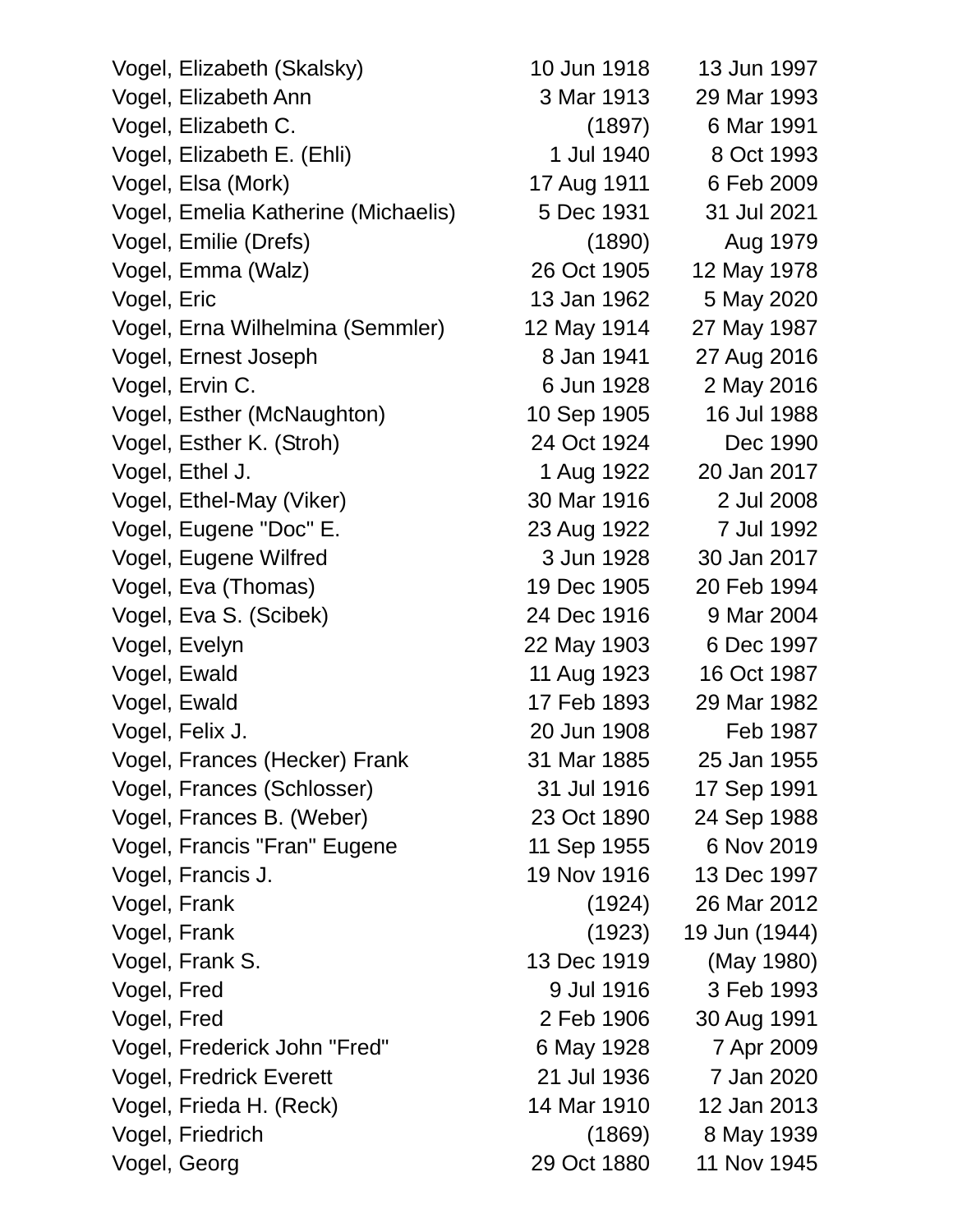Vogel, George (1899) 11 Feb 1977 Vogel, George Henry 31 Mar 1864 (4 Nov 1954) Vogel, George Warren 20 Mar 1921 25 Jun (1999) Vogel, Gerhardt C. "Gary" (not given) 8 Aug 2000 Vogel, Gertie (DeKrey) and Apr 1913 24 Nov 1989 Vogel, Gladys (Aman) 14 Oct 1920 26 Aug 2004 Vogel, Gotthilf 20 Aug 1881 20 Oct 1974 Vogel, Grace T. (not given) (Jan 1995) Vogel, Gregory "Greg" Allen 12 Nov 1957 7 Oct 2021 Vogel, Gregory A. "Christ" 9 Mar 1910 (12 Dec 1975) Vogel, Hans Gunther 12 Feb 1925 10 Mar 2020 Vogel, Harriett Nelle 16 Oct 1921 10 Dec 2020 Vogel, Helen "Vir" Virginia (Mackin) (1934) 19 Jan 2021 Vogel, Helen Louise (Halvorson) 29 Jul 1917 22 Dec 1997 Vogel, Helen M. (Kessnich) 9 Apr 1912 15 May 1993 Vogel, Henry 2 Mar 1919 15 Dec 1972 Vogel, Henry 23 Aug 1879 (20 Jun) 1970 Vogel, Henry "Hank" "Harry" George (1921) 8 Sep 2013 Vogel, Henry S. 16 Mar 1917 13 Jun 1987 Vogel, Henry William 27 Dec 1938 10 Jul 2015 Vogel, Henry William (not given) (Mar 1991) Vogel, Herbert "Herb" E. 8 Oct 1916 17 Dec 1989 Vogel, Herman Mike 7 Mar 1933 23 Feb 2002 Vogel, Hilda Catherine (Bartle) (1937) 27 Aug 2016 Vogel, Howard C. 21 May 1931 25 Jan 2003 Vogel, Howard G. 8 Nov 1911 27 Jan 1995 Vogel, Howard George 28 Feb 1940 6 Dec 1982 Vogel, Hulda (Nietschke) 28 Mar 1911 24 Jun 1972 Vogel, Hulda K. (Frey) 10 Sep 1904 (1986) Vogel, Hy (not given) (not given) Vogel, Ione Cecilia (Reese) 26 Mar 1935 26 Mar 2020 Vogel, Irene (Schutz) 11 Apr 1941 6 Jun 1985 Vogel, Irene Ages (Guthmiller) 10 Mar 1934 16 Oct 2021 Vogel, Irene Marie 15 Jan 1902 28 Feb 1909 Vogel, Irma (Barondeau) 1923 (Jun 2011) Vogel, Irma (Raab) 19 Jul 1936 26 Apr 2007 Vogel, Jacob 25 Jun 1903 8 Feb 1971 Vogel, Jacob 22 Jul 1901 20 Nov (1950) Vogel, Jacob 12 Jun 1887 9 Dec 1952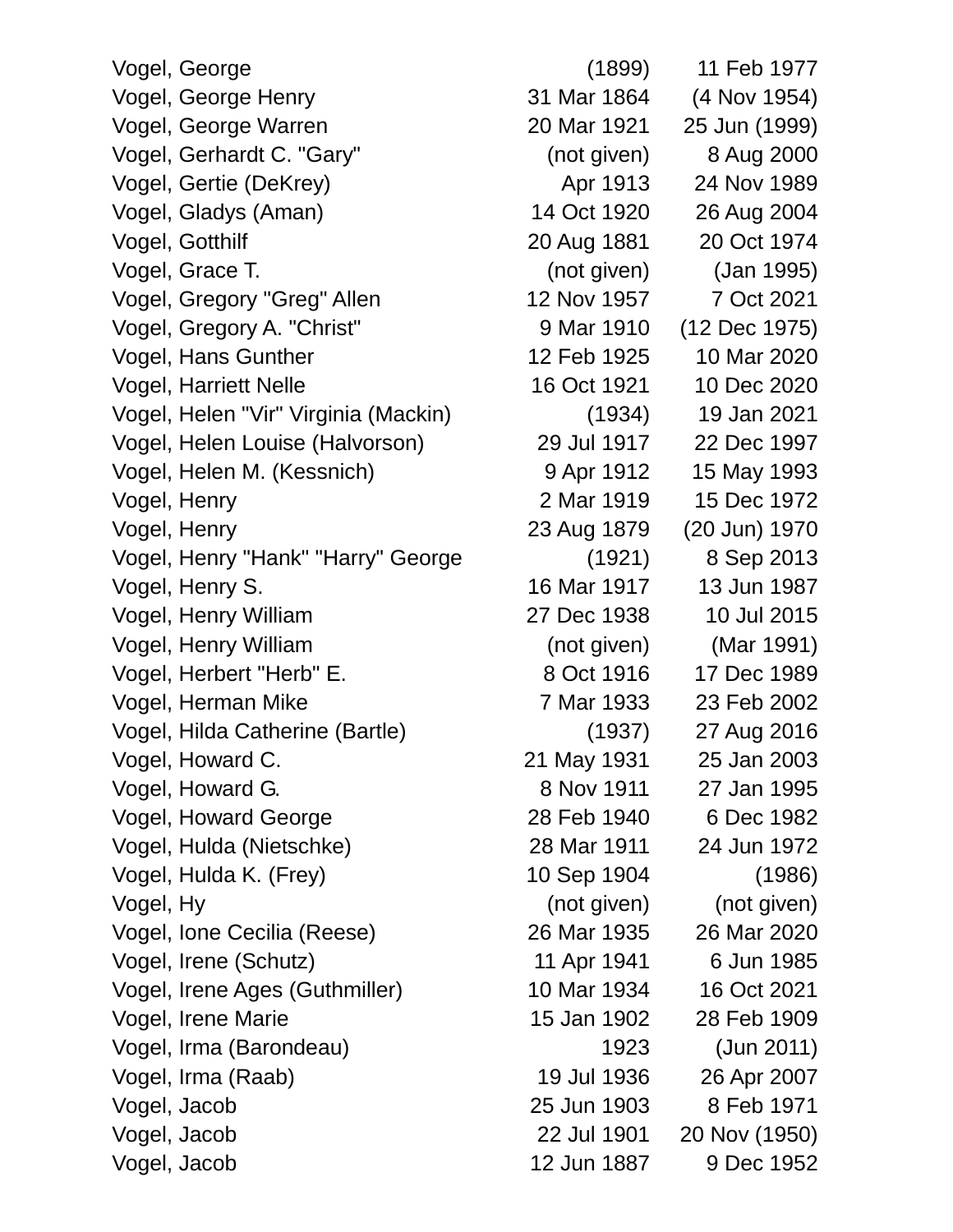Vogel, Jacob "Jake" A. 31 May 1925 9 Jan 2007 Vogel, Jakob 7 May 1923 11 Aug 2010 Vogel, Jakob 3 Jul 1881 1 Feb 1925 Vogel, Jakob 2 Feb 1924 16 Dec 1985 Vogel, Janice "Jan" (Wolf) (1939) 30 Aug 2005 Vogel, Janna Lee (Hanson) 21 Oct 1952 7 Nov 2005 Vogel, Jay 9 Feb 1968 23 Apr 2015 Vogel, Jesse M. (Feb 1983) (Feb 1983) Vogel, Joan Patricia (1951) 3 May (2007) Vogel, Johann 2 Aug 1955 2 Mar 1999 Vogel, John 21 Dec 1916 24 Aug 2020 Vogel, John 3 Dec 1859 6 Jun 1910 Vogel, John 22 Dec 1908 6 Jun 1993 Vogel, John (1912) 30 Jul 1993 Vogel, John B. (1894) (6 Dec 1973) Vogel, John Baptist (1851) (9) Feb 1935 Vogel, John Edward 14 Oct 1936 18 Aug 1999 Vogel, John Frank 26 May 1929 6 Jul 2001 Vogel, John L. 26 Feb 1947 11 Nov 1996 Vogel, John N. 15 Aug 1912 26 May 1998 Vogel, John Paul David 3 Apr 1983 29 Jan 2017 Vogel, John Phillip 16 Jan 1930 21 Nov 2010 Vogel, Joseph 5 May 1864 (7) Jan 1945 Vogel, Joseph 24 Nov 1958 19 Dec 1994 Vogel, Joseph 22 May 1907 4 Jan 1964 Vogel, Joseph "Joe" 22 Aug 1929 28 Dec 2016 Vogel, Joseph A. (1935) 27 Jul 1998 Vogel, Joseph A. 11 Mar 1906 Apr 1977 Vogel, Joseph Edward 3 Sep 1938 12 Jan 2000 Vogel, Joseph H. 14 Mar 1886 24 Jul 1954 Vogel, Josephine 19 Jun 1933 25 Apr 1986 Vogel, Josephine (Werner) 24 Aug 1852 10 May 1920 Vogel, Julie Alison (Hibbard) 1 Feb 1969 1 Mar 2016 Vogel, Julius Frank 1 Dec 1941 7 Jul 2015 Vogel, Karl (1926) 10 Dec 2019 Vogel, Katharine 10 May 1875 (1948) Vogel, Katherine "Kate" (Gachne) 10 Sep 1905 30 Dec (1984) Vogel, Katherine (Guthmiller) 3 Jul 1888 (1964)

Vogel, Katherine C. (Leo) 26 Feb 1916 22 Jul 2005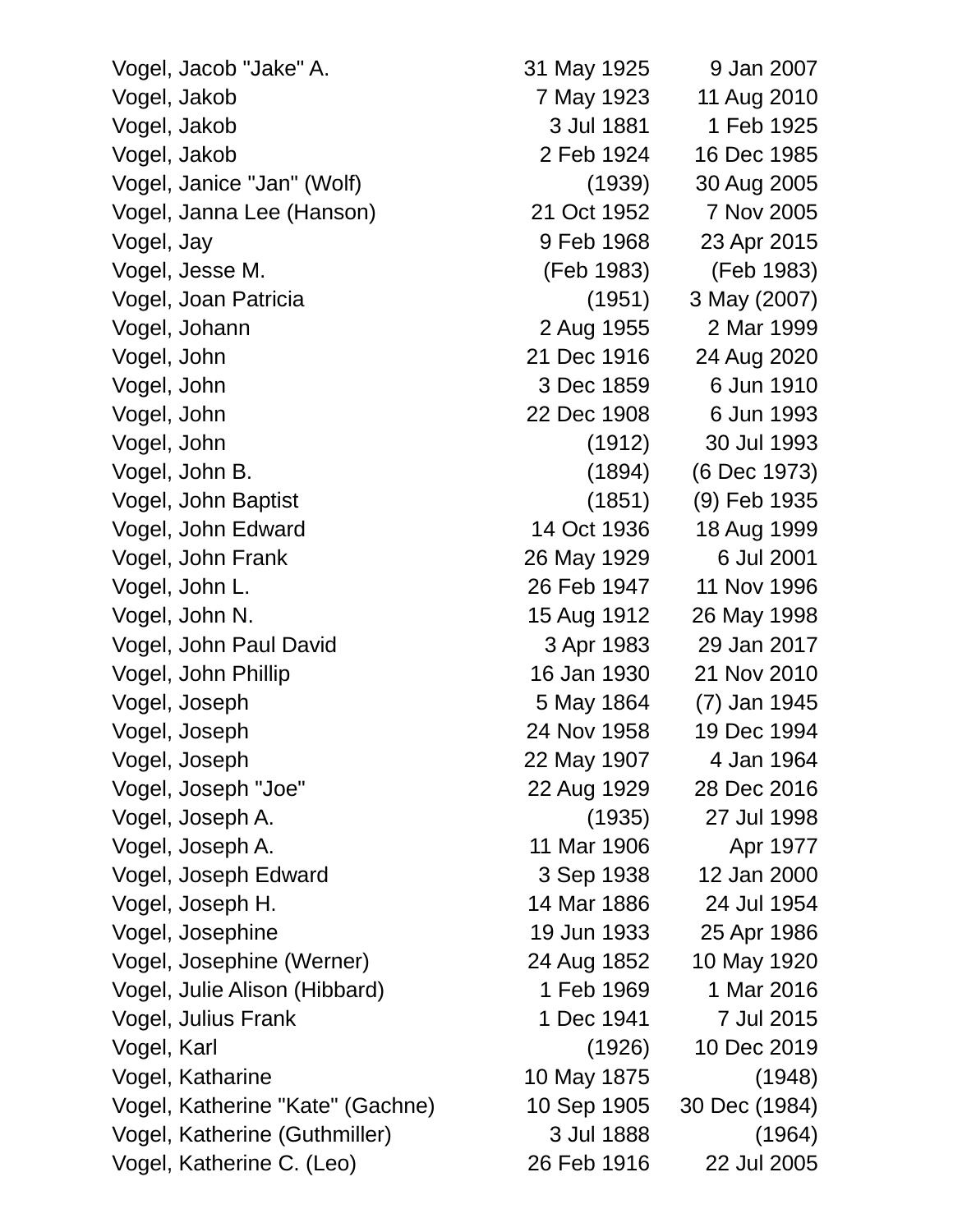| Vogel, Kathleen Ann (Chezick)        | 3 Jul 1920  | 9 Mar 2010    |
|--------------------------------------|-------------|---------------|
| Vogel, Kathy                         | 17 Dec 1942 | 3 Apr 2017    |
| Vogel, Katie (Bauer)                 | 12 May 1912 | 19 Oct 2000   |
| Vogel, Katrina "Katie" (Bitz)        | 8 Aug 1911  | 29 Jul 2006   |
| Vogel, Konstantine J.                | (not given) | 20 Mar 1944   |
| Vogel, Lambert Prosper               | 31 May 1926 | 15 Jan 2012   |
| Vogel, Larry Leonard                 | 7 Jan 1949  | 25 Jan 2011   |
| Vogel, Lawrence H.                   | 24 Jan 1930 | 29 Sep 2005   |
| Vogel, Lawrence J.                   | 23 Nov 1934 | (9 Jul 1983)  |
| Vogel, Leo A.                        | 4 Oct 1931  | Feb 1987      |
| Vogel, Leo J.                        | 15 Nov 1921 | 29 Jun 1996   |
| Vogel, Leona E. (Hasz)               | 3 Aug 1920  | 22 Jan 2015   |
| Vogel, Leona E. (Weber)              | 8 Feb 1924  | 18 Oct 2014   |
| Vogel, Leonard A.                    | 3 Dec 1926  | 7 Jun 2016    |
| Vogel, Leslie Lyle                   | 30 Aug 1923 | 7 Mar 2003    |
| Vogel, Linda K. (Chase)              | 22 Aug 1953 | 30 Apr 2019   |
| Vogel, Linda M.                      | 18 Feb 1954 | 20 Apr 1999   |
| Vogel, Lois Margaret (Hess Fluetsch) | 8 Aug 1914  | 9 May 2014    |
| Vogel, Lois Mildred (Kilker)         | 13 Jul 1916 | 24 May 2013   |
| Vogel, Loren Richard                 | 18 Dec 1916 | 18 May 1999   |
| Vogel, Lorraine Patricia (Siverling) | 7 Mar 1929  | 29 May 2018   |
| Vogel, Louella (Larson)              | 22 Dec 1888 | Feb 1977      |
| Vogel, Louisa C.                     | 26 Jan 1917 | 9 Oct 1996    |
| Vogel, Luella Grace (Janke)          | 5 Nov 1933  | 21 Oct 1967   |
| Vogel, Magdalena "Lena" MFS          | 20 Oct 1920 | 12 Mar 2014   |
| Vogel, Margaret E.                   | 17 Mar 1884 | (28) May 1976 |
| Vogel, Margaret Jane (Gamwells)      | (1877)      | (10) Oct 1956 |
| Vogel, Margaret Ruth (Wanner)        | 22 Feb 1921 | 1 May 2017    |
| Vogel, Margie (Berger)               | 4 Sep 1948  | Nov 1975      |
| Vogel, Maria "Mary" (Koch)           | 26 Sep 1888 | 1 Sep 1963    |
| Vogel, Maria (Buxman)                | 16 Jun 1882 | (24 Jun 1957) |
| Vogel, Maria (Wilhelm)               | 28 Feb 1864 | (1942)        |
| Vogel, Maria Barbara (Wilhelm)       | 29 Feb 1864 | 5 May 1942    |
| Vogel, Marie (Flaman)                | 7 Apr 1898  | 3 Jan 2002    |
| Vogel, Marie E.                      | 20 Mar 1922 | 8 Aug 1986    |
| Vogel, Marion Lucille (Mason)        | 13 Feb 1924 | 8 Sep (2010)  |
| Vogel, Marjorie B. (Olin)            | 31 Dec 1923 | 22 Nov 1994   |
| Vogel, Marjorie Helen (Anderson)     | 5 Mar 1926  | 11 Mar 2013   |
| Vogel, Marjorie Maxine Jewell        | 13 Apr 1912 | 27 Jun 1991   |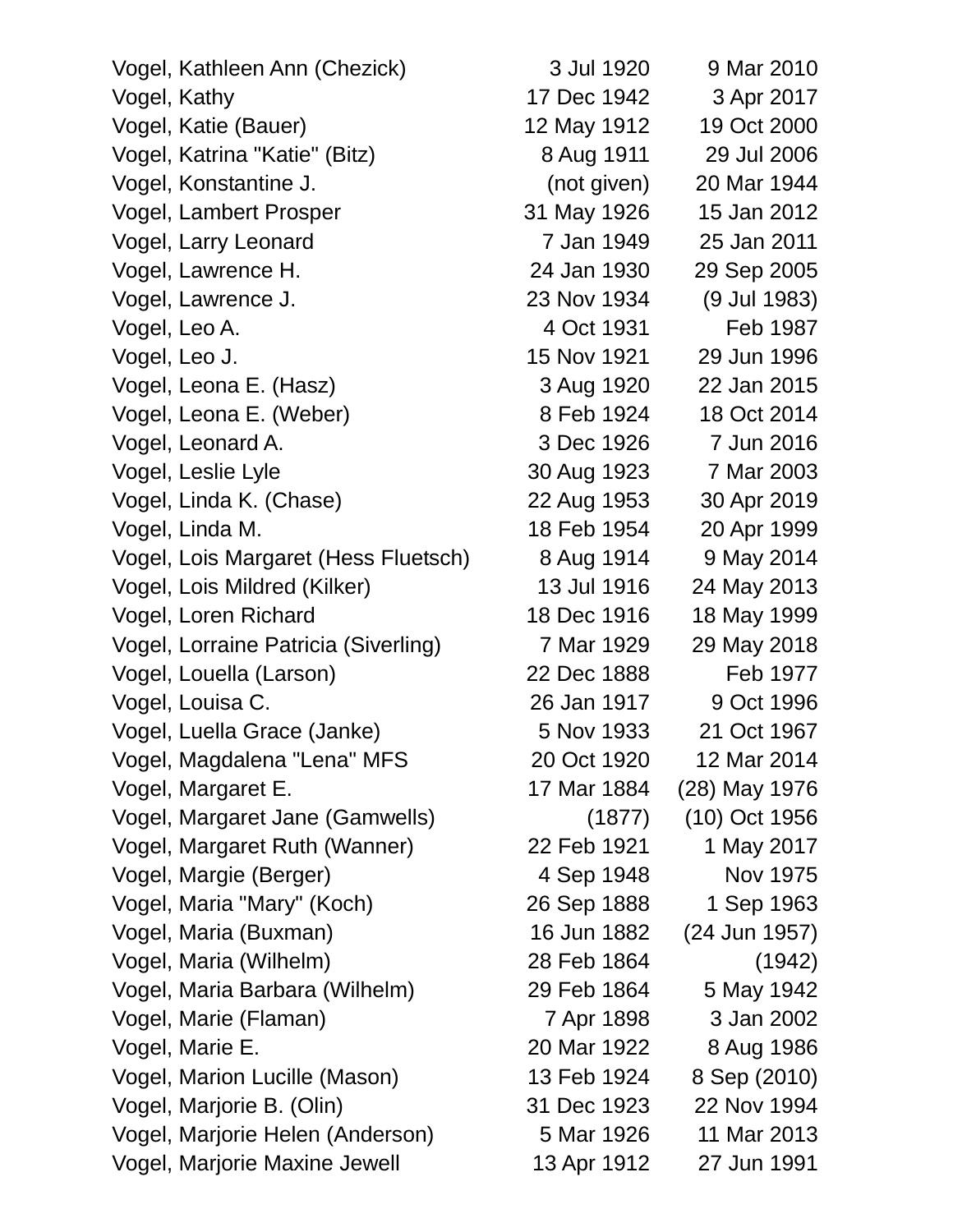Vogel, Marlene Elizabeth (Meyer) 10 Oct 1936 20 Jan 2017 Vogel, Marlene Magdaline (Fisher) 16 Nov 1931 30 Jun 2016 Vogel, Mart 16 Oct 1911 19 Aug 2005 Vogel, Martin 23 Jun 1923 16 Jul 2004 Vogel, Marvin "Bud" 4 Apr 1923 7 Sep 2012 Vogel, Mary (Gabriel) 25 Mar 1901 Dec 1980 Vogel, Mary Norbert 7 Jan 1914 30 Jan 2000 Vogel, Math 24 Jul 1927 13 Mar 1991 Vogel, Mathias 24 Aug 1904 (20) Feb 1954 Vogel, Mathilda (Frank) 29 Oct 1886 (5 Dec 1951) Vogel, Matt (1909) Dec 1981 Vogel, Maurice Adam (1931) Jul 1999 Vogel, Michael 9 Dec 1885 (17 Oct 1944) Vogel, Michael "Vern" Vernon 15 Jun 1938 4 Dec 2021 Vogel, Mildred 14 Aug 1904 10 Mar 1998 Vogel, Mindy (Bluntschly) 18 May 1971 31 Dec 2020 Vogel, Minnie (Ehlis) 22 Oct 1913 8 Aug 2001 Vogel, Monica Agnes (Mosbrucker) 10 Jun 1931 24 Mar 2004 Vogel, Murray L. 24 Mar 1956 21 Jul 2003 Vogel, Neoma June (Sayler) 27 Jun 1940 12 Jun 2009 Vogel, Nick Frank 1936 1936 11 Mar 2017 Vogel, Nickolas J. 9 Oct 1933 7 Nov 1997 Vogel, Otto 17 Feb 1884 3 Sep 1977 Vogel, Otto "J.D." 8 Feb 1917 11 Aug 1991 Vogel, Otto Andrew 10 Jan 2012 6 Mar 2012 Vogel, Otto T. 14 Dec 1909 26 Feb 2005 Vogel, Patrick "Pat" Joseph 22 Aug 1981 22 Apr 2021 Vogel, Patrick Stuart 10 Nov 1961 2 Jan 2000 Vogel, Paul Edward 13 Jun 1929 26 Apr 2002 Vogel, Paul Edwin 16 Jun 1948 19 Nov 2008 Vogel, Pauline (Feil) 21 Apr 1895 (20) May 1966 Vogel, Pauline (Knorr) 26 Nov 1921 16 Sep 2012 Vogel, Philip 3 May 1900 May 1984 Vogel, Philip B. (1910) Apr 1977 Vogel, Phillip 1881 Aug 1939 Vogel, Phyliss June (Weber) 24 Jun 1929 19 Apr 2017 Vogel, Rachel E. (1902) 27 Nov 1997 Vogel, Ralph Robert 7 Oct 1939 3 Dec 1990 Vogel, Randell "Randy" Joseph 4 Feb 1936 9 Nov 2020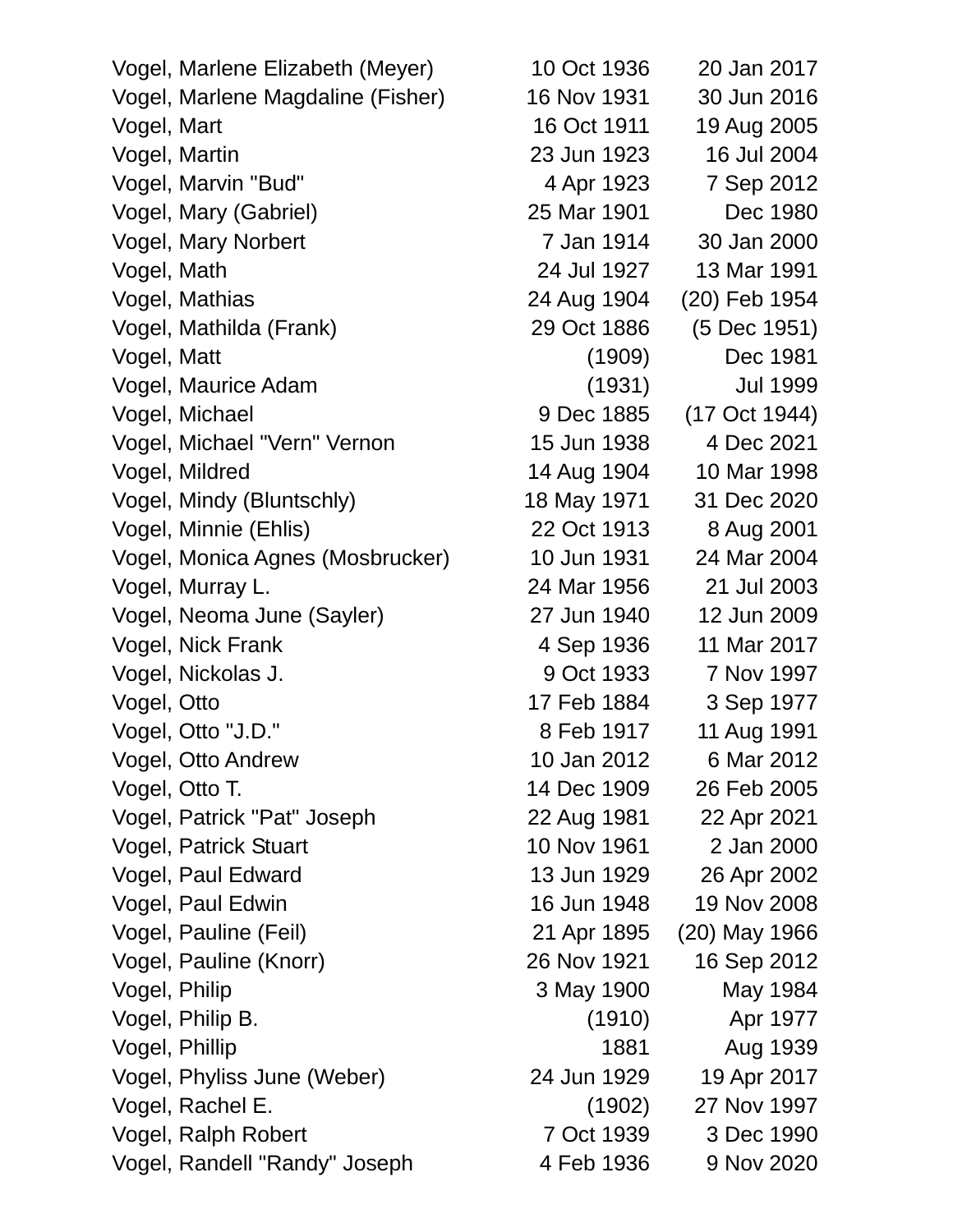Vogel, Raymond Arnold 5 Jul 1940 23 Mar 1987 Vogel, Raymond Eugene 16 Dec 1944 18 Nov 1988 Vogel, Raymond Patrick 19 May 1972 21 Nov 2010 Vogel, Reinhart 12 May 1913 (not given) Vogel, Richard 19 Nov 1958 8 Apr 2021 Vogel, Richard August 23 Oct 1937 20 Feb 2012 Vogel, Richard J. 12 Jul 1927 10 Sep 1967 Vogel, Richard William 10 Jan 1922 31 Aug 2009 Vogel, Robert "Bobby" L. 21 Apr 1956 15 Nov 2012 Vogel, Robert C. 15 Jun 1922 6 Dec 2006 Vogel, Robert F. 27 Sep 1924 8 Feb 1995 Vogel, Robert George 19th Contract 15 May 2011 Vogel, Robert L. 6 Dec 1918 28 Jan 2005 Vogel, Robert N. (1943) 23 Aug 2000 Vogel, Roger A. 15 Jan 1937 3 Oct 2017 Vogel, Roger John 12 May 1935 27 Jan 2012 Vogel, Roland "Jack" 8 Feb 1928 14 Aug 2011 Vogel, Rosa (Dillmann) 8 Aug 1914 3 Nov 1996 Vogel, Rose (Doll) 23 Oct 1908 26 Jul 2002 Vogel, Ruben 2 Jun 1923 (7) Mar 1975 Vogel, Ruben 2 Jun 1923 (7) Mar 1975 Vogel, Ruben 2 Jun 1923 (7) Mar 1975 Vogel, Rudolf "Rudy" 22 Feb 1933 16 Jan 2016 Vogel, Rudolf A. 29 Aug 1925 9 Jan 2003 Vogel, Rudolph 25 Jun 1917 Sep 1981 Vogel, Rudy 12 Jan 1909 22 Sep 1993 Vogel, Russell C. 28 May 1949 13 Nov 2016 Vogel, Ruth (Heil) (1929) 27 Sep 2016 Vogel, Ruth Emily 5 Oct 1954 2 Jan 2019 Vogel, Samantha Lynn 3 Nov 1990 20 Nov 2011 Vogel, Sebastian L. 10 Jul 1918 19 Apr 2007 Vogel, Sharon Kaye (Harold) 1 Nov 1939 20 Jun 2013 Vogel, Sheila "Laura" GLD (1931) 14 Aug 2020 Vogel, Sherry Ann (Towne) 23 Jan 1957 3 May 2007 Vogel, Sidney J. 23 Feb 1940 6 Sep 2015 Vogel, Simon 13 Jan 1912 25 Feb 1995 Vogel, Stanley 30 Nov 1902 28 Nov 1964 Vogel, Steven 3 Jan 1900 (1957) Vogel, Sylvester Frank 21 Feb 1931 24 Sep 2015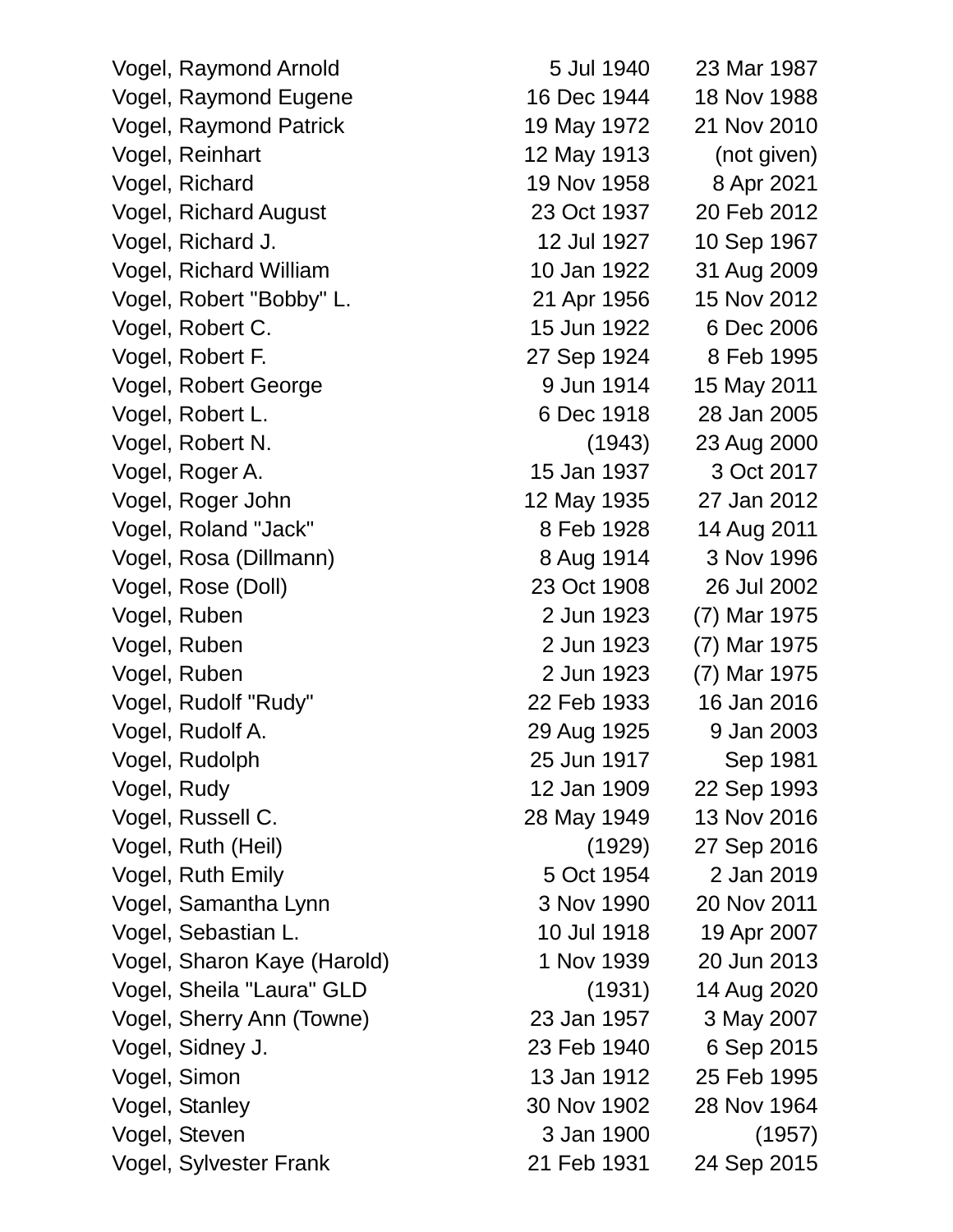Vogel, Theresia (Lang) 1894 20 Jul 1973 Vogel, Thomas "Tom" Eugene 3 Jan 1937 5 Nov 2018 Vogel, Thomas "Tom" J. 13 Jul 1951 21 Mar 2019 Vogel, Thomas "Tom" Sebastian 19 Apr 1944 18 Aug (2014) Vogel, Thomas Duane 27 Feb 1953 27 Mar 2005 Vogel, Travis P. 16 Oct 1985 30 Nov 2015 Vogel, Vernon J. 10 Jul 1906 30 Jul 2002 Vogel, Veronica (Jacob) Paul (1876) (Feb 1944) Vogel, Victor 15 Sep 1918 21 Sep 1996 Vogel, Vincent 19 Jun 1928 28 Aug 1997 Vogel, W. J. "Bill" 21 Jun 1925 Apr 1985 Vogel, Walter 11 Mar 1912 30 Nov 2007 Vogel, Walter "Wink" 20 Jun 1934 14 Mar 2020 Vogel, Warren Lee 16 Nov 1942 23 Nov 2017 Vogel, Wilfred Gustav 23 May 1920 6 May 2015 Vogel, Wilhelm 26 Sep 1914 20 Jul 1989 Vogel, William 16 Jan 1841 (28 Mar 1921) Vogel, William "Bill" 17 Aug 1945 9 Sep 2001 Vogel, William "Bill" John 19 Nov 1934 5 Jun 2013 Vogel, William "Bill" Michael 16 Nov 1931 1 Feb 2019 Vogel, William A. 18 Jul 1927 2 Jun 1995 Vogel, William Charles 21 Aug 1917 12 Mar 1995 Vogel, William J. 1 Jan 1926 Apr 1976 Vogel, William Lawrence 10 Jan 1945 1 Jun 2007 Vogel, William Robert 21 May 1939 26 Nov 2015 Vogel, Woldemar (1902) (1979) Vogelbacher, Marlene Kay (Buck) 5 Sep 1950 19 Aug (1992) Vogele, Alvin Clemens "A.C." 11 May 1921 17 Nov 1996 Vogele, Bernhard (1866) 11 Jan 1922 Vögele, Bernhard (1892) 23 Dec (1918) Vogele, Berthold "Bert" 7 Nov 1922 31 Oct 2014 Vogele, Christ 21 Dec 1857 29 Jul (1949) Vogele, Christ C. 19 Jan 1897 3 Jun 1966 Vogele, Christian (1896) 22 Oct 1918 Vogele, Christian 1872 21 Dec 1948 Vogele, Cleo Leo 23 Apr 1915 5 Oct 2003 Vogele, Constance "Connie" (Gertison) 20 Jan 1921 7 Jun 2010 Vögele, Dalton Irwin 31 Dec 1954 16 Nov (1955) Vogele, Ernest "Ernie" Lyle 19 Mar 1944 17 Mar 2006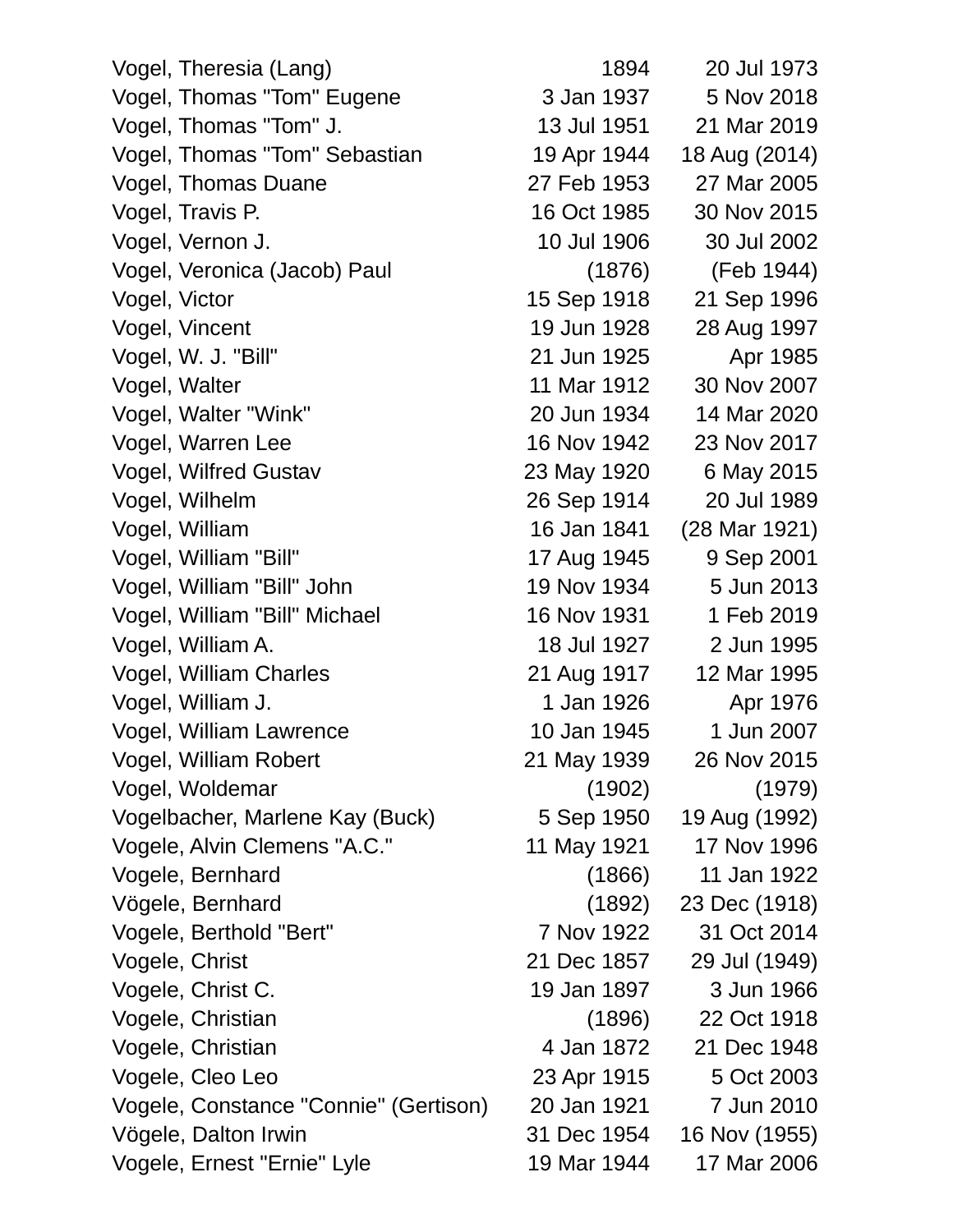Vögele, Erwin Martin 10 May 1918 (Jul 1939) Vogele, Eugene "Gene" 2 Dec 1926 19 Apr 1991 Vogele, Frederick Bernhardt 9 Mar 1891 31 Oct 1950 Vogele, Friedereka (Schumacher) 7 Jul 1877 13 Jan 1938 Vogele, Gottleb 27 Apr 1912 3 Feb 1993 Vogele, Gottlieb 23 Nov 1864 (1926) Vogele, Gottlieb 12 Nov 1912 9 Oct 1996 Vögele, Gottlieb 23 Nov 1864 (Apr 1926) Vogele, Harry 21 Jan 1923 (Aug 2001) Vogele, Jakob (Mrs) (1876) (1909) Vogele, Johann (1847) 17 Oct 1918 Vögele, Johann (28 Jan 1864) 28 Jan (1927) Vogele, John G. 5 Feb 1914 23 Mar 1989 Vogele, John J. 11 Dec 1889 11 Jul 1964 Vogele, John Jacob (1917) (27) Sep 1973 Vogele, Kay Mae (Fry) 18 Jan 1920 17 May 1988 Vogele, Laura E. (Enwiller) 20 Apr 1899 5 Dec 1991 Vogele, Lester Arnold 25 Dec 1938 3 Mar 2021 Vögele, Margaretha (Hoff) 21 Dec 1880 20 Jan (1927) Vogele, Marjorie "Marge" S. (Janson) 31 Mar 1920 19 Jul 1994 Vogele, Philip G. 10 Apr 1912 2 May 1992 Vogele, Reuben 12 Dec 1923 15 Jul 1991 Vogele, Reuben F. 23 Feb 1920 2 Mar 2002 Vögele, Rosa (Vogel) 29 Aug 1927 21 Mar 2005 Vogele, Rose (Roesch) 26 Oct 1898 10 Feb 1989 Vogele, Wynona (Gundy) Sagmiller 10 Jan 1905 6 Dec 1991 Vogeler, Darline Christine (Buck) 2 Oct 1923 26 Dec 2014 Vogeler, Edward L. 18 May 1925 Dec 1993 Vogeler, Gail Joyce (Sims) Engelhaupt 11 Aug 1939 27 Jun 2000 Vogeler, Harvey S. 17 Oct 1914 3 Jul 1997 Vogeler, Lester Arnold 16 Apr 1918 15 Aug 2016 Vogeler, Ricarda M. (Goughnour) (not given) 7 Apr 1991 Vogeler, Selma "Sally" (Frolund) 22 Nov 1904 19 Dec 1993 Vogeler, Willard George 8 Dec 1915 10 Apr 1995 Vogelgesang, Adam Rudolph (1931) 20 Jan 1981 Vogelgesang, Adeline Marie (Dwornik) 29 Dec 1929 11 Aug 2021 Vogelgesang, Adolf (1887) 5 Oct 1974 Vogelgesang, Barbara Betty (Boan) (1927) 24 May 2004 Vogelgesang, Cecilia Anne (Rau) (1913) 16 Feb 1998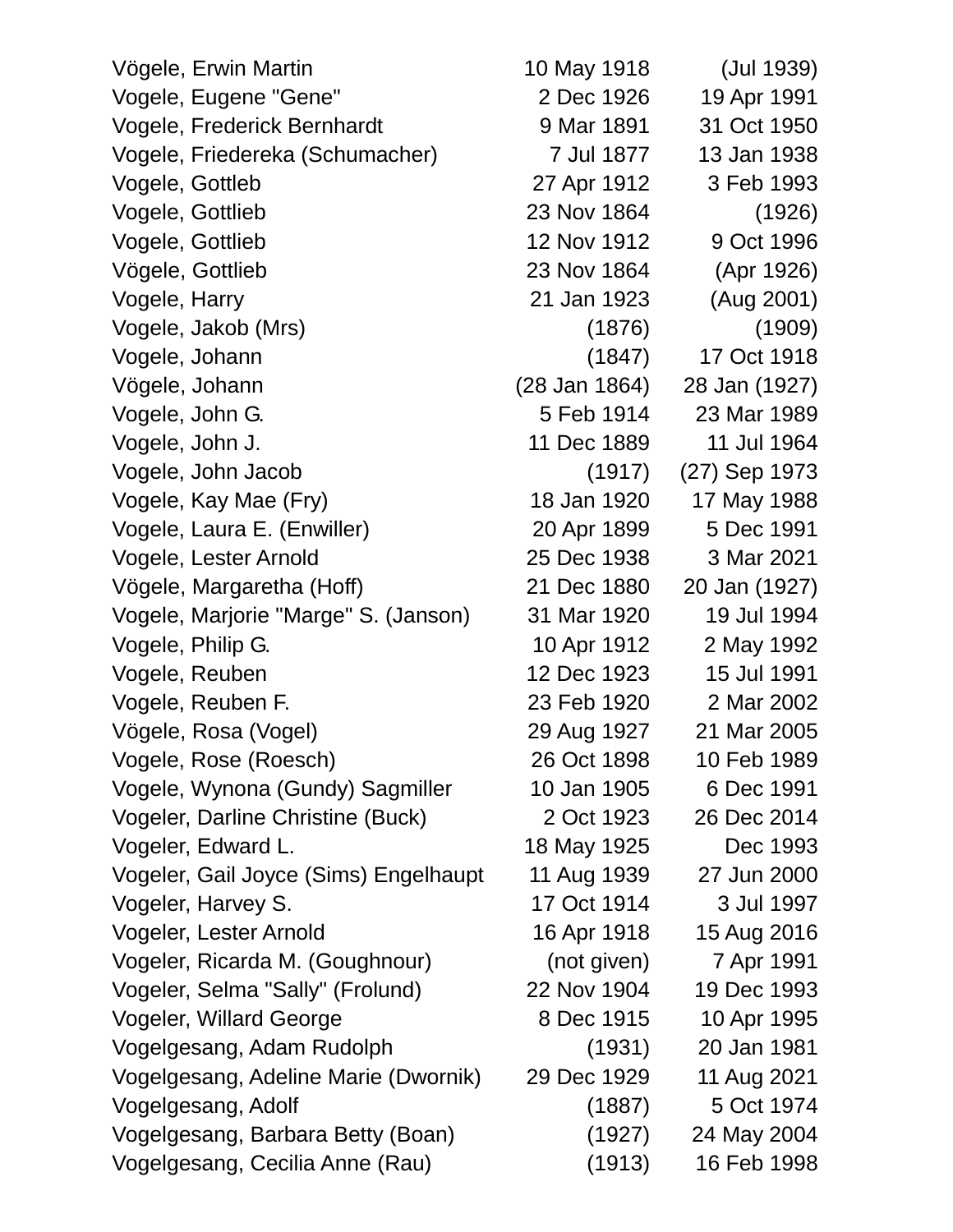| Vogelgesang, Edmund                      | (1898)       | 23 Jul 1977   |
|------------------------------------------|--------------|---------------|
| Vogelgesang, Edwin Kasper                | (1929)       | 28 Aug 1999   |
| Vogelgesang, Emma Riley                  | (2018)       | 10 Apr 2018   |
| Vogelgesang, Faustina (Moldenhauer)      | 22 Jun 1900  | 5 Mar 1991    |
| Vogelgesang, Floyd J. "Shorty"           | 24 Jan 1935  | 2 Feb 2017    |
| Vogelgesang, Helen Monica (Boehm)        | 22 Aug 1926  | 26 Jun 2005   |
| Vogelgesang, John                        | 1901         | 29 Dec 1983   |
| Vogelgesang, Linda (Mills)               | 18 Mar 1946  | 18 Nov 2016   |
| Vogelgesang, Lois Hazel (Williams)       | 5 Dec 1917   | 28 Jan 2002   |
| Vogelgesang, Margaret                    | 28 Sep 1934  | 7 Apr 2008    |
| Vogelgesang, Marlene (Jensen)            | (2 Jul 1945) | 4 Jul 2011    |
| Vogelgesang, Martha (Anheliger)          | (not given)  | 3 Mar 1947    |
| Vogelgesang, Richard "Dick" Victor       | (1938)       | 21 Jan 2000   |
| Vogelgesang, Rudolf                      | 25 Feb 1896  | 15 Aug 1984   |
| Vogelgesang, Victor John                 | (1927)       | 21 Nov 1988   |
| Vogelgsang, Raymond "Ray"                | 14 Apr 1922  | 19 Dec 2007   |
| Vogel-Hassa, Edith (Francis)             | 9 Oct 1912   | 11 Jul 1998   |
| Vogeli, Mary Frances                     | 1931         | 16 Apr 2018   |
| Vogelmann, Walentin                      | 6 Oct 1928   | 6 Sep 1992    |
| Vogelpohl, Olga Maria (Ziegler)          | 1 Mar 1918   | 1 Jan 2013    |
| Vogelsang, August Kenneth                | 15 Jan 1999  | 18 Jan 1999   |
| Vogelsang, Bradley "Brad" Franklin       | 1 Feb 1971   | 9 Oct 2013    |
| Vogelsang, Eileen                        | (not given)  | 5 Jan 2001    |
| Vogelsang, Elizabeth "Betty" N. (Kiefer) | 24 May 1922  | 22 Mar 2008   |
| Vogelsang, Elva                          | 17 Jan 1917  | 5 Nov 2015    |
| Vogelsang, Harold "Hal" A.               | 30 Jun 1920  | 22 Mar 2015   |
| Vogelsang, Harold A.                     | (1896)       | (15) Apr 1964 |
| Vogelsang, James "Jim"                   | 6 Dec 1944   | 11 Jan 2021   |
| Vogelsang, Kari Anne (McCloy)            | 31 Dec 1976  | 22 May 2012   |
| Vogelsang, Kitt Alan                     | (1956)       | 20 Apr 2018   |
| Vogelsang, Paula (Wilenborg)             | (1923)       | 7 Dec 2000    |
| Vogeltanz, Lawrence "Larry"              | 24 Apr 1945  | 30 Jun 2012   |
| Vogelzang, Ann C. (Schiefen)             | 6 Nov 1906   | 16 May 1993   |
| Vogelzang, Sam                           | 7 Sep 1919   | 21 Mar 1992   |
| Vogen, Richard Steven                    | 1 Aug 1913   | 14 Mar 2001   |
| Voges, Alma (Gieseke)                    | 10 Sep 1916  | 21 Mar 2014   |
| Voges, Bernadine "Bunny" RSB             | 16 Jan 1916  | 22 Apr 2005   |
| Voges, George A.                         | 24 May 1899  | 10 Jan 1992   |
| Voges, Jerry "Bear" Lee                  | 13 May 1943  | 18 Apr 2014   |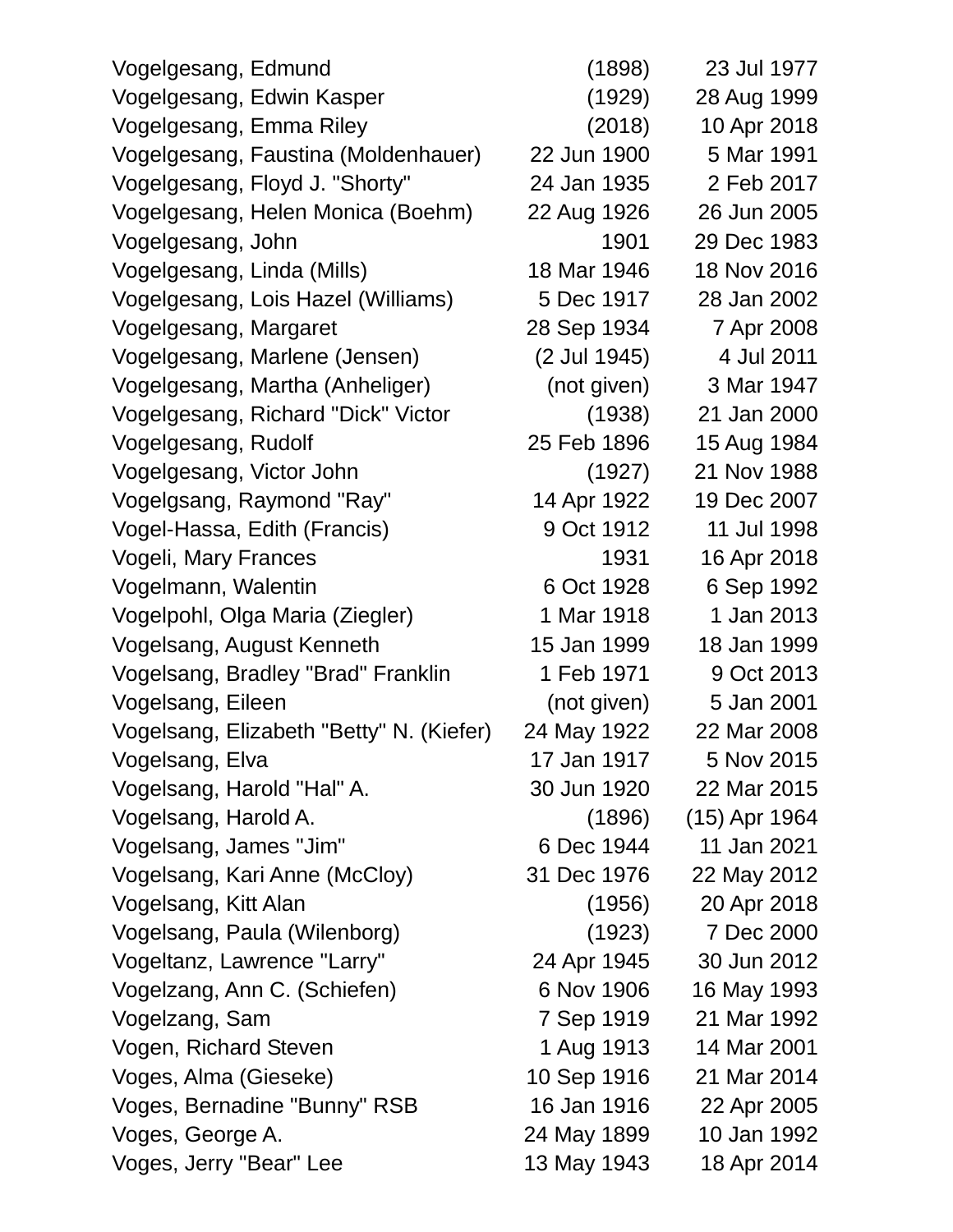Voght, Marie (not given) 22 Dec 2007 Vogl, Clarence James 12 May 1920 16 Aug 2011 Vogl, Glenn E. (1939) (3 May 2007) Vogl, Raymond John "Ray" 18 Nov 1929 (2007) Vogl, Rose M. 3 Feb 1903 (Sep 2000) Vogle, Angeline (Dick) 19 Dec 1929 21 Aug 2018 Vogle, Augusta M. (Miller) 13 Feb 1906 5 Oct 1986 Vogle, Carl F. 20 Feb 1904 7 May 1990 Vogle, Katie (Reith) 24 Apr 1908 Apr 1984 Vogle, Raymond John 22 Mar 1925 20 May 2003 Vogle, Wayne Everett 1 Nov 1933 28 Jun 2018 Vogler, Esther (Aumann) 12 Feb 1912 24 Jul 2003 Vogler, Helen D. (1903) 11 Apr 2000 Vogler, Joseph 27 Jan 1867 (13) Aug 1958 Vogler, Katherine (Uhl) 19 May 1877 17 Dec 1958 Vogler, Marilyn Faye (Rowley) 19 Sep 1937 6 Jul 1999 Vogler, Stanley William "Stan" 24 Oct 1939 16 Nov 2019 Voglewede, Damian Joseph 27 May 1977 30 Jul 2000 Voglewede, William C. (1922) 31 Mar 1994 Vogltanz, Velma Ann (Jancik) 28 May 1927 22 Jul 2010 Vogt, Albert J. 6 May 1911 18 Jan 1996 Vogt, Alfred (1929) 14 Nov 1986 Vogt, Alvena Dolores (Thiessen) 24 Sep 1928 29 Oct 2019 Vogt, Amelija (Schenknecht) 22 Mar 1929 9 Nov 1980 Vogt, Andreas 27 Feb 1937 11 Jul 2006 Vogt, Ann Marie (Grace) 29 Mar 1942 1 Nov 1995 Vogt, Anton J. "Tony" (1918) 24 Oct 2001 Vogt, Arlene V. (Gall) 28 Sep 1922 30 Sep 1990 Vogt, Audra 7 Jun 1967 30 Jun 2015 Vogt, Barbara (Stahlecker) 17 Sep 1878 10 May 1965 Vogt, Beatha E. (Reiner) 28 Apr 1908 12 Dec (2005) Vogt, Beatrice (Solie) (1922) 19 Mar 1999 Vogt, Benjamin Russell 3 Jul 1917 (28) Aug 1972 Vogt, Berneice (Carda) Wagner 10 Sep 1937 24 Nov 2017 Vogt, Bernhard (1900) 28 Oct 1974 Vogt, Bertha (Dose) Collett 14 Jun 1883 10 May 1977 Vogt, Bill 24 Dec 1925 12 Feb 2017 Vogt, Carl Philip 19 Sep 1912 9 Oct 2003 Vogt, Carmen Monica (Boehm) 1957 28 Sep 2019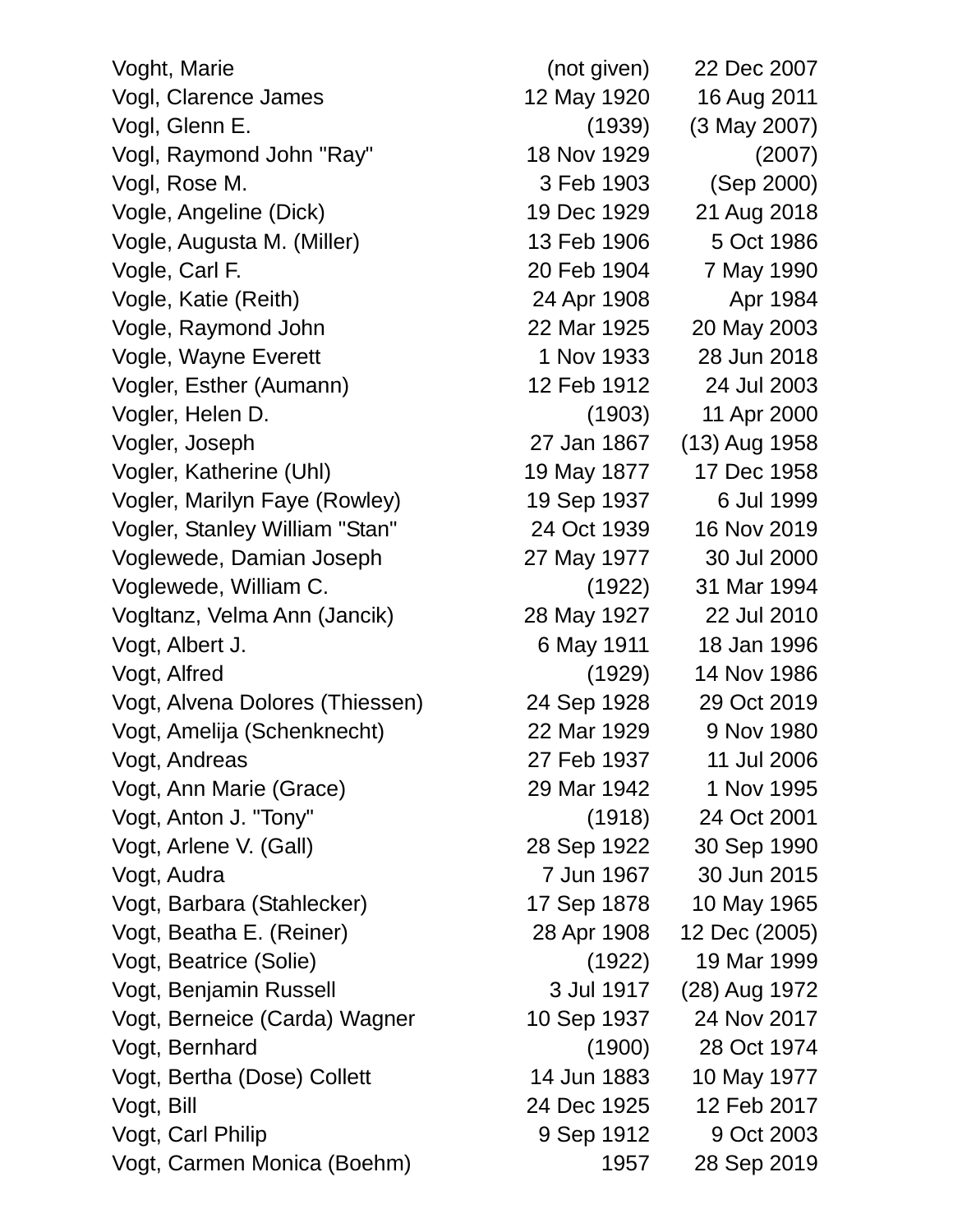Vogt, Cecilia N. (Ziemann) 10 Mar 1911 Feb 1997 Vogt, Charles "Charlie" "Chuck" E. 14 Apr 1934 16 Jul 2015 Vogt, Christian "Chris" John 27 Sep 1923 2 Aug 2005 Vogt, Claus 13 Aug 1871 1 May 1951 Vogt, Claus Elmer 1 Jul 1907 Nov 1986 Vogt, Cory Allan 31 Aug 1976 25 Dec 2015 Vogt, Daisy Alice (Graves) 21 Jan 1907 4 Jun 1979 Vogt, Daniel Michael 1988 (28) Apr 1967 Vogt, Debbie (Bank) (not given) 12 Mar 2020 Vogt, DeLoris Anne (Willems) 30 Apr 1931 28 Jan 2010 Vogt, Diane Sandra (Beggs) 14 Dec 1942 8 Jan 2012 Vogt, Donald William "Don" 11 Jun 1931 19 Mar 2012 Vogt, Dorothy J. (1933) Jan 1997 Vogt, Dorothy Mae (Anderson) 22 Nov 1945 28 Nov 2021 Vogt, Douglas A. "Doug" 1 Oct 1966 7 Jun 2013 Vogt, Dwight 24 Oct 1948 19 Jul 2011 Vogt, Edward "Ed" Dale 5 Dec 1927 3 Jul 2014 Vogt, Edward L. "Ed" 28 Mar 1934 6 Aug 2021 Vogt, Elfriede "Elfie" (Schweiberer) 19 Oct 1936 1 Nov 2020 Vogt, Elizabeth L. (Koehn) 30 Nov 1919 6 Feb 2009 Vogt, Elsie D. (Rezac) 20 Oct 1956 22 Oct 1997 Vogt, Emma G (Zeisler) 6 Aug 1916 1 Dec 1994 Vogt, Erich Wolfgang 12 Nov 1929 19 Feb 2014 Vogt, Erwin 11 Feb 1939 23 Nov 2010 Vogt, Esther H. (Stucky) 13 Jul 1924 6 May 2008 Vogt, Eugene J. 1 Mar 1920 16 Dec 1994 Vogt, Fern Lorraine (Schimke) 14 Sep 1927 4 Oct 2011 Vogt, Frances M. 10 Sep 1921 3 Nov 2015 Vogt, Franz 3 Mar 1924 4 Aug 1990 Vogt, Garry (not given) 15 Feb 2010 Vogt, Gary Lavern 16 Oct 1941 3 Feb 2014 Vogt, Genevieve Leona (Bast) 19 Nov 1919 9 Apr 2014 Vogt, Gloria Ann (Beem) 13 Feb 1939 21 Sep 2019 Vogt, Gottlob 4 Jun 1923 1 Nov 1986 Vogt, Gretchen Dorothy (Fecht) 19 Jun 1912 Oct 2002 Vogt, H. Fred (not given) (not given) Vogt, Harry A. 27 Oct 1904 1 May 1989 Vogt, Helen (Schlosser) (1928) 3 Dec 2007

Vogt, Helen M. (Flynn) 18 Dec 1926 18 Nov 1998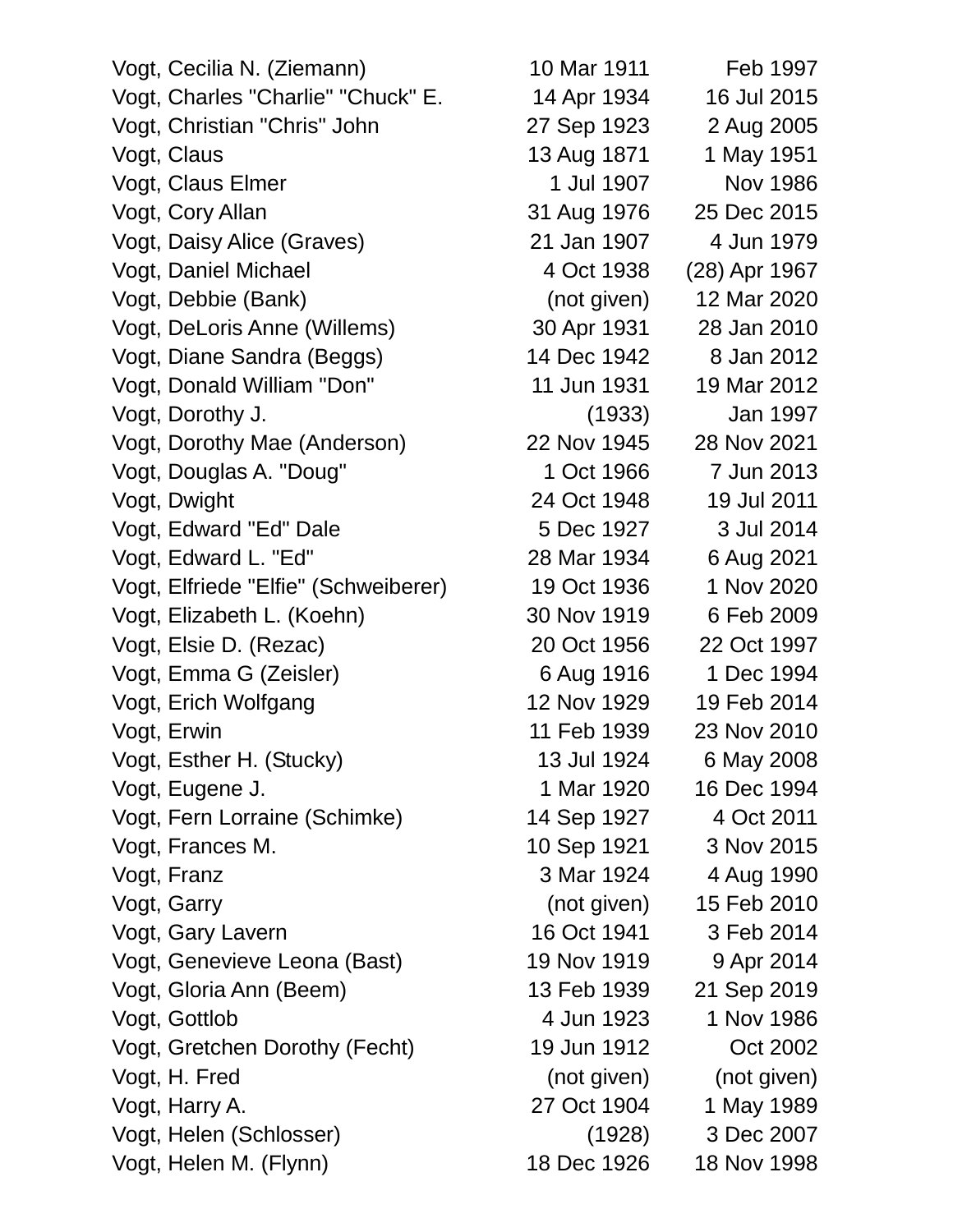| Vogt, Helen Theresa (Kleckner)          | (1911)      | 18 Dec 1995   |
|-----------------------------------------|-------------|---------------|
| Vogt, Henry H.                          | (1919)      | 25 May 1991   |
| Vogt, Henry J.                          | (not given) | (13 Jun 1983) |
| Vogt, Henry Lucas                       | 26 Sep 1923 | 18 Jun 2011   |
| Vogt, Henry P.                          | (1920)      | 24 Jul 2011   |
| Vogt, Hilda (Wall)                      | 19 Mar 1931 | 18 Jan 2014   |
| Vogt, Iris                              | 29 Aug 1933 | 8 Aug 2020    |
| Vogt, Jack "Jackie"                     | 10 May 1949 | 16 Oct 2007   |
| Vogt, Jacob                             | 13 Jul 1845 | 1 Mar 1930    |
| Vogt, Jacob A.                          | 20 Apr 1871 | 28 Aug 1935   |
| Vogt, Jacob Wilhelm "William J." "Bill" | 20 Apr 1908 | 22 Dec 1984   |
| Vogt, James "Jim" C.                    | 26 Nov 1911 | 4 May 2012    |
| Vogt, James "Jim" D.                    | 18 Jun 1940 | 24 Aug 2015   |
| Vogt, John "Jack" Douglas               | 20 Mar 1951 | 13 Jun 2018   |
| Vogt, John Jack F.                      | 23 Nov 1931 | 16 Sep 1995   |
| Vogt, Joseph Anthony                    | 18 Apr 1942 | 13 Aug 2000   |
| Vogt, Joy Ann (Hanneman Helenbolt)      | 15 Aug 1933 | 1 Jan 2017    |
| Vogt, Julius Claus "Fritz"              | 23 Aug 1926 | 19 Feb 1999   |
| Vogt, Jutta "Judy"                      | 29 Oct 1929 | 5 Feb 2017    |
| Vogt, Kathleen Vaughn (Gray)            | (1948)      | 10 Jan 1997   |
| Vogt, Kendall Amy (Roschen)             | 13 Jul 1961 | 1 Dec 2014    |
| Vogt, L. Elizabeth (Koehn)              | 30 Nov 1919 | 6 Feb 2009    |
| Vogt, Larry                             | 24 Oct 1954 | 21 Oct 2015   |
| Vogt, Larry Dean                        | 25 Jun 1968 | 20 Sep 2019   |
| Vogt, Laverna (Stoebner)                | 14 Mar 1935 | 10 Jul 2008   |
| Vogt, Linda Lucille (Kindred)           | 13 Jan 1918 | 15 Feb 1998   |
| Vogt, Lucas Stephan                     | 19 Mar 1914 | 15 Jul 1988   |
| Vogt, Lyle Gene                         | 13 Mar 1957 | 21 Nov 1986   |
| Vogt, Margaret Ann (Schultz)            | 15 Jan 1944 | (2000)        |
| Vogt, Margaret Inga (Carlsen)           | 27 Nov 1916 | 3 Aug 2004    |
| Vogt, Margaret Katherine (Selenski)     | (1930)      | 26 Nov 2002   |
| Vogt, Marie Anna (Schaefer)             | 7 Mar 1886  | (17 Feb 1948) |
| Vogt, Marilyn McCaughan "Mir Mir"       | 26 Nov 1943 | 22 Feb 2000   |
| Vogt, Marlys (Clemetson)                | 21 Mar 1932 | 7 Apr 2020    |
| Vogt, Martin Steven                     | 15 Jun 1910 | Mar 2002      |
| Vogt, Mary                              | 21 Sep 1924 | 10 Jan 2005   |
| Vogt, Mary (Pauls)                      | 19 May 1935 | 5 Feb 2020    |
| Vogt, Mary Ann                          | 3 Jul 1873  | (2) May 1955  |
| Vogt, Mary Eva                          | (1893)      | 29 Jun 1987   |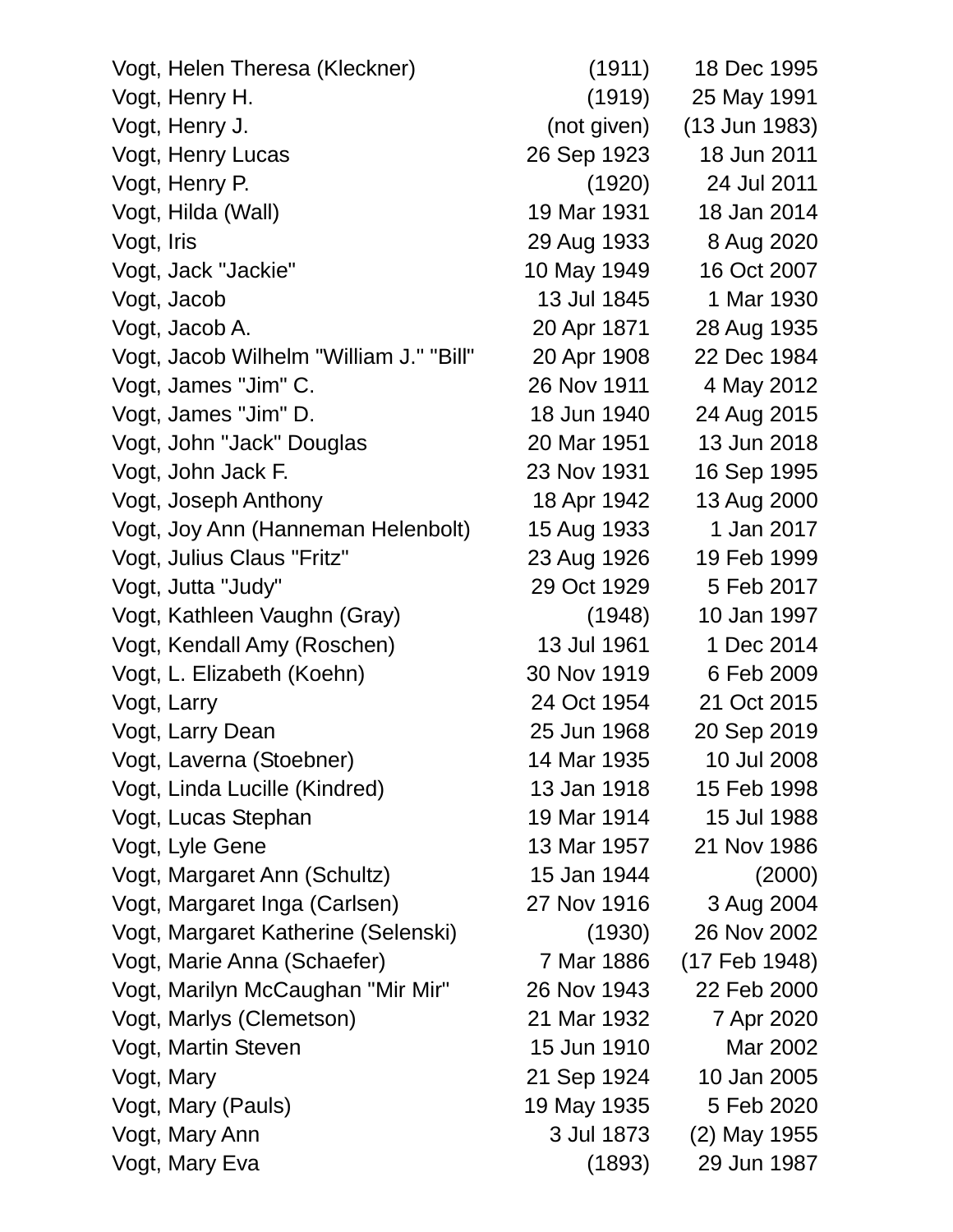| Vogt, Mary Eva (Bast)                | (1922)      | 2 Oct 2002    |
|--------------------------------------|-------------|---------------|
| Vogt, Michele "Miki" Elsa            | 22 Jul 1948 | 31 May 2019   |
| Vogt, Mikel                          | 28 Dec 1848 | 22 Jan (1935) |
| Vogt, Nancy Marilyn (Allen)          | 6 Mar 1935  | 4 May (2016)  |
| Vogt, Nick                           | 22 Jan 1920 | 25 Nov 2017   |
| Vogt, Othelia Lilia "Tillie" (Leier) | 25 Apr 1917 | 1 Feb 2013    |
| Vogt, Otto                           | 31 Oct 1925 | 30 Mar 2013   |
| Vogt, Patrick John                   | (1966)      | 25 Feb 1986   |
| Vogt, Paul                           | (1897)      | 1 Dec 1995    |
| Vogt, Paul Eugene                    | 15 Jul 1929 | 10 Apr 2014   |
| Vogt, Pauline                        | 8 Oct 1899  | 26 Dec 1993   |
| Vogt, Peter                          | 17 Nov 1938 | 25 Sep 2013   |
| Vogt, Peter "Jerry"                  | (1925)      | 10 Mar 2001   |
| Vogt, Phyllis Marie (Eisler)         | 12 Feb 1932 | 8 Apr 2016    |
| Vogt, Regina (Wild)                  | 22 Oct 1923 | 10 Oct 2015   |
| Vogt, Richard C. "Dick"              | 1904        | 9 Oct 1991    |
| Vogt, Robert Vernon                  | (1955)      | (2019)        |
| Vogt, Roberta C. (Bryson)            | 10 Nov 1932 | 18 Mar 2002   |
| Vogt, Roger Lee                      | 17 May 1943 | 17 Jul 2016   |
| Vogt, Ron                            | 19 Nov 1949 | 25 Dec 2014   |
| Vogt, Rosina Mildenberger            | (1896)      | 31 Mar 1981   |
| Vogt, Ross Alan                      | 3 May 1983  | 18 Jun 2021   |
| Vogt, Sally (Denelsbeck)             | 18 Oct 1950 | 4 Jun 2020    |
| Vogt, Siegfried                      | 8 Jan 1939  | 5 Jun 2010    |
| Vogt, Sophie                         | 21 Nov 1910 | 14 Nov 1993   |
| Vogt, Susanna                        | (1905)      | 25 Dec 1995   |
| Vogt, Thomas John                    | (1947)      | 25 Jan 2010   |
| Vogt, Tillie K. "Baker" (Kroeker)    | (1904)      | Apr 1984      |
| Vogt, Vergie Gertrude (Green)        | 23 Aug 1912 | 26 Apr 2001   |
| Vogt, Victor                         | 16 Sep 1931 | 28 Jul 2018   |
| Vogt, Vincent                        | (1894)      | 5 Jun 1988    |
| Vogt, Wendelin John "Shorty"         | (1914)      | 29 Nov 2000   |
| Vogt, Wiley Dean                     | 27 Apr 1929 | 23 Jul 2011   |
| Vogt, William                        | (1920)      | 22 Mar 1988   |
| Vogt, William                        | 20 Feb 1872 | (30 Apr) 1959 |
| Vogt, William "Bill" Donald          | 26 Feb 1952 | 8 Jul 2005    |
| Vogt, William J.                     | (1929)      | 4 Jun 1994    |
| Vogt, William Paul "Bill"            | 23 Jan 1919 | 30 Sep 1999   |
| Vogt, Wonetia                        | 6 Jan 1898  | (11) Jan 1974 |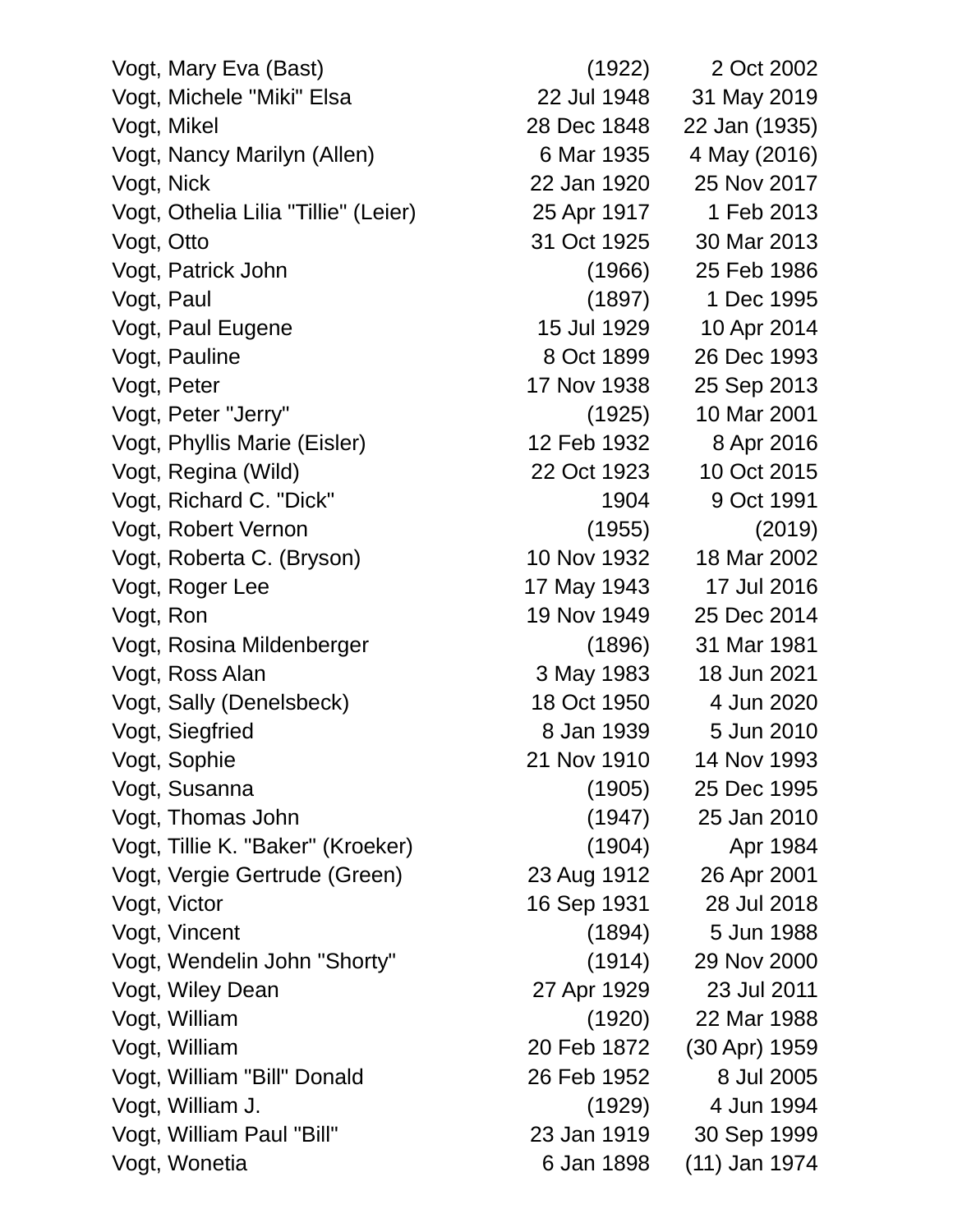| Vogtman, Elsie M. (Golz)         | 8 Sep 1904  | 23 Jul 1999 |
|----------------------------------|-------------|-------------|
| Vogtman, Ruth E (Branham)        | 24 Jun 1915 | 21 Mar 2004 |
| Vogts, Harry F.                  | 23 Nov 1909 | 24 Nov 1994 |
| Vogts, Roger E.                  | 4 Feb 1943  | 8 Aug 2008  |
| Vohanka, Anna (Vikouk)           | 8 Feb 1899  | (1984)      |
| Vohlken, Richard "Dick"          | 5 Mar 1944  | 2 Dec 2019  |
| Vohrer, Flora (Maurer)           | 20 Jul 1913 | 14 Apr 2001 |
| <b>Vohrer, Friedrich</b>         | 25 Jul 1919 | 8 Mar 1995  |
| Vohrer, Irmgard                  | 9 Sep 1923  | 17 May 2013 |
| Vöhringer, Aline                 | 3 Jul 1927  | 3 May 2005  |
| Vohringer, Erna (Krohmer)        | 20 Dec 1914 | 16 Dec 1991 |
| Vöhringer, Gertrud (Brodt)       | 9 Sep 1918  | 19 May 2009 |
| Vöhringer, Gertrude (Vöhringer)  | 17 Oct 1922 | 22 Jan 2018 |
| Vöhringer, Harry                 | 2 Apr 1930  | 9 Feb 2012  |
| Vöhringer, Harry                 | 13 Feb 1932 | 11 Apr 2008 |
| Vöhringer, Ralf                  | 22 Jul 1947 | 17 Oct 2012 |
| Vöhringer, Reinhold              | 20 Jul 1916 | 28 Dec 1979 |
| Vöhringer, Rudolf                | 19 Feb 1911 | 25 Feb 2005 |
| Vöhringer, Wilhelm               | 21 Dec 1923 | 15 Sep 2008 |
| Vohs, Angela Kay "Ange" (Swartz) | 25 Jun 1982 | 8 Feb 2016  |
| Vohs, Ella L. (Domholt) Baker    | 10 Apr 1912 | 1 Mar 2006  |
| Vohs, Helga Anna Elsabe (Hansen) | 6 Mar 1922  | 4 Jan 2019  |
| Vohs, Jessie Elizabeth (Nesbit)  | 1 Jan 1930  | 10 Mar 2015 |
| Vohs, Ralph Henry                | 24 Nov 1922 | May 1997    |
| Voice, Audra Vanessa             | 10 Apr 1967 | 22 Aug 1997 |
| Voice, Mary B.                   | 8 Apr 1921  | 12 Aug 2000 |
| Voight, Adeline (Schaffer)       | 28 Mar 1928 | 27 Sep 2009 |
| Voight, Cleo Mae (Neiger)        | 24 May 1924 | 14 Dec 2002 |
| Voight, Douglas Anthony          | 9 Mar 1960  | 2 Jul 2013  |
| Voight, Duane (Butch) A.         | 4 Oct 1924  | 17 Jan 2004 |
| Voight, Emma (Melcher)           | 21 Sep 1899 | 20 Sep 1995 |
| Voight, Flora Mae (Hennings)     | 17 Jul 1920 | 10 Dec 2003 |
| Voight, George Herman            | 6 Nov 1895  | (1992)      |
| Voight, Harlen A. "Bud"          | 11 May 1925 | 29 Aug 2011 |
| Voight, Harold R.                | 19 Sep 1909 | 7 Mar 1996  |
| Voight, Louis A.                 | 10 Jun 1922 | 29 Jul 2002 |
| Voight, Louise Ellen (Yucker)    | 17 Jun 1927 | 14 Sep 2021 |
| Voight, Lucille                  | 6 Dec 1910  | 3 Nov 1997  |
| Voight, Marcella Christena ML    | 14 Dec 1925 | 14 Dec 2010 |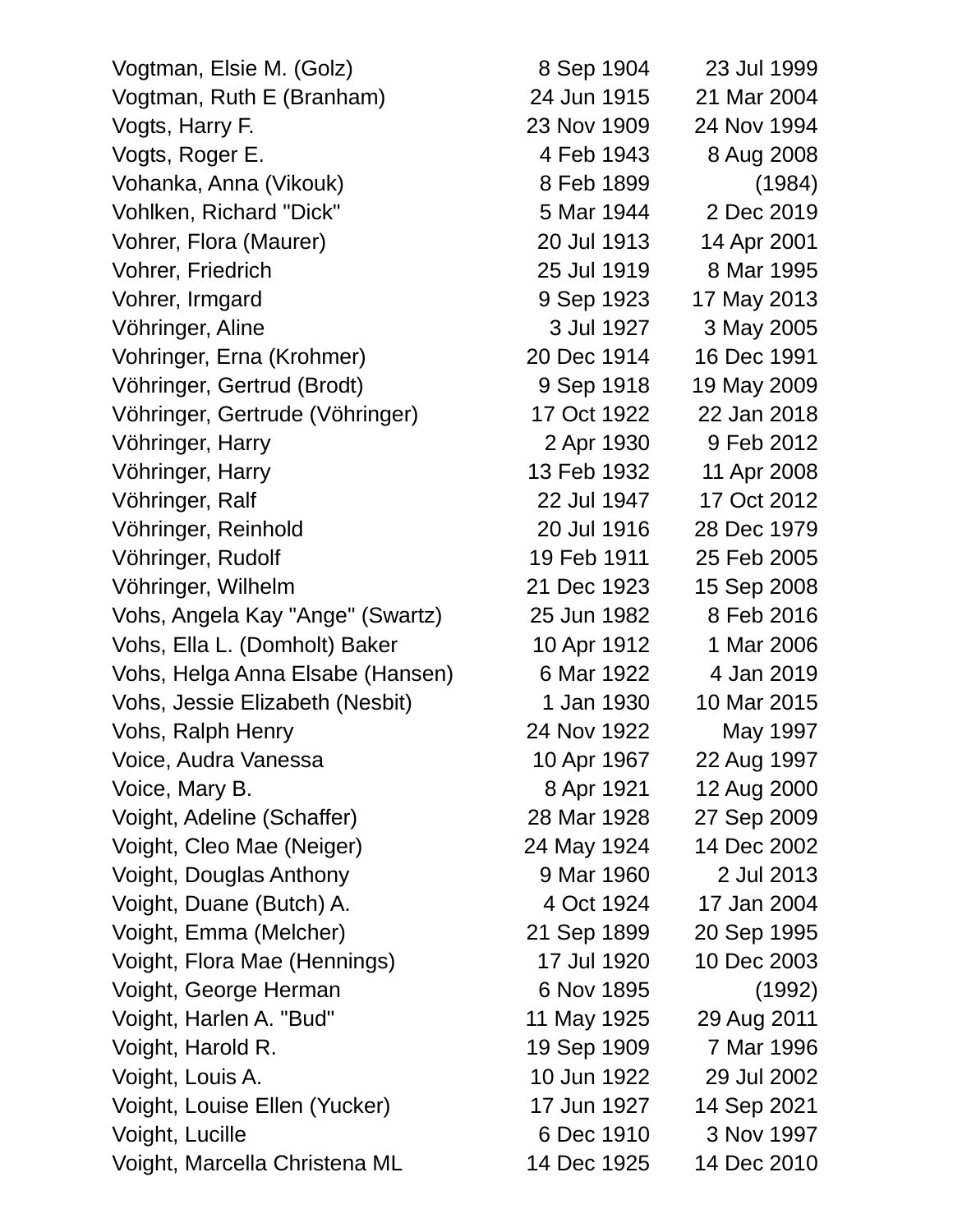| Voight, Patrick A. "Pat"                | 9 Nov 1962  | 13 Jul 2021 |
|-----------------------------------------|-------------|-------------|
| Voight, Vera Marion (Herr)              | 5 Nov 1908  | 14 May 2003 |
| Voightman, Blaine Steven                | 22 Jun 1976 | 9 Mar 1996  |
| Voightman, Ruby Ann (Tosh)              | 9 Apr 1930  | 17 Jul 2011 |
| Voigt, Adam H.                          | 14 Apr 1896 | May 1979    |
| Voigt, Agnes B. (Kowarsch)              | 5 May 1892  | 7 Sep 1987  |
| Voigt, Agnes M. (Schaffer)              | 19 Jan 1905 | Aug 1978    |
| Voigt, Allan                            | 18 Feb 1951 | 3 Nov 2012  |
| Voigt, Alma "Sally" J.                  | (1911)      | 27 Jun 2003 |
| Voigt, Alma (Twite)                     | 8 Oct 1931  | 17 Jun 1988 |
| Voigt, Amber R.                         | 13 Oct 1978 | Sep 1982    |
| Voigt, Andrew                           | 7 Feb 1867  | 17 Jul 1939 |
| <b>Voigt, Anna Charity CHE</b>          | 11 Mar 1928 | 12 Dec 2013 |
| Voigt, Ari Azreal                       | 2 Aug 2017  | 16 Aug 2017 |
| Voigt, August "Sonny" Herman            | 11 Jun 1940 | 19 Sep 1998 |
| Voigt, Barbara Ellen "Barb" (Zilla)     | 2 Jan 1955  | 23 Apr 2012 |
| Voigt, Beryl Dawne (Dahlen)             | 31 Jul 1935 | 27 Feb 2020 |
| Voigt, Betty (Bowen)                    | 21 Jun 1926 | 21 May 1997 |
| Voigt, Beverly "Doc" E.                 | 3 Aug 1926  | 1 Aug 1987  |
| Voigt, Beverly Anne (Sr. Frances Marie) | 24 Nov 1932 | 23 Aug 2020 |
| Voigt, Brenda Jae                       | 20 Nov 1958 | 4 Dec 2005  |
| Voigt, Brian Eugene                     | 26 Oct 1957 | 12 Apr 2018 |
| Voigt, Carolina (Grosshans)             | 4 Feb 1858  | 23 Aug 1941 |
| Voigt, Charles Edmond                   | 24 Feb 1912 | 12 Mar 2010 |
| Voigt, Charles O.                       | 13 Jun 1915 | Aug 1999    |
| Voigt, Clair J.                         | 26 Jan 1930 | 6 Nov 2008  |
| Voigt, Clara                            | 29 Aug 1894 | (Nov 1982)  |
| Voigt, Clarence K.                      | 9 Oct 1943  | 7 Sep 2020  |
| Voigt, Clayton Marvin "Clay"            | 20 Jun 1926 | 2 Aug 2004  |
| Voigt, Craig L.                         | 17 Jan 1944 | 13 Aug 2002 |
| Voigt, David W.                         | 18 Feb 1970 | 9 Nov 1995  |
| Voigt, Donald                           | 28 Aug 1923 | 27 Sep 1991 |
| Voigt, Donald E.                        | 30 Nov 1919 | 16 Nov 2003 |
| Voigt, Donna Mae (Larson)               | 5 Jan 1934  | 6 Apr 2007  |
| Voigt, Doris Jeannette (Hinckley)       | 3 Aug 1920  | 6 Jul 2013  |
| Voigt, Dorothy "Dot" Adelene (Fellner)  | 13 Feb 1930 | 5 Oct 2015  |
| Voigt, Dorothy A. (Alexander)           | 20 Jun 1932 | 25 Jan 2003 |
| Voigt, Dorothy Rose (Lovell)            | 18 Oct 1921 | 29 Dec 1995 |
| Voigt, Edward D.                        | 8 Aug 1893  | Jun 1976    |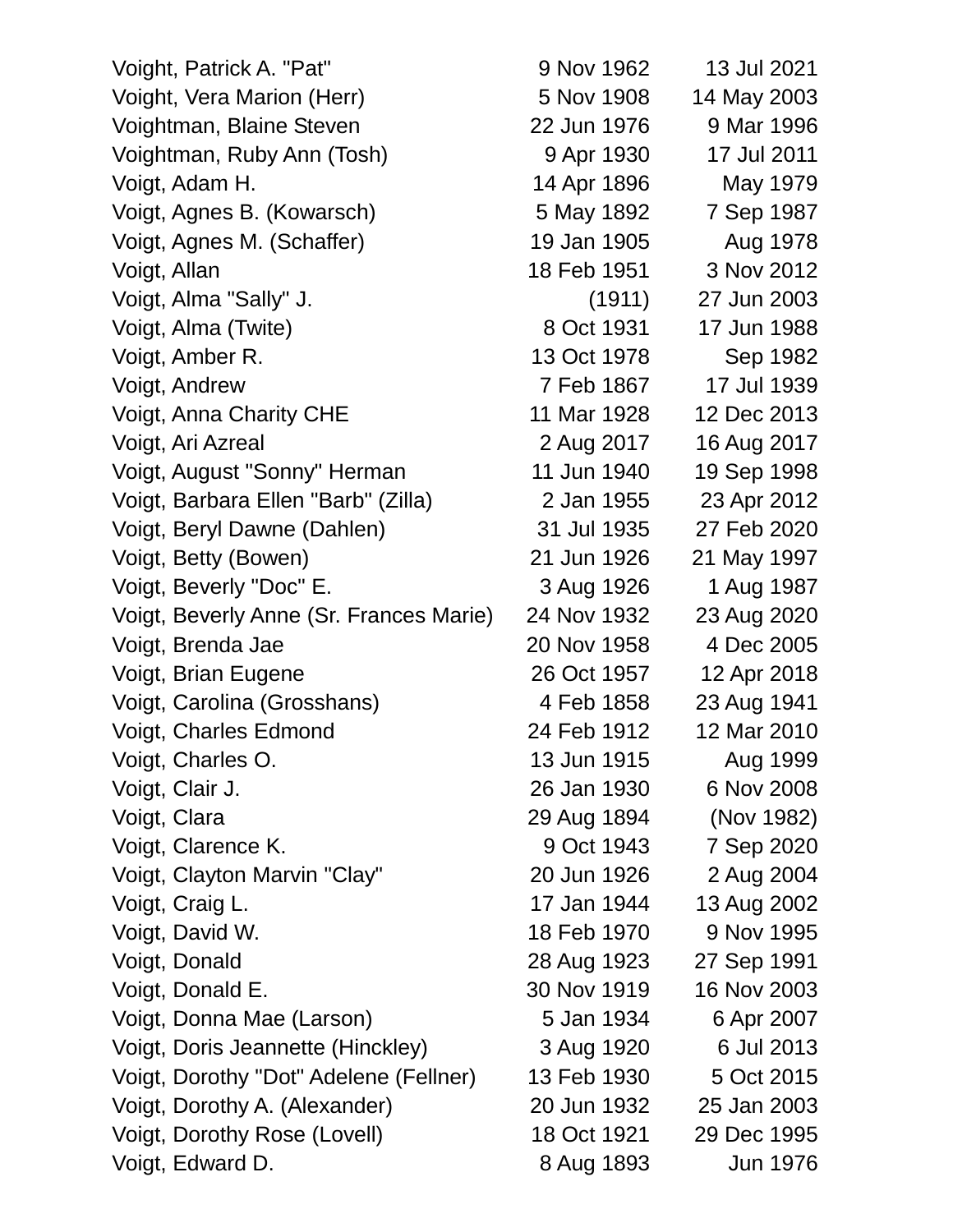| Voigt, Else (Gebhardt)              | 22 Sep 1922 | 10 Mar 1995 |
|-------------------------------------|-------------|-------------|
| Voigt, Emma B. (Gress)              | 3 Nov 1911  | 21 Dec 1993 |
| Voigt, Ervin F.                     | 17 Jun 1925 | 21 Jul 1998 |
| Voigt, Esther                       | 28 Aug 1926 | 25 Sep 2014 |
| Voigt, Ethel Gertrude (Overacker)   | 20 Jul 1894 | 5 Dec 1999  |
| Voigt, Florence K. (Killeaney)      | 23 Sep 1910 | 1 Nov 1998  |
| Voigt, Frances (Grondringer)        | 8 Jan 1907  | 9 Dec 2004  |
| Voigt, Fred Milton                  | 26 Nov 1915 | 23 Jul 2009 |
| Voigt, George A.                    | 3 Mar 1924  | 22 Jan 2016 |
| Voigt, Gerhard                      | 1934        | 16 Apr 2015 |
| Voigt, Glendon Grover               | 1 Dec 1930  | 26 Oct 1995 |
| Voigt, Gloria Jean (Smith) Prince   | 25 Aug 1949 | 6 Dec 2018  |
| Voigt, Gregory D. "Gregg"           | 17 Apr 1951 | 19 Jun 2020 |
| Voigt, Harland                      | 16 Dec 1940 | 27 Sep 1999 |
| Voigt, Harlen "Bud" A.              | 11 May 1925 | 29 Aug 2011 |
| Voigt, Heinz Gerhard                | 9 Jan 1927  | 17 Oct 2017 |
| Voigt, Herbert J.                   | 1 Aug 1919  | 26 Mar 2001 |
| Voigt, Ida (Finck)                  | 11 Dec 1913 | 8 Apr 2008  |
| Voigt, Jay Andrew                   | 31 Aug 1964 | 9 Jun 2006  |
| Voigt, John                         | 5 Mar 1900  | Apr 1983    |
| Voigt, John F. A.                   | 23 Apr 1868 | 19 Feb 1945 |
| Voigt, John Theodore                | 14 Dec 1921 | 9 Jul 2005  |
| Voigt, Karen (Madson) Sticka        | 6 Dec 1943  | 18 Feb 2006 |
| Voigt, Kathleen "Kay" (Schletter)   | 29 Apr 1932 | 25 May 2007 |
| Voigt, Leonard G.                   | 29 Sep 1940 | 19 Dec 1997 |
| Voigt, Leonard LeRoy                | 14 Apr 1921 | 25 May 1996 |
| Voigt, Lewyln Dale "Newt"           | 16 Apr 1944 | 31 May 2010 |
| Voigt, Lillian (Mizera)             | (1920)      | Apr 2003    |
| Voigt, Loubel                       | 22 Jun 1939 | 2 Aug 1993  |
| Voigt, Lowell R.                    | 13 Feb 1931 | 25 Apr 2007 |
| Voigt, Lucille Marie (Holman)       | 7 Feb 1931  | 28 Mar 2012 |
| Voigt, Luella (Pudwill)             | 27 Feb 1924 | 22 Feb 2003 |
| Voigt, Magdalena (Bosch)            | 16 Jul 1907 | 10 Nov 1986 |
| Voigt, Mamie H. (Boese)             | 5 Feb 1904  | 1 Mar 1992  |
| Voigt, Marcella "Marci" CL          | 14 Dec 1925 | 14 Dec 2010 |
| Voigt, Marian Ruby (Siewert)        | 8 Jan 1929  | 17 Nov 2012 |
| Voigt, Marianne (Glarum)            | (1927)      | 9 May 2019  |
| Voigt, Marjorie "Marty" F. (Broome) | 28 Sep 1947 | 22 Nov 2016 |
| Voigt, Martha Frances (Packineau)   | 22 Feb 1905 | 7 Oct 1988  |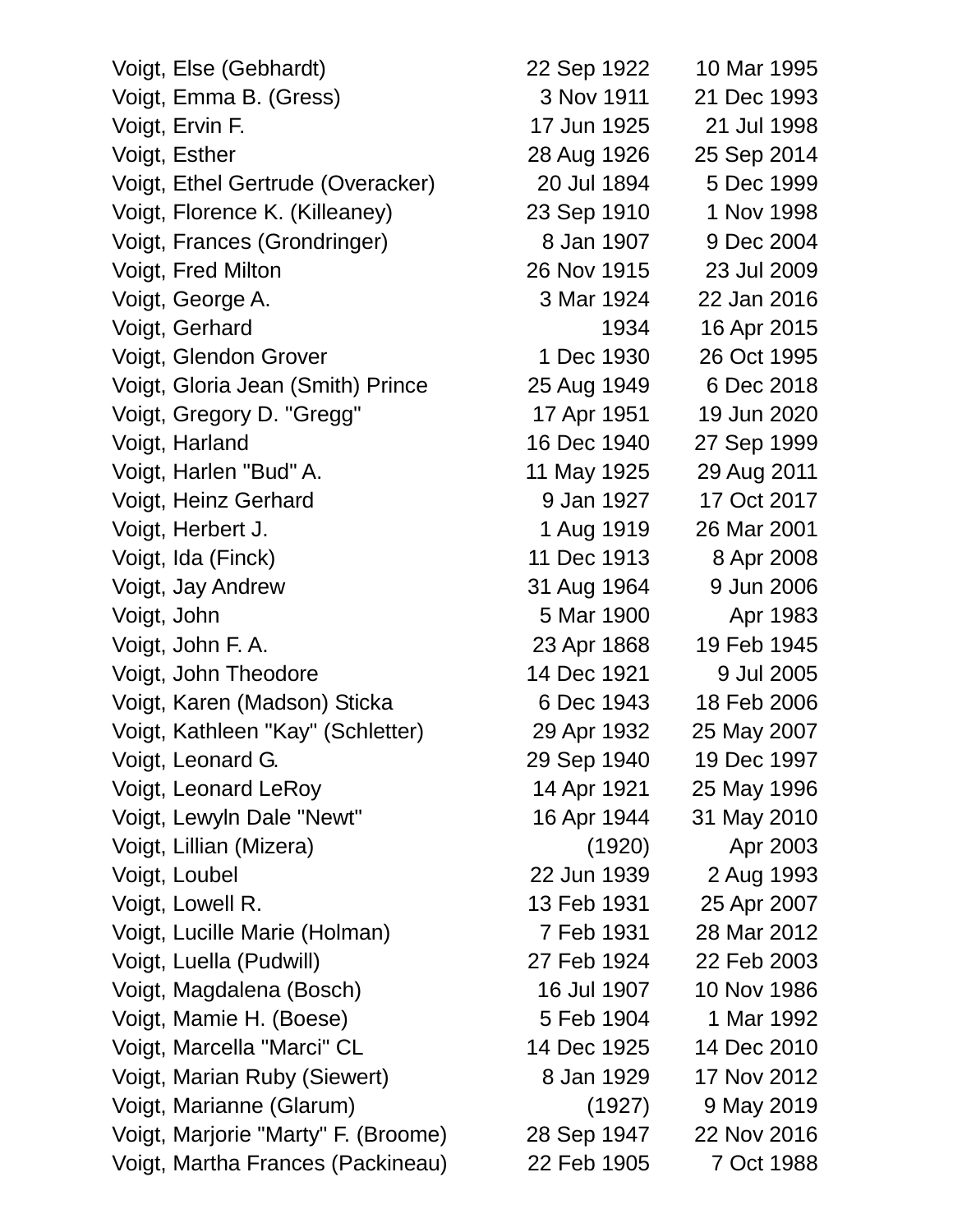| Voigt, Mary Ann (Useldinger) Fanfulik | 23 Nov 1926 | 30 Mar 2016     |
|---------------------------------------|-------------|-----------------|
| Voigt, Matthew                        | 30 May 1919 | 20 Dec 1999     |
| Voigt, Mildred L. (Hebner)            | 27 Sep 1915 | 25 Jan 2008     |
| Voigt, Milton Leslie                  | 9 Feb 1920  | 19 Dec 2005     |
| Voigt, Minerva V. (Dietz)             | 10 Jan 1922 | 13 Jun 1982     |
| Voigt, Monica (Schnell) Gress         | 28 Sep 1876 | 30 Sep 1967     |
| Voigt, Myrtle (Cooper)                | 21 Feb 1895 | <b>Jun 1973</b> |
| Voigt, Newton D.                      | 3 Aug 1922  | 27 Aug 1997     |
| Voigt, Nina Lillian (Josephson)       | 18 Oct 1923 | 7 May 2007      |
| Voigt, Olive C. (Ridgway)             | 31 Jul 1924 | 4 Oct 2010      |
| Voigt, Orlow "Jake"                   | 29 Jul 1909 | 8 Apr 1991      |
| Voigt, Pearl C.                       | (1906)      | 7 Sep 1998      |
| Voigt, Peter E. "Pete"                | 1 Oct 1930  | 5 May 2000      |
| Voigt, Raymond "Ray"                  | 19 Apr 1945 | 18 Feb 2013     |
| Voigt, Raymond F.                     | 3 Feb 1917  | 6 Oct 1989      |
| Voigt, Richard Harry                  | 20 Mar 1922 | 2 Jun 2009      |
| Voigt, Richard Melvin                 | 11 Apr 1942 | 30 Apr 2004     |
| Voigt, Robert                         | 22 Jul 1920 | 20 Sep 2000     |
| Voigt, Robert L.                      | (1927)      | 17 Nov 1998     |
| Voigt, Robert Leo                     | 5 Jul 1917  | 3 Jan 1999      |
| Voigt, Ronald Milton                  | 11 Oct 1927 | 23 Aug 1997     |
| Voigt, Ruth                           | 13 Jun 1923 | 17 Jun 1970     |
| Voigt, Sabina                         | 7 Jun 1926  | 19 Apr 2010     |
| Voigt, Stanley "Stan" Albert          | 5 Mar 1927  | 8 Jan 2018      |
| Voigt, Stanley H.                     | (1926)      | 17 Jan 1999     |
| Voigt, Theodore Wallace               | 12 Apr 1919 | 14 Jul 1995     |
| Voigt, Thomas Allen                   | 6 Sep 1948  | 6 Apr 2002      |
| Voigt, Velda Violet (Buchholz) Berndt | 14 Oct 1927 | 3 Dec 2021      |
| Voigt, Verda Mae (Weidenbach)         | 31 Mar 1926 | 20 Sep 2011     |
| Voigt, Vernon Dale "Big Jake"         | 3 Jul 1949  | 8 Mar 2018      |
| Voigt, Viola "Vi" Mae (Jurrens)       | 6 Apr 1920  | 2 Jul 2008      |
| Voigt, Vivian M.                      | 8 Sep 1933  | 3 Jun 2015      |
| Voigt, Walter                         | 11 Nov 1899 | 28 Dec 1954     |
| Voigt, Wilhelm "Bill"                 | 1932        | 28 Jan 2008     |
| Voigts, Everett G.                    | (1914)      | 31 Jul 1996     |
| Voigts, Winnifred Johanna WK          | 29 Apr 1928 | 5 Feb 2014      |
| Voiles, Gregory Lynn                  | 18 Feb 1956 | 15 Jul 2001     |
| Voiles, Terry Lynn                    | 21 Jul 1952 | 21 Jul 2020     |
| Voise, Betty Ann (Lennick)            | 3 Jan 1943  | 7 Mar 2017      |
|                                       |             |                 |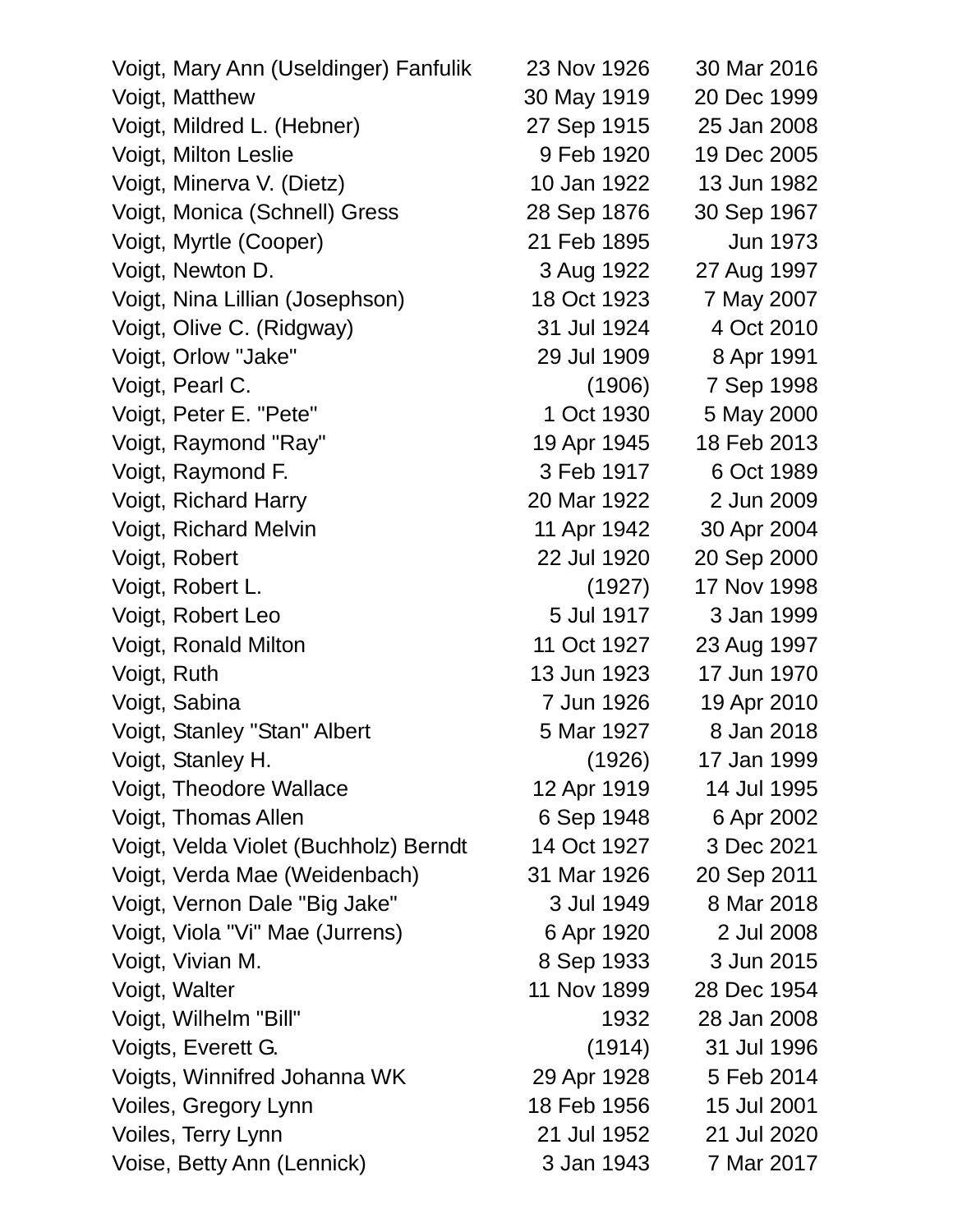Voise, William 15 Sep 1898 30 Sep 1979 Voisey, Mona Carolina (Marzolf) 25 Apr 1928 3 Oct 2015 Voisine, Elsie Irene (Malsam) 31 Oct 1942 15 Feb 2011 Voiss, Alan R. 12 Mar 1933 15 Apr 1995 Voiss, Gerald "Jerry" Lee 24 Aug 1938 1 May 2016 Voit, Anna (Rehm) 12 Dec 1897 16 Dec 1992 Voit, Elizabeth "Liz" M. (Wolff) 8 Aug 1929 1 Jun 1995 Voit, Joseph 31 Mar 1920 Jun 1997 Voit, Richard E. 3 Oct 1923 19 Dec 1993 Voit, Tony 14 Dec 1915 23 Nov 1996 Voith, Anne (not given) (Apr 2000) Vojacek, Eugene E. (1922) 14 Jun 2003 Vojkuvka, Frank 1 Dec 1910 10 Mar 1999 Vojta, Alietra R. "Lee" (Wolfer) 3 Oct 1933 1 Oct 2011 Vojta, Alvena M. (Rossow) 7 May 1933 15 Jun 2005 Vojta, Frances 17 Oct 1876 (Mar 1967) Vojta, Frank M. 17 Sep 1930 10 Jul 2000 Vojta, George 5 Feb 1904 12 Apr 1997 Vojta, Irene Ella (Wessel) 18 Apr 1923 4 Apr 2007 Vojta, John Henry 14 Jul 1902 3 Apr 1994 Vojta, Jordan D. 29 May 1932 5 Oct 2011 Vojta, Keith Wayne 21 Jun 1939 19 May 2018 Vojta, Lawrence "Duff" G. (1994) 9 Sep 1941 14 Jul 2002 Vojta, Lorena (Lehnert) 25 Feb 1906 19 Oct 1989 Vojta, Lorena C. (Lehnert) 25 Feb 1906 19 Oct 1989 Vojta, Mae (Anderson) 2 May 1900 30 Aug 1991 Vojta, Maxie (Mitzel) 9 Oct 1923 20 Apr 2018 Vojta, Myrtis (Gienger) 1 Jul 1955 11 Dec 2018 Vojta, Svea A. (Johnson) 13 Sep 1907 30 Nov 1995 Vojta, Virgil E. 14 Dec 1923 29 Aug 2011 Vojtasak, Clarence a. 12 Sep 1925 19 Dec 2000 Vojtech, Henry "Hank" (1920) Jul 1997 Vojtisek, Caroline (Cermak) 11 Mar 1915 Oct 1984 Vojtisek, Francis "Frank" 23 Mar 1953 Dec 2001 Vojtz, Alieta R. (Wolfer) 3 Oct 1933 1 Oct 2011 Vokai, Vincent 8 Dec 1863 23 Jun 1939 Vokal, Catherine "Cathie" M. (Klemm) 4 Oct 1933 2 Jul 2015 Vokal, David 13 Aug 1932 30 Jun 2020 Vokenroth, Rudi Josef 2 Feb 1946 28 Jul 2002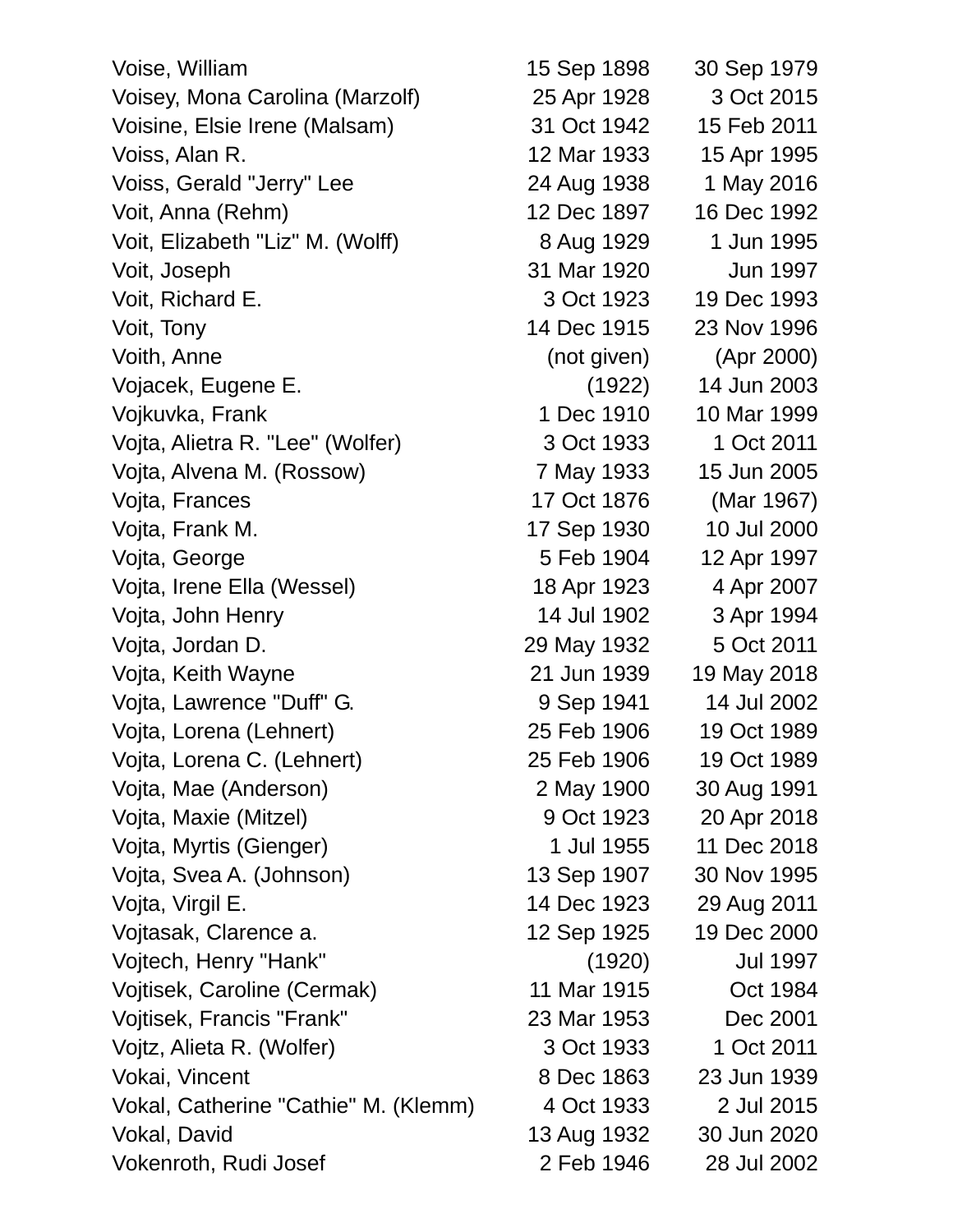Volb, Maria "Mary" (Schultz) Roth 17 Feb 1906 19 Jul 1991 Volberding, Henry Robert 13 May 1915 30 Sep 2009 Volberding, Rose Helen (Mastel) 6 Jan 1922 28 Aug 2017 Volberg, Jerome E. 27 Dec 1948 5 Feb (1985) Volbrecht, Albert "AD" Dale 13 Oct 1922 6 Nov 2009 Volbrecht, Anna M. "Ann" (Jacobs) 25 Dec 1921 12 Nov 2013 Volbrecht, Ella Emilie (Garbe) 27 May 1908 25 Jun 2004 Volbrecht, Gladys Viola (Andersen) 27 Sep 1897 21 Mar 1978 Volbrecht, Harold Dean "Butch" 20 Aug 1938 22 May 2010 Volbrecht, Herman George 8 Apr 1892 (17) May 1958 Volbrecht, Jerry (1947) 24 Apr 1977 Volbrecht, Larry Ross 19 Oct 1948 11 Jun 1993 Volbright, Vernon Barker "Vern" 20 Jun 1918 22 Feb 2011 Volck, Esther (1900) 7 Sep 1994 Volcklandt, Louise (not given) (Sep 1995) Vold, Clifford 16 Oct 1912 4 Mar 1985 Vold, Darren Nicholas 20 Jan 1970 8 Feb 2018 Vold, Dolores Jane (Sass) (1932) (10 Jun 2008) Vold, Eunice Viola (Fagerholt) (1932) 28 Feb 2019 Vold, Evelyn Jenette (Nelson) 15 Mar 1922 25 Jul 2009 Vold, Faye (Burton) 24 Oct 1913 (Nov 1983) Vold, Forrest "Frosty" William 26 Feb 1926 10 Jul 2008 Vold, Ida (Hinkel) 11 Dec 1891 15 Jan (1961) Vold, James Allen 12 Jun 1947 14 Jun 2011 Vold, Janet 30 May 1950 12 Mar 2015 Vold, Joyce Marilyn (Cain) 26 Jun 1929 16 Jun 2018 Vold, Leland "Lee" Raymond 24 Feb 1954 8 Dec 2017 Vold, Leland Raymond 20 Jun 1923 6 Oct 2006 Vold, Lorene (Smith) 14 Dec 1910 10 Mar 2001 Vold, Madeline (Avron) 6 Dec 1923 30 Aug 2007 Vold, Marguerite (Anderson) 27 Nov 1906 12 Dec 1989 Vold, Myrtle May (Pilgard) 21 May 1901 6 Nov 1991 Vold, Paul 11 Feb 1933 18 Nov 1994 Vold, Randy A. (1953) (20 Nov 2003) Vold, Robert Jan 1922 26 Dec 1996 Vold, Roger 19 Jan 1945 1 Jul (2008) Vold, Rolland M 12 May 1933 5 Oct 2003 Vold, Ronald 30 May 1959 23 Mar 2010 Vold, Ronald "Ronnie" 14 Sep 1942 14 Dec 2019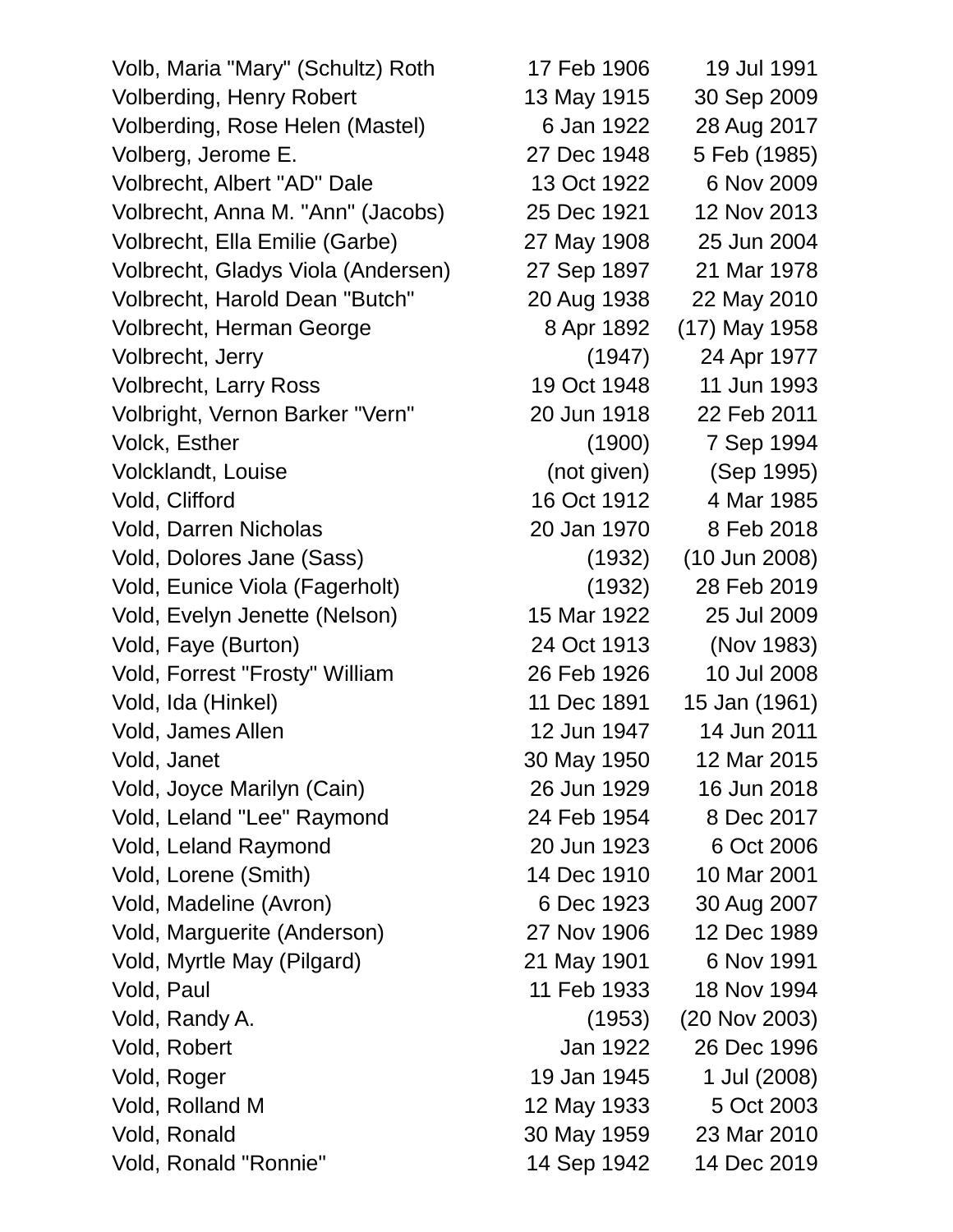| Vold, Roy "Sonny" Nansen Thor          | 15 May 1930 | 7 Dec 2017  |
|----------------------------------------|-------------|-------------|
| Vold, Ruth (Badke)                     | 22 Sep 1937 | Aug 1992    |
| Vold, Sharon Lynn (Murphy)             | 29 Jun 1937 | 14 Sep 2018 |
| Vold, Stanley G.                       | 24 Jun 1926 | 12 Dec 2010 |
| Vold, William "Bill" Gladstone Anton   | 1 Jul 1923  | 4 Jul 2021  |
| Voldal, Gertrude                       | 23 Feb 1896 | 1 Feb 1991  |
| Voldeck, Helen (Paskiewicz)            | (1921)      | 2 Jul 2000  |
| Volden, Chester                        | 27 Apr 1911 | 18 Oct 1993 |
| Volden, Clifford T.                    | 9 Feb 1909  | 17 Apr 2000 |
| Volden, David "Dave"                   | 27 Sep 1936 | 29 May 2019 |
| Volden, James                          | 18 Sep 1901 | 9 Mar 1986  |
| Volden, Marnie Frieda (Deede) Peterson | 24 Apr 1911 | 17 Sep 1998 |
| Volden, Ronald A.                      | 25 Apr 1933 | 14 Jan 2002 |
| Voldness, Alice (Torfin)               | 30 Apr 1912 | 7 Jul 2000  |
| Voldness, Ernest                       | 16 Oct 1905 | 6 Oct 1990  |
| Volek, Charles E.                      | 29 Sep 1943 | 14 Aug 2019 |
| Volek, Cynthia Ann "Cindy" (Hamlin)    | 30 Aug 1953 | 1 Feb 2015  |
| Volen, Myra C. (Lechleiter)            | 21 Aug 1908 | 20 Aug 1992 |
| Volenberg, Jody (Anderson)             | 27 Jan 1964 | 16 Jul 1995 |
| Voler, Stefania                        | (1899)      | 22 Apr 1993 |
| Volesky, Allen F.                      | 6 Nov 1954  | 10 Jun 2007 |
| Volesky, Andrew J.                     | 16 Jul 1935 | 24 Aug 2016 |
| Volesky, Benjamin "Ben" F.             | 24 Oct 1933 | 19 Dec 2014 |
| Volesky, Betty (Privratsky)            | (1938)      | 24 Dec 2004 |
| Volesky, Cameron Jacob                 | 20 Jul 1980 | 20 Jul 1980 |
| Volesky, Clementine J. (Dukart)        | (1935)      | Dec 1998    |
| Volesky, Edward "Ed" Joseph            | 11 Jan 1932 | 25 Jun 2018 |
| Volesky, Edwin                         | 24 Aug 1931 | 2 Aug 2020  |
| Volesky, Ella A. (Perzinsky)           | 27 Mar 1923 | 8 Oct 1987  |
| Volesky, Evelyn (Kudrna)               | 19 Jun 1935 | 3 Sep 2021  |
| <b>Volesky, Florian Frank</b>          | 7 Mar 1935  | 8 Feb 2021  |
| Volesky, Isabel Katharine (Bahsler)    | 12 Sep 1932 | 5 May 2020  |
| <b>Volesky, John Dennis</b>            | 25 Apr 1934 | 11 Apr 2010 |
| Volesky, Kaehl Leonard                 | 23 Mar 1927 | 8 May 2011  |
| Volesky, LeRoy F.                      | 21 Aug 1928 | 8 Jul 2018  |
| Volesky, Loretta E. (Fischer)          | 18 Aug 1937 | 1 Apr 1995  |
| Volesky, Mary (Karsky)                 | 19 Oct 1903 | Aug 1984    |
| <b>Volesky, Mary Katherine</b>         | 20 Jan 1945 | 2 Oct 2020  |
| Volesky, Patricia Mary (Roth)          | 21 Mar 1929 | 9 Feb 2011  |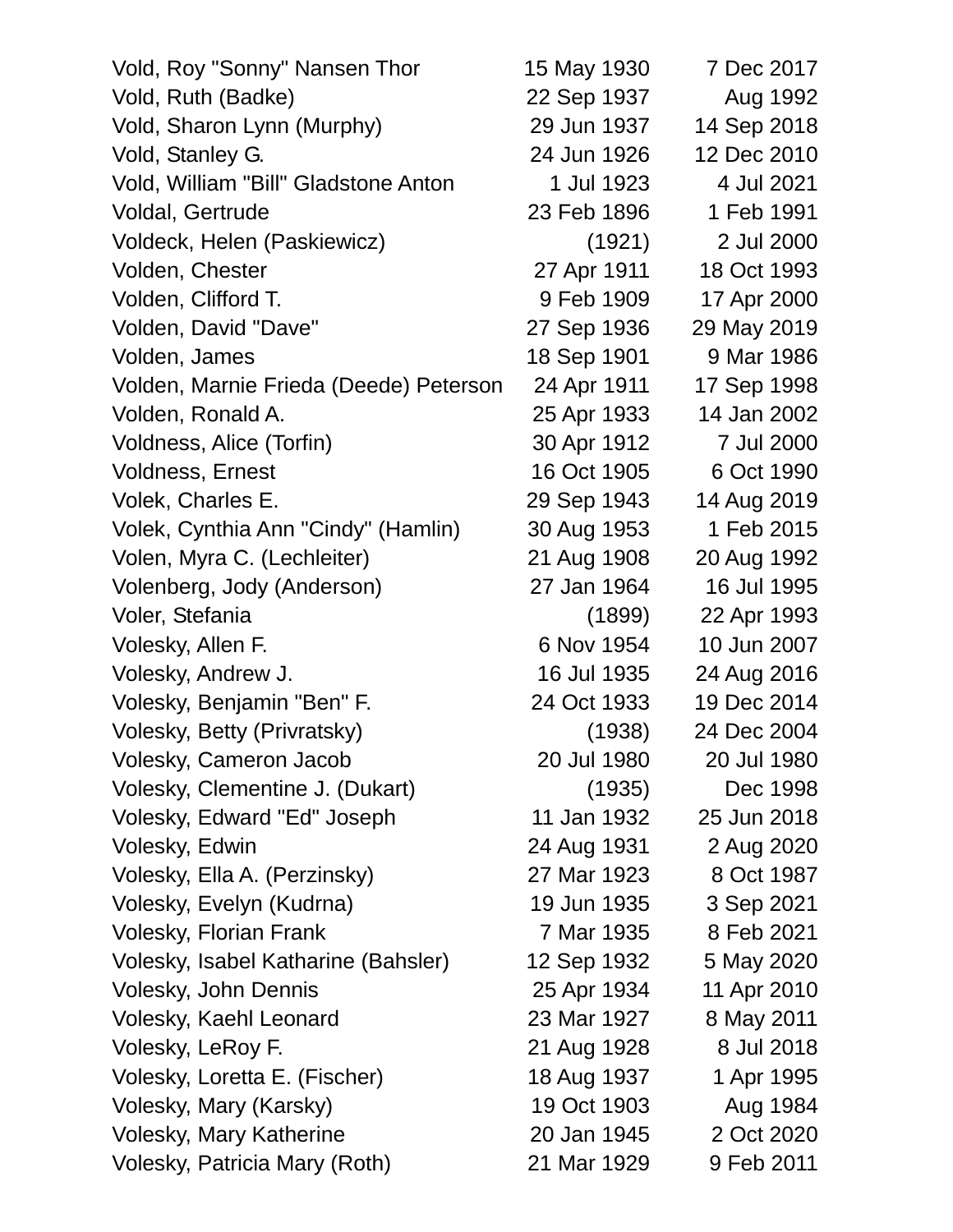Volesky, Raymond 18 Mar 1937 24 Feb 2014 Volesky, Robert "Bob" F. 20 Sep 1925 20 Aug 2018 Volesky, Robert Joseph 20 Feb 1926 2 Feb 2005 Volesky, Ryan 17 Dec 1972 11 Sep 2009 Volesky, Sylvia J. (Fischer) 22 Sep 1936 14 Aug 1998 Volesky, Todd Steven 4 Apr 1970 28 Dec 2018 Volesky, Vickie (Roper) 2 Jan 1958 15 Feb 2019 Volesky, Vincent 8 Mar 1904 Jul 1984 Volesky, Vincent F. 3 Aug 1920 21 Oct 2002 Volimas, George 22 Mar 1898 20 Aug 1990 Volin, Charles D. "Chuck" 19 Sep 1954 4 Oct 2021 Volin, Maxine M. 12 Jul 1923 22 Jun 1998 Volin, Shelley Jo (Neuhauser) 3 Jan 1956 16 Aug 2020 Volin, Verlynne V. 15 Oct 1917 8 Mar 2000 Volk, Adam (1900) 28 Aug 1980 Volk, Adam 3 Aug 1907 29 Feb 2000 Volk, Adelheid (Speicher) 12 Jan 1914 18 Sep 1997 Volk, Agatha "Aggie" (Miller) 8 Apr 1936 1 Jun 2021 Volk, Agatha C. (Gange) 13 Jun 1917 3 Jan 1999 Volk, Agnes 18 Aug 1904 3 Dec 1934 Volk, Agnes (Braun) 17 Aug 1903 3 Dec 1934 Volk, Agnes Susan (Conrad) 7 Apr 1904 23 Jul 1986 Volk, Albert 3 May 1945 31 Mar 2010 Volk, Albert Vincent 14 Jul 1935 27 May 2011 Volk, Albinus 26 Jan 1906 (3 Apr 1983) Volk, Aleta 31 Aug 1936 29 May 2018 Volk, Alex 15 May 1907 19 Jul 1998 Volk, Alexius 6 Feb 1930 29 Sep 2005 Volk, Alice (Fauser) 24 Mar 1931 4 Jul 2001 Volk, Alice (Fettig) 25 May 1929 15 Feb 2013 Volk, Alice A. (Mousseau) (1911) 17 Mar 1995 Volk, Alice M. (Reisner) 5 Jun 1887 (24) Dec 1969 Volk, Allen Martin 24 Jul 1950 4 Nov 1985 Volk, Alois 8 Oct 1930 3 Nov 1998 Volk, Alois 8 Oct 1923 29 Sep 1990 Volk, Amandus 13 Sep 1926 21 Mar 2016 Volk, Andreas 12 Jan 1932 13 Oct 2011 Volk, Andrew 28 Jul 1928 5 Apr 2012 Volk, Andrew B. 23 Dec 1915 17 Nov 1997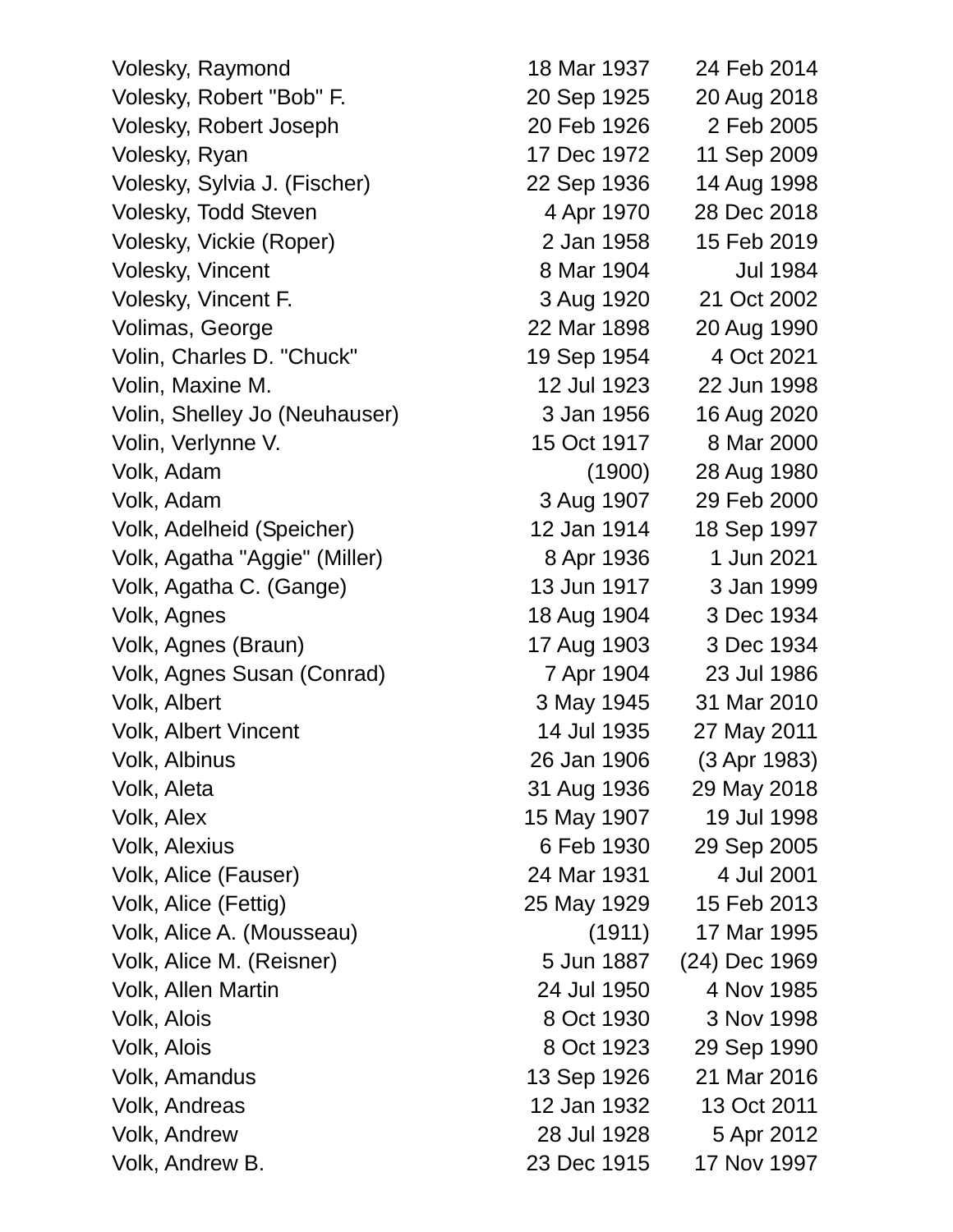| <b>Volk, Andrew Francis</b>              | 31 May 1919  | 16 Jul 2007   |
|------------------------------------------|--------------|---------------|
| Volk, Andrew J. "Blackie"                | 12 Aug 1912  | 30 Nov 1999   |
| Volk, Andrew Leo                         | 15 Aug 1888  | 20 Mar (1962) |
| Volk, Ann (Meier)                        | 1 Jun 1928   | 15 Mar 2001   |
| Volk, Ann Eloise (Miller)                | 26 Oct 1931  | 27 Mar 2013   |
| Volk, Anna "Anne" (Hoffner)              | 28 Jul 1928  | 14 Nov 2019   |
| Volk, Anna (Klaus)                       | 18 Mar 1914  | 18 Feb 1997   |
| Volk, Anna (Kuss)                        | 1 Aug 1916   | 9 Apr 2005    |
| Volk, Anna (Miller)                      | 7 Aug 1874   | 31 May 1957   |
| Volk, Anna (Ripplinger)                  | 1889         | 1966          |
| Volk, Anna (Volk)                        | 21 Mar 1913  | 16 Dec 2005   |
| Volk, Anna M. (Dosch)                    | 5 May 1925   | 27 Oct 2012   |
| Volk, Anna Marie                         | 15 Jan 1930  | 9 Dec 2017    |
| Volk, Anna Marie (Ternes)                | 2 Jun 1928   | 30 Oct 2017   |
| Volk, Anna Marie (Wangler)               | 15 Mar 1913  | 4 Jul 2000    |
| Volk, Annie Maria (Hammel)               | 17 Oct 1908  | 28 Jul 1994   |
| Volk, Annisia (Ternes)                   | 12 Jul 1908  | 26 Jan 1980   |
| Volk, Anselm                             | 9 May 1891   | 10 Jan 1955   |
| Volk, Anthony "Anton"                    | 20 Feb 1918  | 21 Dec 1996   |
| Volk, Anthony "Tony" Peter (Wise Spirit) | 24 Dec 1967  | 20 Dec 2007   |
| Volk, Anton                              | (6 Jul 1911) | 27 Jul 1976   |
| Volk, Anton                              | 23 Jun 1857  | 31 Oct (1932) |
| Volk, Anton                              | 13 Mar 1874  | 13 Jul (1941) |
| Volk, Anton                              | 25 May 1925  | 23 Jun 2005   |
| Volk, Anton                              | 24 Jun 1850  | 3 Nov 1932    |
| Volk, Anton "A.V." Michael               | 25 Jan 1959  | 25 Mar 2021   |
| Volk, Anton "Tony"                       | 26 Jun 1929  | 5 Nov 2010    |
| Volk, Anton "Tony"                       | 19 Dec 1909  | 8 Jan 1997    |
| Volk, Anton "Tony" Lawrence              | 14 Dec 1922  | 1 Jan 1990    |
| Volk, Anton "Tony" R.                    | 20 Jan 1912  | 4 Oct 1993    |
| <b>Volk, Anton Albert</b>                | 6 Apr 1929   | 22 Jul (1986) |
| Volk, Anton Carl                         | 6 Sep 1881   | Nov 1954      |
| <b>Volk, Anton Gabriel</b>               | 8 May 1900   | 5 Sep 1987    |
| Volk, Anton H.                           | 1 May 1894   | 9 Mar 1953    |
| Volk, Anton J. "Ted"                     | 4 Dec 1904   | 26 Jan 1971   |
| <b>Volk, Anton Michael</b>               | 4 Feb 1900   | 11 Dec 1979   |
| Volk, Anton S.                           | 22 Oct 1902  | (15 Nov 1975) |
| Volk, Anton T.                           | 7 Aug 1916   | 20 Jan 1980   |
| Volk, Ardyce Idell (Bundy)               | 8 May 1954   | 4 Mar 2013    |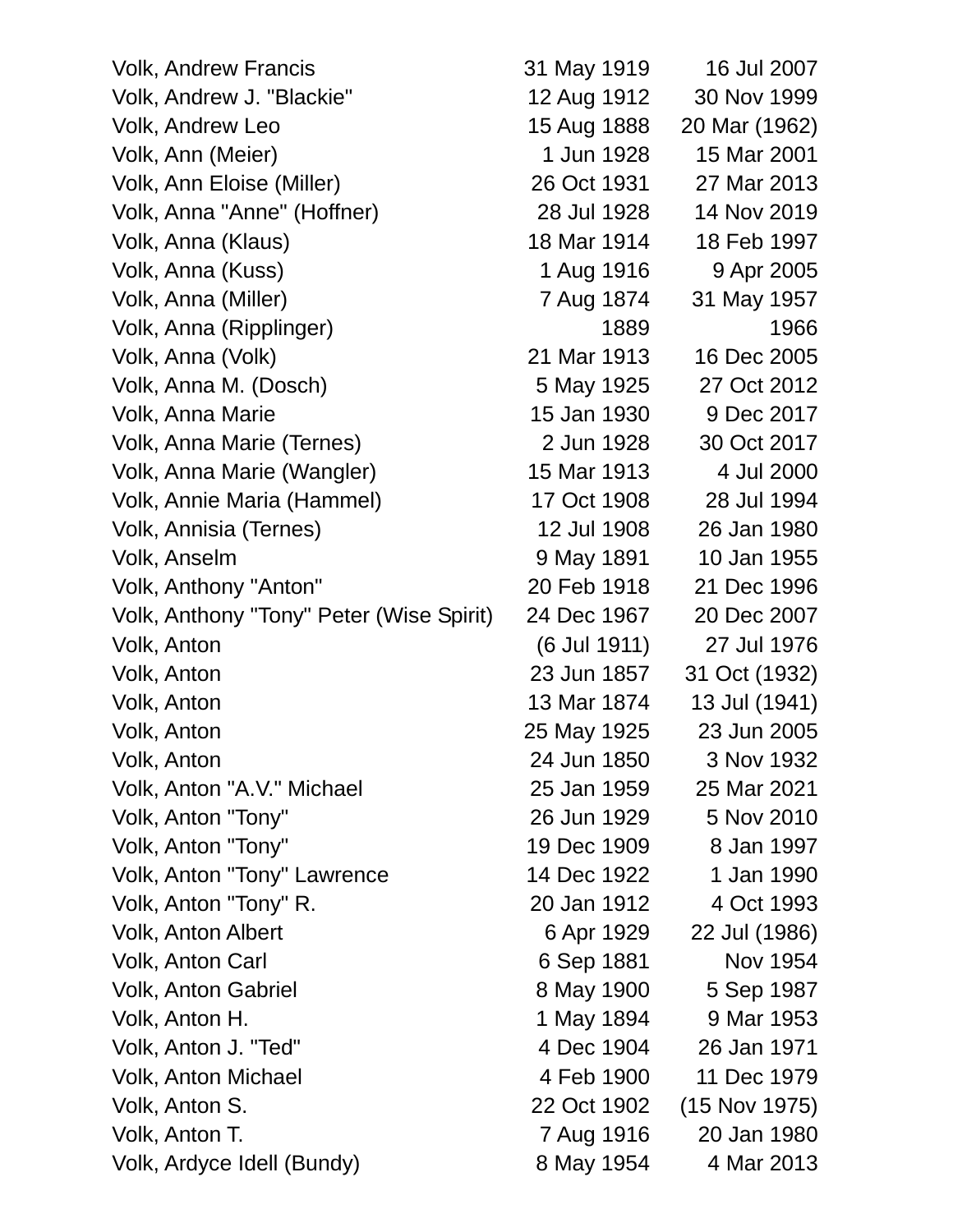Volk, Arsenius 8 Aug 1904 17 Feb 1994 Volk, Astra Felicia NWT 14 Oct 1982 3 May 2018 Volk, August 15 Aug 1898 (1 May 1962) Volk, Balzer 19 Sep 1880 3 Apr 1975 Volk, Barbara 25 Mar 1844 8 Feb 1901 Volk, Barbara (1912) 6 May 2003 Volk, Barbara 27 Dec 1879 23 Feb 1971 Volk, Barbara 1 Mar 1910 15 Feb 1992 Volk, Barbara (Ebertz) 29 Jun 1827 27 Feb 1915 Volk, Barbara (Fähnrich) 7 May 1914 25 Nov 2011 Volk, Barbara (Fischer) 19 Mar 1888 2 Nov 1963 Volk, Barbara (Heier) 12 Feb 1926 18 Mar 1999 Volk, Barbara (Kraft) 1915 19 Jun 1992 Volk, Barbara (Paul) 21 Sep 1921 18 Nov 1988 Volk, Barbara (Schall) 3 Jul 1891 6 May 1954 Volk, Barbara (Silbernagel) (not given) 6 Nov 2010 Volk, Barbara (Usselman) 11 Jul 1904 31 Jan 1960 Volk, Barbara (Walter) 14 Jan 1915 22 Oct 1992 Volk, Barbara (Welk) 1877 1952 Volk, Barbara (Wolf) 29 Jan 1912 Jan 1973 Volk, Barnabas 11 Feb 1878 20 Apr 1954 Volk, Baselius "Bud" 21 Jul 1921 31 May 2014 Volk, Bede 30 Mar 1933 27 Nov 2016 Volk, Ben J. 10 Apr 1901 1 Nov (1991) Volk, Bernard 21 Feb 1927 1 Jan 1997 Volk, Bernice (Sr. Bernice) (1920) 29 Oct 2021 Volk, Bertha Christina 15 Jul 1909 15 Aug 1999 Volk, Betty (Wilt) 17 Jul 1922 Oct 1975 Volk, Betty Loujise (Lynch) 12 Aug 1925 1 Oct 2012 Volk, Beverly (Tekippe) 2 Jul 1928 5 Dec 1989 Volk, Brenda (1965) 3 Aug 1986 Volk, Bruce Joseph 28 Apr 1964 13 Oct 2008 Volk, Capri Elizabeth 10 Feb 2016 10 Feb 2016 Volk, Caroline (Sr. Edane) 12 Oct 1908 21 Dec 2009 Volk, Casmer Jerome 11 Jun 1925 20 Oct 2013 Volk, Casper 1896 28 Jul 1980 Volk, Casper 6 Nov 1908 18 Nov 1958 Volk, Cecelia 22 Apr 1905 13 Dec 1963 Volk, Cecilia (Volk) 21 Nov 1919 4 Jun 2016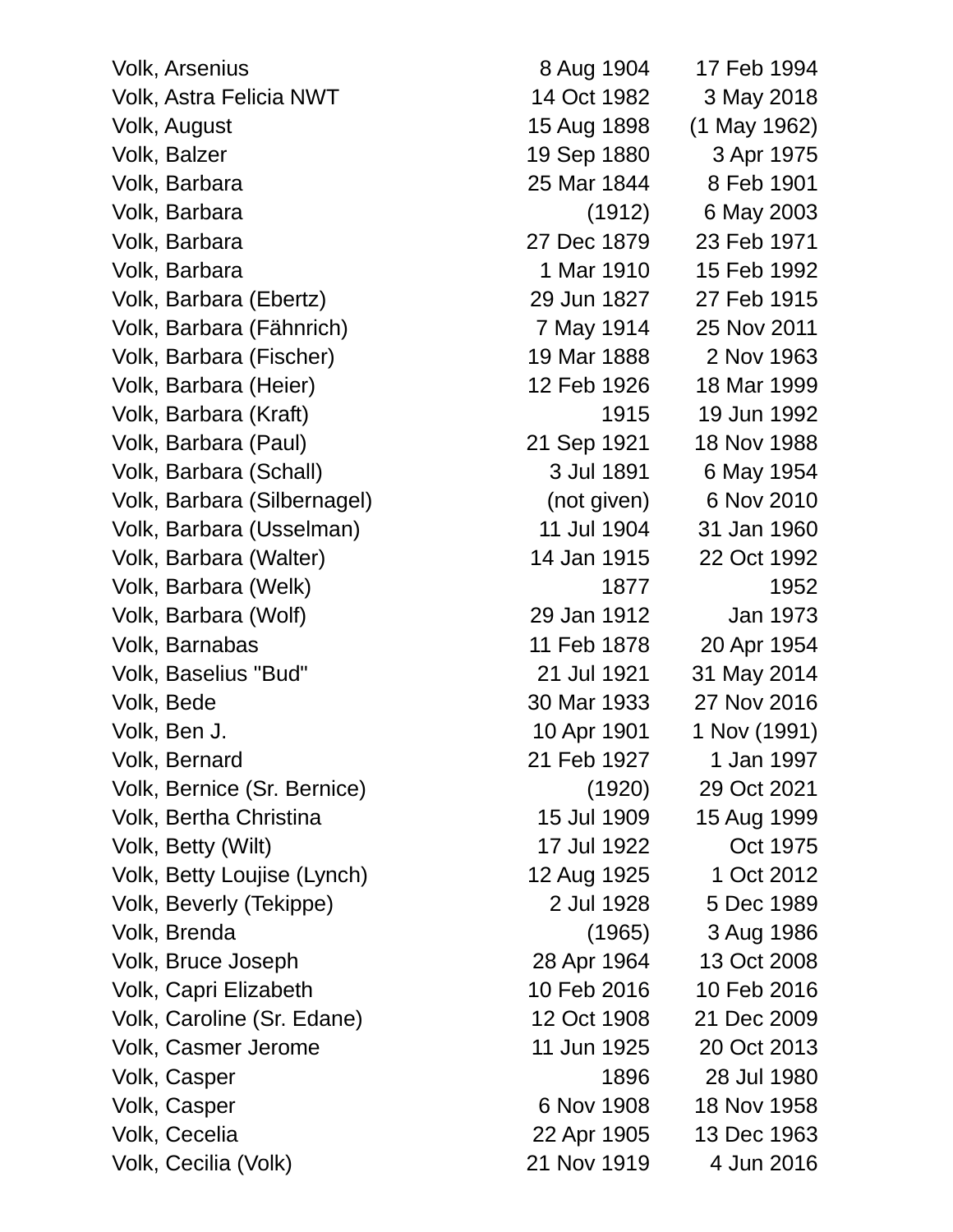Volk, Celes T. 4 Dec 1928 23 Jan 2009 Volk, Celestine Vincent 6 and 5 Apr 1916 19 Oct 1997 Volk, Chance Michael "Chancey" 3 Mar 1996 10 Jul 2017 Volk, Charles (1948) 1953 Volk, Charles "Chuck" 25 Apr 1942 17 Dec 2007 Volk, Chris Stanley 23 Mar 1919 20 Oct 2002 Volk, Christian 29 Sep 1901 20 Jul 1992 Volk, Christian 3 Dec 1906 25 May 1998 Volk, Christina (Ganje) 15 May 1895 (13 Mar 1980) Volk, Christina (Hilzendeger) 24 Apr 1897 (29 Oct 1967) Volk, Christine (Keller) 23 Sep 1907 16 Jul 1990 Volk, Christine (Leier) 12 Jan 1915 14 Jul 1998 Volk, Christine Halsendager 13 Apr 1855 10 Nov (1932) Volk, Christopher Adam 7 Feb 1988 3 Jan 2008 Volk, Clara (Wuitschik or Wuicik) 13 Oct 1898 29 Jan 1993 Volk, Clemens 7 Apr 1914 6 Sep 1980 Volk, Clemens 23 Nov 1889 28 Oct 1961 Volk, Cölestine (Wuitschik) 27 Oct 1898 2 Oct 1986 Volk, Conrad 26 Sep 1923 27 Feb 2011 Volk, Conrad 1 Mar 1839 27 Sep 1925 Volk, Conrad 8 Apr 1923 11 Jun 1994 Volk, Cora (Borr) Lammers 19 Oct 1890 25 Apr 1978 Volk, Cynthia Renae 31 Dec 1975 6 Oct 1996 Volk, Cynthia Rose (Kemp) 1955 6 Mar 2011 Volk, Damion Mark (Smith) 4 May 1973 21 Jan 2016 Volk, Dana Lee 1972 21 Oct 2020 Volk, Daniel "Dan" F. 19 Jul 1933 9 Apr 2007 Volk, Daniel E. 30 Aug 1939 31 Jul 1998 Volk, Daniel Edward 2 Mar 1993 1 Oct 2018 Volk, David E. 5 Jul 1940 30 Apr 2004 Volk, David J. 16 Jul 1939 26 May 2018 Volk, David John 14 Mar 1962 3 Feb 2010 Volk, Dennis John 6 Sep 1959 14 Oct 2013 Volk, Diane Jean (Berry) 15 Oct 1941 2 Nov 2011 Volk, Donald "Don" 6 Jul 1937 1 May 2014 Volk, Dorothea (Lorenz) Feb 1878 13 Nov 1926 Volk, Dorothy (Hartman) (1930) 2 Jun 2018 Volk, Dorothy (Phillips) (not given) (not given) Volk, Edmund D. 5 Apr 1933 Jun 2002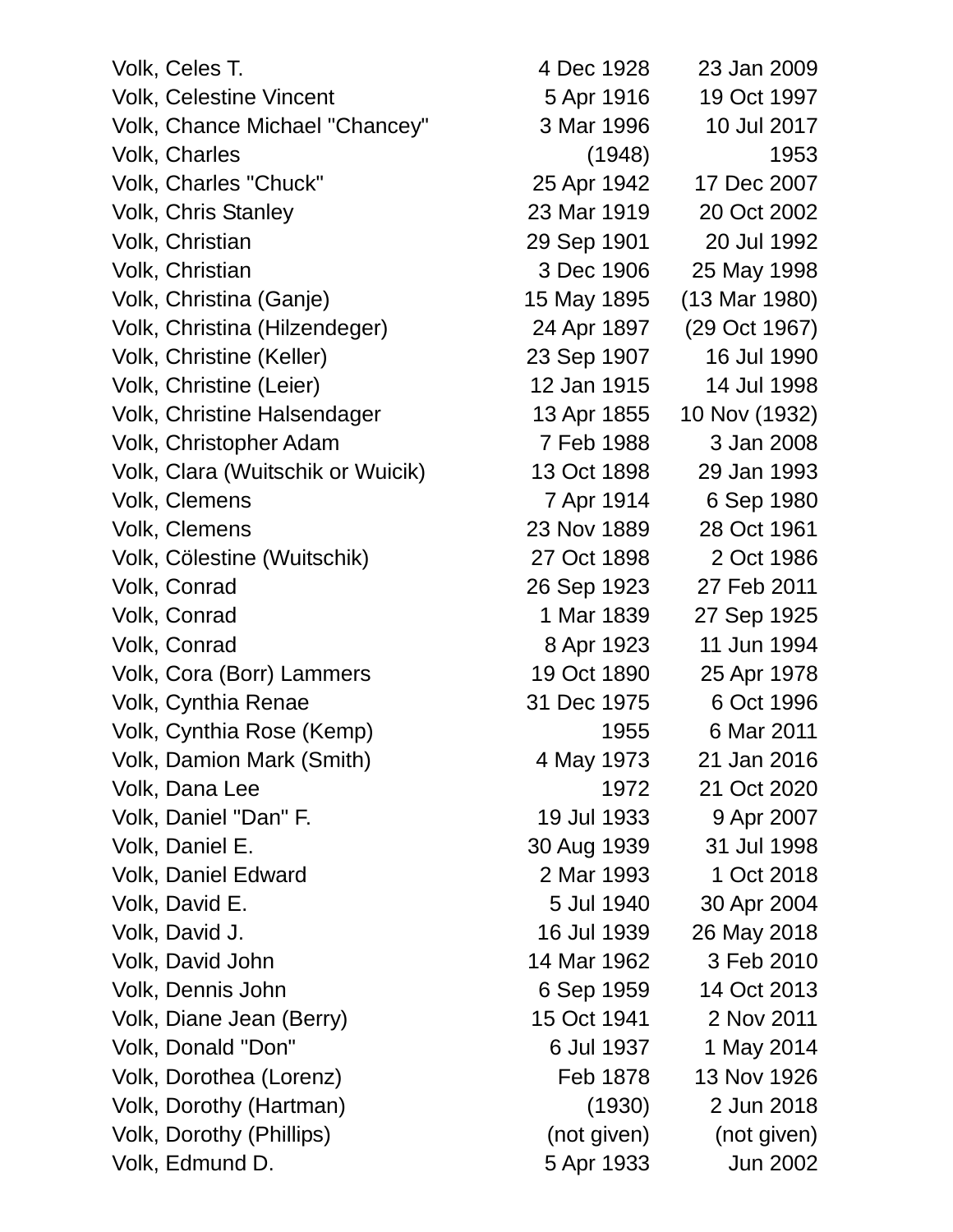| Volk, Edward                     | 26 May 1934   | 9 Mar 1991      |
|----------------------------------|---------------|-----------------|
| Volk, Edward "Ed" Vincent        | 14 Dec 1927   | 2 Dec 2015      |
| Volk, Edward J.                  | 28 Nov 1932   | 22 Oct 1990     |
| Volk, Edward John                | 24 Mar 1926   | 2 May 2012      |
| Volk, Edward Karl                | 6 Jan 1926    | 9 Nov 2012      |
| Volk, Edward V.                  | 18 Nov 1922   | 14 Jan 1992     |
| Volk, Edwin                      | 16 Aug 1928   | 5 May 1994      |
| Volk, Elaine Rose (Stroh)        | 13 Nov 1939   | 12 Jan 2012     |
| Volk, Elias                      | (27) Feb 1898 | 4 Oct 1984      |
| Volk, Elizabeth                  | 28 Mar 1880   | 22 Dec 1977     |
| Volk, Elizabeth                  | 7 Mar 1904    | 2 Aug (1953)    |
| Volk, Elizabeth                  | 17 Oct 1903   | 30 Dec 1988     |
| Volk, Elizabeth "Betty" (Heintz) | 5 Mar 1925    | 14 May 2010     |
| Volk, Elizabeth "Betty" (Wolfe)  | 13 Apr 1917   | 14 Jan 1994     |
| Volk, Elizabeth (Diebert)        | 29 Jul 1904   | 4 Jun 1995      |
| Volk, Elizabeth (Frison)         | 14 Jan 1879   | (19 Dec 1939)   |
| Volk, Elizabeth (Jacinewice)     | 31 Mar 1890   | 17 Mar 1981     |
| Volk, Elizabeth (Merck)          | 25 Feb 1900   | 26 Oct 1992     |
| Volk, Elizabeth (Muller)         | 25 Dec 1911   | 2 May 1997      |
| Volk, Elizabeth (Schiele)        | 6 Jun 1922    | 31 Dec 2019     |
| Volk, Elizabeth (Tumbach)        | (1909)        | 27 Dec 1989     |
| Volk, Elizabeth (Volk)           | 28 Jan 1914   | 7 Apr 2010      |
| Volk, Elizabeth H. (Kramer)      | 18 Dec 1897   | 2 Jun 1955      |
| Volk, Elizabeth M. (Muffenbier)  | 23 Dec 1909   | 8 Aug 2000      |
| Volk, Ellen C. (Hegge)           | 16 Jun 1943   | 10 Feb 2010     |
| Volk, Elsie (Meier)              | 3 Oct 1949    | 20 Oct 2017     |
| <b>Volk, Emanuel</b>             | 4 Dec 1936    | 10 Apr 2020     |
| Volk, Emanuel                    | 31 Aug 1903   | 11 Aug 1981     |
| Volk, Emelia                     | 14 Mar 1904   | 10 Sep (1951)   |
| Volk, Emily (Bachmeier)          | 15 Feb 1906   | 18 Jan 2004     |
| Volk, Emily (Weber)              | (1911)        | 21 Dec 2011     |
| Volk, Engelbert                  | 12 Nov 1938   | 13 Jan 1991     |
| Volk, Engelbert F.               | 11 Mar 1905   | 2 Oct 1995      |
| Volk, Erwin J. "Erv"             | 19 Mar 1921   | 20 May 1993     |
| Volk, Esther (Keller)            | 5 Jun 190031  | Jan (not given) |
| Volk, Esther Lula                | (1914)        | 9 Mar 2000      |
| Volk, Eugen                      | 30 Jan 1941   | 13 May 2001     |
| Volk, Eugene J.                  | 18 Jan 1931   | 9 Aug 2006      |
| Volk, Euphemia "Fanny" (Koch)    | 30 Nov 1906   | 5 Feb 1979      |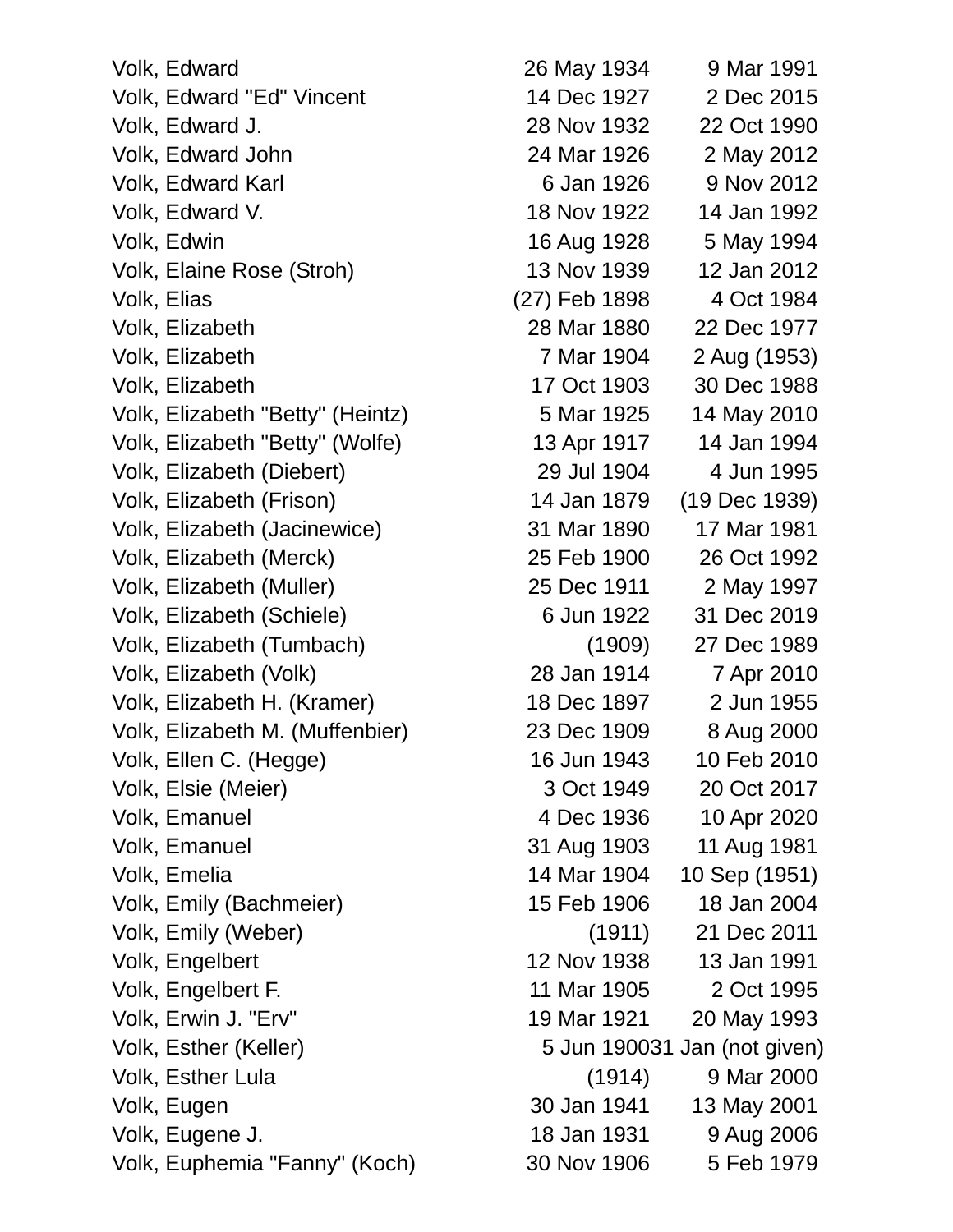| Volk, Eva                            | 25 Jan 1865 | Mar 1930      |
|--------------------------------------|-------------|---------------|
| Volk, Eva "Betty" E. (Leingang)      | 8 Mar 1924  | 18 Apr 1992   |
| Volk, Eva (Kopp)                     | 20 Jun 1931 | 25 Aug 2006   |
| Volk, Eva (LeMer)                    | 12 Mar 1916 | (1977)        |
| Volk, Eva (Mosset)                   | 18 Jun 1917 | 22 Jan 2003   |
| Volk, Evangeline "Vangie" (Anderson) | 8 Apr 1919  | 12 Feb 2008   |
| Volk, Evelyn M. (Couser)             | 9 Dec 1938  | (11 Aug 2005) |
| <b>Volk, Everett</b>                 | 17 Aug 1925 | Sep 1996      |
| Volk, Felix                          | 6 Mar 1917  | 27 Jan 1980   |
| Volk, Felix "Phil" John              | 15 Aug 1946 | 11 May 2020   |
| Volk, Fern A. (Dawson)               | 26 Oct 1930 | 17 Mar 2013   |
| Volk, Fidelis                        | 24 Apr 1899 | 22 Dec 1973   |
| Volk, Florence Marie (Haverstraw)    | 12 Mar 1946 | 8 Aug 1996    |
| Volk, Florence R.                    | (1904)      | 17 Jun 1987   |
| Volk, Frances (Beckenhauer)          | 4 Aug 1903  | 14 Oct 1976   |
| Volk, Frances (Brossart)             | 1 Aug 1921  | 30 Sep 2018   |
| Volk, Frances (Garmen)               | (1885)      | 12 Feb 1981   |
| Volk, Frances (Lemer)                | 1 Aug 1885  | (22 Oct 1975) |
| Volk, Frances (Mitzel)               | 22 Jul 1924 | 13 Apr (2009) |
| Volk, Frances (Schmidt)              | 30 Dec 1928 | 22 Jul (1962) |
| Volk, Frances Caroline (Black)       | 11 Feb 1929 | 26 Dec 2007   |
| Volk, Franceska (Miller)             | 10 Feb 1864 | 28 Jul 1926   |
| <b>Volk, Francis "Frank" Gerard</b>  | 10 Nov 1955 | 3 Apr 1996    |
| <b>Volk, Francis Kenneth</b>         | 10 Oct 1934 | 3 Jun 1993    |
| Volk, Frank                          | 11 Apr 1930 | 28 Nov 2020   |
| Volk, Frank                          | (1906)      | 13 Nov 1990   |
| Volk, Frank                          | 19 Sep 1875 | 2 Jun 1937    |
| Volk, Frank A.                       | 12 Mar 1979 | 3 Mar 2017    |
| Volk, Frank Anton                    | 27 Nov 1924 | 7 Feb 2015    |
| Volk, Frank F.                       | 25 Dec 1907 | 5 Feb 1976    |
| Volk, Frank F. F.                    | 6 May 1900  | Mar 1981      |
| Volk, Frank Joseph                   | 23 Mar 1915 | 21 Mar 1975   |
| Volk, Frank K.                       | 6 Apr 1919  | 3 Oct 2004    |
| Volk, Frank R.                       | 14 Sep 1847 | 13 May 1941   |
| Volk, Franz R.                       | 14 Sep 1847 | 14 May 1941   |
| Volk, Franziskus Xaverius "Xaver"    | 5 Dec 1931  | 23 Jul 2010   |
| Volk, Frederick "Fred"               | 16 Apr 1951 | 1 Dec 2019    |
| Volk, Gabriel                        | 22 Jun 1878 | 24 Jan 1929   |
| Volk, Gabriel                        | 4 Mar 1934  | 15 Nov 2000   |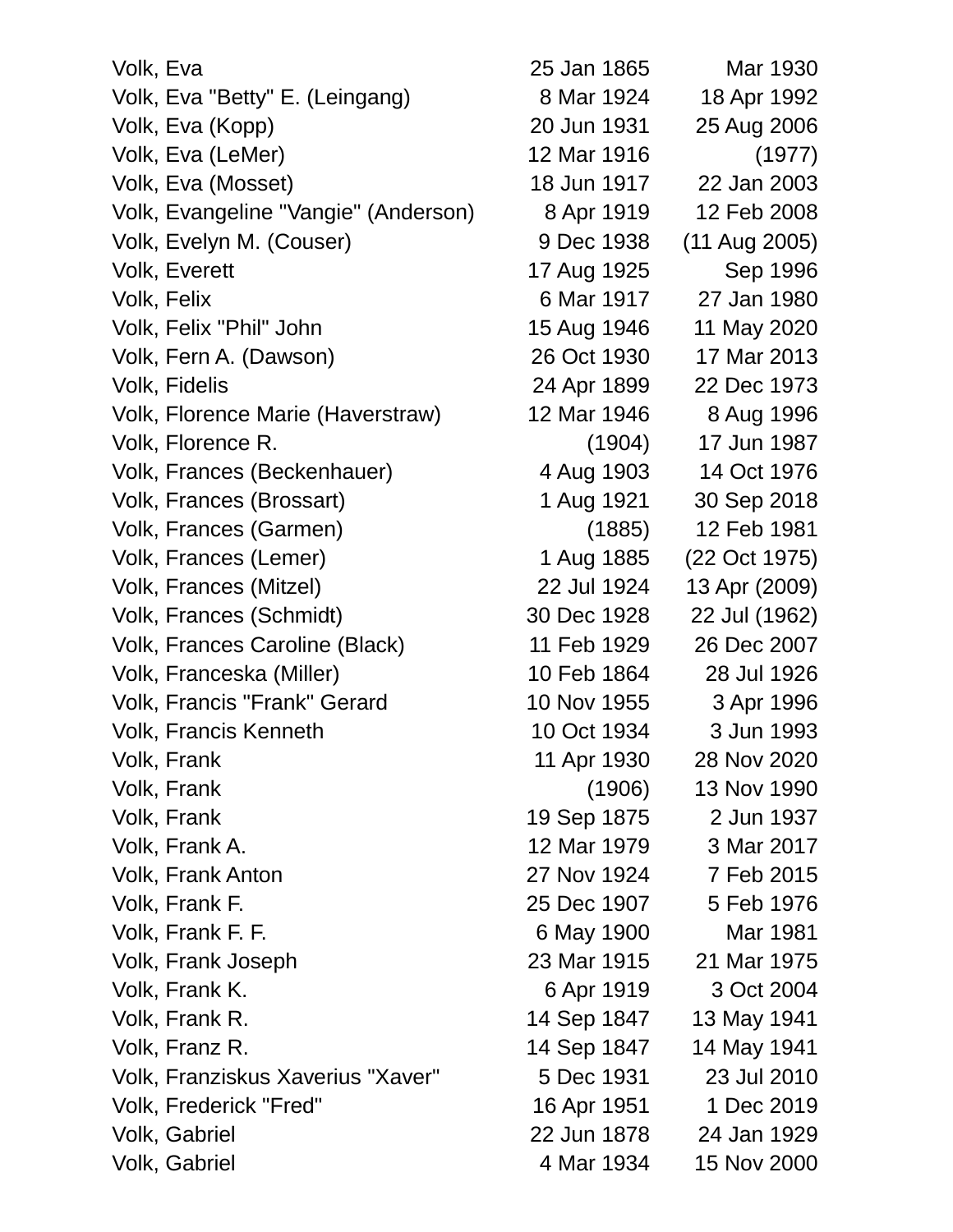Volk, Gabriel 9 Apr 1919 11 Jul 2006 Volk, Gabriel 27 May 1915 1 Oct 2009 Volk, Gabriel 7 Oct 1940 5 Jun 2011 Volk, Gabriel (1920) 4 Sep 2004 Volk, Gabriel "Gabe" (1927) 4 Sep 2004 Volk, Gabriel M. 14 Jul 1906 (Mar 1976) Volk, Gary M. 17 Mar 1943 19 Jan 2014 Volk, Genevieve E. "Jenny" (1915) 14 Sep 2001 Volk, Georg 2 Jun 1863 4 Oct 1927 Volk, George 27 Mar 1931 27 Jul 1994 Volk, George 17 Nov 1919 24 Mar 1984 Volk, George 26 Feb 1917 20 Dec 2003 Volk, George (1931) 27 Jul 1994 Volk, George 7 Sep 1898 2 Jul 1992 Volk, George G. 11 Jan 1879 30 Aug 1959 Volk, George Kasmer 22 Feb 1953 16 Jan 2019 Volk, George Leon 20 Mar 1922 4 Apr 1945 Volk, George Leonard 22 Mar 1920 18 Jul 2015 Volk, Gerald Jerome 29 Jun 1944 2 Oct 2021 Volk, Gertrude "Gertie" (1925) 3 Jan 1998 Volk, Gladys Proberta (Palmer) 4 Jan 1917 12 Feb 2008 Volk, Grace (Nagel) 12 Aug 1900 24 Jan 1995 Volk, Gregor 27 Mar 1927 12 Dec 1997 Volk, Greta Christine 8 May 1947 8 Dec 2019 Volk, Harriet H. (Hollifield) 19 Nov 1938 26 Mar 1995 Volk, Harry Bert 11 Nov 1937 14 May 2010 Volk, Heather "Darlene" (Heide) 25 Nov 1956 21 May 2016 Volk, Heinrich 5 Sep 1931 16 Jan 2000 Volk, Helen 6 Mar 1938 31 Mar 2006 Volk, Helen (Bischoff) 22 Jan 1912 15 Jan 2015 Volk, Helen (Peters) 25 Nov 1886 5 Feb 1964 Volk, Helen (Schmaltz) 27 Dec 1903 18 Nov 1998 Volk, Helena "Helen" (Bitz) 28 Oct 1922 22 Nov 2017 Volk, Helena (Riehl) (24 Apr 1869) 21 Dec 1932 Volk, Henry 23 Dec 1913 (27) Feb 1965 Volk, Henry 10 Jul 1876 2 Feb 1957 Volk, Henry A. 19 Nov 1919 2 Jul 1976 Volk, Henry J. 1 May 1923 24 Sep 2012 Volk, Herman Joseph 3 Jun 1924 18 Jan 1978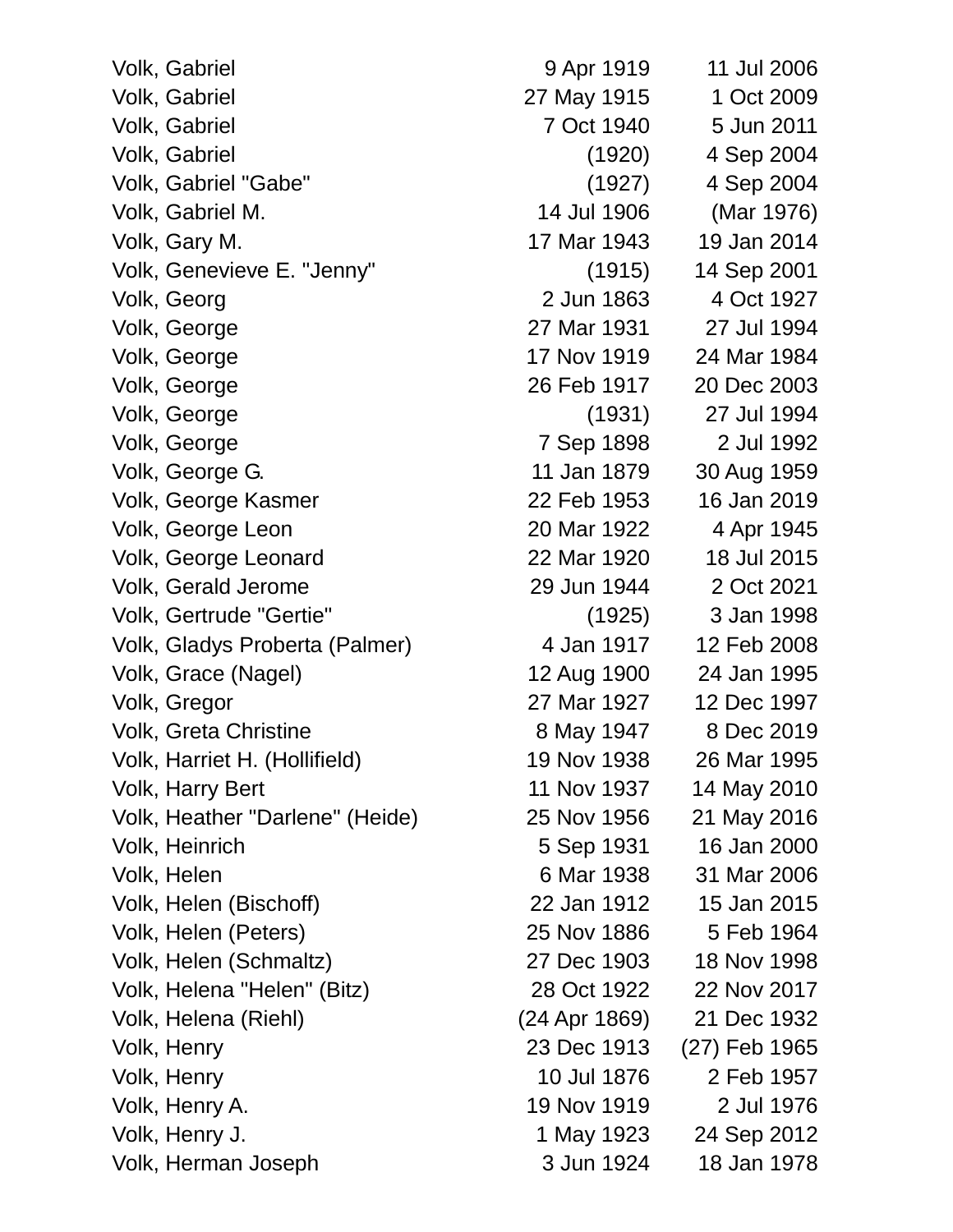Volk, Hilaria (Leintz) 16 Sep 1882 15 Nov 1960 Volk, Hilda Marguerite (Martin) 2 Feb 1940 22 Oct 1990 Volk, Hilde (Frasch) 23 Jun 1923 28 Mar 2015 Volk, Irene (Gust) 7 Feb 1927 28 Jan 2014 Volk, Irene (Lipp) 16 Feb 1928 29 Nov 1991 Volk, Isabel Joan (Bonagofsky) 23 Sep 1933 9 Jul 2006 Volk, Isabell 20 Sep 1919 18 Jul 2002 Volk, Jack Carroll 9 Jul 1928 21 Nov 2011 Volk, Jackuelyn Carol (Davidson) 21 Nov 1942 12 May 2020 Volk, Jacob (1892) 4 Feb (1946) Volk, Jacob 25 Jun 1907 (24 May 1985) Volk, Jacob 17 Jan 1880 24 May 1963 Volk, Jacob (1875) (17 Feb 1942) Volk, Jacob (1903) 5 Sep 1984 Volk, Jacob "Jack" Robert 12 Nov 1935 22 Nov 2016 Volk, Jacob "Jake" 27 Jul 1920 23 Nov 2011 Volk, Jacob "Jake" Anthony 18 Apr 1928 20 Jul 2018 Volk, Jakob 17 Aug 1931 29 Mar 1999 Volk, Jakob 15 Jan 1915 20 Jan 1997 Volk, James 5 Jun 1967 28 Oct 2014 Volk, James 28 Feb 1933 Mar 1967 Volk, James "Jim" Daryl 30 Oct 1949 30 Sep 2017 Volk, James George 14 Oct 1934 6 Mar 2008 Volk, James Joseph 18 Apr 1935 23 Mar 1960 Volk, James P. And The Local Contract America Affeb 1944 Mar 1997 Volk, Janice Rae (Baughn) Richardson 23 Aug 1951 21 Aug 2013 Volk, Jared Eugene Nov 1988 Nov 1988 Volk, Jean (Caligiuri) (1927) 12 Mar 2010 Volk, Jeffery A. "Jeff" 29 Sep 1960 9 Aug 2017 Volk, Jeffrey Douglas 9 Apr 1957 29 May 2007 Volk, Jerald "Pete" Reinhard 25 Oct 1937 (13 Sep 2012) Volk, Jerome 7 Dec 1928 Dec 1983 Volk, Jerome Frank (1912) 5 Aug 1984 Volk, Jerome John 6 Mar 1935 15 Aug 1999 Volk, Jessie 11 Nov 1982 8 May 1991 Volk, Jim (1925) 13 Apr 2002 Volk, Jimmy 23 Sep 1956 Feb 1997 Volk, Joachim 30 Jun 1933 27 Jun 1984 Volk, Joe 16 Sep 1931 25 Feb 2006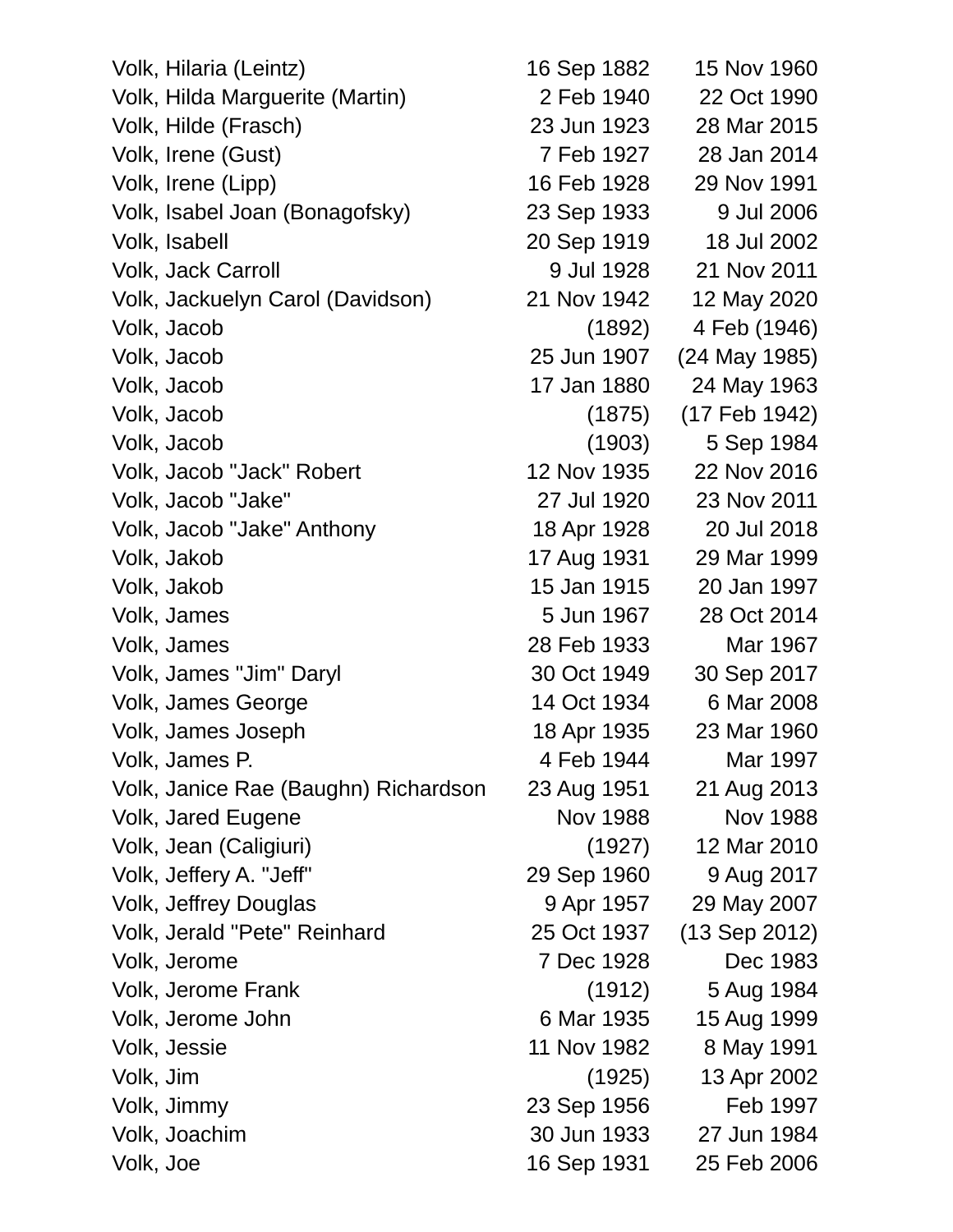| Volk, Johanna "Jean" (Meier)        | 14 Jul 1918     | 8 Jul 2015    |
|-------------------------------------|-----------------|---------------|
| Volk, Johanna "JoAnn" Irene (Wentz) | 9 May 1937      | 16 Jan 2021   |
| Volk, Johanna (Kuffner)             | (1911)          | 17 Aug 1993   |
| Volk, Johanna (Mosset)              | 20 Aug 1905     | 21 Feb 1997   |
| Volk, Johanna Anna (Bickler)        | 3 Dec 1898      | 28 Sep 1979   |
| Volk, Johannes                      | $(21$ Nov 1901) | 1 Jan 1989    |
| Volk, Johannes                      | 1 Feb 1931      | 19 Nov 2007   |
| Volk, Johannes                      | 5 Jun 1905      | 20 Mar 1991   |
| Volk, Johannes                      | 16 Sep 1916     | 24 Dec 1999   |
| Volk, John                          | 29 Dec 1854     | 2 Jan 1946    |
| Volk, John                          | 19 Feb 1926     | 12 May 2016   |
| Volk, John                          | 20 Jan 1860     | 3 Oct 1951    |
| Volk, John                          | 19 Feb 1926     | 12 May 2016   |
| Volk, John                          | 20 Apr 1925     | 15 Jan 2009   |
| Volk, John                          | 17 May 1889     | 6 Feb (1952)  |
| Volk, John                          | 13 Sep 1890     | Dec 1934      |
| Volk, John                          | 7 Apr 1907      | 27 Nov 2000   |
| Volk, John                          | (1899)          | 16 Jan 1979   |
| Volk, John                          | 17 Jul 1926     | 15 Feb 2008   |
| Volk, John "Larry" Allan            | 27 Apr 1941     | 2 Sep 2018    |
| Volk, John Andrew                   | 15 Feb 1922     | 15 Jan 1982   |
| Volk, John F.                       | 25 Mar 1912     | 25 Apr 1990   |
| Volk, John F.                       | 11 Jan 1920     | 1 Jan 1995    |
| Volk, John George                   | (21 Mar 1948)   | 18 Apr 2008   |
| Volk, John Henry                    | 31 Aug 1876     | Jun 1941      |
| Volk, John James                    | 11 Sep 1938     | 26 Mar 2003   |
| Volk, John P.                       | 22 Jun 1915     | 3 Dec 1998    |
| Volk, John T.                       | 4 Sep 1898      | 13 Feb 1978   |
| Volk, Jolenta "Jo"                  | 25 Apr 1952     | 28 Jan 2017   |
| Volk, Josef                         | (30 Apr 1923)   | 12 Aug 1999   |
| Volk, Joseph                        | 20 Mar 1860     | 3 Oct 1951    |
| Volk, Joseph                        | 6 May 1918      | 22 Mar 2005   |
| Volk, Joseph                        | (1933)          | 25 Jun (2008) |
| Volk, Joseph                        | 17 Sep 1907     | 7 May 1989    |
| Volk, Joseph                        | 16 Feb 1882     | 4 Mar 1981    |
| Volk, Joseph                        | 1831            | 29 Jan 1920   |
| Volk, Joseph                        | 27 Apr 1903     | (Feb 1986)    |
| Volk, Joseph                        | 2 Feb 1872      | Jan 1948      |
| Volk, Joseph                        | (1882)          | 3 Oct 1967    |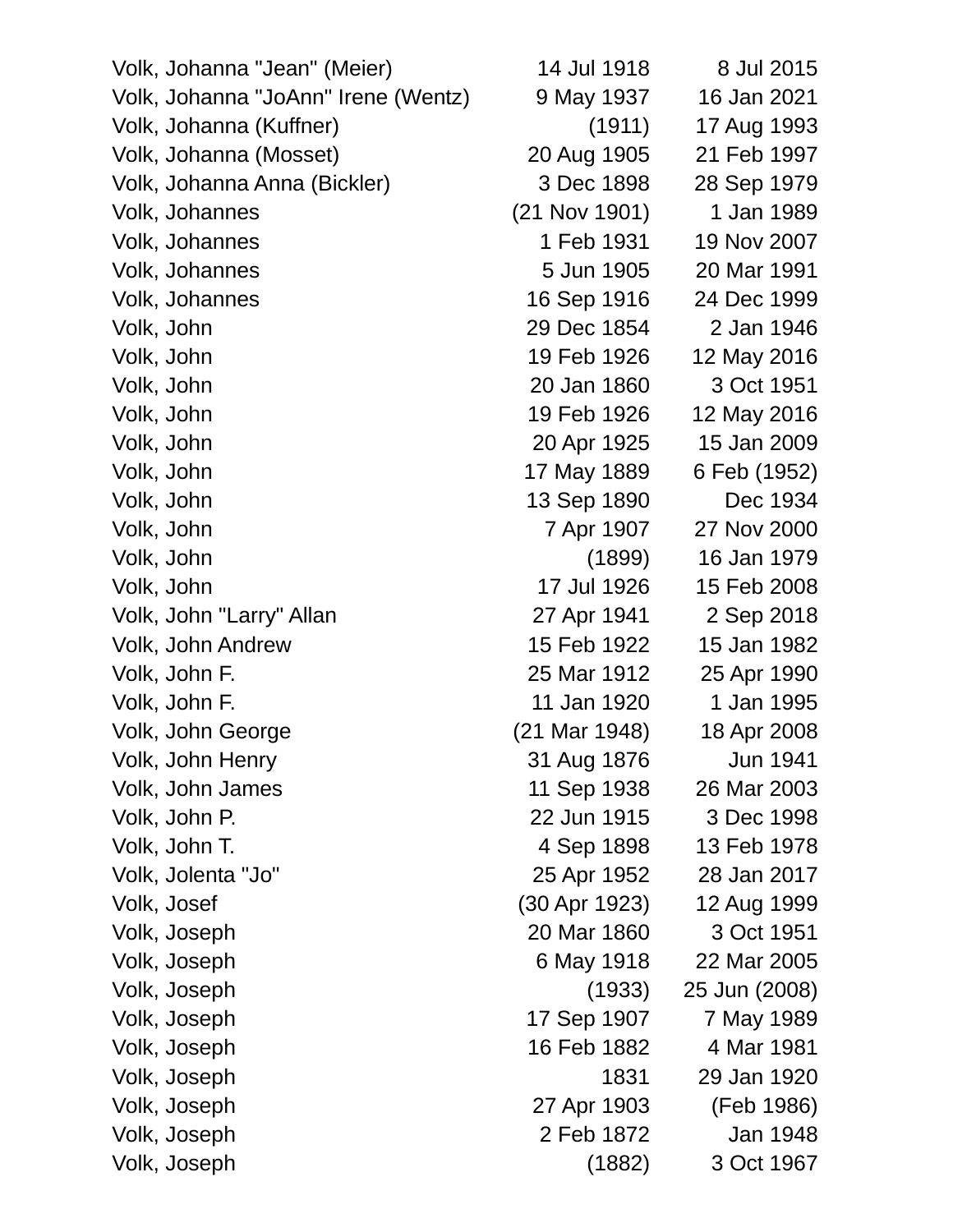Volk, Joseph "Joe" 6 Jan 1930 15 Jun 2010 Volk, Joseph A. 28 Jul 1930 22 Aug 2004 Volk, Joseph G. 4 Aug 1907 8 Jun 1997 Volk, Joseph Gabriel (1932) 20 Sep 1994 Volk, Joseph H. 5 May 1891 3 Jul 1982 Volk, Joseph H. 29 Nov 1903 8 May 2001 Volk, Joseph J. (1911) 13 Jul 1984 Volk, Joseph J. 9 Apr 1925 5 Jan 2007 Volk, Joseph J. 22 Jun 1909 2 Oct 1978 Volk, Joseph Jacob (1905) 14 Jan 1995 Volk, Joseph John 15 Dec 1914 7 Apr 2008 Volk, Joseph Murray "Joe" 9 Sep 1927 24 Jan 2013 Volk, Joseph Paul 8 Mar 1898 28 Sep 1955 Volk, Joseph Peter (1914) 29 Mar 1995 Volk, Joseph R. 8 Feb 1921 12 Feb 1996 Volk, Joseph T. 5 Sep 1912 20 Feb 1999 Volk, Josephine (Froeber) 25 Apr 1919 2 Aug 2002 Volk, Josephine (Volk) 6 Mar 1911 21 May (1988) Volk, Joyce A. (Hermes)  $40c$ t 1929  $4$  Jan 2006 Volk, Julia "Julie" Ann (Lange) 27 Jun 1956 11 Aug 2021 Volk, Julia (Schnellback) 5 Jun 1916 19 Dec 2000 Volk, June Arlene (Lykken) 12 Jun 1928 3 Jan 2004 Volk, June Marie (Nelson) 5 Jun 1933 25 May 2019 Volk, Kasmer L. 13 Jun 1919 23 Dec 2005 Volk, Katharina (Hermann) 21 Mar 1925 13 Jul 2001 Volk, Katharina (Lauterbach) 20 Jun 1913 19 Sep 2002 Volk, Katharina (Nagel) 23 Jun 1872 28 Feb 1959 Volk, Katharina (Ternes) (6 Jan 1881) 10 Oct 1973 Volk, Katharina (Wolf) 30 May 1930 8 Jul 2013 Volk, Katherina (Miller) 19 Mar 1878 18 Oct 1961 Volk, Katherine 12 Jan 1917 22 May (2007) Volk, Katherine "Kathy" (Wagner) 4 Jan 1941 9 Mar 2003 Volk, Katherine (Biegler) 3 Jul 1880 19 Dec 1938 Volk, Katherine (Bitz) 25 Nov 1886 (5) Oct 1958 Volk, Katherine (Feist) 24 Mar 1882 26 Feb (1963) Volk, Katherine (Sitter) 4 Apr 1908 20 Feb 2002 Volk, Katherine (Ternes) 18 Sep 1898 (1 Apr 1984) Volk, Katherine (Winter) 7 Aug 1909 12 Jun 1969

Volk, Kathryn R. 25 Nov 1894 (Sep 1968)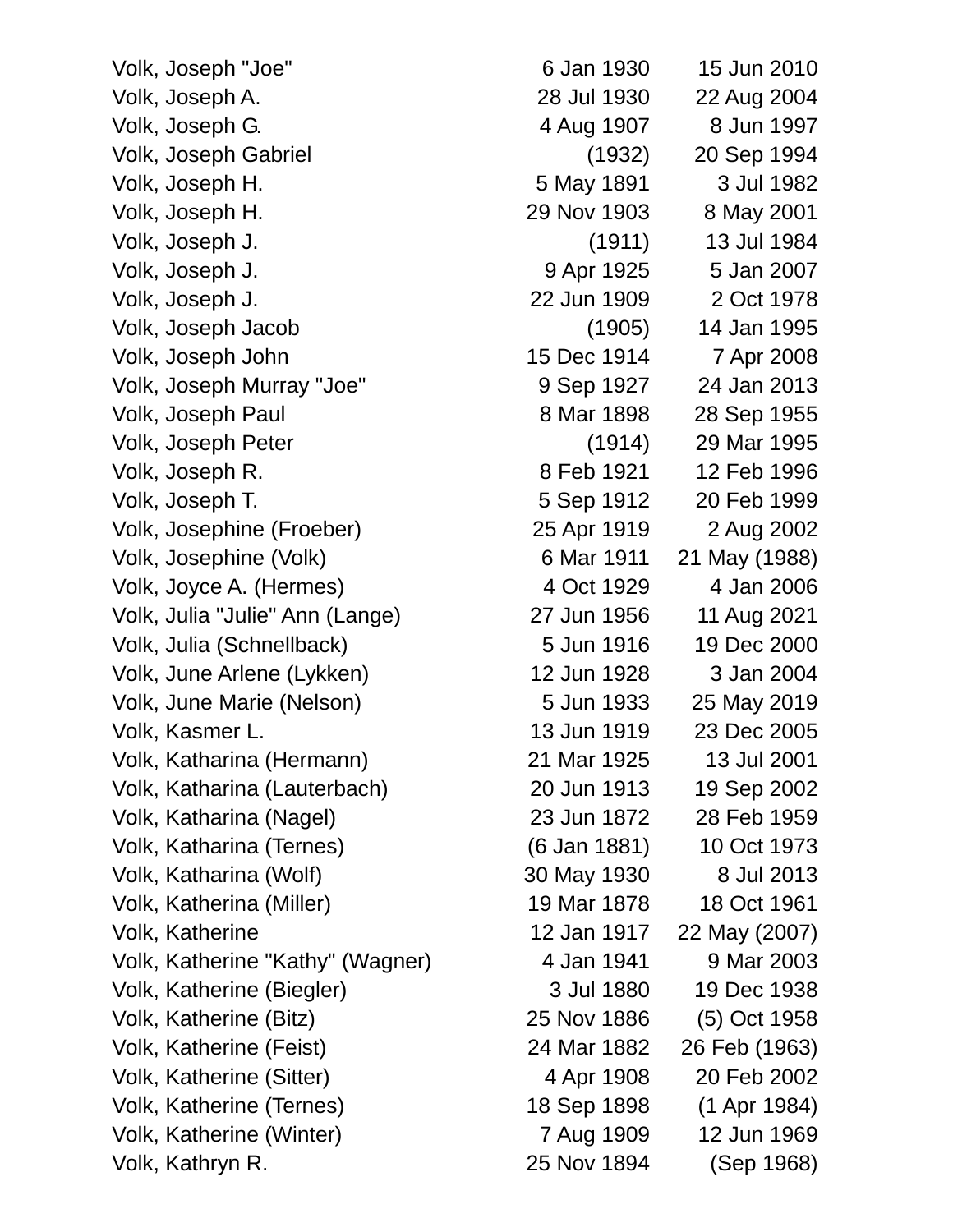Volk, Katie (Meier) 3 Aug 1906 14 May (1978) Volk, Keith W. Sep 1953 19 Dec 2020 Volk, Kelly John 29 Oct 1958 29 Mar 2017 Volk, Kenneth "Kenny" Joseph 29 Mar 1948 30 Apr 2020 Volk, Kenneth Walter 29 Jun 1951 5 Apr 1980 Volk, Konrad 20 Mar 1839 27 Sep 1925 Volk, Laura "Jeannie" (Gerle) 4 Sep 1952 Aug 1987 Volk, Lawrence "Larry" J. (1951) 20 Jul 2010 Volk, Lawrence "Larry" Jack 30 May 1947 15 Feb 2017 Volk, Lawrence D. 2 Feb 1914 4 Jul 1979 Volk, Lawrence H. 24 Mar 1920 23 May 2004 Volk, Lawrence P. 30 Jun 1914 29 Aug 1995 Volk, Lawrence Reyman 11 May 1931 1 Oct (2014) Volk, Lazarus 2 Aug 1896 14 Mar 1983 Volk, Lena 12 Mar 1905 6 Aug 2001 Volk, Lena K. (Kopp) 27 Sep 1932 11 Jun 2016 Volk, Lenus Frank 8 Jun 1921 28 Mar 2006 Volk, Leo 11 Apr 1860 12 Apr 1933 Volk, Leo "Fudge" Anton 7 Oct 1929 26 Nov 1995 Volk, Leo B. 2 Oct 1920 30 Jul 2000 Volk, Leo M. 21 May 1943 22 May 1990 Volk, Leo Michael 13 Sep 1928 11 Dec 2005 Volk, Leokadia (Dirk) 14 Jun 1916 28 Jan 2003 Volk, Leona (Volk) 12 Jan 1949 20 Nov 2019 Volk, Leona Ann 22 Aug 1961 5 Nov 2002 Volk, Leona Mae (Prouse) 10 Apr 1944 21 Feb 2017 Volk, Leona Margaret (Kuntz) 11 Feb 1947 3 Oct 2018 Volk, Leonard (1932) 24 Sep 2009 Volk, Leonard John 18 Dec 1931 17 Apr 2004 Volk, LeRoy 29 Sep 1940 15 Apr 2015 Volk, LeRoy A. 10 Sep 1956 May 1988 Volk, Lidvina Christine (Bickler) 9 May 1921 7 Jul 1967 Volk, Lila M. (Flaten) 22 Mar 1941 2 Mar 2007 Volk, Lillian (Wolff) Kost 13 Mar 1924 15 Jul 2011 Volk, Lillian Martha (Roufs) 18 Apr 1924 8 Jan 2017 Volk, Lillian Pearl (Sjong) 4 Apr 1926 5 Jan 1997 Volk, Lillie (Walden) 13 Dec 1899 19 Jun 1991 Volk, Linus "Len" 28 Oct 1927 2 Jul 2012

Volk, Lois Ann (Keller) 12 Jun 1943 1 Nov 1997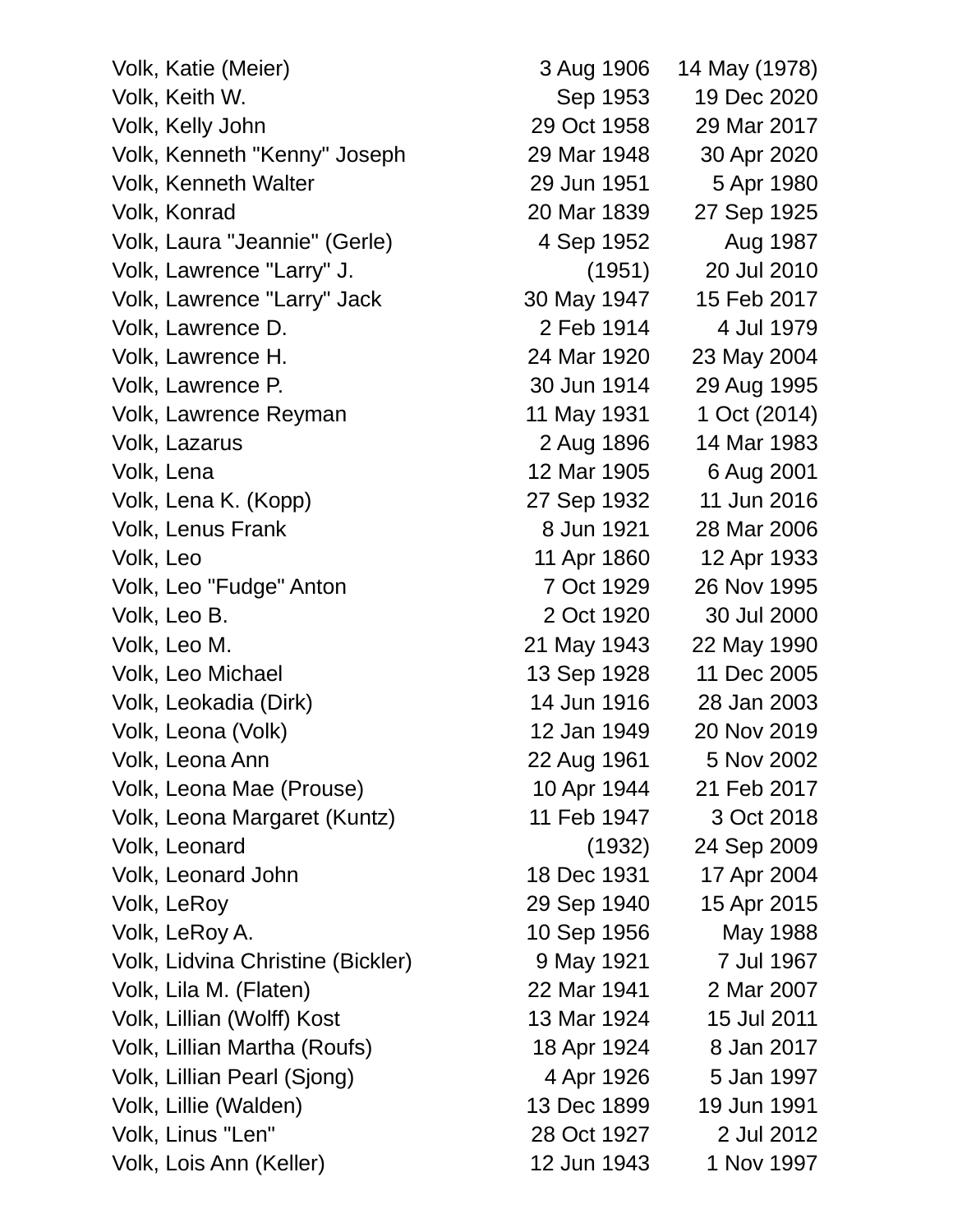| Volk, Lois Marie (Hamilton)        | 16 Apr 1939 | 22 Jun 2012   |
|------------------------------------|-------------|---------------|
| Volk, Lorenz                       | 19 Nov 1878 | 23 Jul (1963) |
| Volk, Louie                        | 29 Apr 1908 | 29 Mar 1968   |
| Volk, Louis Allen                  | 20 Apr 1963 | 17 Feb 2018   |
| Volk, Lucille (Grenz)              | 28 Dec 1931 | 16 Apr 2002   |
| Volk, Luella Frances (Hauer)       | 14 Jun 1927 | 22 Nov 2020   |
| Volk, Lydia Betty                  | 5 Oct 1917  | 15 Apr 1983   |
| Volk, Lylia (Reynolds)             | 8 Nov 1929  | 24 Jul 2018   |
| Volk, Lynn Anthony                 | 11 Sep 1968 | 16 Apr 1970   |
| Volk, Mabel Ann (Keizer)           | 25 Jul 1904 | (30 Sep 2002) |
| Volk, Magdalen "Lena"              | 12 Mar 1905 | 7 Aug 2001    |
| Volk, Magdalen (Frison)            | 13 Feb 1908 | 11 Apr 1992   |
| Volk, Magdalen (Lemer)             | 12 Jan 1910 | May 1988      |
| Volk, Magdalena                    | 13 Apr 1909 | 30 Mar 2005   |
| Volk, Magdalena                    | 2 Jan 1911  | 6 Aug 2001    |
| Volk, Magdalena "Lena" (Burkhard)  | 26 Jan 1916 | 3 Apr (2007)  |
| Volk, Magdalena (Black)            | 10 Feb 1892 | 3 Apr (1948)  |
| Volk, Magdalena (Schiff)           | 15 Feb 1877 | 19 Apr 1946   |
| Volk, Magdalena (Ulm)              | 15 Jul 1934 | 27 May 2011   |
| Volk, Magdalena (Unser)            | 22 Dec 1908 | 3 Jun 1974    |
| Volk, Magdalena (Wenz)             | 12 May 1922 | 1 Jun 1997    |
| Volk, Magdalena Gross              | 30 Jul 1900 | 30 Aug 1988   |
| Volk, Magdalena Katherine (Hamman) | 21 Mar 1931 | 11 Dec 1986   |
| Volk, Magdalene (Leier)            | 2 Jul 1917  | 15 Jan 2010   |
| Volk, Magdalene (Schell)           | (1917)      | 20 Feb 2000   |
| Volk, Maggie (Dietz)               | 28 May 1922 | 7 Feb 2018    |
| Volk, Mansuetus                    | 14 Dec 1904 | 19 Jul 1958   |
| Volk, Marcella                     | 17 May 1903 | 11 Dec 1993   |
| Volk, Marcella (Grad)              | 11 Aug 1914 | 27 Dec 1999   |
| Volk, Marcella Joann (Voeller)     | 8 Aug 1937  | 15 Feb 2013   |
| Volk, Marcellina "Madeline"        | 12 Jan 1905 | 12 Feb 1995   |
| Volk, Marcellina (Roehrich)        | 4 Feb 1888  | 16 Aug 1985   |
| Volk, Margaret                     | 7 Apr 1918  | 13 Jun 2008   |
| Volk, Margaret                     | 5 Feb 1901  | (1980)        |
| Volk, Margaret                     | 5 Apr 1889  | 17 May 1933   |
| Volk, Margaret (Boehm)             | 18 Mar 1916 | 12 Feb 2013   |
| Volk, Margaret (Burgad)            | 30 Mar 1910 | 19 Oct 1995   |
| Volk, Margaret (Hepfner)           | 27 Dec 1912 | 15 Mar 2011   |
| Volk, Margaret (Koble)             | 15 Jun 1911 | (1979)        |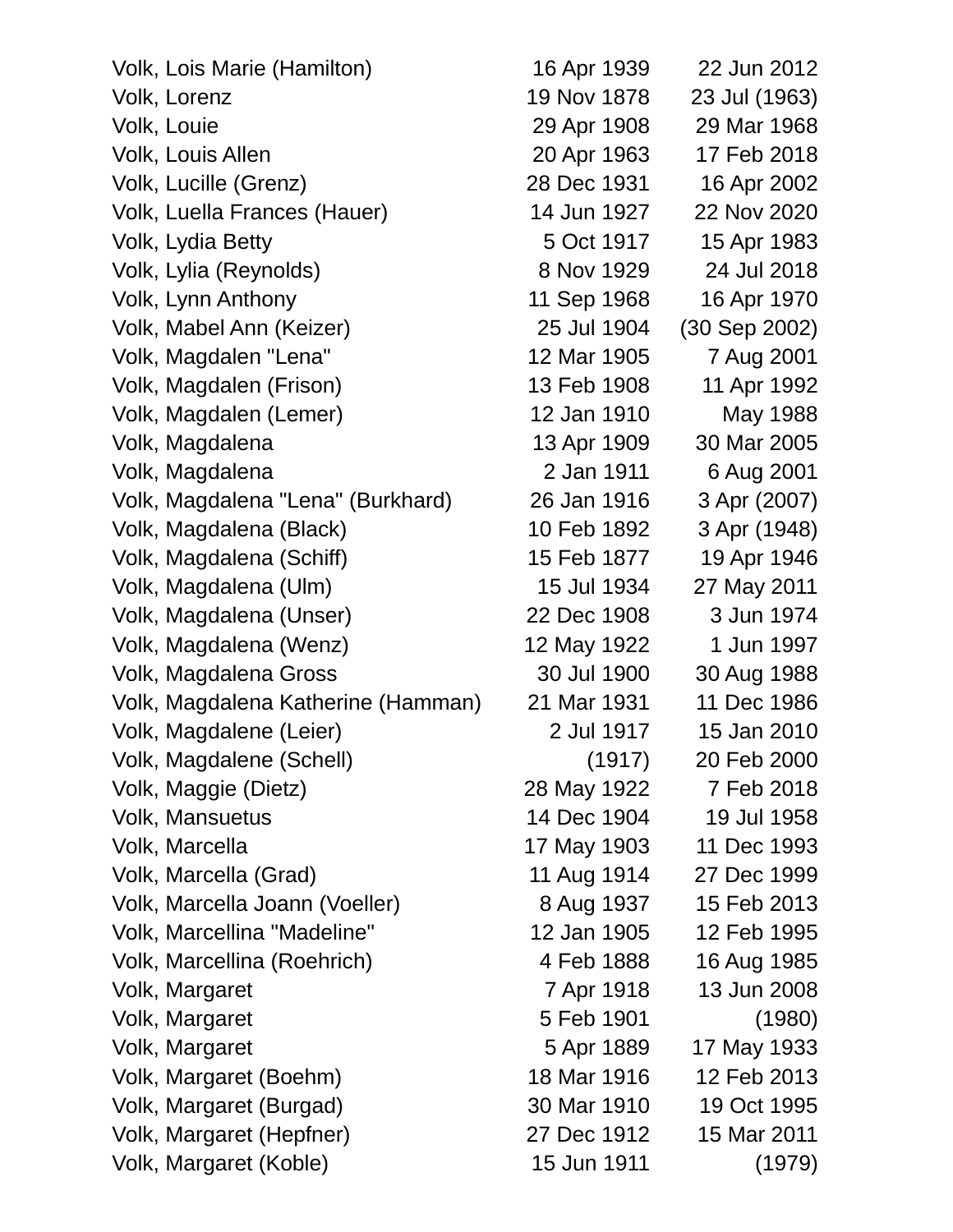| Volk, Margaret (Masset)              | 17 Mar 1916   | Feb 1978      |
|--------------------------------------|---------------|---------------|
| Volk, Margaret (Ripplinger)          | Sep 1856      | Dec 1932      |
| Volk, Margaret (Seitz)               | (1901)        | 15 Dec 1985   |
| Volk, Margaret (Sr. MSFC             | (1929)        | 7 Jan 2019    |
| Volk, Margaret (Zerr)                | 20 Nov 1914   | 8 Aug 2001    |
| Volk, Margaret Barbara (Vogelgesang) | 13 May 1924   | 13 Jan 1990   |
| Volk, Margaret E.                    | 10 Jun 1900   | (23 Aug 1976) |
| Volk, Margarete (Marz)               | 29 Jan 1931   | 26 Aug 1999   |
| Volk, Margie (Schlag)                | 5 Jan 1926    | Jan 1989      |
| Volk, Maria (Schtapler)              | 15 Mar 1915   | 1 Apr 1981    |
| Volk, Marian "Mary" (Bear)           | 15 Mar 1909   | 15 May 2012   |
| Volk, Marianna "Maria" (Becker)      | (20 Jul 1919) | 8 Aug 1960    |
| Volk, Marianna (Roshau)              | 29 Mar 1914   | 27 Oct 1988   |
| Volk, Marie                          | (1912)        | 23 Dec 2008   |
| Volk, Markus                         | 5 Feb 1909    | 23 Aug 1970   |
| Volk, Martin                         | 18 Nov 1907   | 18 Nov 1985   |
| Volk, Martin                         | 1930          | 15 Feb 2014   |
| Volk, Martin                         | 12 Dec 1890   | Aug 1970      |
| Volk, Martin                         | 18 Feb 1936   | 16 Oct 2000   |
| Volk, Martin                         | 5 Oct 1894    | 24 Aug 1977   |
| Volk, Mary                           | 21 Aug 1898   | 1 Jun 1959    |
| Volk, Mary (Feist)                   | 22 May 1924   | 29 Mar (1985) |
| Volk, Mary (Hoffart)                 | 8 Dec 1903    | 6 Jan (1984)  |
| Volk, Mary (Kaytor)                  | (1926)        | 1 May 2006    |
| Volk, Mary (Klein)                   | 1 Dec 1930    | 26 Sep 2001   |
| Volk, Mary (Mardian)                 | 5 Feb 1931    | 30 Oct 2021   |
| Volk, Mary (Muthman)                 | 8 Jun 1913    | 29 May 2008   |
| Volk, Mary (Reinhold) Hopfinger      | 1 Jan 1898    | 20 May 1987   |
| Volk, Mary (Schell)                  | 20 Jul 1931   | 23 Oct 2009   |
| Volk, Mary (Volk)                    | 16 Jun 1912   | 29 Aug 2009   |
| Volk, Mary (Wack)                    | 3 Jun 1923    | 30 Jan 2017   |
| Volk, Mary Ann                       | 1 Aug 1893    | 10 Oct 1968   |
| Volk, Mary Anne (Usselman)           | 19 Mar 1910   | 26 Feb 2000   |
| Volk, Mary C. (Hager)                | 29 Jun 1916   | 8 Sep 2000    |
| Volk, Mary Carol (Gerrity)           | 30 Nov 1941   | 22 Nov 1995   |
| <b>Volk, Mary Catherine</b>          | 12 Aug 1923   | Sep 1996      |
| Volk, Mary Eva (Bachmeier)           | 20 Feb 1927   | 2 Oct 2019    |
| <b>Volk, Mary Frances</b>            | 30 Oct 1921   | 5 Mar 2013    |
| Volk, Mary Louise (Kaufmann)         | 7 Dec 1933    | 14 Jun 1999   |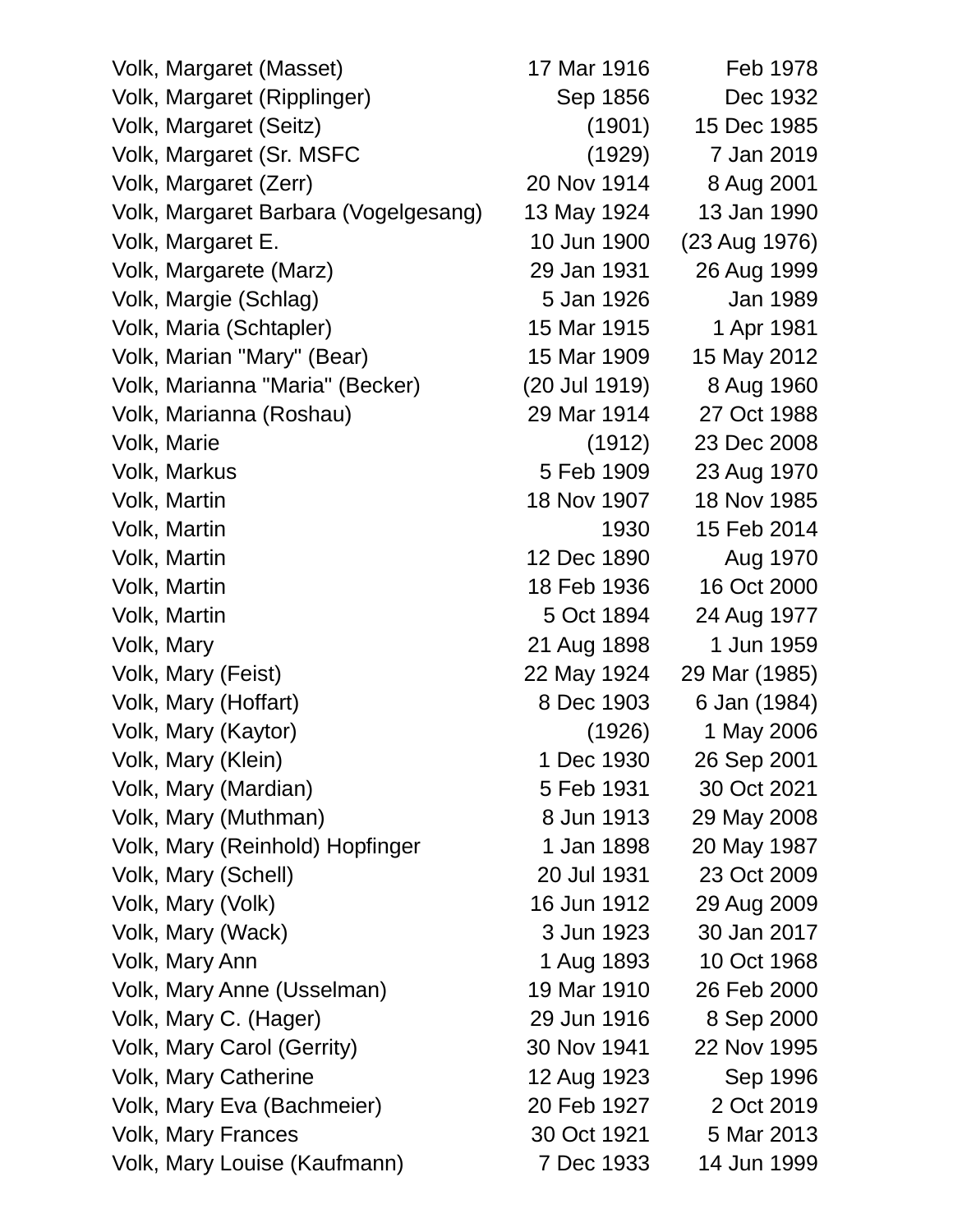| Volk, Mary Sue (Ford)        | 19 Jun 1942 | 5 Dec 2013    |
|------------------------------|-------------|---------------|
| Volk, Mary T. (Kraft)        | 3 Nov 1915  | 9 Jun 2011    |
| Volk, Mathias                | 10 Jun 1916 | Sep 1980      |
| Volk, Matt                   | 31 Aug 1924 | 5 Sep 1992    |
| Volk, Matt                   | 14 Jun 1899 | Apr 1986      |
| Volk, Mattie F.              | 9 Feb 1914  | 14 Jul 2001   |
| Volk, Mavis Theone (Saude)   | 15 Jul 1932 | 4 Sep 2010    |
| Volk, Max                    | 18 Jun 1937 | 27 Jul 2001   |
| Volk, Max                    | 9 Jul 1910  | 7 Oct 1989    |
| Volk, Max                    | (1922)      | 31 Aug 1995   |
| Volk, Max Tim                | 12 Aug 1936 | 7 Mar 2013    |
| Volk, Melchoir "Mel"         | 6 Sep 1938  | 25 Jul 2018   |
| Volk, Mercedes (Kelley)      | 25 Dec 1922 | 4 Jan 2009    |
| Volk, Michael                | 8 May 1871  | (7 Mar 1949)  |
| Volk, Michael "Mike"         | 29 Sep 1912 | 7 Jul 2001    |
| Volk, Michael "Mike" James   | 20 Jul 1938 | 11 Nov 2013   |
| Volk, Michael A.             | 16 Dec 1914 | 24 May (1975) |
| Volk, Michael Gabriel        | 4 Apr 1865  | 5 Jul 1930    |
| Volk, Michael P.             | 14 Jul 1956 | 17 Nov 1988   |
| Volk, Michael S. "Mike"      | 18 Dec 1921 | 10 Sep 2009   |
| <b>Volk, Michael Wilbert</b> | 23 Apr 1945 | 5 May 2017    |
| Volk, Mike                   | 12 Apr 1925 | 8 Dec 2005    |
| Volk, Mike                   | 19 Feb 1928 | 23 Sep 1995   |
| Volk, Mike A.                | 11 Oct 1927 | 29 Jun 1998   |
| Volk, Mike D.                | 8 Mar 1909  | 27 Feb 1999   |
| Volk, Mike G.                | 28 Aug 1910 | 10 Aug 1993   |
| Volk, Mike L.                | 17 Jun 1900 | 15 Nov 1958   |
| Volk, Mike S.                | 16 Apr 1905 | 29 May 1974   |
| Volk, Monika (Söhn)          | 26 Feb 1897 | 26 Feb 1985   |
| <b>Volk, Murray August</b>   | (1910)      | 23 Jun 1957   |
| Volk, Natalia (Wingenbach)   | 19 Oct 1908 | (7 Oct 1977)  |
| Volk, Nicholas               | 1934        | 22 Sep 2009   |
| Volk, Nicholas               | 11 Jan 1922 | 2 Jan 2006    |
| Volk, Nicholas               | 16 Mar 1947 | 18 Aug 2002   |
| Volk, Nicholas "Nick" Joseph | 8 Jul 1924  | 24 Jun (2003) |
| Volk, Nick                   | 14 May 1931 | 1 Apr 2014    |
| Volk, Nick                   | 4 Jan 1893  | (Jan 1984)    |
| <b>Volk, Nick Balzer</b>     | 14 May 1931 | 1 Apr 2014    |
| Volk, Nick P.                | 30 Aug 1914 | May 1982      |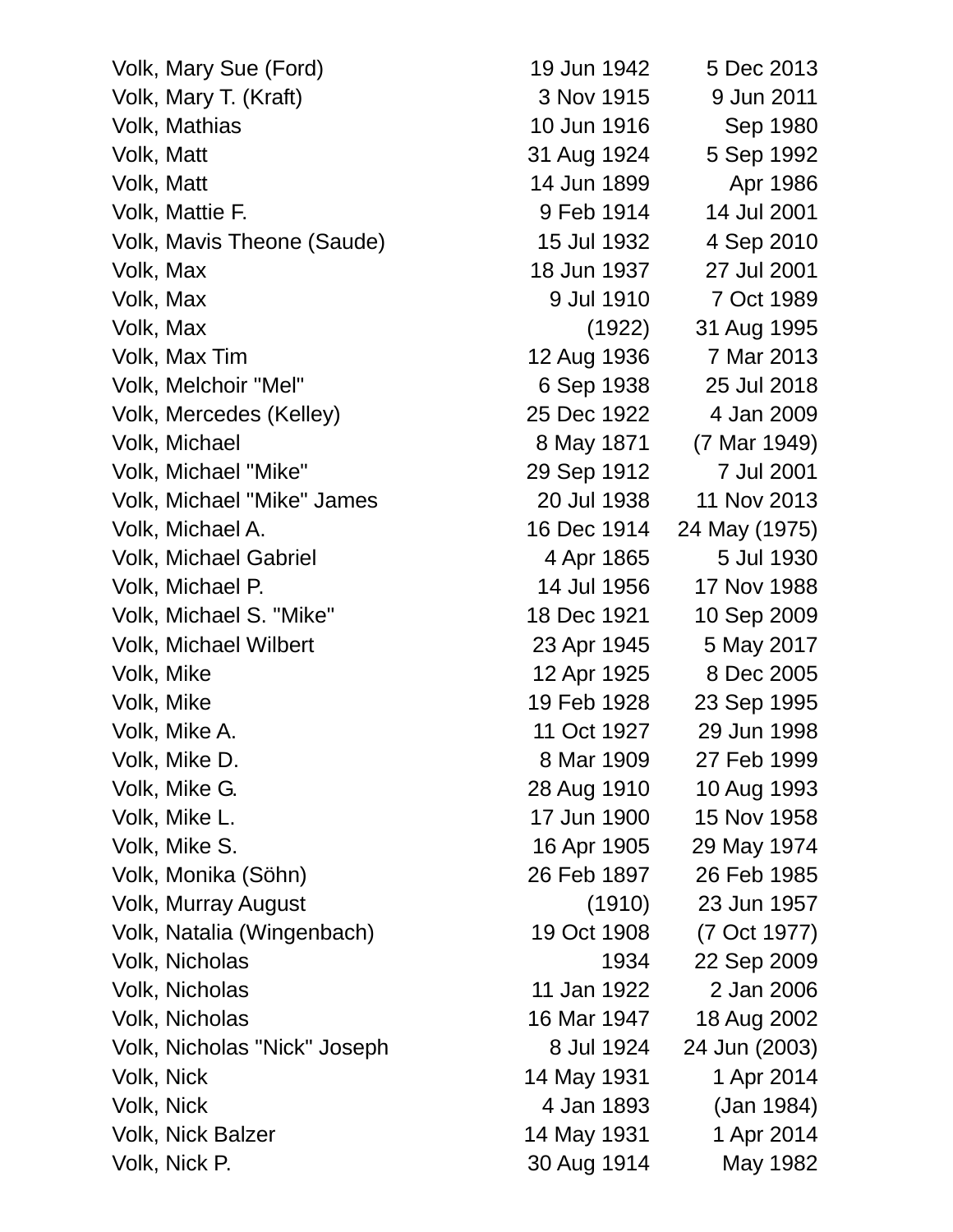Volk, Nickolas (1904) 24 Sep 1988 Volk, Norma Evelyn (Davis) Lampton 8 Jan 1927 15 Apr 2012 Volk, Norma Tina (Aamodt) Elgaen 9 Dec 1918 6 Nov 2004 Volk, Nyla E. 17 Dec 1916 29 Jul 1969 Volk, Ottilia (Lacher) 18 Aug 1885 23 Dec (1977) Volk, Ottilia (Ressler) 9 Dec 1907 16 Jun (1993) Volk, Ottilla 19 Mar 1902 28 Jul 1980 Volk, Patricia "Pat" (Schulze) 17 Mar 1928 29 Mar 2017 Volk, Patricia "Patty" 11 Jan 1958 23 Feb 2017 Volk, Patricia "Patty" A. (Wagar) 26 May 1927 16 Dec 2014 Volk, Patrick Cory 1975 7 Dec 2018 Volk, Paul G. 17 Jun 1931 26 Jul 2008 Volk, Pauline (Eresman) 4 Aug 1929 2 Apr 2009 Volk, Pauline (Mastel) 14 Sep 1895 11 Dec 1982 Volk, Pelagius 23 Dec 1935 18 Sep 2003 Volk, Penelope (Vale) 20 May 1934 23 Sep 2016 Volk, Peter 2 Aug 1915 11 Jan 2003 Volk, Peter 25 May 1895 13 Sep 1979 Volk, Peter 9 Sep 1918 10 Mar 2003 Volk, Peter 1 Jan 1898 13 Oct 1976 Volk, Peter 16 Feb 1854 13 Jan 1929 Volk, Peter 16 Jun 1921 3 Dec 1989 Volk, Peter 26 Feb 1909 7 Jun 1988 Volk, Peter "Pete" 26 Jun 1916 13 Feb 1994 Volk, Peter "Pete" P. 28 Apr 1931 24 Mar 2017 Volk, Peter Albert 23 Mar 1872 10 Feb 1927 Volk, Peter Anthony 3 Jun 1976 14 Mar 1998 Volk, Peter F. 14 Sep 1911 26 Aug 2000 Volk, Peter F. 27 Apr 1909 11 Apr 2010 Volk, Peter G. 5 Aug 1908 May 1974 Volk, Peter J. 11 Oct 1911 Sep 1981 Volk, Peter John 31 Jan 1911 17 Mar 1994 Volk, Peter John 17 Jun 1931 10 Mar 2000 Volk, Peter Mike "Pete" 24 Dec 1933 25 Apr 2012 Volk, Petronilla (Ihli) 6 Dec 1902 20 Oct 1983 Volk, Philip 15 Nov 1934 12 Dec 2017 Volk, Philip 12 Aug 1913 4 Jul 1988 Volk, Philip "Tiny" D. 23 Aug 1919 3 Jul 2003

Volk, Philip M. 18 Oct 1910 1 May 1995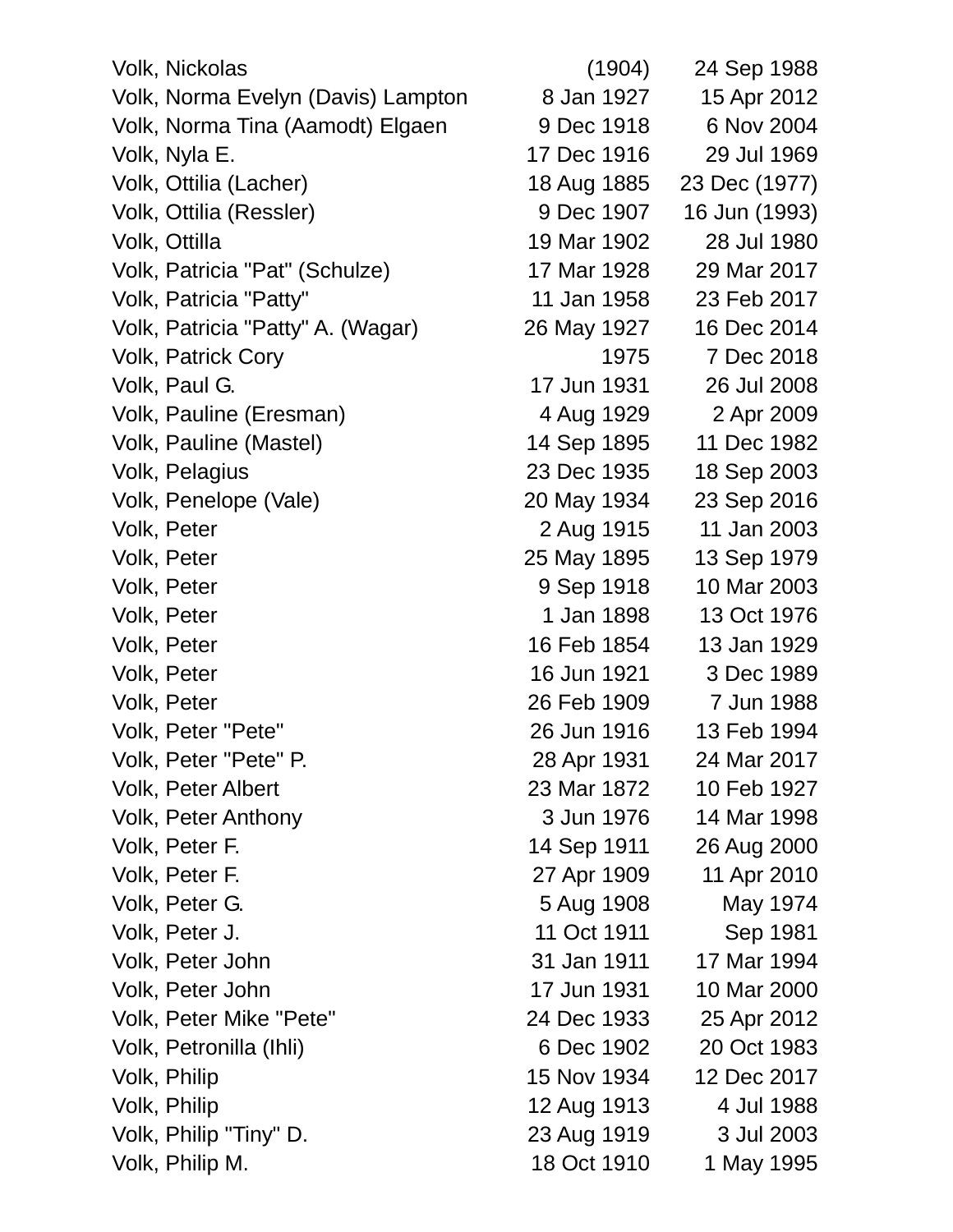| Volk, Phillip                       | (1878)      | 9 Mar 1946    |
|-------------------------------------|-------------|---------------|
| Volk, Phyllis (Weisgerber)          | 22 Dec 1924 | 1 Oct 1995    |
| Volk, Pius                          | 20 Jul 1931 | 26 Feb 2017   |
| Volk, Pius A.                       | 12 Feb 1922 | 23 Jul 1981   |
| Volk, Pius J.                       | 20 May 1902 | 17 May (1985) |
| Volk, Pius N.                       | 13 Jun 1926 | 22 Feb 1988   |
| Volk, Pius P.                       | 8 Jul 1910  | 22 Dec 1986   |
| Volk, Raphael                       | 30 Jun 1932 | 17 Jan 2010   |
| Volk, Raymond                       | 13 Apr 1863 | (27 Apr 1944) |
| Volk, Raymond                       | 5 Feb 1924  | 18 Jan 2008   |
| Volk, Raymond                       | 1 Jan 1897  | 22 Apr 1978   |
| Volk, Raymond "Ray" John            | 6 Mar 1927  | 19 Jun 2020   |
| Volk, Raymond Anthony               | 23 Jan 1941 | Aug 2001      |
| Volk, Raymond L.                    | 30 May 1911 | 22 Jan 1995   |
| <b>Volk, Raymond Richard</b>        | 4 Jun 1933  | 26 Nov 1987   |
| Volk, Raymond S.                    | 28 Apr 1916 | 26 Feb 1996   |
| Volk, Remauldus                     | 20 Mar 1857 | 1 Feb 1895    |
| <b>Volk, Richard Allen</b>          | 20 Jan 1967 | 27 Mar (1983) |
| Volk, Richard D.                    | 4 Jul 1928  | 7 Jan 2019    |
| <b>Volk, Richard Martin</b>         | (1927)      | 31 Dec (2006) |
| Volk, Richard R.                    | 13 Jan 1940 | 26 Feb 2020   |
| <b>Volk, Riley Mark</b>             | 19 Oct 1996 | 20 Oct 2013   |
| Volk, Robert                        | 10 May 1960 | 25 Oct 2019   |
| Volk, Robert                        | 23 Oct 1968 | 9 Aug 2013    |
| Volk, Robert "Bob" John             | (not given) | 22 Aug 2011   |
| Volk, Robert A. "Bob"               | 2 Jul 1926  | 1 May 2011    |
| Volk, Robert Louis "Bob"            | 1 Mar 1932  | 24 Dec 2018   |
| Volk, Roberta "Bobbi" (Baumgartner) | 24 Mar 1936 | 30 Jun 2021   |
| Volk, Robie                         | 16 Sep 1970 | 21 Oct 2020   |
| Volk, Rochus                        | 16 Jul 1926 | 24 Apr 2009   |
| Volk, Rodney                        | 17 Oct 1949 | 20 Jul 2001   |
| Volk, Rofina (Bachmeier)            | 26 Jan 1909 | 20 Jun 1992   |
| Volk, Roger Alan                    | 30 Jun 1954 | 12 Feb 1992   |
| <b>Volk, Romaltus</b>               | 31 Dec 1903 | 19 Jun 1972   |
| Volk, Ronald                        | 20 Apr 1955 | 31 May 2000   |
| <b>Volk, Ronald Casmer</b>          | 27 Oct 1946 | 2 Sep 2016    |
| Volk, Rose                          | 2 Jul 1917  | Apr 1984      |
| Volk, Rose (Wingerter)              | 17 Jul 1912 | 7 Jan (1986)  |
| Volk, Rose Elizabeth                | 20 Jan 1920 | 22 Dec 2012   |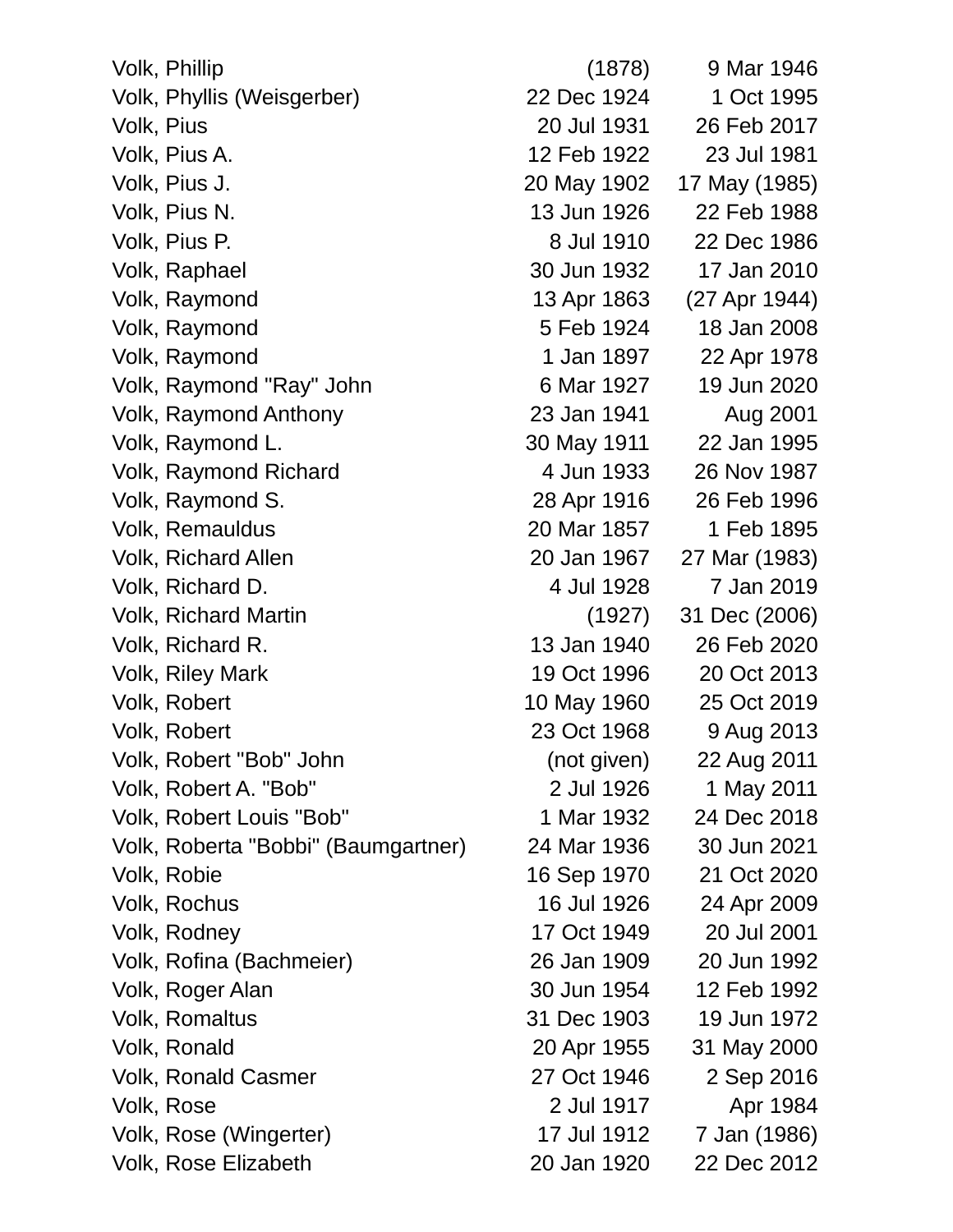| Volk, Rose Marie (Hammel)            | (21 Aug 1905) | (2) Dec 1997    |
|--------------------------------------|---------------|-----------------|
| Volk, Rose Mary (Ebach)              | 30 Oct 1943   | 7 Oct 2016      |
| Volk, Roy                            | 8 Jan 1918    | 3 Feb 1992      |
| Volk, Roy C. "Junior"                | 14 Oct 1966   | 30 Apr 2012     |
| Volk, Sandra (Opp)                   | 20 Jun 1946   | 5 Mar 2021      |
| Volk, Sara Jane (Gilbraith)          | 20 Nov 1956   | 25 Sep 2020     |
| Volk, Scholastica Grad (Eisenzimmer) | 10 Apr 1905   | 18 Oct 1993     |
| Volk, Sebastian                      | 1852          | 21 Nov 1931     |
| Volk, Sebastian                      | 9 Oct 1895    | 4 Jun 1984      |
| Volk, Sebastian                      | 19 Apr 1911   | 22 Aug 1998     |
| Volk, Sebastion "Joe"                | 27 Sep 1932   | 31 Mar 1990     |
| Volk, Selma (Gutenberg)              | 1 Oct 1909    | 17 Feb 1979     |
| Volk, Selma (Herzog)                 | (1891)        | 5 Jul 1974      |
| Volk, Sharon J. (Dahl)               | 25 Jun 1938   | 22 Mar 2001     |
| Volk, Stachius G.                    | 17 Dec 1914   | 31 Jan 1986     |
| Volk, Stanley                        | 20 Nov 1912   | Dec 1992        |
| Volk, Stefan                         | 22 Apr 1875   | $(30$ Jan 1947) |
| Volk, Stella (Ehli)                  | 29 Sep 1914   | 28 Feb 1983     |
| Volk, Stephan "Steve" A.             | 29 Nov 1937   | 15 Sep 2016     |
| Volk, Stephen                        | 2 Sep 1876    | 5 Jul 1959      |
| Volk, Steve                          | 22 Jul 1886   | 1 Jan 1959      |
| Volk, Steve                          | 13 Dec 1913   | 2 Jul 1984      |
| Volk, Steve                          | 26 Dec 1913   | 18 Sep 1966     |
| Volk, Steve A.                       | 26 Jul 1905   | 20 Jun 1996     |
| Volk, Steve V.                       | (1915)        | 9 Mar 2007      |
| Volk, Suzy                           | 17 Jun 1924   | 13 Dec 2014     |
| Volk, Teresa R. (Roehrich)           | 11 Jun 1950   | 8 Jan 2010      |
| Volk, Terry Lee                      | 12 Nov 1942   | 13 Jul 2008     |
| Volk, Theodore                       | 20 May 1913   | 7 Dec 1967      |
| Volk, Theodore                       | 3 Nov 1991    | 3 Nov 1991      |
| Volk, Theresa                        | 1 Apr 1929    | 15 Dec 2012     |
| Volk, Therese (Matery)               | 5 Dec 1926    | 27 Jul 1989     |
| Volk, Theresia (Neumann)             | 4 Aug 1919    | 12 Nov 1997     |
| Volk, Theresie (Söhn)                | (19 Jan 1901) | 16 Jul 1956     |
| Volk, Thomas                         | (1908)        | 17 May 1986     |
| Volk, Thomas "Tom" Jack              | 1 Jul 1941    | 15 Apr 2015     |
| Volk, Thomas A.                      | 5 Jan 1950    | 11 Aug 2008     |
| <b>Volk, Thomas Duaine</b>           | (1935)        | $(12$ Jun 2003) |
| <b>Volk, Thomas Henry</b>            | 22 Dec 1933   | 13 Mar 1999     |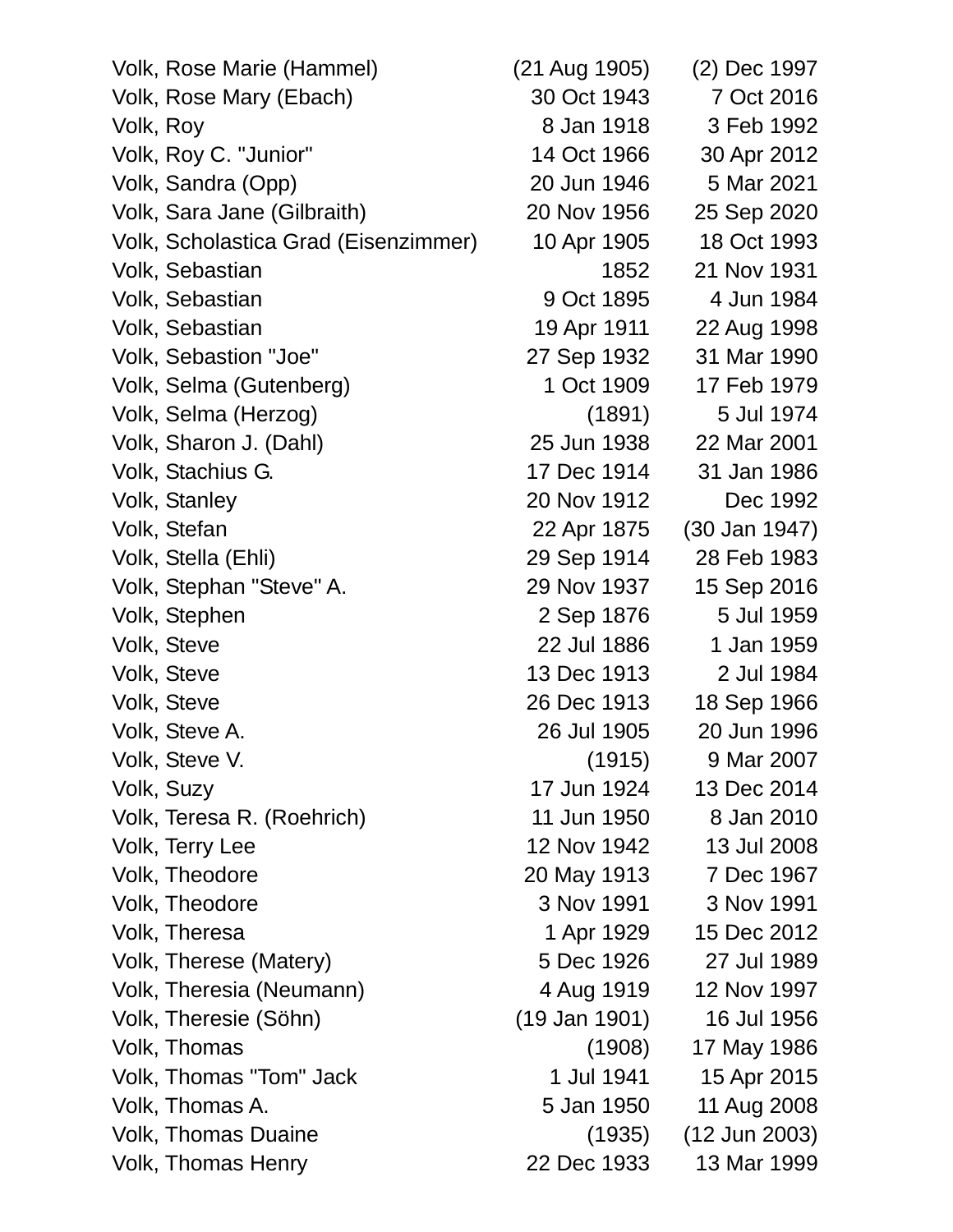Volk, Thomas R. 2 May 1936 11 Sep 1983 Volk, Thomas S. 13 Apr 1911 30 Nov 1982 Volk, Timothy "Tim" Duane 7 Nov 1959 3 Sep 2014 Volk, Timothy "Tim" Michael 29 Nov 1933 23 Jan 2012 Volk, Tom 21 Dec 1895 (1978) Volk, Valentine 1 Oct 1915 29 Jul 1993 Volk, Valentine 14 May 1895 (21 Dec 1962) Volk, Valentine "Val" 1 May 1925 9 Mar 2021 Volk, Valentine (Linkor) 7 Oct 1926 26 Feb 2012 Volk, Valentine J. 13 Sep 1912 17 Feb 2002 Volk, Valentine Philip 27 Nov 2011 Volk, Verna Gladys (Peterson) 25 Mar 1929 18 Nov 2018 Volk, Veronica 18 Mar 1901 27 Sep 2000 Volk, Veronica (Adam) 20 Apr 1917 5 Jun 1987 Volk, Veronica (Ternes) 27 Mar 1887 10 Sep 1961 Volk, Veronika (Bossert) 25 Sep 1885 3 Oct 1929 Volk, Victor 22 Mar 1940 24 Jul 2010 Volk, Victoria Lorraine 1929 8 Dec 2018 Volk, Victoria Lynn (Rime) (1958) 19 Jun 2015 Volk, Vincent Albert 14 Jun 1904 21 Nov 1990 Volk, Virginia (Guenechea) 3 Jul 1935 7 Jun 2008 Volk, Virginia M. (Elsperger) 24 Dec 1930 24 Sep 2018 Volk, Vivian Frances (Wheeler) 10 Jan 1934 12 Sep 2004 Volk, Wade Melchior 15 Nov 1989 17 Aug 1993 Volk, Walter 23 Apr 1898 21 Dec 1965 Volk, Walter L. 26 Mar 1925 5 Jul 1994 Volk, Warner E, 24 Mar 1927 4 Mar 2006 Volk, Wayne J. 26 Mar 1938 1 Jan 1991 Volk, Wendelin 25 Sep 1913 30 Oct 1997 Volk, Wendelin 26 Nov 1911 10 Sep 2002 Volk, Wendelin 25 Mar 1891 13 Apr 1980 Volk, Wendelin J. (1921) 24 Oct 1944 Volk, Wendell (1924) 20 Jul 1996 Volk, Wendolin 26 Jun 1921 10 Apr 1980 Volk, Wilfred 20 Oct 1933 16 Sep 2017 Volk, William 19 Sep 1931 23 Mar 2007 Volk, William 26 Nov 1902 21 Jul 1996 Volk, William A. (1934) 17 Aug 1994 Volk, William G. "Bill 10 Jan 1919 (14 Jan 1990)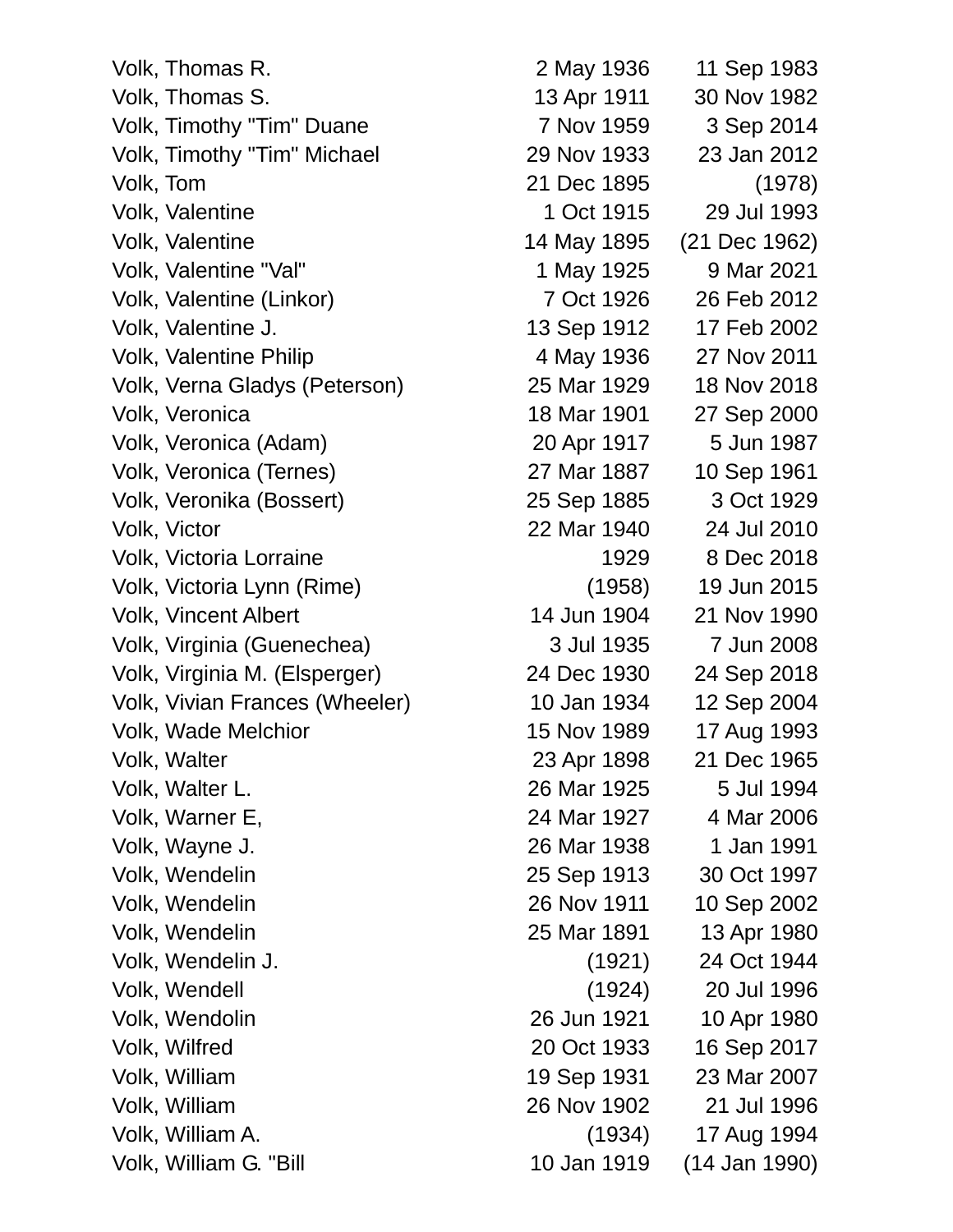| Volk, William R.                         | 12 Aug 1928 | <b>Nov 1988</b> |
|------------------------------------------|-------------|-----------------|
| Volk, Zacheus                            | 30 Jan 1913 | 28 Jan 2001     |
| Volke, Herbert "Herb" Reinhold           | 17 Mar 1933 | 1 Sep 2020      |
| Volke, Toni Marie (Kautzman)             | 2 Dec 1966  | 1 Jun 1997      |
| <b>Volkel, Charles Fred</b>              | 12 Mar 1929 | 19 Apr 1996     |
| Volkenant, Charity Ann (Heidinger)       | 4 Jan 1929  | 20 Jun 1991     |
| <b>Volker, Arly</b>                      | 24 Nov 1929 | 18 Sep 2000     |
| Volker, Donna Jean Baker                 | 6 Oct 1935  | (2001)          |
| Volker, Dorothy (Oscarson)               | 30 Mar 1925 | 21 Sep 2004     |
| Volker, Elsie (Heuchert)                 | 16 Nov 1911 | 22 Nov 1999     |
| Volker, Elvin Carl L.                    | 14 Apr 1916 | 21 Oct 1988     |
| Volker, Geraldine Mae (Robillard)        | 19 Sep 1942 | 9 Feb 2019      |
| Volker, Gerda                            | 6 Sep 1918  | 6 Sep 1992      |
| Volker, Harold                           | 21 Apr 1920 | (1982)          |
| Volker, Howard Roy "Bud"                 | 9 Aug 1918  | 23 Jun 1998     |
| Volker, Ida (Harth)                      | 3 Jan 1939  | (2006)          |
| Volker, Ina Zoe (Pruett)                 | 1 Oct 1907  | 18 Sep 2000     |
| Volker, James Dean                       | 10 Jun 1958 | Apr 2003        |
| Volker, Jean Loretta (Schiller) Lowinske | 25 Mar 1939 | 18 Oct 2016     |
| Volker, Lucas John                       | 10 Jul 1976 | 9 Sep 2012      |
| <b>Volker, Mark Stewart</b>              | 3 Jun 1957  | 16 Mar 2002     |
| Volker, Mildred "Mickey" CK              | 15 Feb 1915 | 5 May 2016      |
| Volker, Olive J. (Schipper)              | 3 Dec 1924  | 30 Aug 2008     |
| Volker, Orville E.                       | 10 Sep 1927 | 3 Sep 1992      |
| Volker, Shirley Ann                      | 4 Jul 1937  | 17 Aug 2014     |
| <b>Volker, Warren Kenneth</b>            | 31 Oct 1942 | 29 Jan 2018     |
| Volker, William "George"                 | 26 Mar 1932 | 14 Sep 2017     |
| Volker, William F.                       | 16 Sep 1916 | 29 Apr 1996     |
| Volkerding, Flo L. (Haaland)             | (1931)      | 15 Nov 1996     |
| Volkerding, Violet (Mikkelson)           | 18 Sep 1915 | 10 Feb 2009     |
| Volkers, Eleanora G. (Goehring)          | 19 Aug 1947 | 24 Feb 2008     |
| Volkers, Henrietta "Hennie" Marie        | 7 Dec 1917  | 25 Mar 2016     |
| Volkers, Loretta Mae (Mager)             | 19 May 1943 | 5 Feb 2019      |
| <b>Volkers, Robert M</b>                 | (1954)      | 7 Mar 2003      |
| Volkert, Egbert W. "Ed"                  | 17 Jul 1946 | Mar 1996        |
| <b>Volkert, Larry Wayne</b>              | 14 May 1937 | 12 Mar 1998     |
| Volkman, Arnold W.                       | 2 Jun 1916  | 15 Jun 1993     |
| Volkman, Clarence Harold                 | 13 May 1930 | 1 Sep 2014      |
| Volkman, Dean Eugene                     | 9 May 1920  | Dec 2000        |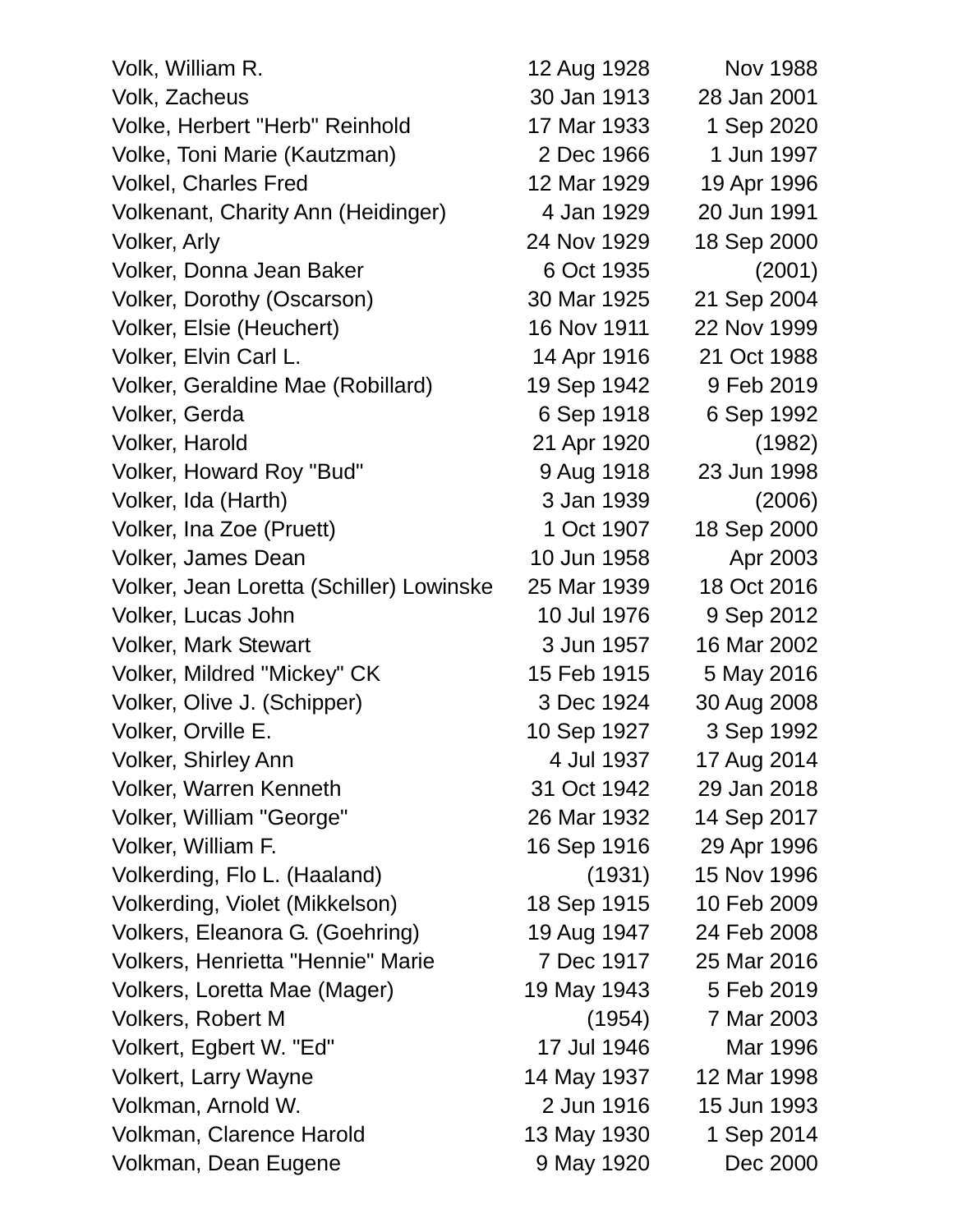Volkman, Dorothy (Propp) 24 Dec 1922 2 Apr 1994 Volkman, Evelyn R. (Roe) 7 Oct 1921 22 Aug 1993 Volkman, Gerald 3 Aug 1941 4 Apr 2019 Volkman, Isabel Ruth (Steinborn) 23 Jul 1925 16 Feb (1998) Volkman, Maurice Percy 11 Jul 1922 20 Dec 2016 Volkman, Robert Otto Paul 18 Dec 1927 3 Jan 2011 Volkman, Roy D. 25 Jul 1916 8 Jul 2014 Volkmann, Edgar 12 Oct 1916 25 Aug 1999 Volkmann, Frederick (1931) 22 Dec 1996 Volkmer, Clementine (Reisenauer) (1922) Dec 1982 Volkonsky, Helen (1924) 18 Oct 2000 Voll, Beata (Schulz) 6 Apr 1887 Dec 1979 Voll, Blakely "Blake" Leo 25 Apr 1960 23 Jun 2018 Voll, Clyde W. 22 Nov 1920 6 Dec 2003 Voll, Edward 19 Nov 1900 5 Dec 1988 Voll, Elsie (Kamnitz) 1912 23 Sep 2005 Voll, Ferdinand 23 Oct 1911 11 Jan 1989 Voll, Frieda (Luithle) 8 Oct 1924 9 May 2012 Voll, Friedrich (not given) 10 Mar (1921) Voll, H. A. 6 May 1904 Aug 1988 Voll, Irene (Swanson) 6 Nov 1906 18 Sep 2004 Voll, Isabel Ruth (Baer) 30 Jul 1919 30 Aug 1998 Voll, Jacob 18 Nov 1896 (1971) Voll, John 21 Aug 1935 15 Nov 1992 Voll, Leo 4 Jul 1913 30 Jan 2017 Voll, Loren Emanuel 8 Aug 1929 10 Jul 2021 Voll, Magdalena (Kurtz) Fischer 20 Nov 1897 Oct 1989 Voll, Magdelena (Bender) 27 Jan 1878 (1959) Voll, Regina (Haar) 24 Feb 1904 3 Apr 1987 Voll, Rose 1854 (17 Feb) 1930 Voll, Sarah 8 Jan 1898 25 Dec 1966 Voll, Shanna Gerridean (1972) 17 Aug 2000 Voll, Sherry Lee 15 Apr (1950) 1 Feb 1995 Voll, Theodore Jacob 24 Apr 1880 2 Jul 1957 Voll, William 1852 (9 Feb) 1933 Vollan, Albert 21 Mar 1894 Nov 1982 Vollan, Albert L. (not given) 5 May 1995 Vollan, Dana LaRue (Sundquist) 30 Aug 1963 8 Oct 2014 Vollan, David Burnell 28 May 1941 3 Nov 2013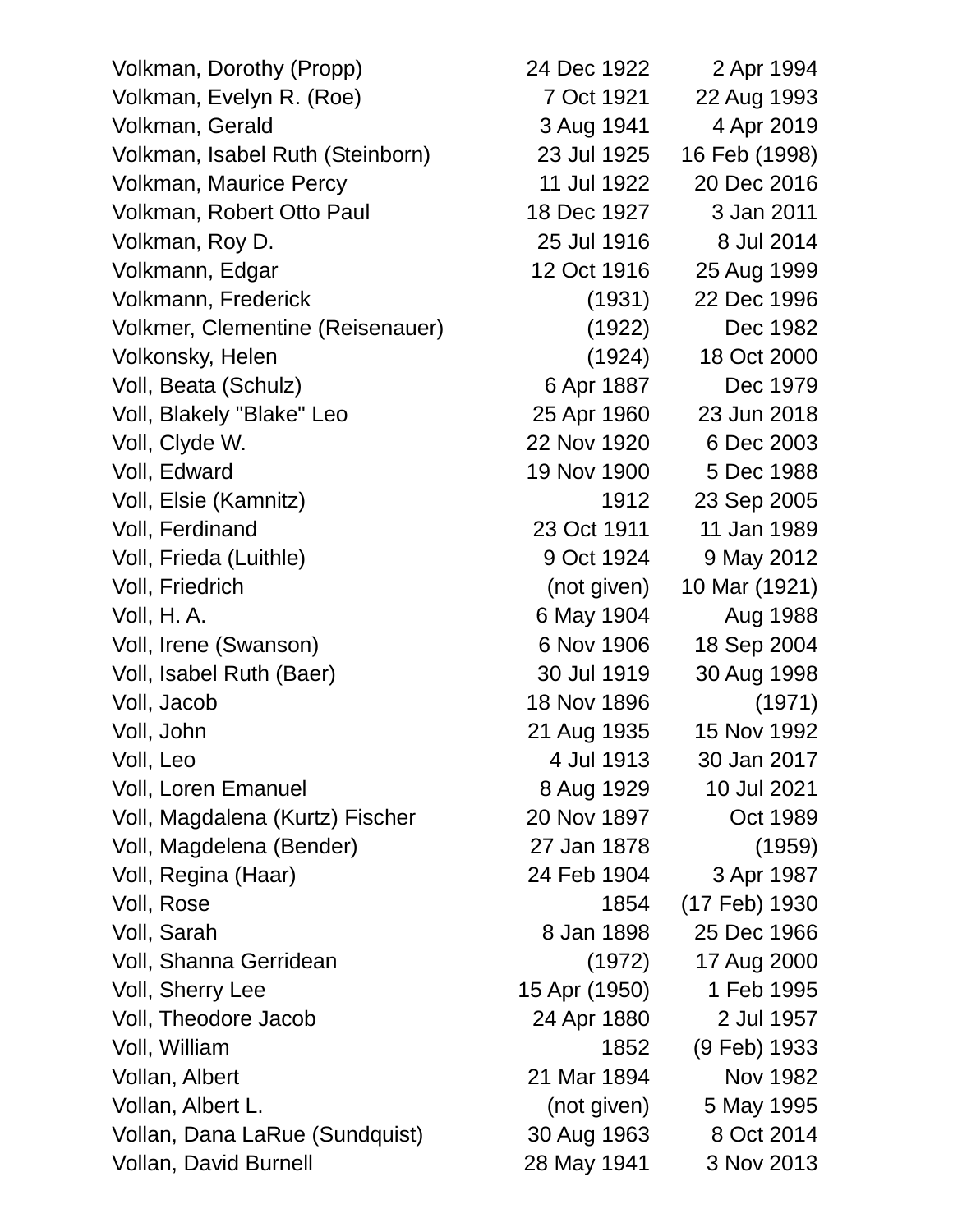Vollan, Eugene W. "Gene" 23 Sep 1925 3 Sep 1998 Vollan, James Lee 6 Sep 1925 6 Jun 2010 Vollan, John 22 Dec 1888 Feb 1978 Vollan, John A. 8 Mar 1923 (20 Jun 1973) Vollan, Lorraine (Fricke) 27 Aug 1931 28 Sep 2014 Vollan, Louise V. (Erickson) 24 Jun 1898 23 Aug 1986 Vollan, Patricia "Patty" MS 15 Aug 1941 9 Mar 2019 Vollan, Phyllis (Mitzel) 27 Dec 1926 7 May 2019 Volland, Kenneth M. (1923) Mar 1998 Volland, Rita J. (Gerstenberger) (1924) Oct 1997 Vollans, Terry Dale 14 Dec 1953 10 Jan 2009 Vollbrecht, Anna (1908) 16 Jan 1986 Vollbrecht, Clara (Brossard) 15 Nov 1905 10 Oct 1993 Vollbrecht, Ellen J. (Donahue) 30 Aug 1915 14 Jan 2001 Vollbrecht, Fay (1907) 8 Apr 2000 Vollbrecht, Imogene F. (1921) 28 Aug 2001 Vollbrecht, Richard (1902) (11) Jan 1959 Vollen, Raymond 28 Jul 1915 24 Jul 1996 Voller, Adeline R. (Aman) 31 Jan 1912 19 Dec 2000 Voller, Andrew 15 Feb 1901 18 Mar 1990 Voller, Andrew "Andy" 10 Feb 1936 4 Dec 2014 Voller, Anton **3 Nov 1895** 8 Jun 1947 Voller, Anton 22 Jan 1902 Sep 1986 Voller, Anton "Tony" 20 Jan 1920 4 Mar 2018 Voller, Anton J. "Tony" 31 Jul 1905 29 Oct 1986 Voller, Arthur "Artie" 3 Dec 1923 8 Aug 1995 Voller, Barbara R. (Weber) 27 Mar 1931 1 Jul 2000 Voller, Bennie 15 Jun 1911 9 Nov 2001 Voller, Bonnie (Hein) 22 May 1959 18 Dec 2020 Voller, Cecilia (Ibach) 17 May 1936 2 Jan 2002 Voller, Daniel 13 Nov 1943 27 Jul 2002 Voller, Edith (Wagner) 4 Sep 1929 16 Dec 2009 Voller, Elsie M. (Borth) Fix 10 May 1920 6 Aug 2005 Voller, Esther (Linden) 23 May 1902 24 Mar 1992 Voller, George 30 Dec 1949 16 Nov 2013 Voller, Harold Andrew 31 Oct 1924 23 Jul 2009 Voller, Harry 23 May 1926 1 Dec 2006 Voller, Herbert Richard 8 Jul 1926 11 Aug 2012

Vollan, Elsie (Anderson) 16 Dec 1904 12 Nov 1989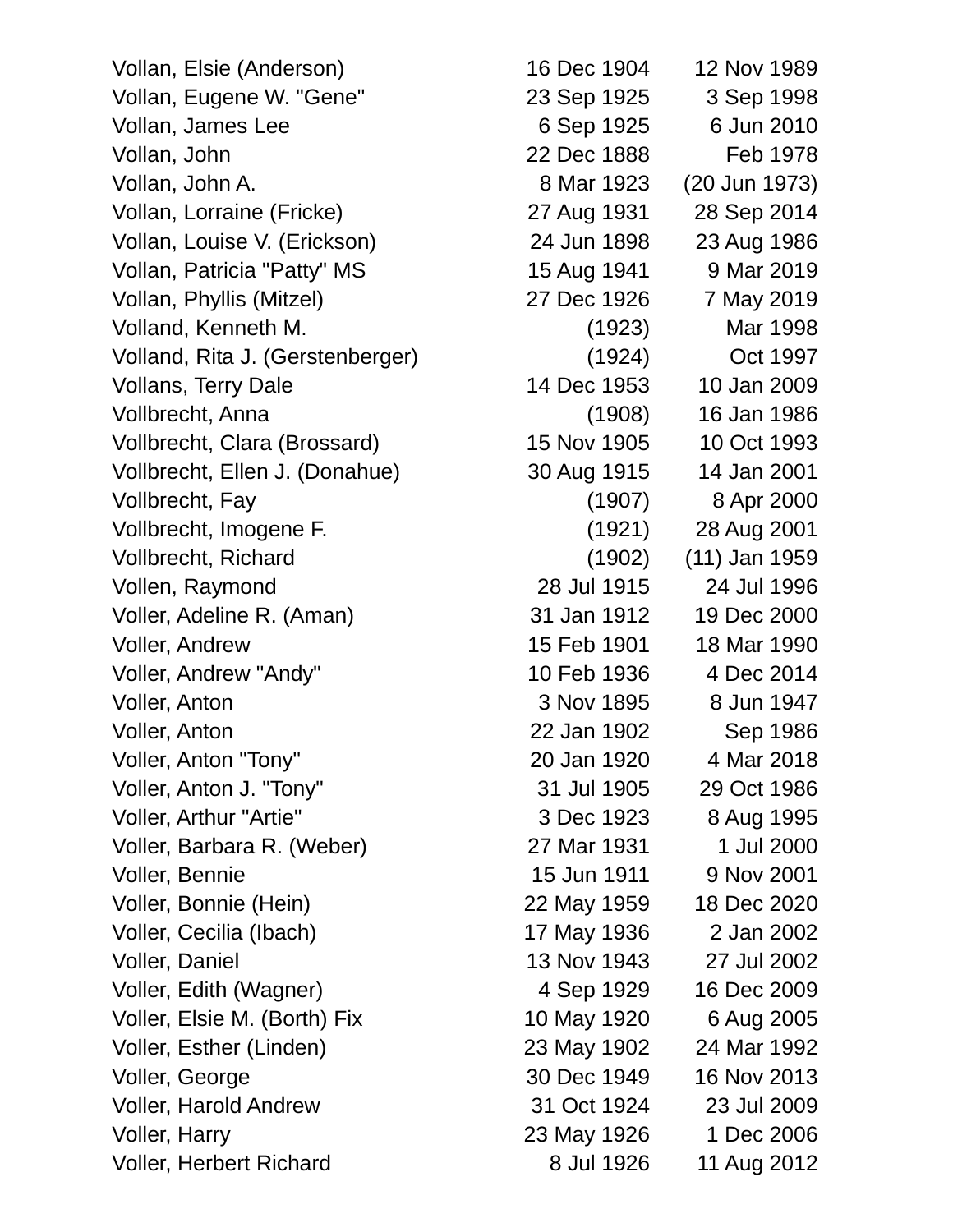| Voller, Joe                          | 29 Jan 1902 | 1 May 2000    |
|--------------------------------------|-------------|---------------|
| Voller, John                         | 16 May 1907 | 13 Jun 1993   |
| Voller, John Thomas                  | 1 Jul 1925  | 9 Jan 2007    |
| Voller, Joseph "Joe"                 | 9 Feb 1931  | 22 Sep 1997   |
| Voller, Joseph P.                    | 3 Aug 1890  | 20 Apr 1978   |
| Voller, Kelvin John                  | 10 Jun 1951 | 3 May 1991    |
| Voller, Leo John                     | 29 Nov 1931 | 16 Oct 1998   |
| <b>Voller, Lloyd George</b>          | 21 Jan 1933 | 30 Mar 2020   |
| Voller, Magdalena "Lena" (Biegler)   | 15 Sep 1895 | 11 Feb 1970   |
| Voller, Margareta                    | 15 Aug 1862 | (9 Apr 1939)  |
| Voller, Maria                        | 20 Jan 1922 | 17 Oct 1993   |
| Völler, Maria (Tomas)                | 20 Nov 1922 | 27 Oct 1993   |
| Voller, Mary (Volk)                  | 30 Sep 1899 | 6 Feb 1990    |
| Voller, Michael L.                   | 23 Apr 1923 | 17 Mar 2002   |
| Voller, Nicholas A. "Nick"           | 28 Oct 1977 | 17 May 2013   |
| Voller, Nickolas Dominic "Nick"      | 20 Jul 1926 | 4 Oct 1999    |
| Voller, Ottilla (Reis)               | 6 Jan 1896  | 27 Apr (1967) |
| Voller, Raymond S.                   | 9 Mar 1933  | 29 May 2005   |
| Voller, Rosa Mary (Wetzstein) Samuel | 10 Sep 1912 | 22 May 1990   |
| Voller, Rosemary (Schall)            | 25 Oct 1928 | 26 Jun 2015   |
| Voller, Rosina (Heidrich)            | 6 Jan 1931  | 20 Aug 1997   |
| Voller, Sebastian                    | 1 Oct 1895  | 15 Aug 1967   |
| Voller, Stephan Joseph               | 29 Dec 1935 | 21 Aug 2011   |
| Voller, Sylvester                    | 6 Jun 1916  | 6 Aug 1982    |
| Voller, Virginia M. (Haux)           | 15 Jul 1928 | 13 Jun 1993   |
| Voller, Walburga (Lacher)            | 16 Jun 1912 | 7 Jul 2003    |
| Vollett, Donna (Krueger)             | 23 Apr 1949 | Jan 1977      |
| Vollhardt, Marcella M. (Roder)       | 7 Jan 1928  | 6 Apr 2017    |
| Vollhoffer, Edith Frances (Young)    | (1934)      | Aug 1996      |
| Vollhoffer, Katherine "Kay" (Sauer)  | (1911)      | 22 Mar 1998   |
| <b>Vollhoffer, Michael James</b>     | (1963)      | 5 Mar 2002    |
| Vollin, Sidney J.                    | 29 Apr 1895 | (26 Jul 1973) |
| Vollink, Winnie (Pollema)            | 20 Jan 1913 | 24 Oct 1995   |
| Vollman, Allyson Kate                | 29 Oct 2007 | 3 Sep 2008    |
| Vollman, Alois John                  | (1913)      | 10 Mar 2000   |
| Vollman, Andrew "Andy"               | 4 Oct 1925  | 18 Jul 2000   |
| Vollman, August John                 | 10 Aug 1921 | 9 Feb 2013    |
| Vollman, Betty (Sadler)              | 26 Nov 1937 | 23 Dec 2006   |
| Vollman, Dora Magdalene Thomas       | 23 May 1907 | 9 Oct 1981    |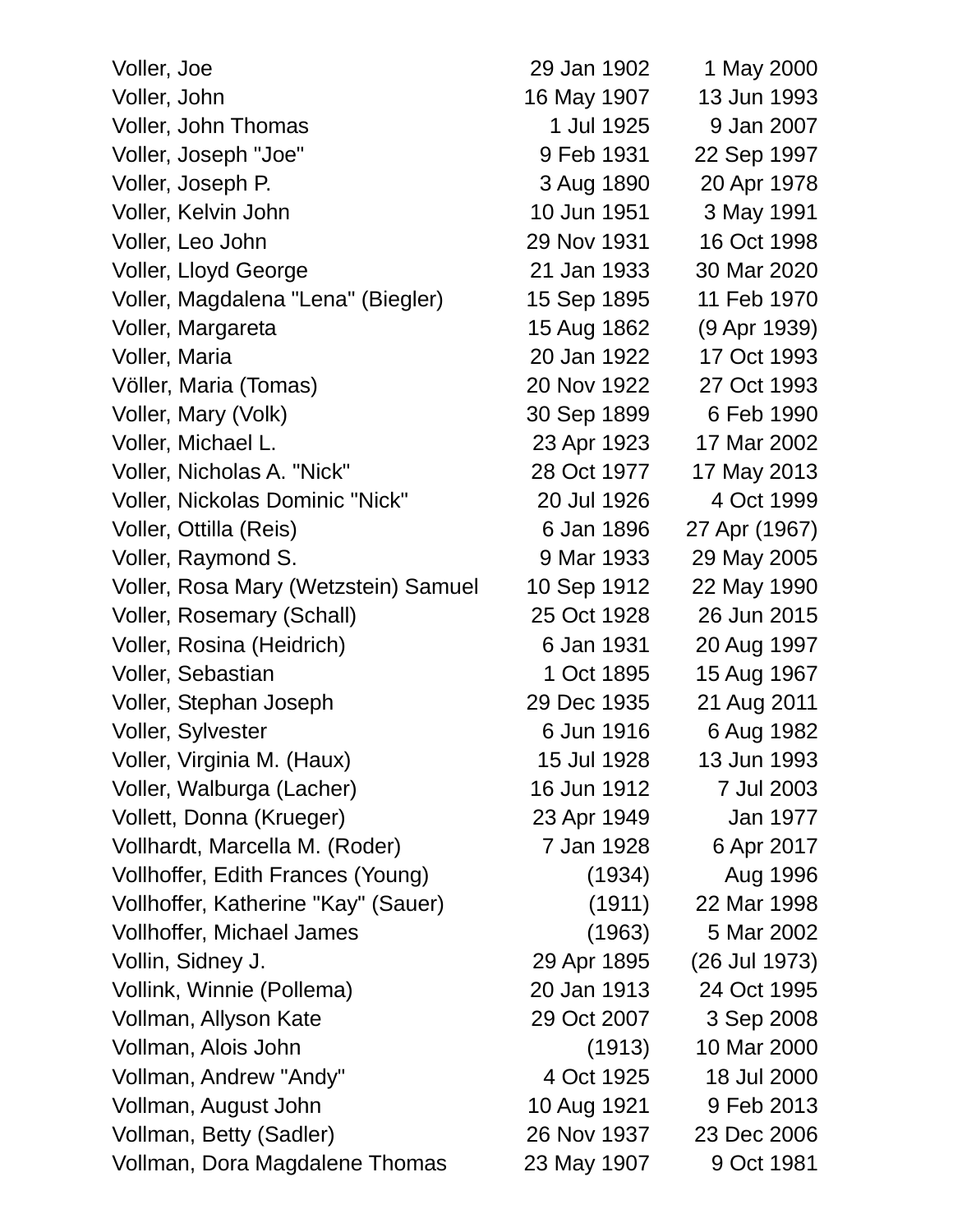Vollman, Frank Joseph 31 Aug 1923 4 May 2012 Vollman, Gordon Wayne (1956) 31 Aug 1996 Vollman, Grace "Betty" ES 26 Nov 1937 23 Dec 2006 Vollman, Irene Evelyn (Kuntz) 2 May 1928 16 Jul 2020 Vollman, Joshua "Josh" John 7 Jun 1988 5 Dec 2021 Vollman, Mark Jul 1952 15 Mar (2009) Vollman, Mary (Stach) Steinkey 4 Sep 1923 28 Jul 1997 Vollman, Michael Phillip 25 Mar 1924 19 Dec 1987 Vollman, Pauline Josephine (Deibert) 11 Mar 1922 27 May 2000 Vollman, Wendelin 16 Oct 1933 9 Dec 2013 Vollmann, Clement John (1926) 25 Jan 1999 Vollmann, Emma (Frank) Hanna (1920) 24 Jan 2012 Vollmann, Helen (Reinboldt) 21 Mar 1930 28 May 2017 Vollmar, Karen 27 Mar 1967 16 Jun 2007 Vollmar, Lugene E. 18 Apr 1940 19 Aug 2000 Vollmer, Adam 1893 (Dec 1952) Vollmer, Adele (Esslinger) 4 Sep 1908 15 Mar 2002 Vollmer, Albert 17 May 1911 2 Oct 1990 Vollmer, Alice "Marrilla" (Winmill) 11 Sep 1910 6 Sep 1986 Vollmer, Alvin John 31 Mar 1928 18 Jul 1993 Vollmer, Alyssa Christine 28 Aug 1996 23 Feb 2013 Vollmer, Anna "Annie" Rosina (Stroh) 8 Aug 1912 15 Mar 2003 Vollmer, Anna H. (Werth) 18 Dec 1925 17 Dec 2016 Vollmer, Arthur "Art" 14 Aug 1918 4 Mar 1997 Vollmer, Artur 2 May 1925 8 Feb 2018 Vollmer, Barney J. (1907) (7 Sep 1971) Vollmer, Barry L. 6 Mar 1956 3 Jun 2003 Vollmer, Caleb James 4 Jun 1999 23 Feb 2013 Vollmer, Cerina Renee (1980) 28 May 2001 Vollmer, Charles Felton 16 Jul 1896 12 Jul (1989) Vollmer, Christian 12 Oct 1897 8 Dec 1955 Vollmer, Christine (Giese) 10 May 1898 Dec 1977 Vollmer, Clara Emma (Magstadt) 8 Mar 1928 18 Nov 2005 Vollmer, Clarence 9 Apr 1903 9 Feb (1978) Vollmer, Conrad 7 Aug 1853 29 Sep 1908 Vollmer, David Paul 18 Apr 1962 1 Jun 2008 Vollmer, David William 1958 19 Jun 1941 18 Jul 2018 Vollmer, Diane Marie (Even) 21 Aug 1950 28 May 2021 Vollmer, Dolly 20 Dec 1946 11 Apr 2014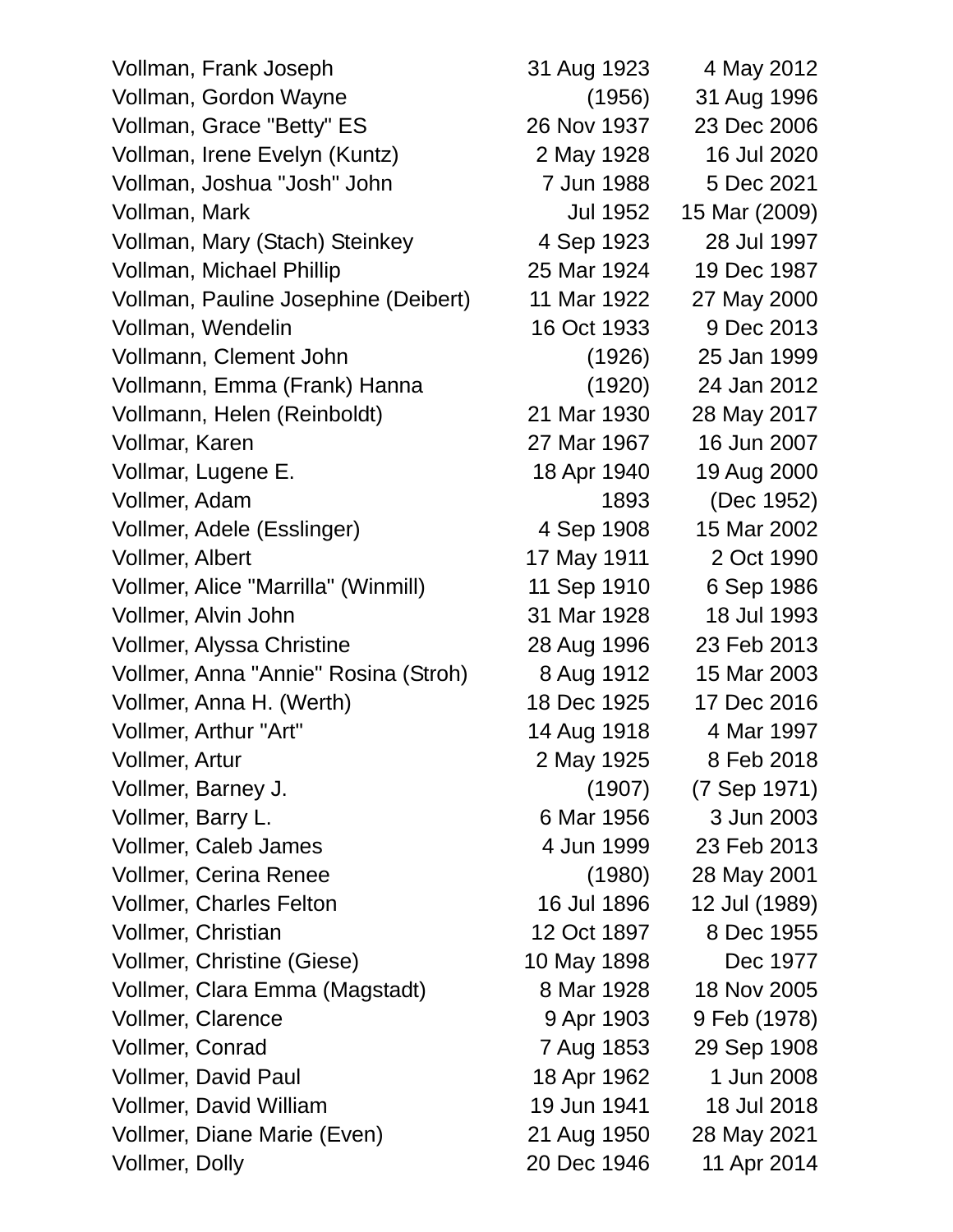Vollmer, Duane Ferdinand 29 Mar 1935 23 Mar 2016 Vollmer, Elmer 30 Nov 190319 Dec (not given) Vollmer, Elnora 29 Dec 1939 14 Sep 1997 Vollmer, Elsie E. (Vial) 22 Nov 1908 Aug 1982 Vollmer, Emma 28 Mar 1899 14 May 1973 Vollmer, Eugene Lloyd 11 Oct 1936 4 Nov 2007 Vollmer, F. Richard 5 Apr 1916 23 May 2000 Vollmer, Fred 23 May 1920 9 Mar 2015 Vollmer, Friedericka (Schilling) 14 Sep 188427 Mar (not given) Vollmer, Gary George 7 Jun 1946 4 Mar 2016 Vollmer, Gayleen Joyce(Svaren) 21 Apr 1933 25 Jun 2014 Vollmer, George 1 Sep 1876 6 Jul 1954 Vollmer, George Adolf 15 Apr 1924 23 Mar 1987 Vollmer, Gerald "Jerry" A. 18 Oct 1948 14 Nov 2003 Vollmer, Gladys Delora (Madson) 3 May 1919 24 Dec 2007 Vollmer, Glen William 27 Jan 1936 15 Jan 2015 Vollmer, Harlowe L. 26 Jun 1948 17 Sep 2014 Vollmer, Helmut 10 Oct 1934 24 Jan 2016 Vollmer, Henry (1893) (3 Jun 1963) Vollmer, Henry 20 May 1914 1 Sep 1989 Vollmer, Herbert "Herb" R. 15 Nov 1922 24 Mar 2008 Vollmer, Herman 6 Aug 1920 4 Dec 1996 Vollmer, Hilda (Sperlich) 14 Feb 1918 19 Nov 2004 Vollmer, Hilda Clara 15 Jul 1918 21 Jan 1998 Vollmer, Ida 8 Mar 1937 9 Mar 2012 Vollmer, Irven 26 May 1925 31 May 2015 Vollmer, Jack Kelly 17 Mar 1964 26 Aug 2020 Vollmer, Jim Arthur 7 May 1960 23 Feb 2013 Vollmer, John "Scott" 4 Sep 1952 9 Nov 2007 Vollmer, Julie Louise (Rodin) 5 Nov 1964 23 Feb 2013 Vollmer, June Alice (Will) 13 May 1922 12 Oct 2016 Vollmer, Karl 24 May 1921 24 Jun 1987 Vollmer, Kelly Joe 1972 and 4 Feb 1972 and 3 Jan 2015 Vollmer, Kenneth 1 Aug 1945 13 Jul 1993 Vollmer, Kenneth A. 3 Sep 1932 6 Dec 2021 Vollmer, Kenneth A. 31 Dec 1935 2 Nov 2003 Vollmer, Kenneth Robert "Kenny" 17 Jan 1943 31 May 2014 Vollmer, Lawrence Wilbert 15 Sep 1933 14 Jul 2017

Vollmer, Leona (Luther) 11 Apr 1897 (25 Nov 1980)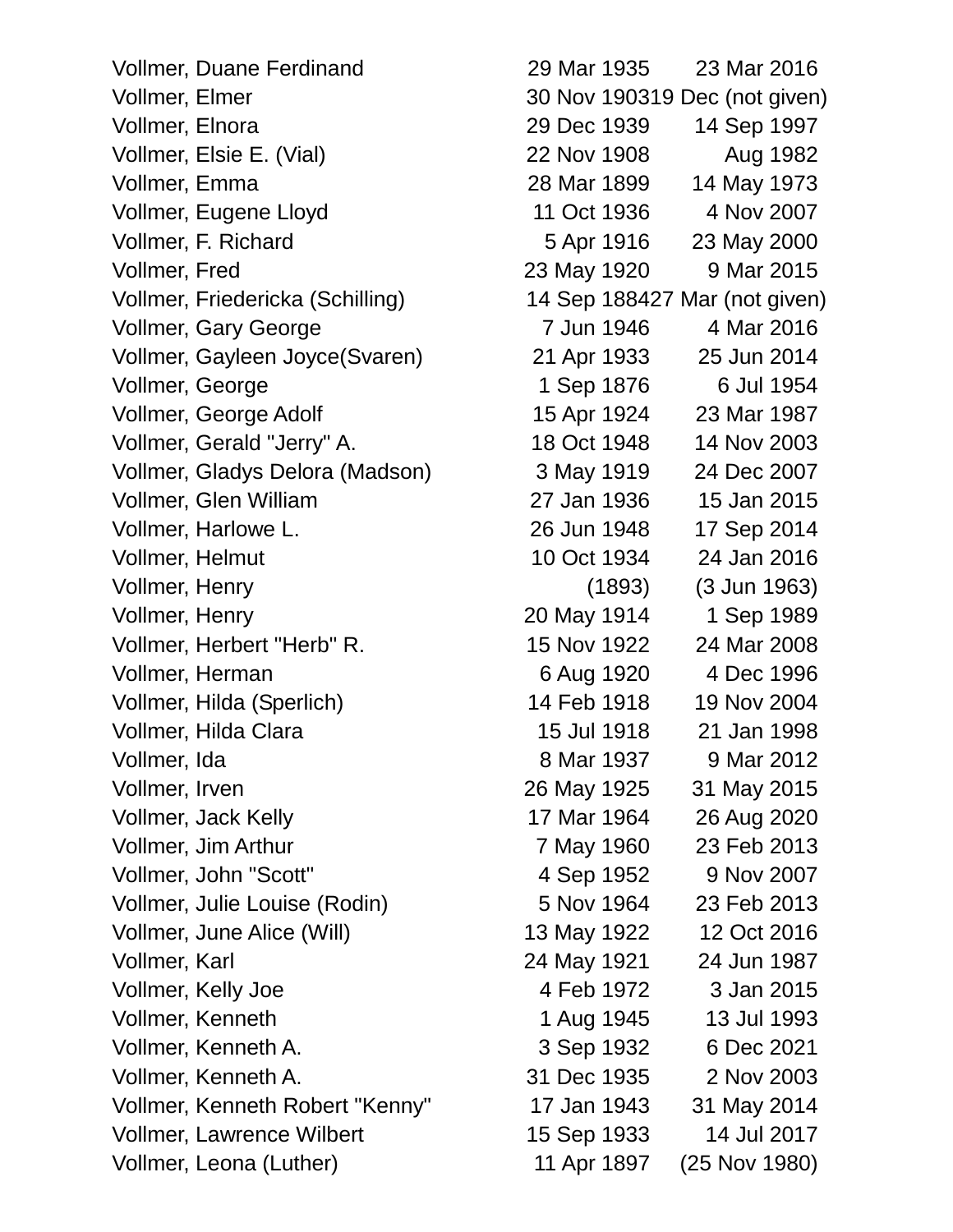| Vollmer, LeRoy E.                   | 16 Oct 1935 | 20 Feb 2009           |
|-------------------------------------|-------------|-----------------------|
| Vollmer, Linda (Hahn)               | (1925)      | 11 Apr 1994           |
| Vollmer, Lydia                      | 10 May 1910 | 12 Apr 1997           |
| Vollmer, Magdline (Lange)           | 27 Jan 1910 | 2 Feb 1997            |
| Vollmer, Marcia (Peterson)          | 15 Mar 1937 | 31 Jan 2007           |
| Vollmer, Marie Ann (Frasch)         | 3 Jul 1919  | 3 Sep 2010            |
| Vollmer, Marie Anna (Korgel)        | 26 Apr 1937 | 19 Jun 2021           |
| <b>Vollmer, Marvin</b>              | 31 Dec 1926 | 7 Oct 2000            |
| Vollmer, Mathilda W. (Osann)        | 28 Jan 1857 | (1945)                |
| Vollmer, Melvin                     | 13 Apr 1930 | 3 Sep 1991            |
| Vollmer, Michael                    | 13 Jul 1947 | 8 May 2019            |
| Vollmer, Oscar H.                   | 30 Jul 1920 | 27 Nov 1989           |
| Vollmer, Pauline (Raymond) Rambo    | 30 Jan 1936 | 24 Jul 2015           |
| Vollmer, Raymond Arthur             | 16 Feb 1921 | 19 Aug (2006)         |
| Vollmer, Raymond Earl "Buzzy"       | 30 Dec 1926 | 18 Mar 2013           |
| Vollmer, Regina (Henne) Dockter     | 9 Feb 1888  | 23 May 1979           |
| Vollmer, Reinhold                   | 14 Jan 1932 | 24 Sep 2005           |
| Vollmer, Reinhold                   | 10 Jul 1921 | 23 Mar 2004           |
| Vollmer, Reuben B.                  | 8 Jul 1927  | 18 Jan 2010           |
| Vollmer, Rita Louise (Mitchell)     | 21 Aug 1944 | 14 Oct 2011           |
| Vollmer, Robert G.                  | 25 Dec 1937 | 22 Aug 1999           |
| Vollmer, Ronald Vance               | 25 Dec 1937 | 19 Aug 2018           |
| Vollmer, Rosalia (Kurtz) Rossman    | 22 Apr 1899 | 13 Jul 1978           |
| Vollmer, Ruth (Koch)                | 21 May 1919 | 4 Nov 2007            |
| Vollmer, Salomine (Gohner)          | 14 Mar 1903 | 9 Sep 1977            |
| Vollmer, Steven Lee                 | 4 Dec 1960  | 20 Nov 2008           |
| Vollmer, Tena Mae (Gregerson)       | 24 Jan 1928 | 24 Aug 2009           |
| Vollmer, Thelma Margareta (Brosnan) | 11 Mar 1921 | 29 May 2013           |
| Vollmer, Theodore "Ted" E.          | 3 May 1916  | 7 Sep 2005            |
| Vollmer, Velma (Martin)             | 18 Nov 1930 | 25 Jun 2012           |
| Vollmer, Verna Mae (Smith)          | 26 Jan 1928 | 16 Jul 2016           |
| Vollmer, Waldemar                   |             | (1883) 3 Feb/Mar 1939 |
| Vollmer, Wilhelmine                 | (not given) | 26 Sep 1988           |
| Vollmer, Wilhelmine (Beck)          | 13 Feb 1912 | 29 Jun 1988           |
| Vollmer, William A.                 | 17 Oct 1938 | 7 Jun 2020            |
| Vollmer, Wilmer                     | 28 May 1924 | 30 Mar 2014           |
| Vollmers, Brady John                | (1968)      | 23 Aug 2013           |
| Vollmers, Darrel Herman             | 8 Nov 1940  | 16 Sep 2002           |
| Vollmers, George H.                 | 5 Aug 1892  | <b>Nov 1980</b>       |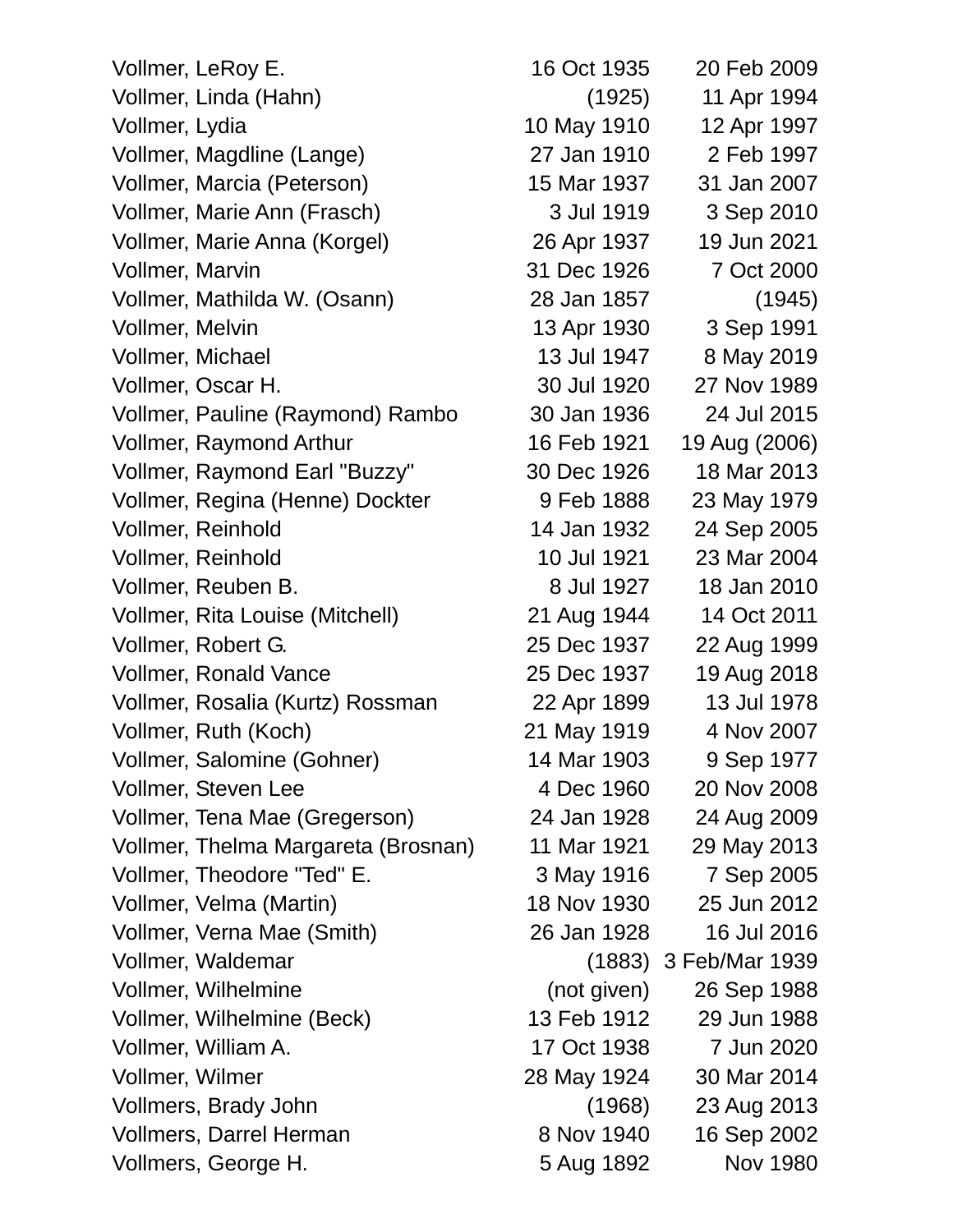Vollmers, Gerald Lee 26 Jul 1939 17 Aug 1999 Vollmers, Roger C. 11 Jul 1943 27 Aug 2008 Vollmers, Rose Ann (Marciniak) 12 Jan 1941 6 Nov 2015 Vollmers, Selma 26 Sep 1894 Dec 1982 Vollmuth, Albin John 16 Dec 1907 2 Jul 1968 Vollmuth, David Allen (1960) Dec 2000 Vollmuth, Elizabeth (Klingler) 15 Feb 1919 3 Mar 2014 Vollmuth, Mary Rose (Bottineau) 13 Nov 1936 21 Aug 2020 Vollmuth, Thomas M. 18 Aug 1950 5 Jul 1998 Vollrath, Albert Thomas 17 Apr 1908 27 Nov 1986 Vollrath, Anne (Nieman) 31 Mar 1915 2 Sep 1997 Vollrath, Arnold W. 20 Jan 1921 22 Mar 2002 Vollrath, Barbara W. (Dietrich) 22 Jul 1908 24 Nov 2008 Vollrath, Dalyn James 4 Jul 1981 24 Nov 2018 Vollrath, David Arnold 2 Jun 1942 4 Nov 2015 Vollrath, Dorothy E. (Knutson) 27 Dec 1926 23 Sep 1988 Vollrath, Doyle J. 18 Oct 1946 3 Nov 2002 Vollrath, Earl W. 6 Mar 1914 1981 Vollrath, Eva (Schmidt) 5 Apr 1916 26 Jun (2004) Vollrath, Flora T. (Menier) 14 Oct 1911 26 Jul 2000 Vollrath, Gary Albert 28 Jul 1950 13 Jun 2021 Vollrath, George W. 25 May 1899 Dec 1980 Vollrath, Lena W. (John) 28 Oct 1885 19 Feb 1985 Vollrath, Leslie 14 Jul 1918 22 Aug 2001 Vollrath, Pauline (Ferderer) 3 Jul 1900 28 Nov 1973 Vollrath, Raymond 10 Nov 1905 28 Aug 1991 Vollrath, Robert H. 8 Dec 1924 (28 May 1989) Vollrath, Terry Neil 25 Oct 1956 5 Jan 2008 Vollrath, Verna A. (Snellman) 11 Jul 1911 11 Apr 1997 Vollrath, Viola 1 Apr 1918 28 Dec 2001 Vollrath, Winifred (Warren) (not given) (10 Aug 1932) Volluz, Cora Inez (Gronso) 6 Oct 1897 7 Jan 1994 Volman, Alexander "Alex" Edward (1923) 29 Sep 1996 Volman, Joseph 9 Aug 1921 13 Mar 2000 Volman, Michael "Mike" Frank (1933) 23 Dec 2002 Volman, Theresa (Berg) (1902) 5 Aug 2006 Volmer, Alfred Andrew 14 Jan 1928 1 Apr 2000 Volmer, Anne (Rubin) 4 Oct 1910 23 Feb 2001

Volmer, Delmer Herman 22 Jan 1931 17 Apr 2011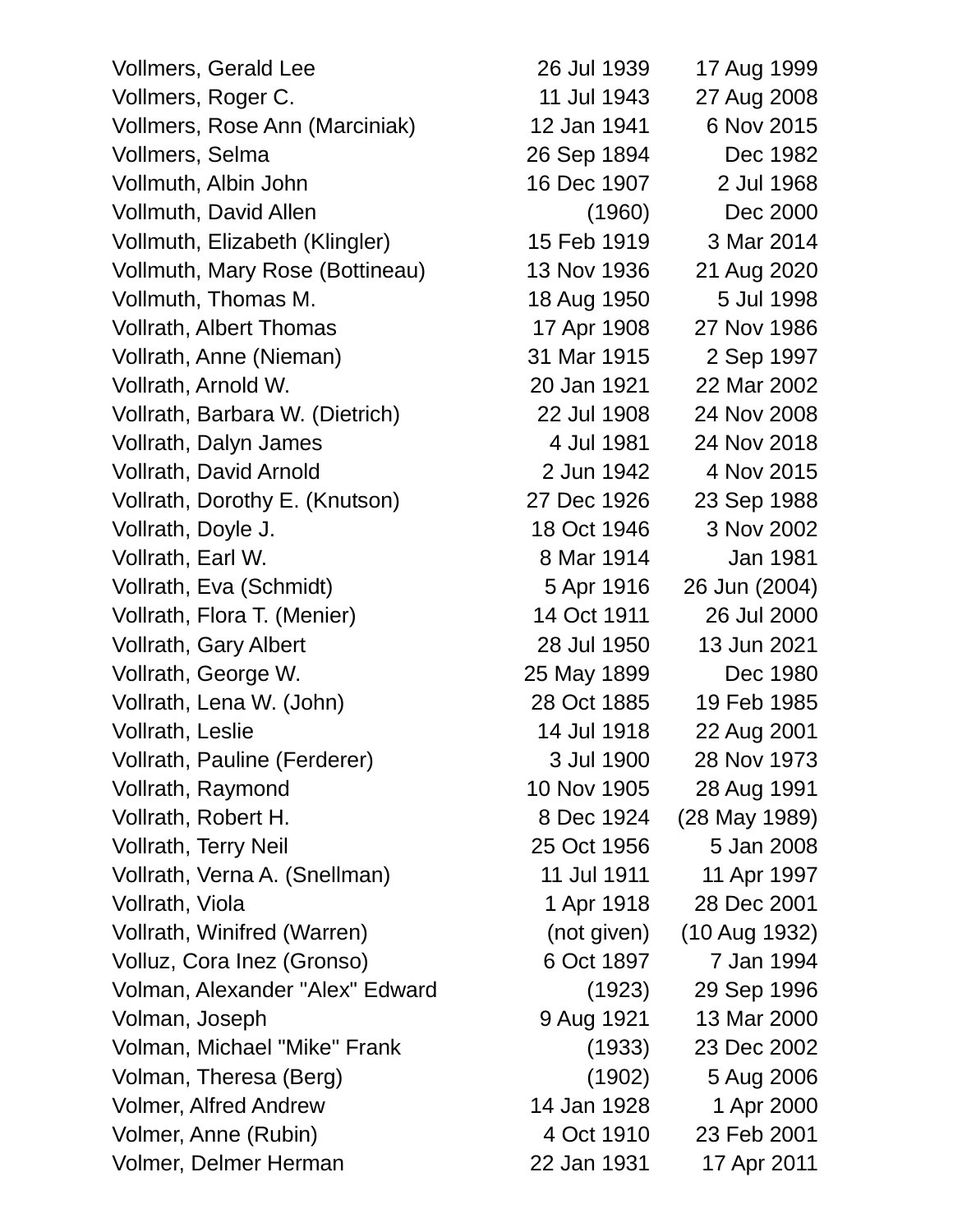Volmer, Donald Bill 23 Feb 1934 7 Mar 2016 Volmer, Eugene Alfred 25 Jan 1930 9 Nov 2017 Volmer, Frances Marie (Bates) 28 Jan 1920 24 Jun 2015 Volmer, Helen Marie 3 Apr 1917 8 May 2010 Volmer, James "Jim" William 11 Feb 1919 30 Jan 1995 Volmer, Larry Dean 23 Dec 1942 11 May 2018 Volmer, Maria-Christine (Hort) 18 Dec 1908 6 May 1999 Volmer, Mary Vurn Rubin 8 Sep 1902 4 Oct (1990) Volmer, Neil Allen 11 Nov 1951 12 Jan 2019 Volmer, Richard "Dick" 1930 16 Feb 2021 Volmer, Ronald Wendel 25 Sep 1936 1 Apr 2016 Volmer, Verda Jane (Johnson) 11 Jan 1950 9 Mar 2018 Volmer, Vincent 8 May 1927 Oct 2001 Volney, Ardyce Ann (Udell) 26 Jul 1929 22 Aug 2009 Volney, Cecil "CJ" 10 Mar 1921 6 Oct 2011 Volochenko, Alvin 22 Jan 1922 28 Jun 1997 Volochenko, Annie L. (Rust) 16 Nov 1922 2 Dec 2017 Volochenko, Henry "Hank" Andrew 7 Mar 1926 19 Jun 2013 Volochenko, Irene (Mock) Knudtson 12 Apr 1927 18 Oct 1996 Volochenko, Joyce Gladys (Skorick) 19 Jun 1928 7 May 2011 Volochenko, Nick (1923) 23 Dec 2007 Volochenko, Pauline (Desenko) 28 Oct 1904 Oct 1982 Volochenko, Richard 23 Mar 1931 18 Dec 2017 Volochenko, Robert 13 Jul 1955 2 Dec 2003 Volochenko, Stacia (Deshlevy) Volsky 6 Apr 1900 6 Sep 1991 Volochenko, Tony 8 May 1927 25 Oct 1992 Voloshin, Peter Charles "Chuck" 13 Apr 1933 11 Nov 2002 Voloshin, William 1916 19 Dec 2000 Volpe, Frank J. (1930) 15 Jul 2010 Volpp, Anna 1935 Volpp, Fred "Fritz" 2 Dec 1903 5 Jul 1987 Volpp, Katherine (Gaub) 16 Mar 1921 (6) Oct 1971 Volpp, William 29 Jan 1865 Jul 1915 Volquardsen, Hazel Alice KC 25 Jul 1921 27 May 1990 Volsch, Anna May 3 Mar 1901 (1986) Volsch, Helen (VanLaar) 29 Jul 1931 22 Oct 2016 Volse, Alice C. (Meier) 21 Dec 1905 25 Oct 1985 Volsky, Rose Theresa (Schmidt) 1929 23 Feb 2017 Volson, Allen A. 23 Aug 1921 15 Nov 1992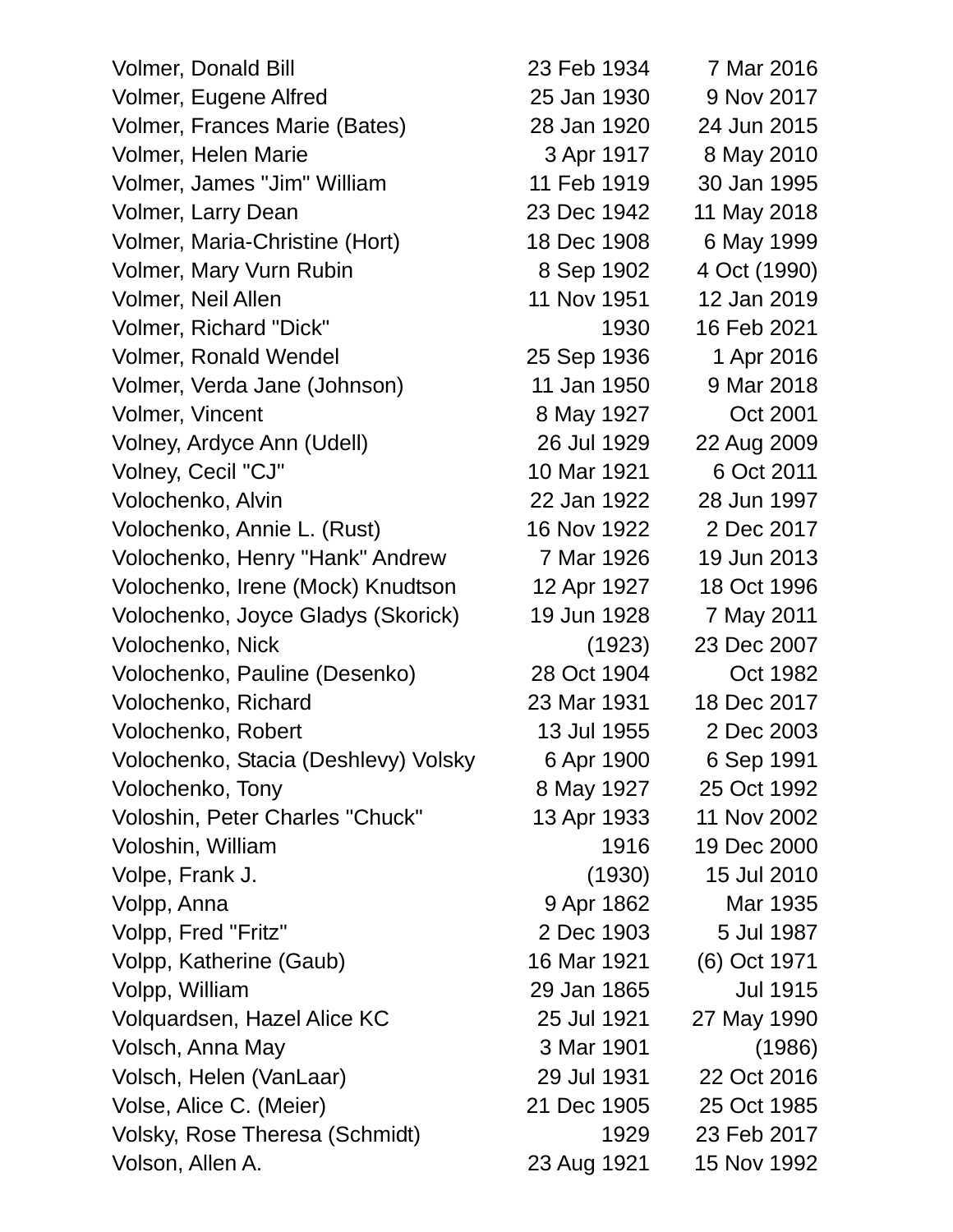Volson, Lucille (Rust) 20 Jan 1928 (1971) Volson, Roland Ralph 31 Aug 1923 Apr 1986 Volsteadt, Herman 12 Jan 1921 21 Mar 2011 Volstorff, Vivian V. 14 Jul 1907 2 Oct 2002 Volt, Elizabeth (Glas) 28 Mar 1880 Dec 1977 Voltin, Benedict E. 6 Feb 1910 14 May 1997 Voltin, Dorothy Ida (Lang) 1 May 1924 21 Aug 2011 Voltin, Francis 15 Dec 1900 18 Apr 1992 Voltin, Phyllis (Hulm) Kuhn 26 Jan 1908 19 Feb (1984) Voltin, Tom LeRoy 12 Sep 1934 22 Aug 2008 Voltmer, Nellie C. (Cross) (1902) (1996) Voltz, Alice Viola (Domier) 28 Jun 1923 18 Jul 2018 Voltz, Amy Dorothy (1906) Sep 1999 Voltz, Anton M. 11 Feb 1904 2 Oct 1983 Voltz, Ardis Evelyn (Paulson) 15 Sep 1923 3 Apr 2006 Voltz, Christina (Jacobs) (4 Apr 1904) 12 Dec (1956) Voltz, Geraldine "Geri" (Kyllo) 24 Jan 1954 25 Feb 2021 Voltz, John 11 Aug 1923 4 Sep 1992 Voltz, Joseph 3 Jul 1881 (9 Oct) 1952 Voltz, Katherina (Vogel) Kautzman 2 Sep 1901 (1970) Voltz, Lena (Kanoll) 12 Mar 1922 Nov 1974 Voltz, Leslie "Les" 19 Jul 1936 4 Aug 2012 Voltz, M. W. "Bud" 29 May 1915 21 Jun 1992 Voltz, Nicholas (26 Jan 1917) (9 Sep 1922) Voltz, Paul 7 Nov 1929 8 Apr 1997 Voltz, Steve 8 Apr 1921 10 Jun 2014 Voltz, Sylvia (Kalliokoski) 1 May 1929 8 Apr 1993 Volz, Albert "Ab" Conrad 28 Aug 1921 15 Mar 2012 Volz, Alexander 25 Mar 1923 4 Dec 1989 Volz, Andre "Andy" 14 Sep 1957 9 Sep 2018 Volz, Anna Maria (Bauer) 23 Feb 1875 16 Dec 1949 Volz, Clara (Masseth) 18 Sep 1910 19 Aug 2004 Volz, Conor Jake 15 Feb 1994 28 May 2017 Volz, Elizabeth (Aiken) (1944) 28 Jan 2006 Volz, Elizabeth (Schäfer) Amen 26 Jan 1876 30 Jan 1958 Volz, Elizabeth C. (Bollin) 2 Oct 1914 7 Mar 2006 Volz, Emma (Engel) 21 Dec 1905 11 Jun 1992 Volz, Erna (Schlecht) 11 Oct 1926 20 Sep 2008 Volz, Evelyn E. (Canton) 2 Feb 1925 2 Oct 1996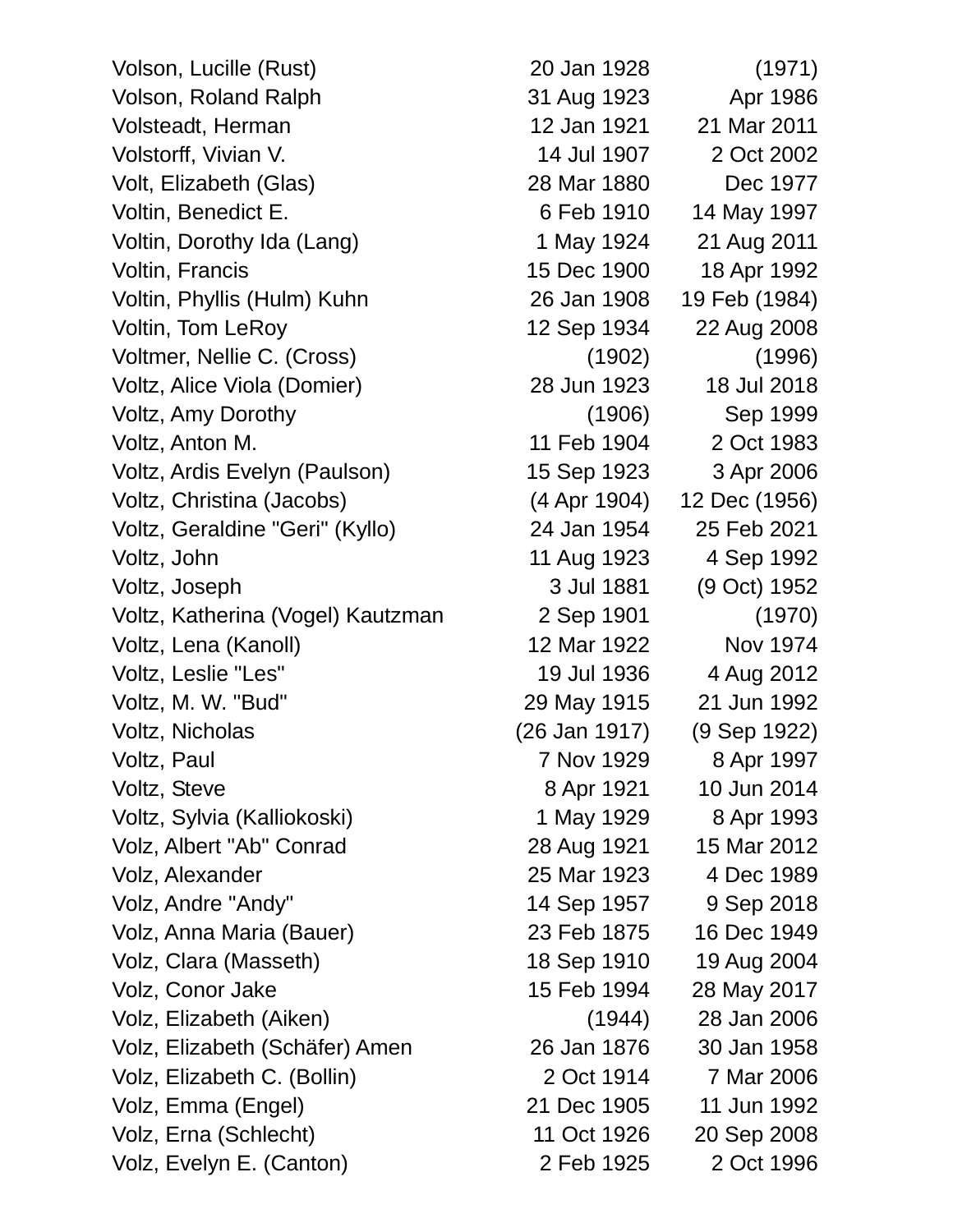| Volz, Fred E.                           | 27 Sep 1910 | 15 Mar 1993     |
|-----------------------------------------|-------------|-----------------|
| Volz, Frieda (Griess)                   | 27 Jan 1884 | 15 Jan 1945     |
| Volz, Frieda E. (Freyh)                 | 17 Aug 1937 | 18 Nov 2018     |
| Volz, Georg                             | (1907)      | 10 May 1974     |
| Volz, Gordon G.                         | 28 Dec 1916 | 2 Jul 1993      |
| Volz, Hannah (Nagele)                   | 13 Jun 1905 | 27 Sep 1988     |
| Volz, Henry                             | 24 Mar 1866 | 22 Dec 1943     |
| Volz, Henry                             | 15 Jun 1872 | 16 May 1959     |
| Volz, James P.                          | 11 Nov 1943 | 1 Jan 1992      |
| Volz, Johannes                          | 11 Feb 1869 | 19 Nov 1949     |
| Volz, Jonathan                          | (1847)      | 29 Jul 1922     |
| Volz, Joseph                            | 5 Jun 1936  | 15 Apr 2005     |
| Volz, Karl                              | 16 May 1913 | 27 Nov 1933     |
| Volz, Lydia                             | (not given) | 29 Aug 1981     |
| Volz, Marguerite (Muggins)              | 1934        | 29 Aug 2021     |
| Volz, Marie E. (Schroeder)              | 7 Feb 1944  | 8 Apr 1992      |
| Volz, Mary "Maggie"                     | (not given) | May 1996        |
| Volz, Michael                           | 12 Jan 1921 | 2 Jan 2004      |
| Volz, Mildred R.                        | (1916)      | 5 May (1994)    |
| Volz, Nickolas "Nick" L.                | 1 Sep 1934  | 4 Oct 2007      |
| Volz, Pauline "Polly" (Miller) Goeschel | (1918)      | 1 Aug 2013      |
| Volz, Peter                             | 21 Nov 1931 | 19 Apr 2013     |
| Volz, Raymond J.                        | 10 Apr 1916 | 26 May 1998     |
| Volz, Robert H. "Bob"                   | 14 Jan 1921 | 1 Jan 2009      |
| Volz, Rudolph                           | (1910)      | <b>Nov 1986</b> |
| Volz, Stephen E.                        | 14 May 1925 | 15 Jan 1999     |
| Volz, Thelma E. (Imboden)               | 1 Dec 1910  | 7 Oct 1999      |
| Volz, William                           | 11 Aug 1881 | 21 May 1958     |
| Volz, William H.                        | 31 May 1913 | 15 Jun 1996     |
| Volz, Willie E.                         | 7 Feb 1923  | 22 Feb 2014     |
| Volzke, Amalia (Sattler)                | 17 Jul 1893 | 14 Oct 1918     |
| Volzke, Amelia (Moos)                   | 24 Dec 1896 | 23 Dec (1968)   |
| Volzke, Archie                          | 12 Apr 1902 | 28 Nov 1967     |
| Volzke, Carrie (Maier)                  | 3 Dec 1901  | 25 Jul 1990     |
| Volzke, Cora Ellen (Ford)               | 2 Oct 1899  | 22 Aug (1960)   |
| Volzke, Dane Jason                      | 4 Aug 1967  | 9 Jul 1999      |
| <b>Volzke, Ervin Richard</b>            | 1 Jul 1922  | 17 Dec 2005     |
| Volzke, Esther (Moos)                   | 4 Feb 1905  | 21 Feb 1997     |
| <b>Volzke, Gerner Thomas</b>            | 13 Jun 1940 | 10 Jul 2018     |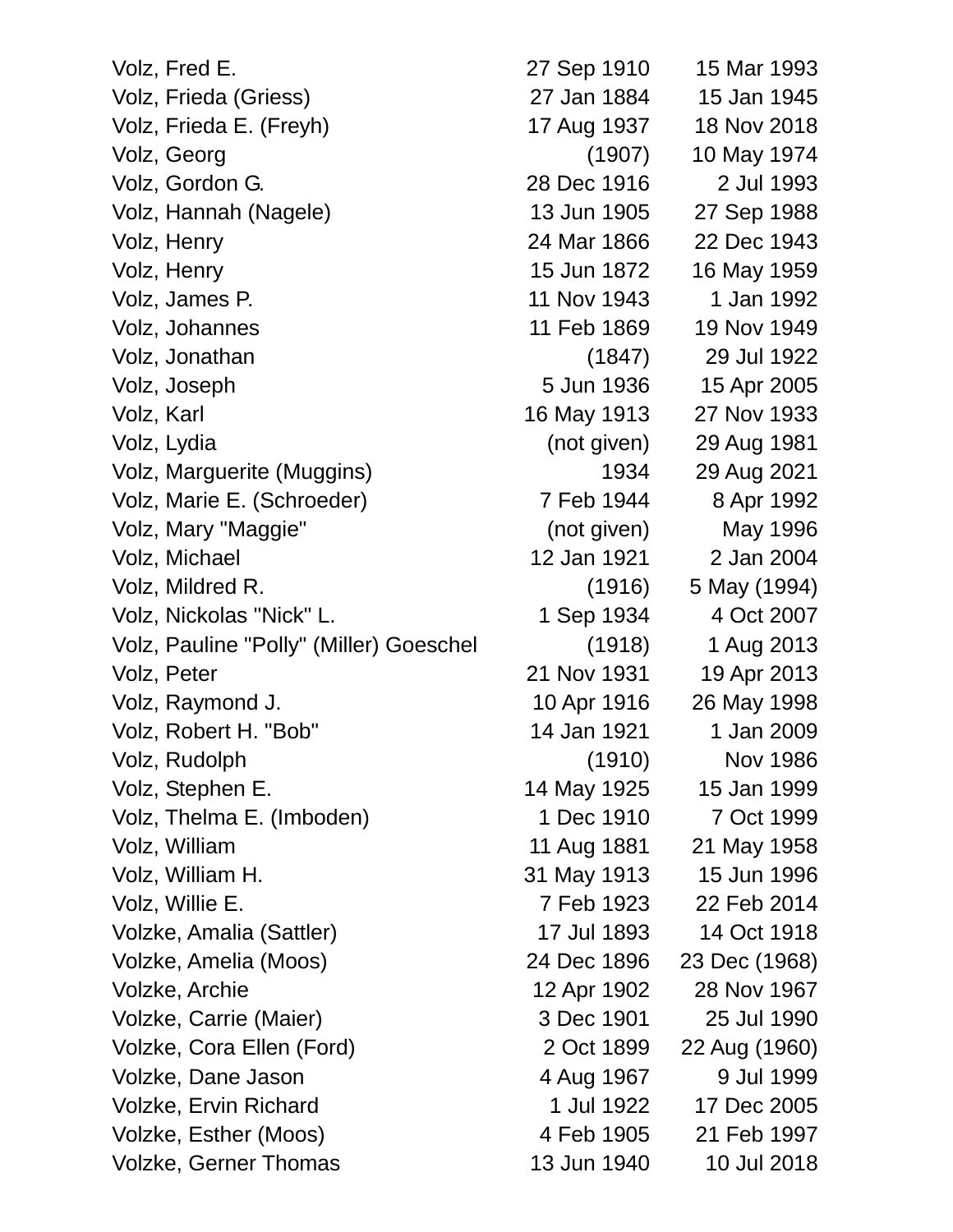| Volzke, Jeannette                        | 3 May 1905  | 18 Jan 1989   |
|------------------------------------------|-------------|---------------|
| Volzke, John                             | 2 Nov 1934  | 23 Jan 2004   |
| Volzke, Judy (Heard)                     | 8 Oct 1933  | 4 Jul 2002    |
| Volzke, Leo "Rubby"                      | 29 Jun 1925 | 15 Mar 2008   |
| Volzke, Lorraine Stella (Reiner)         | 10 Dec 1925 | 25 Jun 2009   |
| Volzke, Marvin                           | 27 Dec 1929 | 6 May 2013    |
| Volzke, Phyllis Bernice (Brockel)        | 29 Jun 1932 | 25 Sep 2020   |
| Volzke, Raymond Jake                     | 4 Jun 1917  | 3 Sep 1990    |
| <b>Volzke, Richard Albert</b>            | 24 Apr 1939 | 6 Feb 2019    |
| <b>Volzke, William Fred</b>              | 25 May 1893 | 16 Jun (1959) |
| Vomacka, Edvin J.                        | 19 Nov 1923 | 15 Jun 2002   |
| Vomacka, Henry Joseph                    | 6 Nov 1905  | Dec 1983      |
| Vomhof, Milton William                   | 2 Nov 1909  | 23 Dec 1943   |
| von Allmen, Annie Mm (Wyttenbach)        | 25 Feb 1915 | 8 Nov 1996    |
| von Ardenne, Manfred                     | (1907)      | May 1997      |
| von Behren, Henry                        | 11 Aug 1907 | 19 Jan 1991   |
| Von Bergen, Clara (Blanc)                | 24 Nov 1913 | 27 Nov 1995   |
| von Bismarck, Klaus                      | (1912)      | May 1997      |
| Von Bokern, Ida (Schneider)              | 15 Jun 1900 | Dec 1981      |
| von Cannenburg, Wolfgang Carol AHH       | 28 Sep 1902 | 11 Sep 1988   |
| Von Chorus, Anneliese (Ensz) Siewert     | 17 Jun 1920 | 22 Sep 2013   |
| Von Eckardt, Wolf                        | (1918)      | Aug 1995      |
| Von Eper, James E.                       | (not given) | (Mar 2001)    |
| Von Eschen, Annabelle Marie              | (1902)      | 17 May 1990   |
| Von Eschen, Emma Cordelia (Howard)       | 17 Sep 1891 | 12 May 1992   |
| Von Eschen, Jean Rae (Liddell)           | 16 Jul 1912 | 19 Oct 2009   |
| Von Eye, Deanna Lee Rose (Lowry Mettler) | (1937)      | 25 Feb 2018   |
| Von Eye, Elva Clara (Hehn)               | 10 Jul 1918 | 22 Jul 1999   |
| Von Eye, Henry J.                        | 7 May 1922  | 27 Dec 1999   |
| Von Eye, Robert L.                       | 15 Sep 1948 | 5 Jan 1996    |
| Von Falkenstein, Helene C. (York)        | 5 Oct 1942  | 25 Apr 1995   |
| Von Gemmingen, Otto                      | 15 May 1863 | 23 Nov 1941   |
| Von Graevenitz, Ludwig M.                | (1917)      | Sep 1995      |
| Von Graham, Arthur                       | 28 Jul 1913 | 30 May 2006   |
| von Hagen, Hans-Gerd                     | 12 Sep 1924 | 10 Mar 1996   |
| Von Hagen, Ida (Aason)                   | 29 Aug 1916 | Apr 1981      |
| Von Hagen, Raymond O.                    | 7 Feb 1915  | 15 Sep 1975   |
| von Hagen, Russell W.                    | (not given) | (not given)   |
| von Hammerstein-Equord, Ludwig Freiherr  | (1920)      | 26 Feb 1996   |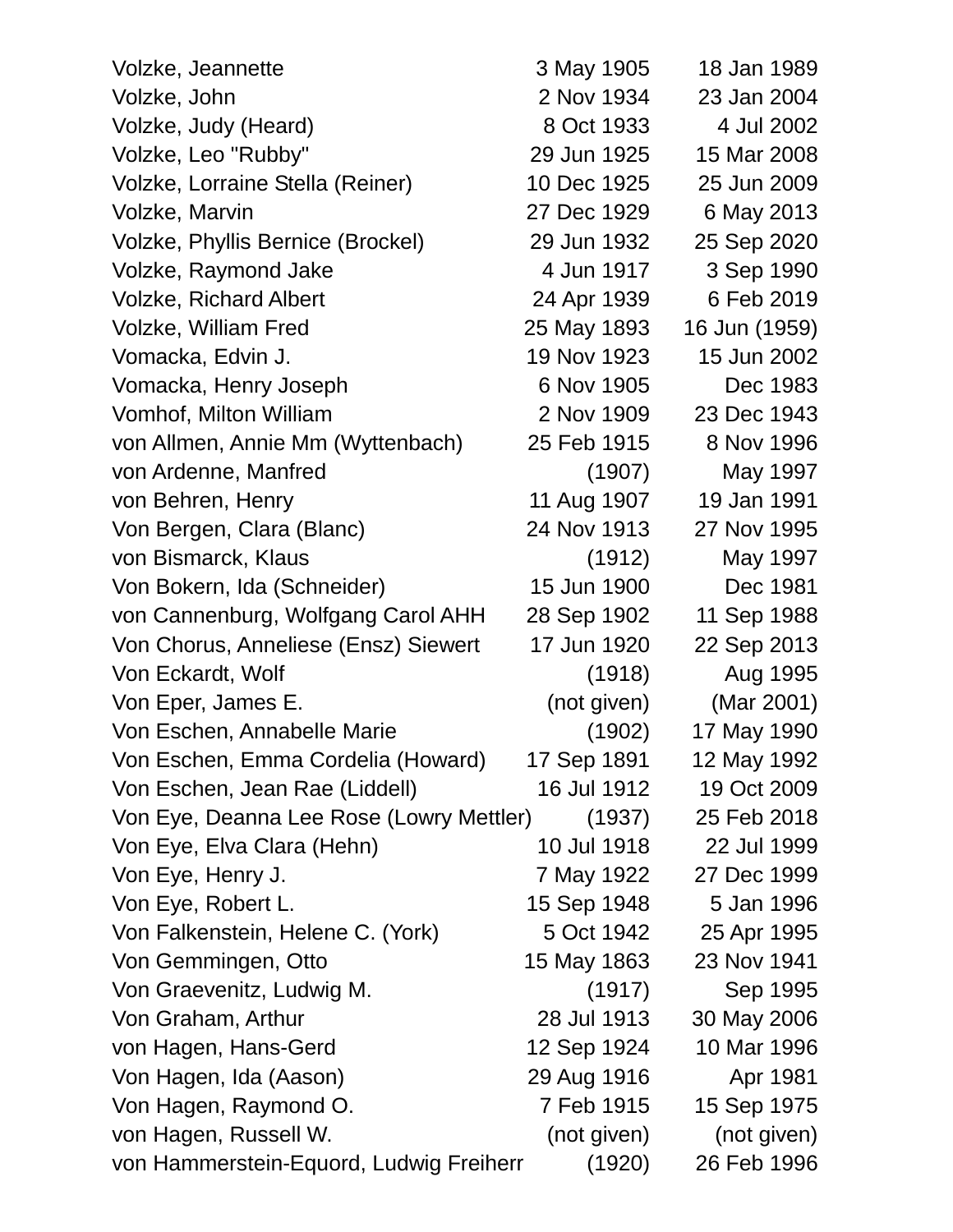| von Hanstein, Ludwig                      | (1924)      | 1 Jan 1996    |
|-------------------------------------------|-------------|---------------|
| Von Heeder, Elizabeth A. "Betty" (Shirts) | 25 Nov 1916 | (Feb 2003)    |
| von Helmburg, Mildred Josephine           | 21 May 1903 | 28 Oct 1993   |
| von Hoken, Ericha Lynn                    | 15 May 1976 | 27 Jul 1995   |
| von Hortenau, Inga (Berggren)             | 29 Sep 1911 | 18 May (1998) |
| Von Jeschki, Hazel Fern                   | 8 May 1900  | 25 Mar 1995   |
| Von Kaenel, Clotilda "Vonnie" MG          | 11 Mar 1895 | 9 Feb 1996    |
| von Knobelsdorf, Kurt                     | 1850        | 18 Jul 1935   |
| Von Kuster, Ragnhild Matilda (Veis)       | 3 Aug 1909  | Jan 2000      |
| von Ledebur, Karl Heinrich                | 5 Jul 1912  | 15 Jan 1993   |
| Von Lintel, Theresa Marie (Rohleder)      | 7 Sep 1926  | 5 Dec 2009    |
| von Olnhausen, Vern Alfred Frederick      | 16 May 1934 | 6 Oct 2010    |
| von Preussen, Friedrich Wilhelm           | 15 Jul 1933 | 26 Nov 2010   |
| von Ravensberg, Ursula Helene MP          | 12 Feb 1932 | 21 Nov 2013   |
| Von Riesen, Gisela Elfrieda (Willems)     | 30 Jan 1925 | 2 May 2011    |
| Von Riesen, Irene Genevieve S             | 5 Feb 1916  | 6 Jan 2012    |
| von Rohr, Blenda L. (Prytz)               | 13 Feb 1916 | 31 Jan 2000   |
| von Rothkirch, Thilo                      | (1925)      | 17 Sep 1991   |
| Von Ruden, Carole (Schuh)                 | 26 Jan 1939 | 14 Mar 1995   |
| Von Ruden, Lorraine (Ensrud) Week         | 23 Sep 1931 | 2 Dec 2007    |
| von Ruden, Shirley Ann (Butler)           | 6 Sep 1932  | 20 Jan 2002   |
| Von Ruden, Victor                         | 15 Sep 1892 | 4 Dec 1993    |
| Von Rueden, Alan Eugene                   | 4 Apr 1923  | 11 Jul 2019   |
| Von Rueden, Edward Raphael                | 28 Sep 1928 | 1 Feb 2002    |
| Von Rueden, John Edward "Von"             | 4 Jan 1934  | 17 Apr 2007   |
| Von Rueden, Randall Edward                | 27 Apr 1951 | 18 Sep 1988   |
| Von Rueden, Teresa Margaret A             | 8 Apr 2005  | 9 Dec 2009    |
| Von Schell, Hildegard (Knef) AHNHC        | (1926)      | (2002)        |
| von Schlichten, Alexander                 | 16 May 1902 | 6 Apr 1951    |
| von Schlichten, Theodore                  | 20 Feb 1877 | 4 May 1959    |
| Von Seidletz, William                     | 5 May 1880  | (29) Jul 1956 |
| von Shenk, Berthold                       | 24 Jul 1895 | 10 Feb 1974   |
| Von Sprecken, Audrey (Clay)               | (1924)      | 11 May 2000   |
| Von Stein, Joseph Reacy "Joe"             | 1 Apr 1942  | 16 Apr 2018   |
| Von Wald, Clarence Valentine              | 6 Jul 1912  | 27 May 2002   |
| Von Wald, Helen Sylvia (Moe)              | 24 Jan 1920 | 5 Apr (2008)  |
| Von Wald, Lucille (Bertsch)               | 4 Jan 1924  | 6 Dec 2020    |
| Von Wald, Lyle                            | 3 Sep 1918  | 8 Sep 2012    |
| Von Wald, Robert Alan                     | 4 Apr 1945  | 9 Sep 1991    |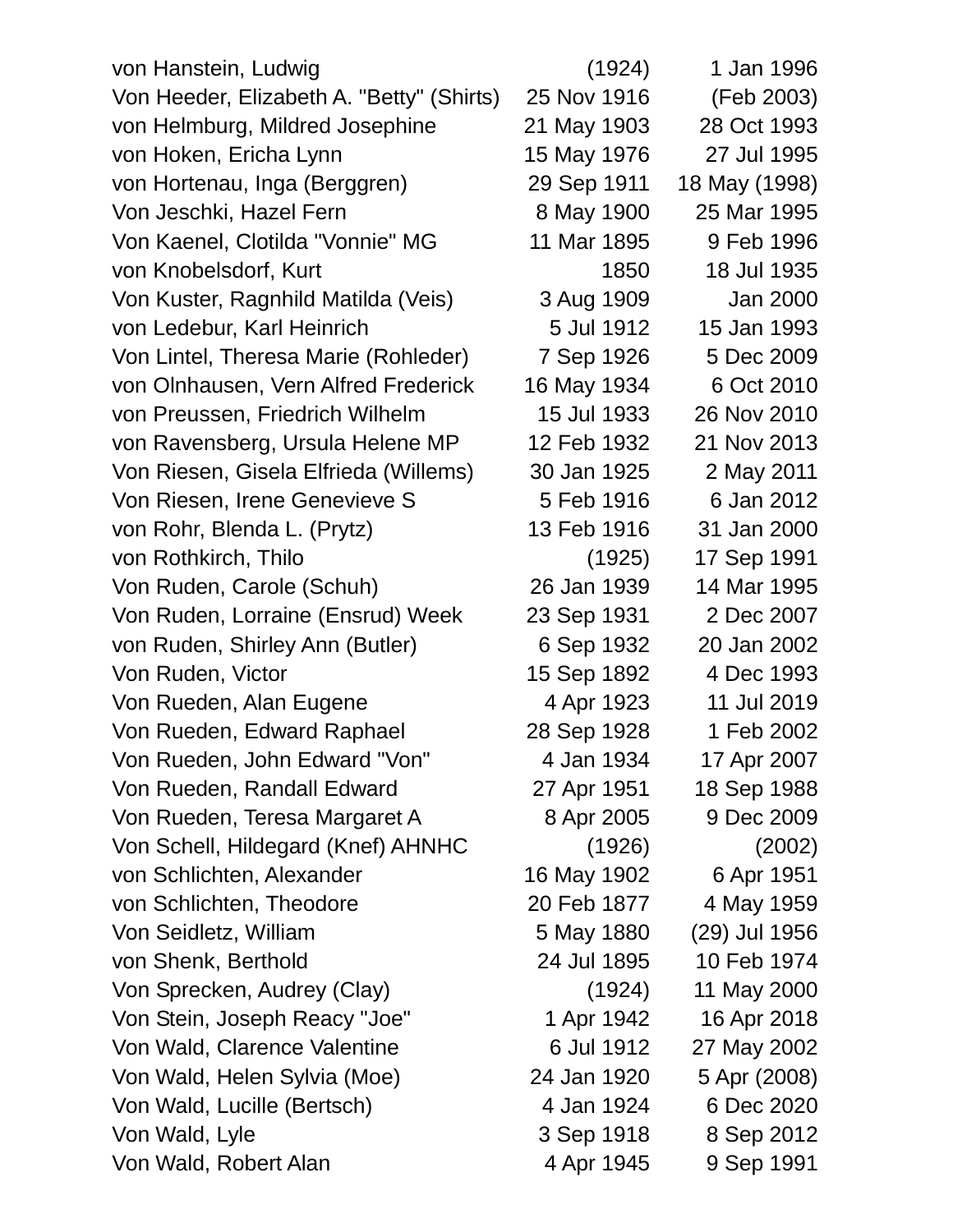| von Wichert, Horst Erik                   | 8 Feb 1936  | 25 Mar 2009     |
|-------------------------------------------|-------------|-----------------|
| Vona, Geraldine "Geri" G. (Zimmerman)     | 29 Oct 1936 | 6 Sep 2020      |
| Vonalt, George L.                         | 24 Dec 1933 | May 2000        |
| Vonasek, Antoinette (Bohac)               | 26 Jun 1915 | 7 Aug 2003      |
| Vonasek, John F.                          | 8 Nov 1921  | 27 Jul 1989     |
| Vonasek, Madeline (Kopecky)               | 2 Nov 1911  | 6 Sep 1999      |
| VonBaeyer, Barbara Marie                  | 1 Jul 1932  | 8 May 1998      |
| VonBank, Hattie A. (Nilles)               | 4 Feb 1903  | 11 May 1997     |
| VonBank, Nick                             | 31 Oct 1898 | Jun 1982        |
| VonBehren, August                         | (1857)      | (1936)          |
| VonBehren, Ruth C. (Hare)                 | 9 Jun 1911  | 18 Jun 2000     |
| VonBokern, John                           | 22 May 1898 | Oct 1990        |
| Voncerheide, Marilyn (Kesselring)         | 11 May 1935 | 23 Jul 2013     |
| Vondal, Cheryl K.                         | 9 Jun 1962  | 10 Jun 2019     |
| Vondal, Dayle Robert                      | 14 Jun 1936 | 20 Dec 2020     |
| Vondal, Dennis Edward                     | 8 Mar 1954  | 18 Dec 1996     |
| Vondal, Dorothy Anna Jane (Klindt)        | 8 Sep 1929  | 17 Dec 2005     |
| Vondall, Carole Lea (Kohler) Ritz Curtiss | 28 Feb 1942 | 8 Jul 2005      |
| Vondall, Russell                          | (1956)      | 4 Aug 2002      |
| Vondell, James Leslie                     | (1960)      | <b>Jul 1981</b> |
| Vonderau, Anna M. (Konrad)                | 4 Jul 1885  | (1 Oct 1969)    |
| Vonderau, Lydia Kathryn                   | 19 Oct 1916 | 5 Dec 1999      |
| Vondergeest, Grace C. (Keller)            | 2 Apr 1907  | (1983)          |
| Vondergeest, Hans H.                      | 26 Aug 1907 | 28 May 1994     |
| Vondergeest, Irene (Thede)                | 20 Apr 1908 | 7 Mar 1997      |
| Vondergeest, James H.                     | 27 Jul 1943 | (25 Jun 1984)   |
| Vondergeest, Marlene (Miedema)            | 21 May 1943 | 20 May 2002     |
| Vondergeest, Peter                        | 14 Dec 1864 | 1930            |
| Vonderhaar, Adrian F. "Von"               | (1921)      | 11 Apr 2000     |
| Vonderheide, Gertrude (Hahn) Konz         | 24 Dec 1926 | 1 Jan 2013      |
| Vonderheide, Janice Audrey (Tweeten)      | 14 Apr 1940 | 6 Apr 1989      |
| Vonderheide, Jim "Vonder"                 | 11 Sep 1949 | 30 Apr 1996     |
| Vonderheide, Marie (Paulson)              | 8 Feb 1908  | 2 Oct 1994      |
| Vonderheide, Marilyn (Kesselring)         | 11 May 1935 | 23 Jul 2013     |
| Vonderheide, Sylvester "Syl" Jerome       | 13 Mar 1909 | 13 Nov 2000     |
| Vondgeest, Alice (Yeager)                 | 8 Jul 1898  | Oct 1990        |
| Vondheit, Charles Edward "Bud"            | 31 Jul 1914 | 18 Jun 2000     |
| Vondra, Charles J.                        | 13 Apr 1922 | 30 May 2000     |
| Vondra, Genevieve (Olson)                 | 2 Feb 1923  | 28 Oct 1987     |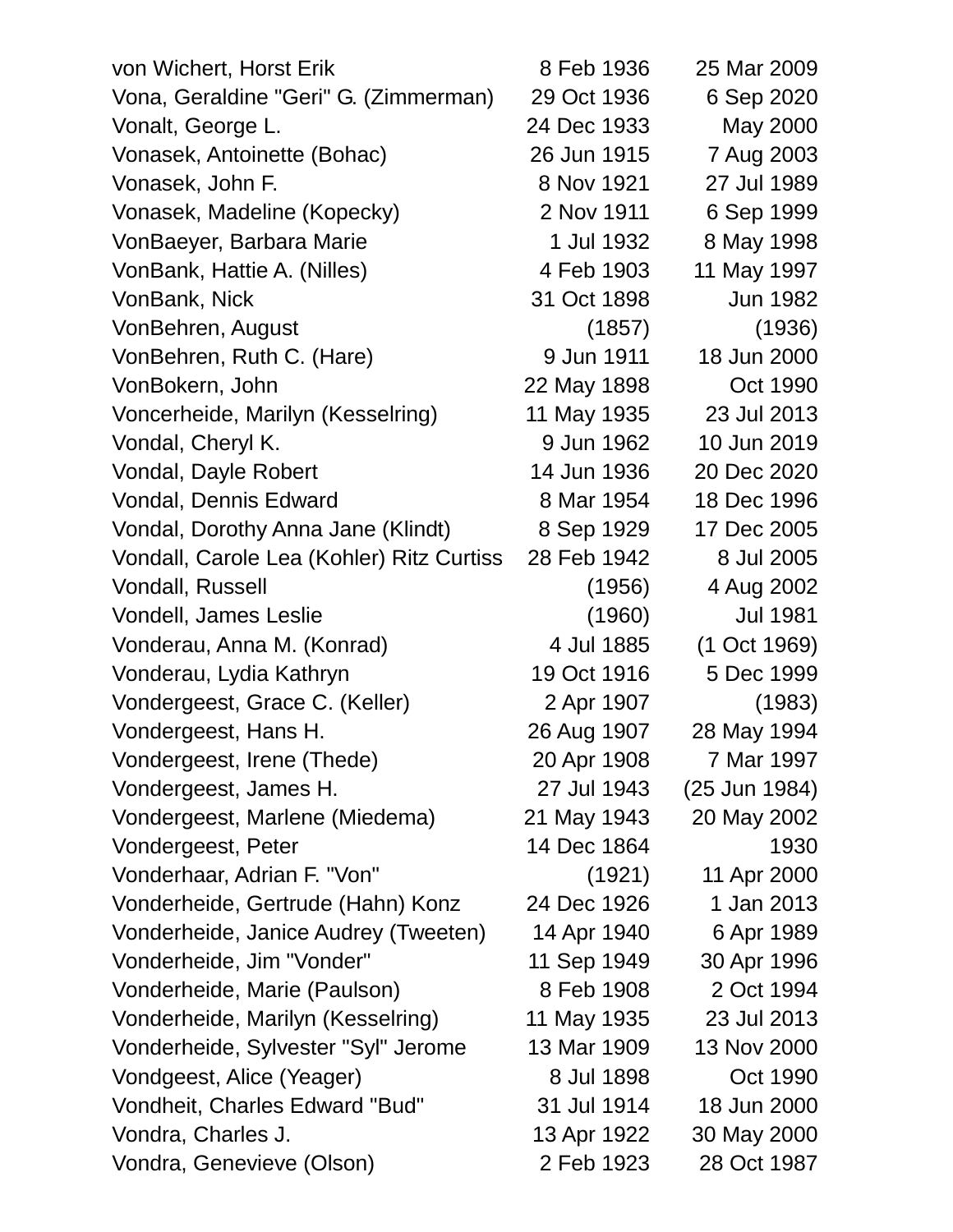| Vondrachek, Adeline June HW              | 21 Jun 1925 | 4 Dec 2006      |
|------------------------------------------|-------------|-----------------|
| Vondrachek, John                         | (1919)      | 22 Oct 2002     |
| Vondrachek, Margaret Cecelia             | 15 Apr 1924 | 14 May 2001     |
| Vonesh, Mary                             | 12 Nov 1890 | Jun 1982        |
| VonEye, Judy Ann (Mensch)                | 16 May 1952 | 23 Oct 2014     |
| Vongthongthip, Kiat B.                   | 12 Apr 1938 | (1991)          |
| VonHaden, Gerald R.                      | (1941)      | 9 Nov 1995      |
| VonHoldt, George                         | 6 Feb 1931  | 21 Apr 2001     |
| Vonk, Henrietta (Van Voorst)             | 9 Aug 1923  | 27 Jan 1999     |
| Vonk, Johanna Maria (Bosch)              | (1938)      | 3 Nov 2011      |
| Vonk, Neal                               | 16 Jan 1904 | 15 Oct 1995     |
| Vonnegut, Felix                          | (1895)      | 17 Aug (1965)   |
| Vonnegut, Hildegard (Franke)             | 15 Jul 1900 | 14 Mar 1992     |
| VonRuden, Charles                        | 30 Oct 1887 | May 1975        |
| VonRuden, Isabel Theresa (Seitz)         | 31 Dec 1895 | 5 Nov 1974      |
| vonRuden, Margaret M. (Scholand)         | 2 Sep 1907  | 12 May 1991     |
| VonRuden, Nicholas                       | 9 Feb 1903  | 7 May 1997      |
| VonRueden, Mabel E. (Blaufuss)           | 5 May 1894  | Dec 1983        |
| VonWald, Laura (Simon)                   | 10 May 1913 | 10 May 2008     |
| Voorhees, Alfreda J. "Babe" (Rutherford) | 31 Jul 1913 | 22 Jul 1999     |
| Voorhees, Don                            | 27 Jul 1920 | 22 Jan 1991     |
| Voorhees, Garrett "Gary"                 | (1919)      | 23 Apr 2000     |
| Voorhees, Marjorie Ruth (Marquardt)      | 21 Sep 1916 | 13 Oct 2003     |
| Voorhees, Mary (Heckel)                  | 24 Sep 1922 | Nov 1974        |
| Voorhees, Olive "Joyce" MP               | 3 Oct 1919  | 8 Oct 2008      |
| Voorhees, Robert A.                      | (1924)      | 12 May 1973     |
| Voorhees, Robert Leland "Bob"            | 21 Nov 1921 | 23 Jun 1998     |
| Voorhees, Romeyn Van Zandt               | 31 Dec 1899 | 20 Oct 1995     |
| Voorhees, William M.                     | (1902)      | <b>Jul 1993</b> |
| Voorhees, Wilma A. (Delker)              | 17 Sep 1925 | 26 Jun 2008     |
| Voorhies, Jacqueline Yvette "Jackie"     | (1925)      | 23 Mar 1998     |
| Voorhies, Marvin D. "Barney"             | (1923)      | <b>Jul 1998</b> |
| Voortman, Andreas                        | (1964)      | 24 Feb 1989     |
| Voortman, Chrystal Lee                   | 1976        | 9 Jul 2021      |
| Voos, Eleonore L. "Lore" (Lauster)       | 18 Jul 1926 | 3 Feb 2009      |
| Voos, Emanuel                            | 17 Nov 1914 | 23 Dec 1996     |
| Vooys, Elsie Albertina "Alberta"         | (1920)      | 13 Jul 1991     |
| Vopat, Hazel Ruth (Monserud)             | 21 Aug 1922 | 4 Dec 1998      |
| Vopat, Linda Lee (Wendt)                 | 31 May 1947 | 28 Dec 2018     |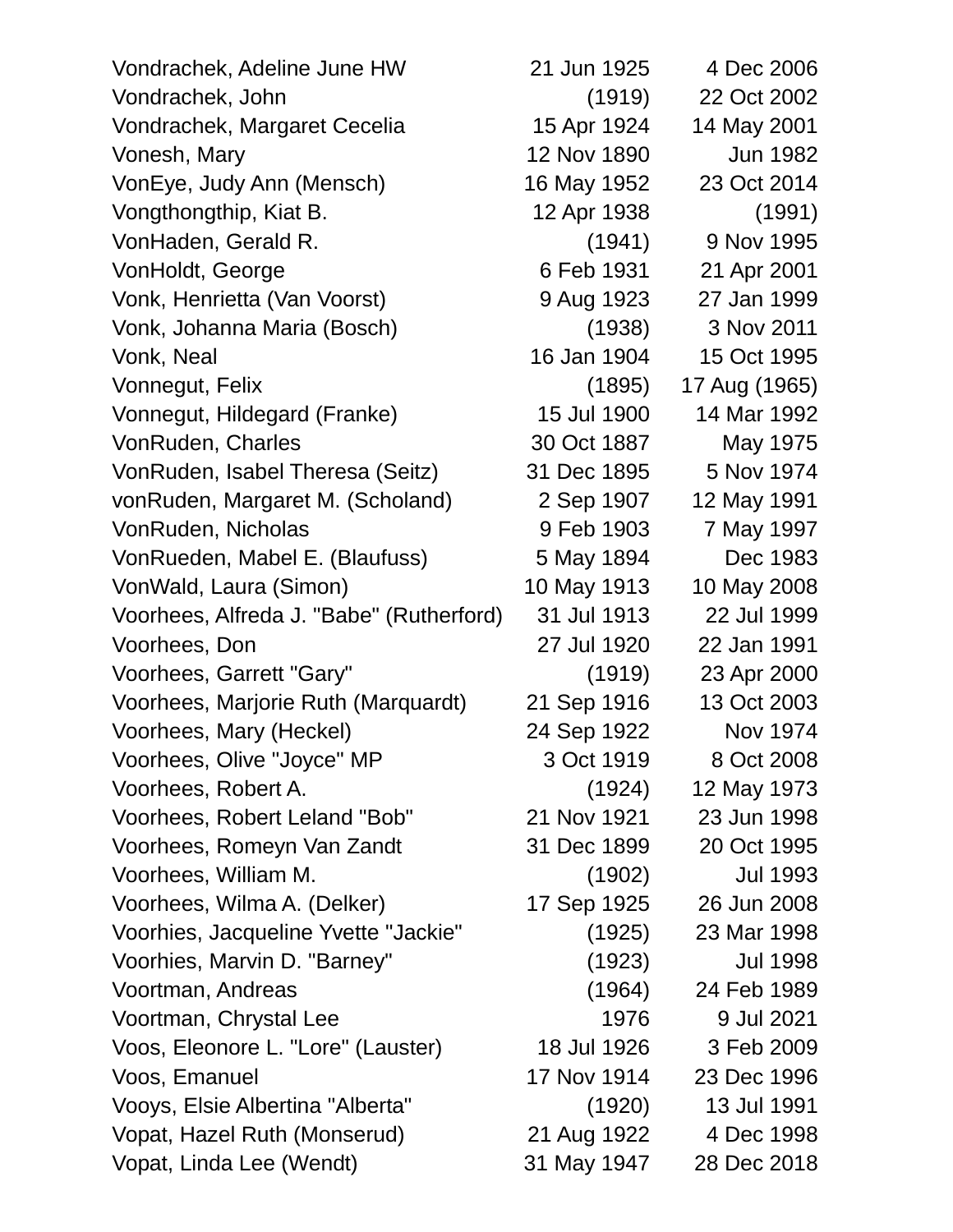Vopat, Roger Alan 27 Sep 1949 5 Jun 2000 Vopat, Victor 24 Aug 1918 Jan 1998 Voracek, George W. 22 Feb 1909 Apr 1982 Voracek, Joe 21 Mar 1896 Jul 1982 Voracek, Mavis (1920) 31 May 2003 Voracek, Roy 1 Dec 1925 28 Nov 2021 Vorachek, Jean (Erickson) 14 Jan 1926 11 Aug 1996 Vorachek, Lea Blanche (Pfennig) 15 Mar 1951 4 Jun 1995 Vorachek, Mamie Hilda MZ 15 Sep 1893 10 Nov 1994 Voran, Lois June (Geiger) 23 Jun 1926 15 Dec 2014 Voran, Peter Willard 19 Aug 1923 14 Nov 2015 Vorba, J. Thomas (1920) Jan 1999 Vorbeck, Barbara Martha (Kraus) 28 Oct 1903 28 Mar 1995 Vorce, Patricia Lee (Konze) Ledbetter 18 Jan 1937 17 Jan 2005 Vorderbruggen, Cheryl (Sayler) 8 Jul 1953 23 Dec 2006 Vorderbruggen, David (1929) 4 Oct 1999 Vorderbruggen, Matt H 11 Jun 1907 11 Jun 1995 Vorderstrasse, Erwin "Erv" 11 Jan 1923 18 May 2015 Vorell, Collette Marie (Myers) Teslow 27 Dec 1927 31 Jan 2018 Vorgert, Arlene Jeannette (Gervais) 1 Oct 1925 27 Dec 2018 Vorhaus, Bernard (not given)23 Nov (not given) Vorhes, Carl 15 Aug 1925 3 Feb 1992 Vorhies, Ada I. (Tway) (1898) Feb 1984 Vorhies, Merrill "Sarge" (1932) (1998) Vork, Andrew Patrick "Andy" 12 Mar 1978 5 Feb 1998 Vorland, Herbert (1914) 21 Feb 1994 Vorland, Kermit 3 Sep 1911 5 Oct 1991 Vorland, Mary (Fleming) 17 Oct 1917 20 Feb 2014 Vorland, Minnie H. (Vogel) 28 Feb 1923 (17 Oct 1991) Vorlicky, Helen (Brucker) 8 Jun 1925 29 May 2011 Vormestrand, Thyra N. (Jacobson) 9 Oct 1901 22 Dec 1989 Vorndran, Ralph J. "Rip" 5 May 1912 16 Dec 1996 Vornhagen, Ralph Edward 2 Apr 1948 17 Sep 2009 Voros, Imre "Jim" 17 Aug 1915 3 Nov 1993 Voros, Margaret Eva (Meyer) 1 Mar 1926 25 Jan 2001 Vorpahl, Frieda 9 Jun 1902 25 Apr 1993 Vorpahl, Pauline (1893) 27 Aug 1994 Vorpahl, William 21 Jun 1896 13 Dec 1987 Vorra, Alfrieda (Werth) 1 Jun 1936 8 Sep 2020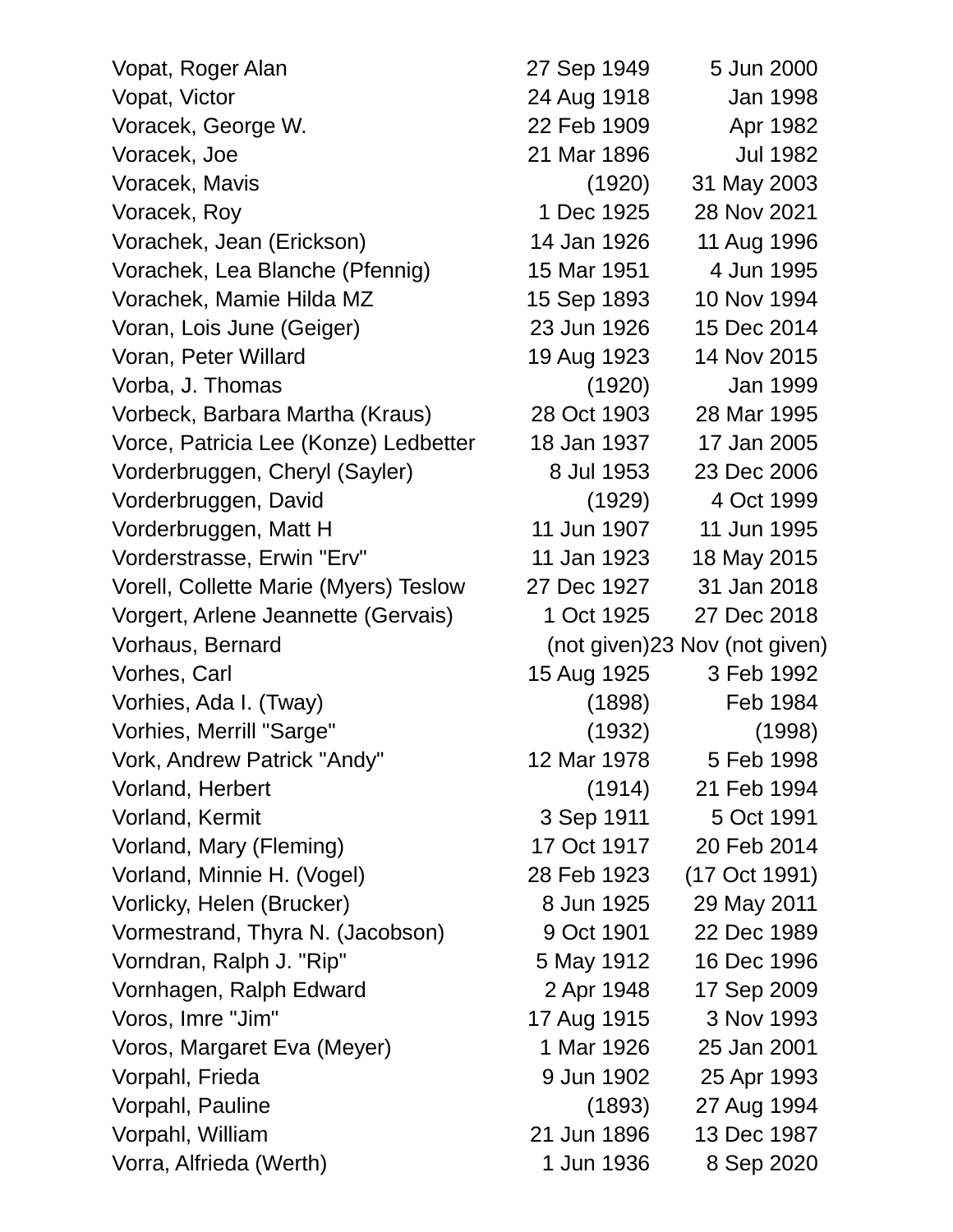Vorra, Gordon Kenneth 20 Nov 1931 9 Jun 2007 Vorra, Robert "Bob" Russell 1935 13 Sep 2012 Vorra, Violet (Weisschadel) 7 Nov 1937 9 Sep 1995 Vorrath, Ann Marie (1900) Mar 1989 Vorrath, Georg Peter 19 Oct 1861 17 Aug 1933 Vorreiter, Adolf 25 Jan 1932 9 Mar 2010 Vorreiter, Arnold 1958 23 Dec 2014 Vorreiter, Elsie (Tolkacz) 21 Aug 1935 22 Dec 2004 Vorreiter, Gail Marie (Vanderplatt) 10 Jan 1937 29 Sep 2014 Vorreiter, Helene (Exner) 30 Oct 1914 2 Oct 1987 Vorreiter, John 26 Mar 1960 20 Dec 2011 Vorreiter, Kim Roxann (Deibert) 26 Sep 1921 27 May 2020 Vorseth, Marjorie (McLain) 29 Oct 1907 Nov 1989 Vortherms, John Gerard 13 Aug 1964 6 Jan 2014 Vortherms, Raymond B. 23 Aug 1931 23 Oct 1993 Vortherms, Robert Bernard 27 Nov 1925 18 Nov 1999 Vortman, Flossie Mae "Pinkie" (1906) Nov 1992 Vorwerk, Lloyd 30 Jan 1939 22 Apr 1990 Vorwick, William Scott 19 May 1898 22 Dec 1994 Vos, Ardyth Yvonne (Iverson) 8 Oct 1934 31 Aug 2021 Vos, Arthur 12 Mar 1939 4 Jul 1998 Vos, Arthur 4 Jul 1908 5 Nov 2000 Vos, Doris Eloise (Brooking) 16 Jun 1923 4 May 2021 Vos, Helen (Loehndorf) 26 Nov 1933 15 Sep 2013 Vos, James William "Jim" 3 Jan 1922 12 Feb 2011 Vos, Joe 10 Feb 1910 2 Mar 2000 Vos, Ruth K. 9 Jul 1911 9 Dec 1998 Vos, Winnifred (not given) 3 Mar 2001 Vosberg, Asenith "Pat" (Colvin) 20 Nov 1911 12 Mar 1999 Vosberg, Barbara "Barb" J. (Benzmiller) 15 Jul 1937 6 Nov 2013 Vosberg, DeElda (Little) 31 Jul 1921 18 Sep 2010 Vosberg, Earl "Bud" Malcolm 5 Jun 1920 6 Feb 2008 Vosberg, Francis Leo "Sonny" 28 Jul 1931 29 May 1995 Vosberg, Ione Mae (Miller) 20 Jun 1926 7 Jan 2019 Vosburg, Clair Warren 7 Mar 1921 25 Mar 2003 Vosburg, Dale Thomas 5 Feb 1924 28 May 2008 Vosburg, Daniel R. (1928) 5 Dec 2001 Vosburg, Gordon W. 14 Sep 1914 8 Nov 1998 Vosburg, Magdalene L. "Lena" (Srna) 25 Jun 1912 3 Jan 1998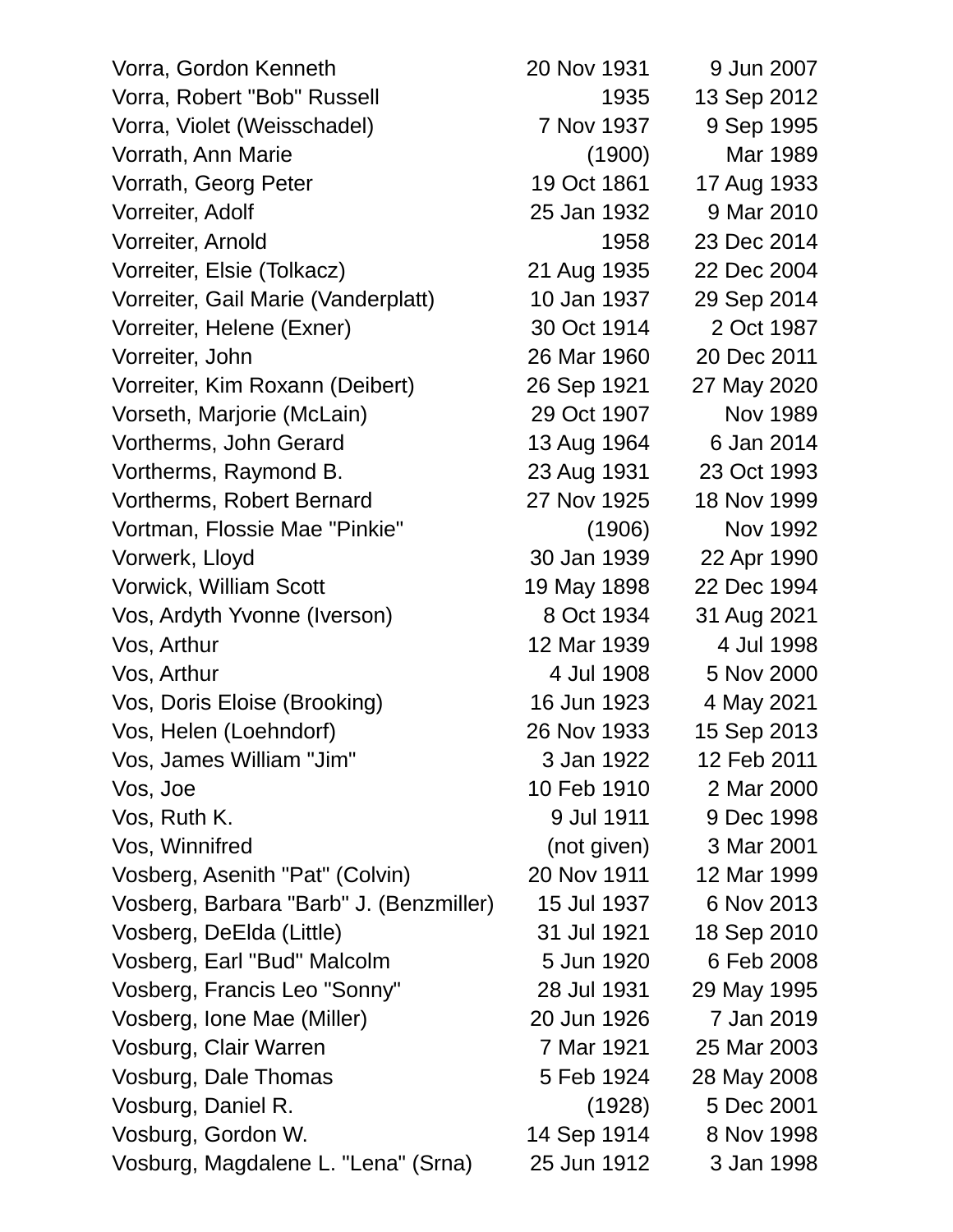| Vosburg, Walter R.                      | 8 Sep 1911  | 1 Dec 1980      |
|-----------------------------------------|-------------|-----------------|
| Vosburg, Wilma E. (Martin) Osborne      | 14 Apr 1922 | 14 May 2002     |
| Vosburgh, Paul E.                       | 23 Sep 1925 | 12 Jun 1999     |
| Vose, Delores "Dody" May (Underhill)    | 17 Sep 1931 | 20 Sep 2021     |
| Vosen, Katherine M. (Weitzel)           | 11 Oct 1896 | 16 Sep 1994     |
| Vosen, Louise                           | 3 Dec 1898  | 14 Nov 1994     |
| Vosen, Nora Elvena (Frey)               | 21 Jan 1915 | 23 Oct 2002     |
| Vosen, Peter                            | 29 Sep 1902 | 22 Feb 1995     |
| Vosen, Richard George                   | 29 Aug 1912 | Nov 1999        |
| Vosika, Claudine (Miller)               | 12 Oct 1940 | 10 Oct 2007     |
| Vosika, Elizabeth                       | 1874        | (9) Oct 1928    |
| Vosika, Frank                           | 22 Jul 1873 | (15) Jan 1949   |
| Vosika, Freddie John                    | 7 May 1932  | <b>Jul 2007</b> |
| Vosika, George Donald                   | 12 May 1923 | 21 Mar 1999     |
| Vosika, Irene (Smith)                   | (1939)      | 30 Apr 2003     |
| Vosika, James "Jim" Allen               | 23 Jan 1932 | 17 Jan 2021     |
| Vosika, Louis A.                        | 8 Sep 1918  | 20 Apr 1999     |
| Vosika, Maria Antonia (Pravicek) Smolik | 16 Jun 1934 | 6 Jun 2018      |
| Vosika, Marvin A.                       | 2 Apr 1923  | 15 Sep 2006     |
| Vosika, Melvin James                    | 17 Nov 1919 | 22 Oct 1992     |
| <b>Vosland, Peter</b>                   | (not given) | (Jul 1939)      |
| Vosler, Alice R.                        | (1944)      | 23 Nov 2000     |
| Vosler, Louise Monica (Uhlenkott)       | 20 Jun 1918 | 26 Nov 1998     |
| Vosper, Frederick Kent                  | 10 Nov 1921 | 21 Feb 2003     |
| Vosper, Phyllis Eileen (Kelm)           | 7 Jul 1925  | 3 Dec 1992      |
| Vosper, Roy                             | 12 Dec 1891 | 20 Sep 1980     |
| Voss, Albert                            | 4 Apr 1915  | 1 Sep 1998      |
| Voss, Albert                            | 12 Dec 1905 | 18 Jun 1991     |
| Voss, Albert                            | (1845)      | May 1921        |
| Voss, Albert H.                         | 12 Jan 1890 | (26) Sep 1976   |
| Voss, Alice Elaine                      | 1 Jun 1920  | 28 Dec 2002     |
| Voss, Allen Leslie "Les"                | 12 Sep 1952 | 26 Aug 2021     |
| Voss, Alton W.                          | (not given) | 22 Jun 2001     |
| Voss, Alysen Kaye                       | 3 Mar 1999  | 7 Feb 2016      |
| <b>Voss, Andrew Lawrence</b>            | 2 Dec 1927  | 20 Jul 2016     |
| Voss, Anni (Silcher) Sommerfeld; Voss   | 17 Feb 1919 | 21 May 1997     |
| Voss, Arno                              | (1902)      | Feb 1984        |
| Voss, Arthur D.                         | 28 Jan 1943 | 12 Dec 2014     |
| Voss, Betty (Glaser)                    | (1912)      | 12 Apr 1978     |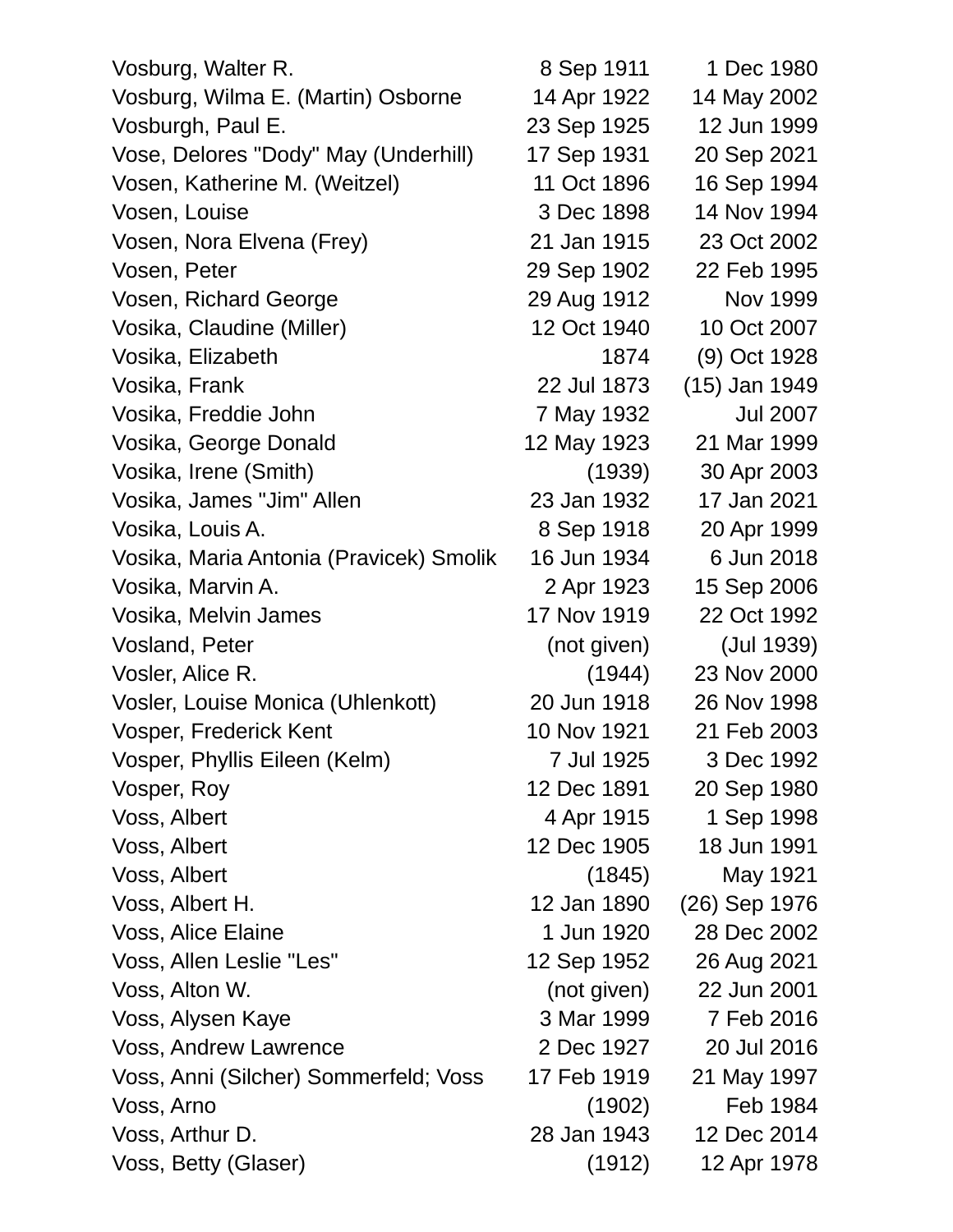| Voss, Beverly (Latzke)                  | 4 Aug 1936  | 23 Nov 2015     |
|-----------------------------------------|-------------|-----------------|
| Voss, Calvin "Keith"                    | 24 Feb 1956 | 25 Jan 2015     |
| Voss, Carl                              | 12 Aug 1889 | 8 Jan 1962      |
| Voss, Carl L.                           | (1910)      | 5 Aug 2000      |
| Voss, Carol Lynn (Schroeder)            | 16 Nov 1958 | 18 Aug 2000     |
| Voss, Caroline Rose (Voss)              | 11 Jan 1927 | 19 Apr 1993     |
| Voss, Charles                           | 20 Jan 1868 | (Aug) 1954      |
| Voss, Clara (Schuldt)                   | 29 Sep 1913 | 7 Nov 1990      |
| Voss, Clifford Alton                    | 27 Jul 1921 | 1 Mar 2008      |
| Voss, Connie ReNee (Hagberg)            | 19 Jul 1951 | 16 May 2000     |
| Voss, Dale Aldon                        | 2 Jul 1933  | 25 Jan 2017     |
| Voss, Dale J. "Pappy"                   | 2 Dec 1929  | 29 Aug 1993     |
| Voss, Dean                              | (not given) | 7 Nov 1994      |
| Voss, Donald                            | 5 Apr 1961  | 21 Jun 1991     |
| Voss, Donald R.                         | (1922)      | 25 Sep 2005     |
| Voss, Edith A. (Eckmann)                | 11 Dec 1929 | 19 Mar 2018     |
| Voss, Edna (Briggle)                    | 19 Feb 1917 | 25 Mar 1991     |
| Voss, Elizabeth "Betty" (Jaeger) Thomas | 4 Feb 1917  | 16 Apr 2005     |
| Voss, Enid                              | 20 Sep 1893 | 26 Sep 1970     |
| Voss, Erna Malinda (Lange)              | 25 Jul 1921 | 28 Dec 2017     |
| Voss, Ernest                            | 2 Oct 1881  | (30) Jan 1956   |
| Voss, Ernest                            | 24 Jun 1923 | Apr 1991        |
| Voss, Eugene "Gene"                     | 6 Mar 1924  | 9 Nov 2009      |
| Voss, Florence Marie                    | 25 May 1913 | 13 Jun 2000     |
| Voss, Floyd C.                          | (1910)      | 5 Dec 2000      |
| Voss, Frances Louise (Steffes)          | 16 Jul 1911 | 15 Sep 2008     |
| Voss, Gerald Francis                    | 31 May 1922 | 15 Nov 2006     |
| Voss, Gust J.                           | 6 Jun 1887  | $(11)$ Aug 1974 |
| Voss, Gust J.                           | 6 Jun 1887  | 11 Aug 1982     |
| Voss, Gustaf "Gus"                      | 15 May 1914 | 9 May 1986      |
| Voss, Gustaf August                     | 6 Oct 1874  | (17) Dec 1955   |
| Voss, Hans                              | 2 Mar 1917  | 4 Oct 1997      |
| Voss, Harold Amon                       | 16 Jul 1918 | 21 Nov 2015     |
| Voss, Hazel                             | 30 Sep 1921 | 13 Nov 2010     |
| Voss, Heinrich                          | 10 Dec 1860 | 24 Jun 1939     |
| Voss, Henry Richard                     | 16 Jul 1918 | 26 Nov 2014     |
| Voss, Hilda M.                          | 24 May 1913 | 15 Aug 1997     |
| Voss, Irma L. (Curry)                   | (1919)      | Aug 2001        |
| Voss, Ivy C. (Schmidt)                  | 21 Aug 1907 | Jun 1990        |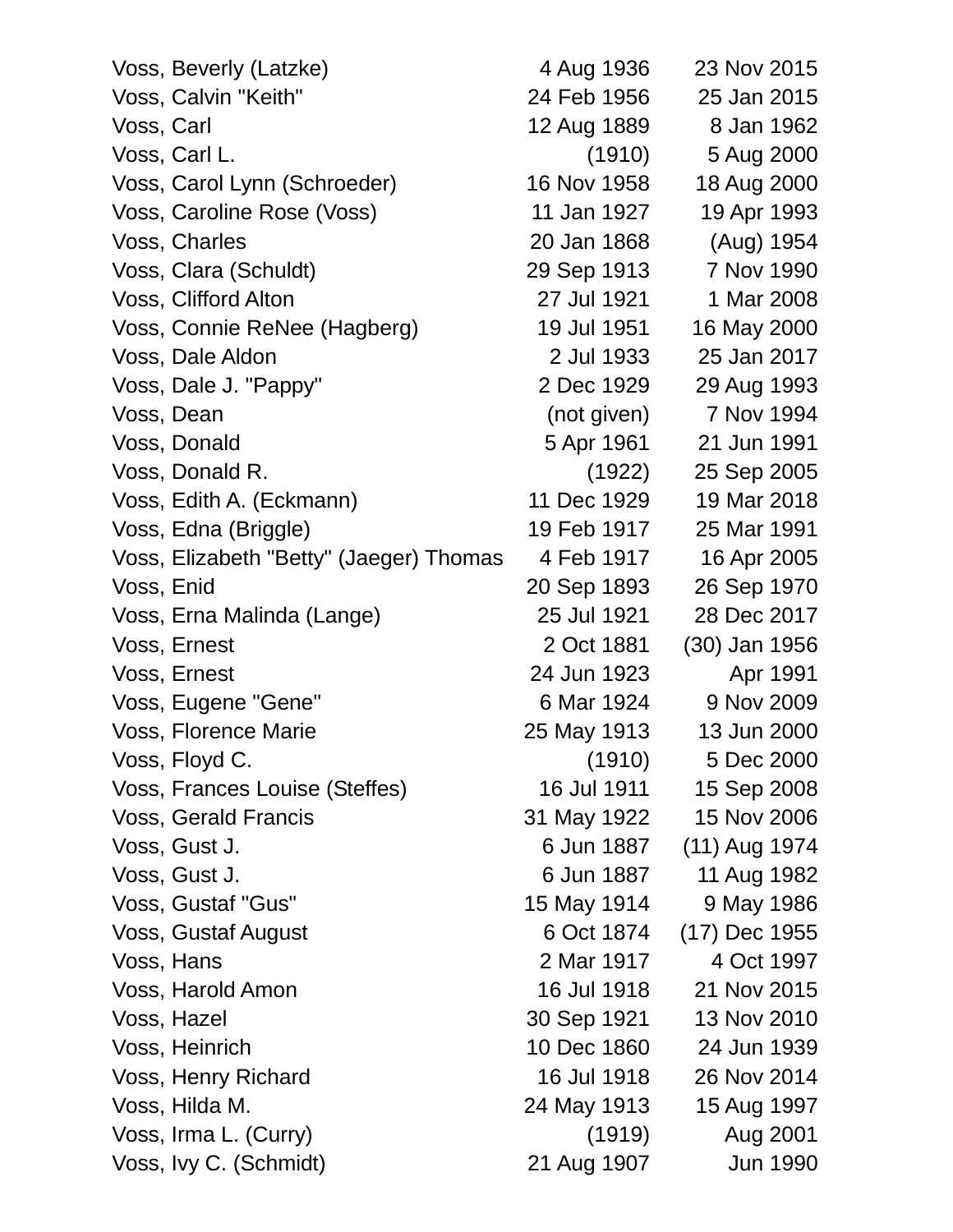Voss, James R. 26 Feb 1930 12 Sep 1997 Voss, John 25 Jun 1910 Aug 1972 Voss, Judy (Keller) 9 Feb 1942 3 Oct 2006 Voss, Justina 17 Jan 1851 Nov 1936 Voss, Kenneth E. 13 Mar 1913 (27 Aug 1968) Voss, Kevin 16 May 1962 12 Nov 2014 Voss, Lesa Louise (Kreil) Hinkle 26 Mar 1963 25 Jan 2018 Voss, Lillie 15 Apr 1916 2 May 2000 Voss, Lois I. (1918) 27 Dec 2000 Voss, Lydia 18 Dec 1904 23 Mar 1964 Voss, Mabel Jessie (Rothon) Knott 1 Mar 1913 2 Feb 2011 Voss, Mabel Josephine (Hofer) 24 Jan 1925 Jun 2017 Voss, Mae "Arline" (Downs) 5 Jun 1922 21 Jan 2015 Voss, Marlys Mariema (Jastram) 17 Aug 1935 18 Mar 2016 Voss, Martha 3 Jul 1928 19 Jul 2012 Voss, Mary Ann (Meyer) 1982 1983 - Alexander Ann Ann an Ann an Aonad Alban Ann an Aonad Alban Ann an Aonad Alban A Voss, Otto Ernest 28 Sep 1883 4 Jun 1941 Voss, Ralph H. 8 Feb 1927 2 Oct 1993 Voss, Raymond Stanley 7 Mar 1958 15 Jul 2016 Voss, Rena Mary (Faltrino) (1924) (2008) Voss, Richard 7 Aug 1907 30 Dec 1997 Voss, Ricky Lee 5 Nov 1949 20 Aug 2020 Voss, Robert "Bob" K. 14 Dec 1921 1 Jul 2016 Voss, Robert Daniel **7** Jul 1928 16 Dec 1995 Voss, Robert Emil "Bob" 12 Feb 1960 Aug 1991 Voss, Rollin H. 15 Jan 1917 22 Jul 1996 Voss, Rose M. (Schubert) 14 Sep 1890 20 Aug 1992 Voss, Rosemary E. (Meyer) 23 Feb 1925 9 Apr 2017 Voss, Rudolph W. "Rudy" 21 Sep 1919 20 Oct 1997 Voss, Stanley "Stan" 17 Jan 1947 21 Oct 2007 Voss, Steven Alan 24 Nov 1953 4 Mar 1995 Voss, Terry Jo (Schorsch) 24 Oct 1952 30 Apr 2016 Voss, Thelma (Tuttle) 16 Nov 1915 6 Nov 2016 Voss, Tressie (Elliott) (not given) (Oct 1938) Voss, Vernon V. 3 Feb 1919 22 Jul 2000 Voss, Victor Herbert (1942) 3 Dec 1991 Voss, Vivadale "Vi" (Bigelow) 22 Feb 1910 8 Jul 1997 Voss, Wesley 16 Jul 1945 12 May 2002

Voss, Wilhelmina "Minnie" (Volpp) 30 Apr 1897 14 May 1996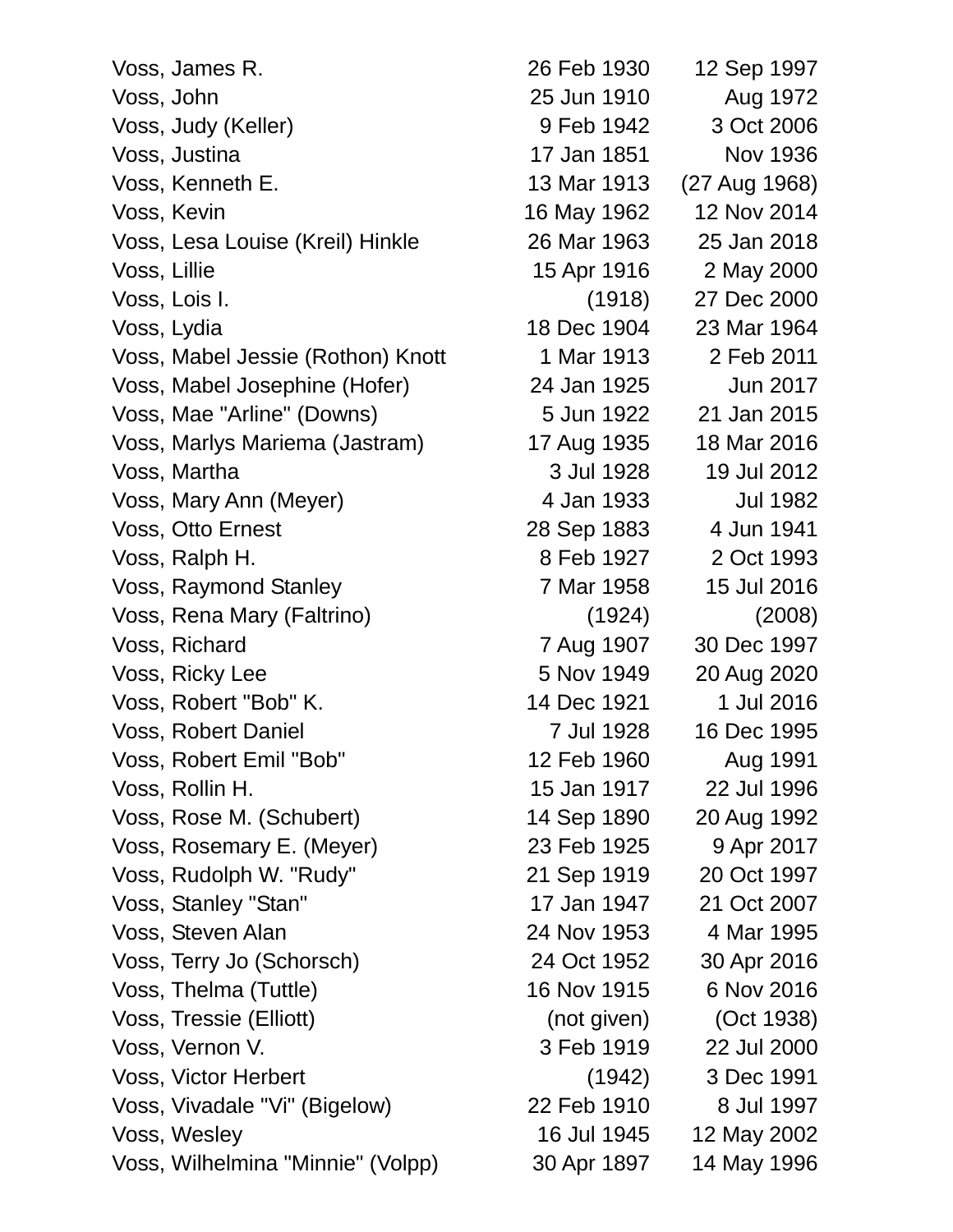Voss, William Paul "Bill" 20 May 1936 18 Jan 2021 Voss, Woodrow Wilson 30 May 1918 Dec 1996 Vossberg, Elsie B. 25 May 1899 31 Mar 1996 Vossberg, Walter Guy 31 Oct 1910 (28 Sep) 1961 Vosseteig, Anna L. (Iverson) (1917) 21 Dec 1993 Vosseteig, Henry J. 21 Sep 1901 Jul 1982 Vosseteig, Stella Priscilla (Anderson) 9 Jan 1915 21 Mar 2002 Vosslar, Louise (Hehr) 17 Feb 1877 (18 Nov 1944) Vossler, Adam 1 1 May 1907 5 Jan 1989 Vossler, Adele 13 Jun 1914 4 Nov 1996 Vossler, Albert 27 Jan 1921 30 Aug 1990 Vossler, Albert F. (not given)4 Nov (not given) Vossler, Alfred 3 Jan 1921 22 Oct 1989 Vossler, Alvin Edward 22 Sep 1924 21 Mar 2001 Vossler, Alvin Edwin 14 Jan 1911 16 Jul 1996 Vossler, Annie (Warynycia) 8 Jan 1928 21 Apr 2017 Vossler, Arley Rex 21 Jun 1929 15 Nov 1985 Vossler, Arthur 23 Feb 1910 29 Nov 1995 Vossler, Audrey Mae (Huckfeldt) 13 Apr 1932 9 Sep 2012 Vossler, Bernice 1925 14 Feb 2013 Vossler, Bernice (Dowkes) 25 Jun 1925 25 Nov 2004 Vossler, Bertha Linda (Meidinger) 23 Nov 1912 5 Dec 1980 Vossler, Brenda Lee 17 Jun 1959 25 Jul 1986 Vossler, Carl (1920) 27 Jan 2010 Vossler, Christian 4 Sep 1900 (24 May 1952) Vossler, Christian L. 29 Jul 1888 11 Feb 1972 Vossler, Christina 27 Jul 1868 6 Jul (1932) Vossler, Christine (Just) 13 Dec 1897 20 Nov 1941 Vossler, Christine (Krause) 27 Dec 1853 (not given) Vossler, Christoph 4 Jul 1915 6 Mar 1992 Vossler, Christoph 8 May 1883 28 Jul 1968 Vossler, Christopher "Chris" Arthur 5 Nov 1917 4 Jul 2005 Vossler, Delia Marie (Surprenant) 5 Apr 1908 9 Dec 1999 Vossler, Edward Christian 22 Feb 1900 21 Jan 1955 Vossler, Edward J. 11 Dec 1900 (5 Aug 1975) Vossler, Edwin "Ed" 1 Aug 1929 31 Oct 2019 Vossler, Ella 19 Apr 1904 14 Dec 1991 Vossler, Elmer Otto 10 Feb 1940 12 Dec 2003 Vossler, Emanuel 6 Dec 1892 Jul 1973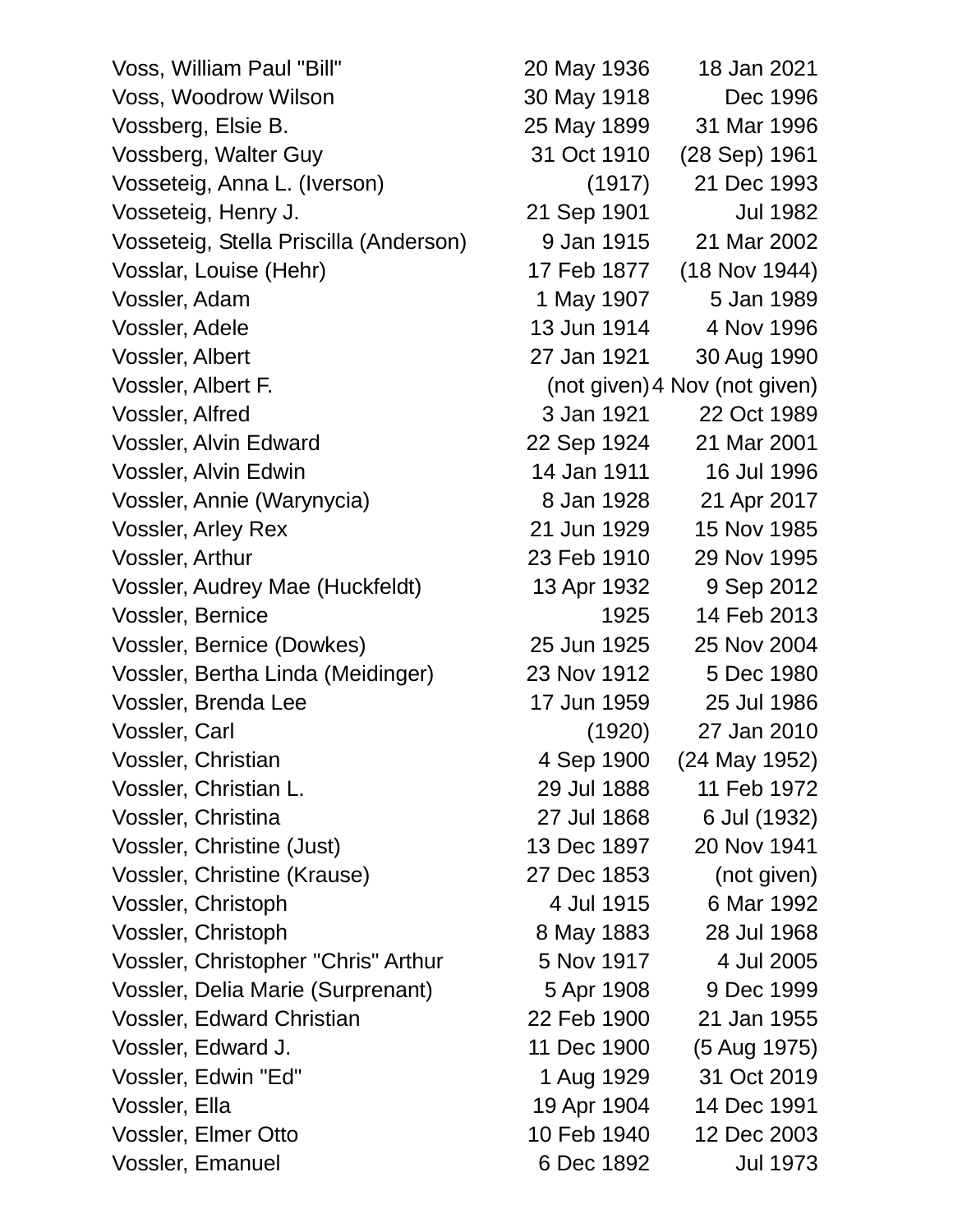Vossler, Emil 27 Jan 1915 2 Nov 2008 Vossler, Emma (1912) 24 Dec 2002 Vossler, Emma 10 May 1901 24 Jul 1998 Vossler, Emma (1905) Oct 1996 Vossler, Emma (Just) 4 Dec 1901 28 Aug 1979 Vossler, Erwin E. 18 Nov 1909 29 Aug 1984 Vossler, Eva (Becker) 16 Sep 1891 13 Jan 1944 Vossler, Eva (Veil) (1924) 5 Mar 2010 Vossler, Ferdinand 18 Sep 1912 18 Apr 2009 Vossler, Ferdinand "Ferdie" 27 May 1915 12 Nov 2001 Vossler, Fred (1906) 21 Sep 1986 Vossler, Freda 13 Feb 1914 Jun 1986 Vossler, Frederick 26 Dec 1870 26 Dec 1962 Vossler, Frederick "Fred" (1926) 21 May 2005 Vossler, Frieda (Koth) 23 Apr 1910 12 Jan 1982 Vossler, Friedrich 14 Jun 1900 7 Apr 1977 Vossler, Gideon 15 May 1925 6 Oct 1962 Vossler, Helen (1913) 14 Dec 1993 Vossler, Henry 26 Oct 1894 9 Aug 1978 Vossler, Herbert "Herbie" Alvin 8 Nov 1931 19 Oct 2016 Vossler, Hilda (Frey) 1 Jul 1919 21 Jun 2015 Vossler, Hilda D. (Deile) 16 Nov 1906 16 Aug 1996 Vossler, Hulda (Bohnet) 28 Aug 1917 15 Apr 1999 Vossler, Hulda (Zaiser) Ehley 10 Aug 1912 2 Jul 2008 Vossler, Ida (Sackmann) 29 Jan 1901 (not given) Vossler, Jacob 26 Jan 1884 3 Apr 1950 Vossler, James "Jim" 13 Sep 1955 23 Aug 2012 Vossler, James "Jim" Delmer 18 Aug 1942 6 Jun 2016 Vossler, James William (1966) 20 Feb 1982 Vossler, Johannes 24 Feb 1919 29 May 2006 Vossler, John 5 Apr 1874 (not given) Vossler, John J. 30 Aug 1896 Jan 1985 Vossler, Julius J. 24 Jul 1921 15 Feb 1987 Vossler, June Pearl (Gluhm) 2 Jun 1912 2 Jan 1992 Vossler, Koleen Kay (Overbeck) 22 Sep 1945 18 Mar 2012 Vossler, Larry 3 Oct 1944 Apr 1948 Vossler, Lenora Luella (Wahl) 29 Aug 1923 17 Aug 2013 Vossler, Leo 10 Dec 1926 29 Jul 2006 Vossler, Leo Philip 2 Jan 1928 Aug 1985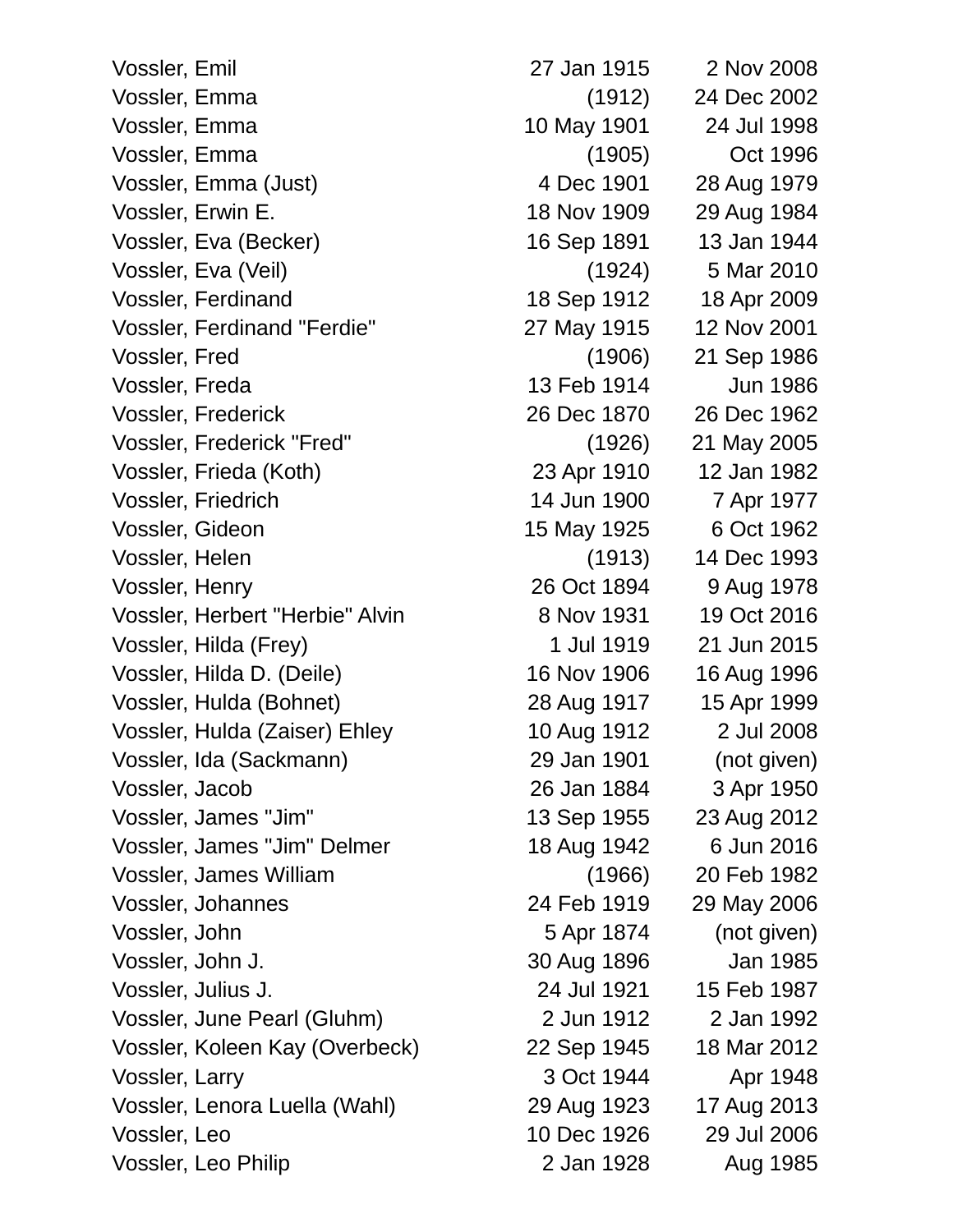Vossler, Levern 1 Mar 1926 31 Aug 2008 Vossler, Loraine Marie (Dolphin) 18 Nov 1947 22 Oct 2016 Vossler, Loratina (Raile) 25 May 1920 24 Jan 1996 Vossler, Lorna Mae (1928) 25 Nov 2000 Vossler, Lorraine Marie (Flaig) 18 May 1921 15 Mar (2009) Vossler, Lydia 22 Nov 1898 15 Feb 1980 Vossler, Lyle Lance 5 Mar 1945 (9) Jan 1972 Vossler, Lynnea Christine 2 Apr 1954 Apr 1975 Vossler, Magdalena (Bosche) 19 Nov 1878 7 Feb 1958 Vossler, Maria "Mary" (Ohlhausen) 22 Feb 1905 27 Apr 1995 Vossler, Maria (Anhorn) (1893) 1 May 1977 Vossler, Marilyn (Weber) 27 Aug 1929 (10 Apr 1976) Vossler, Marilyn K. (Dallmann) 4 Jul 1949 29 Aug 1997 Vossler, Marion F. (Burlack) 22 Jan 1928 25 Mar 2013 Vossler, Marvin A. 30 Oct 1926 9 Mar 2015 Vossler, Mary (Schwind) 7 Feb 1895 3 Aug 1972 Vossler, Milton Jacob 13 Dec 1929 28 Mar 2001 Vossler, Norvin 19 Sep 1932 26 Jul 1988 Vossler, Olga (Widmer) 31 May 1923 8 Oct 1992 Vossler, Olga (Widmer) 9 Oct 1918 11 Oct 1982 Vossler, Olinda R. 26 Mar 1923 25 Aug 1994 Vossler, Otto 27 Sep 1916 23 Aug 1991 Vossler, Paulina (Just) 17 Jun 1907 28 Jun 1992 Vossler, Pauline (Lautt) 4 Oct 1906 2 Oct 1987 Vossler, Pauline (Strobel) 3 Oct 1887 29 Mar 1977 Vossler, Pearl Amelia (1925) 3 Sep 2015 Vossler, Ralph 19 Oct 1931 15 Jun 2018 Vossler, Rebecca "Becky" Lynn 16 Jun 1961 12 Jul 2015 Vossler, Reuben A. 27 Aug 1920 8 Sep 1997 Vossler, Robert 25 Aug 1921 19 Oct 1997 Vossler, Roy 16 Aug 1927 17 Jun 2006 Vossler, Roy (1928) 1 Sep 2012 Vossler, Roy Lavern 26 Aug 1943 4 Mar 2020 Vossler, Shelton Lee 20 Sep 1951 20 Jul 1957 Vossler, Susana "Susie" (Wall) 21 Oct 1907 7 Feb 2007 Vossler, Sylvia (Rothfusz) 8 Jul 1943 6 Sep 2016 Vossler, Theodor 10 Apr 1909 4 Dec 1981 Vossler, Wayne 1951 6 Jun 2010 Vossler, Wilbert "Willie" 19 Sep 1932 15 Mar 2017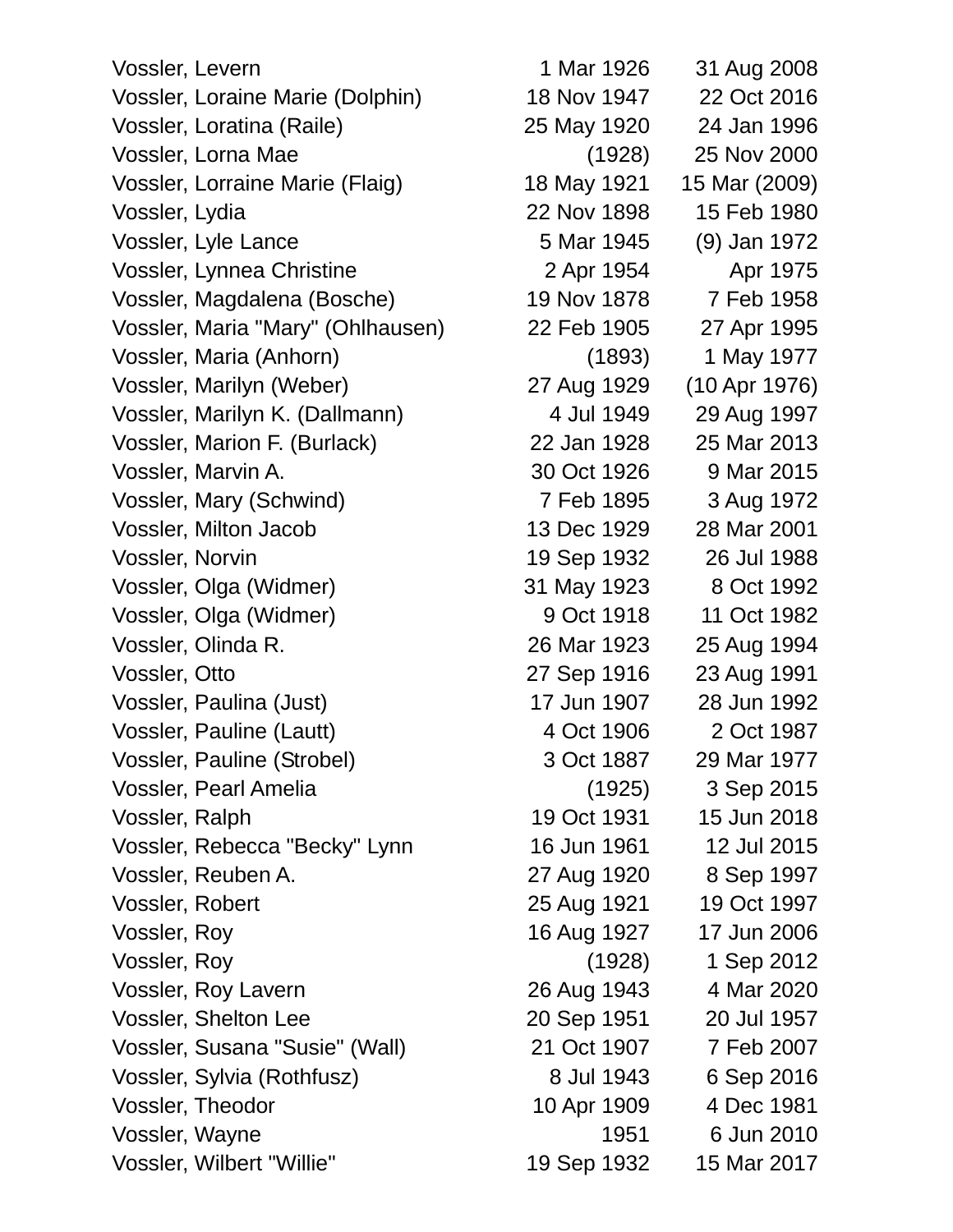Vossler, William "Bill" 5 Oct 1966 5 Jun 2018 Vossler, Yvonne Colleen (Schmaltz) 4 Feb 1956 8 Aug 2007 Vostad, Lillian E. (Guingerich) 7 Aug 1906 30 Mar 1999 Vostad, Mavis Marian (Fish) 27 Apr 1927 30 Aug 2016 Vostad, Nancy J. (Joachim) 24 Sep 1938 29 May 2012 Vostral, Dawn Janice 24 Jan 1936 29 May 2009 Vostral, Joseph 1870 1949 Vostral, Joseph James 1901 1948 Vostral, Martha Fredia 1909 30 Dec 2003 Votava, Celaine (Prestegaard) 22 Aug 1912 5 Feb 2001 Votava, Clement G. "Clem" 29 Jan 1927 5 Nov 2000 Votava, Frank (1913) 26 Aug 1993 Votaw, Louise (1920) 30 May 1999 Voth, Abraham 1828 21 Dec 1911 Voth, Abraham "Abe" Richert (1926) 2020 Voth, Abram 1916 6 Sep 2005 Voth, Abram "Abe" L. 9 Apr 1919 3 Oct 2001 Voth, Adena Ethel (Thiessen) 26 Oct 1930 19 Oct 2016 Voth, Aganeta Netty (Willms) (1932) 6 Jan 2022 Voth, Agatha (Peters) 10 Aug 1938 13 Sep 2009 Voth, Agatha (Sawatzky) 6 Dec 1920 7 May 2018 Voth, Allan Arthur 13 Dec 1930 11 Jan 2021 Voth, Alvin "Al" 1954 26 Jun 2021 Voth, Anna (Bohl) 5 Jan 1918 13 Jun 2006 Voth, Anne (Schellenberg) 14 Sep 1924 29 Feb 2016 Voth, Arlo Albert 14 Jul 1925 1 Nov 2014 Voth, Arlo Lee 3 May 1932 20 Jan 2020 Voth, Benjamin "Ben" H. 6 Aug 1926 1 Apr 2010 Voth, Bernhard "Ben" H. 19 Aug 1920 8 Oct 2013 Voth, Bruce 28 Feb 1968 2 Oct 2006 Voth, Carol (Rose) Honrud 14 Nov 1939 26 Jan 2019 Voth, Catherine (Unger) 17 Mar 1926 8 Feb 2012 Voth, Charla R. (Goering) 14 Mar 1960 24 May 2015 Voth, Christe E. (Foth) 25 Dec 1937 13 Jun 2020 Voth, Clara N. (Neufeld) 28 Jul 1923 10 Sep 2008 Voth, Clarence William 7 Sep 1920 Jul 1992 Voth, Cornelius J. 4 Jun 1908 29 Oct 2009 Voth, Daniel Cornelius 18 Feb 1937 22 Mar 2008 Voth, Darrell 9 Feb 1951 21 Apr 2021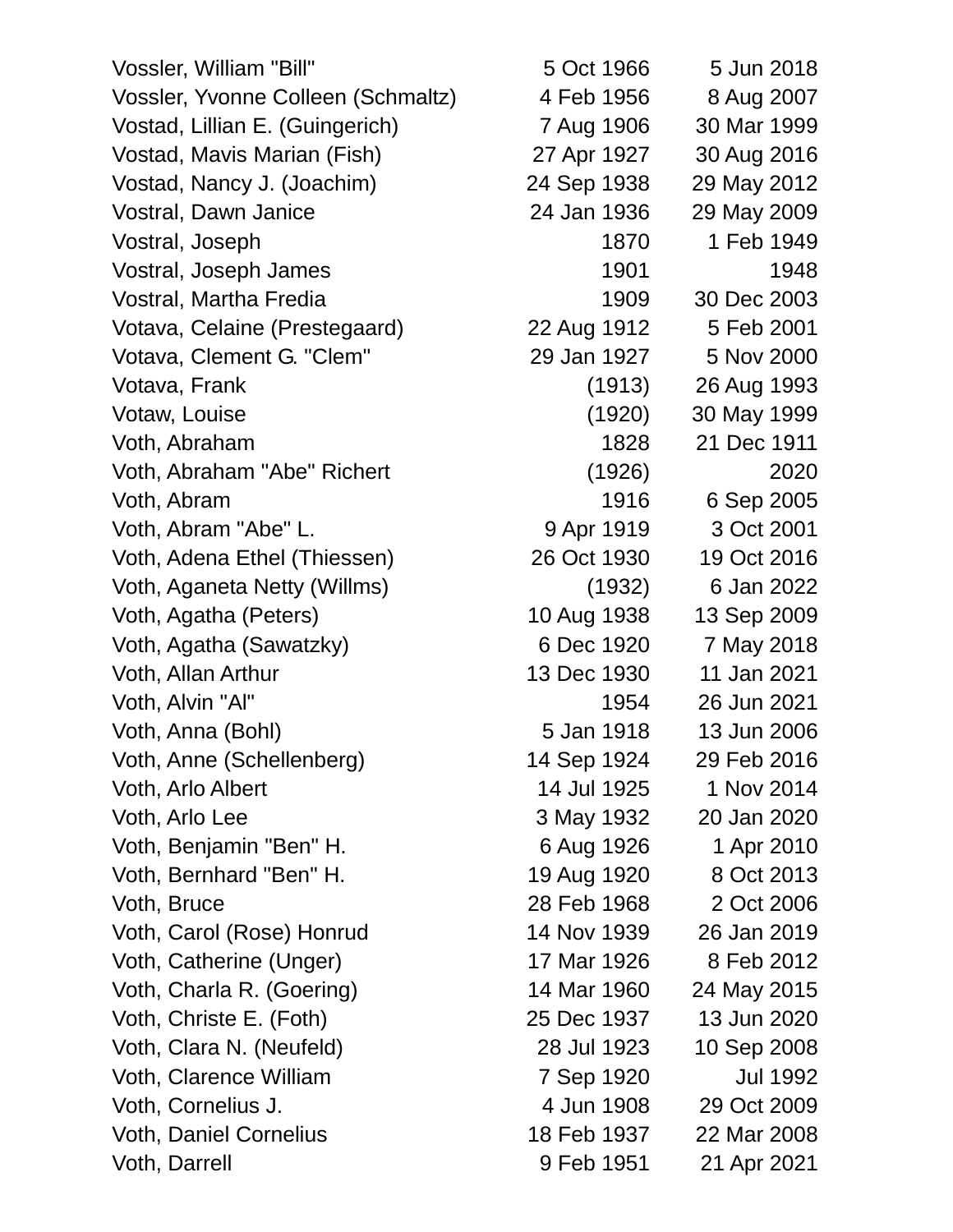| Voth, David                       | 28 Nov 2016 | 28 Dec 2017     |
|-----------------------------------|-------------|-----------------|
| Voth, David                       | 5 Jul 1931  | 5 Feb 2012      |
| Voth, David                       | 30 Nov 1923 | 6 Oct 2009      |
| Voth, Dora Justine (Harder)       | 11 Apr 1921 | 27 Sep 2017     |
| Voth, Edith Helen (Hanke)         | (1927)      | 1 Apr 2017      |
| Voth, Eileen (Entz)               | 19 May 1955 | 24 May 2020     |
| Voth, Elvira                      | 1 Apr 1930  | 25 Apr 2019     |
| Voth, Emma (Giesbrecht)           | (1911)      | 7 Oct 1990      |
| Voth, Eva L.                      | (1925)      | 24 Dec 2014     |
| Voth, Evelyn Esther (Janzen)      | 23 Apr 1925 | 29 Sep 2007     |
| Voth, Gabriel                     | 7 Oct 1940  | 5 Jun 2011      |
| Voth, Gerald Eugene               | 31 Aug 1941 | 23 Nov 2013     |
| Voth, Gerald James                | 28 Oct 1949 | 1 Sep 2009      |
| Voth, Gertrude (Enns)             | 17 Jan 1910 | 6 Sep 1995      |
| Voth, H. R.                       | 15 Apr 1855 | 2 Jul 1931      |
| Voth, Hans                        | 7 Jan 1937  | 19 May 2016     |
| Voth, Harold L.                   | 14 Jul 1929 | 22 Oct 2009     |
| Voth, Harvey J.                   | 19 Mar 1929 | 20 Apr 2014     |
| Voth, Helen (Friesen)             | 1 May 1944  | 8 Oct 2011      |
| Voth, Helen M. (Voran)            | 21 Mar 1924 | 6 Apr 2020      |
| Voth, Helga Elfrieda (Dueck)      | 21 Nov 1937 | 2 May 2014      |
| Voth, Henry                       | (1896)      | 27 Mar 1991     |
| Voth, Henry Isaak                 | 16 Aug 1924 | 30 Nov 2014     |
| Voth, Henry Ray                   | 16 Jul 1925 | 27 Jul 2010     |
| Voth, Herta J.                    | 3 Jan 1923  | 23 Jan 2012     |
| Voth, Hilda Lenore (Bick)         | 15 Sep 1915 | 19 Mar 1985     |
| Voth, Irma (Loewen)               | 1962        | 3 Oct 2019      |
| Voth, J. E.                       | 5 Nov 1873  | 15 Apr          |
| Voth, Jacob                       | 17 May 1926 | 16 Sep 2006     |
| Voth, Jacob "Jake"                | 10 Dec 1958 | 15 Sep 2017     |
| Voth, Jacob J.                    | 28 Mar 1924 | 2 Oct 2007      |
| Voth, James Carl                  | 25 Dec 1939 | <b>Jul 1999</b> |
| Voth, John                        | 11 Dec 1911 | 24 Nov 2006     |
| Voth, John Peter                  | 7 May 1924  | 3 Oct 2011      |
| Voth, John W.                     | 11 Jan 1935 | (2004)          |
| Voth, Karolina (Armbrecht)        | (not given) | 26 May 1993     |
| Voth, Katharina (Klassen)         | 19 Oct 1908 | 14 Jan 2001     |
| Voth, Katherine "Tina" Ann (Funk) | 18 Nov 1925 | 28 Nov 2004     |
| Voth, Katie                       | 9 Apr 1928  | 15 Jun 2010     |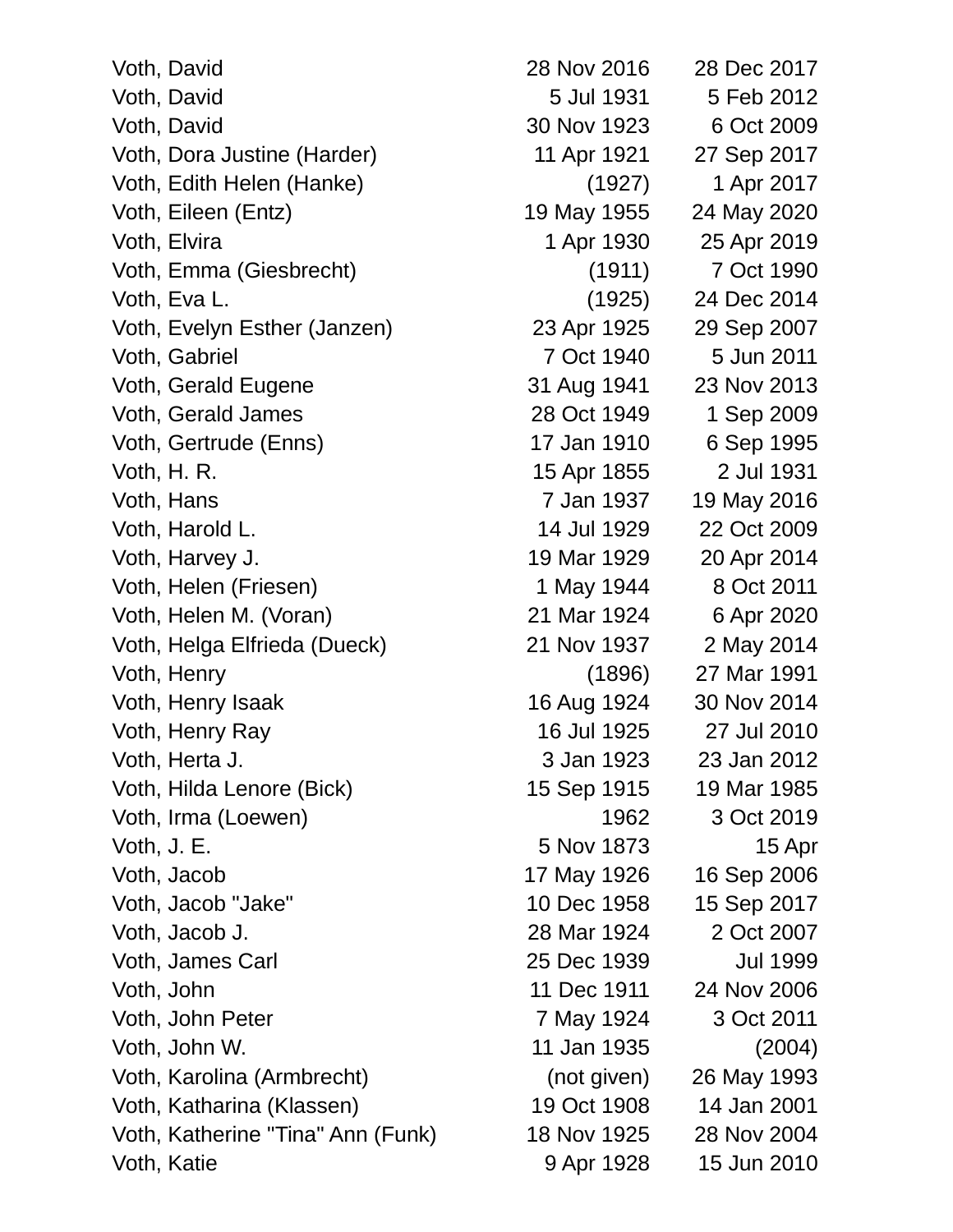Voth, Kornelius 6 Dec 1916 28 Dec 2008 Voth, Larry (not given) 14 Nov (2015) Voth, Laura Agnes (Rheault) 7 May 1920 26 Feb 2014 Voth, Lena (Rempel) 1 Jun 1924 6 Mar 2012 Voth, Liesa Gertrude (Muller) 22 Nov 1911 11 Jan 1995 Voth, Linda 28 Jun 1919 6 Nov 2015 Voth, Lynn 4 Mar 1924 21 Oct 2013 Voth, Margaret "Rita" (Suderman) 3 Jan 1931 10 Sep 2008 Voth, Margaret Jean (Jesseph) 6 Apr 1944 21 Sep 2016 Voth, Margaret Violet 29 May 1923 2 Jul 2011 Voth, Margaretha "Margaret" Friesen 1907 31 Jan 2004 Voth, Margarita (Sawatzky) 10 Aug 1925 16 Jul 2014 Voth, Maria (Esau) 20 Feb 1908 8 Feb 2007 Voth, Marie (Friesen) 10 Sep 1917 26 Aug 2016 Voth, Marion (Smith) 15 Aug 1914 (1984) Voth, Martha (Falk) 14 Jun 1936 27 Apr 2020 Voth, Martha (Pfeiffer) 15 May 1924 20 Jun 1990 Voth, Mary (Buller) (Not given) (not given) (not given) Voth, Mary (Unger) 1916 7 Jul 2007 Voth, Mary (Warkentin) 1921 20 May 2007 Voth, Mary Ann (Friesen) 10 Mar 1945 19 Oct 2020 Voth, Rebecca Lois "Becky" (Wenger) 19 Sep 1951 18 Aug 2016 Voth, Robert W. "Fuzz" 3 Mar 1939 21 Jan 2018 Voth, Ronald Lorne "Ron" 9 Nov 1950 12 Oct 2020 Voth, Rudolf "Rudy" 11 Sep 1935 29 Nov 2015 Voth, Rudolf W. 13 Mar 1917 14 Mar 2010 Voth, Stacey Wayne **31 Dec 1969** Jul 1996 Voth, Stanley E "Stan" 14 Aug 1924 6 Feb 2016 Voth, Terrence James "Terry" 3 Feb 1962 24 Dec 2012 Voth, Verna Alma (Dirks) 25 Jun 1921 2 Apr 2016 Voth, Viola Edna (Duerksen) Ediger 27 Aug 1922 (not given) Voth, Vivian (Glenn) Pankratz 28 Aug 1911 7 Oct 1995 Voth, Wesley Peter 1988 10 Jul 1987 Voth, William Joseph 17 May 1933 11 Sep 2019 Voth, William Robert 19 Aug 1925 16 May 2009 Voth, Willis "Bill" John 20 Sep 1928 27 Dec 2021 Votja, Marshall (1942) (Jun 1957) Votruba, Fredric "Buddy" Lloyd 2 Sep 1919 30 Dec 2007 Votta, Bessie P. 24 Oct 1914 Dec 1996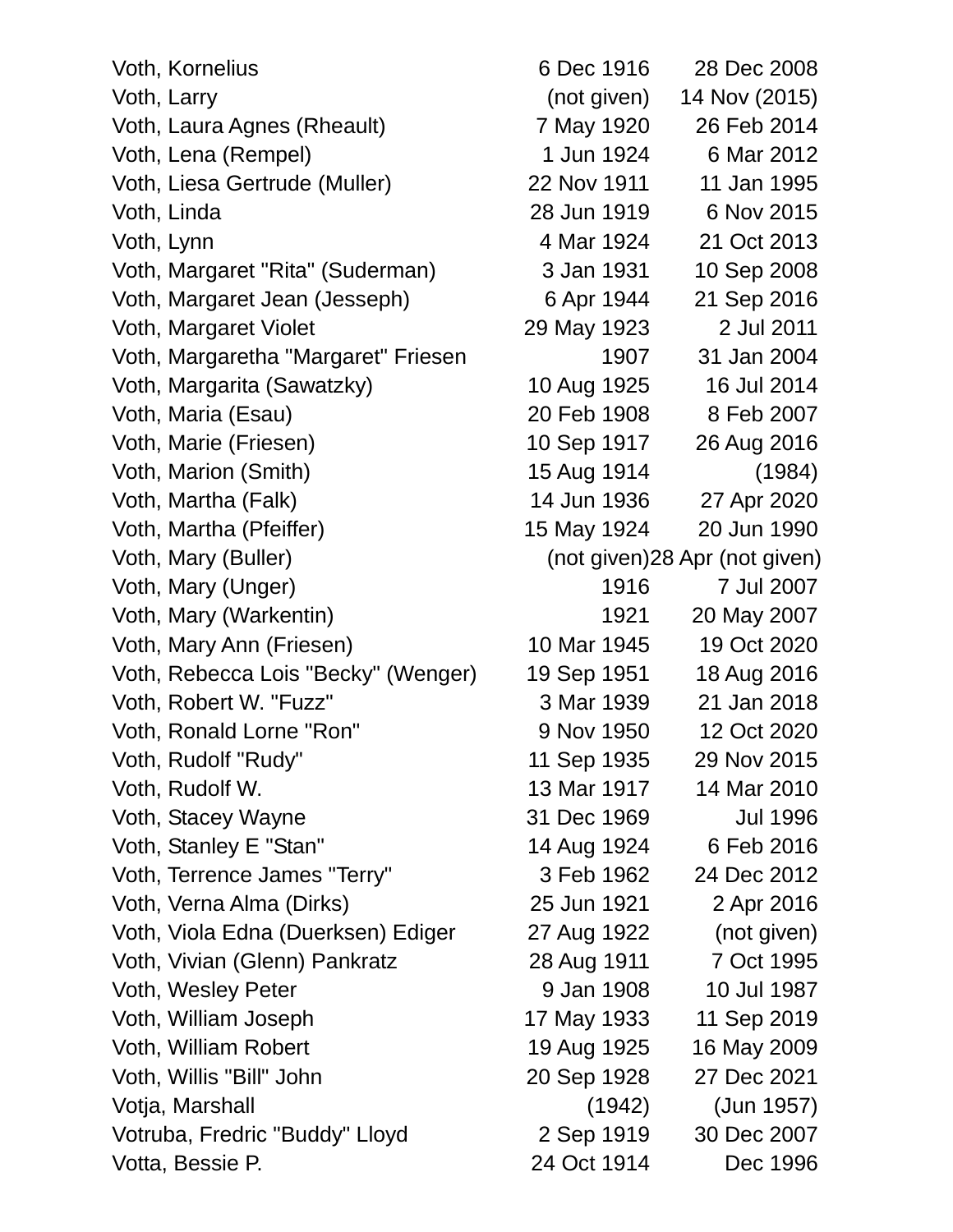Votteler, Helmut 27 Oct 1927 25 Mar 1996 Votteler, Hilda (Hammer) 22 Jun 1911 10 Jan 1996 Votteler, Ingrid (Hummel) 24 Jan 1933 10 Apr 1997 Votteler, Julie (Kuhn) 28 Sep 1906 4 Aug 1998 Votteler, Maria (Ziebarth) 1 Jan 1912 30 May 1995 Voudry, Mae E. (Delaney) 15 Aug 1917 14 Nov 1990 Vought, Alfred 27 Feb 1919 22 Jul 1993 Vought, Charles "John" C. (not given) 16 Jun (2000) Vought, Erna (Roeder) 1 Jun 1903 Jul 1984 Vought, Eugene F. 18 Jul 1916 Jul 1979 Vought, James W. 10 Sep 1903 26 Jul 1996 Vought, Madeline E. (Krantz) 20 Dec 1916 10 Sep 2012 Voundry, William F. "Rick" 10 Oct 1954 17 Mar 1998 Voves, John A. 24 Feb 1924 20 Oct 1997 Vowel, Catherine "Kay" F. O. (Strong) (1904) 11 Feb 1992 Vowel, Clara (Heitz) 20 Sep 1921 23 Feb 2013 Vowel, Hulda Susanna (Flegel) 10 Mar 1907 1 May 2003 Vowell, Christeen (Engen) (1901) (1996) Voy, Leona Anna (Burk) 2 Nov 1903 18 Mar 1998 Voy, Mark Lynnell 24 Jan 1961 27 Jul 2015 Voy, Melvin LeRoy Ross 10 Mar 1932 5 Jan 2005 Voy, Tillie Esther (Serr) 20 May 1930 29 Sep 2012 Voyage, Tillie Esther (Serr) 20 May 1930 29 Sep 2012 Voyce, Ralph David 1 Aug 1962 22 Dec (1977) Voydanoff, Simon L. (1939) 10 Aug 2001 Voyles, Alyce M. (Pritzkau) 19 Nov 1927 12 Nov 2020 Voyles, Dale L. 23 Feb 1950 2 Jan 1998 Voyles, Fredrick "Jack" John 9 May 1920 7 Feb 2008 Voyles, Mildred I. (Allie) 5 Jan 1919 2 Dec 1993 Voysey, Vivian Olive (Waltz) 9 Nov 1933 9 Nov 2017 Vozabal, Ardith Louise (Rohr) 24 Jul 1938 1 Apr 2010 Vozniak, Joanne (Baynton) (not given) 27 Apr 1994 Vozniak, John Joseph 25 May 1911 28 Jan 1989 Vraa, Arlo Olander 1987 11 Feb 1987 Vraa, Esther Ruby (Nephew) 19 Oct 1912 5 Oct 1989 Vraa, Helga (Wahl) 30 Oct 1902 May 1986 Vradenburg, Clyde Dutch 5 Nov 1910 15 Nov 2001 Vralsted, Lyle Steven 26 Sep 1923 Jun 1999 Vranek, Leo F. 27 Sep 1917 9 Sep 1994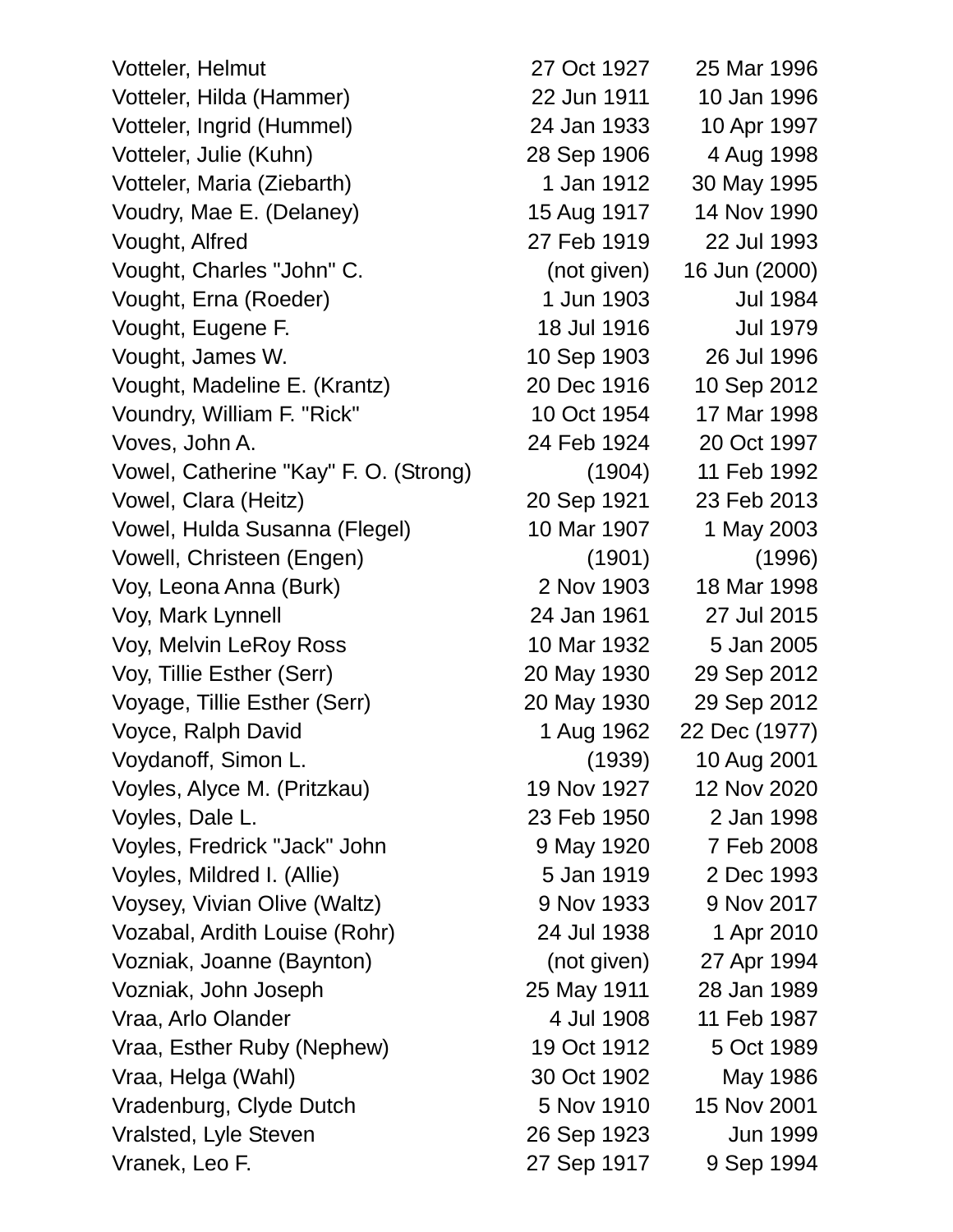Vranich, Lucille J. "Lu" (Wright) (1945) Jun 1999 Vranish, Joseph "Joe " John (1910) Mar 1988 Vranna, Grant K. 13 Jun 1919 17 Jun 1992 Vranna, James Allan 4 Apr 1921 22 Jul 2012 Vranna, John M. 21 Apr 1909 Jul 1984 Vranna, Judy (Fischer) 19 Nov 1919 21 Jan 2015 Vrbas, James Steven 23 Jun 1943 19 Apr 2000 Vrchota, Albert G. 2 Apr 1915 7 Dec 2001 Vrchota, Emma (Bahr) 29 Nov 1918 5 Feb 1993 Vrchota, John Albert 7 Feb 1949 4 Dec 2020 Vredenburg, John D. "Big John" (1934) 9 Feb 2002 Vredik, John (1921) 6 Apr 1991 Vreeland, Dallas 1 Jan 1911 1 Dec 1991 Vreeland, Lorin Jay 22 Jun 1846 11 Jun (1929) Vreeland, Merle Benet (Mar 1894) (11 Aug 1927) Vreeland, Michael Richard 19 Apr 1972 21 Jun 1990 Vreeland, Nora (Alkire) 5 Jun 1898 26 Feb (1958) Vreeland, Richard "Rick" L. 27 Jun 1946 15 Dec 2019 Vreeland, Rita (Kerzman) 8 Aug 1927 31 Aug 2009 Vreeland, Samuel Frederick (1943) 12 Feb 2001 Vreim, Elaine J. 14 Feb 1937 27 Nov 2020 Vreim, Rita Christine (Martell) Wittrock 4 Oct 1934 17 Dec 2020 Vrem, Agnes Olivia (Gjestvang) 23 Jan 1904 22 Mar 2000 Vrem, Genevieve "Jenny" (Roerick) 8 May 1945 16 Nov 2019 Vrem, Jerry Ellis 31 Jul 1959 7 May 2021 Vrielink, Doreen May (Barkemeyer) (1927) 18 Jun 1993 Vrolson, Floyd (1913) Nov 1997 Vroman, Lavina June (McDonald) 24 Jun 1939 1 Jun 2009 Vroman, Verona (Heck) 26 Sep 1926 19 Jun 2021 Vroman, William "Bill" H. 20 Sep 1926 5 Oct 2019 Vrondran, Norma Jean (Clark) 4 Jan 1957 14 Nov 2017 Vrooman, David V. 12 Apr 1932 7 Feb 2007 Vrooman, Donald Earl 26 Nov 1931 24 Mar 1995 Vrooman, Frank William 20 Jan 1926 30 Oct 2002 Vrooman, Gail 5 Sep 1922 12 Jan 2019 Vrooman, LeRoy 1934 3 Sep 2017 Vrooman, Loren Scott 25 Feb 1958 30 Aug 2016 Vrooman, Ralph 8 Jul 1960 14 Jun 1999 Vrooman, Vernon Charles 10 Jul 1957 28 Jul 2018